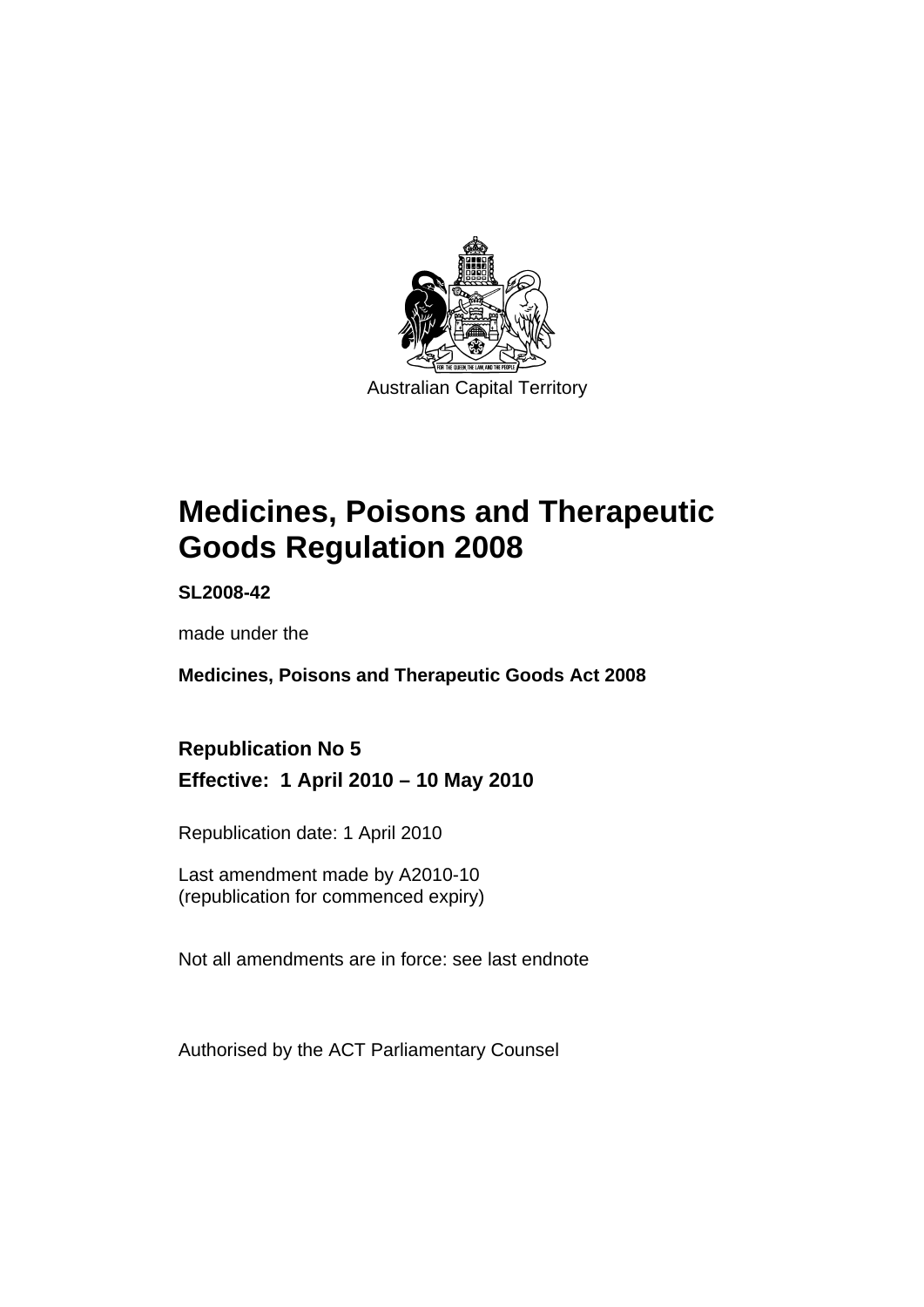#### **About this republication**

#### **The republished law**

This is a republication of the *Medicines, Poisons and Therapeutic Goods Regulation 2008*, made under the *[Medicines, Poisons and Therapeutic Goods Act 2008](#page-24-0)* (including any amendment made under the *Legislation Act 2001*, part 11.3 (Editorial changes)) as in force on 1 April 2010*.* It also includes any amendment, repeal or expiry affecting the republished law to 1 April 2010.

The legislation history and amendment history of the republished law are set out in endnotes 3 and 4.

#### **Kinds of republications**

The Parliamentary Counsel's Office prepares 2 kinds of republications of ACT laws (see the ACT legislation register at www.legislation.act.gov.au):

- authorised republications to which the *Legislation Act 2001* applies
- unauthorised republications.

The status of this republication appears on the bottom of each page.

#### **Editorial changes**

The *Legislation Act 2001*, part 11.3 authorises the Parliamentary Counsel to make editorial amendments and other changes of a formal nature when preparing a law for republication. Editorial changes do not change the effect of the law, but have effect as if they had been made by an Act commencing on the republication date (see *Legislation Act 2001*, s 115 and s 117). The changes are made if the Parliamentary Counsel considers they are desirable to bring the law into line, or more closely into line, with current legislative drafting practice.

This republication does not include amendments made under part 11.3 (see endnote 1).

#### **Uncommenced provisions and amendments**

If a provision of the republished law has not commenced or is affected by an uncommenced amendment, the symbol  $\mathbf{U}$  appears immediately before the provision heading. The text of the uncommenced provision or amendment appears only in the last endnote.

#### **Modifications**

If a provision of the republished law is affected by a current modification, the symbol  $\vert \mathbf{M} \vert$ appears immediately before the provision heading. The text of the modifying provision appears in the endnotes. For the legal status of modifications, see *Legislation Act 2001*, section 95.

#### **Penalties**

At the republication date, the value of a penalty unit for an offence against this law is \$110 for an individual and \$550 for a corporation (see *Legislation Act 2001*, s 133).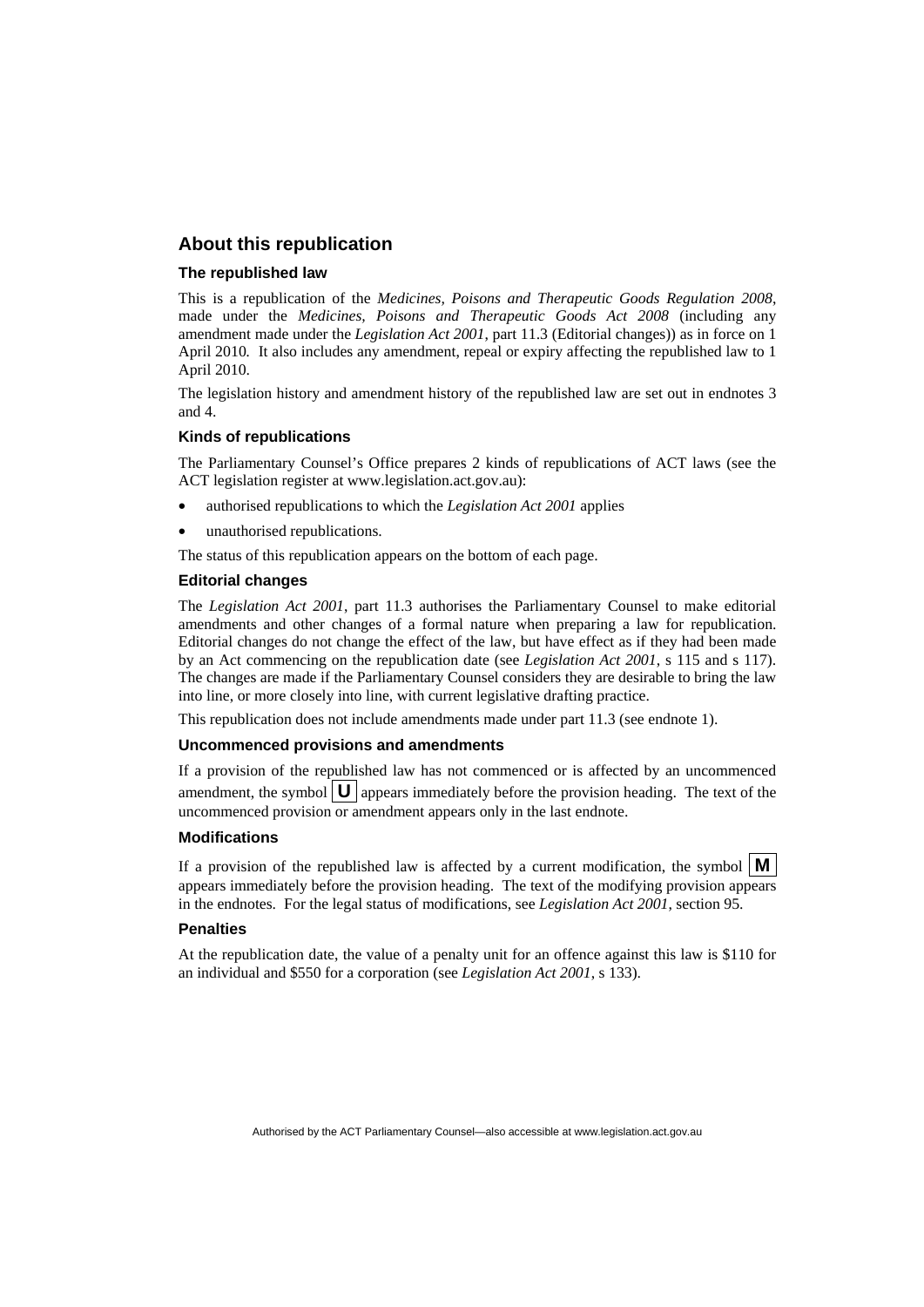

# **[Medicines, Poisons and Therapeutic](#page-24-0)  [Goods Regulation 2008](#page-24-0)**

made under the

**[Medicines, Poisons and Therapeutic Goods Act 2008](#page-24-0)** 

## **Contents**

R5

Page

## **Chapter 1 Preliminary**

|   | Name of regulation                                                           | 2             |
|---|------------------------------------------------------------------------------|---------------|
| 3 | Dictionary                                                                   | $\mathcal{P}$ |
| 4 | <b>Notes</b>                                                                 | 2             |
| 5 | Offences against regulation—application of Criminal Code etc                 | 3             |
| 6 | Overview of things to which medicines and poisons standard does not<br>apply | 3             |

01/04/10 Medicines, Poisons and Therapeutic Goods Regulation 2008 Effective: 01/04/10-10/05/10 contents 1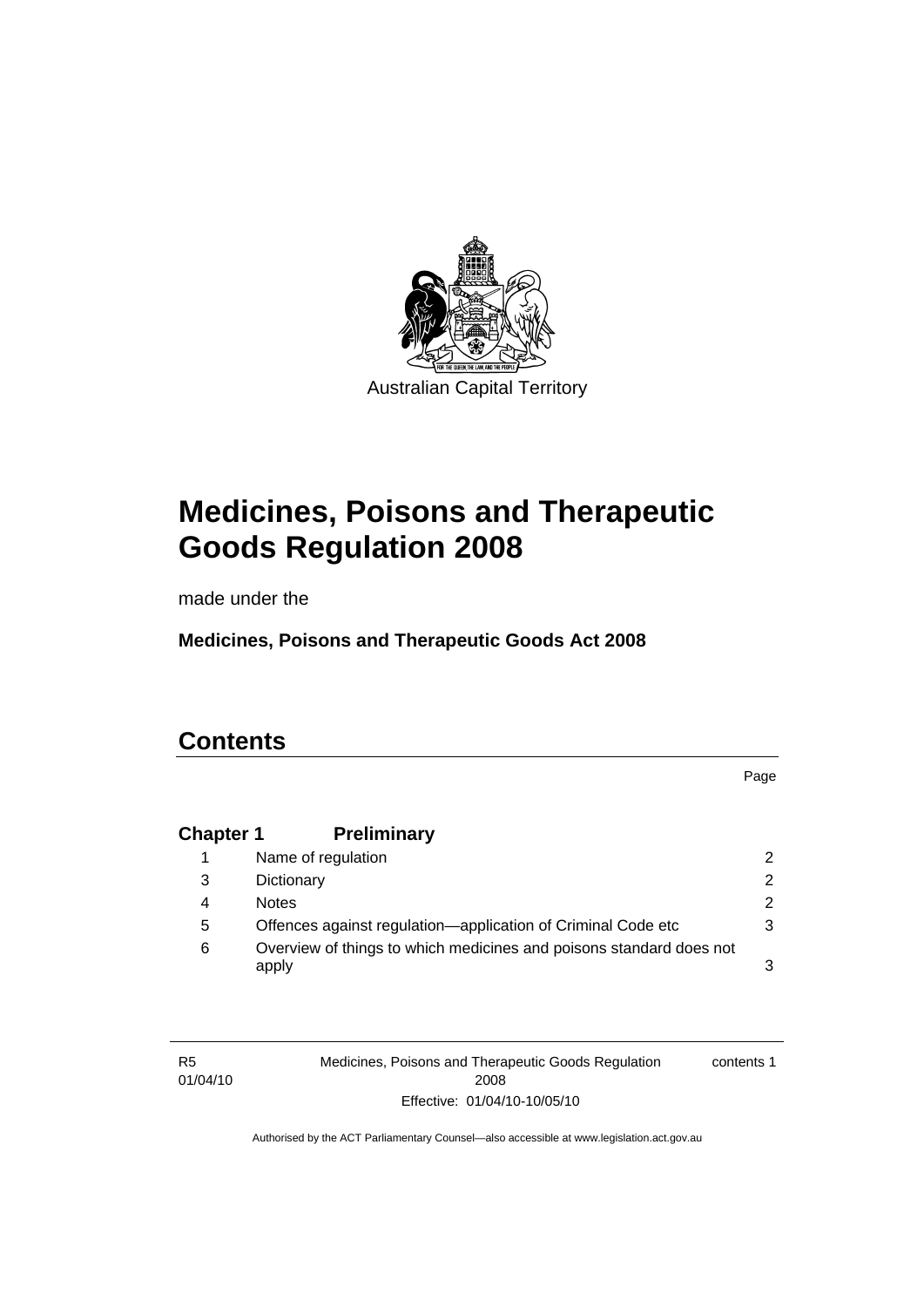#### **Contents**

| <b>Chapter 2</b> |                               | <b>Medicines-authorisations generally</b>                               |    |
|------------------|-------------------------------|-------------------------------------------------------------------------|----|
| <b>Part 2.1</b>  |                               | <b>Overview of medicines authorisations</b>                             |    |
| 10               |                               | General overview of authorisations for medicines                        | 5  |
| 11               |                               | Overview of medicines authorisations under this regulation              | 6  |
| 12               |                               | General overview of authorisation conditions for medicines              | 8  |
| <b>Part 2.2</b>  |                               | <b>Relationship with Health Professionals Act</b>                       |    |
| 20               | restrictions                  | Medicines authorisations subject to Health Professionals Act            | 10 |
| <b>Chapter 3</b> |                               | <b>Medicines-supply authorities</b>                                     |    |
| <b>Part 3.1</b>  |                               | <b>Prescribing medicines</b>                                            |    |
| Division 3.1.1   |                               | Authorisation to prescribe medicines                                    |    |
| 30               | (b) and $(3)$ (b)             | Authorisation under sch 1 to prescribe medicines—Act, s 40 (1) (b), (2) | 11 |
| 31               | and $(2)$ $(b)$               | Authorisation conditions for prescribing medicines—Act, s 44 (1) (b)    | 12 |
| 32               | use                           | Additional requirements for prescribing controlled medicines for human  | 13 |
| 33               | prescriptions for human use   | Additional requirements for designated appendix D medicines             | 15 |
| Division 3.1.2   | <b>Prescriptions</b>          |                                                                         |    |
| 40               |                               | General requirements for written prescriptions                          | 15 |
| 41               | Particulars for prescriptions |                                                                         | 16 |
| <b>Part 3.2</b>  |                               | <b>Requisitioning medicines</b>                                         |    |
| Division 3.2.1   |                               | Authorisation to issue requisitions                                     |    |
| 50               | 41 $(b)$                      | Authorisation under sch 1 to issue requisitions for medicines-Act, s    | 19 |
| 51               | s 44 (1) (b) and (2) (b)      | Authorisation conditions for issuing requisitions for medicines-Act,    | 19 |

| contents 2 | Medicines, Poisons and Therapeutic Goods Regulation | R5       |
|------------|-----------------------------------------------------|----------|
|            | 2008                                                | 01/04/10 |
|            | Effective: 01/04/10-10/05/10                        |          |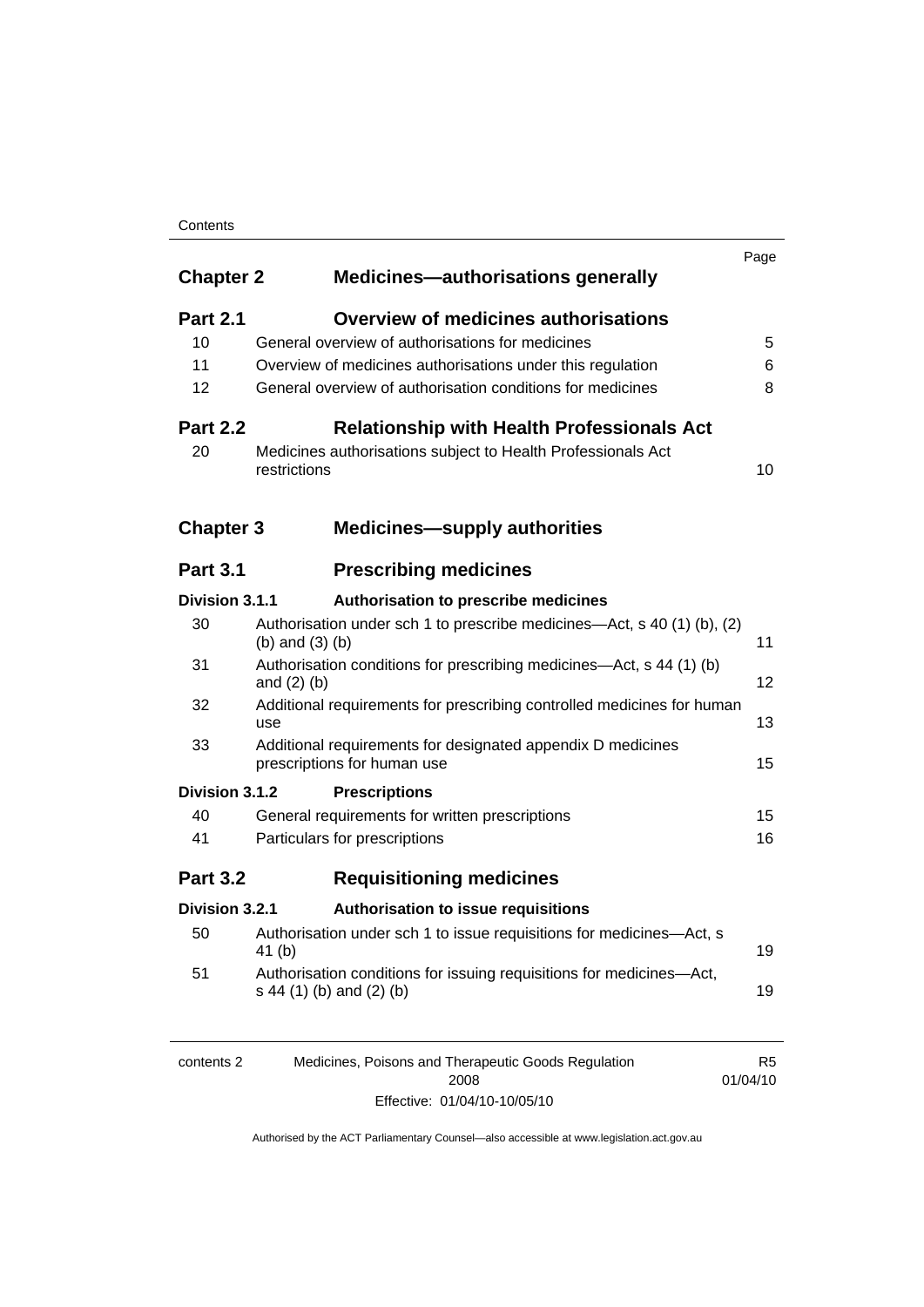|                            |                                                                                                                          | Contents   |
|----------------------------|--------------------------------------------------------------------------------------------------------------------------|------------|
|                            |                                                                                                                          | Page       |
| Division 3.2.2             | <b>Requisitions</b>                                                                                                      |            |
| 55                         | General requirements for written requisitions                                                                            | 20         |
| 56                         | Particulars for requisitions                                                                                             | 20         |
| <b>Part 3.3</b>            | <b>Medicines purchase orders</b>                                                                                         |            |
| Division 3.3.1             | Authorisation to issue purchase orders                                                                                   |            |
| 60                         | Authorisation under sch 1 to issue purchase orders for medicines-<br>Act, s $38(1)$ (b) and (2) (a)                      | 21         |
| 61                         | Authorisation conditions for issuing purchase orders for medicines-<br>Act, $s$ 44 (1) (b) and (2) (b)                   | 21         |
| Division 3.3.2             | <b>Purchase orders</b>                                                                                                   |            |
| 62                         | General requirements for medicines purchase orders—Act, s 38 (2) (c)                                                     | 22         |
| <b>Part 3.4</b>            | <b>Standing orders for medicines</b>                                                                                     |            |
| Division 3.4.1             | <b>CHO standing orders</b>                                                                                               |            |
| 70                         | Authorisation of CHO to issue standing orders for supply of medicines<br>in public health emergencies—Act, s 42 (b)      | 23         |
| 71                         | Authorisation of CHO to issue standing orders for administration of<br>medicines for public health matters—Act, s 42 (b) | 23         |
| 72                         | Particulars for CHO standing orders for administration of medicines for<br>public health matters                         | 23         |
| Division 3.4.2             | <b>Standing orders for institutions</b>                                                                                  |            |
| 75                         | Authorisation of doctors to issue standing orders for administration of<br>medicines at institutions-Act, s 42 (b)       | 24         |
| 76                         | Particulars for standing orders for administration of medicines at<br>institutions                                       | 25         |
| Division 3.4.3             | <b>Standing orders for walk-in centre</b>                                                                                |            |
| 77                         | Authorisation of CHO to issue standing orders for supply and                                                             |            |
|                            | administration of medicines at walk-in centre-Act, s 42 (b)                                                              | 26         |
| 78                         | Particulars for CHO standing orders for supply and administration of<br>medicines at walk-in centre                      | 26         |
| <b>Part 3.5</b>            | <b>Medicines supply authorities generally</b>                                                                            |            |
| 80                         | Cancellation of invalid supply authorities—Act, s 30 (2) (d)                                                             | 28         |
| R <sub>5</sub><br>01/04/10 | Medicines, Poisons and Therapeutic Goods Regulation<br>2008                                                              | contents 3 |
|                            | Effective: 01/04/10-10/05/10                                                                                             |            |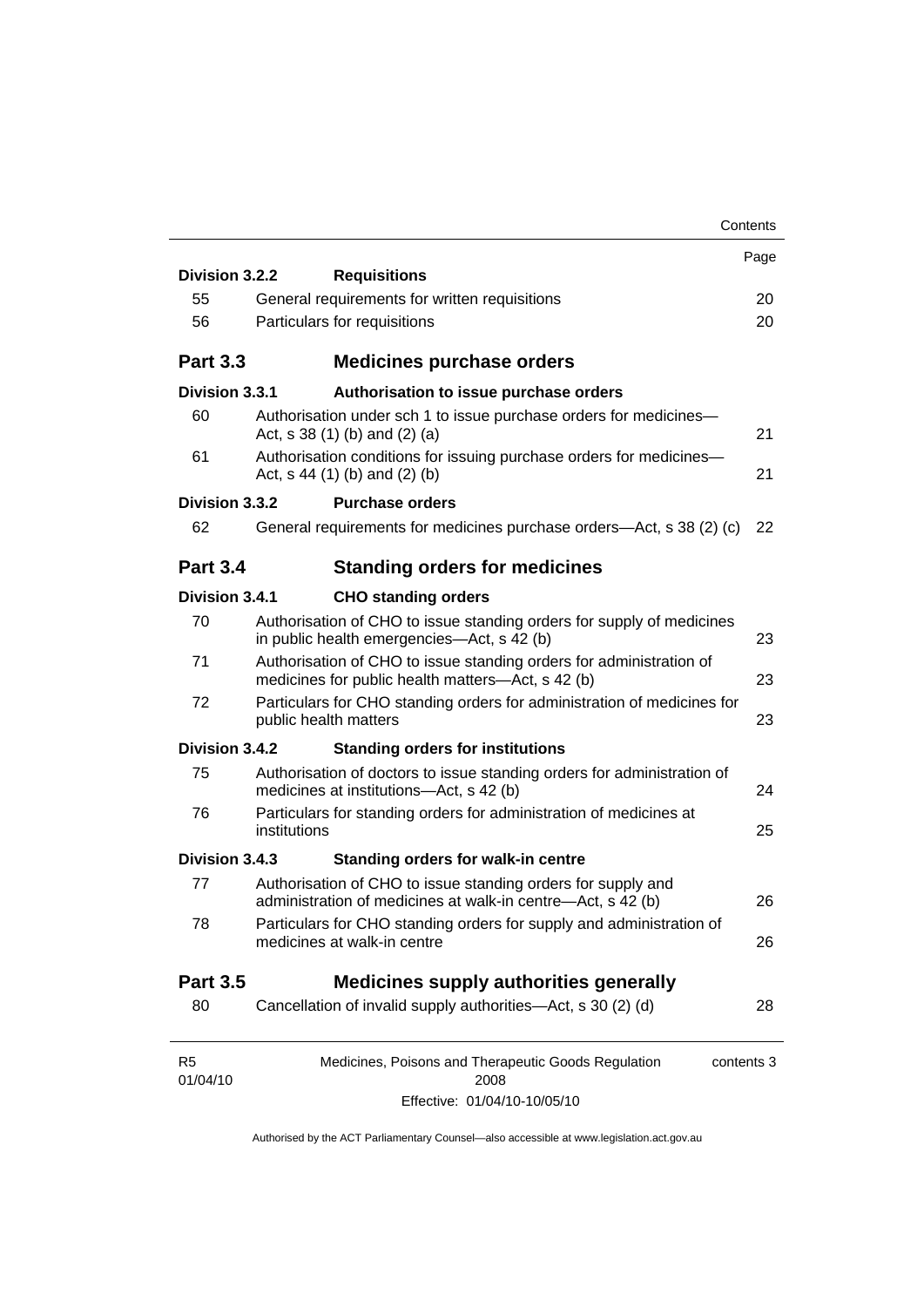|                  |                                                                                                                                      | Page                       |
|------------------|--------------------------------------------------------------------------------------------------------------------------------------|----------------------------|
| 81               | Information for CHO about controlled medicines supplied on supply<br>authorities-Act, s 31 (1) (b) and (4), def required information | 28                         |
| <b>Chapter 4</b> | <b>Supplying medicines</b>                                                                                                           |                            |
| <b>Part 4.1</b>  | <b>Preliminary</b>                                                                                                                   |                            |
| 100              | Overview of supply authorisations for medicines                                                                                      | 30                         |
| <b>Part 4.2</b>  | Medicines-supply authorisations under<br>sch <sub>1</sub>                                                                            |                            |
| Division 4.2.1   | Sch 1 medicines supply authorisations                                                                                                |                            |
| 110              | Authorisation under sch 1 to supply medicines— Act, s 26 (1) (b) and<br>$(2)$ (b)                                                    | 31                         |
| Division 4.2.2   | <b>Dispensing medicines</b>                                                                                                          |                            |
| 120              | Authorisation conditions for dispensing medicines-Act, s 44 (1) (b)<br>and $(2)$ $(b)$                                               | 31                         |
| 121              | How medicines are dispensed                                                                                                          | 33                         |
| 122              | Noting changes to prescriptions on oral direction of prescriber-Act, s<br>27 (2) (b) (ii)                                            | 35                         |
| 123              | Labelling dispensed medicines—Act, s 60 (1) (c) (i) and (2) (c) (i)                                                                  | 36                         |
| 124              | Marking dispensed prescriptions                                                                                                      | 37                         |
| 125              | Recording dispensing of medicines                                                                                                    | 38                         |
| Division 4.2.3   | <b>Supplying medicines on requisitions</b>                                                                                           |                            |
| 130              | Authorisation conditions for supplying medicines on requisitions-                                                                    |                            |
|                  | Act, s 44 (1) (b) and (2) (b)                                                                                                        | 39                         |
| 131              | Supplying medicines on requisitions                                                                                                  | 40                         |
| 132              | Labelling medicines supplied on requisition—Act, s 60 (1) (c) (i) and<br>$(2)$ (c) (i)                                               | 41                         |
| 133              | Marking filled requisitions                                                                                                          | 41                         |
| 134              | Recording supply of medicines on requisitions                                                                                        | 42                         |
| Division 4.2.4   | Supplying medicines on purchase orders                                                                                               |                            |
| 140              | Authorisation conditions for supplying medicines on purchase orders-<br>Act, $s$ 44 (1) (b) and (2) (b)                              | 43                         |
| contents 4       | Medicines, Poisons and Therapeutic Goods Regulation<br>2008                                                                          | R <sub>5</sub><br>01/04/10 |

Effective: 01/04/10-10/05/10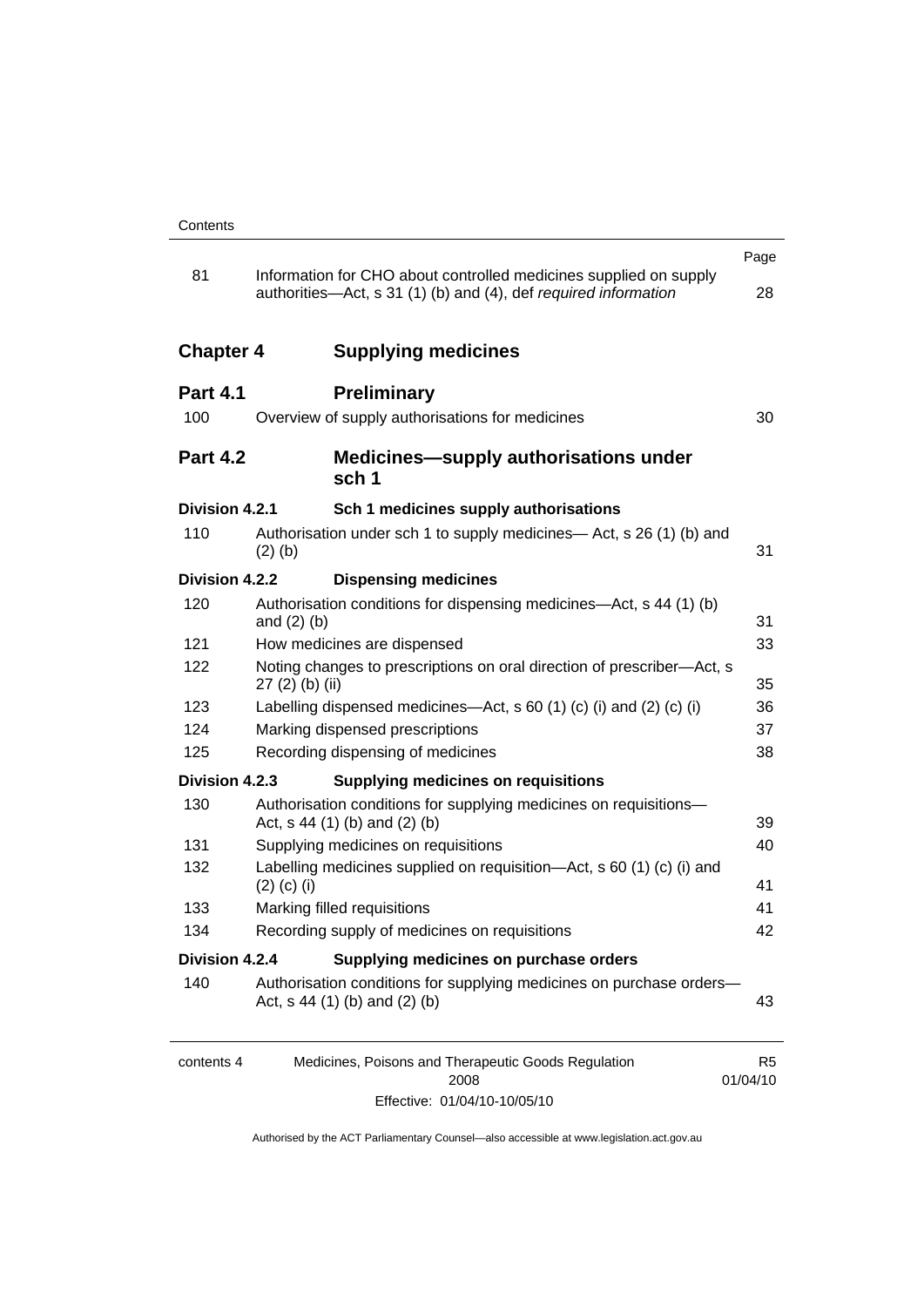| 141                        | Supplying medicines on purchase orders                                                                                              | Page<br>44 |
|----------------------------|-------------------------------------------------------------------------------------------------------------------------------------|------------|
| 142                        | Recording supply of medicines on purchase orders                                                                                    | 45         |
| Division 4.2.5             | Supplying medicines on standing orders                                                                                              |            |
| 150                        | Authorisation conditions for supplying medicines on standing orders-<br>Act, $s$ 44 (1) (b) and (2) (b)                             | 46         |
| 151                        | Supplying medicines on standing orders                                                                                              | 47         |
| 152                        | Labelling medicines supplied on standing order—Act, s 60 (1) (c) (i)<br>and $(2)$ $(c)$ $(i)$                                       | 47         |
| 153                        | Recording supply of medicines on standing orders                                                                                    | 48         |
| Division 4.2.6             | <b>Supplying medicines during consultations</b>                                                                                     |            |
| 160                        | Authorisation conditions for supplying medicines during<br>consultations- $-\text{Act}$ , s 44 (1) (b) and (2) (b)                  | 49         |
| 161                        | Labelling medicines supplied during consultations                                                                                   | 50         |
| 162                        | Recording medicines supplied during consultations                                                                                   | 52         |
| 163                        | Additional requirements for supplying controlled medicines for human<br>use during consultations                                    | 52         |
| 164                        | Information for CHO about controlled medicines supplied during<br>consultations-Act, s 31 (2) (b) and (4), def required information | 53         |
| Division 4.2.7             | Selling pseudoephedrine by retail                                                                                                   |            |
| 170                        | Meaning of retail sale-div 4.2.7                                                                                                    | 54         |
| 171                        | Authorisation conditions for retail sale of pseudoephedrine—Act, s 44<br>$(1)$ (b) and $(2)$ (b)                                    | 54         |
| 172                        | Requirement to tell buyer about pseudoephedrine sales record                                                                        | 55         |
| 173                        | Required information for pseudoephedrine sales records                                                                              | 56         |
| 174                        | Failure to amend pseudoephedrine sales record                                                                                       | 58         |
| 175                        | Pseudoephedrine sales record-decision by CHO                                                                                        | 59         |
| Division 4.2.8             | Supplying pharmacist only medicines                                                                                                 |            |
| 180                        | Authorisation conditions for supply of pharmacist only medicines-Act,<br>s 44 (1) (b) and (2) (b)                                   | 59         |
| <b>Part 4.3</b>            | Authorisation to supply without prescription<br>in emergencies                                                                      |            |
| 250                        | Meaning of designated prescription only medicine-pt 4.3                                                                             | 61         |
| R <sub>5</sub><br>01/04/10 | Medicines, Poisons and Therapeutic Goods Regulation<br>2008                                                                         | contents 5 |

Effective: 01/04/10-10/05/10

01/04/10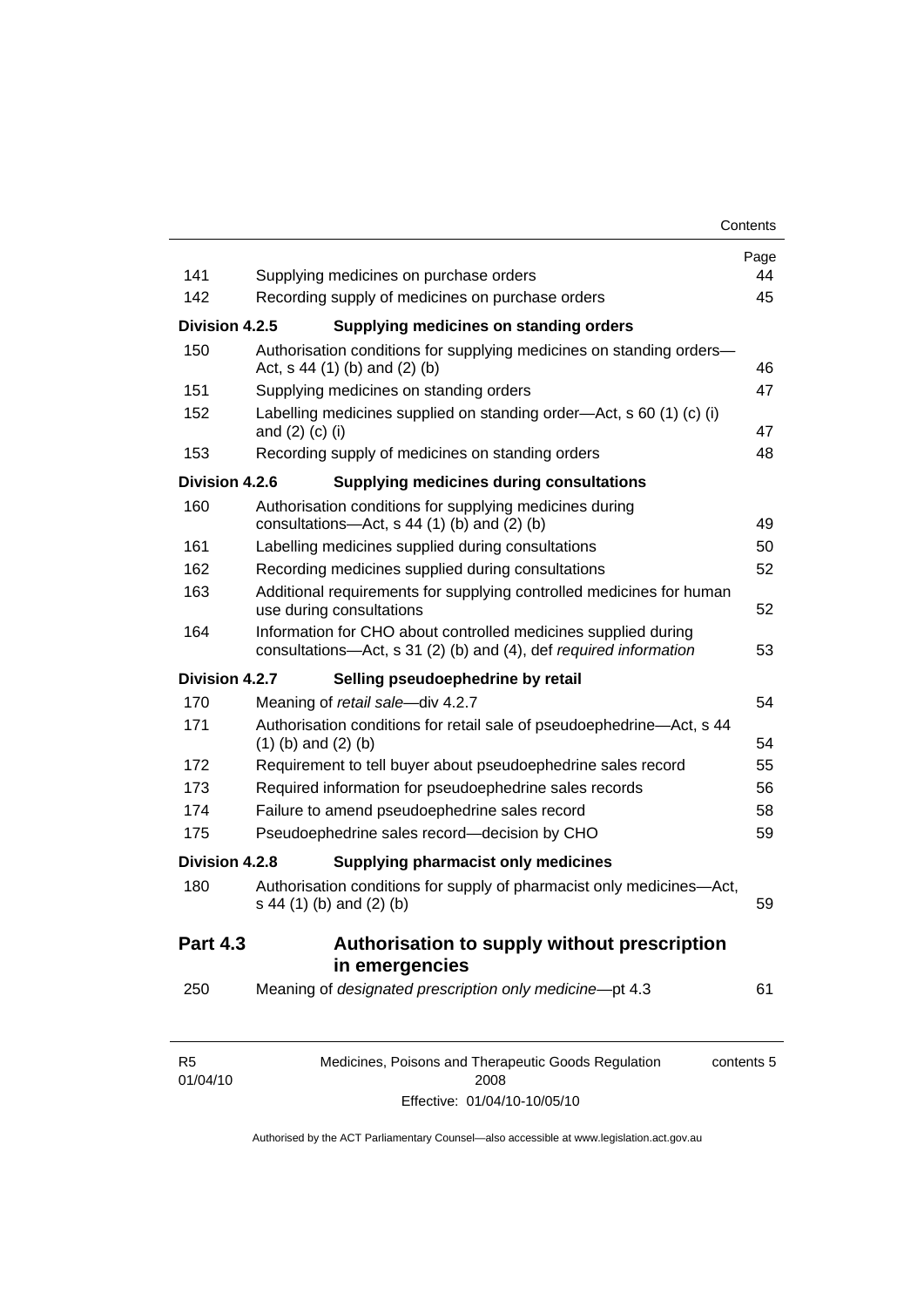| Contents         |                                                                                                                                                   |      |
|------------------|---------------------------------------------------------------------------------------------------------------------------------------------------|------|
|                  |                                                                                                                                                   | Page |
| 251              | Authorisation to supply certain medicines without prescription in<br>emergencies-Act, s 26 (1) (b)                                                | 61   |
| 252              | Authorisation conditions for supplying of certain medicines without<br>prescription in emergencies—Act, s 44 (1) (b) and (2) (b)                  | 62   |
| 253              | Labelling medicines supplied without prescription in emergencies-<br>Act, s 60 (1) (c) (i) and (2) (c) (i)                                        | 63   |
| 254              | Recording medicines supplied without prescription in emergencies                                                                                  | 64   |
| <b>Part 4.4</b>  | Authorisation to supply medicines for<br>disposal                                                                                                 |      |
| 260              | Authorisation to supply medicines to pharmacists for disposal-Act, s<br>26(1)(b)                                                                  | 65   |
| 261              | Authorisation to supply medicines to commercial disposal operators for<br>disposal- $-\text{Act}$ , s 26 (1) (b)                                  | 65   |
| <b>Part 4.5</b>  | Wholesale supply of medicines under<br>corresponding laws                                                                                         |      |
| 270              | Conditions for wholesalers supplying medicines under corresponding<br>laws-Act, s 20 (4) (c)                                                      | 66   |
| <b>Chapter 5</b> | <b>Administering medicines</b>                                                                                                                    |      |
| <b>Part 5.1</b>  | <b>Authorisations for health-related occupations</b>                                                                                              |      |
| 350              | Authorisation under sch 1 for people in health-related occupations to<br>administer medicines-Act, s 37 (1) (b) and (3) (b)                       | 68   |
| 351              | Authorisation conditions for administration of medicines at institutions<br>by people in health-related occupations—Act, s 44 (1) (b) and (2) (b) | 68   |
| <b>Part 5.2</b>  | Other administration authorisations                                                                                                               |      |
| 360              | Authorisation for self-administration etc of medicines-Act, s 37 (2) (b)<br>and $(3)$ $(b)$                                                       | 70   |
| 361              | Authorisation for administration of medicines by assistants-Act,<br>s 37 (1) (b)                                                                  | 71   |
|                  |                                                                                                                                                   |      |

| contents 6 | Medicines, Poisons and Therapeutic Goods Regulation | R5       |
|------------|-----------------------------------------------------|----------|
|            | 2008                                                | 01/04/10 |
|            | Effective: 01/04/10-10/05/10                        |          |

R5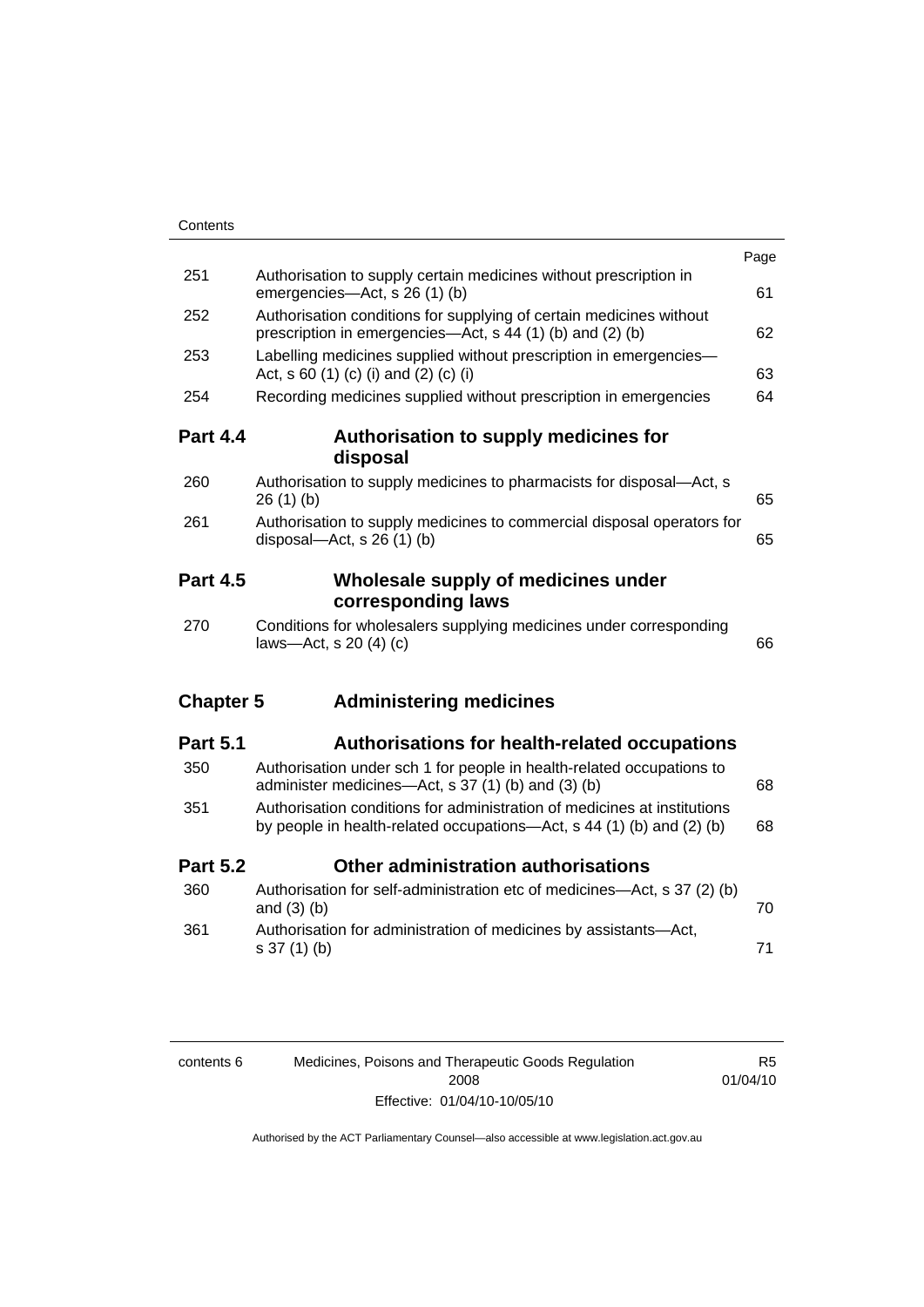|                            |                                                                                                                                       | Contents   |
|----------------------------|---------------------------------------------------------------------------------------------------------------------------------------|------------|
|                            |                                                                                                                                       | Page       |
| <b>Chapter 6</b>           | Obtaining and possessing medicines                                                                                                    |            |
| 370                        | Authorisation under sch 1 to obtain and possess medicines-Act, s 35<br>$(1)$ (b), (2) (b) and s 36 (b)                                | 72         |
| 371                        | Authorisation to obtain and possess medicines for certain personal<br>use-related dealings—Act, s $35(1)(b)$ , $(2)(b)$ and s $36(b)$ | 72         |
| <b>Chapter 7</b>           | <b>Manufacturing medicines</b>                                                                                                        |            |
| 380                        | Authorisation under sch 1 to manufacture medicines—Act, s 33 (b)                                                                      | 73         |
| <b>Chapter 8</b>           | <b>Discarding medicines</b>                                                                                                           |            |
| 390                        | Discarding controlled medicines—Act, s 34 (1) (a)                                                                                     | 74         |
| <b>Chapter 9</b>           | Other medicines authorisations                                                                                                        |            |
| <b>Part 9.1</b>            | Authorisations for delivery people and<br>commercial disposal operators                                                               |            |
| 400                        | Authorisations to deliver medicines under supply authorities-Act,<br>s 26 (1) (b), (2) (b), s 35 (1) (b), (2) (b) and s 36 (b)        | 75         |
| 401                        | Authorisations for commercial disposal operators—Act, s 26 (1) (b)<br>and (2) (b), s 35 (1) (b) and (2) (b) and s 36 (b)              | 76         |
| <b>Part 9.2</b>            | <b>Emergency supply and administration of</b><br>adrenaline and salbutamol                                                            |            |
| 410                        | Authorisations to supply and administer adrenaline and salbutamol-<br>Act, s 26 (1) (b) and s 37 (1) (b)                              | 77         |
| <b>Part 9.3</b>            | <b>Medicines authorisations for corrections</b><br>functions                                                                          |            |
| 420                        | Authorisations for CYP authorised people—Act, s 26 (1) (b),<br>s 35 (1) (b), (2) (b), s 36 (b) and s 37 (1) (b)                       | 78         |
| 421                        | Authorisations for corrections officers-Act, s 26 (1) (b), s 35 (1) (b),<br>$(2)$ (b), s 36 (b) and s 37 (1) (b)                      | 79         |
| 422                        | Authorisations for court and police cell custodians—Act, s 26 (1) (b),<br>s 35 (1) (b), (2) (b), s 36 (b) and s 37 (1) (b)            | 79         |
| R <sub>5</sub><br>01/04/10 | Medicines, Poisons and Therapeutic Goods Regulation<br>2008                                                                           | contents 7 |
|                            |                                                                                                                                       |            |

Effective: 01/04/10-10/05/10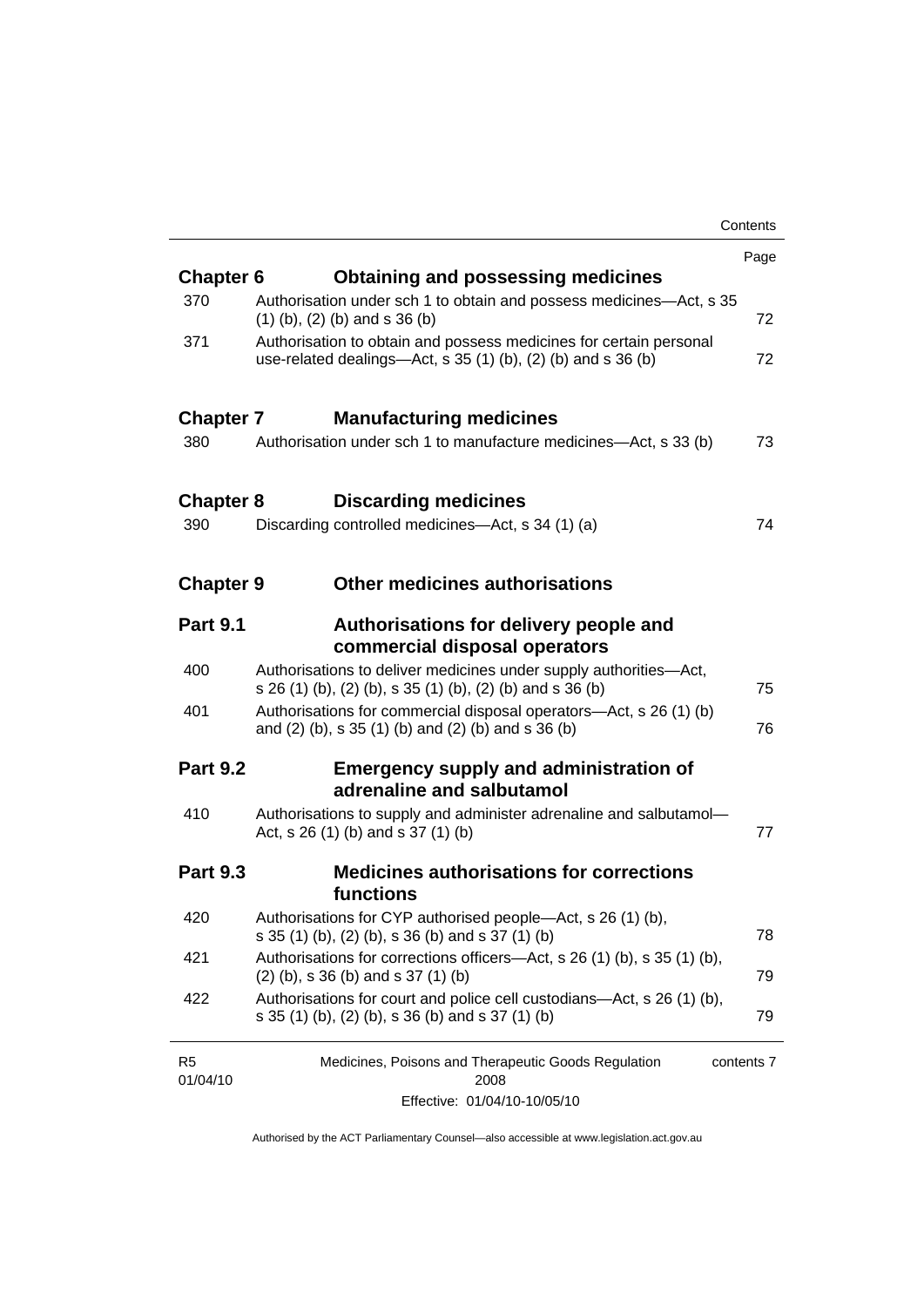|                 |                                                                                                                           | Page |
|-----------------|---------------------------------------------------------------------------------------------------------------------------|------|
| <b>Part 9.4</b> | Authorisations for medicines research and<br>education program purposes other than<br>controlled medicines                |      |
| 430             | Authorisations for non-controlled medicines research and education-<br>Act, s 26 (1) and (2) (b)                          | 81   |
| 431             | Authorisation conditions for non-controlled medicines research and<br>education- $Act$ , s 44 (1) (b) and (2) (b)         | 82   |
| <b>Part 9.5</b> | <b>Authorisations under medicines licences</b>                                                                            |      |
| Division 9.5.1  | Controlled medicines research and education program<br>licence authorisations                                             |      |
| 440             | Authorisations under controlled medicines research and education<br>program licences—Act, s 20 (1) (a)                    | 84   |
| 441             | Authorisation condition for controlled medicines research and<br>education program licences—Act, s 44 (1) (b) and (2) (b) | 85   |
| Division 9.5.2  | <b>First-aid kit licence authorisations</b>                                                                               |      |
| 450             | Authorisations under first-aid kit licences—Act, s 20 (1) (a)                                                             | 86   |
| 451             | Authorisation condition for first-aid kit licences—Act, s 44 (1) (b) and<br>$(2)$ $(b)$                                   | 87   |
| Division 9.5.3  | Wholesalers licence authorisations                                                                                        |      |
| 460             | Authorisations under medicines wholesalers licences—Act, s 20 (1) (a)                                                     | 87   |
| 461             | Authorisation conditions for medicines wholesalers licences-Act,<br>s 44 (1) (b) and (2) (b)                              | 88   |
| Division 9.5.4  | Opioid dependency treatment licence authorisations                                                                        |      |
| 470             | Authorisations under opioid dependency treatment licences-Act,<br>s 20(1)(a)                                              | 89   |
| 471             | Authorisation condition for opioid dependency treatment licences-<br>Act, $s$ 44 (1) (b) and (2) (b)                      | 90   |
| Division 9.5.5  | Pharmacy medicines rural communities licences                                                                             |      |
| 480             | Authorisations under pharmacy medicines rural communities<br>licences- $-\text{Act}$ , s 20 (1) (a)                       | 91   |
| 481             | Authorisation conditions for pharmacy medicines rural communities<br>licences—Act, $s$ 44 (1) (b) and (2) (b)             | 92   |

| contents 8 | Medicines, Poisons and Therapeutic Goods Regulation | R5       |
|------------|-----------------------------------------------------|----------|
|            | 2008                                                | 01/04/10 |
|            | Effective: 01/04/10-10/05/10                        |          |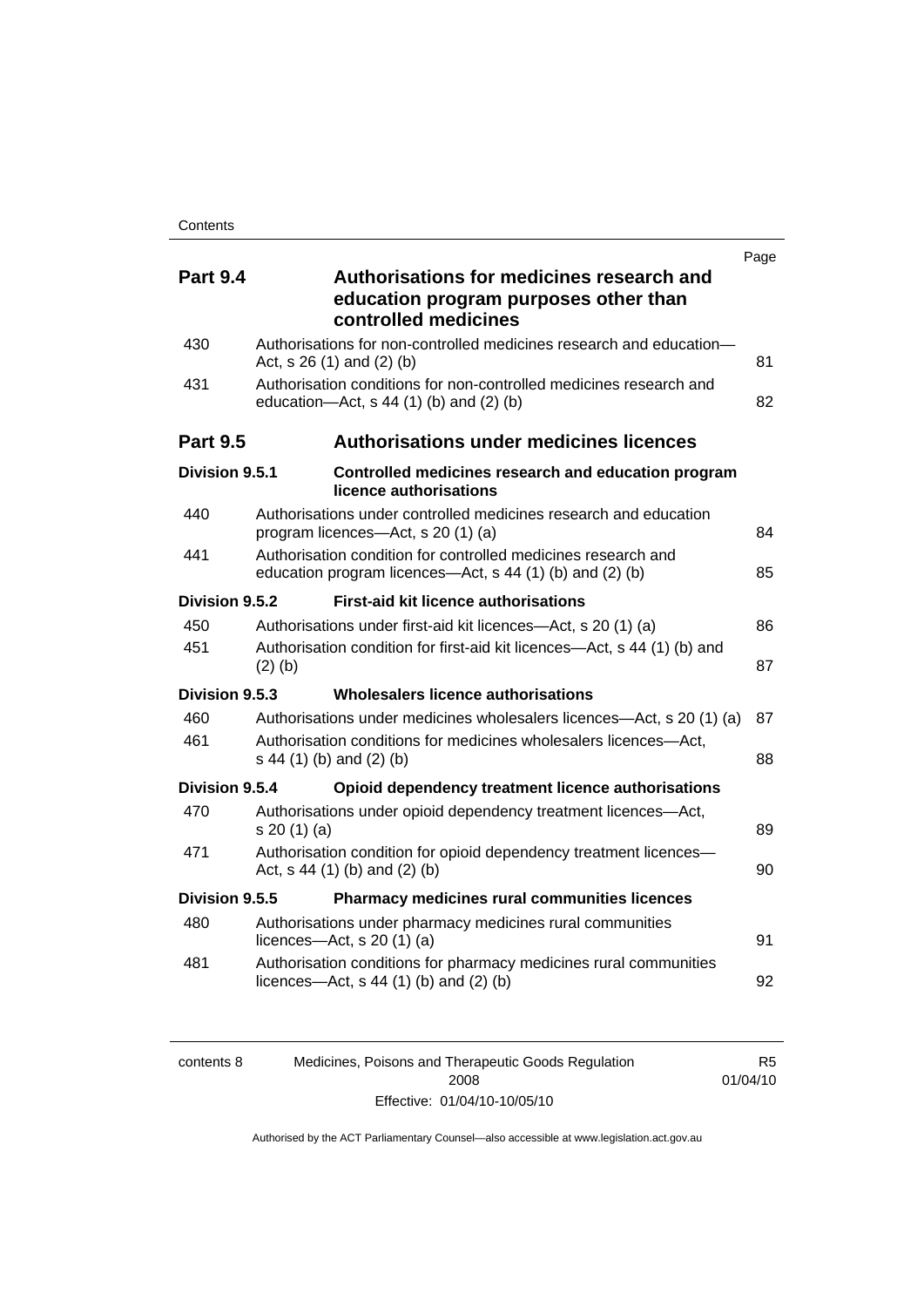| <b>Chapter 10</b> | Packaging and labelling of medicines<br>generally                                                                                     | Page |
|-------------------|---------------------------------------------------------------------------------------------------------------------------------------|------|
| 500               | When pharmacy medicines and pharmacist only medicines to be<br>supplied in manufacturer's packs-Act, s 59 (1) (c) (i) and (2) (c) (i) | 94   |
| 501               | Packaging of supplied manufacturer's packs of medicines-Act, s 59<br>$(1)$ (c) (i) and (2) (c) (i)                                    | 94   |
| 502               | Labelling of supplied manufacturer's packs of medicines-Act,<br>s 60 (1) (c) (i) and (2) (c) (i)                                      | 95   |
| <b>Chapter 11</b> | <b>Storage of medicines</b>                                                                                                           |      |
| <b>Part 11.1</b>  | <b>Preliminary</b>                                                                                                                    |      |
| 510               | Meaning of prescribed person-ch 11                                                                                                    | 96   |
| 511               | Meaning of key-ch 11                                                                                                                  | 97   |
| <b>Part 11.2</b>  | Storage requirements for medicines generally                                                                                          |      |
| 515               | Storage of medicines generally-Act, s 61 (b) and (c)                                                                                  | 98   |
| <b>Part 11.3</b>  | Additional storage requirements for<br>medicines other than controlled medicines                                                      |      |
| 520               | Storage of medicines other than controlled medicines in community<br>pharmacies-Act, s 61 (b) and (c)                                 | 99   |
| 521               | Storage of medicines other than controlled medicines by other<br>people-Act, s 61 (b) and (c)                                         | 100  |
| 522               | Storage of pharmacy medicines by pharmacy medicines rural<br>communities licence-holders-Act, s 61 (b) and (c)                        | 100  |
| Part 11.4         | Additional storage requirements for<br>controlled medicines                                                                           |      |
| 530               | Meaning of personal custody-pt 11.4                                                                                                   | 101  |
| 531               | Storage of controlled medicines by wholesalers licence-holders-<br>Act, $s \, 61$ (b) and (c)                                         | 101  |
| 532               | Storage of controlled medicines for certain health-related<br>occupations-Act, s 61 (b) and (c)                                       | 102  |

| R5       | Medicines, Poisons and Therapeutic Goods Regulation | contents 9 |
|----------|-----------------------------------------------------|------------|
| 01/04/10 | 2008                                                |            |
|          | Effective: 01/04/10-10/05/10                        |            |

R5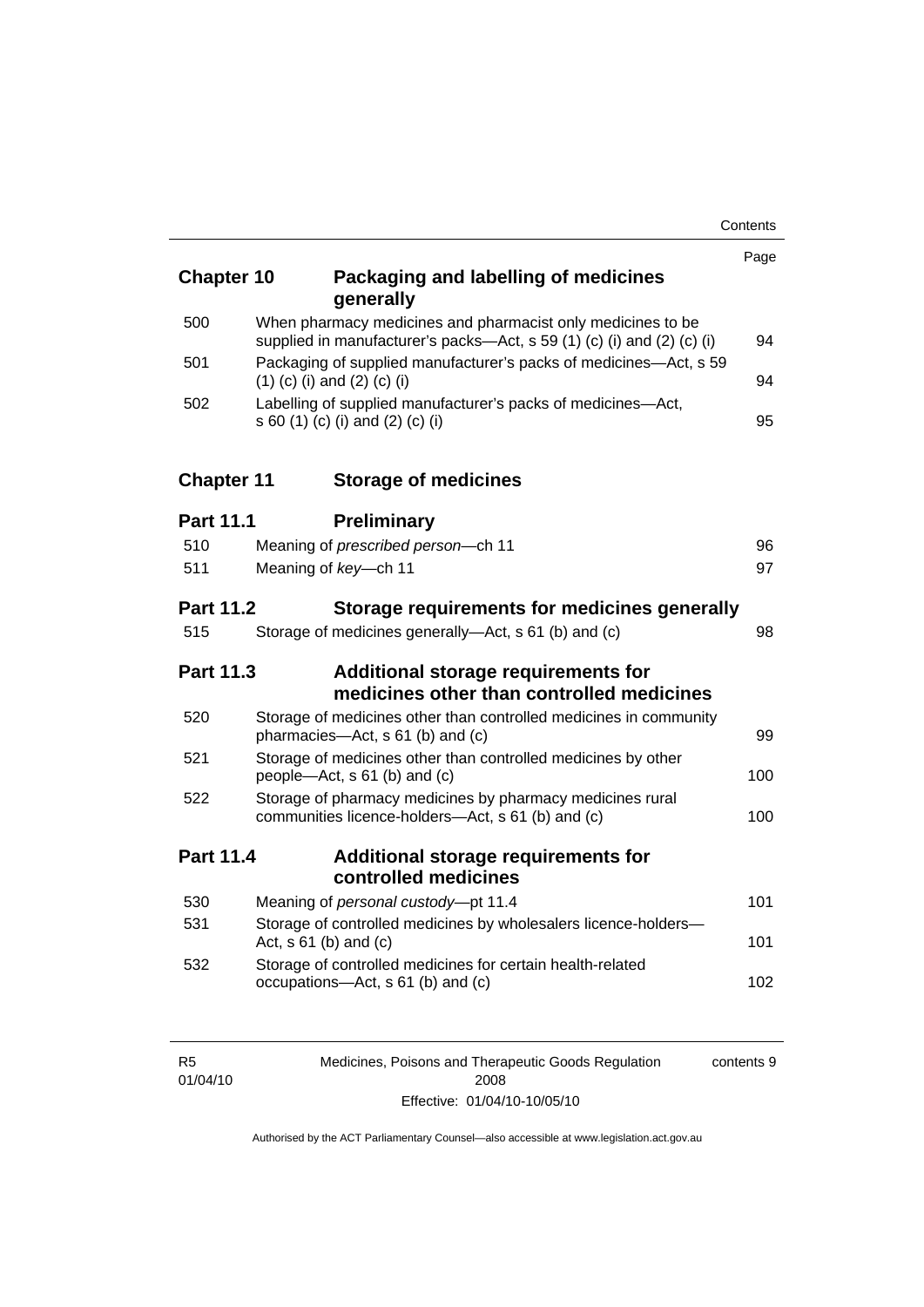|                   |                                                                                                                  | Page |
|-------------------|------------------------------------------------------------------------------------------------------------------|------|
| 533               | Storage of controlled medicines by certain other prescribed people-<br>Act, $s \, 61$ (b) and (c)                | 103. |
| <b>Chapter 12</b> | <b>Controlled medicines registers</b>                                                                            |      |
| 540               | Keeping of controlled medicines registers by certain people—Act, s 48<br>(a) and $s$ 50 (1) (b) and (2) (b)      | 106. |
| 541               | Keeping of controlled medicines registers by first-aid kit holders-Act,<br>s 48 (a) and s 50 (1) (b) and (2) (b) | 108  |
| 542               | Form of controlled medicines registers—Act, s 49 (1) (b) and (2) (b)                                             | 109  |
| 543               | Making entries in controlled medicines registers—Act, s 51 (1) (b)                                               | 109  |
| 544               | Prescribed witnesses for administration of controlled medicines—Act,<br>s 53 (a) and (b)                         | 111  |
| 545               | Prescribed witnesses for discarding of controlled medicines—Act, s 54<br>(a) and (b)                             | 111  |
| 546               | Changes etc to entries in controlled medicines registers—Act, s 55 (2)<br>(b)                                    | 112  |

### **Chapter 13 Controlled medicines and appendix D medicines approvals for human use**

### **Part 13.1 Controlled medicines approvals**

## contents 10 Medicines, Poisons and Therapeutic Goods Regulation R5 **Division 13.1.1 Preliminary** 550 Meaning of *controlled medicines approval* [114](#page-137-0) 551 Meaning of *designated prescriber*—pt 13.1 [114](#page-137-0) **Division 13.1.2 Standing controlled medicines approvals** 555 Standing approval to prescribe controlled medicines for hospital in-patients [115](#page-138-0) 556 Standing approval to prescribe controlled medicines for short-term treatment [115](#page-138-0) 557 Standing interim approval to prescribe buprenorphine and methadone for patients of certain institutions [115](#page-138-0) **Division 13.1.3 Chief health officer controlled medicines approvals** 560 Applications for CHO controlled medicines approvals [117](#page-140-0)

Authorised by the ACT Parliamentary Counsel—also accessible at www.legislation.act.gov.au

01/04/10

2008 Effective: 01/04/10-10/05/10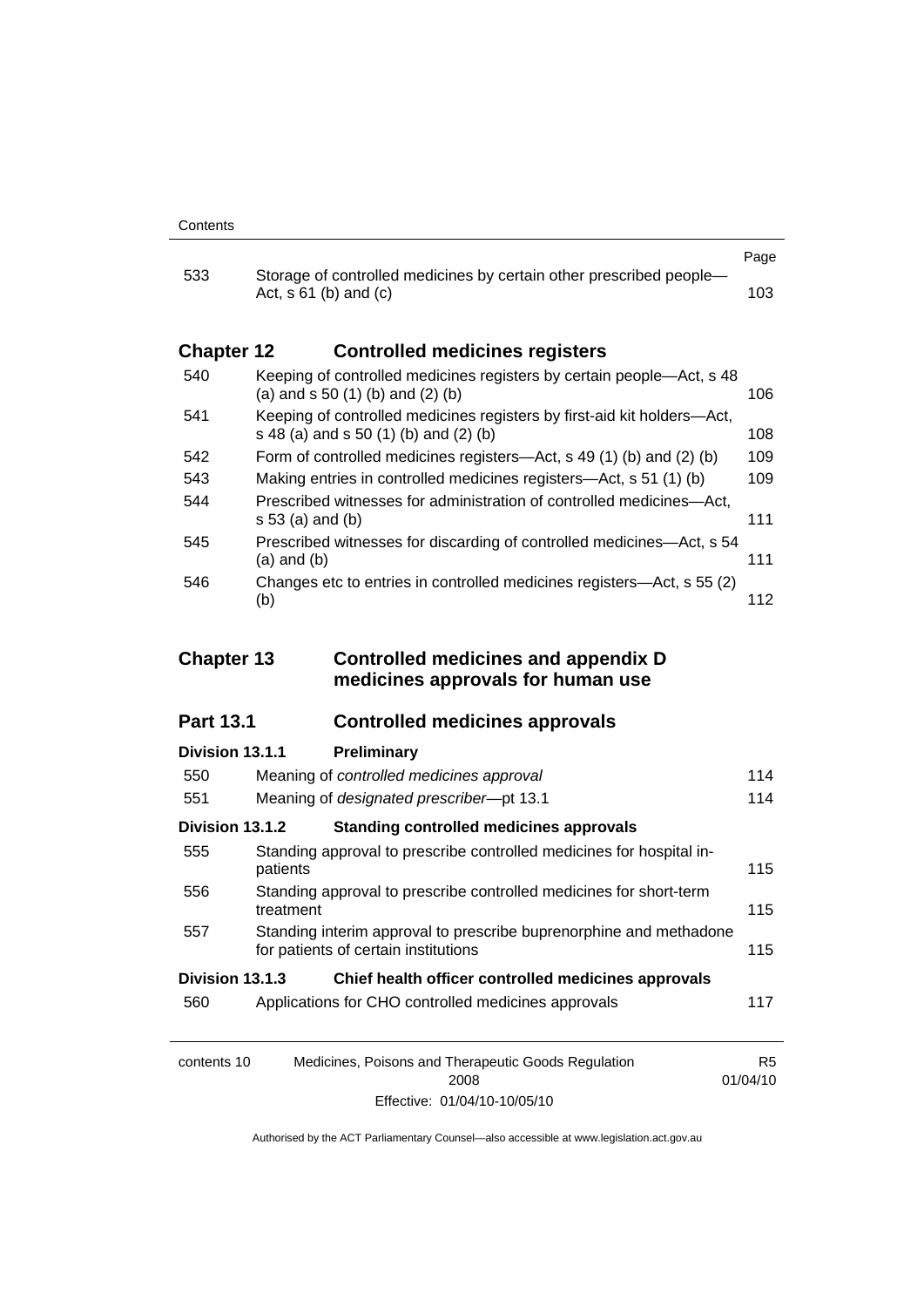| Contents |
|----------|
|----------|

|                  |                                                                                                         | Page |
|------------------|---------------------------------------------------------------------------------------------------------|------|
| 561              | Requirements for CHO controlled medicines approval applications                                         | 118  |
| 562              | CHO decision on applications to prescribe controlled medicines                                          | 119  |
| 563              | Restrictions on CHO power to approve applications for approvals                                         | 120  |
| 564              | Term of CHO controlled medicines approvals                                                              | 121  |
| 565              | Applications for review of unfavourable CHO decisions for approvals                                     | 121  |
| 566              | Medicines advisory committee-referred applications and review of<br>unfavourable CHO decisions          | 122  |
| 567              | Amendment and revocation of controlled medicines approvals                                              | 123  |
| 568              | Application for review of amendment and revocation on CHO initiative                                    | 124  |
| 569              | Medicines advisory committee-review of amendment or revocation<br>on CHO initiative                     | 125  |
| 570              | Conditional controlled medicines approvals                                                              | 125  |
| 571              | Form of CHO controlled medicines approvals                                                              | 126  |
| 572              | When controlled medicines approvals etc take effect                                                     | 127  |
| 573              | Medicines advisory committee-directions to CHO                                                          | 127  |
| 574              | Medicines advisory committee-guidelines for CHO decisions on<br>applications                            | 128  |
|                  |                                                                                                         |      |
| Division 13.1.4  | <b>Endorsements to treat drug-dependency</b>                                                            |      |
| 580              | Meaning of endorsement-div 13.1.4                                                                       | 128  |
| 581              | Applications for CHO endorsement to treat drug-dependency                                               | 128  |
| 582              | CHO decisions on applications for endorsement to treat<br>drug-dependency                               | 129  |
| 583              | Form of CHO endorsements to treat drug-dependency                                                       | 129  |
| 584              | Medicines advisory committee-review of CHO decisions to refuse<br>endorsements to treat drug-dependency | 130  |
| <b>Part 13.2</b> | <b>Appendix D medicines approvals</b>                                                                   |      |
| 590              | Meaning of appendix D medicines approval                                                                | 131  |
| 591              | Standing approval to prescribe designated appendix D medicines                                          | 131  |
| 592              | Applications for CHO approval to prescribe designated appendix D<br>medicines                           | 132  |
| 593              | CHO decisions on applications to prescribe designated appendix D<br>medicines                           | 132  |

| R5       | Medicines, Poisons and Therapeutic Goods Regulation | contents 11 |
|----------|-----------------------------------------------------|-------------|
| 01/04/10 | 2008                                                |             |
|          | Effective: 01/04/10-10/05/10                        |             |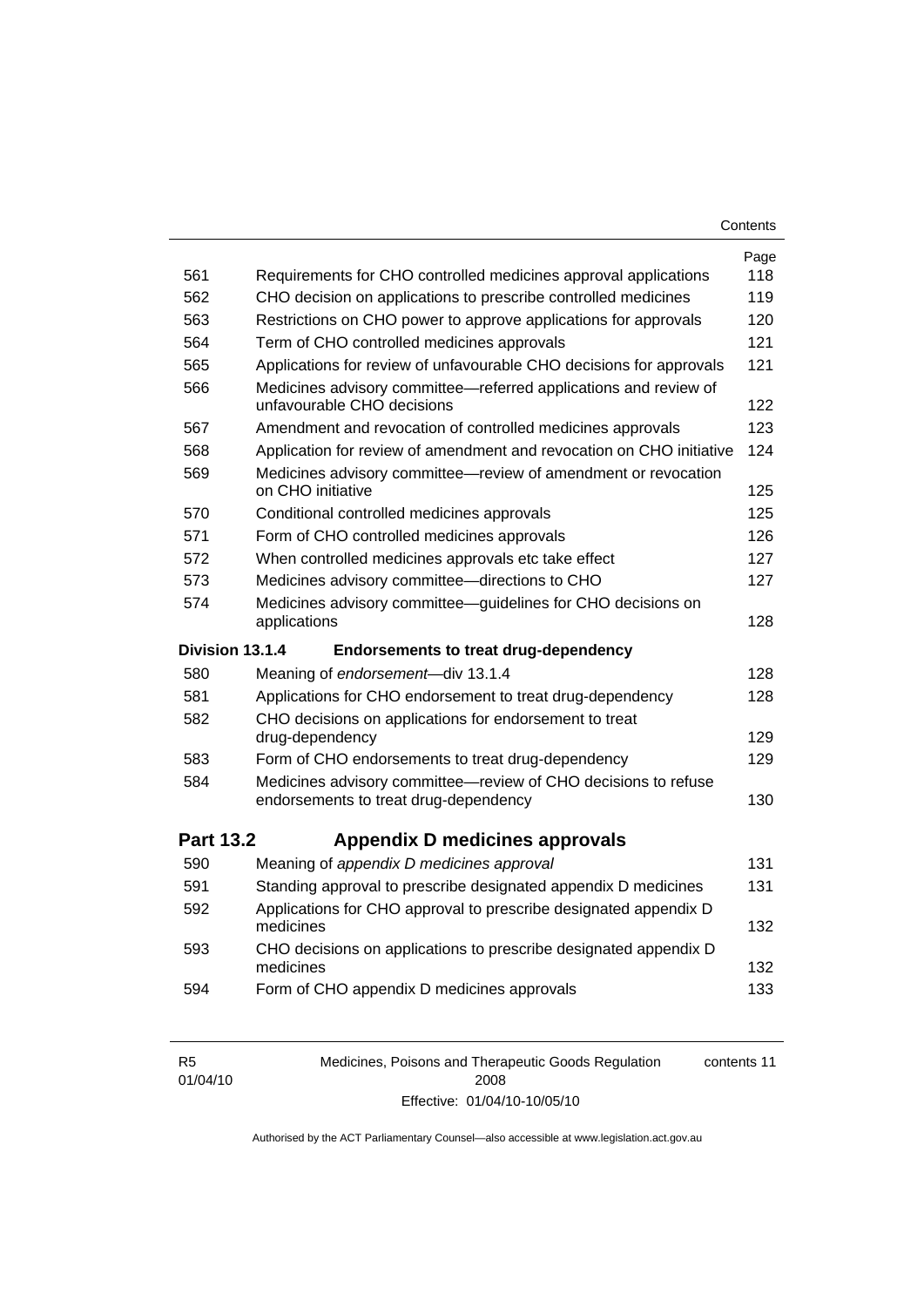| <b>Chapter 14</b> | <b>Medicines licences</b>                                                                                    | Page                       |
|-------------------|--------------------------------------------------------------------------------------------------------------|----------------------------|
| <b>Part 14.1</b>  | <b>Medicines licences generally</b>                                                                          |                            |
| 600               | Medicines licences that may be issued-Act, s 78 (2)                                                          | 134                        |
| <b>Part 14.2</b>  | Controlled medicines research and education<br>program licences                                              |                            |
| 605               | Applications for controlled medicines research and education program<br>licences                             | 135                        |
| 606               | Restrictions on issuing of controlled medicines research and education<br>program licences—Act, s 85 (1) (a) | 136                        |
| 607               | Additional information for controlled medicines research and education<br>program licences—Act, s 88 (1) (k) | 137                        |
| <b>Part 14.3</b>  | <b>First-aid kit licences</b>                                                                                |                            |
| 610               | Applications for first-aid kit licences                                                                      | 138                        |
| 611               | Restrictions on issuing of first-aid kit licences—Act, s 85 (1) (a)                                          | 139                        |
| 612               | Additional information for first-aid kit licences—Act, s 88 (1) (k)                                          | 140                        |
| <b>Part 14.4</b>  | <b>Medicines wholesalers licences</b>                                                                        |                            |
| 615               | Applications for medicines wholesalers licences                                                              | 141                        |
| 616               | Restrictions on issuing of medicines wholesalers licences—Act, s 85<br>$(1)$ (a)                             | 142                        |
| 617               | Additional information for medicines wholesalers licences—Act, s 88<br>$(1)$ (k)                             | 142                        |
| <b>Part 14.5</b>  | <b>Opioid dependency treatment licences</b>                                                                  |                            |
| 620               | Applications for opioid dependency treatment licences                                                        | 143                        |
| 621               | Restriction on issuing of opioid dependency treatment licences-Act, s<br>85(1)(a)                            | 143                        |
| 622               | Witnessing not required for administration under opioid dependency<br>treatment licence-Act, s 190 (1) (a)   | 143                        |
| <b>Part 14.6</b>  | <b>Pharmacy medicines rural communities</b><br><b>licences</b>                                               |                            |
| 625               | Applications for pharmacy medicines rural communities licences                                               | 144                        |
| contents 12       | Medicines, Poisons and Therapeutic Goods Regulation<br>2008                                                  | R <sub>5</sub><br>01/04/10 |
|                   | Effective: 01/04/10-10/05/10                                                                                 |                            |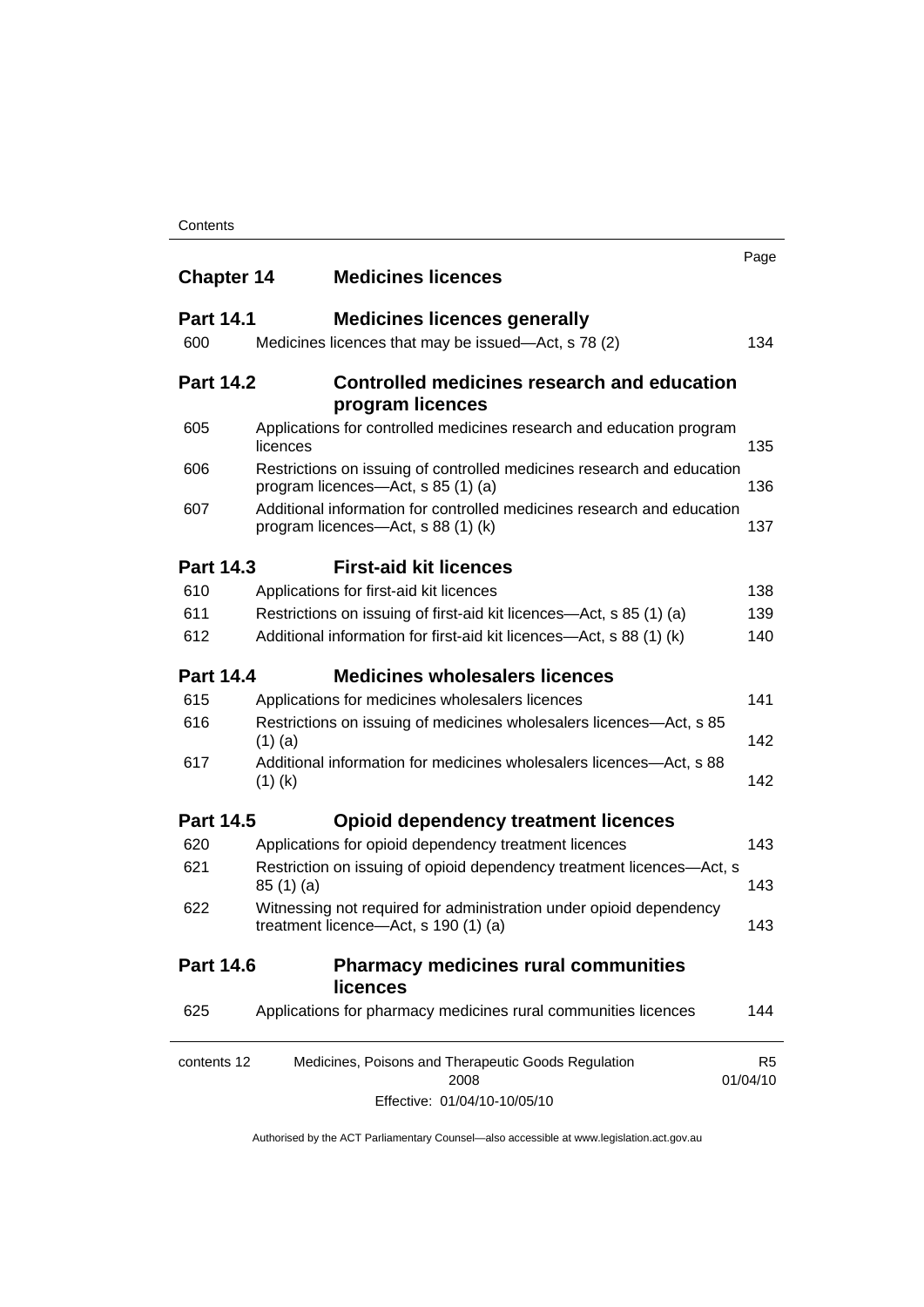|                   |                                                                                                 | Contents |
|-------------------|-------------------------------------------------------------------------------------------------|----------|
|                   |                                                                                                 | Page     |
| 626               | Restrictions on issuing of pharmacy medicines rural communities<br>licences—Act, $s$ 85 (1) (a) | 144      |
| <b>Chapter 15</b> | <b>Medicines-other provisions</b>                                                               |          |
| <b>Part 15.1</b>  | Opioid dependency treatment guidelines                                                          |          |
| 630               | Guidelines for treatment of opioid dependency                                                   | 145      |
| <b>Part 15.2</b>  | <b>Medicines advisory committee</b>                                                             |          |
| 635               | Medicines advisory committee-membership                                                         | 146      |
| 636               | Medicines advisory committee-term of appointments                                               | 147      |
| 637               | Medicines advisory committee-conditions of appointments                                         | 147      |
| 638               | Medicines advisory committee—time and place of meetings                                         | 147      |
| 639               | Medicines advisory committee-presiding member                                                   | 147      |
| 640               | Medicines advisory committee-quorum                                                             | 148      |
| 641               | Medicines advisory committee-voting                                                             | 148      |
| 642               | Medicines advisory committee-conduct of meetings                                                | 148      |
| 643               | Medicines advisory committee-disclosure of interests by members                                 | 149      |
| 644               | Medicines advisory committee—ending appointments                                                | 151      |
| <b>Part 15.3</b>  | <b>Other medicines provisions</b>                                                               |          |
| 650               | Advertising controlled medicines—Act, s 66 (3) (b)                                              | 153      |
| 651               | Advertising other medicines                                                                     | 153      |
| 652               | Prescribed institutions-Act, dict, def institution, par (b)                                     | 154      |
| <b>Chapter 16</b> | Low and moderate harm poisons                                                                   |          |
|                   |                                                                                                 |          |
| Part 16 1         | <b>Preliminary</b>                                                                              |          |

### **Part 16.1 Preliminary**

| 660 | Meaning of relevant law—ch 16 | 155 |
|-----|-------------------------------|-----|
|     |                               |     |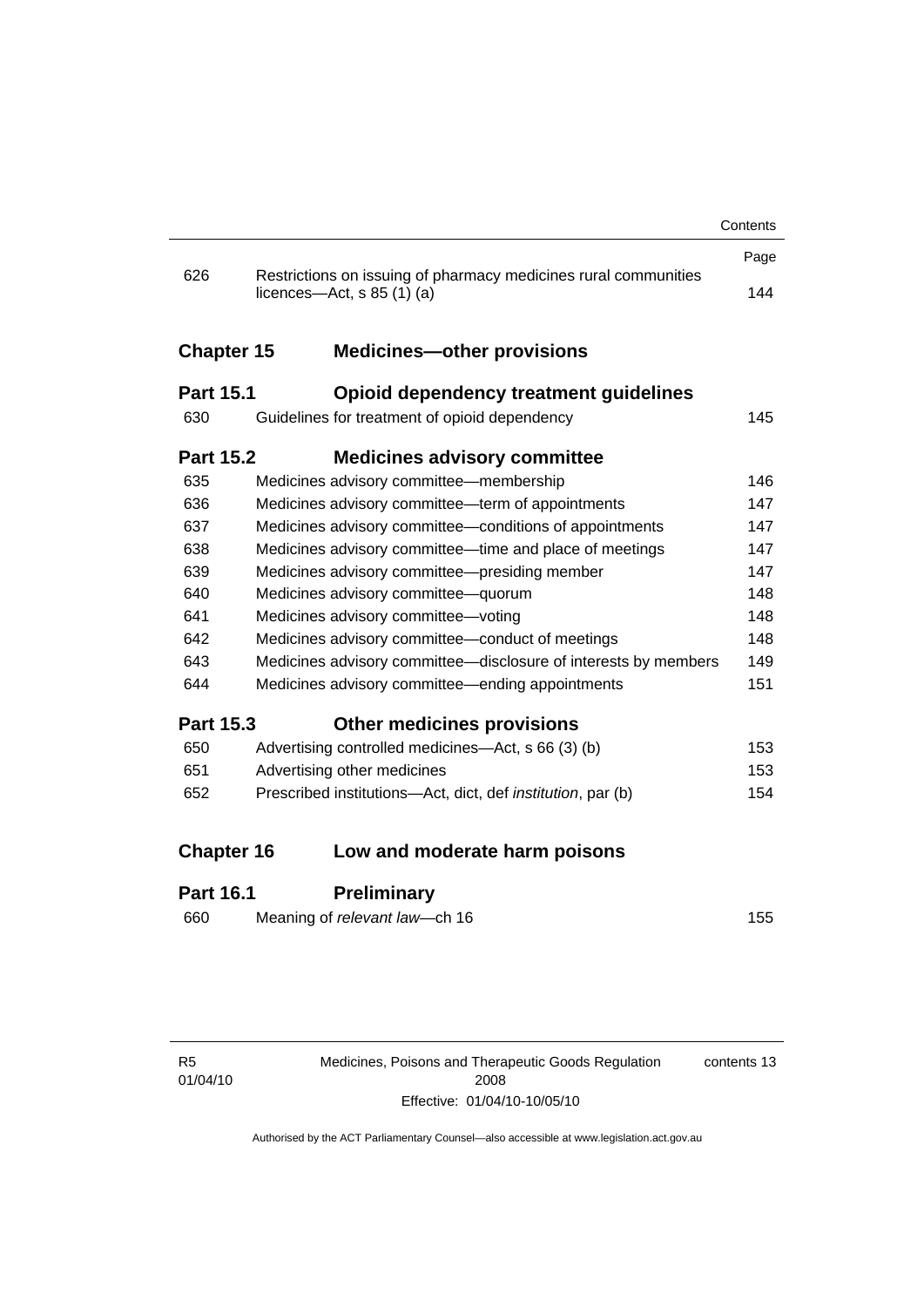|                   |                                                                                                                             | Page     |                |  |
|-------------------|-----------------------------------------------------------------------------------------------------------------------------|----------|----------------|--|
| <b>Part 16.2</b>  | Authorisation to supply low and moderate                                                                                    |          |                |  |
|                   | harm poisons                                                                                                                |          |                |  |
| 661               | Authorisation to supply low and moderate harm poisons—Act, s 26 (1)<br>(b) and $(2)$ (b)                                    |          |                |  |
| 662               | Authorisation condition for supplying low and moderate harm<br>poisons—Act, s 44 (1) (b) and (2) (b)                        | 156      |                |  |
| Part 16.3         | Authorisation to manufacture low and<br>moderate harm poisons                                                               |          |                |  |
| 663               | Authorisation to manufacture low and moderate harm poisons-Act, s<br>33(b)                                                  | 157      |                |  |
| 664               | Authorisation condition for manufacturing low and moderate harm<br>poisons—Act, s 44 (1) (b) and (2) (b)                    | 157      |                |  |
| <b>Part 16.4</b>  | Packaging and labelling of low and moderate<br>harm poisons                                                                 |          |                |  |
| 665               | Packaging of supplied manufacturer's packs of low and moderate<br>harm poisons—Act, s 59 (1) (c) (i) and (2) (c) (i)<br>158 |          |                |  |
| 666               | Labelling of supplied manufacturer's packs of low and moderate harm<br>poisons—Act, s 60 (1) (c) (i) and (2) (c) (i)        |          | 159            |  |
| <b>Chapter 17</b> | Dangerous poisons authorisations                                                                                            |          |                |  |
| <b>Part 17.1</b>  | <b>Overview of dangerous poisons</b><br>authorisations                                                                      |          |                |  |
| 670               | General overview of authorisations for dangerous poisons                                                                    | 160      |                |  |
| 671               | Overview of dangerous poisons authorisations under this regulation                                                          | 161      |                |  |
| 672               | General overview of authorisation conditions for dangerous poisons                                                          | 162      |                |  |
| <b>Part 17.2</b>  | Authorisations under dangerous poisons<br>licences                                                                          |          |                |  |
| Division 17.2.1   | Dangerous poisons manufacturers licence<br>authorisations                                                                   |          |                |  |
| 675               | Authorisations under dangerous poisons manufacturers licences-Act,<br>s 20(1)(a)                                            | 163      |                |  |
| contents 14       | Medicines, Poisons and Therapeutic Goods Regulation<br>2008                                                                 | 01/04/10 | R <sub>5</sub> |  |
|                   | Effective: 01/04/10-10/05/10                                                                                                |          |                |  |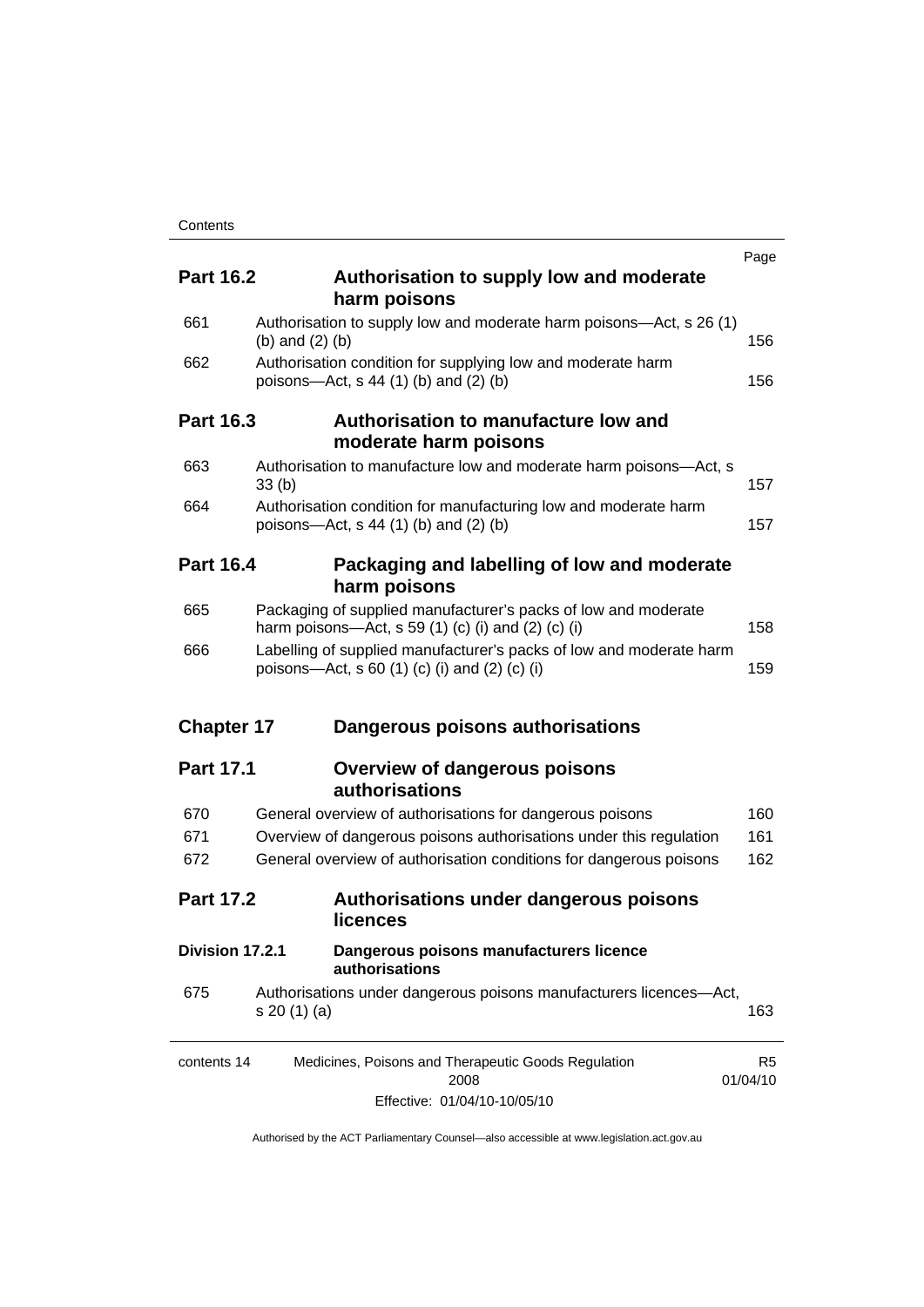|                  |                 |                                                                                                                                         | Contents |
|------------------|-----------------|-----------------------------------------------------------------------------------------------------------------------------------------|----------|
|                  |                 |                                                                                                                                         | Page     |
| 676              |                 | Authorisation conditions for dangerous poisons manufacturers<br>licences- $-\text{Act}$ , s 44 (1) (b) and (2) (b)                      | 164      |
|                  | Division 17.2.2 | Dangerous poisons-research and education program<br>licence authorisations                                                              |          |
| 680              |                 | Authorisations under dangerous poisons research and education<br>program licences—Act, s 20 (1) (a)                                     | 166      |
| 681              |                 | Authorisation condition for dangerous poisons research and education<br>program licences—Act, s 44 (1) (b) and (2) (b)                  | 167      |
|                  | Division 17.2.3 | Dangerous poisons suppliers licence authorisations                                                                                      |          |
| 685              | s 20 (1) (b)    | Authorisations under dangerous poisons suppliers licences—Act,                                                                          | 168      |
| 686              |                 | Authorisation conditions for dangerous poisons suppliers licences-<br>Act, $s$ 44 (1) (b) and (2) (b)                                   | 169      |
| <b>Part 17.3</b> |                 | Other dangerous poisons authorisations                                                                                                  |          |
|                  | Division 17.3.1 | Authorisations for manufacturing etc purposes                                                                                           |          |
| 690              | (a)             | Manufacturing etc authorisations for dangerous poisons—Act, s 20 (2)                                                                    | 171      |
|                  | Division 17.3.2 | Authorisations for delivery people and commercial<br>disposal operators                                                                 |          |
| 692              |                 | Authorisations to deliver dangerous poisons under purchase orders-<br>Act, s 26 (1) (b) and (2) (b), s 35 (1) (b), (2) (b) and s 36 (b) | 172      |
| 693              |                 | Authorisation to supply dangerous poisons to commercial disposal<br>operator for disposal-Act, s 26 (1) (b)                             | 173      |
| 694              |                 | Authorisations for commercial disposal operators-Act, s 26 (1) (b)<br>and $(2)$ (b), s 35 $(1)$ (b) and $(2)$ (b) and s 36 (b)          | 173      |
|                  | Division 17.3.3 | Authorisations for dangerous poisons research and<br>education programs by scientifically qualified people                              |          |
| 695              |                 | Authorisations for dangerous poisons research and education-Act, s<br>26 (1) and (2) (b)                                                | 174      |
| 696              |                 | Authorisation conditions for dangerous poisons research and<br>education-Act, s 44 (1) (b) and (2) (b)                                  | 175      |
|                  |                 |                                                                                                                                         |          |

Medicines, Poisons and Therapeutic Goods Regulation 2008 Effective: 01/04/10-10/05/10 contents 15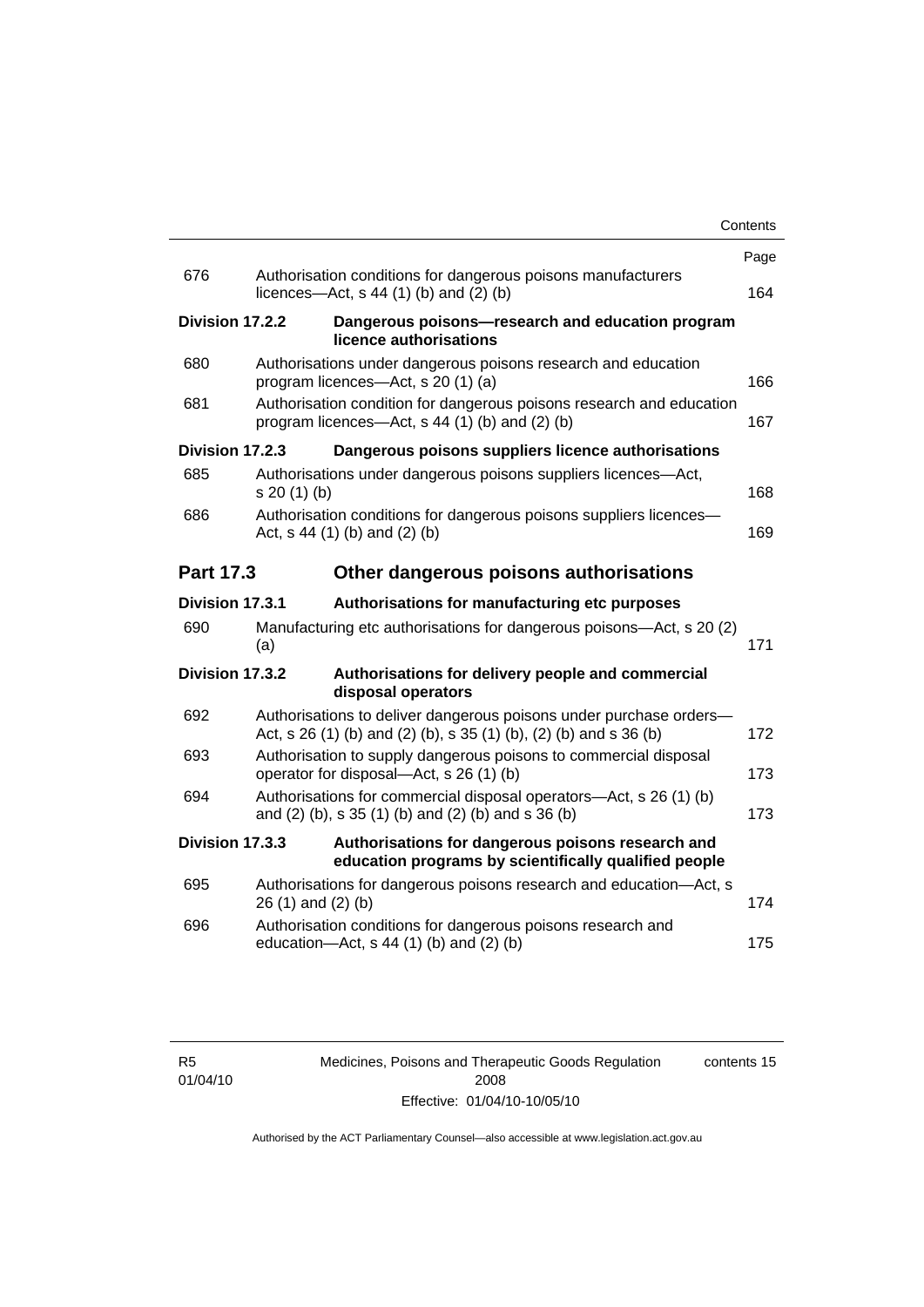| <b>Chapter 18</b> | Dangerous poisons licences                                                                                       | Page                       |  |
|-------------------|------------------------------------------------------------------------------------------------------------------|----------------------------|--|
| <b>Part 18.1</b>  | Dangerous poisons licences generally                                                                             |                            |  |
| 700               | Dangerous poisons licences that may be issued—Act, s 78 (2)                                                      | 176                        |  |
| <b>Part 18.2</b>  | Dangerous poisons manufacturers licences                                                                         |                            |  |
| 705               | Applications for dangerous poisons manufacturers licences                                                        | 177                        |  |
| 706               | Restrictions on issuing of dangerous poisons manufacturers<br>licences—Act, $s$ 85 (1) (a)                       | 178                        |  |
| 707               | Additional information for dangerous poisons manufacturers<br>licences—Act, $s$ 88 (1) (k)                       | 178                        |  |
| <b>Part 18.3</b>  | Dangerous poisons research and education<br>program licences                                                     |                            |  |
| 710               | Applications for dangerous poisons research and education program                                                |                            |  |
|                   | licences                                                                                                         | 179                        |  |
| 711               | Restrictions on issuing of dangerous poisons research and education<br>180<br>program licences—Act, s 85 (1) (a) |                            |  |
| 712               | Additional information for dangerous poisons research and education<br>licences—Act, $s$ 88 (1) (k)              | 181                        |  |
| <b>Part 18.4</b>  | Dangerous poisons suppliers licences                                                                             |                            |  |
| 715               | Applications for dangerous poisons suppliers licences                                                            | 182                        |  |
| 716               | Restrictions on issuing of dangerous poisons suppliers licences-Act,<br>s 85 (1) (a)                             |                            |  |
| 717               | Additional information for dangerous poisons suppliers licences-Act,<br>s 88 (1) (k)                             |                            |  |
| <b>Chapter 19</b> | Dangerous poisons-other provisions                                                                               |                            |  |
| <b>Part 19.1</b>  | Dangerous poisons purchase orders                                                                                |                            |  |
| 720               | Supplying dangerous poisons on purchase orders                                                                   | 184                        |  |
| 721               | General requirements for dangerous poisons purchase orders-Act, s<br>185<br>38(2)(c)                             |                            |  |
| 722               | Recording supply of dangerous poisons on purchase orders                                                         | 185                        |  |
| contents 16       | Medicines, Poisons and Therapeutic Goods Regulation<br>2008                                                      | R <sub>5</sub><br>01/04/10 |  |

Effective: 01/04/10-10/05/10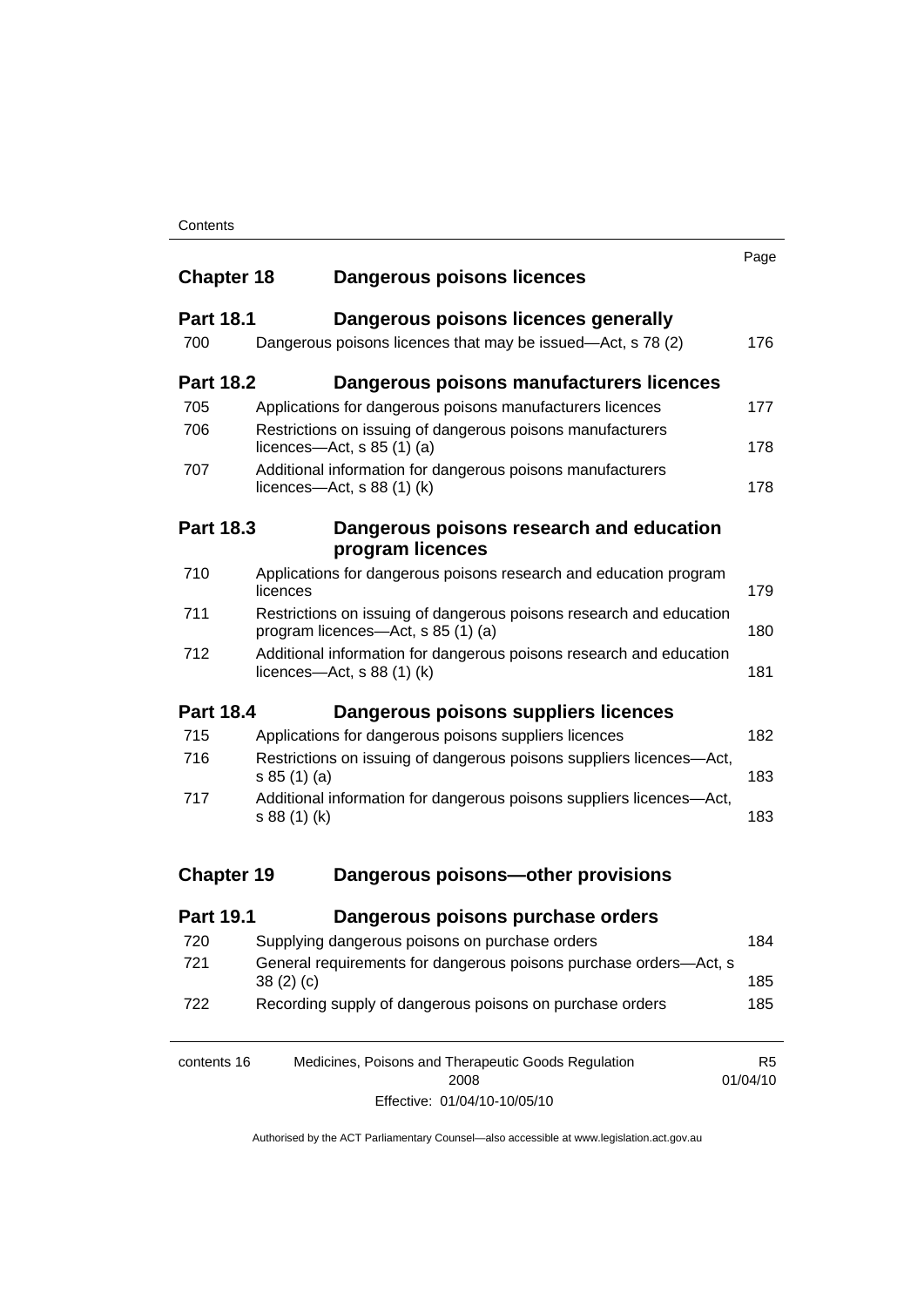|                   |                                                                                                           | Contents |
|-------------------|-----------------------------------------------------------------------------------------------------------|----------|
|                   |                                                                                                           | Page     |
| <b>Part 19.2</b>  | Wholesale supply of dangerous poisons<br>under corresponding laws                                         |          |
| 725               | Conditions for wholesalers supplying dangerous poisons under<br>corresponding laws-Act, s 20 (4) (c)      | 187      |
| <b>Part 19.3</b>  | Packaging and labelling of dangerous<br>poisons                                                           |          |
| 730               | Meaning of relevant law-pt 19.3                                                                           | 188      |
| 731               | Packaging of supplied manufacturer's packs of dangerous poisons-<br>Act, s 59 (1) (c) (i) and (2) (c) (i) | 188      |
| 732               | Labelling of supplied manufacturer's packs of dangerous poisons-<br>Act, s 60 (1) (c) (i) and (2) (c) (i) | 189      |
| <b>Part 19.4</b>  | Storage of dangerous poisons                                                                              |          |
| 735               | Storage of dangerous poisons-Act, s 61 (b) and (c)                                                        | 190      |
| <b>Part 19.5</b>  | Dangerous poisons registers                                                                               |          |
| 740               | Keeping of dangerous poisons registers by certain people-Act, s 48<br>and s 50 (1) (b) and (2) (b)        | 191      |
| 741               | Form of dangerous poisons registers-Act, s 49 (1) (b)                                                     | 192      |
| 742               | Making entries in dangerous poisons registers—Act, s 51 (1) (b)                                           | 192      |
| 743               | Prescribed witnesses for discarding of dangerous poisons-Act, s 54<br>$(a)$ and $(b)$                     | 193      |
| 744               | Changes to entries in dangerous poisons registers-Act, s 55 (2) (b)                                       | 193      |
| <b>Chapter 20</b> | <b>Paints</b>                                                                                             |          |
| 750               | Manufacture, supply and use of paints containing white lead-Act, s<br>70 (1) (b), (2) (b) and (3) (b)     | 195      |
| 751               | Manufacture, supply and use of paints for certain purposes-Act, s 71<br>$(1)$ and $(3)$                   | 195      |
| 752               | Manufacture, supply and use of paints for toys—Act, s 72 (b)                                              | 196      |
| 753               | Manufacture, supply and use of paints containing pesticides-Act, s<br>73(b)                               | 197      |

R5 01/04/10 Medicines, Poisons and Therapeutic Goods Regulation 2008 Effective: 01/04/10-10/05/10 contents 17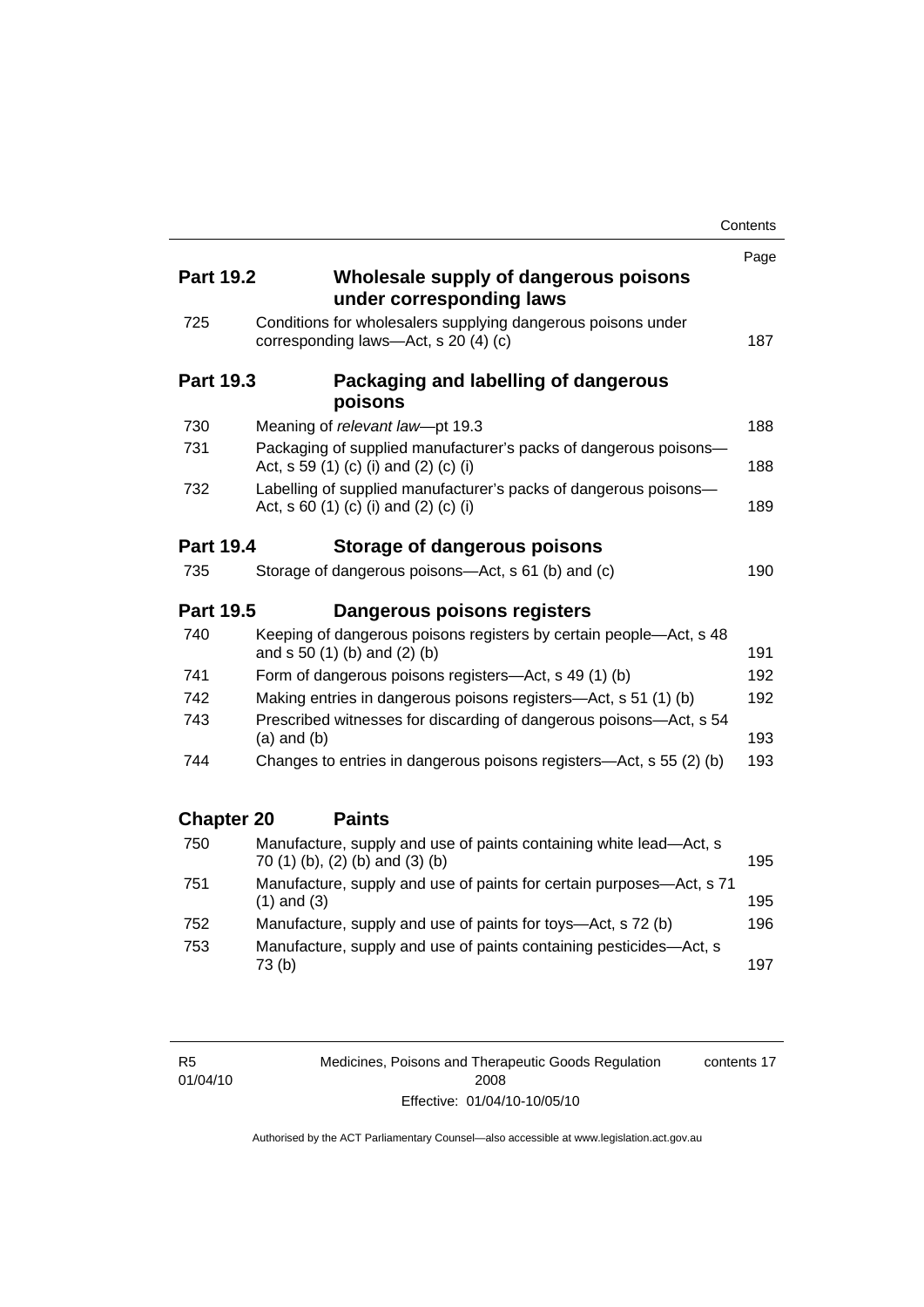### **Contents**

| <b>Chapter 21</b> |                                                | <b>Prohibited and appendix C substances</b>                                                                                                  | Page |
|-------------------|------------------------------------------------|----------------------------------------------------------------------------------------------------------------------------------------------|------|
| <b>Part 21.1</b>  | <b>Preliminary</b>                             |                                                                                                                                              |      |
| 760               | Meaning of <i>prohibited</i> substance - ch 21 |                                                                                                                                              | 198  |
| 761               | Prohibited substances licences—Act, s 78 (2)   |                                                                                                                                              | 198  |
| <b>Part 21.2</b>  |                                                | <b>Prohibited substances research and</b><br>education program licences                                                                      |      |
| Division 21.2.1   | program licences                               | Issue of prohibited substances research and education                                                                                        |      |
| 765               | program licences                               | Applications for prohibited substances research and education                                                                                | 199  |
| 766               | education program licences—Act, s 85 (1) (a)   | Restrictions on issuing of prohibited substances research and                                                                                | 200  |
| 767               | education licences-Act, s 88 (1) (k)           | Additional information for prohibited substances research program and                                                                        | 201  |
| Division 21.2.2   | program authorisations                         | Prohibited substances research and education                                                                                                 |      |
| 768               | program licences—Act, s 20 (1) (a)             | Authorisations under prohibited substances research and education                                                                            | 201  |
| 769               |                                                | Authorisation condition for prohibited substances research and<br>education program licences—Act, s 44 (1) (b) and (2) (b)                   | 202  |
| Division 21.2.3   | education program licences                     | Other provisions-prohibited substances research and                                                                                          |      |
| 770               | education program licences—Act, s 20 (1) (c)   | Approvals of dealings for prohibited substances research and                                                                                 | 203  |
| 771               | (b)                                            | Authorisation condition for approval-holders—Act, s 44 (1) (b) and (2)                                                                       | 204  |
| 772               | Act, s 38 (2) (c)                              | General requirements for prohibited substances purchase orders-                                                                              | 204  |
| 773               |                                                | Recording supply of prohibited substances on purchase orders                                                                                 | 205  |
| 774               | (ii), $(2)$ (b) and $(4)$                      | Information for CHO about supplied prohibited substances research<br>and education program licences—Act, s 31 (1) (a) (ii), (1) (b), (2) (a) | 205  |

| contents 18 | Medicines, Poisons and Therapeutic Goods Regulation | R5       |
|-------------|-----------------------------------------------------|----------|
|             | 2008                                                | 01/04/10 |
|             | Effective: 01/04/10-10/05/10                        |          |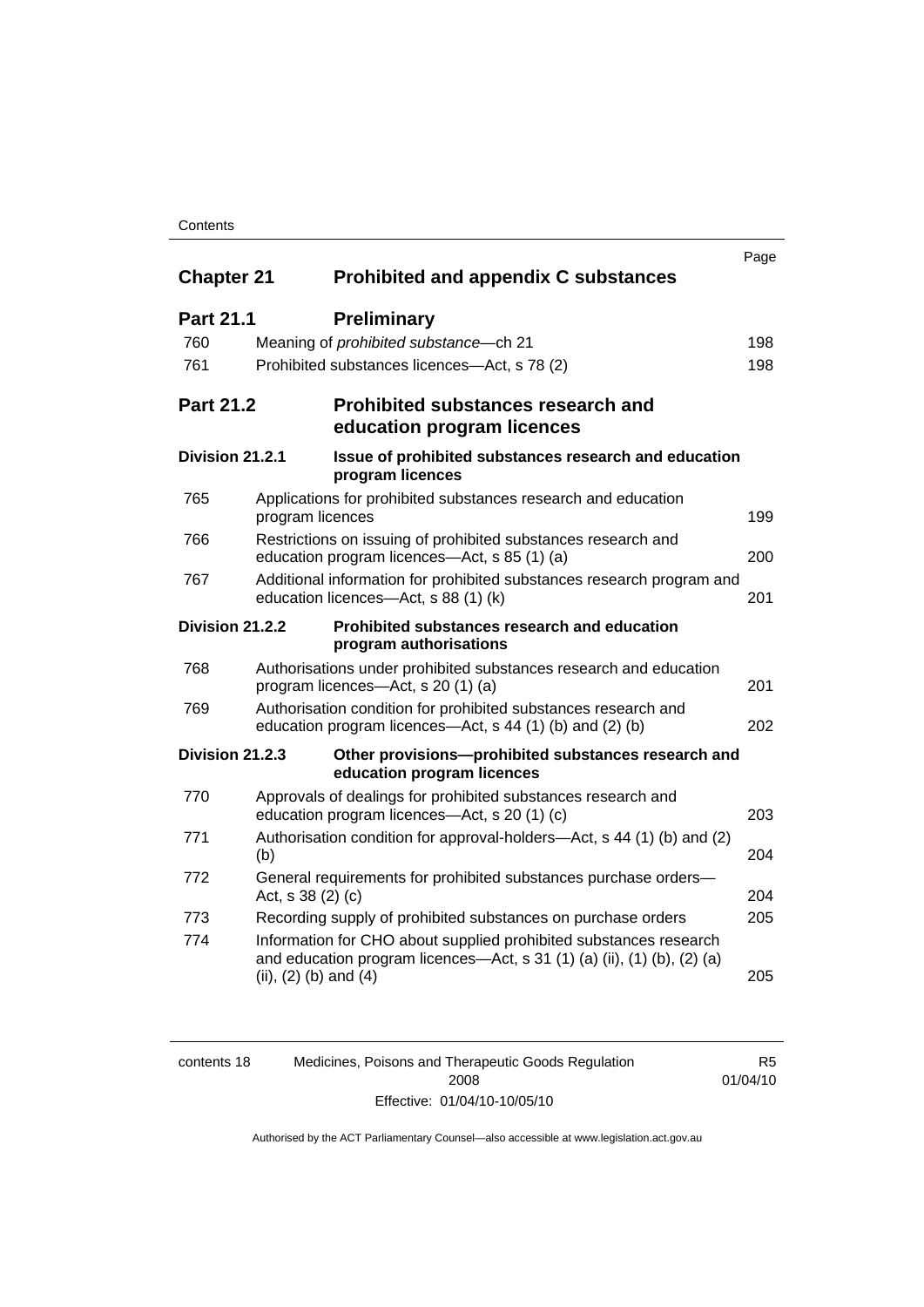|                   |                                                                                                                | Page |  |
|-------------------|----------------------------------------------------------------------------------------------------------------|------|--|
| Part 21.3         | <b>Prohibited substances registers</b>                                                                         |      |  |
| 775               | Keeping of prohibited substances registers by certain people-Act,<br>s 48 and s 50 (1) (b) and (2) (b)         | 207  |  |
| 776               | Form of prohibited substances registers—Act, s 49 (1) (b)                                                      | 207  |  |
| 777               | Making entries in prohibited substances registers—Act, s 51 (1) (b)                                            | 208  |  |
| 778               | Prescribed witnesses for discarding of prohibited substances-Act, s<br>54 (a) and (b)<br>208                   |      |  |
| 779               | Changes to entries in prohibited substances registers-Act, s 55 (2)<br>(b)                                     | 209  |  |
| <b>Chapter 22</b> | <b>Therapeutic goods</b>                                                                                       |      |  |
| 800               | Definitions-ch 22                                                                                              | 210  |  |
| 801               | Prescribed regulated therapeutic goods-Act, s 14, def regulated<br>therapeutic good, par (b)                   | 210  |  |
| 802               | Authorisation to supply optical devices—Act, s 74 (1) (b) and (2) (b)                                          | 210  |  |
| 803               | Authorisation conditions for supplying optical devices—Act, s 75 (1) (b) 211                                   |      |  |
| <b>Chapter 23</b> | <b>Notification and review of decisions</b>                                                                    |      |  |
| 850               | Meaning of reviewable decision-ch 23                                                                           | 212  |  |
| 851               | Reviewable decision notices                                                                                    | 213  |  |
| 852               | Applications for review                                                                                        | 214  |  |
| <b>Chapter 24</b> | <b>Miscellaneous</b>                                                                                           |      |  |
| 860               | Authorisations for public employees—Act, s 26 (1) (b), (2) (b), s 35 (1)<br>$(b)$ , $(2)$ $(b)$ and s 36 $(b)$ | 215  |  |
| 861               | Other authorisations for public employees—Act, s 20 (1) (a), (2) (a)<br>and s 74 (1) (b)                       | 216  |  |
| 862               | Certain containers not to be used for human-use substances—Act, s<br>63(1)(b)                                  | 217  |  |
| 863               | Displacement of Legislation Act, s 47 (6)                                                                      | 217  |  |

R5 01/04/10 Medicines, Poisons and Therapeutic Goods Regulation 2008 Effective: 01/04/10-10/05/10 contents 19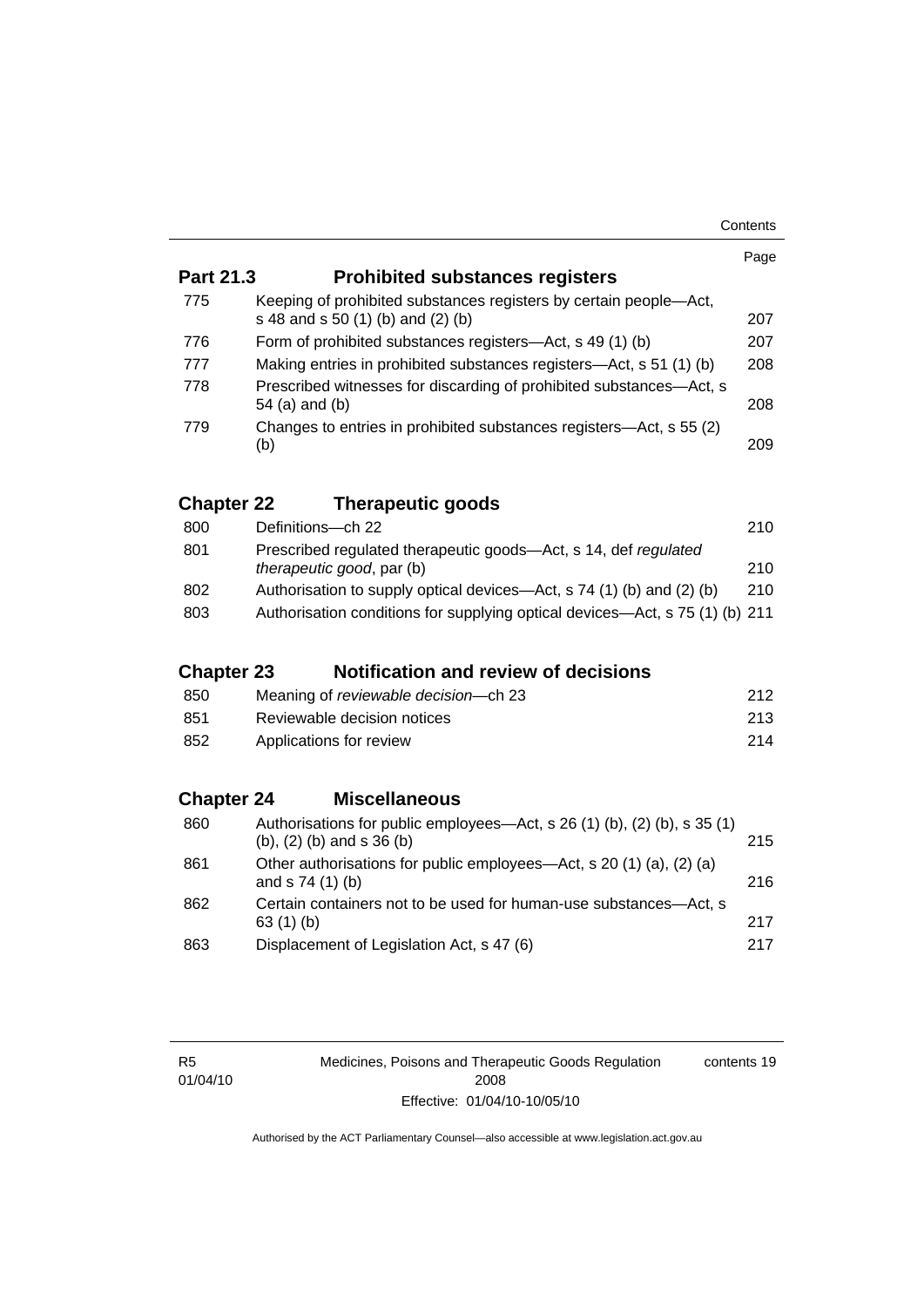**Contents** 

|                   |              |                                                                      | Page       |
|-------------------|--------------|----------------------------------------------------------------------|------------|
| <b>Chapter 31</b> |              | <b>Modification of Act</b>                                           |            |
| 1100<br>1110      | Expiry-ch 31 | Modification of Act, ch 14-Act, s 501 (2)                            | 218<br>218 |
|                   |              |                                                                      |            |
| <b>Schedule 1</b> |              | <b>Medicines—health-related occupations</b>                          |            |
|                   |              | authorisations                                                       | 219        |
| <b>Part 1.1</b>   |              | <b>Ambulance services and officers</b>                               | 219        |
| <b>Part 1.2</b>   |              | Dentists, dental hygienists and dental therapists                    | 220        |
| <b>Part 1.3</b>   |              | <b>Doctors</b>                                                       |            |
| <b>Part 1.4</b>   |              | <b>Health professionals at institutions</b>                          | 225        |
| <b>Part 1.5</b>   |              | <b>Midwives</b>                                                      | 226        |
| <b>Part 1.6</b>   |              | <b>Nurses</b>                                                        | 227        |
| <b>Part 1.7</b>   |              | Opioid dependency treatment centres operated by<br><b>Territory</b>  | 230        |
| <b>Part 1.8</b>   |              | <b>Optometrists</b>                                                  | 231        |
| <b>Part 1.9</b>   |              | <b>Pharmacists and employees</b>                                     | 232        |
| Part 1.10         |              | <b>Podiatrists</b>                                                   | 235        |
| Part 1.11         |              | <b>Residential care facilities</b>                                   | 236        |
| <b>Part 1.12</b>  |              | Sales representatives for medicines manufacturers<br>and wholesalers | 238        |
| Part 1.13         |              | Veterinary surgeons and employees                                    | 239        |
|                   |              |                                                                      |            |
| <b>Schedule 2</b> |              | <b>Optometry medicines</b>                                           | 242        |
|                   |              |                                                                      |            |
| <b>Schedule 3</b> |              | Designated appendix D medicines-standing<br>approvals                | 244        |
| <b>Part 3.1</b>   |              | <b>Approval conditions</b>                                           | 244        |
|                   |              |                                                                      |            |
| contents 20       |              | Medicines, Poisons and Therapeutic Goods Regulation                  | R5         |
|                   |              | 2008<br>$\frac{1}{2}$                                                | 01/04/10   |

Effective: 01/04/10-10/05/10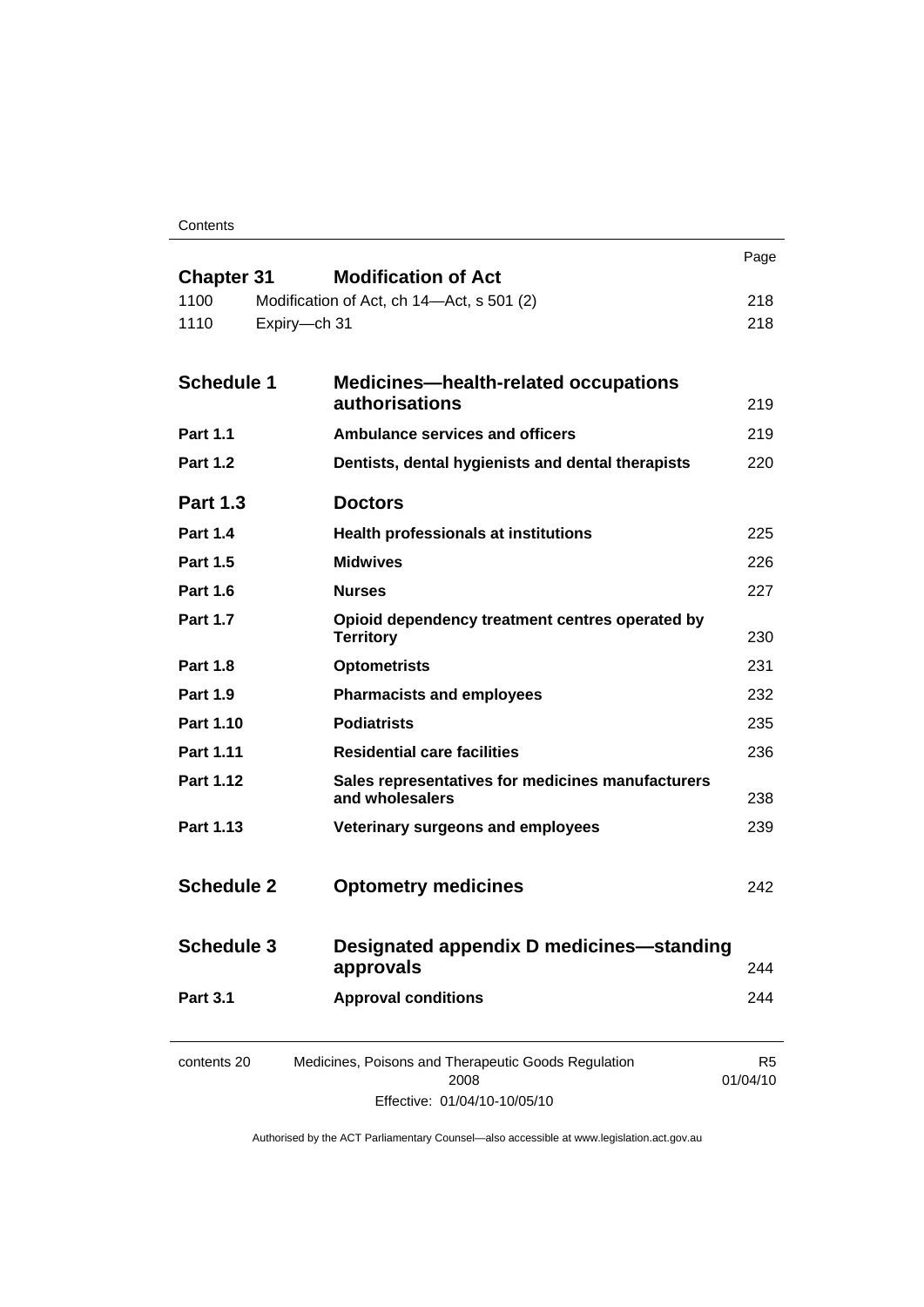|                    |                                      |                                                           | Contents    |
|--------------------|--------------------------------------|-----------------------------------------------------------|-------------|
| 3.1                | Definitions-sch 3                    |                                                           | Page<br>244 |
| <b>Part 3.2</b>    |                                      | Standing approvals for designated appendix D<br>medicines | 245         |
| <b>Schedule 4</b>  |                                      | Dangerous poisons-manufacturing etc<br>authorisations     | 247         |
| <b>Schedule 5</b>  |                                      | <b>Requirements for storage receptacles</b>               | 250         |
| <b>Part 5.1</b>    |                                      | <b>Medicines cabinets</b>                                 | 250         |
| 5.1                |                                      | Medicines cabinets-general requirements                   | 250         |
| 5.2                |                                      | Medicines cabinets-body requirements                      | 250         |
| 5.3                |                                      | Medicines cabinets-door requirements                      | 251         |
| 5.4                | Medicines cabinets-lock requirements |                                                           | 251         |
| 5.5                |                                      | Medicines cabinets-mounting requirements                  | 252         |
| <b>Part 5.2</b>    |                                      | Safes, strong rooms and vaults                            | 253         |
| 5.6                |                                      | Requirements for safes                                    | 253         |
| 5.7                | Requirements for strong rooms        |                                                           | 253         |
| 5.8                | Requirements for vaults              |                                                           | 253         |
| <b>Schedule 10</b> |                                      | <b>Modification-Crimes Act 1900</b>                       | 254         |
| <b>Dictionary</b>  |                                      |                                                           | 258         |
| <b>Endnotes</b>    |                                      |                                                           |             |
| 1                  |                                      | About the endnotes                                        | 268         |
| 2                  | Abbreviation key                     |                                                           | 268         |
| 3                  | Legislation history                  |                                                           | 269         |
| 4                  |                                      | Amendment history                                         | 270         |
|                    |                                      |                                                           |             |

| R5       |  |
|----------|--|
| 01/04/10 |  |

Medicines, Poisons and Therapeutic Goods Regulation 2008 Effective: 01/04/10-10/05/10 contents 21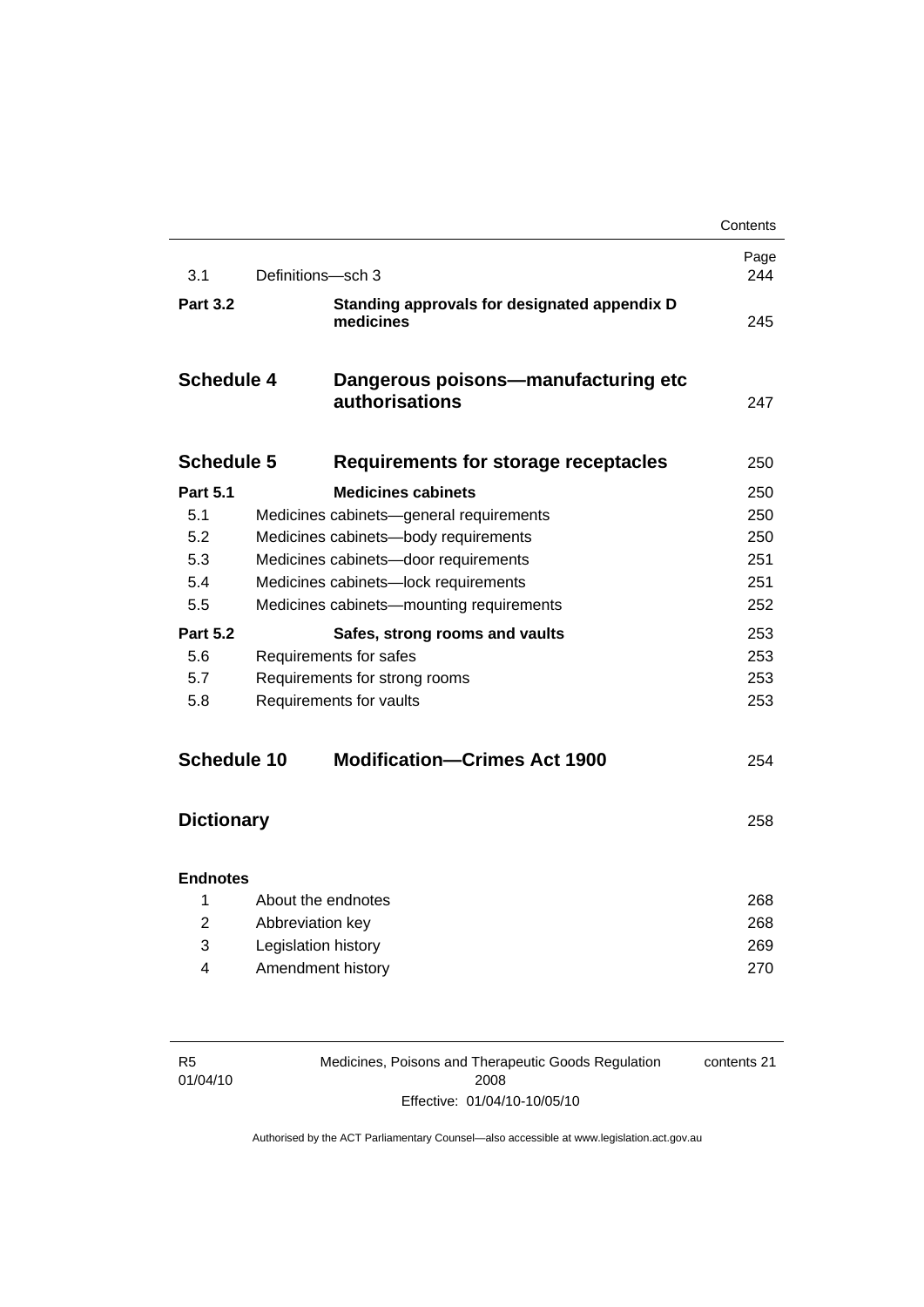|                        | Page |
|------------------------|------|
| Earlier republications | 273  |
| Uncommenced amendments | 274  |

contents 22 Medicines, Poisons and Therapeutic Goods Regulation 2008 Effective: 01/04/10-10/05/10

R5 01/04/10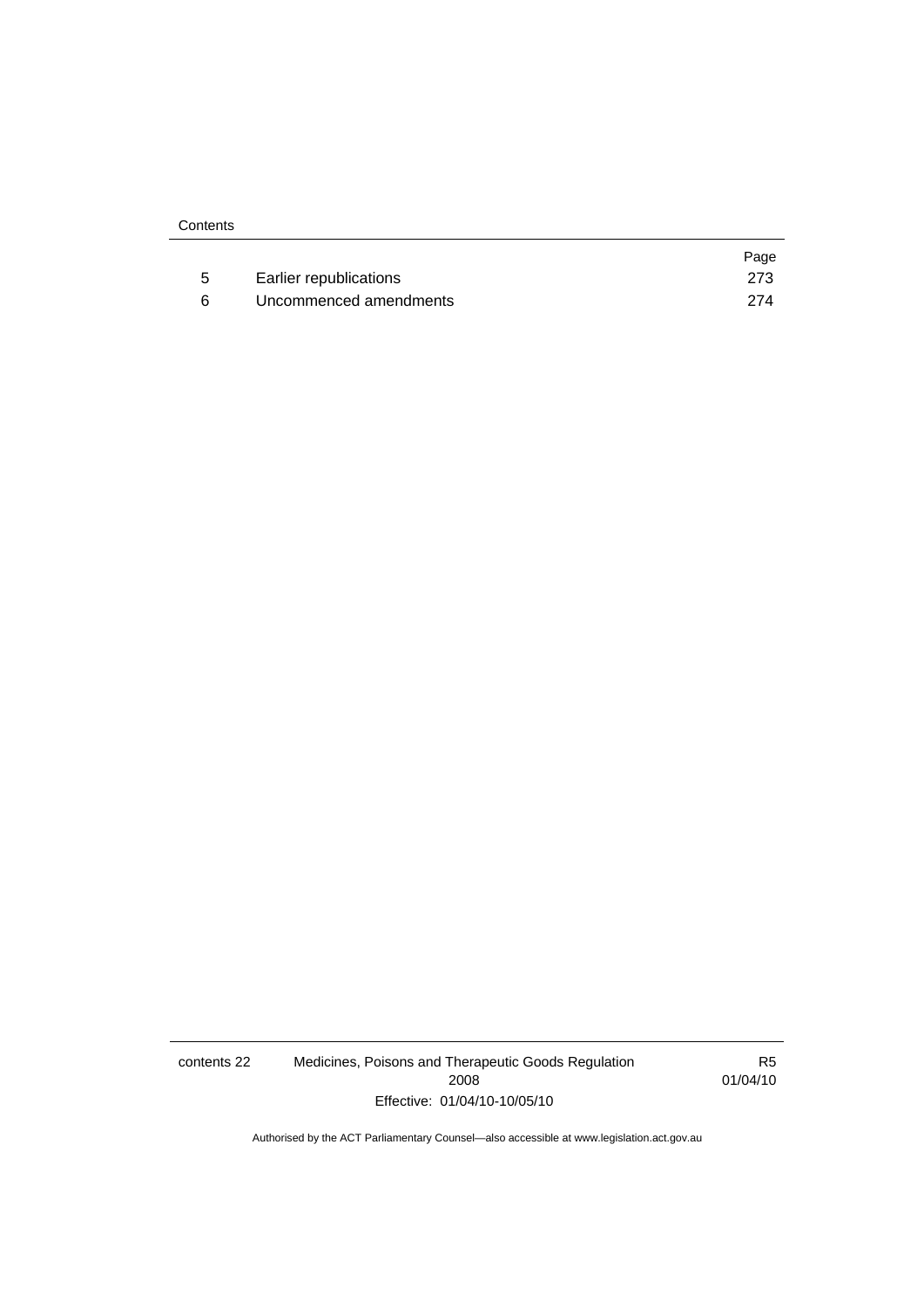<span id="page-24-0"></span>

# **Medicines, Poisons and Therapeutic Goods Regulation 2008**

made under the

**Medicines, Poisons and Therapeutic Goods Act 2008** 

R5 01/04/10

Ī

Medicines, Poisons and Therapeutic Goods Regulation 2008 Effective: 01/04/10-10/05/10

page 1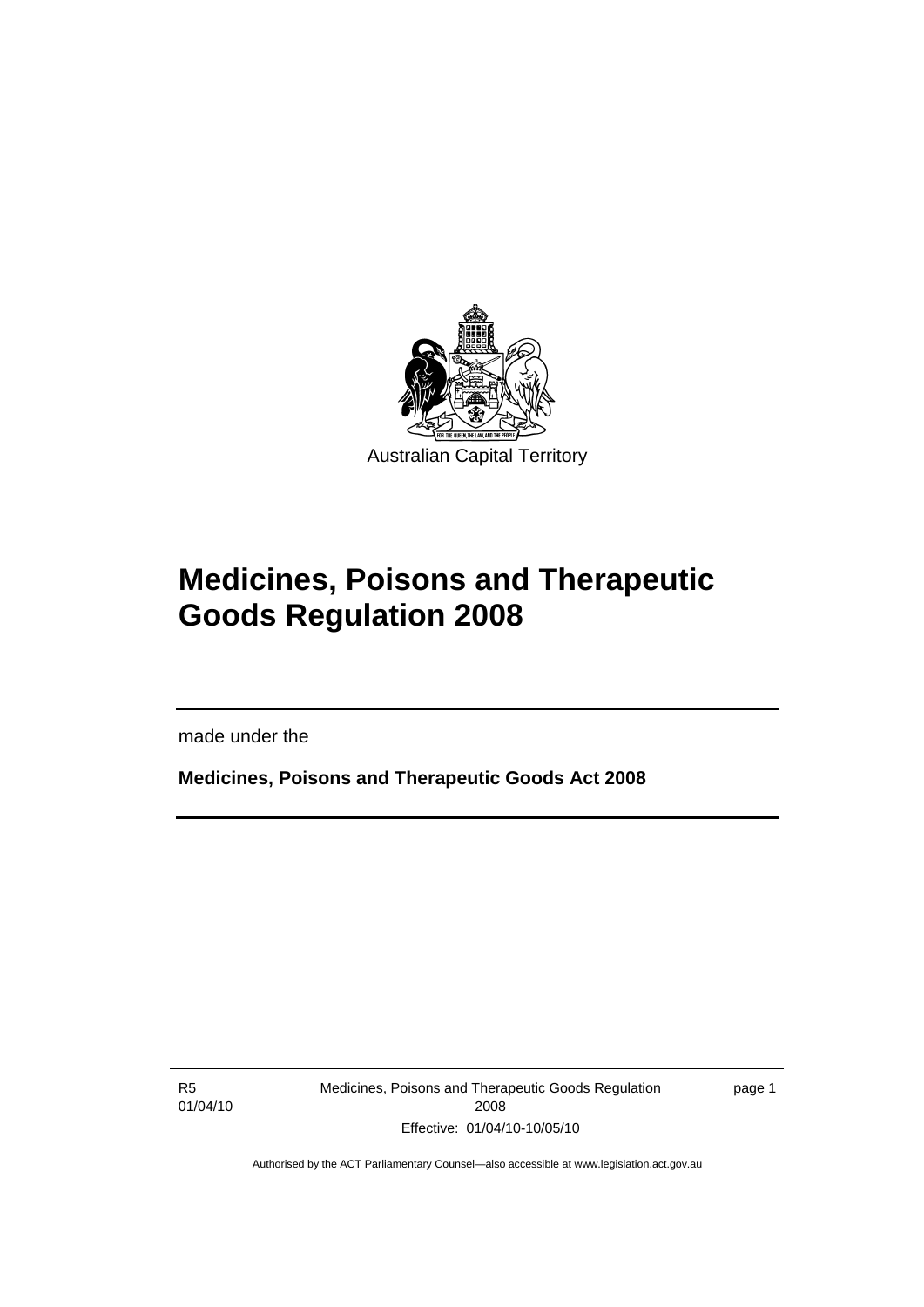<span id="page-25-0"></span>Section 1

## **Chapter 1 Preliminary**

#### **1 Name of regulation**

This regulation is the *Medicines, Poisons and Therapeutic Goods Regulation 2008*.

### **3 Dictionary**

The dictionary at the end of this regulation is part of this regulation.

*Note 1* The dictionary at the end of this regulation defines certain terms used in this regulation, and includes references (*signpost definitions*) to other terms defined elsewhere.

> For example, the signpost definition '*health profession*—see the *Health Professionals Act 2004*, dictionary.' means that the term 'health profession' is defined in that dictionary and the definition applies to this regulation.

*Note 2* A definition in the dictionary (including a signpost definition) applies to the entire regulation unless the definition, or another provision of the regulation, provides otherwise or the contrary intention otherwise appears (see Legislation Act, s 155 and s 156 (1)).

#### **4 Notes**

A note included in this regulation is explanatory and is not part of this regulation.

*Note* See the Legislation Act, s 127 (1), (4) and (5) for the legal status of notes.

R5 01/04/10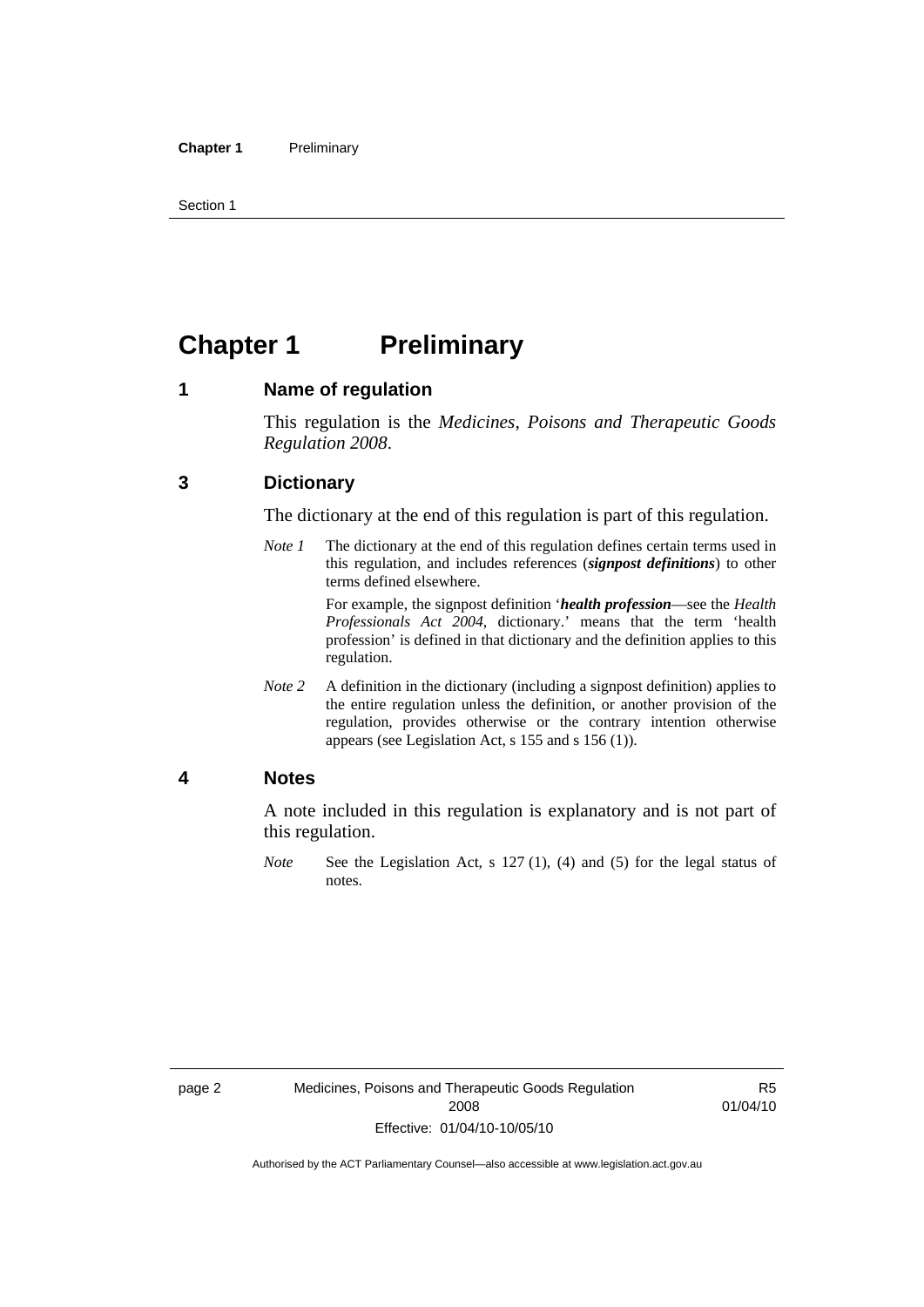### <span id="page-26-0"></span>**5 Offences against regulation—application of Criminal Code etc**

Other legislation applies in relation to offences against this regulation.

*Note 1 Criminal Code*

The Criminal Code, ch 2 applies to all offences against this regulation (see Code, pt 2.1).

The chapter sets out the general principles of criminal responsibility (including burdens of proof and general defences), and defines terms used for offences to which the Code applies (eg *conduct*, *intention*, *recklessness* and *strict liability*).

*Note 2 Penalty units* 

The Legislation Act, s 133 deals with the meaning of offence penalties that are expressed in penalty units.

### **6 Overview of things to which medicines and poisons standard does not apply**

- (1) The medicines and poisons standard applies to regulated substances (see the Act, pt 3.1 and s 17).
- (2) However, the medicines and poisons standard sets out the following things to which it does not apply (unless there is a contrary intention in the standard):
	- (a) a substance in a preparation or product included in the standard, appendix A (General Exemptions) (see the standard, par 1 (2) (h));
	- (b) a substance and the reason for its entry in the standard, appendix B (Substances considered not to require control by scheduling) (see the standard, par 1 (2) (h));
	- (c) a substance to which the standard, appendix G (Dilute Preparations) applies (see the standard, par  $1(2)(i)$ );

R5 01/04/10 page 3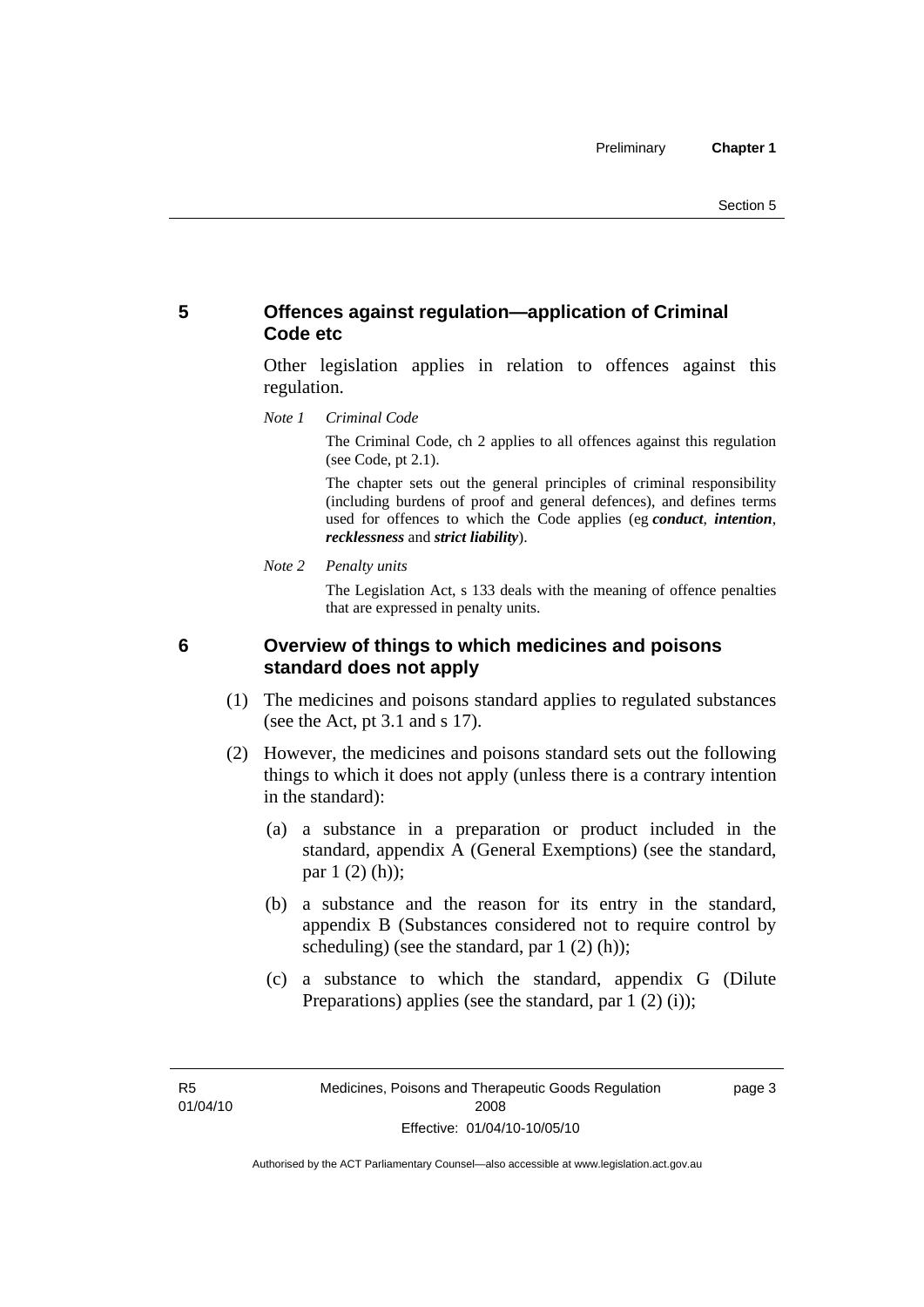#### **Chapter 1** Preliminary

Section 6

- (d) certain low concentrations of substances included in the standard, schedules 1 to 6 if the substance is not also included in schedule 7 or 8 (see the standard, par 1 (2) (j));
- (e) certain impurities in pesticides (see the standard, par 1 (2) (k)).

page 4 Medicines, Poisons and Therapeutic Goods Regulation 2008 Effective: 01/04/10-10/05/10

R5 01/04/10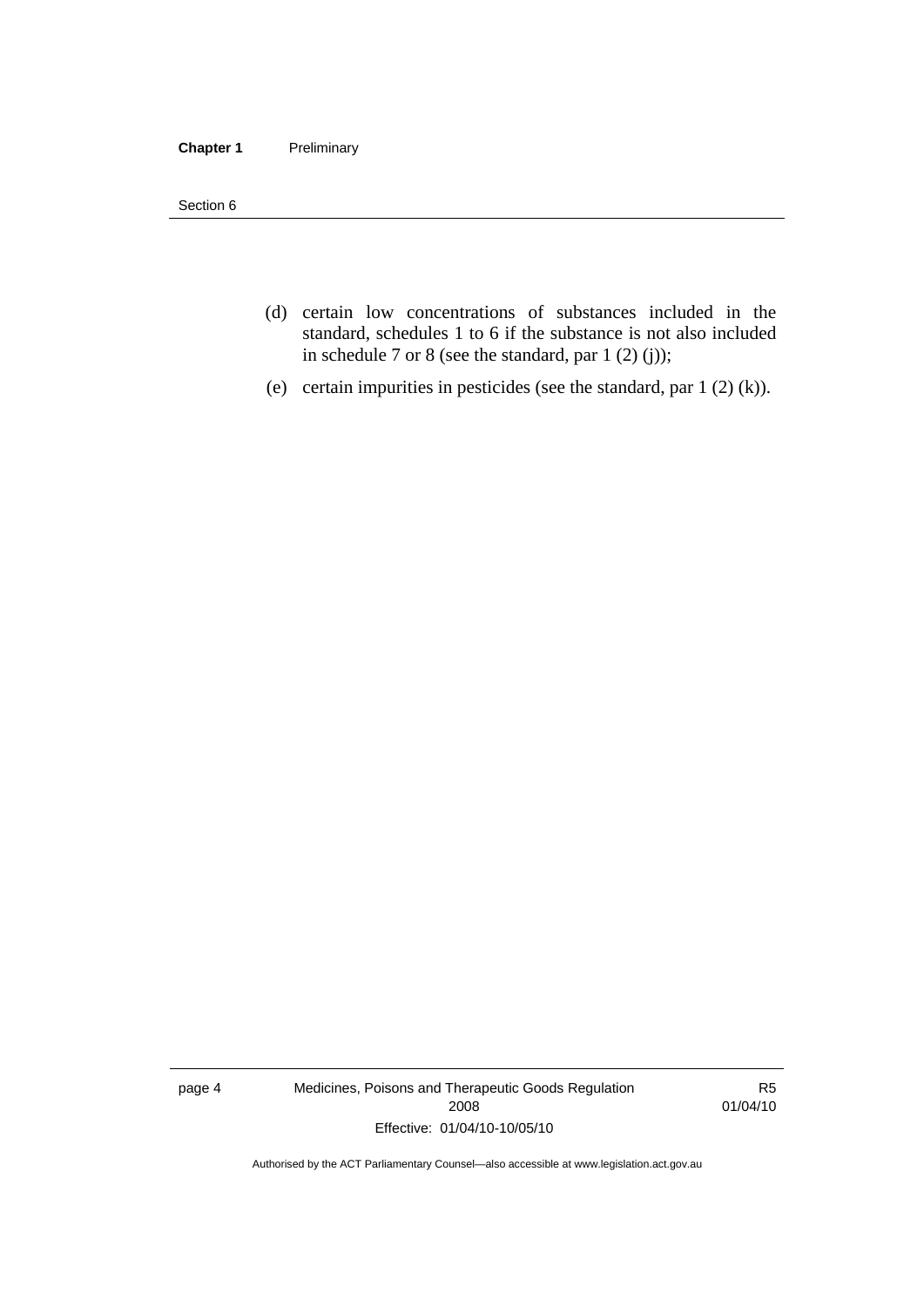## <span id="page-28-0"></span>**Chapter 2 Medicines—authorisations generally**

## **Part 2.1 Overview of medicines authorisations**

#### **U** 10 General overview of authorisations for medicines

 (1) The Act requires that a person must not deal with a medicine in a particular way unless the person is authorised to deal with the medicine.

#### **Example**

the Act, s 35 is about obtaining certain substances (which include medicines)

- *Note 1* The Act, s 19 sets out when a person *deals* with a medicine.
- *Note 2* An example is part of the regulation, is not exhaustive and may extend, but does not limit, the meaning of the provision in which it appears (see Legislation Act, s 126 and s 132).
- (2) The Act, section 20 sets out when a person is authorised to deal with a medicine.
- (3) This regulation authorises certain dealings with medicines.

*Note* An authorisation is not required to deal with the following:

- a substance excluded from the medicines and poisons standard by the standard, par  $1(2)$  (see s 6);
- a substance mentioned in the medicines and poisons standard, sch 2, 3, 4 or 8 if none of the schedules apply to the substance because of an exception in the standard (eg Aspirin in packets available from supermarkets).

R5 01/04/10 page 5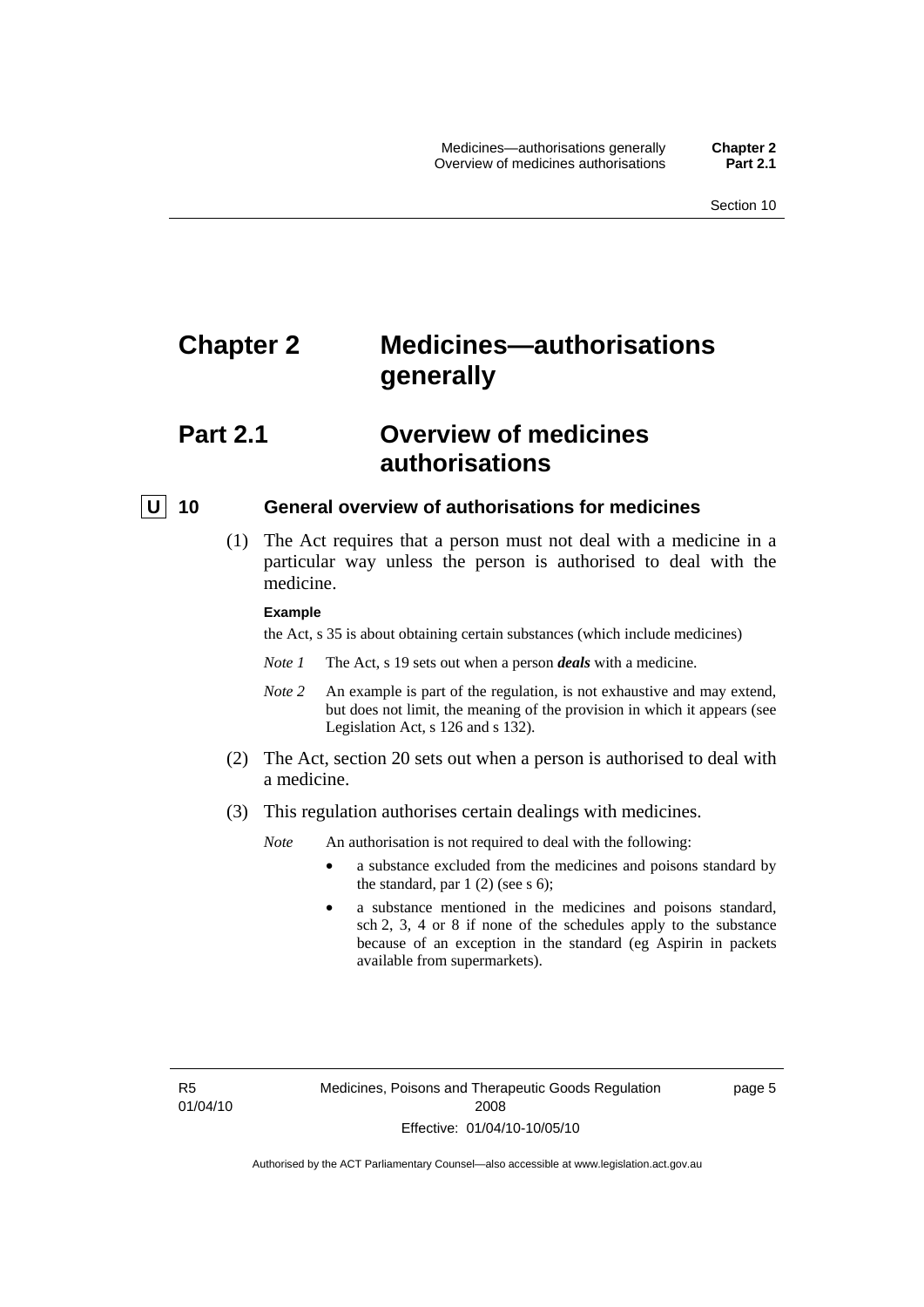<span id="page-29-0"></span>Section 11

(4) An authorisation under this regulation may be subject to limitations.

#### **Examples—s (4)**

- 1 a health professional's authorisation is subject to any condition or restriction to which the health professional is subject to under the *Health Professionals Act 2004* (see s 20)
- 2 the authorisation of a person to prescribe a medicine is subject to any restriction included in sch 1 in relation to the person (see s 30 (1) (b))

*Note* For the power to impose other restrictions, see the Act, ch 8.

### **11 Overview of medicines authorisations under this regulation**

- (1) Medicines authorisations under this regulation that are specific to health-related occupations are given by the following provisions (and are set out in schedule 1):
	- (a) section 30 (which is about authorisations under schedule 1 to prescribe medicines);
	- (b) section 50 (which is about authorisations under schedule 1 to issue requisitions for medicines);
	- (c) section 60 (which is about authorisations under schedule 1 to issue purchase orders for medicines);
	- (d) section 110 (which is about authorisations under schedule 1 to supply medicines);

*Note Supply* includes dispense on prescription (see Act, s 24).

- (e) section 350 (which is about authorisations under schedule 1 for people in health-related occupations to administer medicines);
- (f) section 370 (which is about authorisations under schedule 1 to obtain and possess medicines);
- (g) section 380 (which is about authorisations under schedule 1 to manufacture medicines).

R5 01/04/10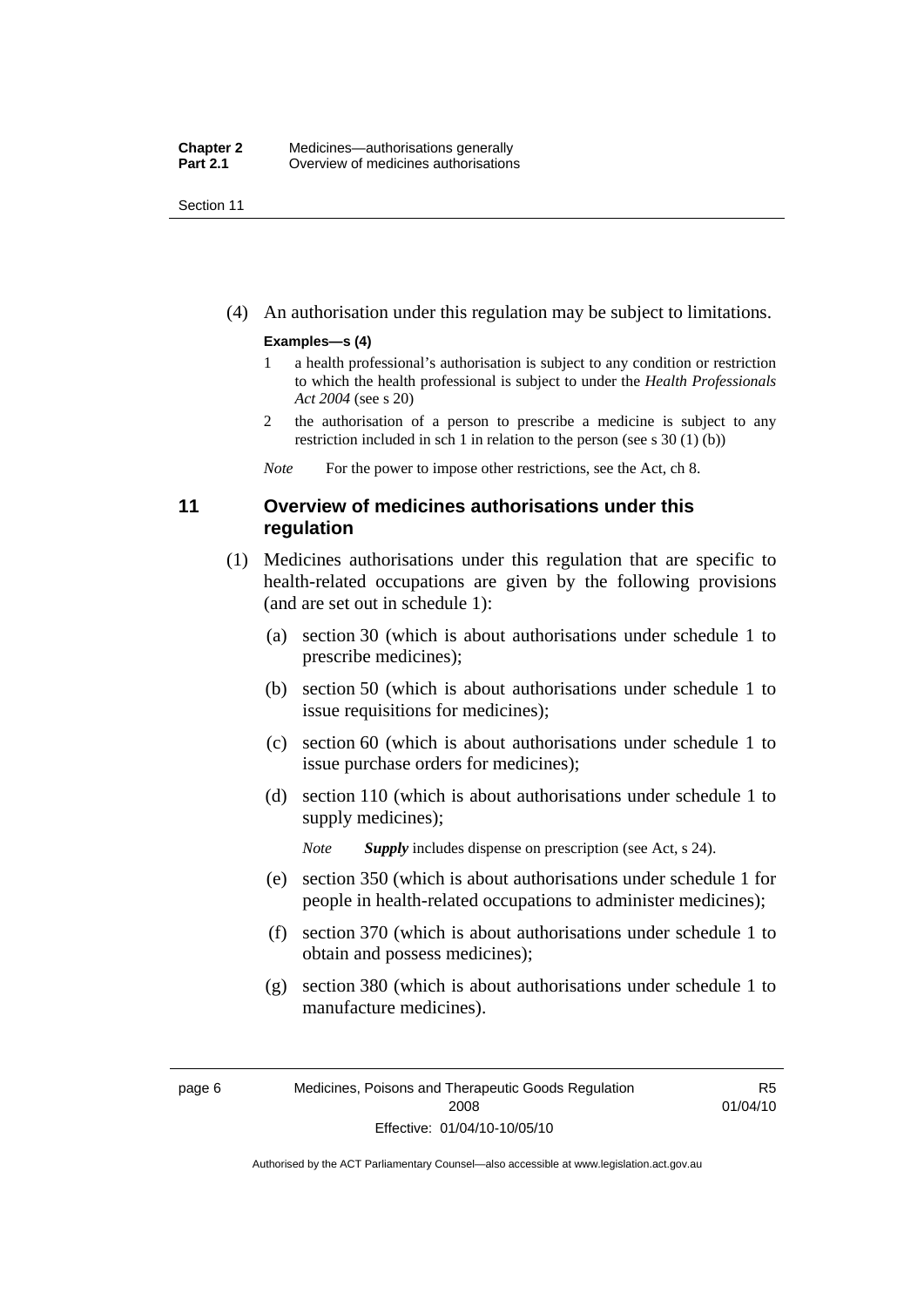- (2) For other authorisations, see the following provisions:
	- (a) section 70 (which is about authorisation of CHO to issue standing orders for supply of medicines in public health emergencies);
	- (b) section 71 (which is about authorisation of CHO to issue standing orders for administration of medicines for public health matters);
	- (c) section 75 (which is about authorisation of doctors to issue standing orders for administration of medicines at institutions);
	- (d) section 77 (which is about authorisation of CHO to issue standing orders for supply and administration of medicines at walk-in centres);
	- (e) section 251 (which is about authorisation to supply certain medicines without prescription in emergencies);
	- (f) section 260 (which is about authorisation to supply medicines to pharmacists for disposal);
	- (g) section 261 (which is about authorisation to supply medicines to commercial disposal operators for disposal);
	- (h) section 360 (which is about authorisation for self-administration of medicines);
	- (i) section 361 (which is about authorisation for the administration of medicines by assistants);
	- (j) section 371 (which is about authorisation to obtain and possess medicines for certain personal use-related dealings);
	- (k) section 400 (which is about authorisation to deliver medicines under supply authorities);
	- (l) section 401 (which is about authorisation for commercial disposal operators for disposal of medicines);

R5 01/04/10 page 7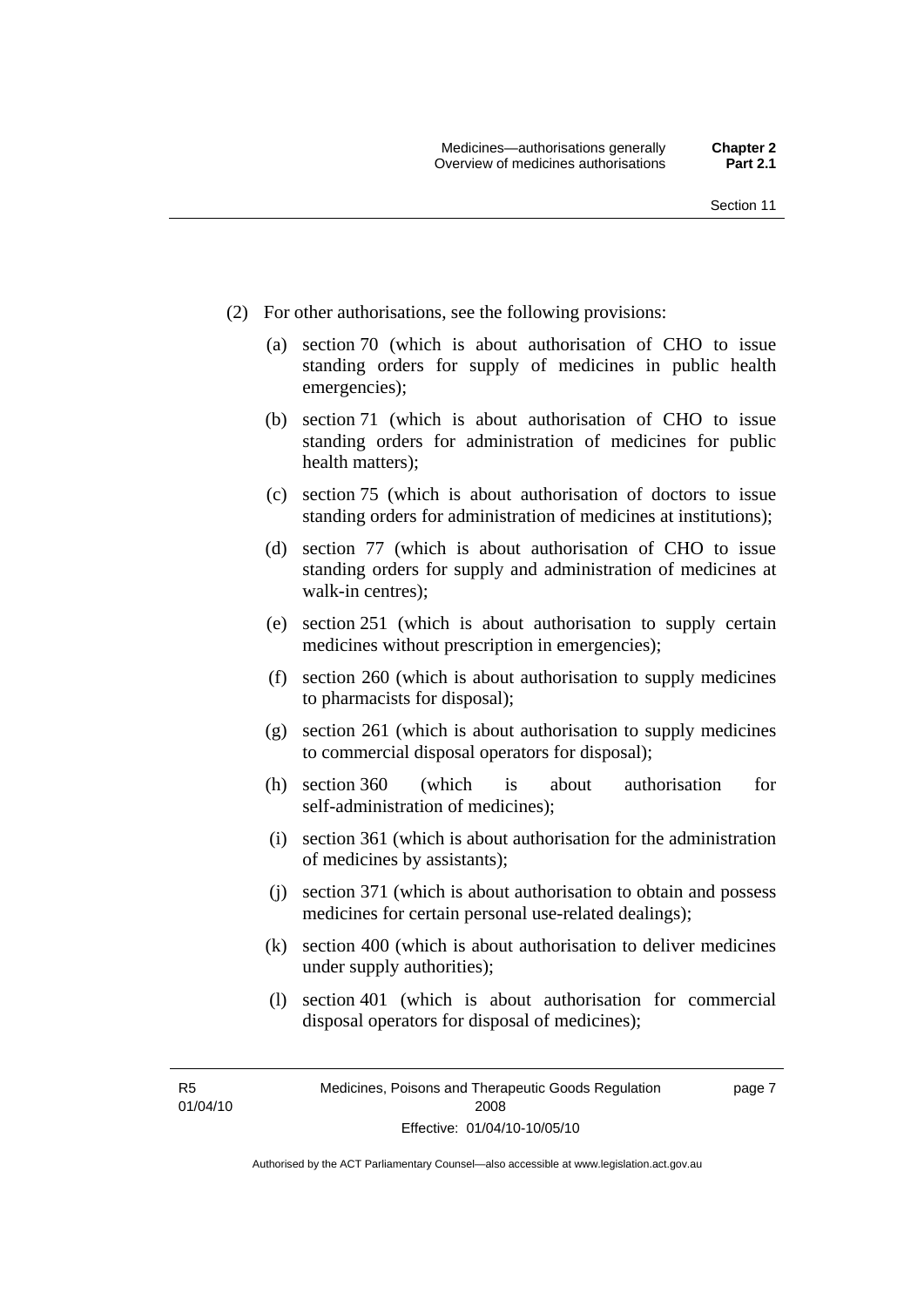<span id="page-31-0"></span>Section 12

- (m) section 410 (which is about authorisation to supply and administer adrenaline and salbutamol);
- (n) section 420 (which is about authorisations for CYP authorised people);
- (o) section 421 (which is about authorisations for corrections officers);
- (p) section 430 (which is about authorisations for non-controlled medicines research and education);
- (q) section 440 (which is about authorisations under controlled medicines research and education program licences);
- (r) section 450 (which is about authorisations under first-aid kit licences);
- (s) section 460 (which is about authorisations under medicines wholesalers licences);
- (t) section 470 (which is about authorisations under opioid dependency treatment licences);
- (u) section 480 (which is about authorisations under pharmacy medicines rural communities licences).

### **12 General overview of authorisation conditions for medicines**

 (1) The Act, section 44 requires a person who is authorised to deal with a medicine to comply with any condition to which the authorisation is subject.

#### **Example**

Section 31 sets out the authorisation conditions for an authorised person to prescribe a medicine.

*Note* An example is part of the regulation, is not exhaustive and may extend, but does not limit, the meaning of the provision in which it appears (see Legislation Act, s 126 and s 132).

page 8 Medicines, Poisons and Therapeutic Goods Regulation 2008 Effective: 01/04/10-10/05/10

R5 01/04/10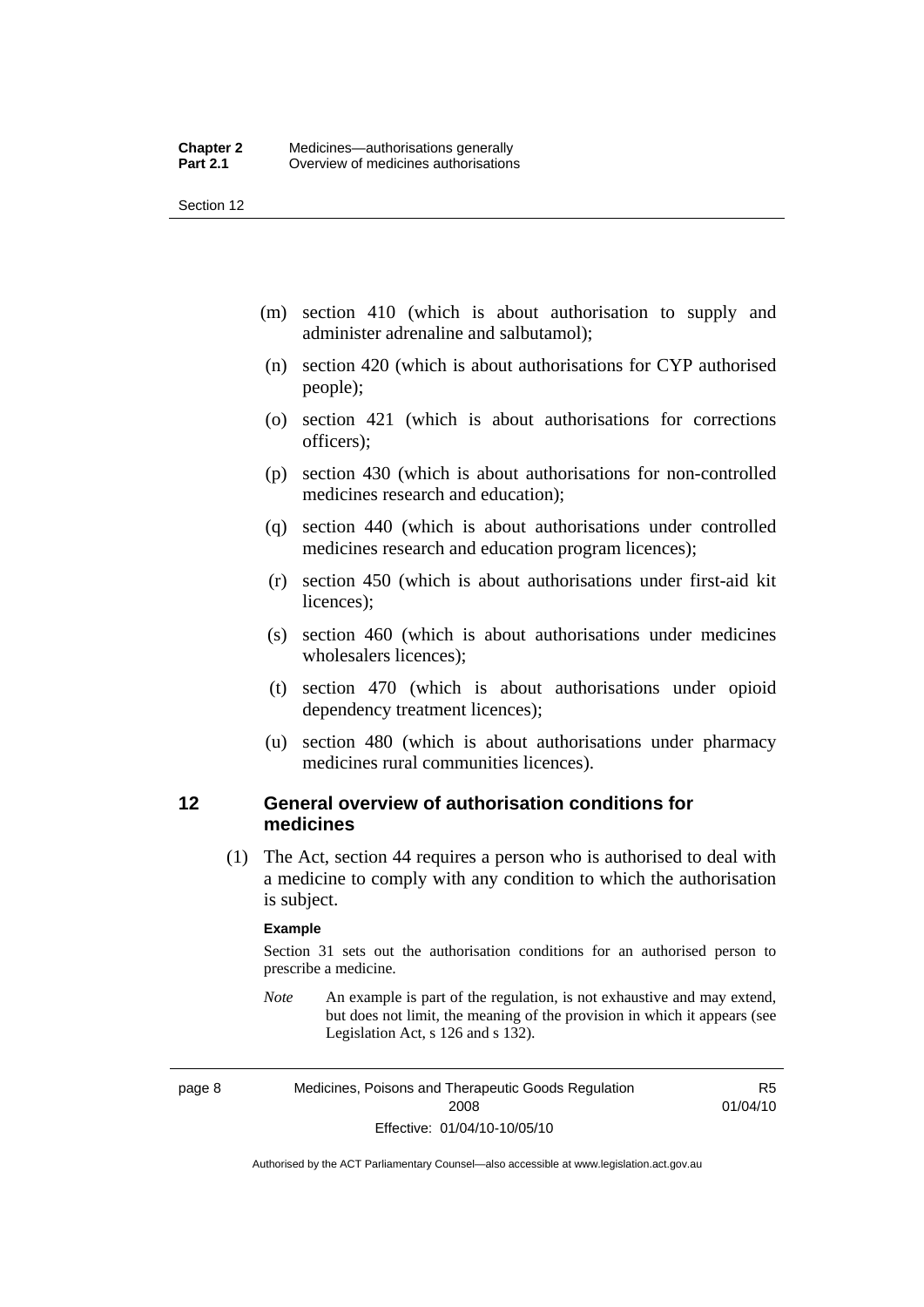(2) The conditions are additional to other restrictions on an authorised person's authority to deal with a medicine.

#### **Example—s (2)**

Schedule 1 limits the use of restricted optometry medicines (see sch 2, table 2.2) to an optometrist who holds a particular authority.

*Note* Conditions may also be imposed under other provisions of the Act including, for example, s 89 which sets out conditions on licences.

R5 01/04/10 Medicines, Poisons and Therapeutic Goods Regulation 2008 Effective: 01/04/10-10/05/10

page 9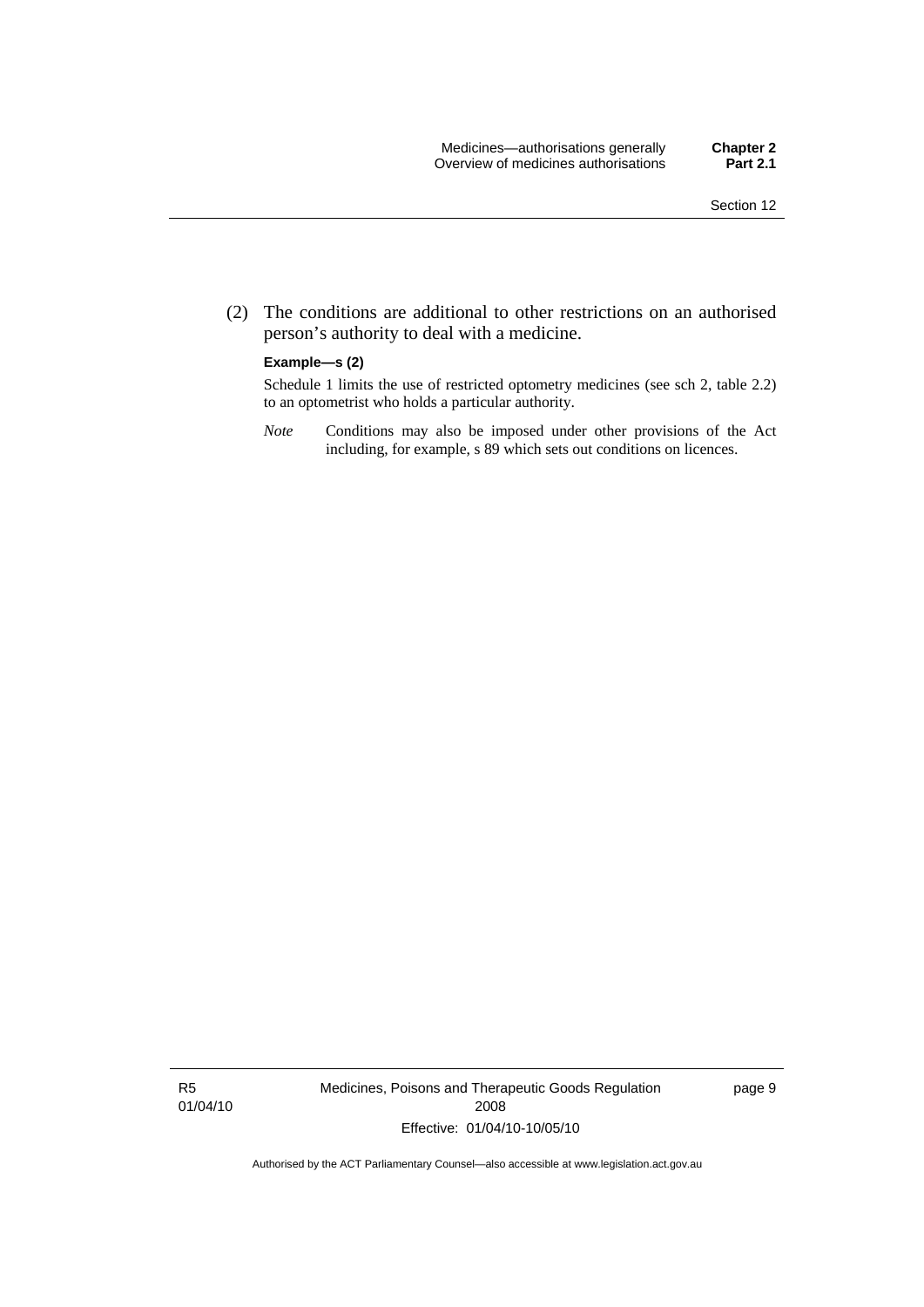<span id="page-33-0"></span>Section 20

## *<u>U</u>* Part 2.2 **Relationship with Health Professionals Act**

## **U 20 Medicines authorisations subject to Health Professionals Act restrictions**

A health professional's authorisation under the Act to deal with a medicine is subject to any condition or other restriction to which the health professional is subject under the *Health Professionals Act 2004*.

#### **Example**

Section 31 places conditions on the prescribing of medicines by a health professional authorised to prescribe the medicines. If a particular health professional's registration under the *Health Professionals Act 2004* is subject to the condition or restriction that the person may not prescribe certain medicines, the health professional's authorisation under the *Medicines, Poisons and Therapeutic Goods Act 2008* to prescribe medicines is also subject to that condition or restriction.

- *Note 1* A reference to an Act includes a reference to the statutory instruments made or in force under the Act, including any regulation (see Legislation Act, s 104).
- *Note 2* An example is part of the regulation, is not exhaustive and may extend, but does not limit, the meaning of the provision in which it appears (see Legislation Act, s 126 and s 132).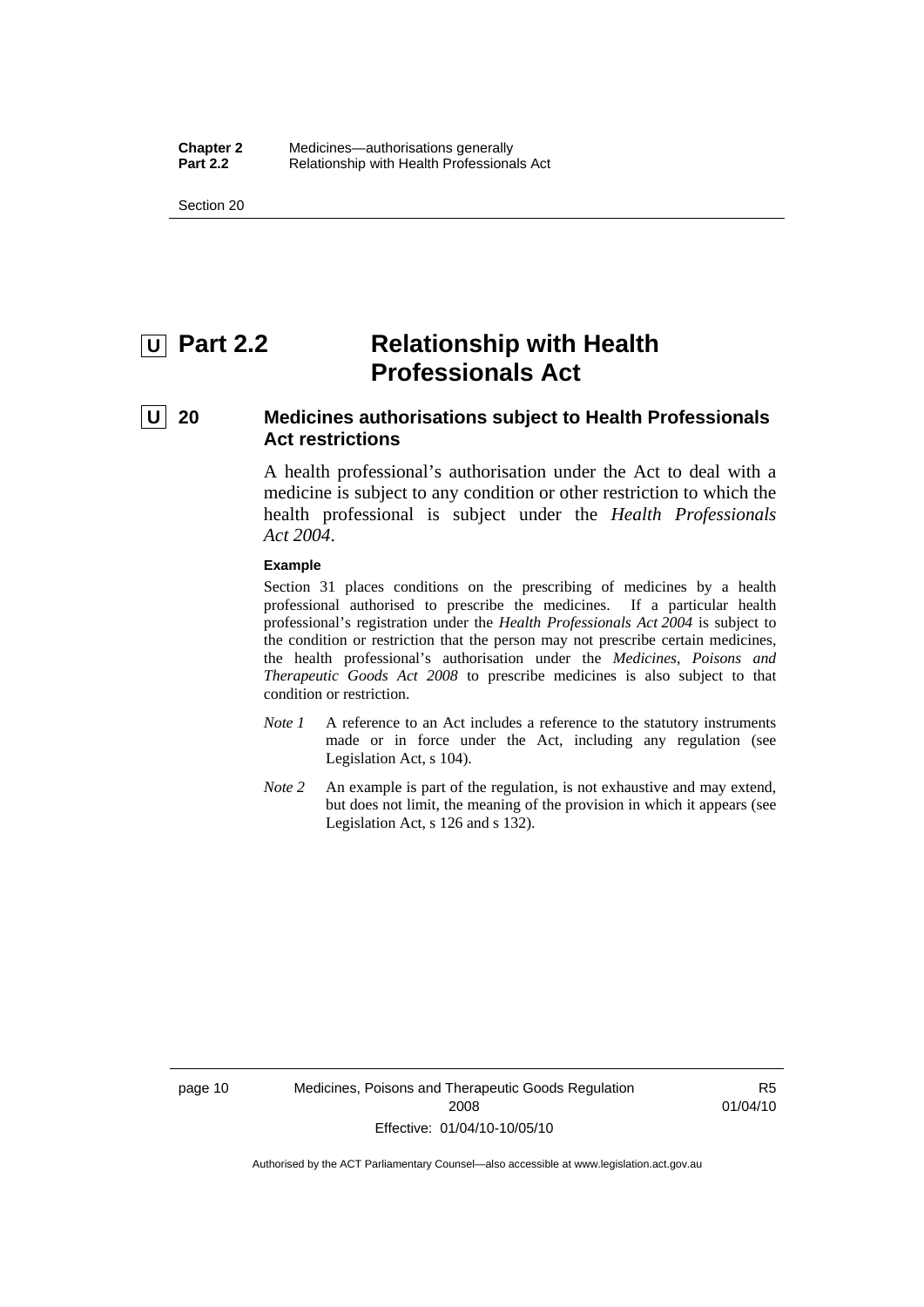## <span id="page-34-0"></span>**Chapter 3 Medicines—supply authorities**

## **Part 3.1** Prescribing medicines

## **Division 3.1.1 Authorisation to prescribe medicines**

## **30 Authorisation under sch 1 to prescribe medicines— Act, s 40 (1) (b), (2) (b) and (3) (b)**

- (1) A person mentioned in schedule 1, column 2 is authorised to prescribe a medicine if—
	- (a) prescribing the medicine is included in the schedule, column 3 in relation to the person; and
	- (b) the prescribing is consistent with any restriction for the prescribing mentioned in the schedule, column 3; and
	- (c) if the prescription is a self-prescription of the medicine—
		- (i) the person is not a trainee dentist or intern doctor; or
		- (ii) the medicine is not a restricted medicine.
- (2) In this section:

### *restricted medicine* means—

- (a) an anabolic steroid; or
- (b) a designated appendix D medicine; or
- (c) a benzodiazepine; or
- (d) a controlled medicine.

page 11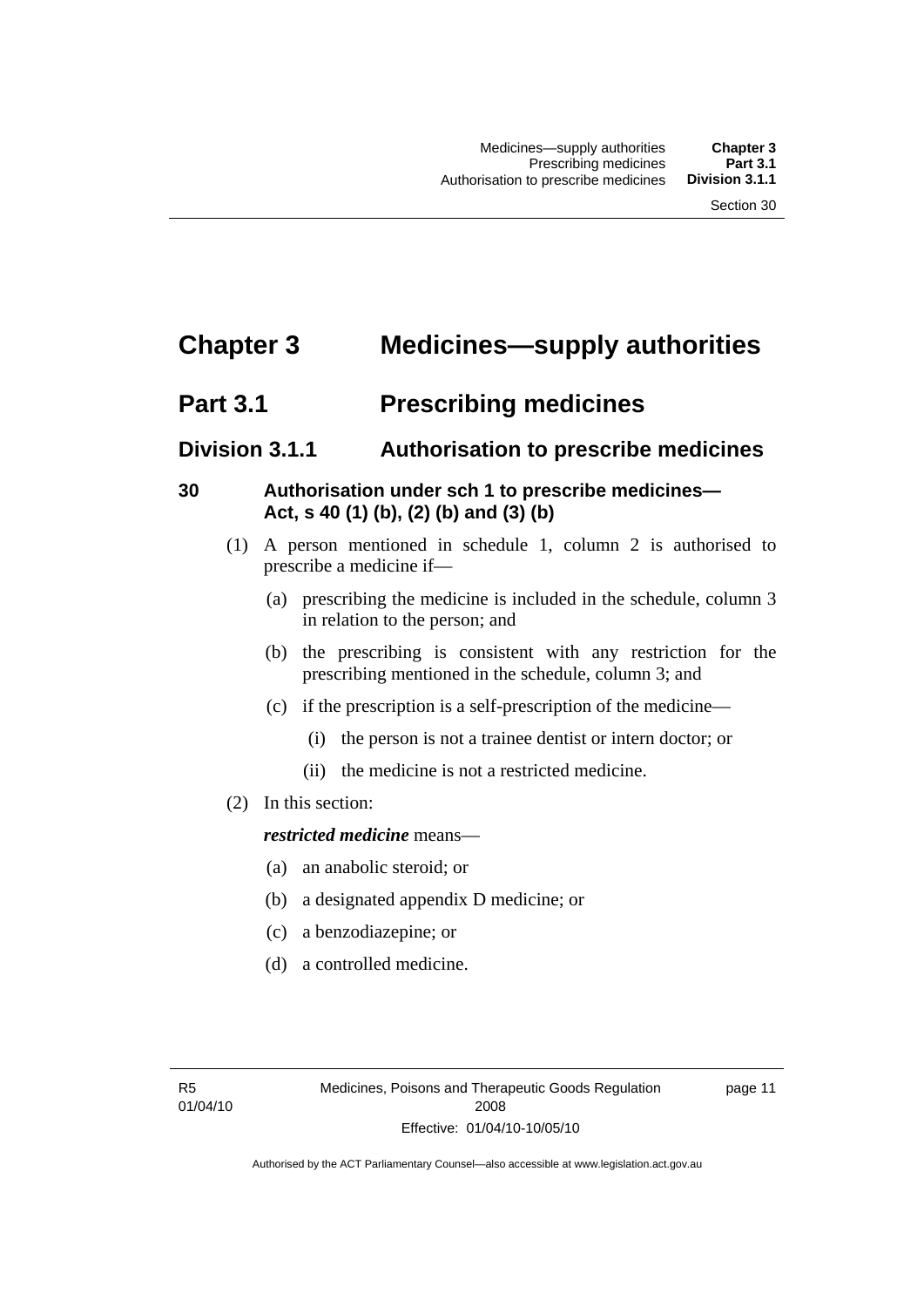<span id="page-35-0"></span>**31 Authorisation conditions for prescribing medicines—Act, s 44 (1) (b) and (2) (b)** 

> A prescriber's authorisation under section 30 to prescribe a medicine is subject to the following conditions:

- (a) the medicine is prescribed in accordance with the Act, section 7 (Appropriate prescription and supply of medicines);
- (b) if the prescription is a written prescription—
	- (i) the prescription complies with section 40 (General requirements for written prescriptions); and
	- (ii) the prescription includes the particulars mentioned in section 41 on the front of the prescription; and
	- (iii) if the prescription is faxed by a prescriber to a pharmacist—the prescriber sends the original prescription to the pharmacist not later than 24 hours after the prescriber faxes the prescription to the pharmacist;
		- *Note 1* For the endorsement of faxed prescriptions, see s 41 (1) (1).
		- *Note 2 Pharmacist* does not include an intern pharmacist (see dict).
- (c) if the prescription is an oral prescription—
	- (i) the prescriber believes on reasonable grounds that giving an oral prescription for the medicine is reasonably necessary for the patient's treatment; and
	- (ii) if the prescription is for an unusual or dangerous dose of a medicine—the prescription includes a statement telling the person who is to dispense or administer the medicine that the prescription is for an unusual or dangerous dose; and
	- (iii) the prescription includes the particulars mentioned in section 41; and

R5 01/04/10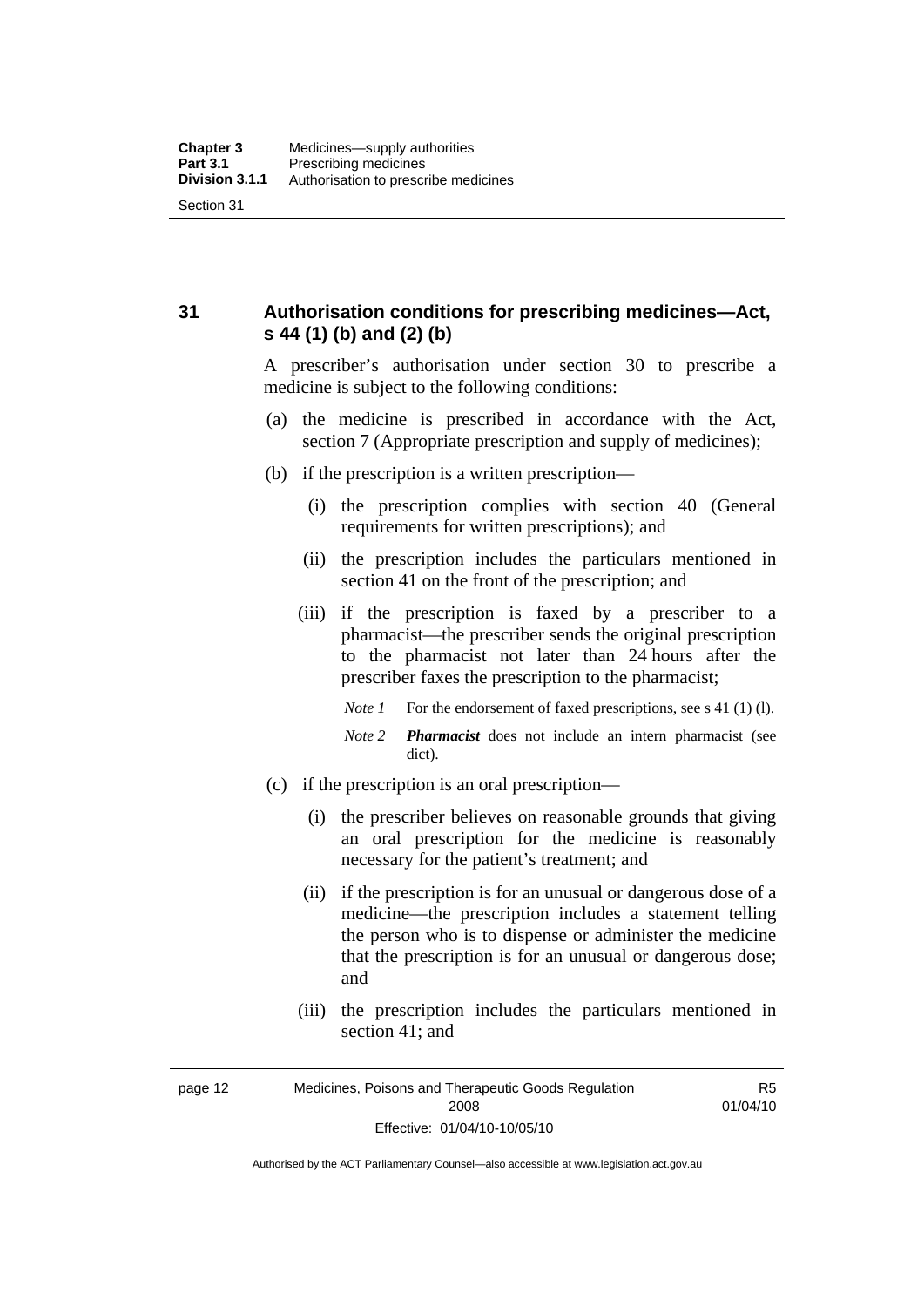- (iv) the prescriber sends a written prescription for the medicine to the pharmacist not later than 24 hours after the prescriber gives the oral prescription to the pharmacist;
	- *Note* For the endorsement of written prescriptions confirming oral prescriptions, see s 41 (1) (m).
- (d) if the medicine is a controlled medicine for human use—
	- (i) the prescriber complies with the additional requirements under section 32 for prescribing a controlled medicine; and
	- (ii) if the controlled medicines approval is an oral approval the prescriber sends the chief health officer a written application for the approval in accordance with section 561 (Requirements for CHO controlled medicines approval applications) not later than 7 days after the day the oral approval is given;
- (e) if the medicine is a designated appendix D medicine prescribed for a purpose mentioned in schedule 3 (Designated appendix D medicines—standing approvals), part 3.2, column 3 in relation to the medicine—the prescriber complies with the additional requirements under section 33 in relation to the prescription.

#### **32 Additional requirements for prescribing controlled medicines for human use**

The following are the additional requirements for prescribing a controlled medicine for human use:

 (a) the prescriber has a controlled medicines approval to prescribe the medicine;

*Note* For controlled medicines approvals, see pt 13.1.

R5 01/04/10 page 13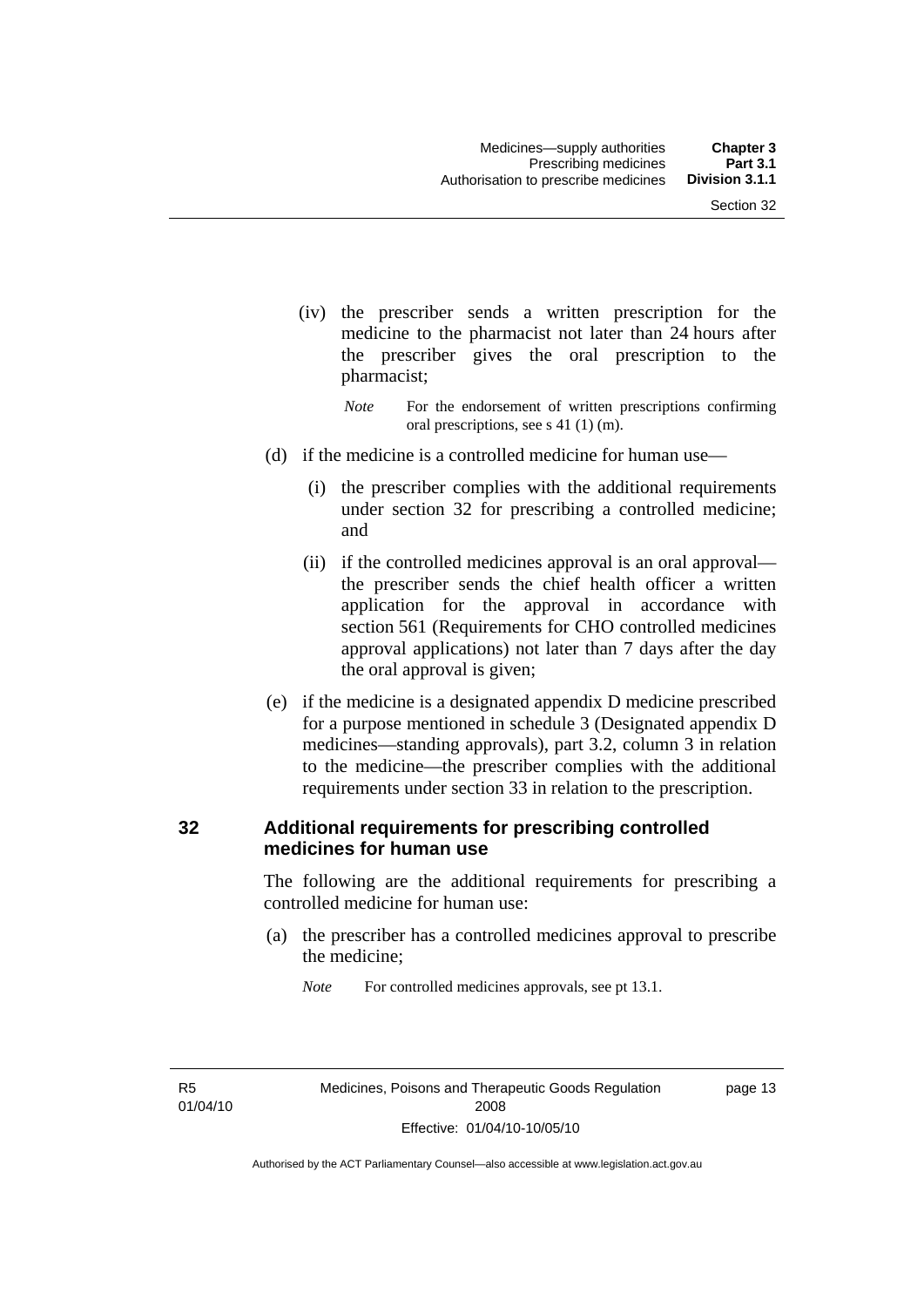(b) if the approval is for a particular form of the medicine—the prescription is for the form of the medicine approved or a bioequivalent form;

*Note Bioequivalent*—see the dictionary.

- (c) if the approval is for a particular strength of the medicine—the prescription is for the strength approved or a weaker strength;
- (d) if the approval is for a particular quantity of the medicine—the prescription is for not more than the quantity approved;
- (e) the prescriber complies with each condition (if any) of the approval;
- (f) if the controlled medicine is dronabinol for human use—
	- (i) the prescriber also has an authorisation under the *Therapeutic Goods Act 1989* (Cwlth), section 19 to supply the medicine; and
	- (ii) the prescriber complies with each condition (if any) of the authorisation.

#### **Example—par (b)**

If a slow release form of a medicine is approved, the prescriber is not authorised to prescribe an immediate release form of the medicine.

#### **Example—par (c) and par (d)**

If a doctor is given an approval to prescribe 25 morphine 20mg capsules, the doctor may prescribe 5 20mg capsules and 10 15mg capsules. Later, if the approval is still in force, the doctor may prescribe not more than 10 morphine capsules of any strength up to and including 20mg.

*Note* An example is part of the regulation, is not exhaustive and may extend, but does not limit, the meaning of the provision in which it appears (see Legislation Act, s 126 and s 132).

R5 01/04/10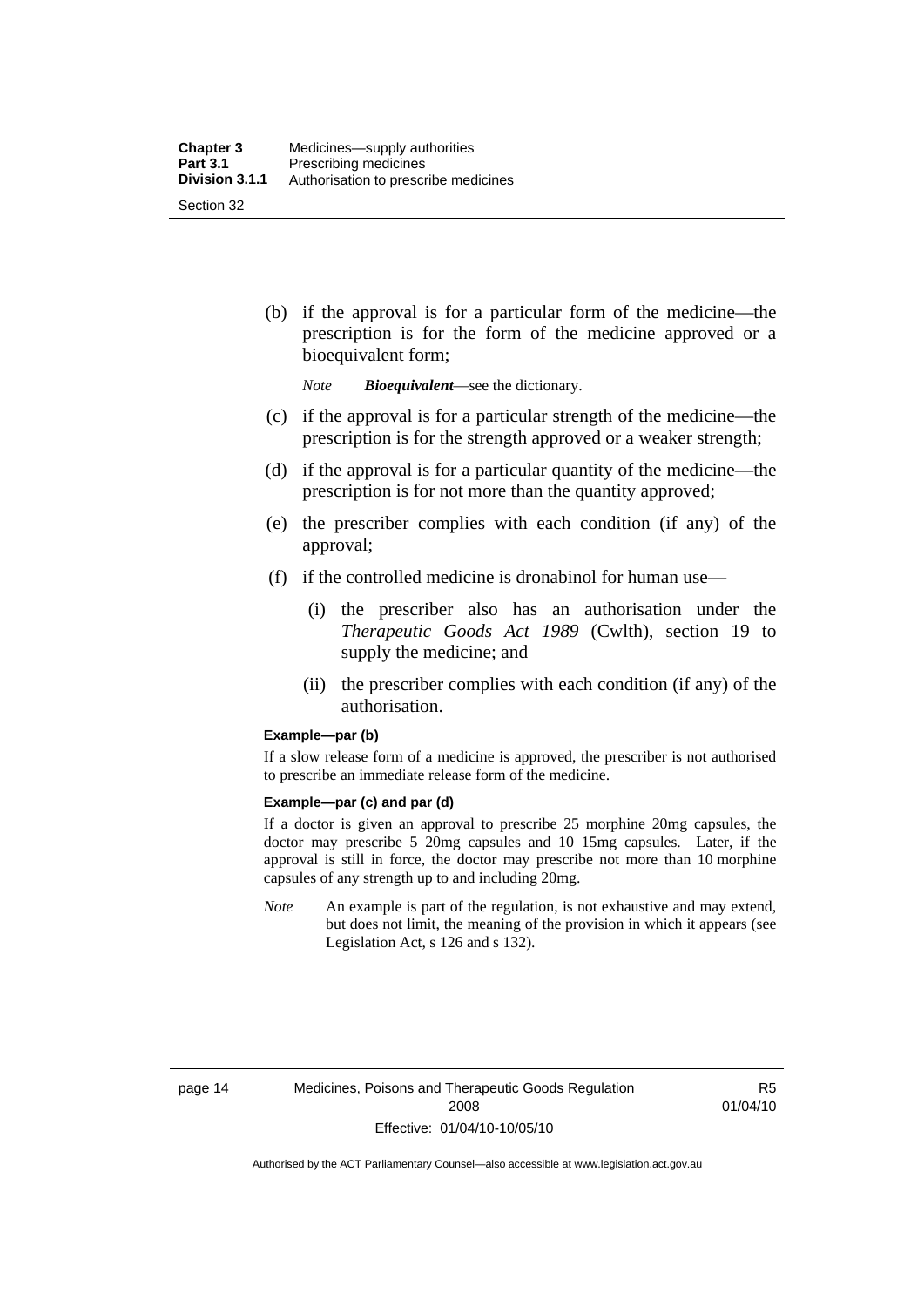### **33 Additional requirements for designated appendix D medicines prescriptions for human use**

The following are the additional requirements for prescribing a designated appendix D medicine for a purpose mentioned in schedule 3 (Designated appendix D medicines—standing approvals), part 3.2, column 3 in relation to the medicine:

- (a) the prescriber has an appendix D medicines approval to prescribe the medicine;
- (b) the prescriber complies with each condition (if any) of the approval (including any condition in schedule 3, part 3.2, column 4 in relation to the medicine).

# **Division 3.1.2 Prescriptions**

*Note* A prescription may provide for a medicine to be dispensed or administered (see Act, dict, def *prescription*).

#### **40 General requirements for written prescriptions**

A written prescription for a medicine must—

- (a) be signed by the prescriber; and
	- *Note* The prescription must be signed with the prescriber's usual signature (see Act, dict, def *signs*).
- (b) if the prescriber amends the prescription—be initialled and dated beside the amendment by the prescriber; and
- (c) be written in terms and symbols used in ordinary professional practice; and
- (d) if the prescription is for an unusual or dangerous dose include the prescriber's initials beside an underlined reference to the dose.
- *Note Written* includes in electronic form (see Act, dict).

R5 01/04/10 page 15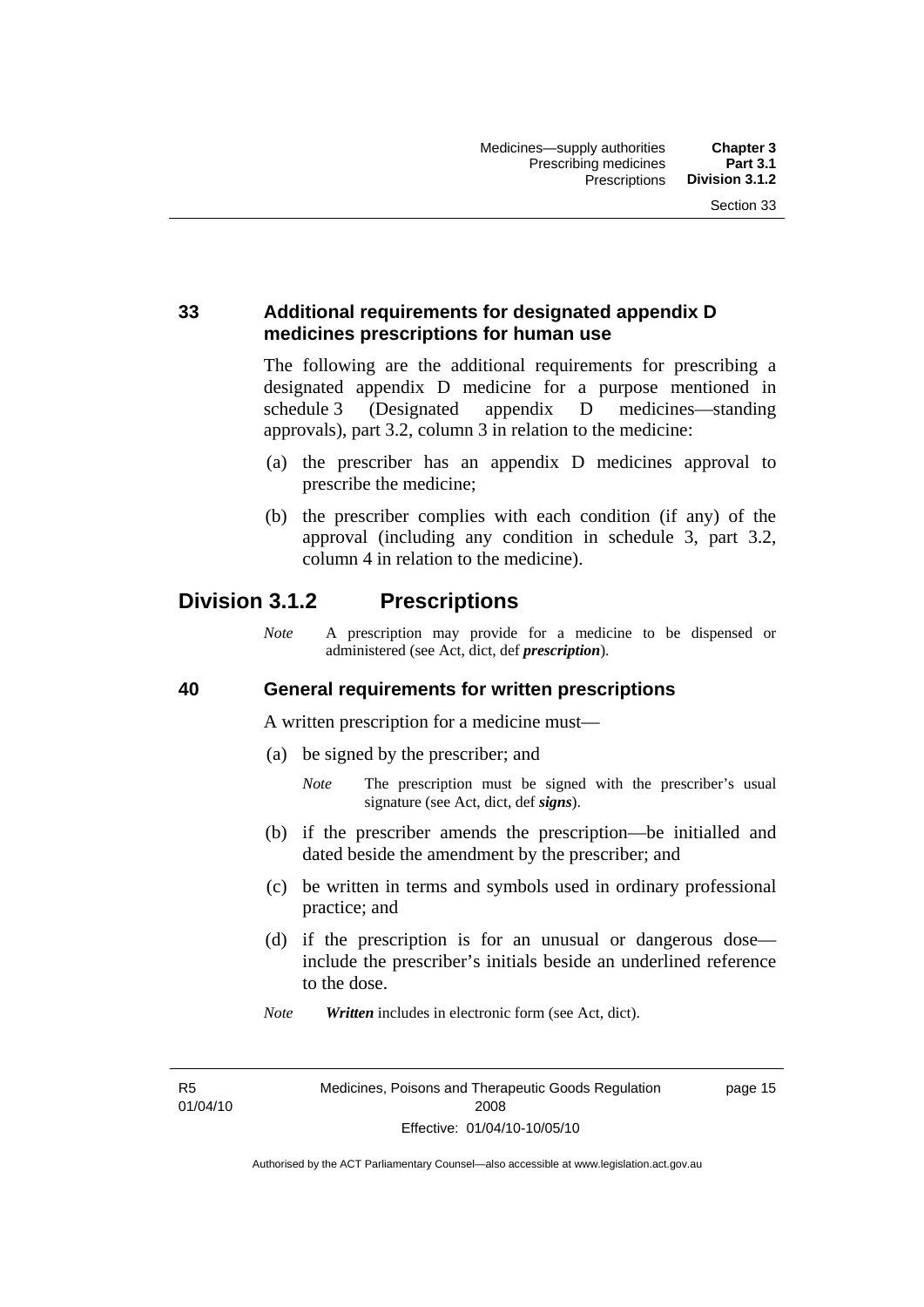#### **41 Particulars for prescriptions**

- (1) A prescription must include the following particulars:
	- (a) the prescriber's name, professional qualifications and business address and telephone number;
	- (b) the date the prescription is given;
	- (c) the medicine, and the form, strength and quantity of the medicine, to be dispensed or administered under the prescription;
	- (d) the name and address of the person for whom the medicine is prescribed;
	- (e) directions about the use of the medicine, including the dose and regimen of the medicine, that are adequate to allow the medicine to be taken or administered safely;
	- (f) the number of times the medicine may be dispensed or administered under the prescription;
	- (g) if the prescription is for a controlled medicine for human use—
		- (i) the relevant approval particulars; and
		- (ii) if the medicine is dronabinol—the relevant TGA authorisation particulars; and
		- (iii) if the prescription is a repeat prescription—the period that must elapse between each dispensing or administration of the medicine;
	- (h) if the prescription is for a designated appendix D medicine for a purpose mentioned in schedule 3 (Designated appendix D medicines—standing approvals), part 3.2, column 3 in relation to the medicine—the relevant approval particulars;
	- (i) if the prescriber is a dentist—the words 'for dental treatment only';

R5 01/04/10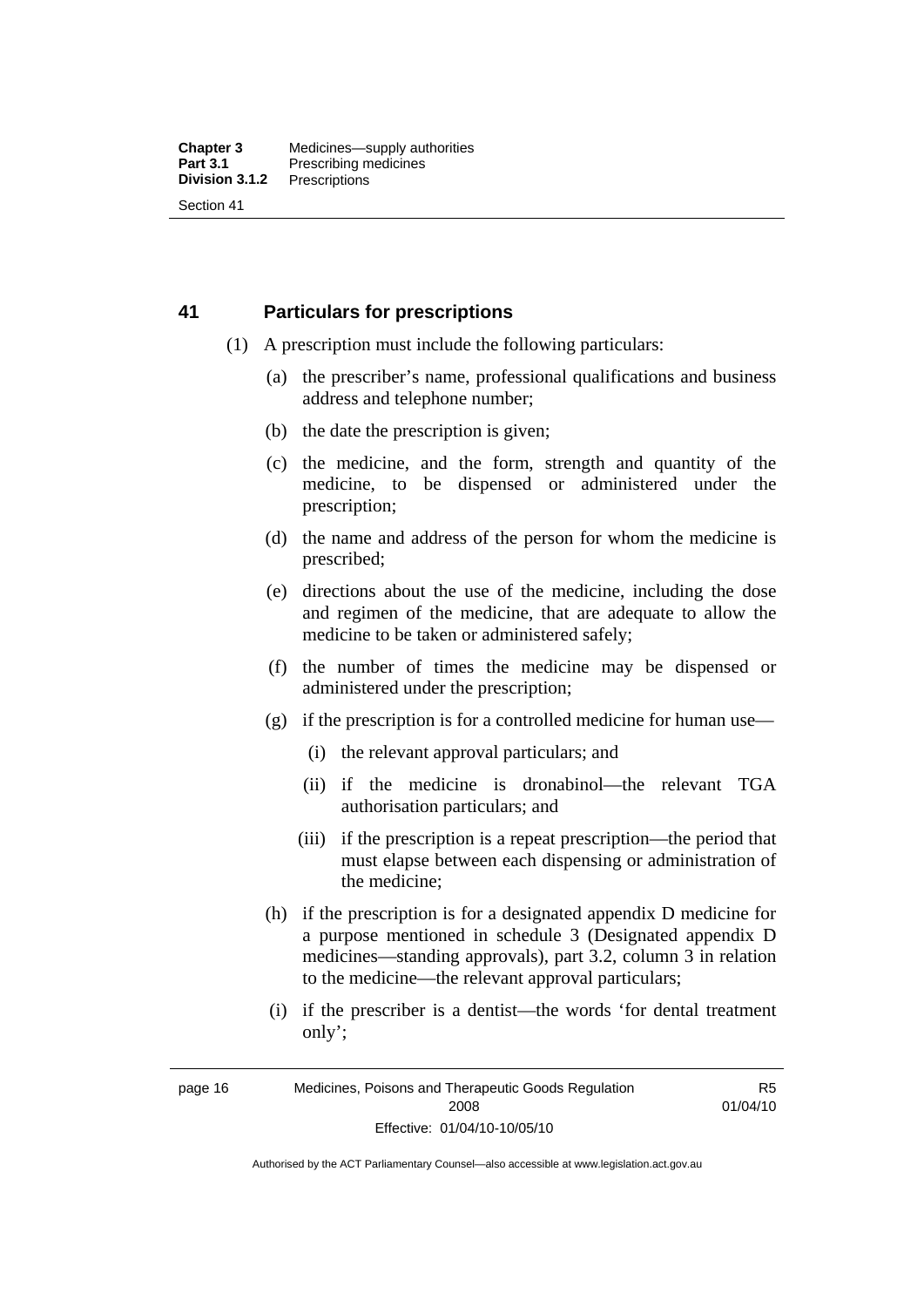- (j) if the prescriber is an optometrist—the words 'for optometry use only';
- (k) if the prescriber is a veterinary surgeon—
	- (i) the words 'for animal treatment only'; and
	- (ii) the species of the animal for which the medicine is to be dispensed; and
	- (iii) if possible, a way of identifying the animal;
- (l) if the prescription is an original of a prescription that was faxed by a prescriber to a pharmacist—the prescription is endorsed with words to the effect that the prescription was faxed to a named pharmacy on a stated date;
- (m) if the prescription is a written prescription under section 31 (c) (iv) (which is about oral prescriptions)—the prescription is endorsed with words to the effect that the prescription is a confirmation copy of an oral prescription issued to a named pharmacist on a stated date.
- (2) However, if the prescription is written for an in-patient at a hospital in the patient's medical records, the prescription need not include any of the following:
	- (a) the prescriber's professional qualifications and business address and telephone number;
	- (b) if the medicine prescribed is a controlled medicine or designated appendix D medicine—the relevant approval particulars.
	- *Note 1 Hospital* means a public hospital, private hospital or day hospital and includes a body prescribed by regulation as a hospital (see Act, dict).
	- *Note 2* A *hospice* is a hospital (see *The Macquarie Dictionary*, 4th ed).

R5 01/04/10 page 17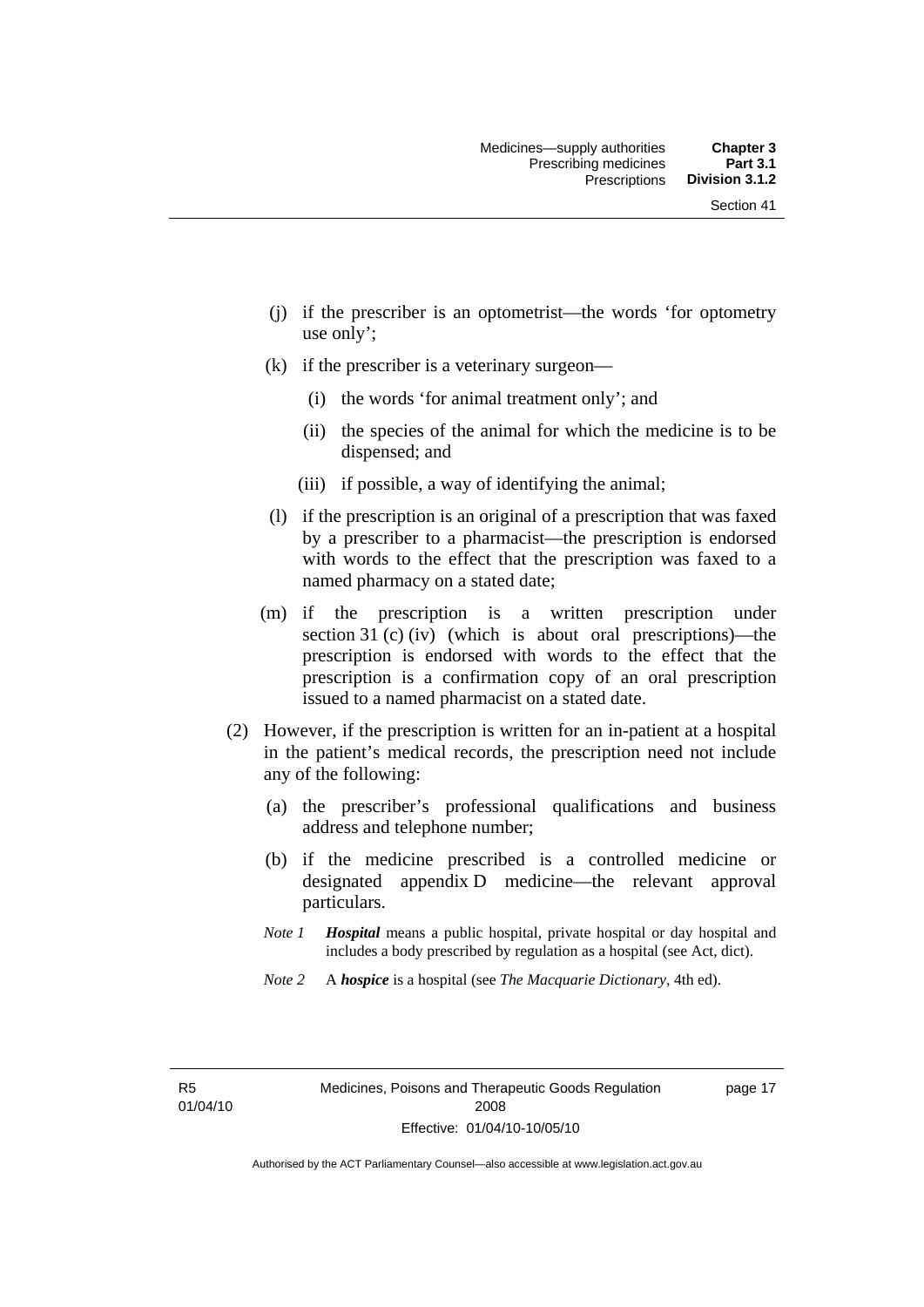(3) In this section:

#### *relevant approval particulars* means—

- (a) for a controlled medicine—
	- (i) for an approval under section 556 (Standing approval to prescribe controlled medicines for short-term treatment)—the words 'standing short-term approval'; or
	- (ii) for an approval under section 557 (Standing interim approval to prescribe buprenorphine and methadone for patients of certain institutions)—the words 'standing opioid dependency treatment approval'; or
	- (iii) for an approval under division 13.1.3 (Chief health officer controlled medicines approvals)—the words 'CHO approval number' followed by the identifying number for the approval; or
- (b) for a designated appendix D medicine—
	- (i) for an approval under section 591 (Standing approval to prescribe designated appendix D medicines)—the words 'standing approval' and the specialist area, or the area, in which the prescriber practises; or
	- (ii) for an approval under section 593 (CHO decisions on applications to prescribe designated appendix D medicines)—the words 'CHO approval number' followed by the identifying number for the approval.

*relevant TGA authorisation particulars* means the words 'TGA authorisation' followed by—

- (a) the identifying number for the authorisation; or
- (b) if no identifying number is given for the authorisation—the date of the approval.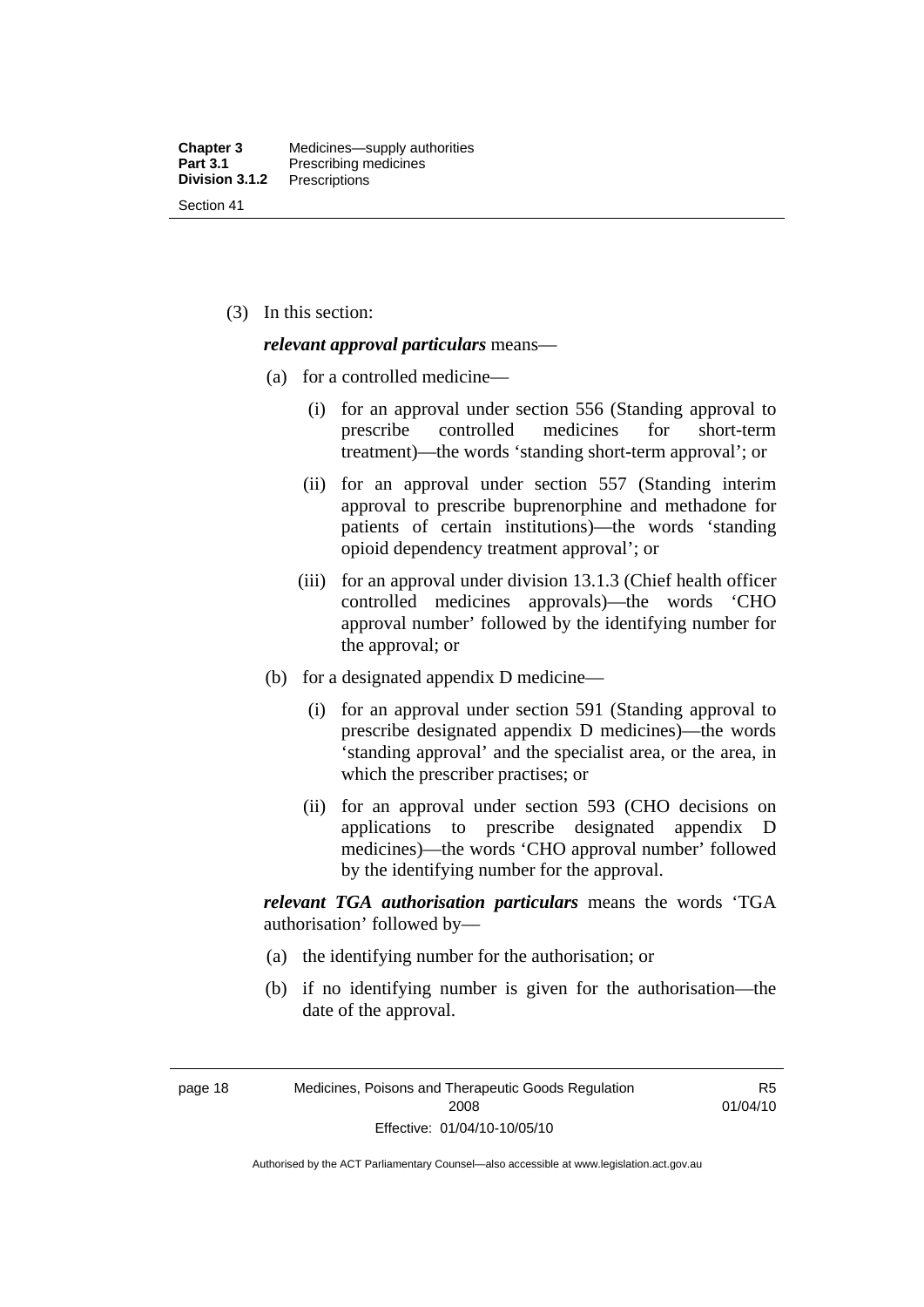# **Part 3.2 Requisitioning medicines**

## **Division 3.2.1 Authorisation to issue requisitions**

#### **50 Authorisation under sch 1 to issue requisitions for medicines—Act, s 41 (b)**

A person mentioned in schedule 1, column 2 is authorised to issue a requisition for a medicine if—

- (a) issuing the requisition is included in the schedule, column 3 in relation to the person; and
- (b) the issue of the requisition is consistent with any restriction for the issue of the requisition mentioned in the schedule, column 3.

#### **51 Authorisation conditions for issuing requisitions for medicines—Act, s 44 (1) (b) and (2) (b)**

A person's authorisation under section 50 to issue a requisition for a medicine is subject to the following conditions:

- (a) if the requisition is a written requisition—the requisition complies with section 55 (General requirements for written requisitions) and section 56 (Particulars for requisitions);
- (b) if the requisition is an oral requisition—
	- (i) the person believes on reasonable grounds that issuing the requisition is reasonably necessary for the treatment of a person; and
	- (ii) the quantity of the medicine requisitioned is not more than the amount reasonably necessary for the person's treatment; and
	- (iii) the requisition complies with section 56.

R5 01/04/10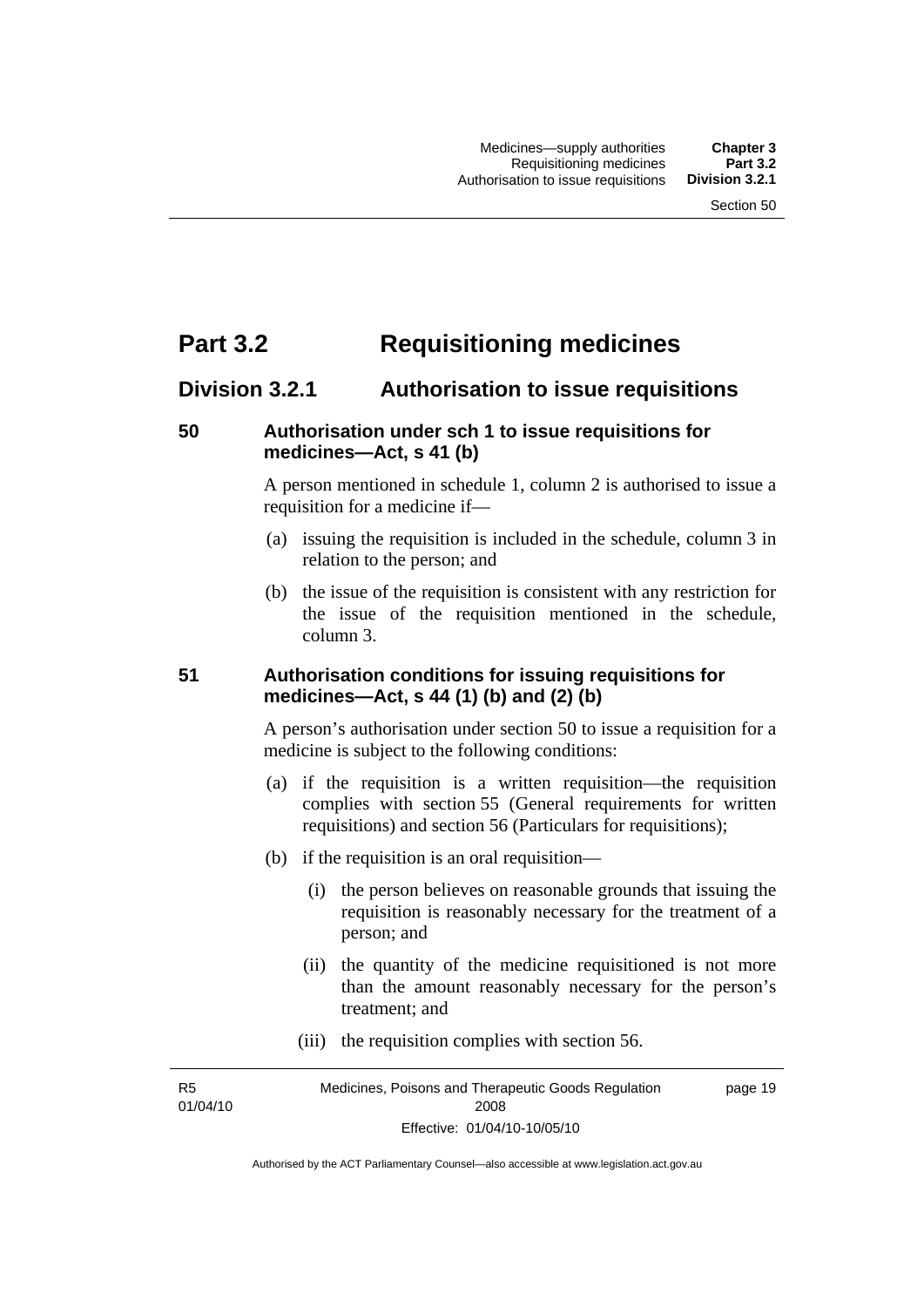**Chapter 3** Medicines—supply authorities<br>**Part 3.2** Requisitioning medicines **Requisitioning medicines**<br>Requisitions **Division 3.2.2** Section 55

# **Division 3.2.2 Requisitions**

#### **55 General requirements for written requisitions**

A written requisition for a medicine must be—

(a) signed by the person (the *issuer*) issuing the requisition; and

 (b) if the issuer amends the requisition—initialled and dated by the issuer beside the amendment.

*Note Written* includes in electronic form (see Act, dict).

#### **56 Particulars for requisitions**

A requisition must include the following particulars:

- (a) the name of the person issuing the requisition;
- (b) the capacity in which the person is issuing the requisition;
- (c) the date the requisition is issued;
- (d) the medicine, and the form, strength and quantity of the medicine, to be supplied on the requisition;
- (e) the pharmacy or ward to which the medicine is to be supplied.

*Note Ward*—see the Act, dictionary.

page 20 Medicines, Poisons and Therapeutic Goods Regulation 2008 Effective: 01/04/10-10/05/10

R5 01/04/10

*Note* The requisition must be signed with the issuer's usual signature (see Act, dict, def *signs*).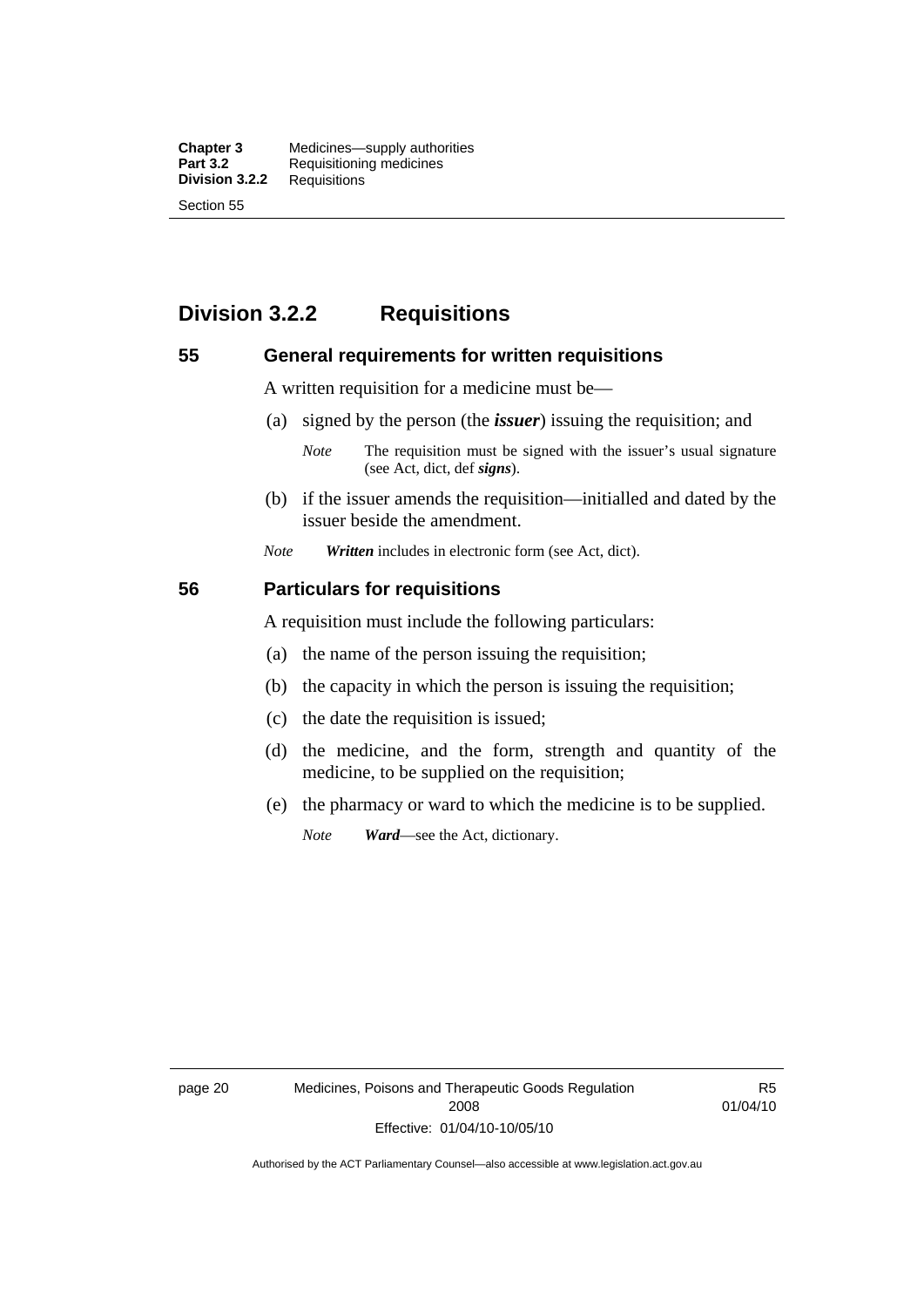# **Part 3.3 Medicines purchase orders**

# **Division 3.3.1 Authorisation to issue purchase orders**

### **60 Authorisation under sch 1 to issue purchase orders for medicines—Act, s 38 (1) (b) and (2) (a)**

A person mentioned in schedule 1, column 2 is authorised to issue a purchase order for a medicine if—

- (a) issuing the purchase order is included in the schedule, column 3 in relation to the person; and
- (b) the issue of the purchase order is consistent with any restriction for the issue of the purchase order mentioned in the schedule, column 3.

## **61 Authorisation conditions for issuing purchase orders for medicines—Act, s 44 (1) (b) and (2) (b)**

A person's authorisation under section 60 to issue a purchase order for a medicine is subject to the following conditions:

- (a) the purchase order complies with section 62 (General requirements for medicines purchase orders—Act, s 38 (2) (c));
	- *Note* A purchase order must be in writing (see Act, dict, def *purchase order*).

R5 01/04/10 page 21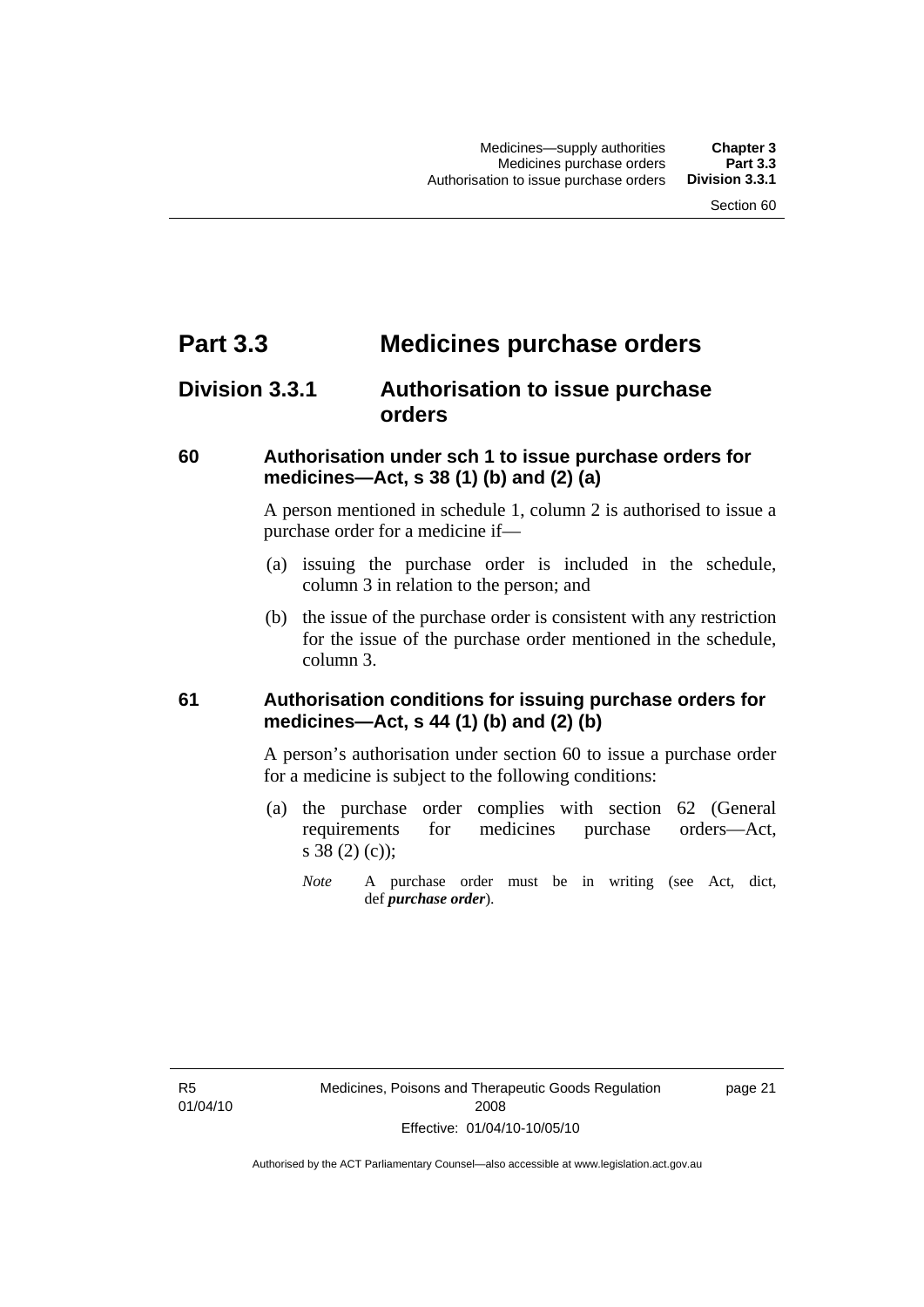| <b>Chapter 3</b> | Medicines—supply authorities |
|------------------|------------------------------|
| <b>Part 3.3</b>  | Medicines purchase orders    |
| Division 3.3.2   | Purchase orders              |
| Section 62       |                              |

 (b) the person must, not later than 24 hours after the person receives the medicine, send the supplier a document signed by the person acknowledging receipt of the medicine.

#### **Example—document**

a copy of the supplier's delivery docket signed by the buyer

*Note* An example is part of the regulation, is not exhaustive and may extend, but does not limit, the meaning of the provision in which it appears (see Legislation Act, s 126 and s 132).

## **Division 3.3.2 Purchase orders**

#### **62 General requirements for medicines purchase orders— Act, s 38 (2) (c)**

- (1) A purchase order for a medicine must be—
	- (a) signed by the person (the *issuer*) issuing the order; and
		- *Note* The purchase order must be signed with the issuer's usual signature (see Act, dict, def *signs*).
	- (b) if the issuer amends the order—initialled and dated by the issuer beside the amendment.
- (2) A purchase order for a medicine must include the following:
	- (a) the issuer's name and business address and telephone number;
	- (b) the issuer's authority to issue the order;
	- (c) the medicine, and the form, strength and quantity of the medicine, to be supplied on the order.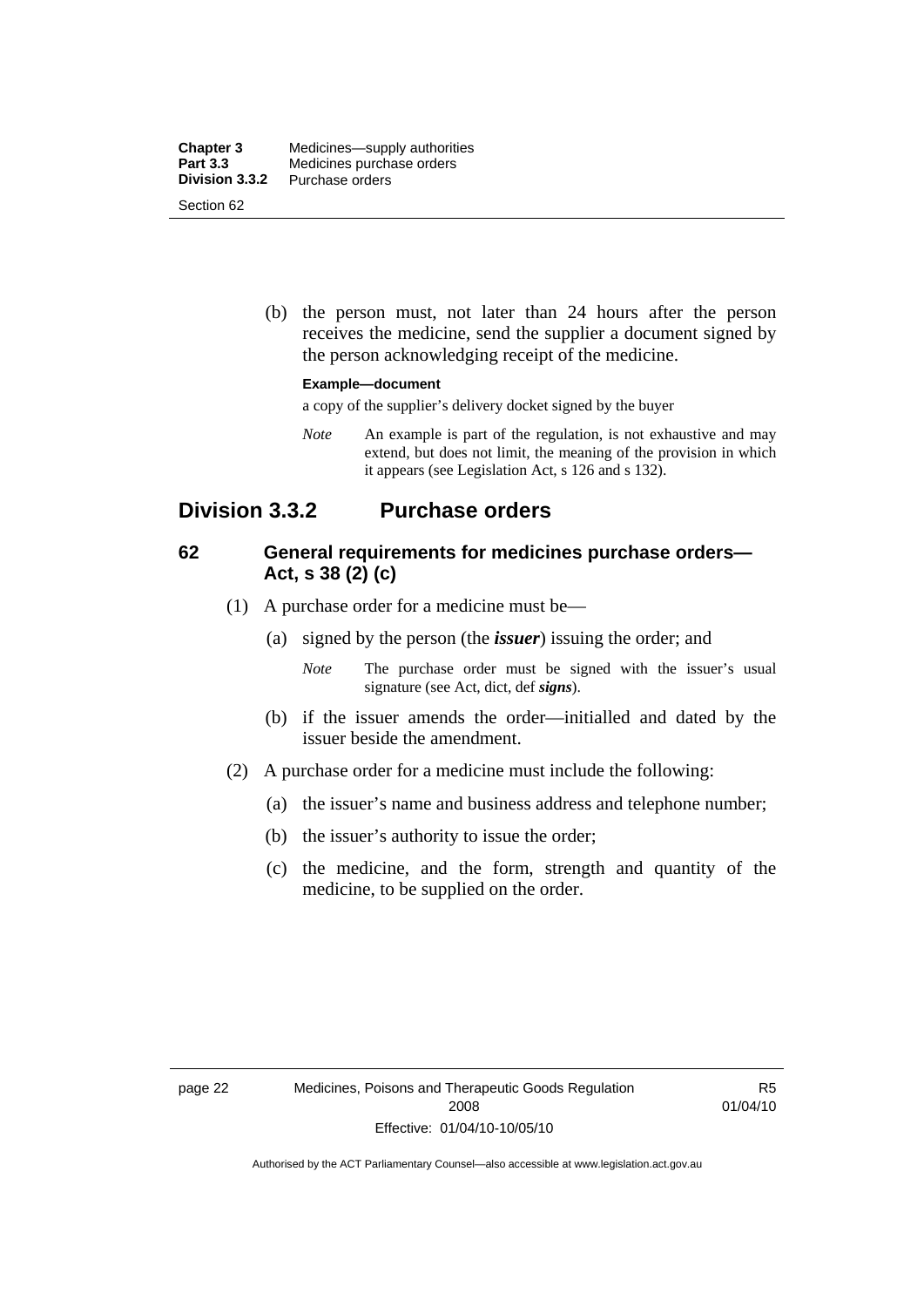# **Part 3.4 Standing orders for medicines**

## **Division 3.4.1 CHO standing orders**

#### **70 Authorisation of CHO to issue standing orders for supply of medicines in public health emergencies—Act, s 42 (b)**

 (1) The chief health officer is authorised to issue a standing order for the supply of a medicine in an emergency relating to public health.

*Note 1 Supply* does not include administer (see Act, s 24).

*Note 2* A standing order must be in writing (see Act, dict, def *standing order*).

 (2) To remove any doubt, a standing order may be issued under subsection (1) even if no emergency declaration under the *Public Health Act 1997* is in force.

### **71 Authorisation of CHO to issue standing orders for administration of medicines for public health matters— Act, s 42 (b)**

The chief health officer is authorised to issue a standing order for the administration of a medicine in relation to a public health matter.

*Note* A standing order must be in writing (see Act, dict, def *standing order*).

#### **72 Particulars for CHO standing orders for administration of medicines for public health matters**

A standing order under section 71 must include the following particulars:

- (a) a description of the public health matter to which the order relates;
- (b) the date of effect of the order and the date (not longer than 2 years after the date of effect) when the order ends;

R5 01/04/10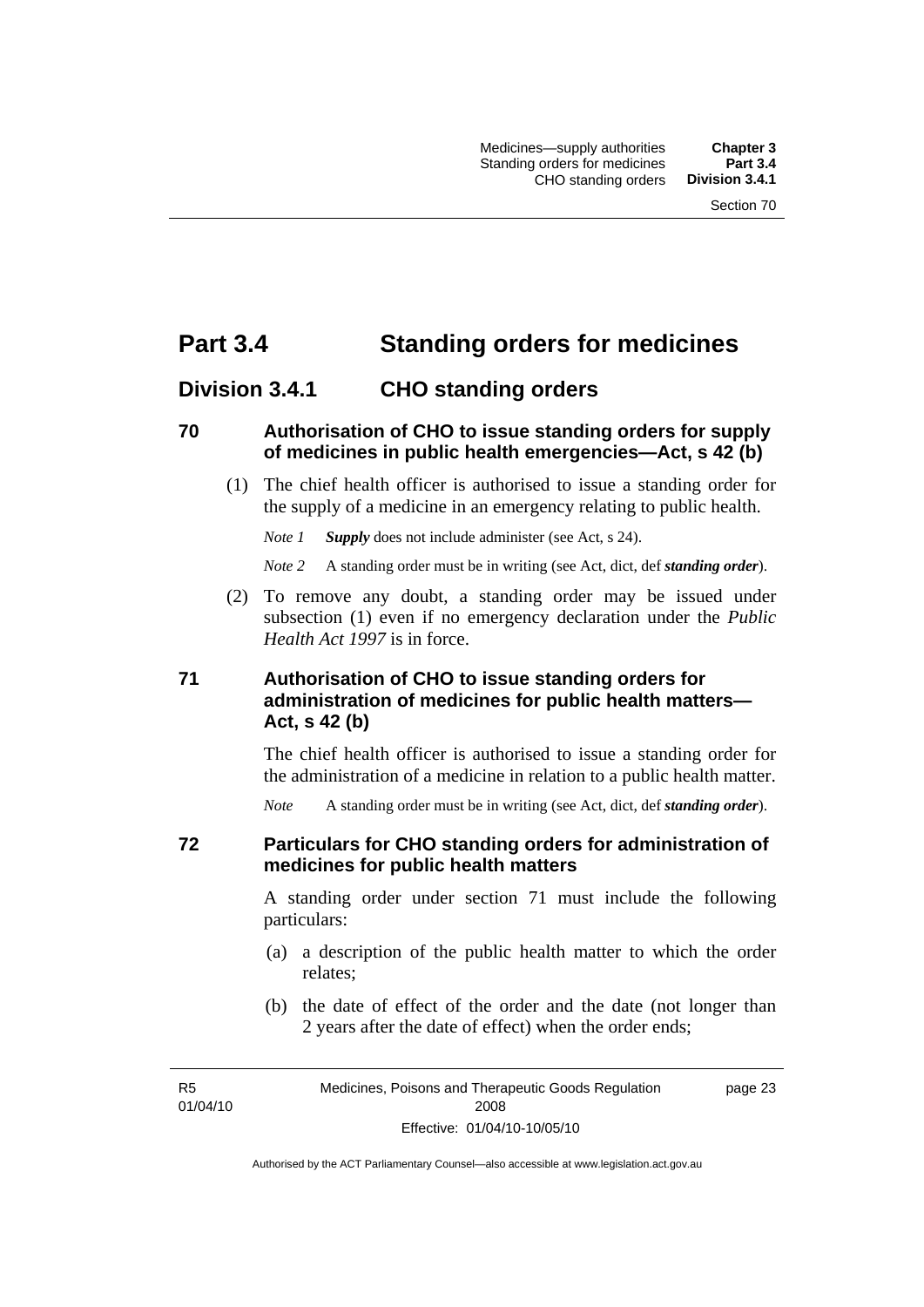- (c) the clinical circumstances in which the medicine may be administered;
- (d) a description of the people to whom the medicine may be administered;
- (e) the medicine's approved name and, if applicable, brand name;

- (f) if applicable, the form and strength of the medicine;
- (g) the dose and route of administration;
- (h) if applicable, the frequency of administration.

#### **Example—par (e) and par (f)**

Adrenaline (EpiPen) 300 micrograms in 0.3mL pre-filled syringe

*Note* An example is part of the regulation, is not exhaustive and may extend, but does not limit, the meaning of the provision in which it appears (see Legislation Act, s 126 and s 132).

## **Division 3.4.2 Standing orders for institutions**

*Note Institution* includes a correctional centre and a CYP detention place (see s 652).

#### **75 Authorisation of doctors to issue standing orders for administration of medicines at institutions—Act, s 42 (b)**

- (1) A doctor is authorised to issue a standing order for the administration of a medicine to patients at an institution if—
	- (a) a medicines and therapeutics committee for the institution has approved the order; and
	- (b) the order is signed by the chair of the committee.
	- *Note Doctor* does not include an intern doctor (see dict).

R5 01/04/10

*Note Approved name*—see the medicines and poisons standard, par 1 (1).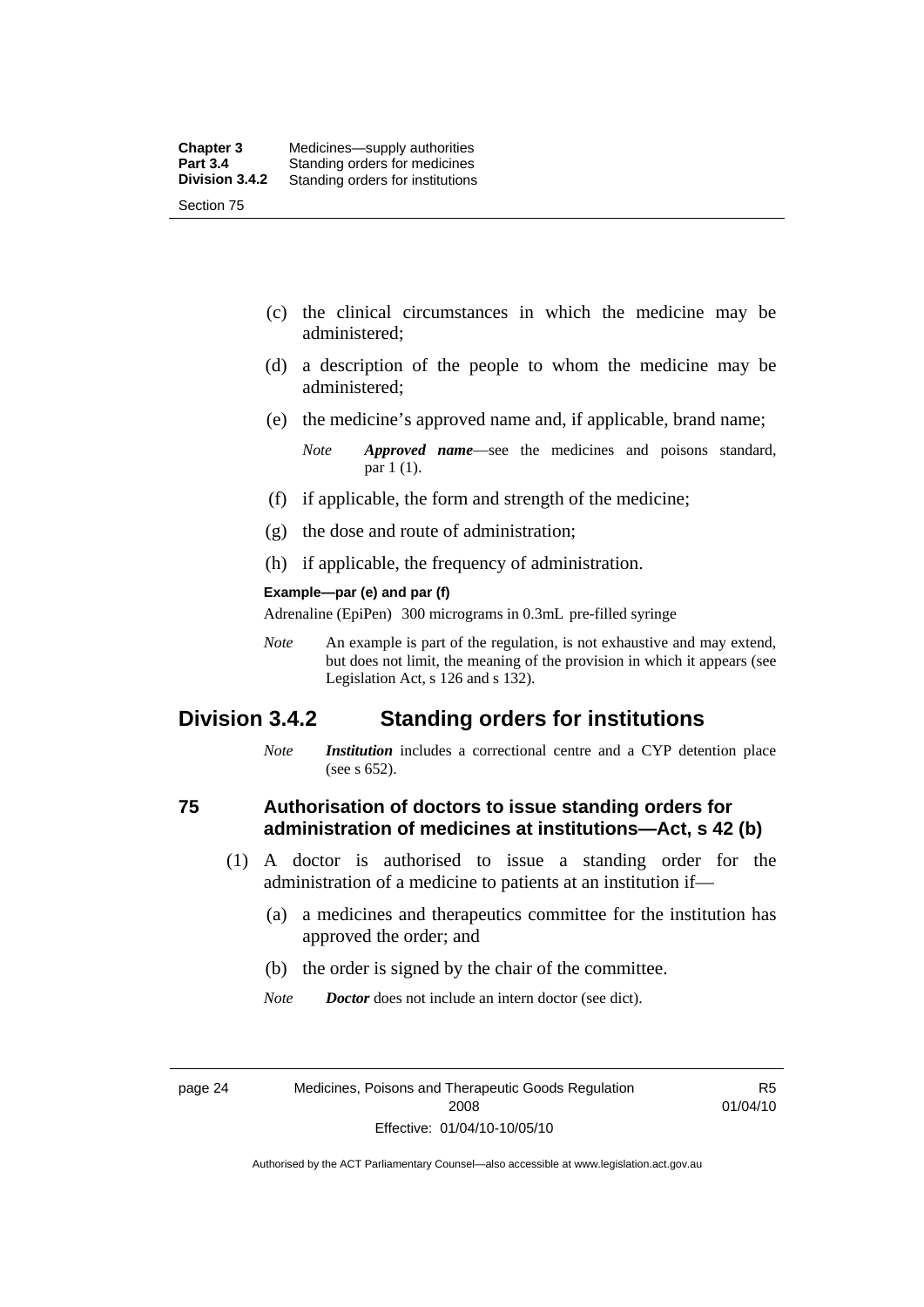(2) In this section:

*medicines and therapeutics committee*, for an institution, means a body—

- (a) established by the institution to approve standing orders for the administration of medicines to patients at the institution; and
- (b) that includes (but is not limited to) a doctor, nurse and pharmacist.
	- *Note 1 Doctor* and *pharmacist* do not include an intern (see dict).
	- *Note 2 Nurse* does not include an enrolled nurse (see Legislation Act, dict, pt 1).

#### **76 Particulars for standing orders for administration of medicines at institutions**

A standing order under section 75 must include the following particulars:

- (a) an approval number for the order that is different from the number given to each other standing order approved for the institution;
- (b) the date of effect of the order and the date (not longer than 2 years after the date of effect) when the order ends;
- (c) each ward to which the order applies;
- (d) the clinical circumstances in which the medicine may be administered;
- (e) a description of the people to whom the medicine may be administered;
- (f) the medicine's approved name and, if applicable, brand name;
	- *Note Approved name*—see the medicines and poisons standard, par 1 (1).

R5 01/04/10 page 25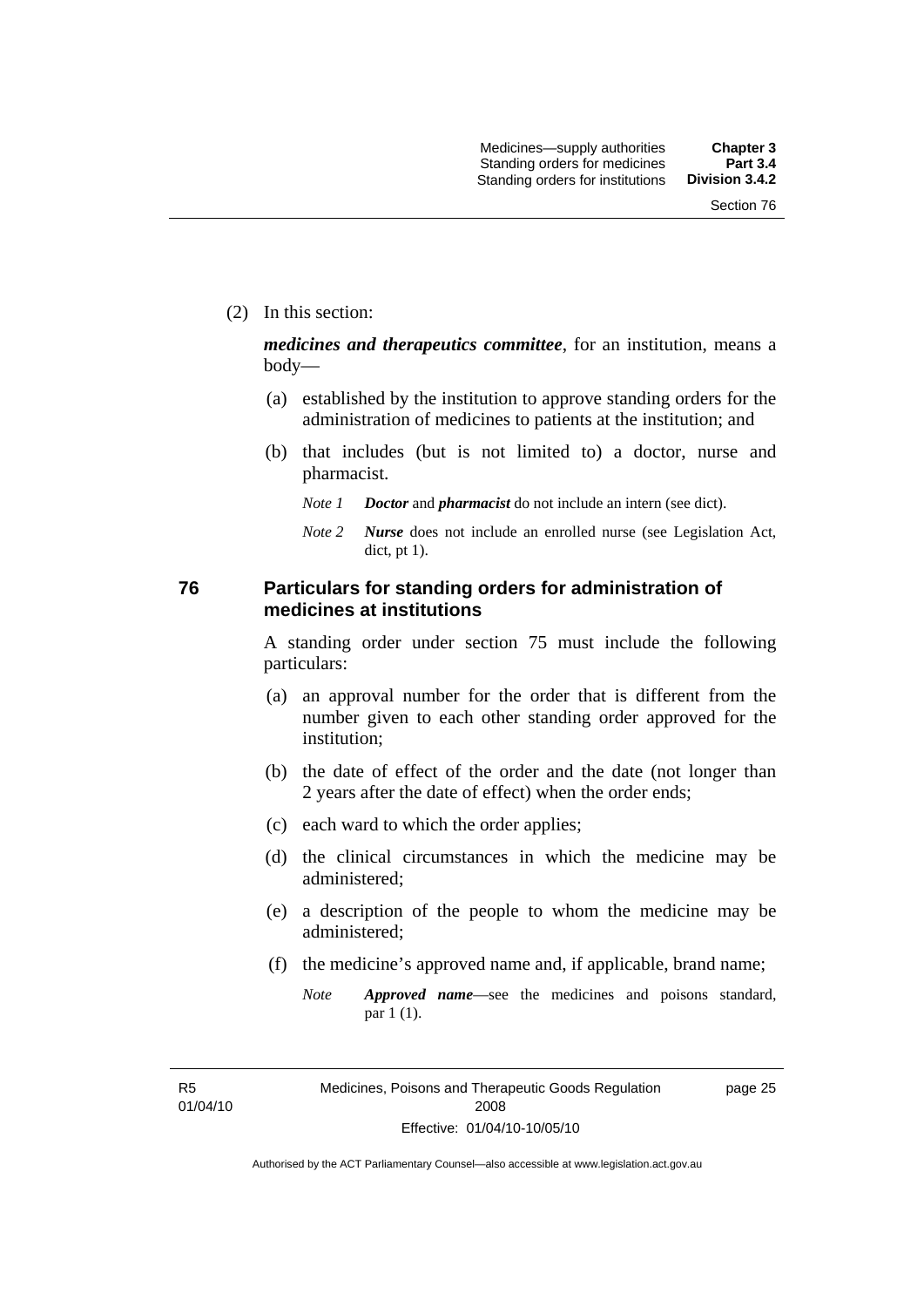| <b>Chapter 3</b> | Medicines—supply authorities       |
|------------------|------------------------------------|
| <b>Part 3.4</b>  | Standing orders for medicines      |
| Division 3.4.3   | Standing orders for walk-in centre |
| Section 77       |                                    |

- (g) if applicable, the form and strength of the medicine;
- (h) the dose and route of administration;
- (i) if applicable, the frequency of administration.

#### **Example—par (f) and par (g)**

Adrenaline (EpiPen) 300 micrograms in 0.3mL pre-filled syringe

*Note* An example is part of the regulation, is not exhaustive and may extend, but does not limit, the meaning of the provision in which it appears (see Legislation Act, s 126 and s 132).

## **Division 3.4.3 Standing orders for walk-in centre**

### **77 Authorisation of CHO to issue standing orders for supply and administration of medicines at walk-in centre—Act, s 42 (b)**

The chief health officer is authorised to issue a standing order for—

- (a) the supply of a medicine at a walk-in centre; and
- (b) the administration of a medicine at a walk-in centre.

*Note 1 Supply* does not include administer (see Act, s 24).

*Note 2* A standing order must be in writing (see Act, dict, def *standing order*).

#### **78 Particulars for CHO standing orders for supply and administration of medicines at walk-in centre**

A standing order under section 77 must include the following particulars:

- (a) an approval number for the order that is different from the number given to each other standing order approved for the walk-in centre;
- (b) the date of effect of the order and the date (not longer than 2 years after the date of effect) when the order ends;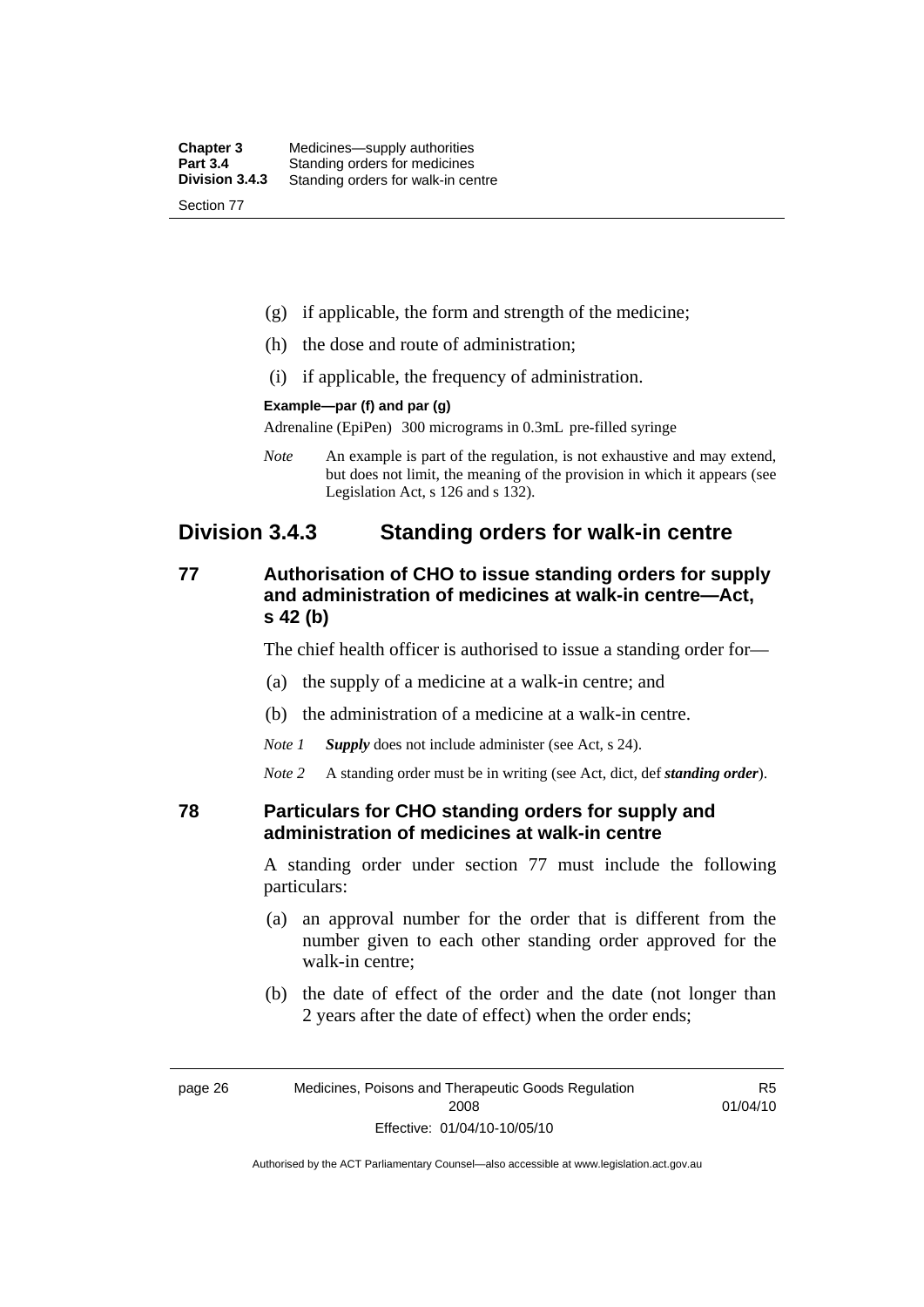- (c) each walk-in centre to which the order applies;
- (d) the clinical circumstances in which the medicine may be supplied or administered;
- (e) a description of the people to whom the medicine may be supplied or administered;
- (f) the medicine's approved name and, if applicable, brand name;

*Note Approved name*—see the medicines and poisons standard, par 1 (1).

- (g) if applicable, the form and strength of the medicine;
- (h) the dose and route of administration of the medicine;
- (i) if applicable, the frequency of administration of the medicine;
- (j) if applicable, the maximum duration of supply or administration of the medicine;
- (k) if applicable, the maximum quantity of the medicine for supply or administration.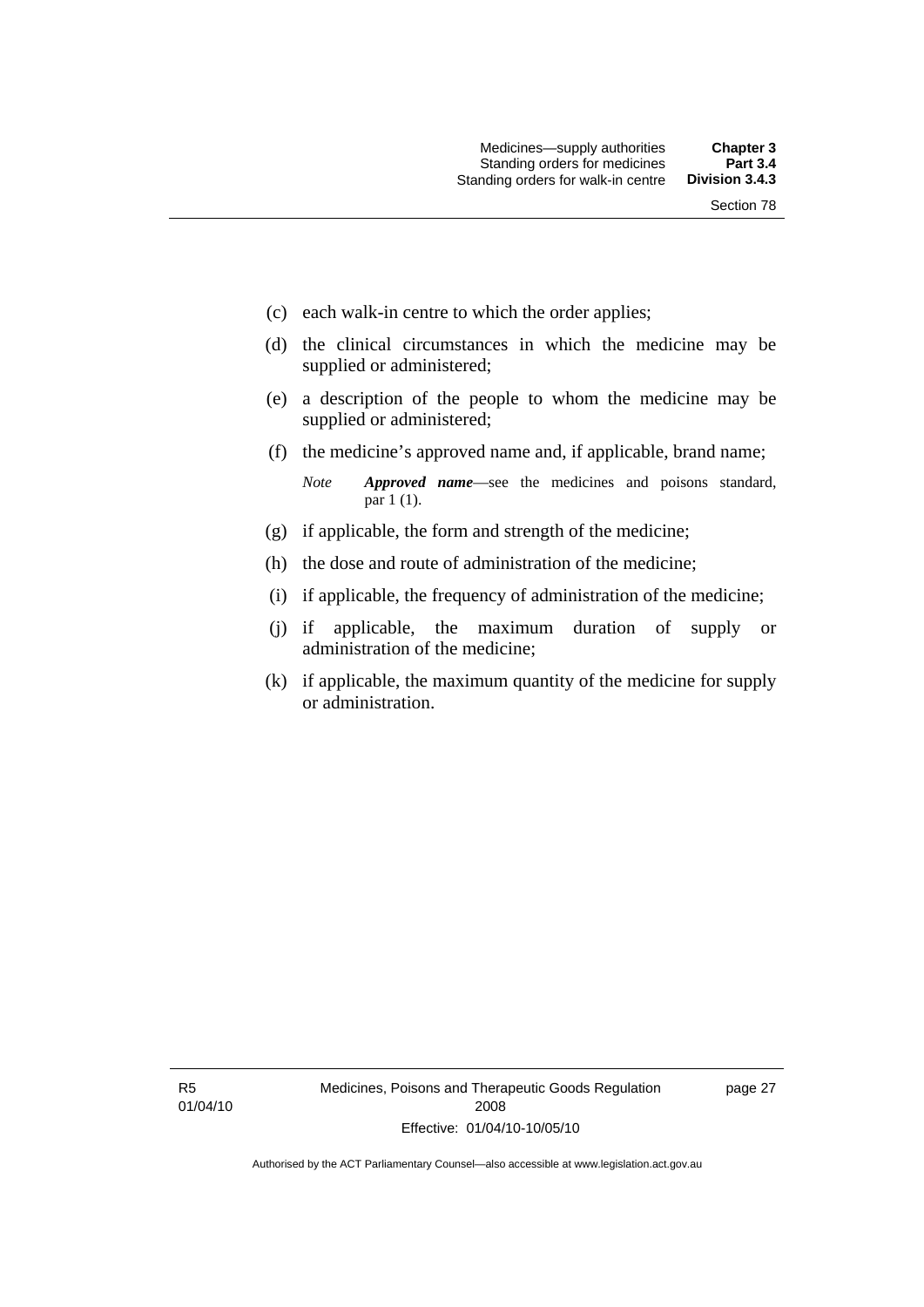Section 80

# **Part 3.5 Medicines supply authorities generally**

### **80 Cancellation of invalid supply authorities— Act, s 30 (2) (d)**

- (1) A paper-based supply authority is cancelled by a person if the person—
	- (a) marks the word 'cancelled', and the person's name and business address, on the front of the supply authority; and
	- (b) signs and dates the cancellation of the supply authority.
- (2) An electronic supply authority is cancelled by a person if the person—
	- (a) marks the word 'cancelled' on the supply authority; and
	- (b) links an electronic document to the supply authority that includes the person's name and business address and signature.

### **81 Information for CHO about controlled medicines supplied on supply authorities—Act, s 31 (1) (b) and (4), def**  *required information*

- (1) A person (the *supplier*) who supplies a controlled medicine on a supply authority must, not later than 7 days after the end of the month when the medicine is supplied, give the chief health officer the following information in writing:
	- (a) the supplier's name, business address and telephone number;
	- (b) the name of the person who issued the supply authority;
	- (c) the date of the supply authority;

page 28 Medicines, Poisons and Therapeutic Goods Regulation 2008 Effective: 01/04/10-10/05/10

R5 01/04/10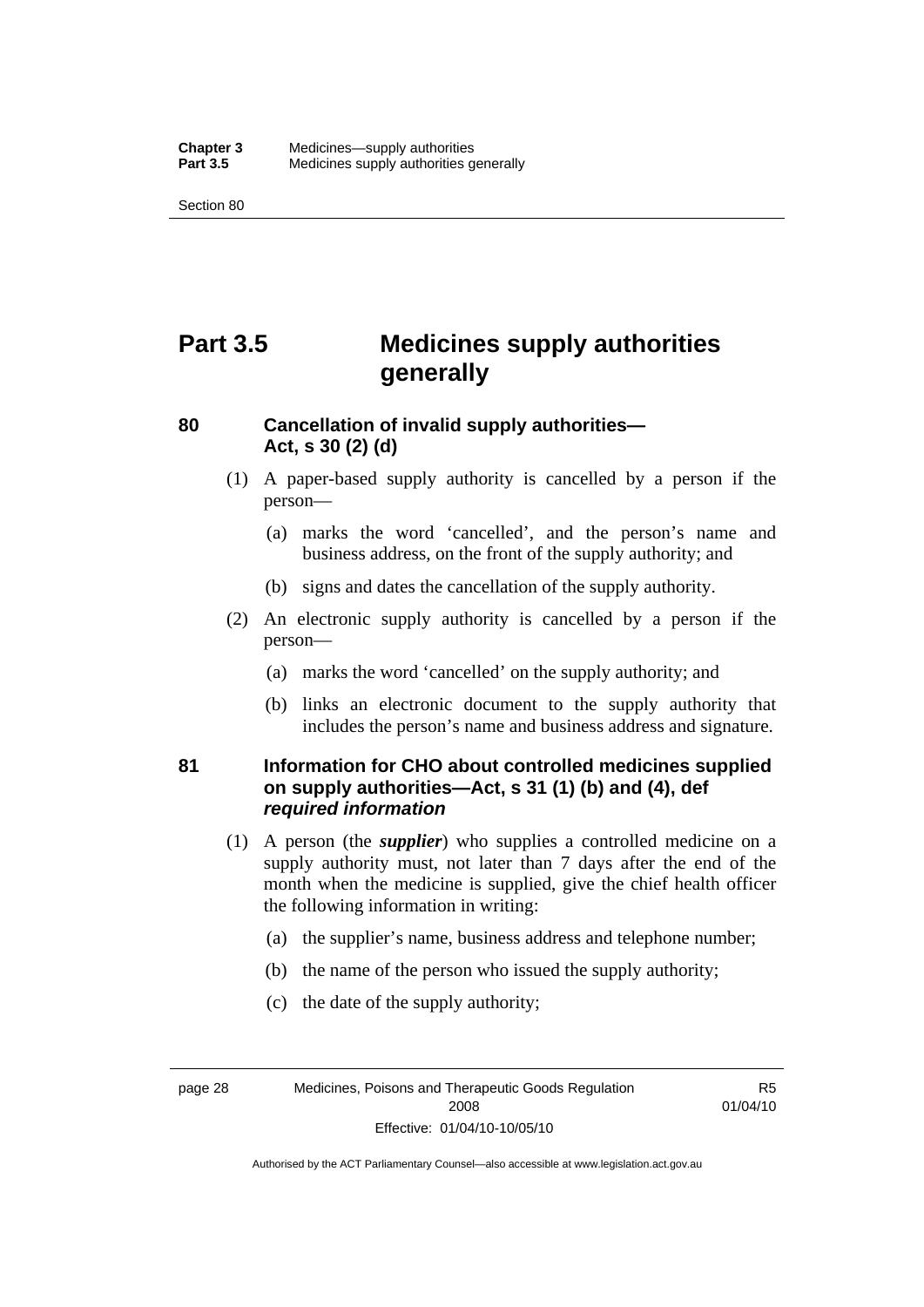- (d) the name and address of the person to whom the medicine is supplied;
- (e) the date of supply;
- (f) the controlled medicine, and the form, strength and quantity of the medicine, supplied.
- (2) However, this section does not apply to any of the following who report the supply of a controlled medicine on a supply authority to the Therapeutic Goods Administration:
	- (a) a medicines wholesalers licence-holder;
	- (b) a person who is authorised (however described) under a Commonwealth or State law to manufacture controlled medicines or supply controlled medicines by wholesale.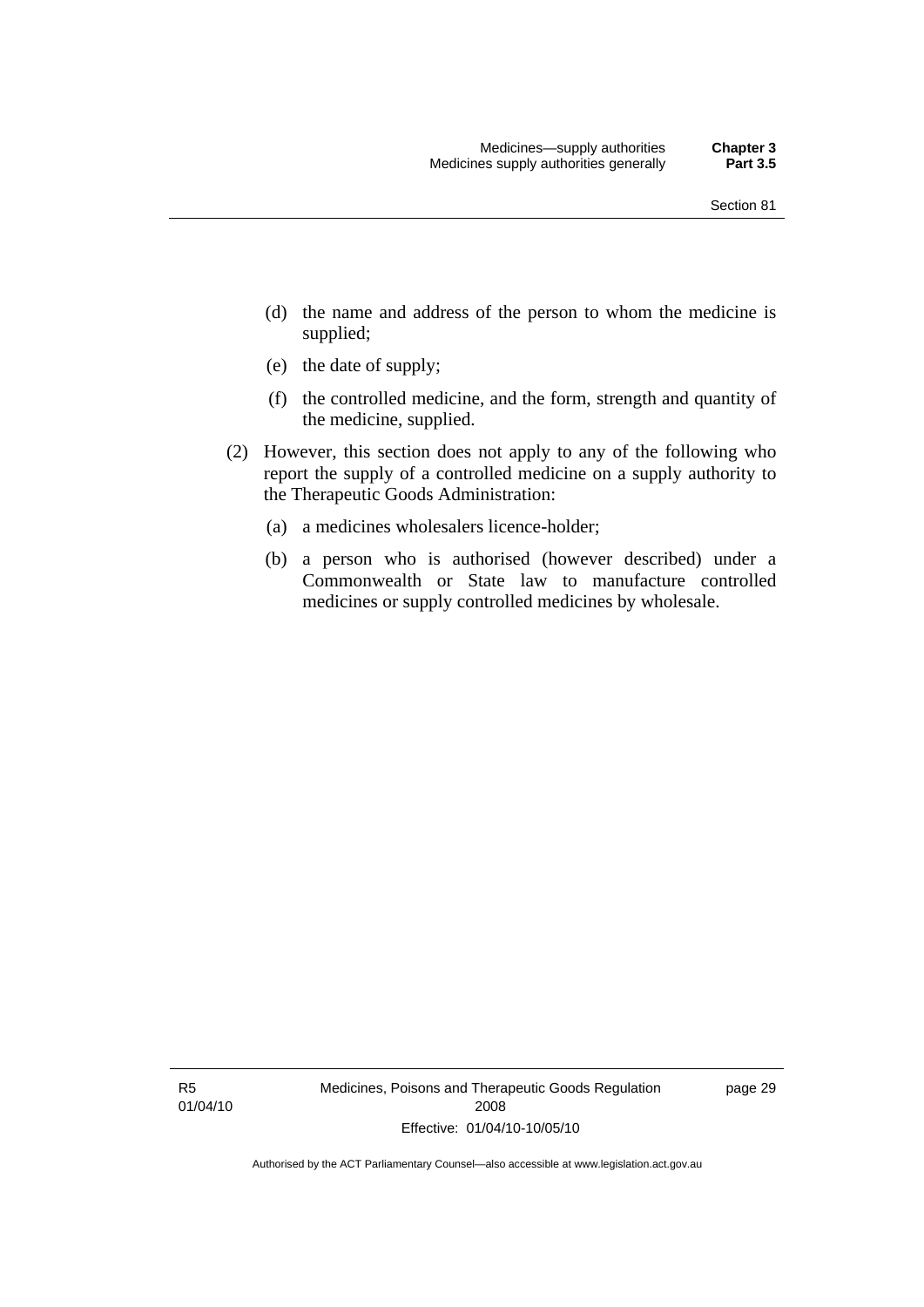**Chapter 4** Supplying medicines<br>**Part 4.1** Preliminary **Preliminary** 

Section 100

# **Chapter 4 Supplying medicines**

# **Part 4.1** Preliminary

#### **100 Overview of supply authorisations for medicines**

The following provisions of this chapter authorise a person to supply a medicine:

- (a) section 110 (which is about supply authorisations set out in schedule 1, including dispensing on prescription, supply on requisition, purchase order and standing order and supply during consultations);
- (b) section 251 (which is about authorisation of pharmacists to supply certain prescription only medicines without a prescription in emergencies);
- (c) section 260 (which is about authorisation to supply medicines to pharmacists for disposal).
- *Note* A person may also be authorised to supply a medicine in a way mentioned in s 11 (2) (Overview of medicines authorisations under this regulation) (including under a licence, see pt 9.5).

R5 01/04/10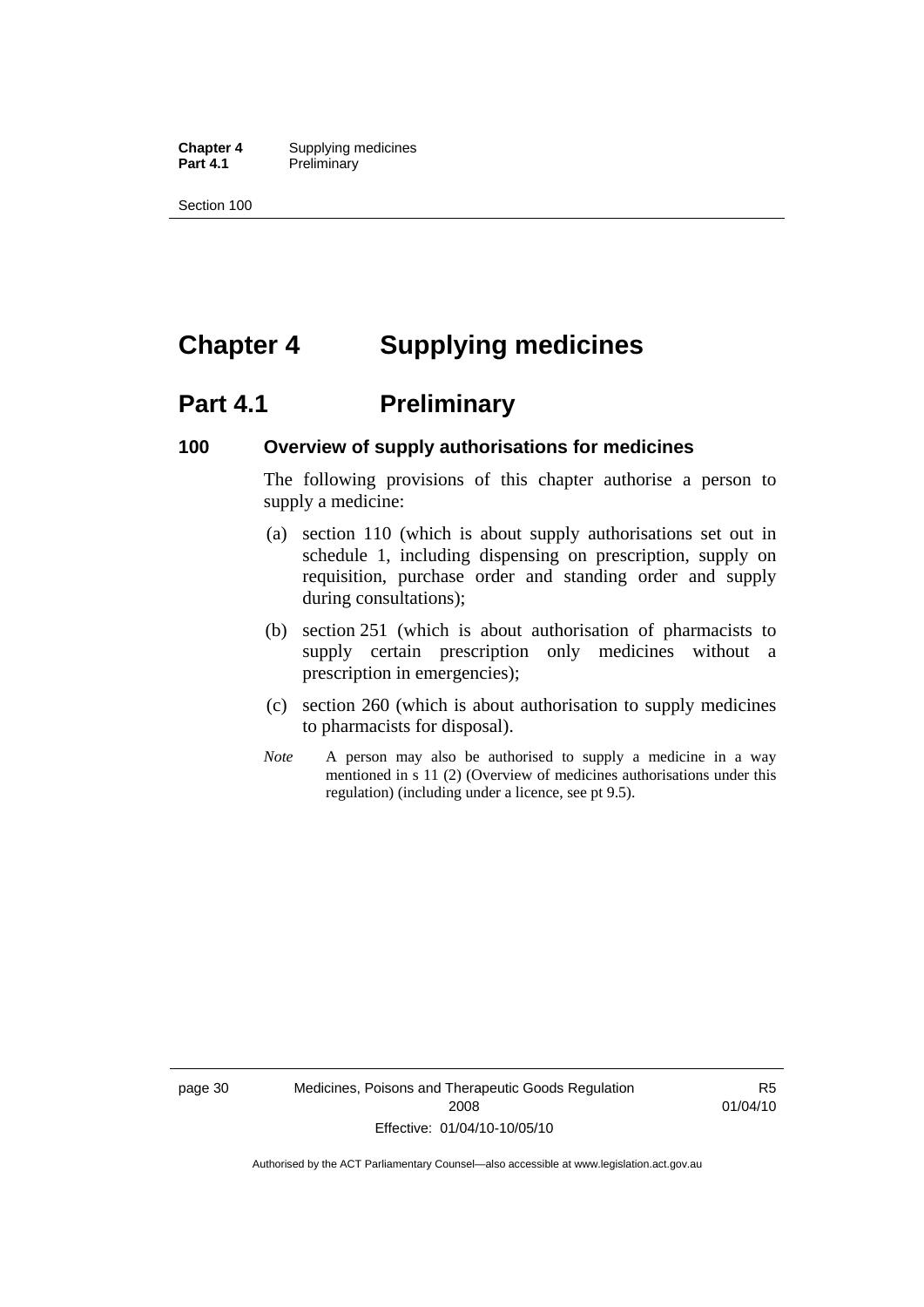# **Part 4.2 Medicines—supply authorisations under sch 1**

# **Division 4.2.1 Sch 1 medicines supply authorisations**

## **U 110 Authorisation under sch 1 to supply medicines— Act, s 26 (1) (b) and (2) (b)**

A person mentioned in schedule 1, column 2 is authorised to supply a medicine if—

- (a) supplying the medicine is included in the schedule, column 3 in relation to the person; and
- (b) the supply is consistent with any restriction for the supply mentioned in the schedule, column 3.
- *Note Supply* includes dispense (see Act, s 24).

## **Division 4.2.2 Dispensing medicines**

#### **120 Authorisation conditions for dispensing medicines— Act, s 44 (1) (b) and (2) (b)**

- (1) A person's authorisation under section 110 to dispense a medicine is subject to the following conditions:
	- (a) the medicine is dispensed in accordance with the requirements of section 121;
		- *Note* Only a pharmacist may dispense a medicine (see sch 1).
	- (b) if the prescription is dispensed under section 121 (2), the pharmacist notes on the prescription the reasons that the pharmacist was satisfied that it was not practicable for a complying prescription to be issued for the medicine;

R5 01/04/10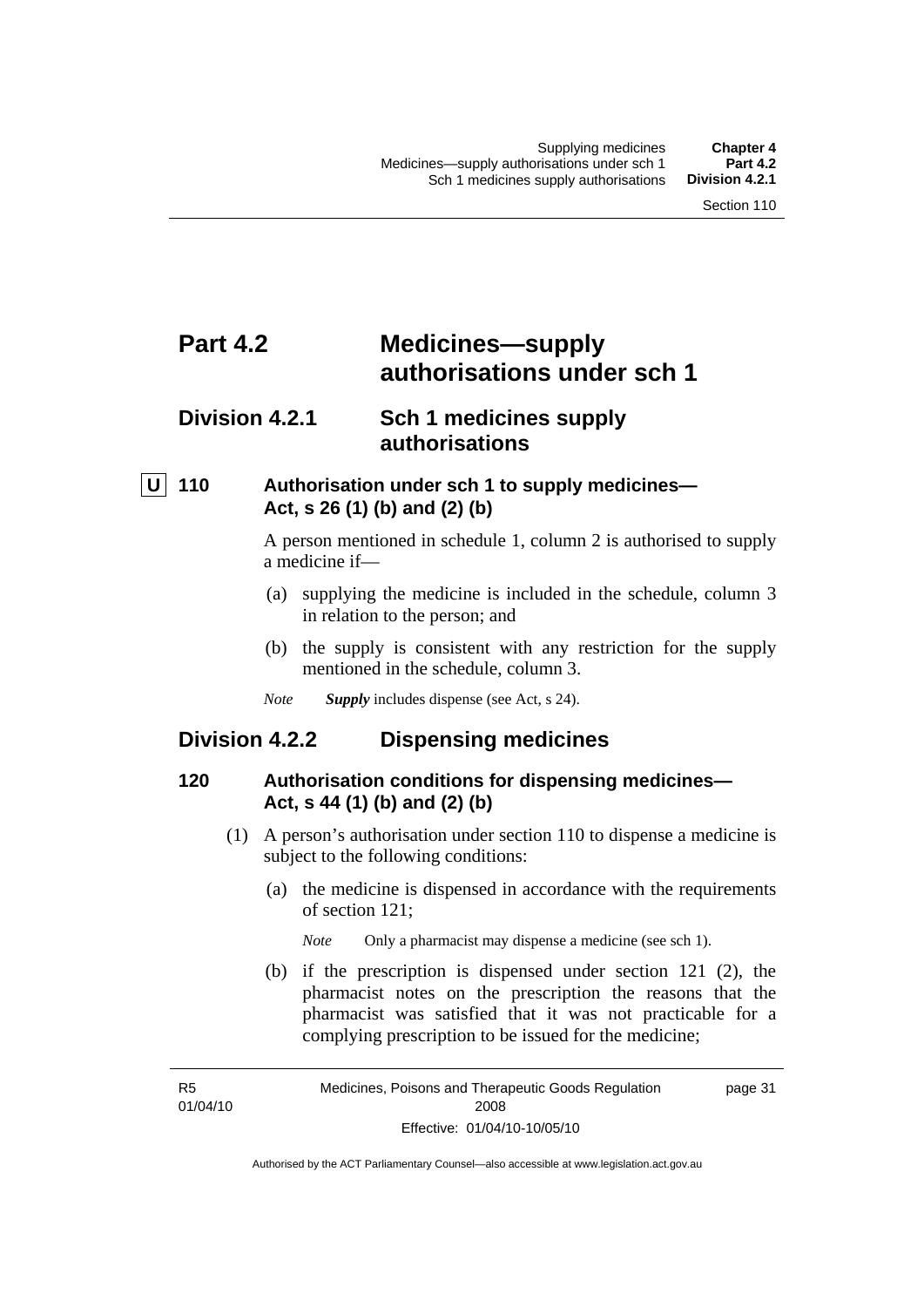- (c) if the prescription is changed by a pharmacist at the oral direction of the prescriber—the note of the change complies with section 122;
- (d) the medicine is labelled in accordance with section 123;
- (e) the dispensed prescription is marked in accordance with section 124;
- (f) the dispensing of the prescription is recorded in accordance with section 125:
- (g) if the prescription is an oral prescription for the dispensing of the medicine, or is faxed by a prescriber to a pharmacist, and the pharmacist does not receive an original of the prescription within 7 days after the day the prescription is given—the pharmacist must, within 24 hours after the end of the 7-day period, tell the chief health officer, in writing, of the failure to receive the original prescription;
- (h) the prescription, if completed, and the record for paragraph (f), are kept at the pharmacy or, if the chief health officer approves in writing another place, the place approved by the chief health officer, for at least 2 years after the day the prescription becomes a completed prescription.
- (2) However, subsection (1) (d), (e), (f) and (h) do not apply if the prescription is written for an in-patient at a hospital in the patient's medical records.
- (3) In this section:

*completed*—a prescription is *completed* when—

- (a) for a single prescription—the prescription is dispensed; or
- (b) for a repeat prescription—the last repeat of the prescription is dispensed.

R5 01/04/10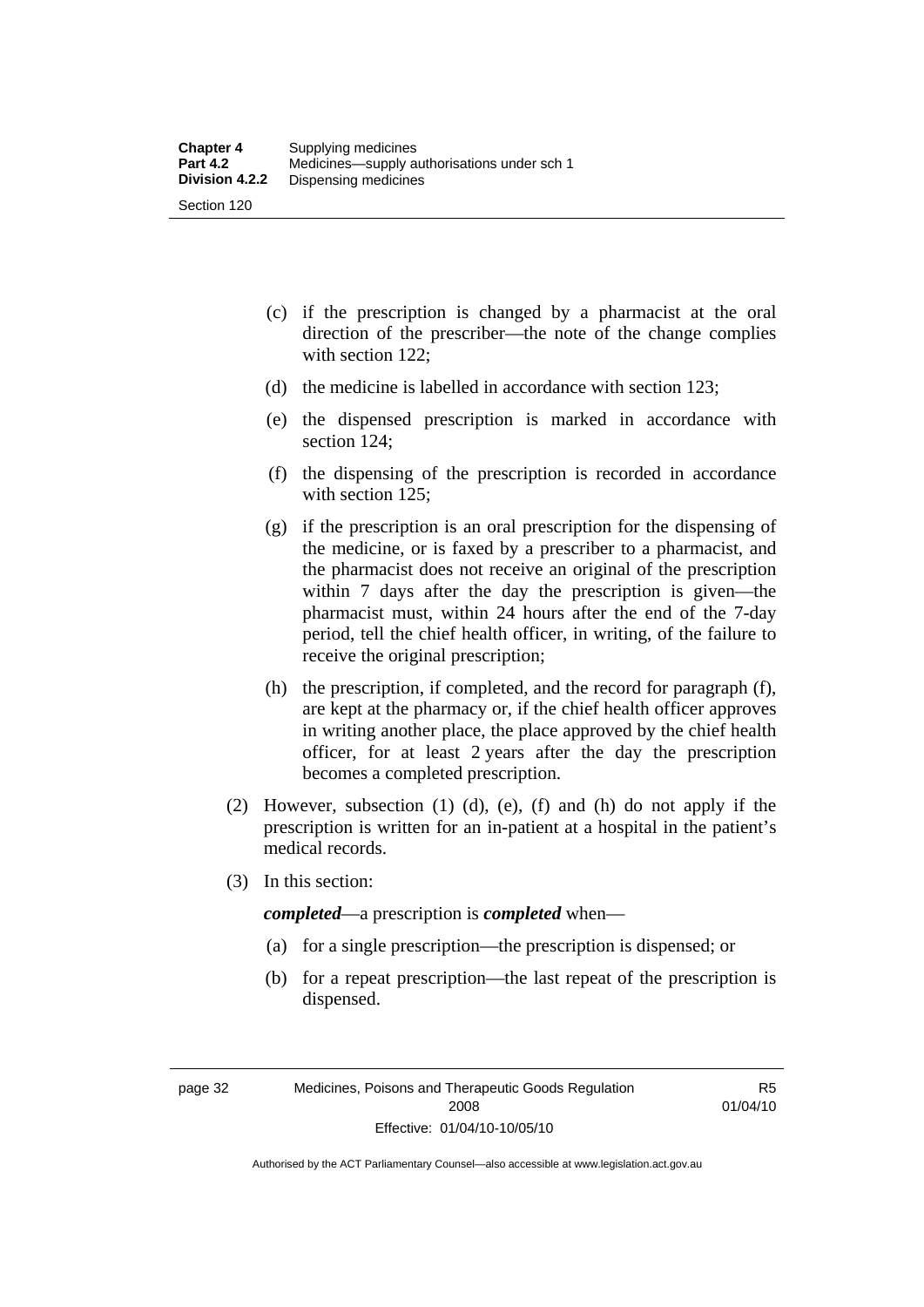#### **U 121 How medicines are dispensed**

- (1) The following are the requirements for dispensing a medicine:
	- (a) the prescription is issued by an authorised prescriber;

*Note Authorised prescriber*—see s (3).

- (b) the prescription complies with the applicable provisions of division 3.1.2 (Prescriptions);
- (c) the medicine is dispensed in accordance with the prescription (including the prescription as changed by a pharmacist at the oral direction of the prescriber).
	- *Note 1 Dispensed in accordance with the prescription*—see s (3).
	- *Note* 2 For changes to a prescription by the dispenser, see the Act, s 29 (3).
	- *Note 3 Pharmacist* does not include an intern pharmacist (see dict).
- (2) However, a pharmacist may dispense a prescription that does not include all of the applicable provisions for subsection  $(1)$  (b) if-
	- (a) the prescription is issued by an authorised prescriber; and
	- (b) the medicine is—
		- (i) dispensed in accordance with the prescription; and
		- (ii) if the prescription is changed by a pharmacist at the oral direction of the prescriber—the prescription complies with section 122; and
			- *Note Pharmacist* does not include an intern pharmacist (see dict).
	- (c) the medicine is supplied in a package that is labelled in accordance with section 123; and

page 33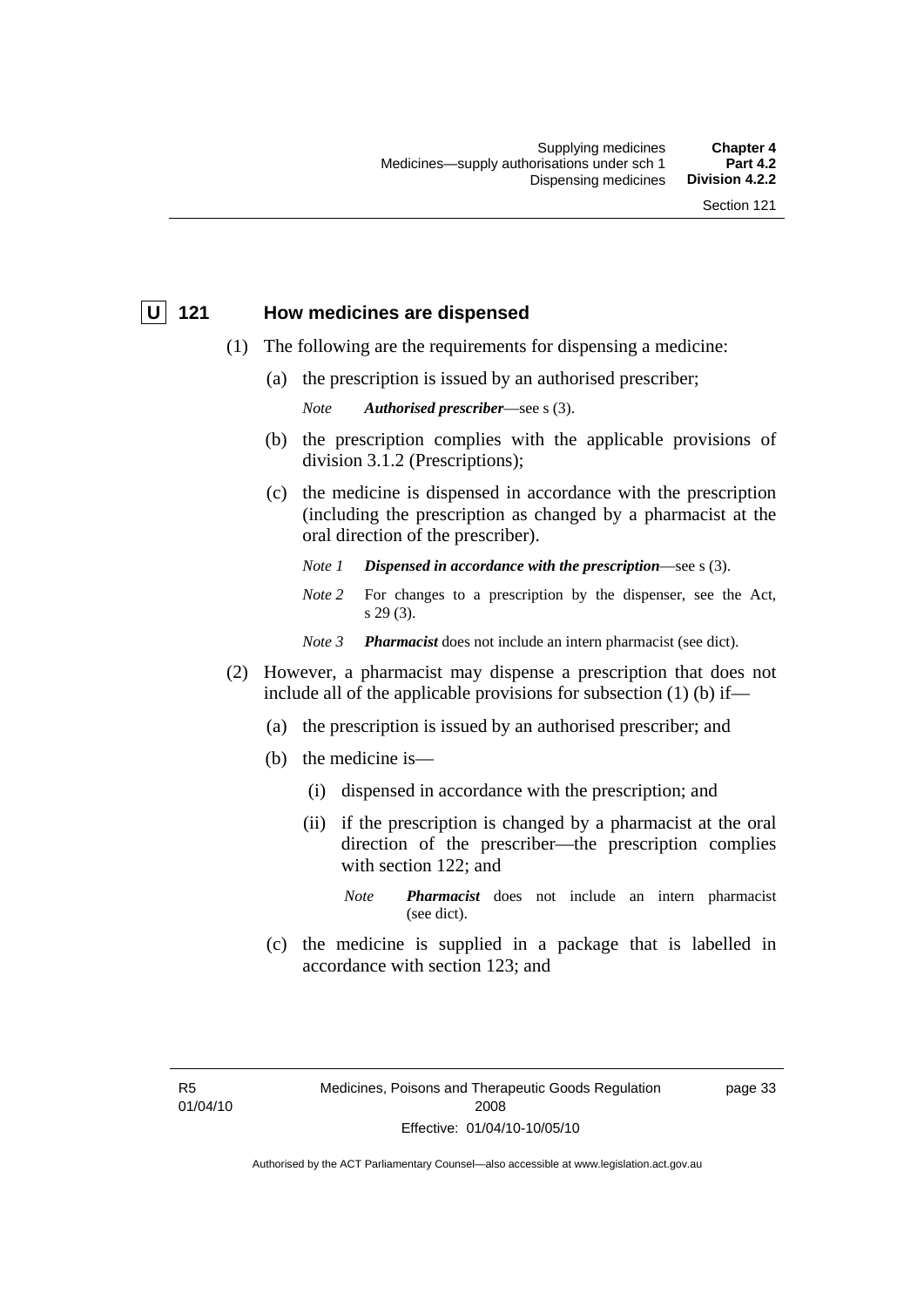- (d) the pharmacist is satisfied that, because of a circumstance affecting the prescriber or the person for whom the medicine is to be dispensed, it is not practicable for a complying prescription to be issued for the medicine.
- (3) In this section:

*authorised prescriber*, in relation to a prescription, means—

- (a) a person who is authorised to issue the prescription under the Act or another territory law; or
- (b) for a medicine other than a controlled medicine—a person who is—
	- (i) registered (however described) as a dentist, doctor, optometrist or veterinary surgeon (however described), other than a trainee dentist, intern doctor, trainee optometrist or trainee veterinary surgeon (however described), under a law of a State; and
		- *Note State* includes the Northern Territory (see Legislation Act, dict, pt 1).
	- (ii) authorised (however described) under a law of the State to prescribe the medicine.

#### **Examples—authorised prescribers**

- 1 A NSW registered doctor practising in Queanbeyan is authorised under a NSW law to prescribe medicines. The doctor gives a patient a prescription for a controlled medicine and another prescription for a prescription only medicine. The prescription only medicine can be dispensed in the ACT because the prescription is issued by a person who is authorised under a State law to prescribe the medicine. The prescription for the controlled medicine cannot be dispensed in the ACT because the doctor is not registered in the ACT.
- 2 If the doctor in example 1 is registered in both the ACT and NSW, the prescription for the controlled medicine can be dispensed in the ACT.

R5 01/04/10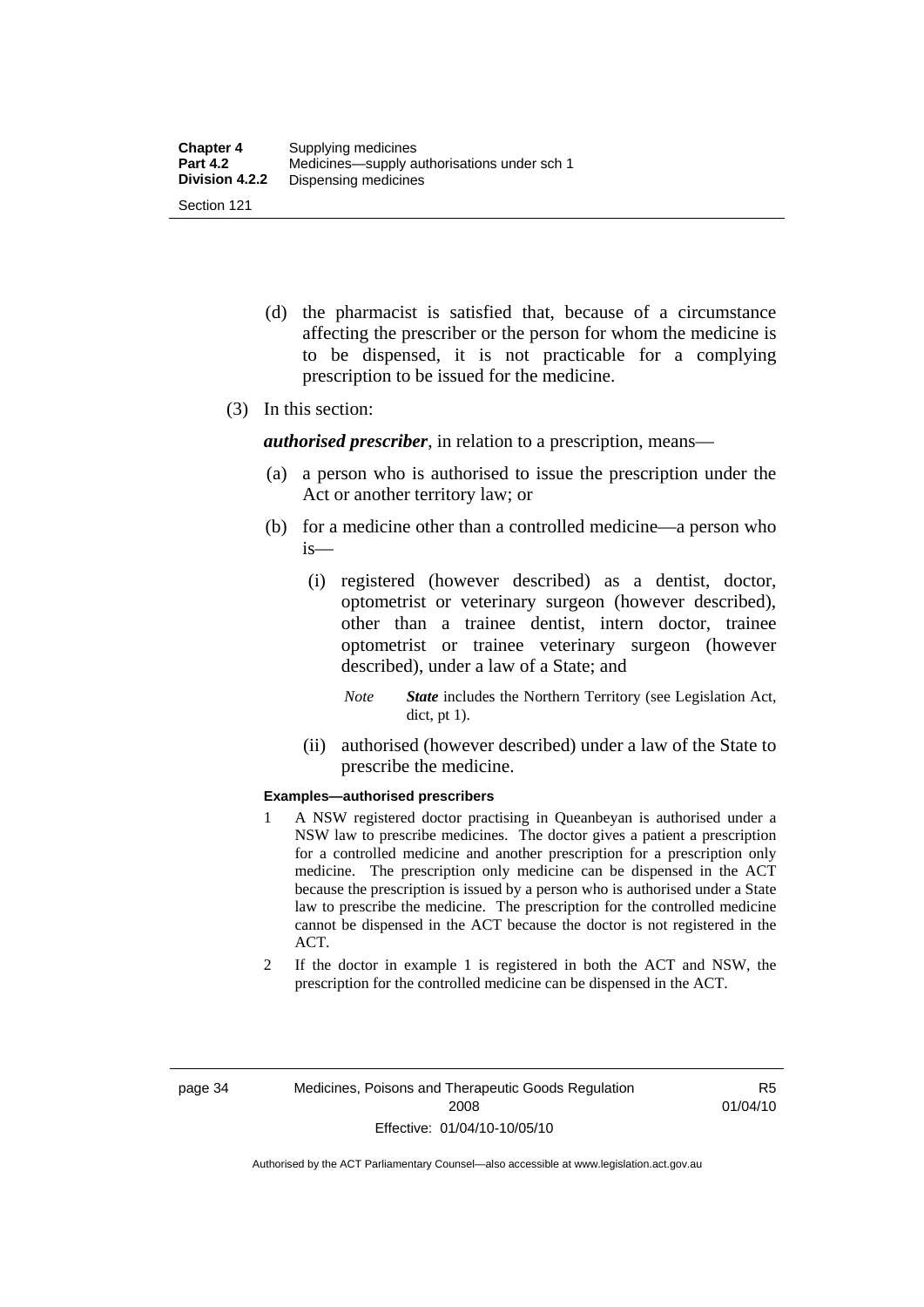- 3 A special event exemption under the *Health Professionals (Special Events Exemptions) Act 2000* authorises a visiting health professional to prescribe a medicine, including a controlled medicine. A Victorian registered doctor who is a visiting health professional within the meaning of that Act prescribes a controlled medicine. The prescription can be dispensed in the ACT.
- *Note 1* A reference to a health professional in sch 1 is a reference to a health professional who is registered under the *Health Professionals Act 2004*. See, for example, the Legislation Act, dictionary, pt 1, def *dentist*.
- *Note 2* An example is part of the regulation, is not exhaustive and may extend, but does not limit, the meaning of the provision in which it appears (see Legislation Act, s 126 and s 132).

*dispensed in accordance with the prescription*, for a prescribed medicine, includes dispensing another brand of the medicine that is a bioequivalent form of the prescribed medicine.

*Note Bioequivalent*—see the dictionary.

#### **122 Noting changes to prescriptions on oral direction of prescriber—Act, s 27 (2) (b) (ii)**

The following must be noted, in writing, on the prescription:

- (a) the name of the prescriber giving the oral direction to change the prescription;
- (b) the change to the prescription;
- (c) the date the oral direction is given;
- (d) the pharmacist's signature.
- *Note* The notation must be made as soon as possible (see Legislation Act, s 151B).

page 35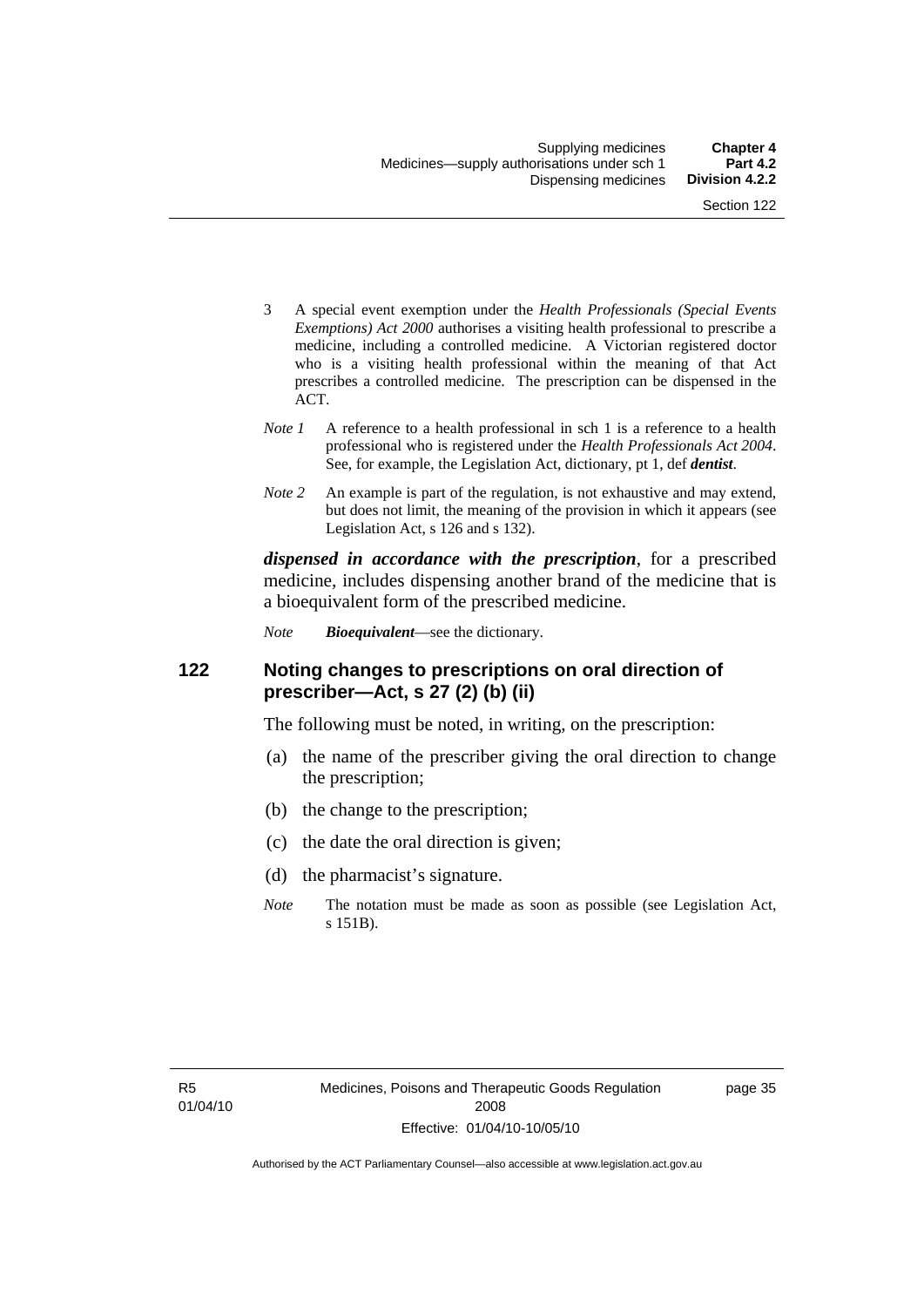## **123 Labelling dispensed medicines—Act, s 60 (1) (c) (i) and (2) (c) (i)**

The dispensed medicine must have a label that includes the following:

- (a) the name of the person for whom the medicine is dispensed;
- (b) if the prescriber is a dentist—the words 'for dental treatment only';
- (c) if the prescriber is an optometrist—the words 'for optometry use only';
- (d) if the prescriber is a veterinary surgeon—
	- (i) words to the effect of 'for animal treatment only'; and
	- (ii) the species of the animal for which the medicine is dispensed; and
	- (iii) if a way of identifying the animal is stated on the prescription—the way of identifying the animal;
- (e) the medicine's approved name and brand name;
	- *Note Approved name*—see the medicines and poisons standard, par 1 (1).
- (f) the form, strength and quantity of the medicine dispensed;
- (g) if the package of the dispensed medicine is not a manufacturer's pack—the relevant expiry date for the medicine;
- (h) the date the medicine is dispensed;
- (i) the name and the business address and telephone number of the pharmacy from which the medicine is dispensed;
- (j) the initials or other identification of the dispensing pharmacist;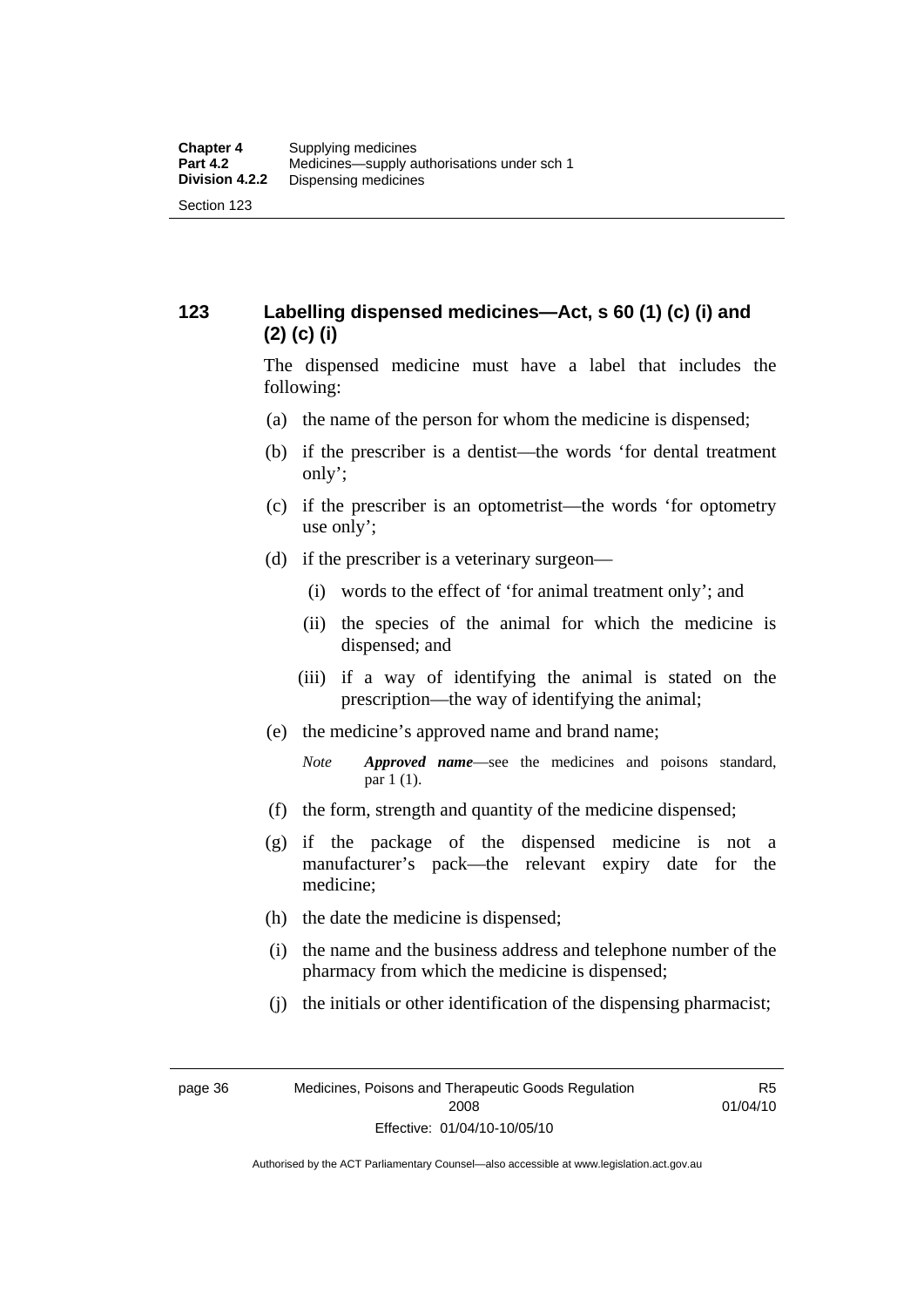- (k) a number that is different from the number given to each other prescription dispensed at the pharmacy;
- (l) directions about the use of the medicine that are adequate to allow the medicine to be taken or administered safely, including any warning statement in the medicines and poisons standard, appendix K (Drugs required to be labelled with a sedation warning) applying to the medicine;
- (m) words to the effect of 'keep out of reach of children'.

#### **Example—par (e) and par (f)**

Warfarin tablets (Coumadin) 5mg 50

*Note* An example is part of the regulation, is not exhaustive and may extend, but does not limit, the meaning of the provision in which it appears (see Legislation Act, s 126 and s 132).

#### **124 Marking dispensed prescriptions**

- (1) This section does not apply to a prescription for an in-patient at a hospital written in the patient's medical records.
- (2) A dispensed paper-based prescription for a medicine must be marked with—
	- (a) if the prescription is a single prescription or the last repeat of a repeat prescription—the word 'cancelled' on the front of the prescription; and
	- (b) the prescribed particulars.
- (3) A dispensed electronic prescription for a medicine must be marked with—
	- (a) if the prescription is a single prescription or the last repeat of a repeat prescription—the word 'cancelled'; and
	- (b) a link to an electronic document containing the prescribed particulars.

page 37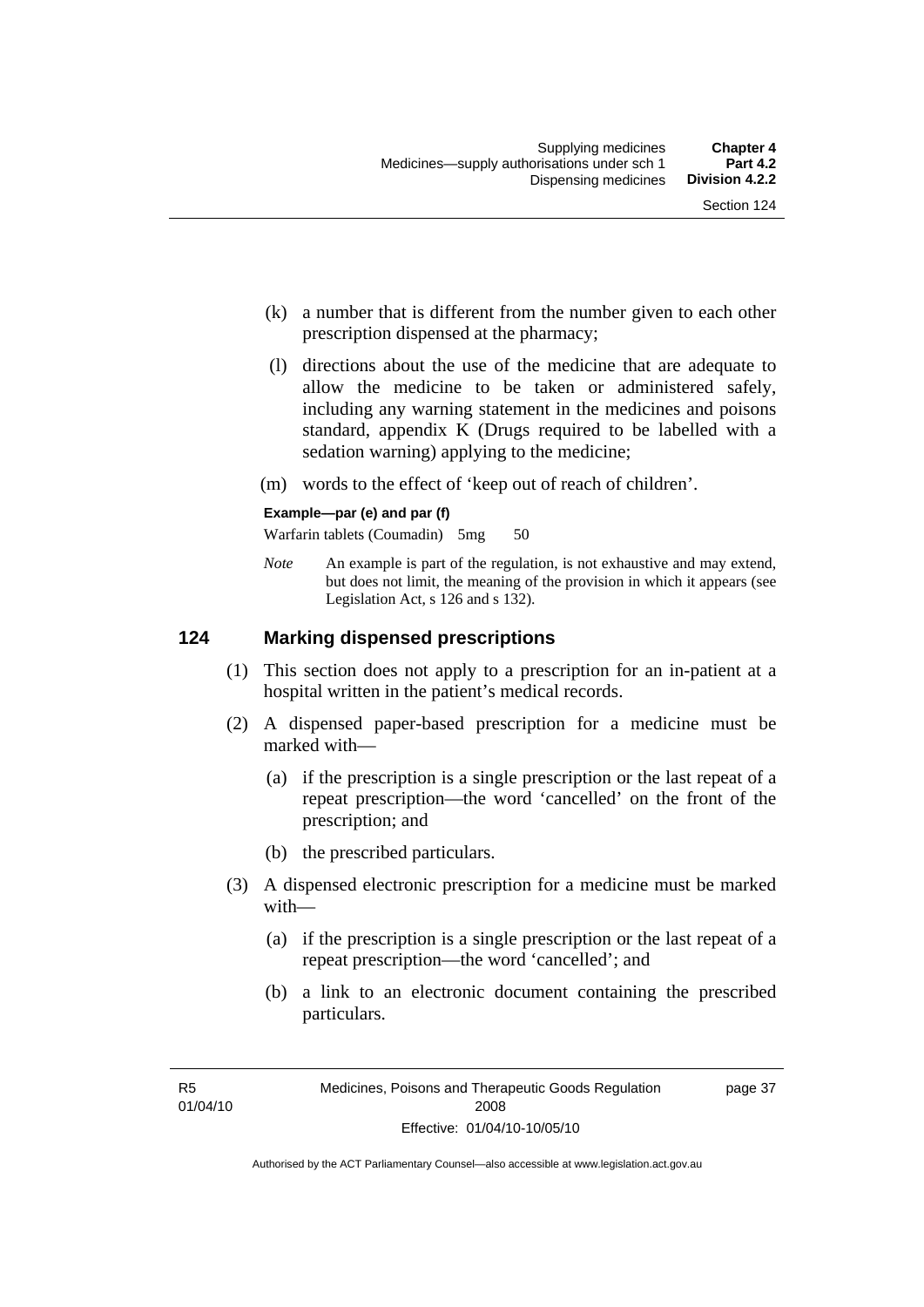(4) In this section:

*paper-based prescription* includes a faxed copy of a prescription.

*prescribed particulars*, for a dispensed prescription for a medicine, means—

- (a) the date the medicine is dispensed; and
- (b) the name and business address of the dispensing pharmacy; and
- (c) if another brand of the medicine is dispensed for the prescribed medicine—the brand name of the medicine dispensed; and
- (d) for a repeat prescription—the number of the repeat dispensed; and
- (e) the prescription's number under section 123 (k); and
- (f) the pharmacist's initials or signature.

*single prescription* means a prescription that is not a repeat prescription.

#### **125 Recording dispensing of medicines**

The dispensing pharmacist must ensure that a written record is made of the following information in relation to the dispensing of the medicine:

- (a) the pharmacist's name;
- (b) the date of the prescription;
- (c) the prescriber's name;
- (d) the date the prescription is dispensed;
- (e) for a repeat prescription—the number of the repeat dispensed;
- (f) the prescription's number under section 123 (k);

page 38 Medicines, Poisons and Therapeutic Goods Regulation 2008 Effective: 01/04/10-10/05/10

R5 01/04/10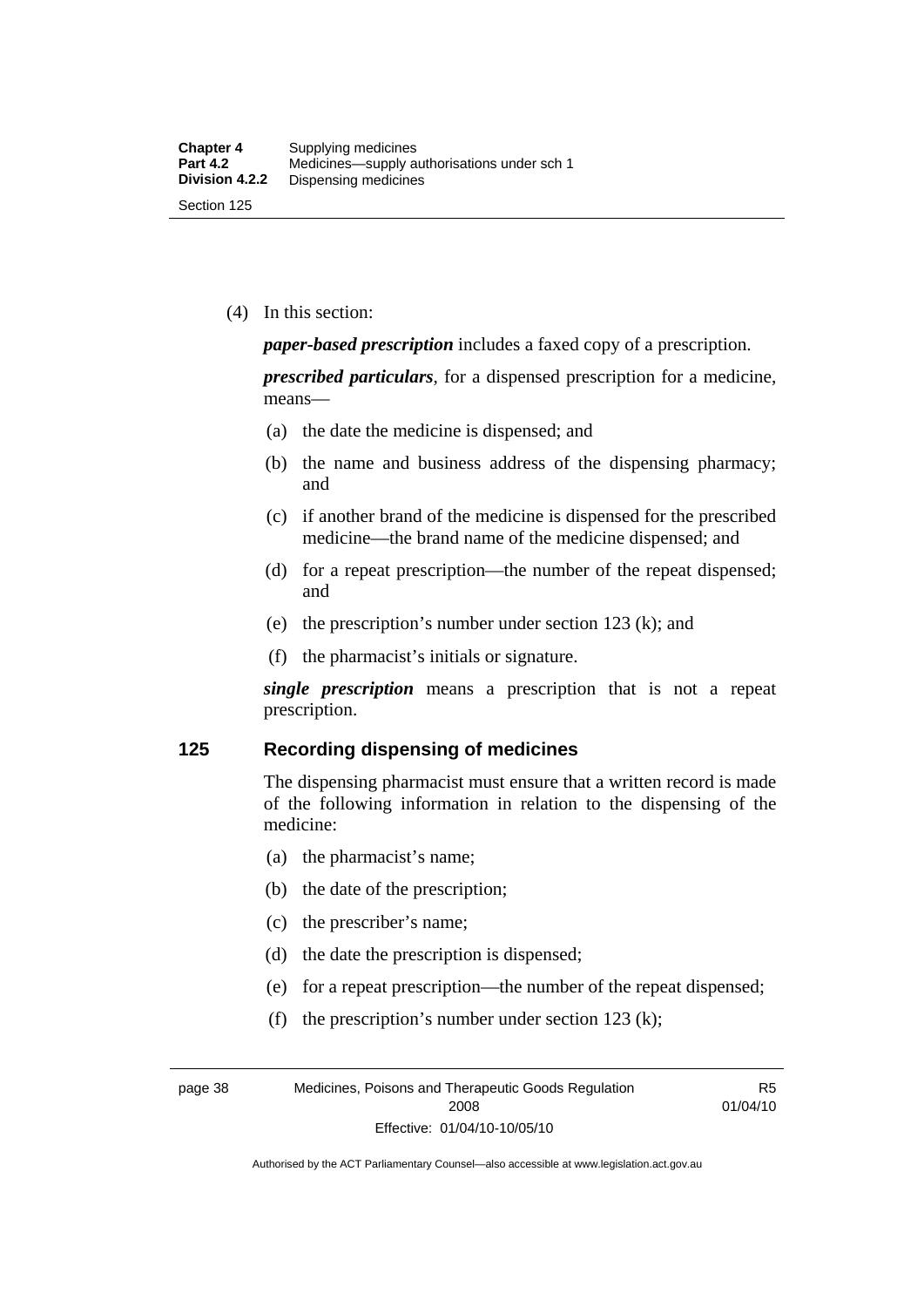- (g) the name and address of the person for whom the medicine is dispensed;
- (h) the medicine's approved name and brand name;

- (i) the form, strength and quantity of the medicine dispensed.
- *Note Written* includes in electronic form (see Act, dict).

## **Division 4.2.3 Supplying medicines on requisitions**

*Note* For authorisation to issue a requisition, see s 50.

#### **130 Authorisation conditions for supplying medicines on requisitions—Act, s 44 (1) (b) and (2) (b)**

A person's authorisation under section 110 to supply a medicine on a requisition is subject to the following conditions:

- (a) the medicine is supplied in accordance with the requirements under section 131;
- (b) the medicine is supplied in a package that is labelled in accordance with section 132;
- (c) the filled requisition is marked in accordance with section 133;
- (d) the supply is recorded in accordance with section 134;
- (e) the filled requisition and record under section 134 are kept at the institution where the medicine is supplied or, if the chief health officer approves in writing another place, the place approved by the chief health officer, for at least 2 years after the day the medicine is supplied.

page 39

*Note Approved name*—see the medicines and poisons standard, par 1 (1).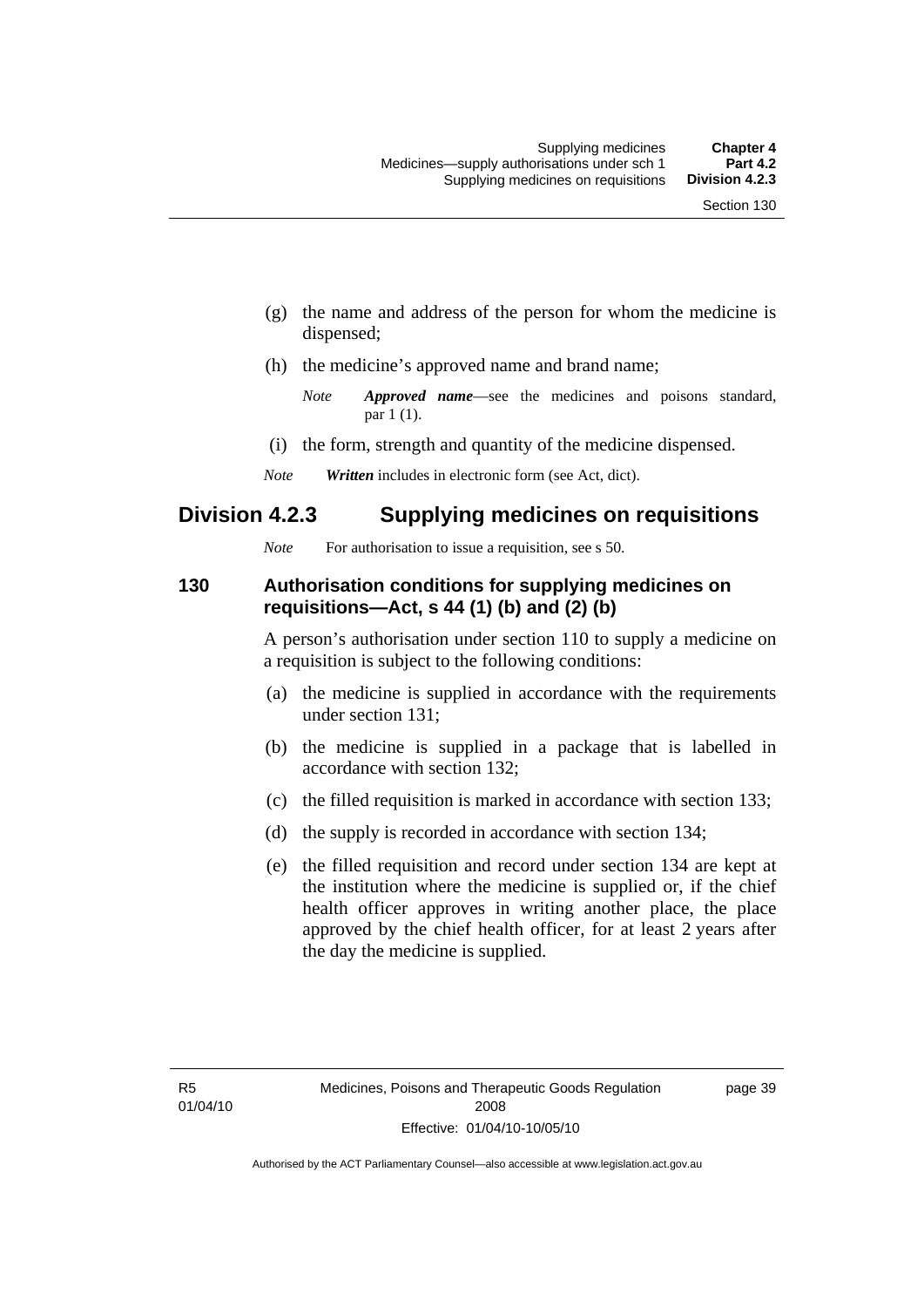#### **131 Supplying medicines on requisitions**

- (1) The following are the requirements for the supply of a medicine on a requisition:
	- (a) the medicine is supplied in accordance with the requisition (including the requisition as changed by the person supplying the medicine at the oral direction of the person issuing the requisition);

- (b) if the requisition is a written requisition—the requisition complies with section 55 (General requirements for written requisitions) and section 56 (Particulars for requisitions);
- (c) if the requisition is an oral requisition—the requisition complies with section 56.
- (2) However, if the requisition does not comply with section 55 or section 56 (as appropriate), a pharmacist may supply the medicine on the requisition if satisfied that it is not practicable for a complying requisition to be issued for the medicine.

*Note Pharmacist* does not include an intern pharmacist (see dict).

(3) In this section:

*supplied in accordance with the requisition*, for a requisitioned medicine, includes supplying another brand of the medicine that is a bioequivalent form of the requisitioned medicine.

*Note Bioequivalent*—see the dictionary.

R5 01/04/10

*Note* For changes to a requisition by the person supplying a medicine on a requisition (see Act, s 29 (3)).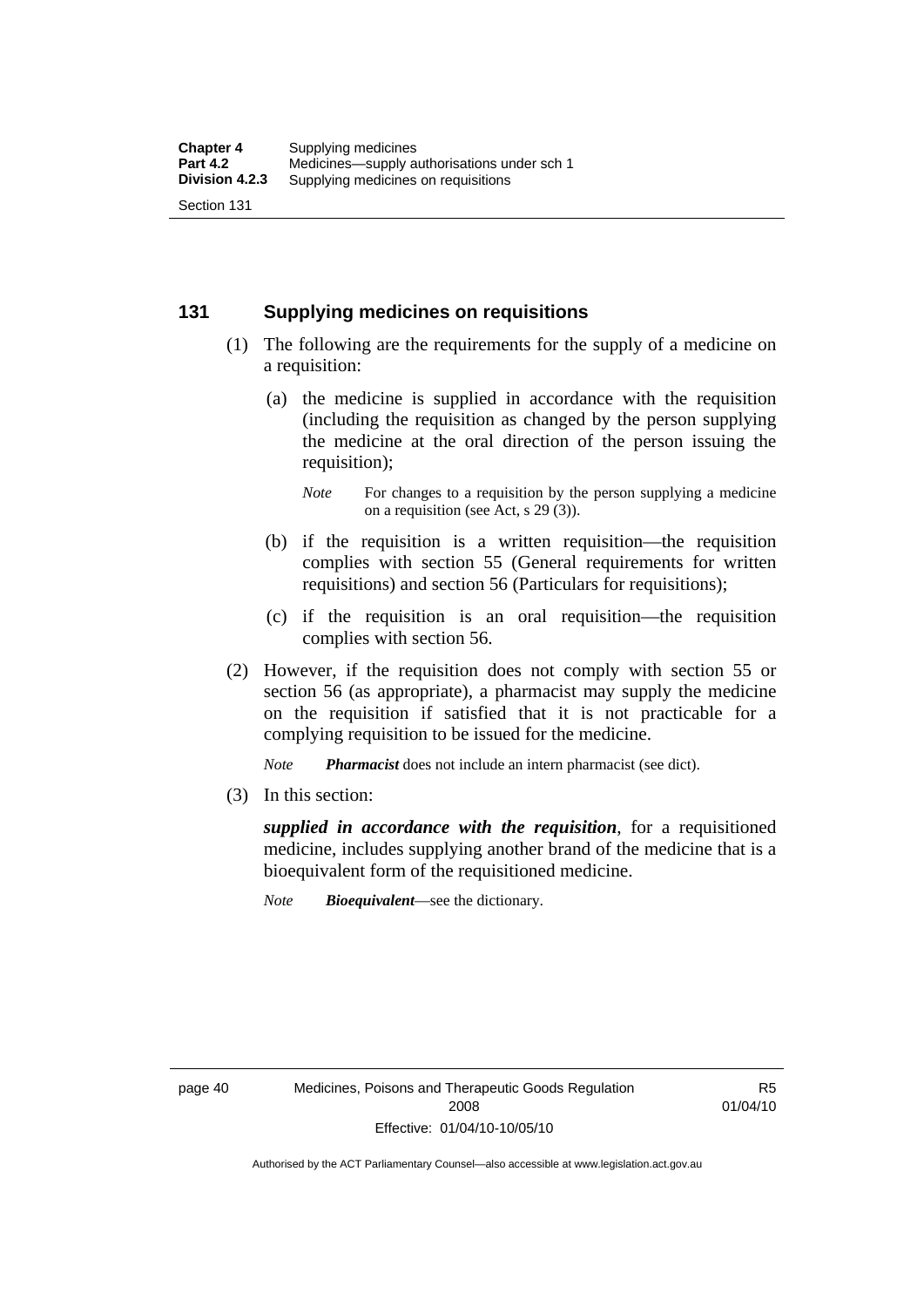## **132 Labelling medicines supplied on requisition—Act, s 60 (1) (c) (i) and (2) (c) (i)**

The package of a medicine supplied on requisition to a ward for the supply to a patient must have a label that includes the following:

(a) the medicine's approved name or brand name;

*Note Approved name*—see the medicines and poisons standard, par 1 (1).

- (b) the form, strength and quantity of the medicine;
- (c) if the package of the medicine is not a manufacturer's pack—
	- (i) the batch number or numbers of the medicine; and
	- (ii) the relevant expiry date for the medicine;
- (d) the name or other identifier of the pharmacy or ward from which the medicine is supplied;
- (e) if the medicine is a controlled medicine—a number that is different from the number given to each other requisition supplied from the pharmacy or ward.

#### **Examples—par (a) and par (b)**

- 1 Warfarin tablets 5mg 50
- 2 Coumadin tablets 5mg 50
- *Note* An example is part of the regulation, is not exhaustive and may extend, but does not limit, the meaning of the provision in which it appears (see Legislation Act, s 126 and s 132).

#### **133 Marking filled requisitions**

- (1) A filled paper-based requisition for a medicine must be marked with—
	- (a) the name or other identifier of the pharmacy or ward from which the medicine is supplied; and

R5 01/04/10 page 41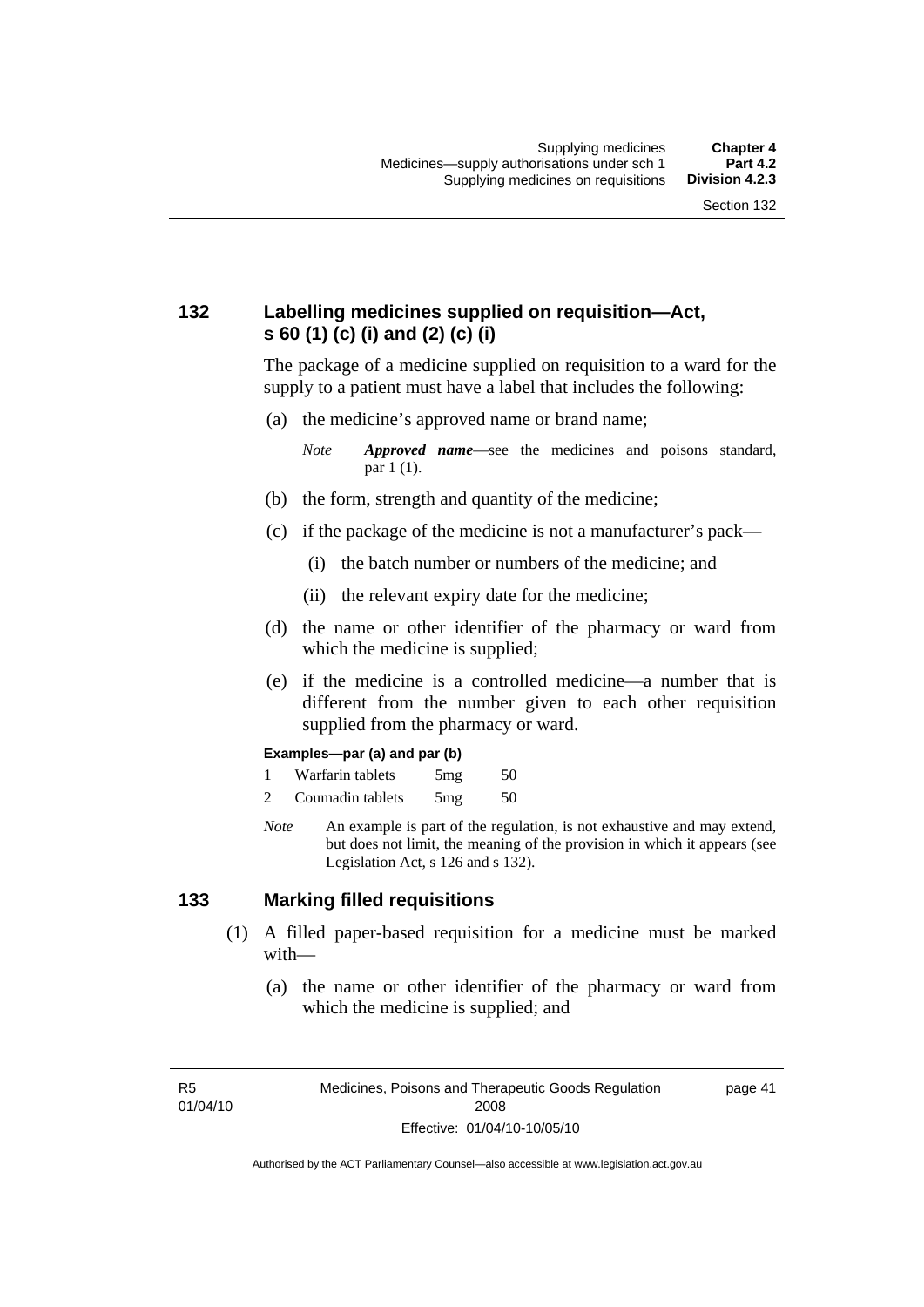(b) if the medicine is a controlled medicine—the requisition's number under section 132 (e); and

- (c) the supplier's initials or signature.
- (2) A filled electronic requisition for a medicine must be marked with a link to an electronic document containing—
	- (a) the name or other identifier of the pharmacy or ward from which the medicine is supplied; and
	- (b) if the medicine is a controlled medicine—the requisition's number under section 132 (e); and
	- (c) the supplier's initials or signature.
- (3) However, subsection (1) (a) and (2) (a) do not apply to a requisition filled at a pharmacy at an institution.
- (4) In this section:

*paper-based requisition* includes a faxed copy of a requisition.

#### **134 Recording supply of medicines on requisitions**

A person who supplies a medicine to someone else on requisition must make a written record of the following information:

- (a) the date of the requisition;
- (b) the name of the person who issued the requisition;
- (c) the date the requisition is filled;
- (d) the medicine, and the form, strength and quantity of the medicine, supplied;
- (e) the name or initials of the person supplying the medicine.
- *Note Written* includes in electronic form (see Act, dict).

R5 01/04/10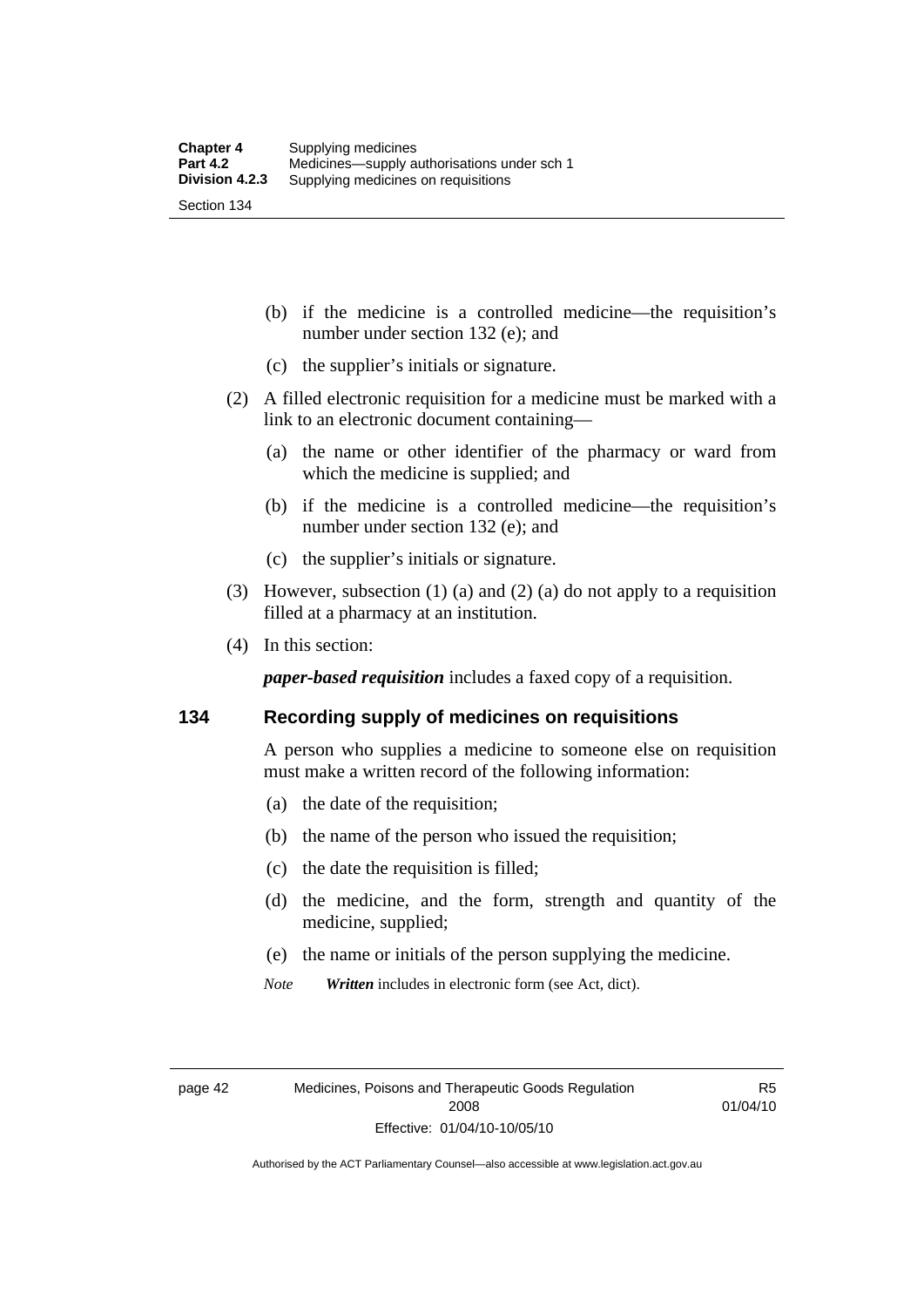# **Division 4.2.4 Supplying medicines on purchase orders**

*Note* For authorisation to issue a purchase order, see s 60.

#### **140 Authorisation conditions for supplying medicines on purchase orders—Act, s 44 (1) (b) and (2) (b)**

A person's authorisation under section 110 to supply a medicine on a purchase order is subject to the following conditions:

- (a) the purchase order is a complying purchase order;
- (b) the medicine is supplied in accordance with the requirements of section 141;
- (c) the supply is recorded in accordance with section 142;
- (d) if the supplier does not receive a document signed by the buyer acknowledging receipt of the medicine within 7 days after the day the medicine is delivered—the supplier must, within 24 hours after the end of the 7-day period, tell the chief health officer, in writing, of the failure to receive the document;
- (e) the following are kept at the supplier's business premises or, if the chief health officer approves in writing another place, the place approved by the chief health officer, for at least 2 years after the day the medicine is supplied:
	- (i) the filled purchase order;
	- (ii) the delivery acknowledgement under paragraph (d) or section 141 $(1)$  $(d)$  $(ii)$ ;
	- (iii) the record for section 142.

R5 01/04/10 page 43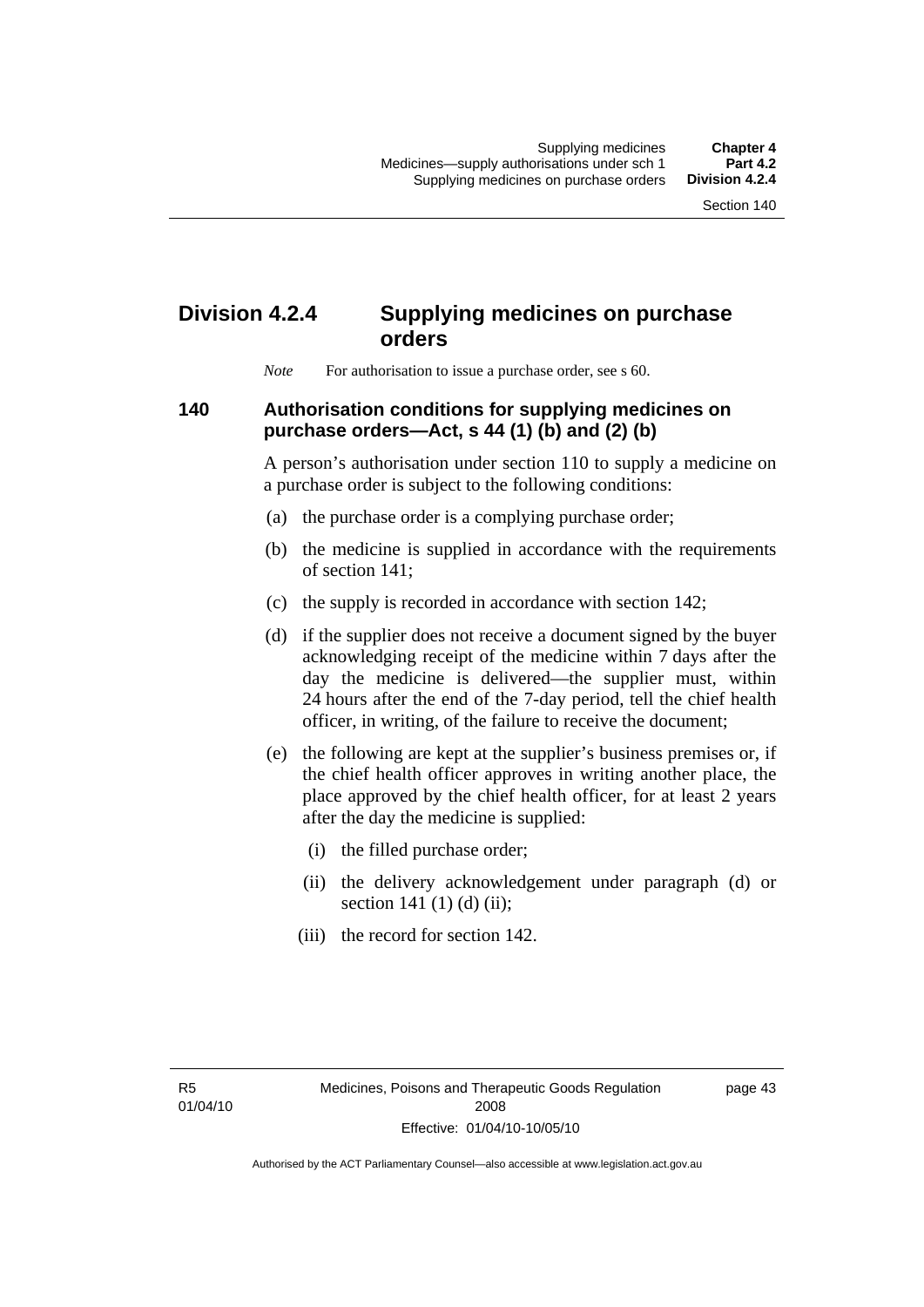#### **141 Supplying medicines on purchase orders**

- (1) The following are the requirements for the supply of a medicine on a purchase order:
	- (a) the medicine is supplied in manufacturer's packs that comply with—
		- (i) section 501 (Packaging of supplied manufacturer's packs of medicines—Act, s 59 (1) (c) (i) and (2) (c) (i)); or
		- (ii) an approval under the Act, section 193 (Approval of non-standard packaging and labelling);
	- (b) the manufacturer's packs are labelled in accordance with—
		- (i) section 502 (Labelling of supplied manufacturer's packs of medicines—Act, s  $60$  (1) (c) (i) and (2) (c) (i)); or
		- (ii) an approval under the Act, section 193;
	- (c) the manufacturer's packs are securely wrapped and packed;
	- (d) if the medicine is delivered in person by the supplier to the buyer—
		- (i) the medicine is delivered to an adult; and
		- (ii) the delivery is acknowledged by the adult signing and dating a copy of the purchase order;
	- (e) if the medicine is not delivered in person by the supplier to the buyer—the medicine is delivered to the buyer by a person whose procedures require the delivery of the medicine to be signed for by the buyer or an adult employee of the buyer.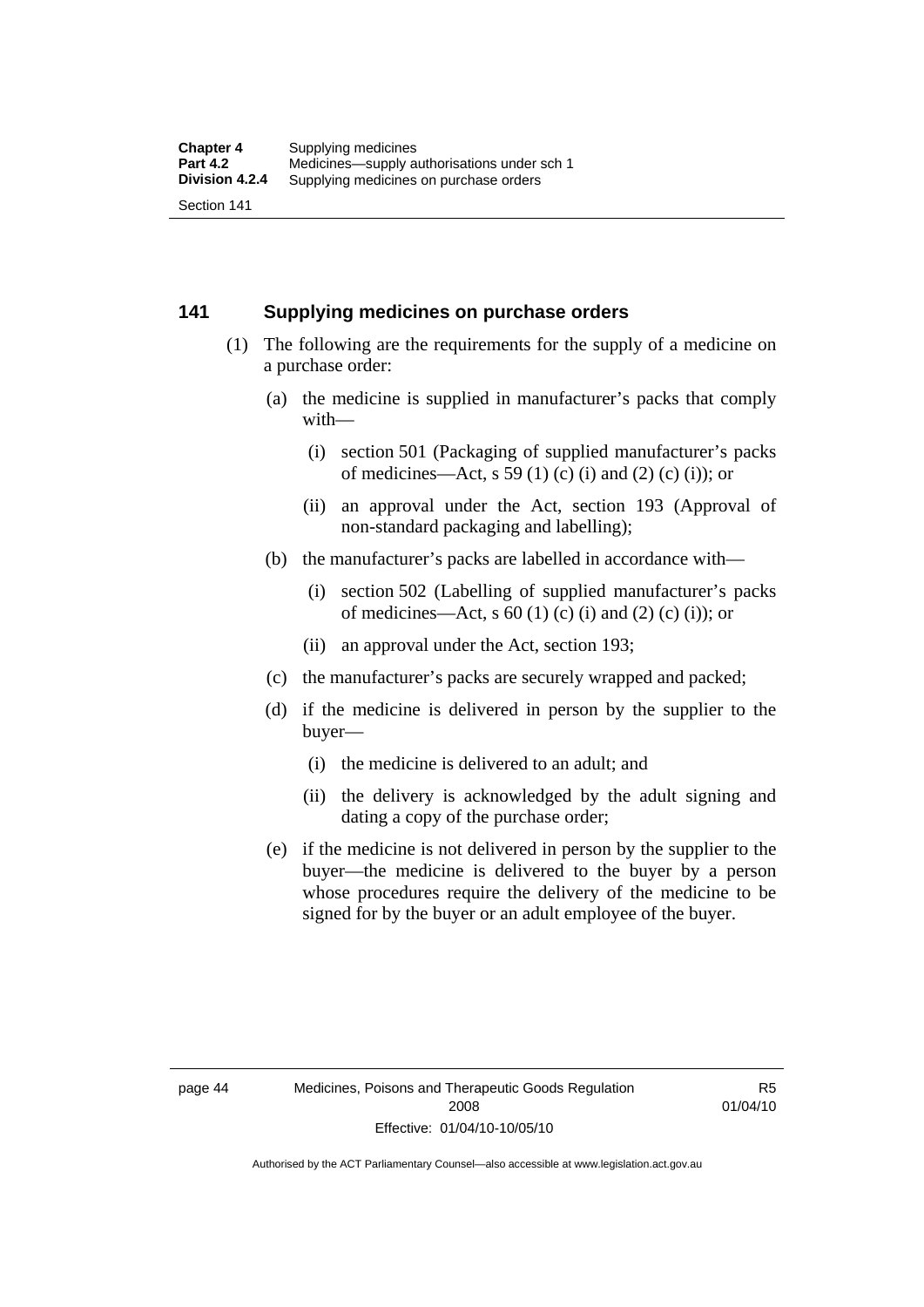- (2) However, subsection (1) (a), (b) and (c) do not apply in relation to a medicine supplied by a pharmacist to a prescriber who is authorised to supply the medicine during a consultation if the medicine is supplied in a package that is labelled with the following particulars:
	- (a) the approved name and brand name of the medicine;

*Note Approved name*—see the medicine and poisons standard, par 1 (1).

- (b) the form, strength and quantity of the medicine, supplied;
- (c) if the package of the medicine is not a manufacturer's pack the relevant expiry date for the medicine.

#### **142 Recording supply of medicines on purchase orders**

A person who supplies a medicine to someone else on a purchase order must make a written record of the following information:

- (a) the date of the order;
- (b) the issuer's authority to issue the order;
- (c) the name, and the business address and telephone number, of the person to whom the medicine is supplied;
- (d) the date the order is supplied;
- (e) the medicine, and the form, strength and quantity of the medicine, supplied.
- *Note Written* includes in electronic form (see Act, dict).

page 45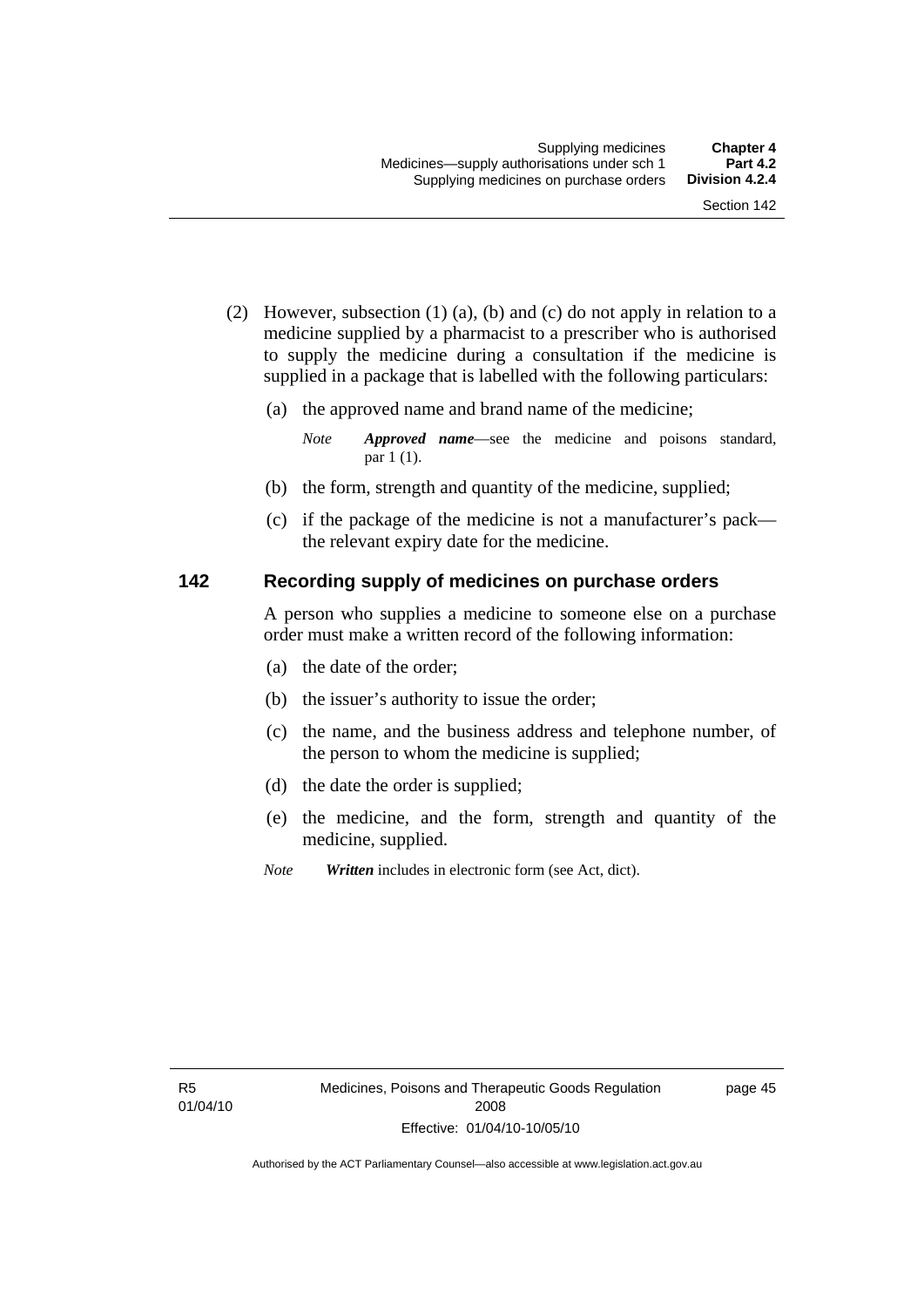# **Division 4.2.5 Supplying medicines on standing orders**

- *Note 1* For the issue of a standing order, see pt 3.4.
- *Note 2 Supply* does not include administer (see Act, s 24).

#### **150 Authorisation conditions for supplying medicines on standing orders—Act, s 44 (1) (b) and (2) (b)**

- (1) A person's authorisation under section 110 to supply a medicine on a standing order is subject to the following conditions:
	- (a) the medicine is supplied in accordance with the requirements of section 151;
	- (b) the supply is recorded in accordance with section 153;
	- (c) the record for section 153 is kept at the person's business premises or, if the chief health officer approves in writing another place, the place approved by the chief health officer, for at least 2 years after the day the medicine is supplied;
	- (d) if the supplier is not the person who would ordinarily have prescribed the medicine for the recipient, the required information is given in writing to—
		- (i) the prescriber (the *usual prescriber*) who would ordinarily have prescribed the medicine for the recipient not later than 24 hours after supplying the medicine; or
		- (ii) if the recipient does not have a usual prescriber—the recipient.
- (2) However, subsection (1) (c) and (d) do not apply if the record is made in a patient's medical records.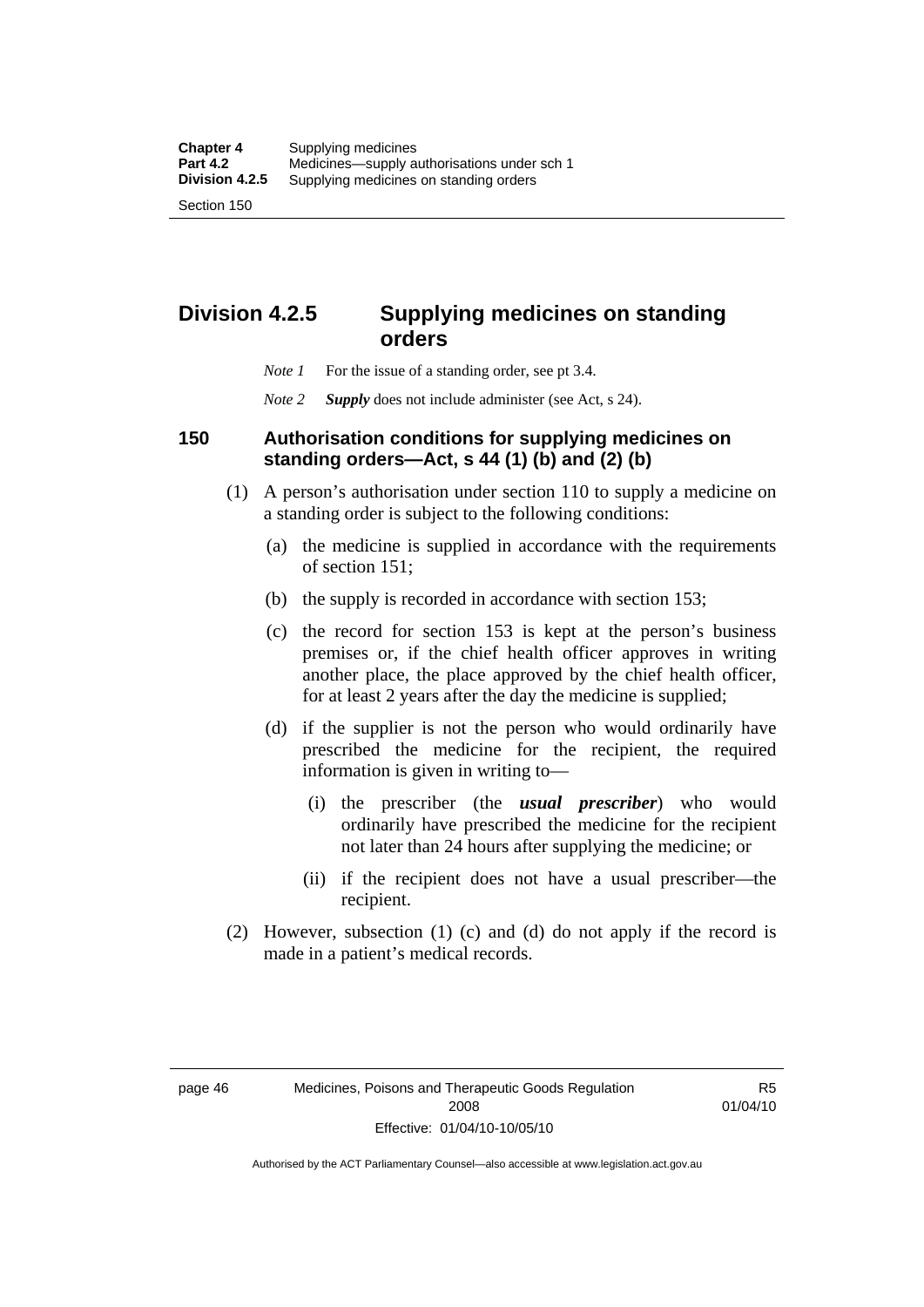(3) In this section:

*required information*, for the supply of a medicine on a standing order, means—

- (a) the supplier's name; and
- (b) the date the medicine is supplied; and
- (c) the name and address of the person to whom the medicine is supplied; and
- (d) the medicine's approved name and brand name; and
- (e) the form, strength and quantity of the medicine supplied.

#### **151 Supplying medicines on standing orders**

The following are the requirements for the supply of a medicine on a standing order:

- (a) the medicine is supplied in accordance with the standing order;
- (b) the medicine is supplied in a package that is labelled in accordance with section 152.

## **152 Labelling medicines supplied on standing order— Act, s 60 (1) (c) (i) and (2) (c) (i)**

The package of a medicine supplied on a standing order must have a label that includes the following:

- (a) the name of the person to whom the medicine is to be supplied;
- (b) the date the medicine is supplied;
- (c) the medicine, and the form, strength and quantity of the medicine, supplied;

page 47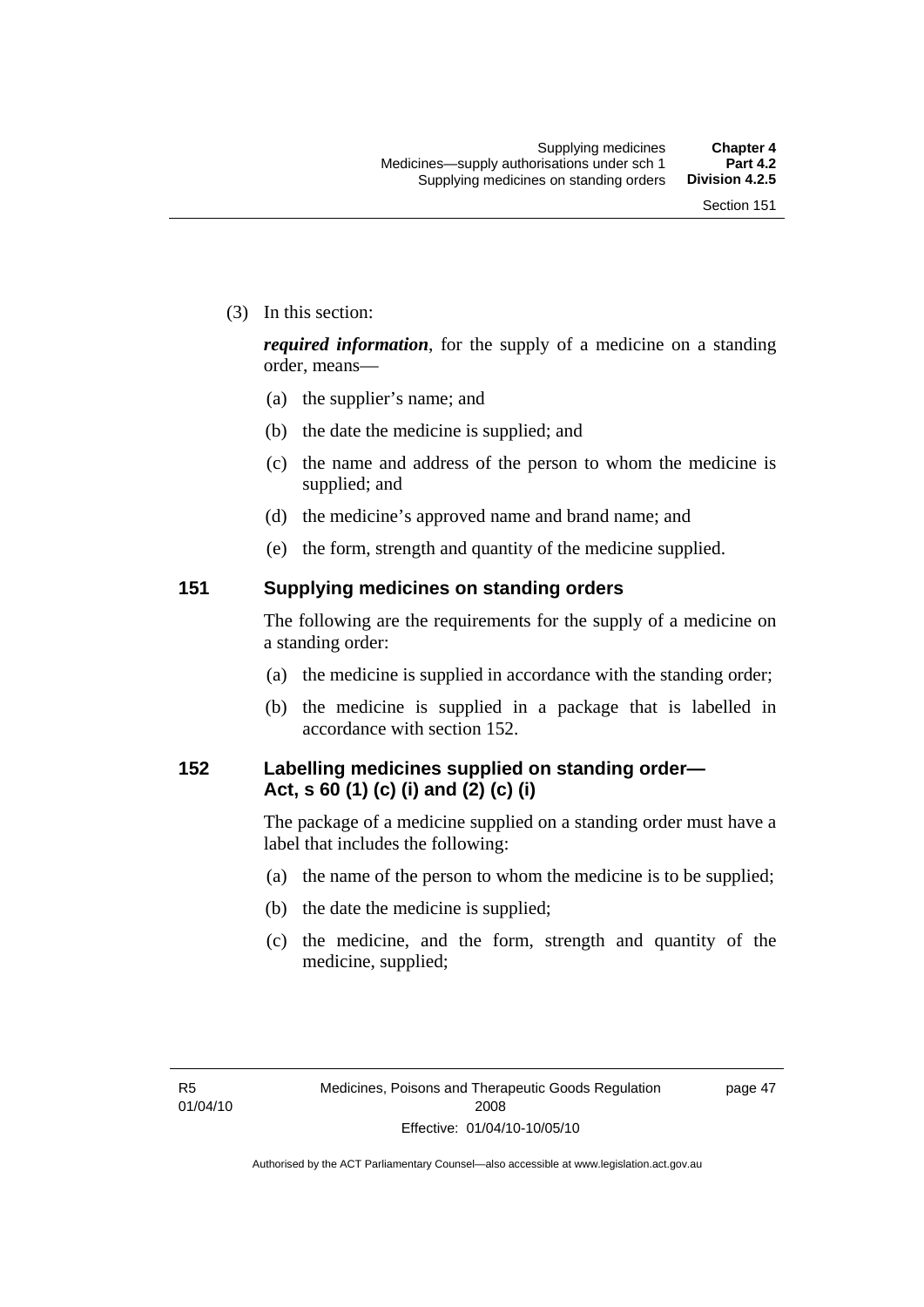- (d) if the package of the dispensed medicine is not a manufacturer's pack—
	- (i) the batch number or numbers of the medicine; and
	- (ii) the relevant expiry date for the medicine;
- (e) the supplier's name, business address and telephone number;
- (f) directions about the use of the medicine that are adequate to allow the medicine to be taken or administered safely, including any warning statement in the medicines and poisons standard, appendix K (Drugs required to be labelled with a sedation warning) applying to the medicine;
- (g) words to the effect of 'keep out of reach of children'.

#### **153 Recording supply of medicines on standing orders**

- (1) A person (the *supplier*) who supplies a medicine to a person (the *patient*) on a standing order must make a written record of the following information:
	- (a) the supplier's name;
	- (b) the patient's name and address;
	- (c) the date the medicine is supplied;
	- (d) the medicine's approved name and brand name;
	- (e) the form, strength and quantity of the medicine;
	- (f) the date of the standing order.
	- *Note Written* includes in electronic form (see Act, dict).
- (2) However, subsection (1) (b) does not apply if the record is made in the patient's medical records.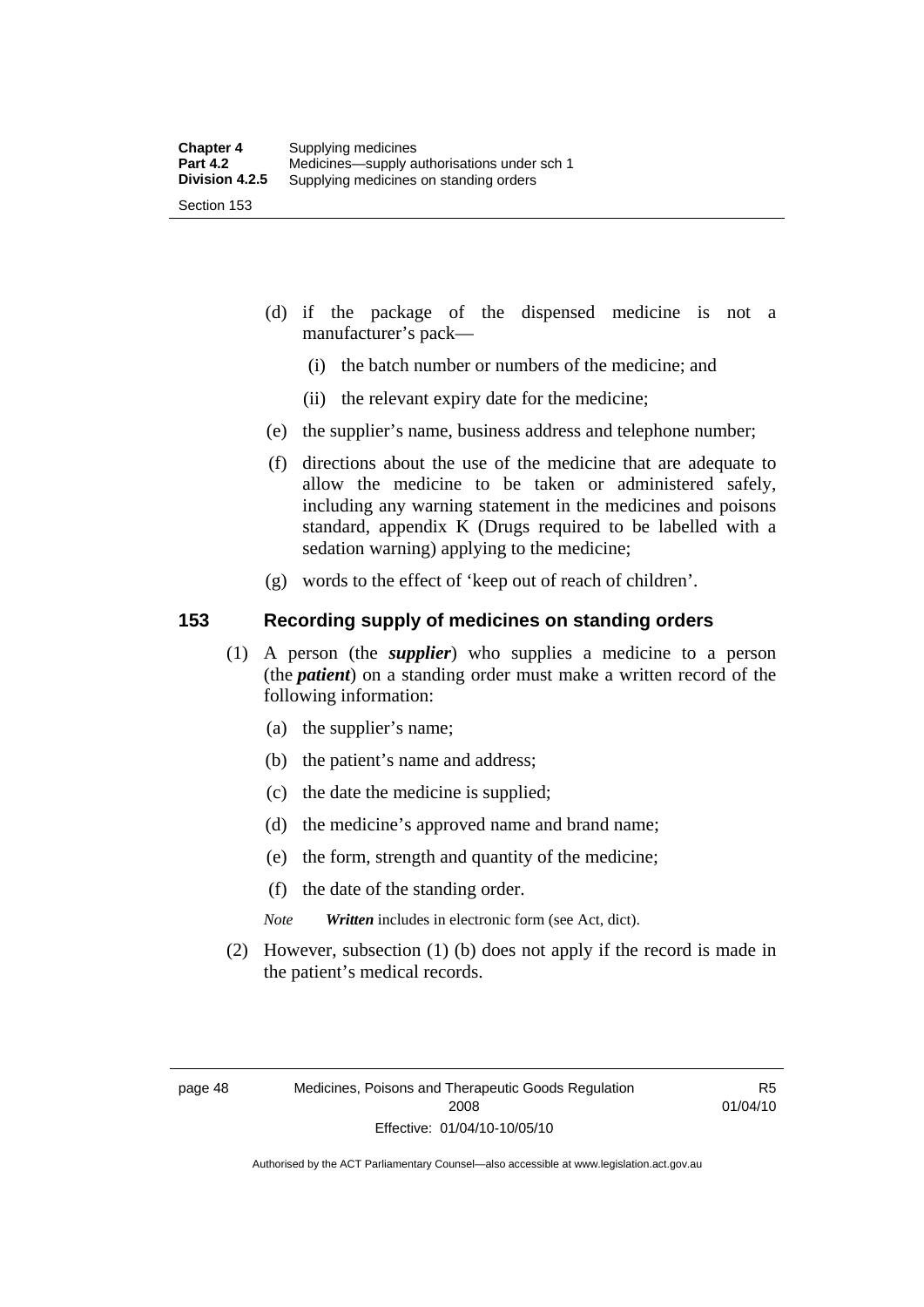### **Division 4.2.6 Supplying medicines during consultations**

*Note Supply* does not include administer (see Act, s 24).

### **160 Authorisation conditions for supplying medicines during consultations—Act, s 44 (1) (b) and (2) (b)**

A prescriber's authorisation under section 110 to supply a medicine during a consultation is subject to the following conditions:

- (a) the medicine is supplied in accordance with the Act, section 7 (Appropriate prescription and supply of medicines);
- (b) if the medicine is a controlled medicine for human use—
	- (i) the prescriber complies with the additional requirements under section 163 (Additional requirements for supplying controlled medicines for human use during consultations) in relation to the supply; and
	- (ii) if the medicine is dronabinol—the prescriber has an authorisation under the *Therapeutic Goods Act 1989* (Cwlth), section 19 to supply the medicine; and
		- *Note* Dronabinol cannot be prescribed for veterinary use because it is a prohibited substance (see medicine and poisons standard, sch 9, entry for tetrahydrocannabinols).
	- (iii) the prescriber complies with section 164 (Information for CHO about controlled medicines supplied during consultations—Act, s 31 (2) (b) and (4), def *required information*);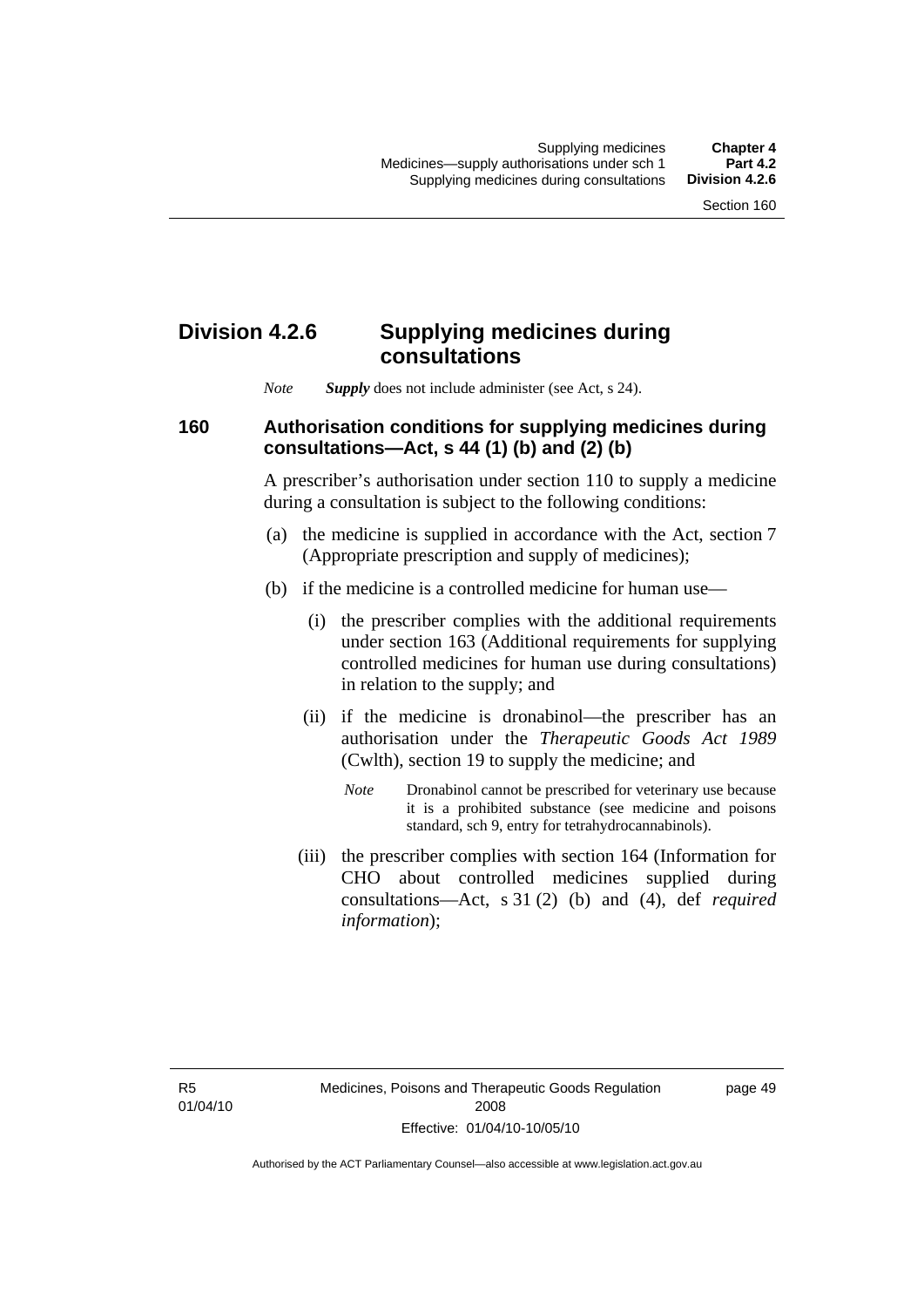- (c) if the medicine is a designated appendix D medicine prescribed for a purpose mentioned in schedule 3 (Designated appendix D medicines—standing approvals), part 3.2, column 3 in relation to the medicine—
	- (i) the prescriber has an appendix D medicines approval to prescribe the medicine; and
	- (ii) the prescriber complies with each condition (if any) of the approval (including any conditions in the schedule, part 3.2, column 4 in relation to the medicine);
- (d) the medicine is labelled in accordance with section 161;
- (e) the supply is recorded in accordance with section 162;
- (f) the record is kept at the prescriber's business premises or, if the chief health officer approves in writing another place, the place approved by the chief health officer, for at least 2 years after the day the medicine is supplied.

### **161 Labelling medicines supplied during consultations**

The supplied medicine must have a label that includes the following:

- (a) the name of the person to whom the medicine is supplied;
- (b) the date the medicine is supplied;
- (c) the prescriber's name, business address and telephone number;
- (d) the medicine's approved name or brand name;
	- *Note Approved name*—see the medicines and poisons standard, par 1 (1).
- (e) the form, strength and quantity of the medicine;

R5 01/04/10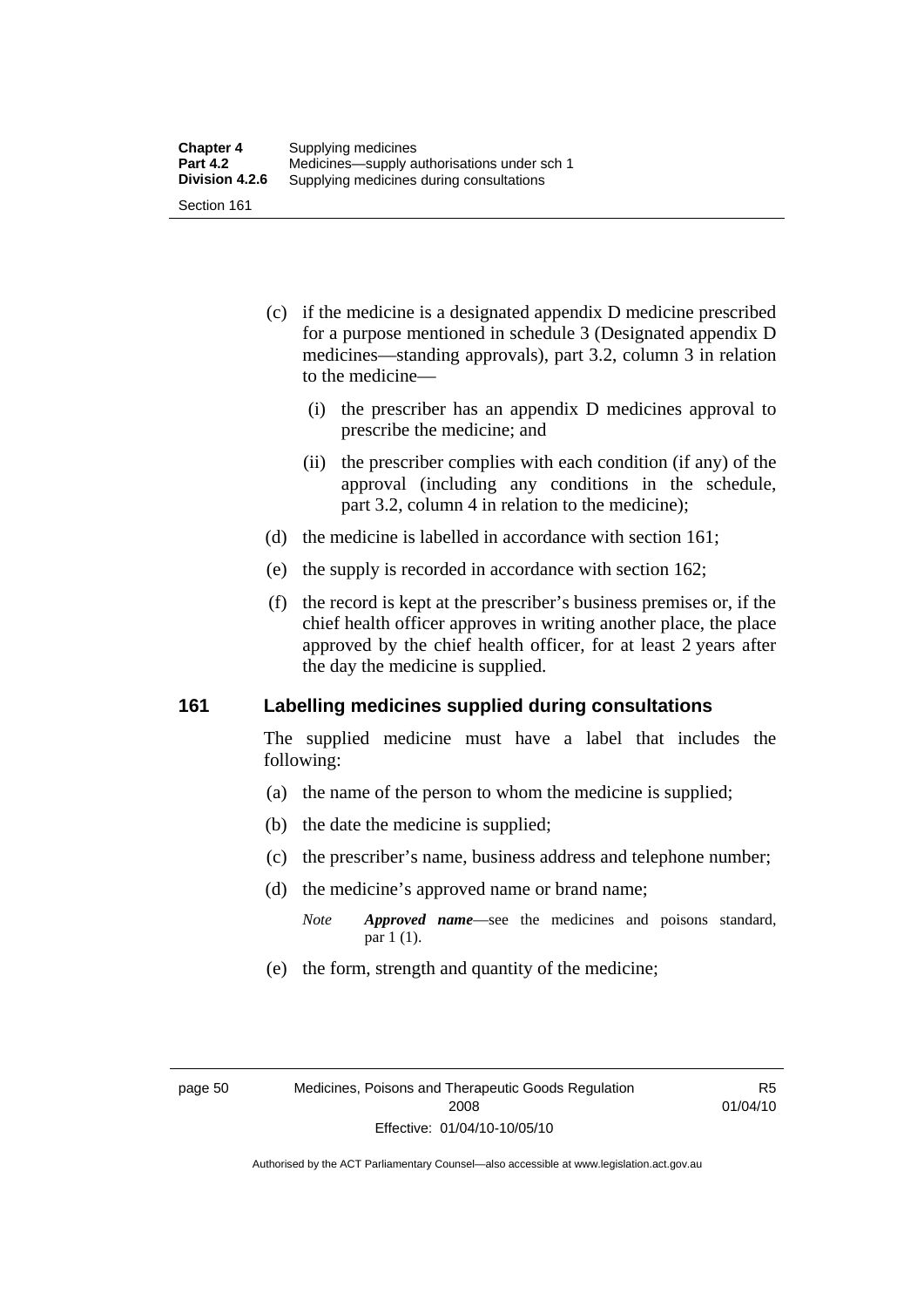- (f) if the package of the supplied medicine is not a manufacturer's pack—the relevant expiry date for the medicine;
- (g) directions about the use of the medicine that are adequate to allow the medicine to be taken or administered safely, including any warning statement in the medicines and poisons standard, appendix K (Drugs required to be labelled with a sedation warning) applying to the medicine;
- (h) words to the effect of 'keep out of reach of children';
- (i) if the prescriber is a dentist—the words 'for dental treatment only';
- (j) if the prescriber is an optometrist—the words 'for optometry use only';
- (k) if the prescriber is a veterinary surgeon—
	- (i) words to the effect of 'for animal treatment only'; and
	- (ii) the species of the animal for which the medicine is supplied; and
	- (iii) if possible, a way of identifying the animal.

#### **Examples—par (d) and par (e)**

| Warfarin tablets | 5mg | 50 |
|------------------|-----|----|
| Coumadin tablets | 5mg | 50 |

*Note* An example is part of the regulation, is not exhaustive and may extend, but does not limit, the meaning of the provision in which it appears (see Legislation Act, s 126 and s 132).

page 51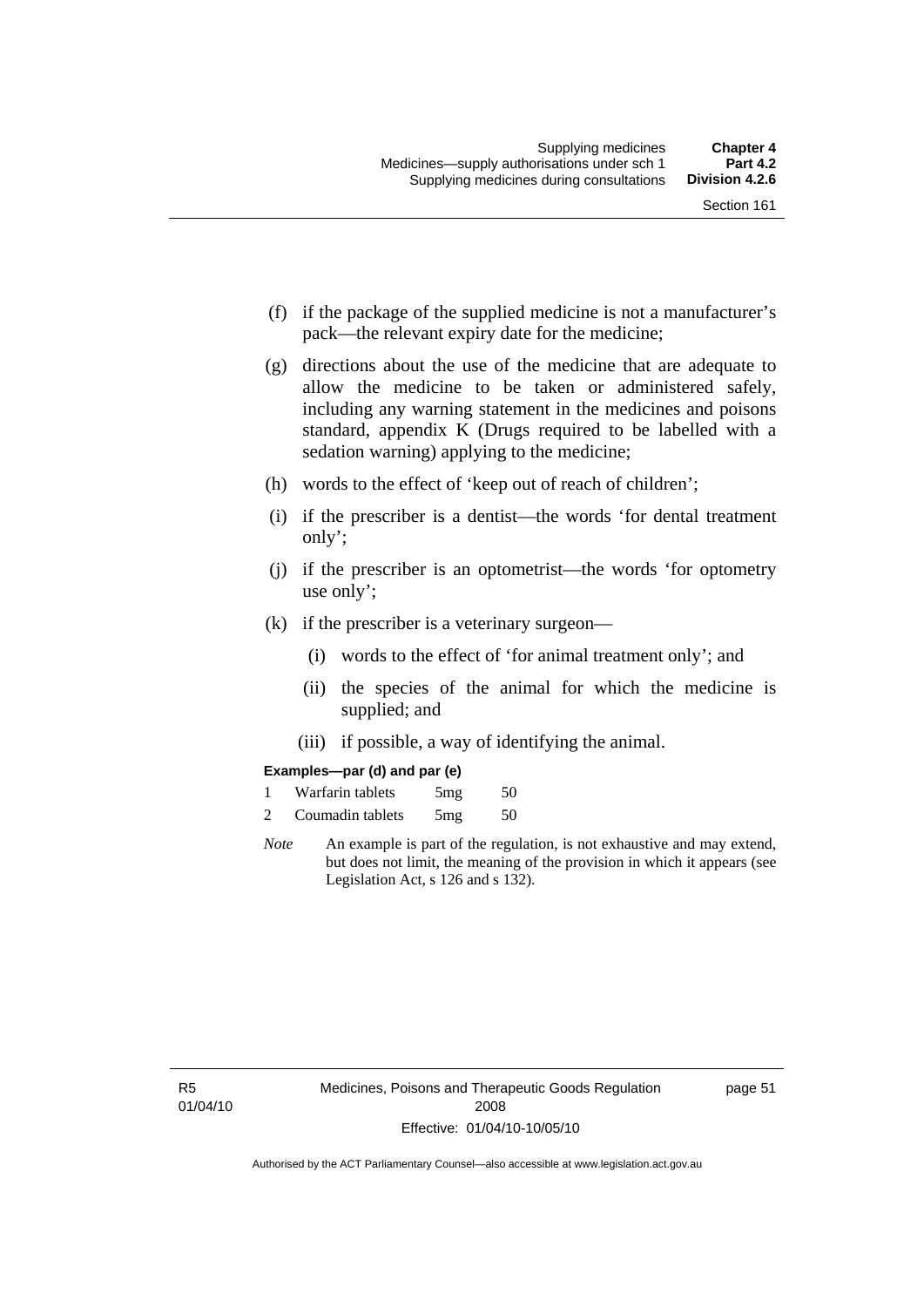### **162 Recording medicines supplied during consultations**

A prescriber who supplies a medicine during a consultation must make a written record of the following information in the medical records of the person to whom, or animal to which, the consultation related:

- (a) the date the medicine is supplied;
- (b) the medicine's approved name or brand name;

*Note Approved name*—see the medicines and poisons standard, par 1 (1).

- (c) the form, strength and quantity of the medicine;
- (d) the directions given to the person for the use of the medicine.

*Note Written* includes in electronic form (see Act, dict).

#### **163 Additional requirements for supplying controlled medicines for human use during consultations**

The following are the additional requirements for supplying a controlled medicine for human use during a consultation:

- (a) the prescriber has a controlled medicines approval to prescribe the medicine;
	- *Note* For controlled medicines approvals, see pt 13.1.
- (b) if the approval is for a particular form of the medicine—the supply is for the form of the medicine approved or a bioequivalent form;

*Note Bioequivalent*—see the dictionary.

- (c) if the approval is for a particular strength of the medicine—the supply is for the strength approved or a weaker strength;
- (d) if the approval is for a particular quantity of the medicine—the supply is for not more than the quantity approved;

page 52 Medicines, Poisons and Therapeutic Goods Regulation 2008 Effective: 01/04/10-10/05/10

R5 01/04/10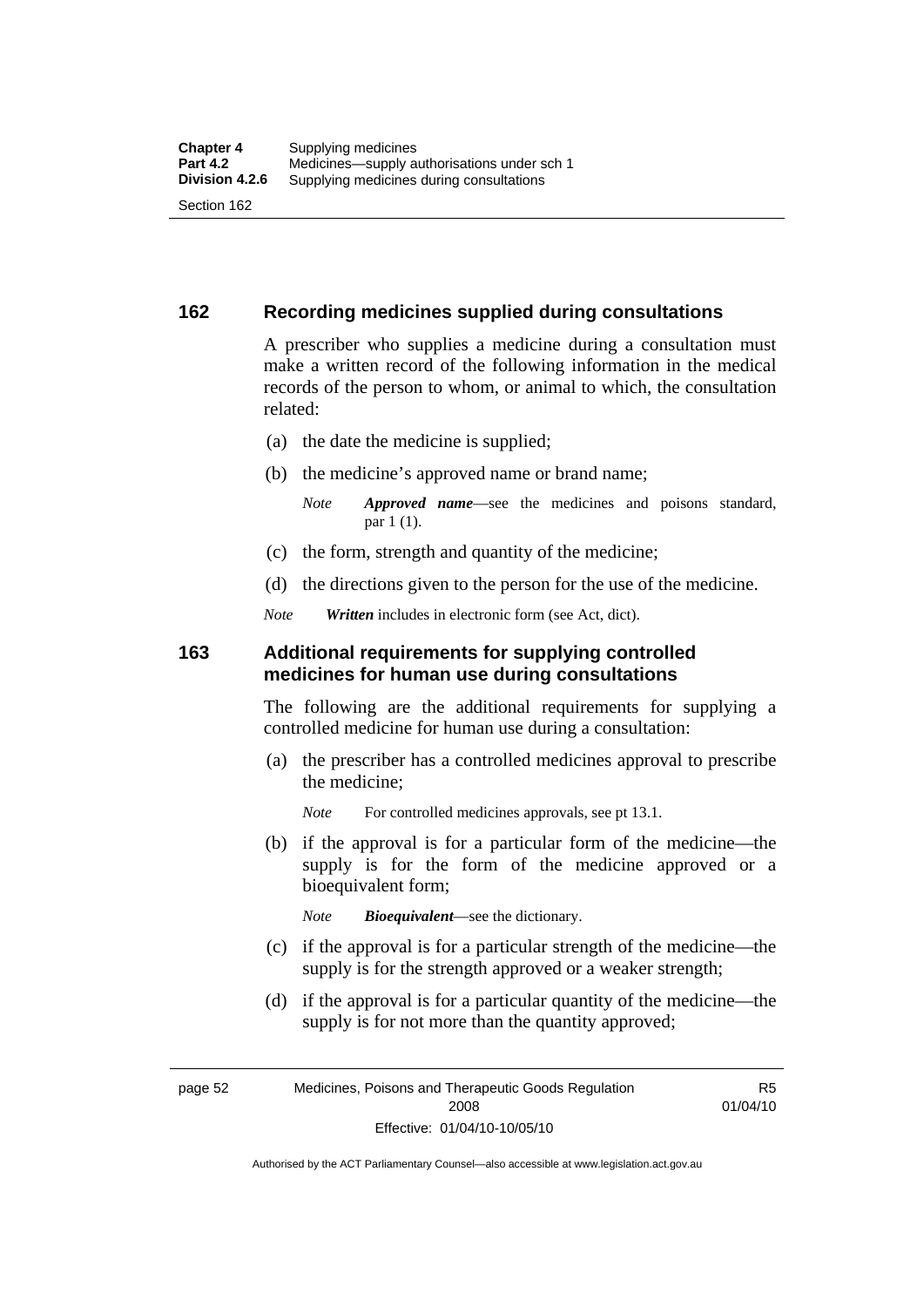(e) the prescriber complies with each condition (if any) of the approval.

#### **Example—par (b)**

If a slow release form of a medicine is approved, the prescriber is not authorised to prescribe an immediate release form of the medicine.

#### **Example—par (c) and par (d)**

If a doctor is given an approval to prescribe 25 morphine 20mg capsules, the doctor may prescribe 5 20mg capsules and 10 15mg capsules. Later, if the approval is still in force, the doctor may prescribe not more than 10 morphine capsules of any strength up to and including 20mg.

*Note* An example is part of the regulation, is not exhaustive and may extend, but does not limit, the meaning of the provision in which it appears (see Legislation Act, s 126 and s 132).

### **164 Information for CHO about controlled medicines supplied during consultations—Act, s 31 (2) (b) and (4), def** *required information*

 (1) This section applies if a prescriber supplies a controlled medicine for human use during a consultation.

*Note Supply* does not include administer (see Act, s 24).

- (2) The prescriber must, not later than 7 days after the end of the month when the controlled medicine is supplied, give the chief health officer the following information in writing:
	- (a) the prescriber's name, business address and telephone number;
	- (b) the name and address of the person to whom the medicine is supplied;
	- (c) the date of supply;
	- (d) the medicine, and the form, strength and quantity of the medicine, supplied.

page 53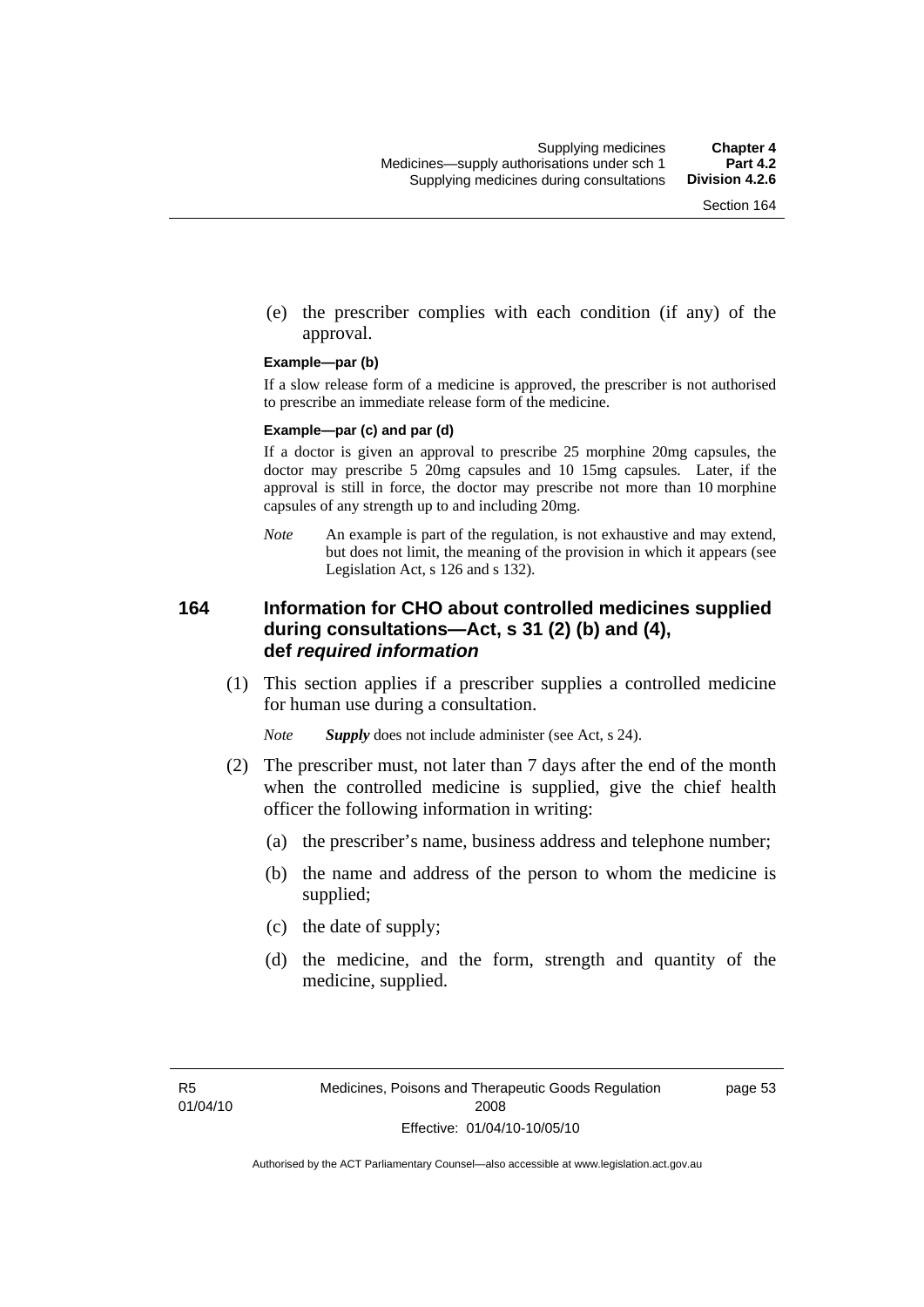### **Division 4.2.7 Selling pseudoephedrine by retail**

### **170 Meaning of** *retail sale***—div 4.2.7**

In this division:

*retail sale* does not include supply on prescription.

### **171 Authorisation conditions for retail sale of pseudoephedrine—Act, s 44 (1) (b) and (2) (b)**

A person's authorisation under section 110 to supply pseudoephedrine is subject to the following conditions if the pseudoephedrine is sold by retail sale:

- (a) the pseudoephedrine is supplied in accordance with the Act, section 7 (Appropriate prescription and supply of medicines);
- (b) the seller complies with section 172;
- (c) the seller makes a record (the *pseudoephedrine record*) of the required information under section 173;

*Note* For how the record must be made, see the Act, s 46.

- (d) the record is kept at the seller's business premises or, if the chief health officer approves in writing another place, the place approved by the chief health officer, for at least 2 years after the day the sale is made;
- (e) if the buyer of the pseudoephedrine asks the seller to see the record during the period it is kept under paragraph (d), the seller—
	- (i) allows the buyer to see the record within a reasonable period of a request being made by the buyer; and
	- (ii) if satisfied that the record is incorrect, amends the record;

page 54 Medicines, Poisons and Therapeutic Goods Regulation 2008 Effective: 01/04/10-10/05/10

R5 01/04/10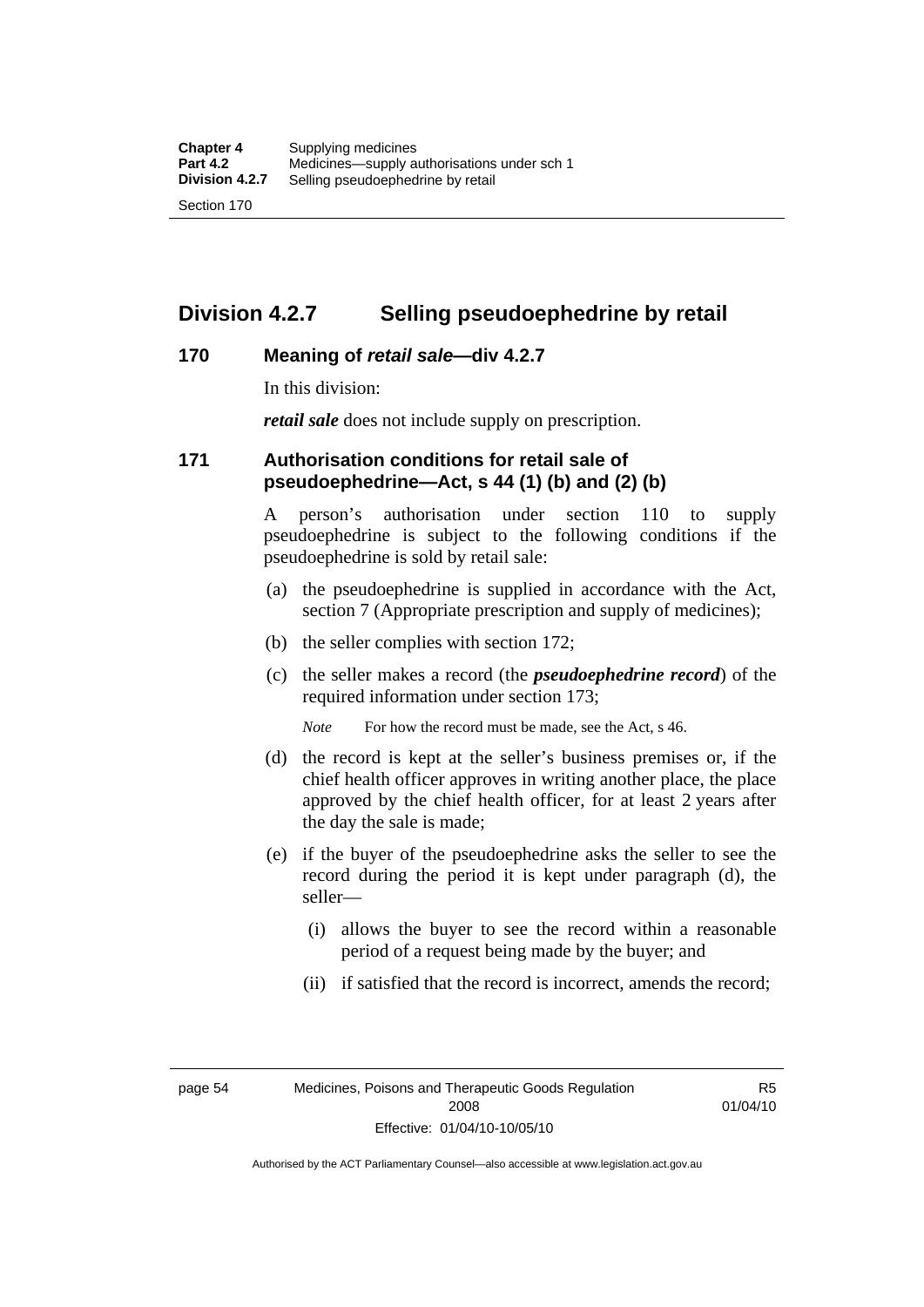- (f) the seller complies with—
	- (i) a request under section 174 (4) (b) (Failure to amend pseudoephedrine sales record); and
	- (ii) a direction under section 175 (Pseudoephedrine sales record—decision by CHO) to amend the record.

### **172 Requirement to tell buyer about pseudoephedrine sales record**

- (1) The authorised person selling pseudoephedrine by retail sale, must tell the buyer the following:
	- (a) the seller is required to make a record of the sale;
	- (b) the buyer may refuse to provide information for the record but, if the buyer refuses, the seller must not sell pseudoephedrine to the buyer;
	- (c) the record may be made available to the following people:
		- (i) a police officer;
		- (ii) a public servant who is a member of the administrative unit to which the chief health officer belongs;
		- (iii) a Commonwealth or State public servant (however described) who is a member of an administrative unit (however described) that administers legislation about medicines;
			- *Note State* includes the Northern Territory (see Legislation Act, dict, pt 1).
		- (iv) anyone other than the seller who supplies pseudoephedrine to the public in Australia;
		- (v) the Pharmacy Guild of Australia;

R5 01/04/10 page 55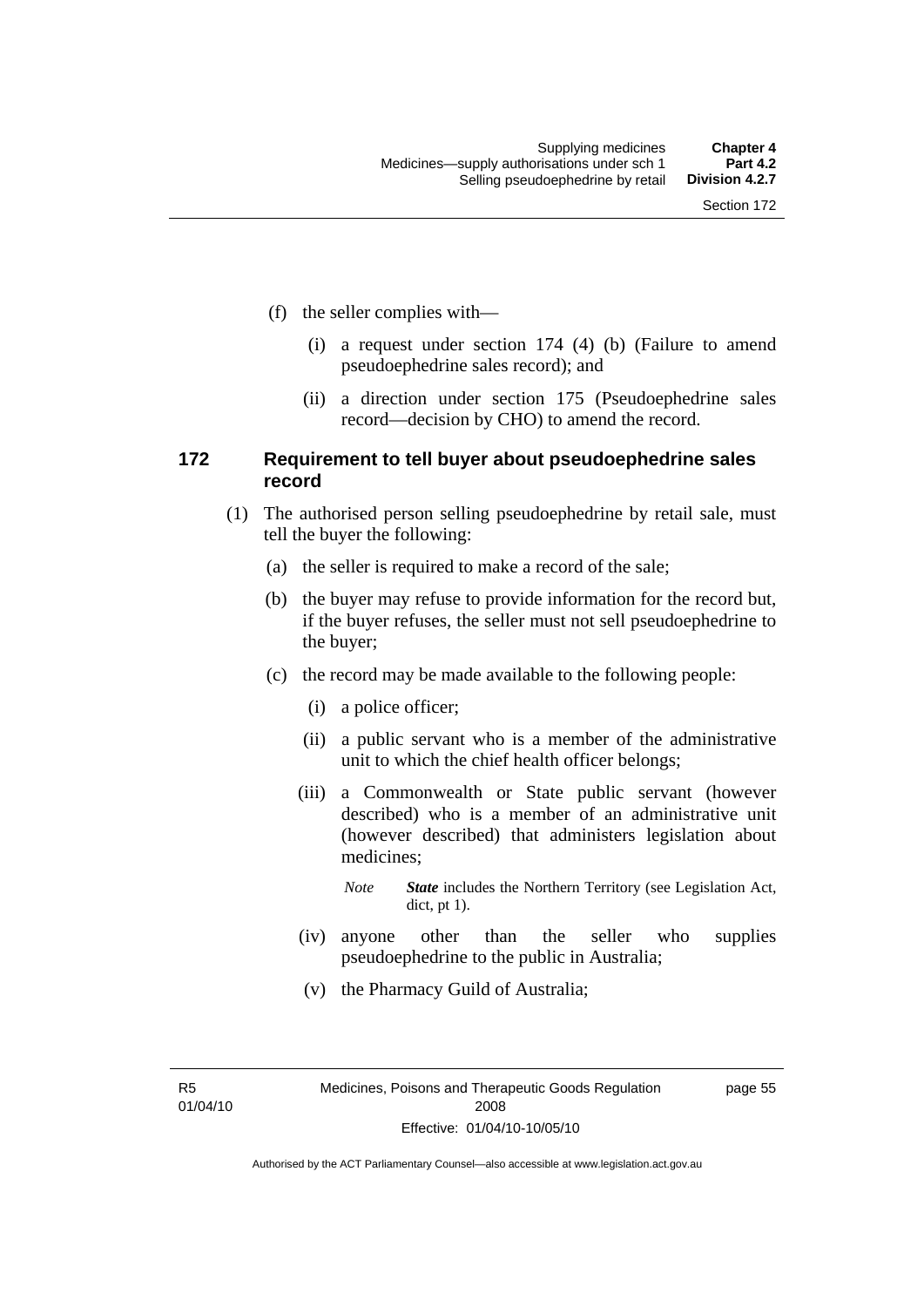- (d) the buyer has the right to see the record and have any mistake corrected.
- *Note* If a form is approved under the Act, s 198 for this provision, the form must be used.
- (2) In this section:

*police officer* includes a member of a police force (however described) of a State.

#### **173 Required information for pseudoephedrine sales records**

- (1) The following is the required information for a pseudoephedrine record:
	- (a) the date of sale;
	- (b) the brand name, form, strength and quantity of pseudoephedrine sold;
	- (c) the buyer's name and address;
	- (d) a unique identification number for the buyer from—
		- (i) a photo identification document produced to the seller by the buyer; or
		- (ii) if the buyer does not produce a photo identification document—
			- (A) the buyer's birth certificate; or
			- (B) an Australian or New Zealand seniors card for the buyer;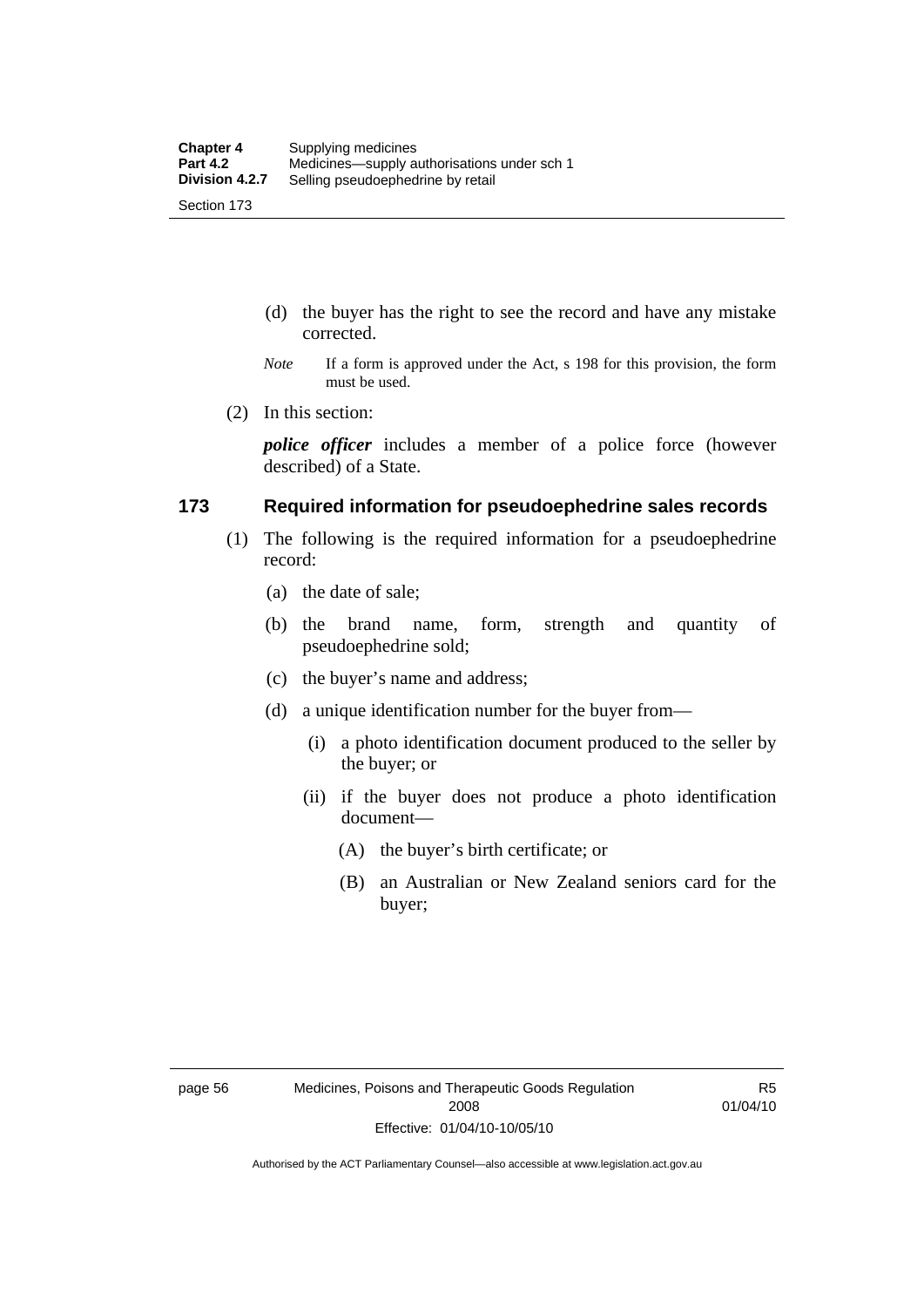#### (e) the kind of identification the buyer produces.

#### **Example—unique identification number**

a person's driver licence number

- *Note 1* If a form is approved under the Act, s 198 for this provision, the form must be used.
- *Note 2* An example is part of the regulation, is not exhaustive and may extend, but does not limit, the meaning of the provision in which it appears (see Legislation Act, s 126 and s 132).
- (2) In this section:

*Australian student identification card* means a card issued to a person who is a student at an Australian secondary or tertiary education institution to identify the person as a student at the institution.

*birth certificate*, for a person, means—

- (a) the person's birth certificate, or a certified extract from the register about the person's birth, under the *Births, Deaths and Marriages Registration Act 1997*; or
- (b) a document issued under a law of a State, an external Territory or New Zealand that corresponds to a birth certificate or extract mentioned in paragraph (a) if the document identifies the issuing jurisdiction and states its date of issue.

*photo identification document*, for a person, means any of the following documents for the person if it is current and contains the person's photograph:

- (a) an Australian driver licence or external driver licence within the meaning of the *Road Transport (Driver Licensing) Act 1999*;
- (b) a passport, other than an Australian passport;
- (c) a proof of age card;

R5 01/04/10 page 57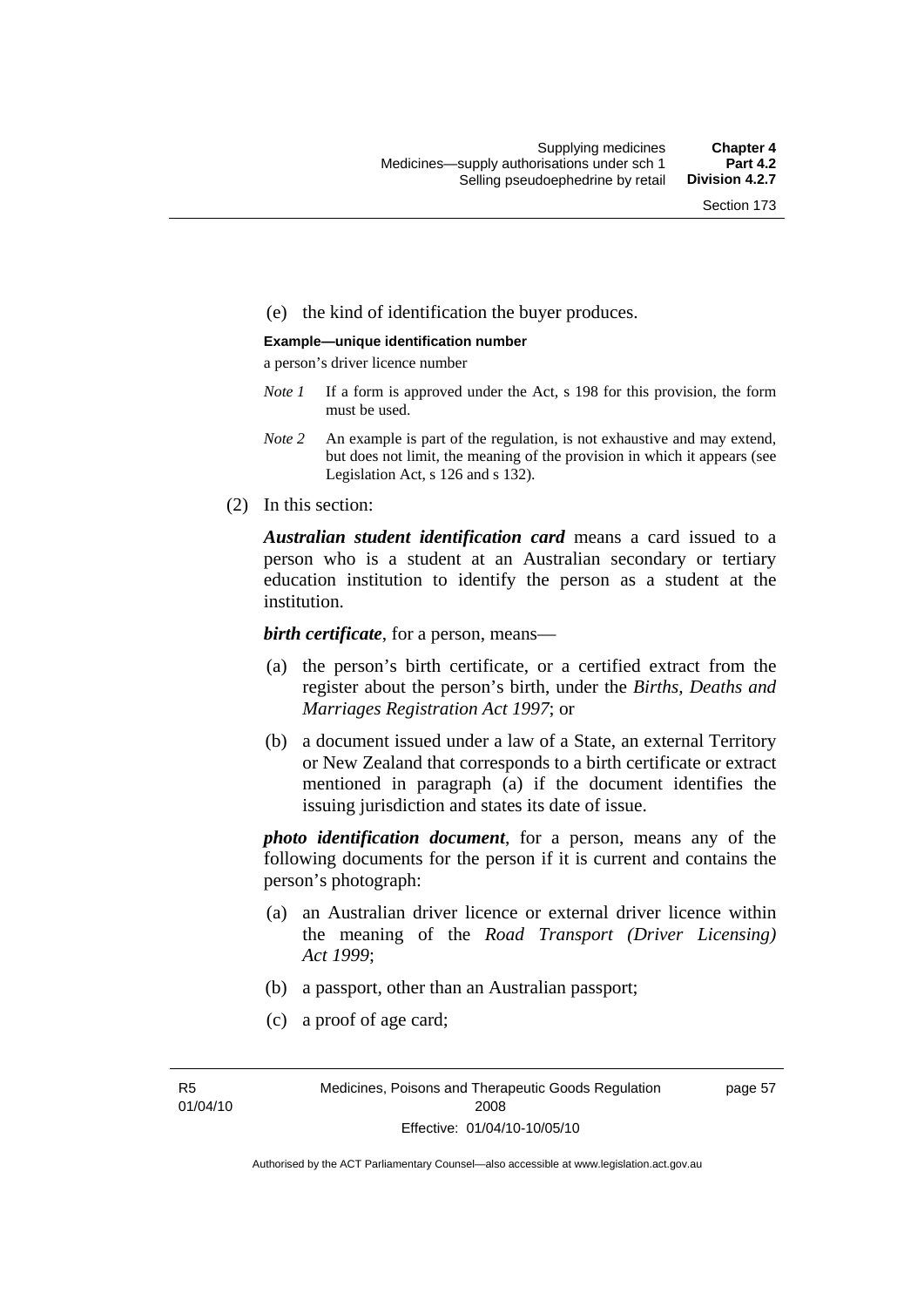(d) an Australian student identification card.

*proof of age card* means a proof of age card issued under the *Liquor Act 1975*, and includes a document corresponding to a proof of age card that has been issued under the law of a State, an external Territory or New Zealand.

### **174 Failure to amend pseudoephedrine sales record**

- (1) This section applies if the seller of pseudoephedrine does not amend a pseudoephedrine record in accordance with section 171 (e) (ii) (Authorisation conditions for retail sale of pseudoephedrine—Act, s 44 (1) (b) and (2) (b)).
- (2) The buyer may, in writing, apply to the chief health officer for a direction to the seller to make the amendment.
- (3) The application must give reasons why the buyer thinks the record is incorrect.
- (4) The chief health officer must—
	- (a) give a copy of the application to the seller; and
	- (b) ask the seller to—
		- (i) make the amendment and tell the chief health officer; or
		- (ii) if the seller is satisfied that the amendment should not be made—send written reasons to the chief health officer not later than 10 working days after the day the seller receives the application why the amendment should not be made.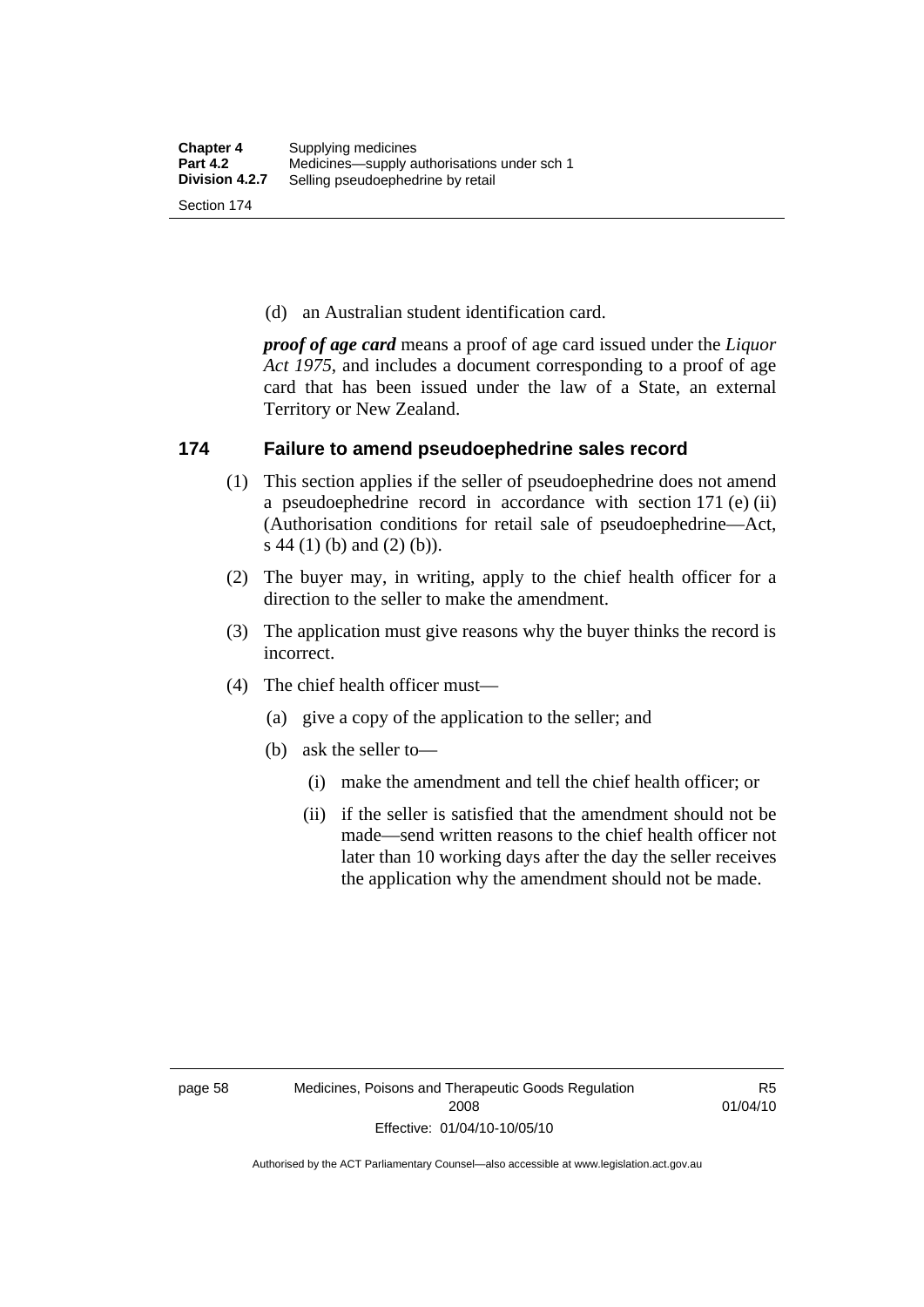### **175 Pseudoephedrine sales record—decision by CHO**

- (1) After considering an application under section 174 (2) and any reasons given in accordance with the request under section 174  $(4)$  (b)  $(ii)$ , the chief health officer must—
	- (a) direct the seller to amend the pseudoephedrine record—
		- (i) in accordance with the application; or
		- (ii) in a stated way other than in accordance with the application; or
	- (b) refuse the application.
- (2) The chief health officer must give the buyer and seller written notice of the decision.

### **Division 4.2.8 Supplying pharmacist only medicines**

### **180 Authorisation conditions for supply of pharmacist only medicines—Act, s 44 (1) (b) and (2) (b)**

- (1) This section does not apply to the supply of a pharmacist only medicine—
	- (a) at an institution; or
	- (b) on a supply authority.
	- *Note 1 Supply* does not include administer (see Act, s 24).
	- *Note 2 Supply authority* includes a written prescription or requisition or a purchase order or standing order (see Act, s 23).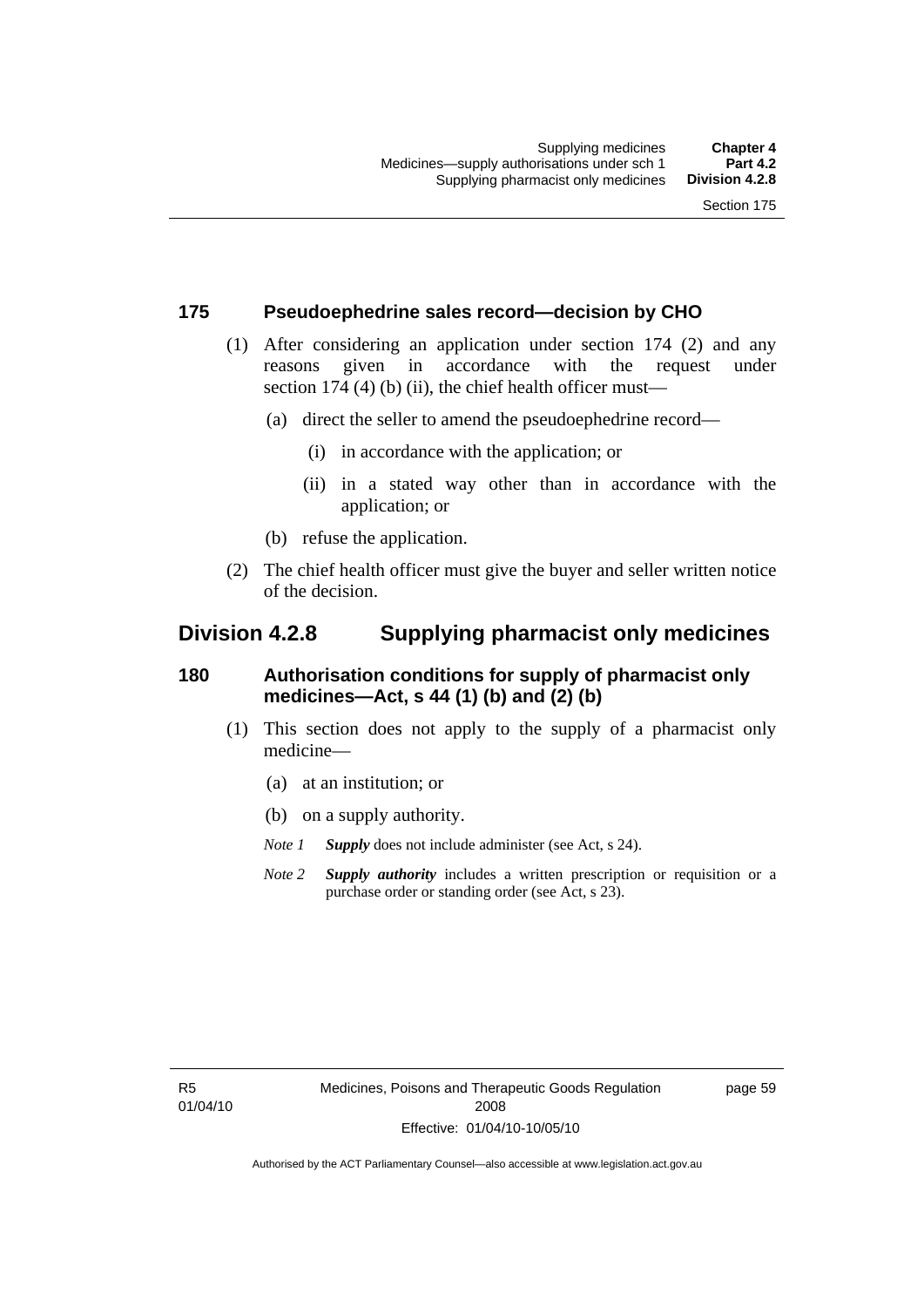- (2) A person's authorisation under section 110 to supply a pharmacist only medicine is subject to the following conditions:
	- (a) the person personally hands the medicine to a customer attending in person;
	- (b) the person gives the customer adequate instructions, either orally or in writing, for the medicine's use at the time of supply.

page 60 Medicines, Poisons and Therapeutic Goods Regulation 2008 Effective: 01/04/10-10/05/10

R5 01/04/10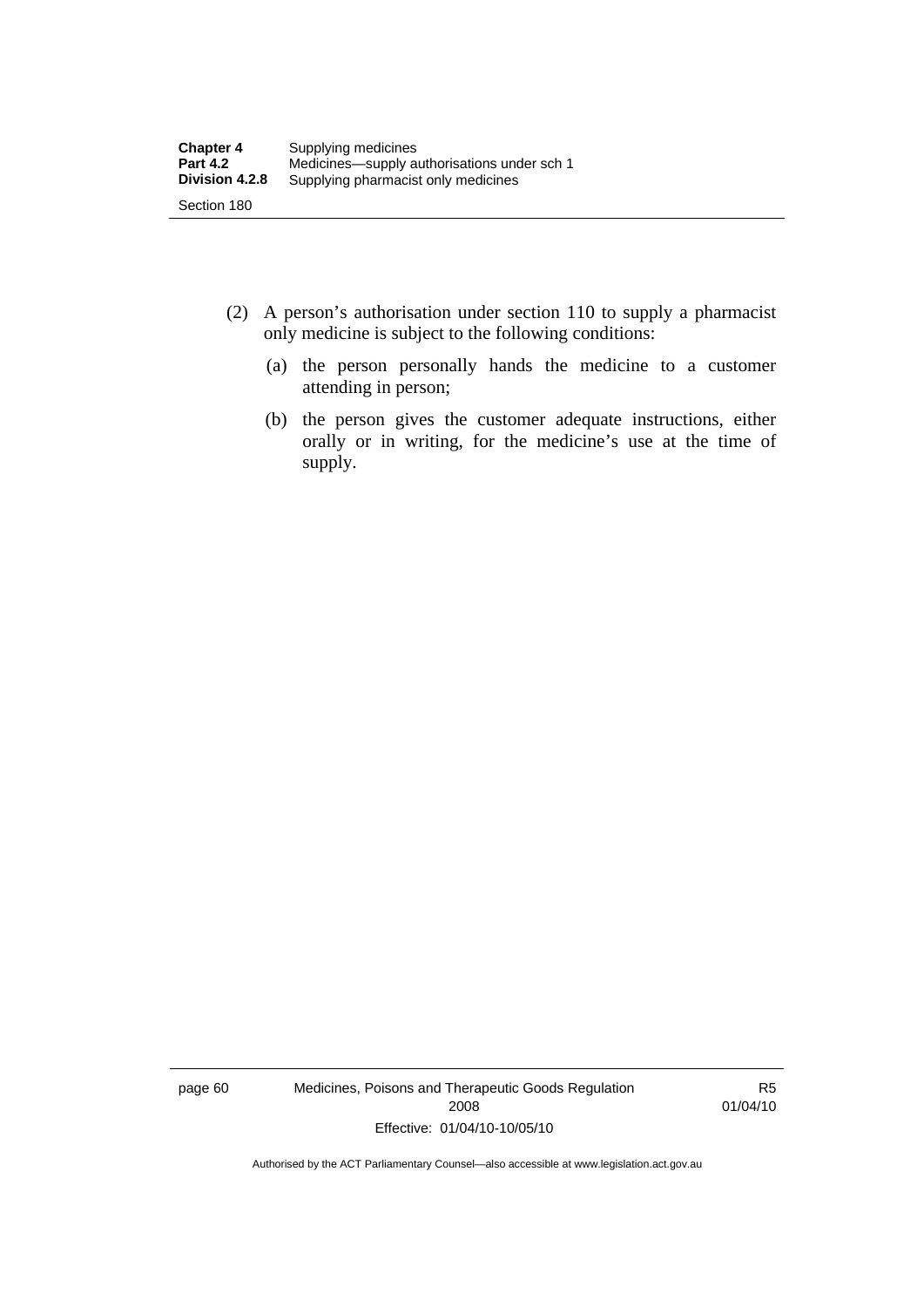## **Part 4.3 Authorisation to supply without prescription in emergencies**

# **250 Meaning of** *designated prescription only medicine***—pt 4.3**

In this part:

*designated prescription only medicine* means a prescription only medicine other than—

- (a) an anabolic steroid; and
- (b) a designated appendix D medicine; and
- (c) a benzodiazepine.
- *Note Prescription only medicine* does not include a controlled medicine (see Act, s 11)

### **251 Authorisation to supply certain medicines without prescription in emergencies—Act, s 26 (1) (b)**

A pharmacist is authorised to supply a designated prescription only medicine to someone else without a prescription if the pharmacist is satisfied that—

- (a) the person is undergoing treatment essential to the person's health or wellbeing; and
- (b) the designated prescription only medicine has previously been prescribed for the person's treatment by a prescriber; and
- (c) the person is in immediate need of the medicine to continue the treatment; and
- (d) because of an emergency, it is not practicable for the person to obtain a prescription for the medicine from a prescriber.
- *Note Pharmacist* does not include an intern pharmacist (see dict).

R5 01/04/10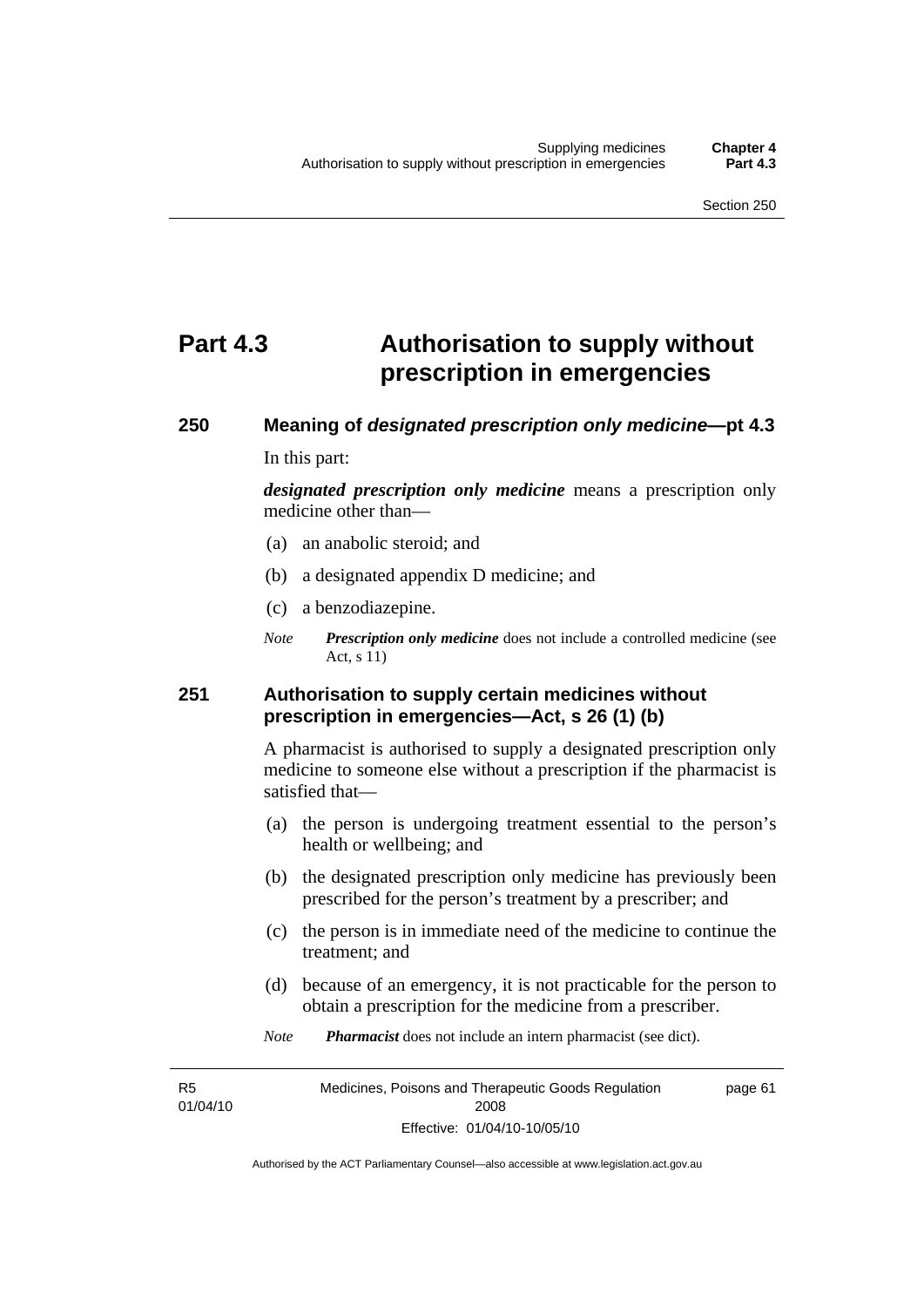### **252 Authorisation conditions for supplying of certain medicines without prescription in emergencies—Act, s 44 (1) (b) and (2) (b)**

- (1) A pharmacist's authorisation under section 251 to supply a designated prescription only medicine without a prescription is subject to the following conditions:
	- (a) the quantity supplied is—
		- (i) if the medicine is a liquid, aerosol, cream, ointment or anovulant tablet packaged in a manufacturer's pack—the smallest manufacturer's pack in which the medicine is generally available; or
		- (ii) in any other case—not more than the quantity required for 3 days treatment for the person;
	- (b) the medicine is supplied in a package that is labelled in accordance with section 253;
	- (c) the supply is recorded in accordance with section 254;
	- (d) the record of the supply is kept at the pharmacy or, if the chief health officer approves in writing another place, the place approved by the chief health officer, for at least 2 years after the day medicine is supplied;
	- (e) the pharmacist sends the prescriber who would have ordinarily prescribed the medicine for the recipient the required information for the supply in writing not later than 24 hours after supplying the medicine.
- (2) In this section:

*required information*, for the supply of a designated prescription only medicine, means—

(a) the pharmacist's name; and

page 62 Medicines, Poisons and Therapeutic Goods Regulation 2008 Effective: 01/04/10-10/05/10

R5 01/04/10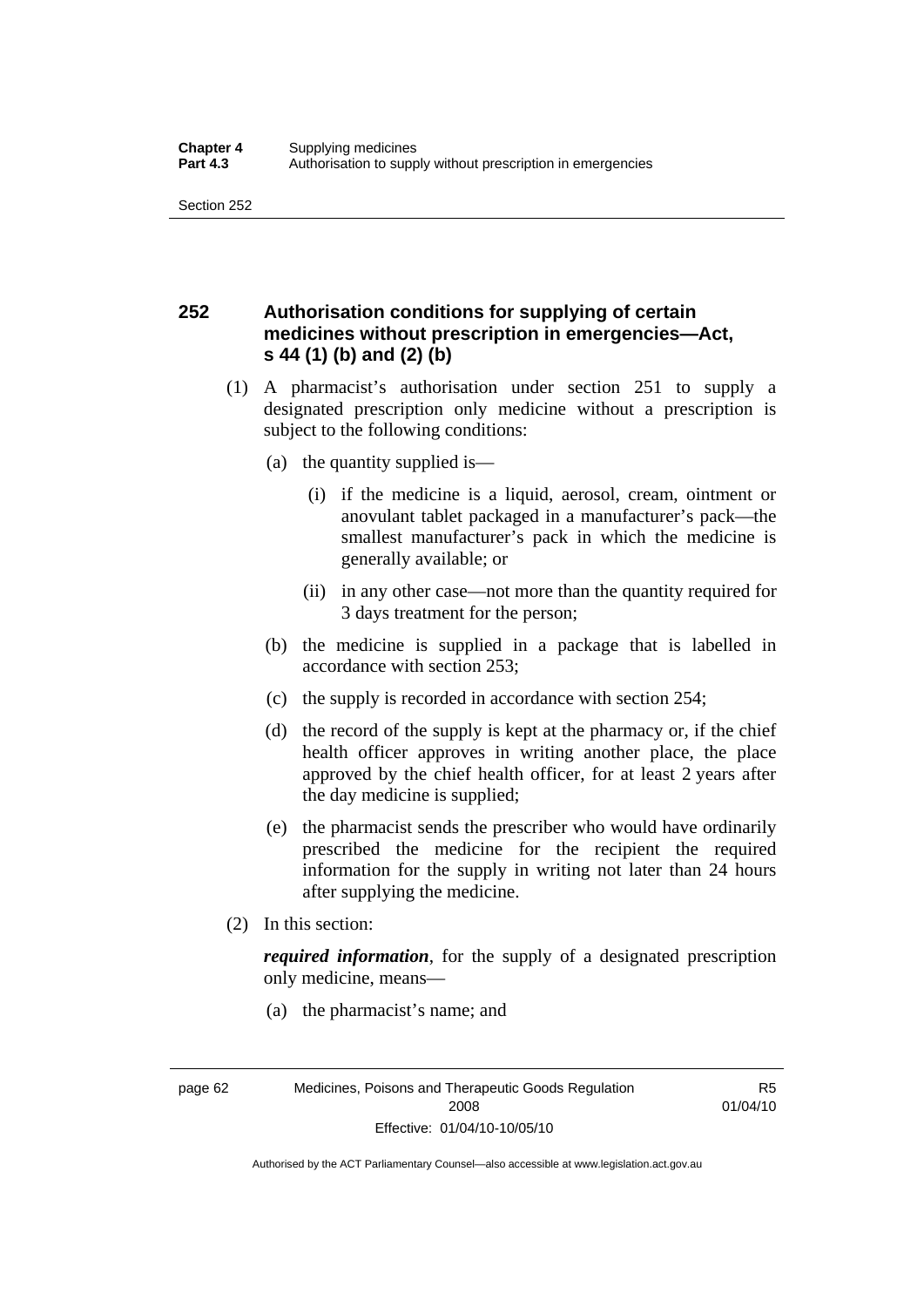- (b) the name, business address and telephone number of the pharmacy from which the medicine is supplied; and
- (c) the date the medicine is supplied; and
- (d) the name and address of the person to whom the medicine is supplied; and
- (e) the medicine's approved name or brand name; and
- (f) the form, strength and quantity of the medicine supplied.

### **253 Labelling medicines supplied without prescription in emergencies—Act, s 60 (1) (c) (i) and (2) (c) (i)**

The package of a designated prescription only medicine supplied to a person under section 251 must have a label that includes the following:

- (a) the name of the person to whom the medicine is supplied;
- (b) the date the medicine is supplied;
- (c) the name, business address and telephone number of the pharmacy from which the medicine is supplied;
- (d) the initials or other identification of the pharmacist supplying the medicine;
- (e) the medicine's approved name and brand name;

*Note Approved name*—see the medicines and poisons standard, par 1 (1).

- (f) the form, strength and quantity of the medicine;
- (g) if the package of the supplied medicine is not a manufacturer's pack—the relevant expiry date for the medicine;

page 63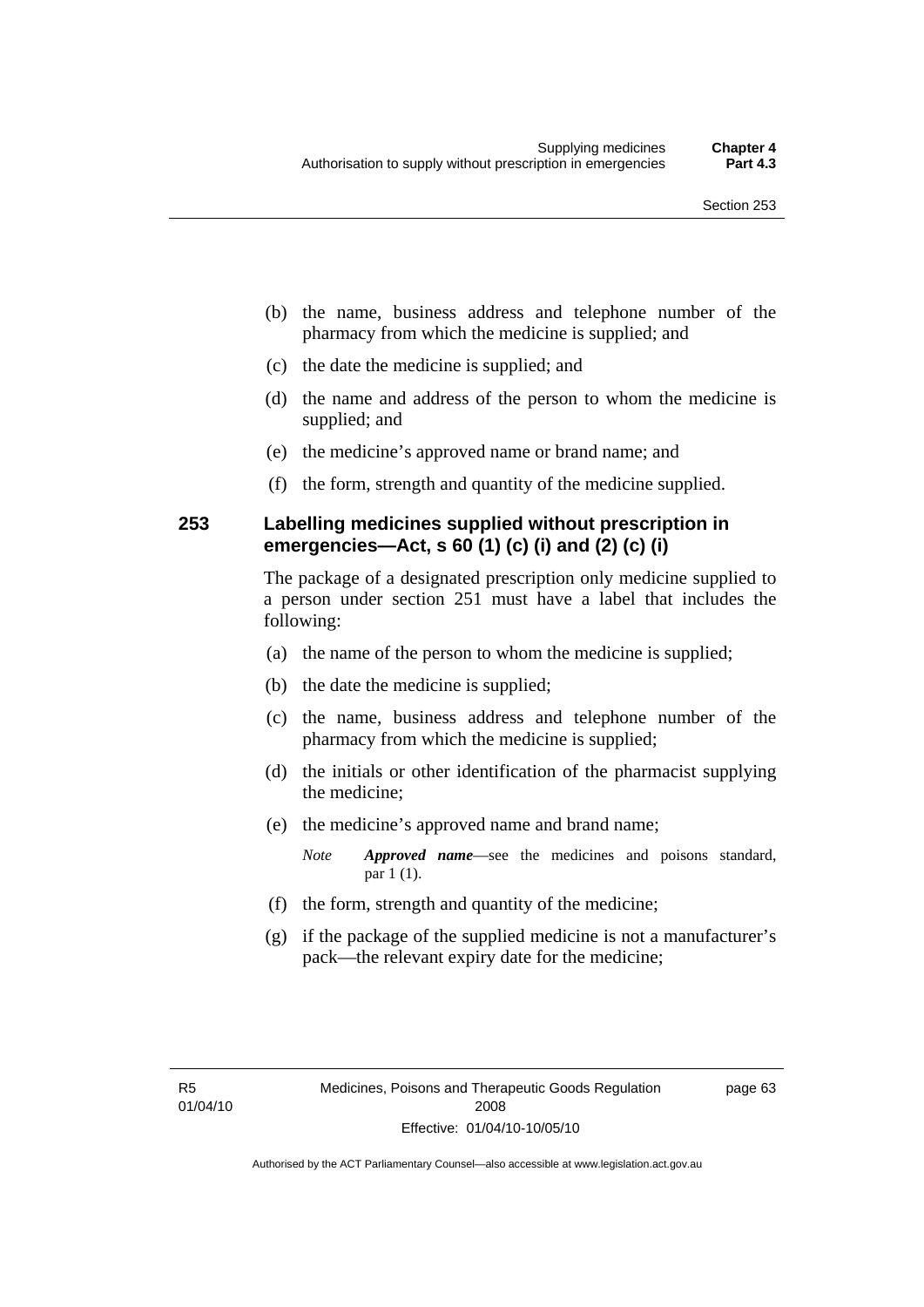- (h) directions about the use of the medicine that are adequate to allow the medicine to be taken or administered safely, including any warning statement in the medicines and poisons standard, appendix K (Drugs required to be labelled with a sedation warning) applying to the medicine;
- (i) words to the effect of 'keep out of reach of children'.

#### **Example—par (e) and par (f)**

Warfarin tablets (Coumadin) 5mg 3

*Note* An example is part of the regulation, is not exhaustive and may extend, but does not limit, the meaning of the provision in which it appears (see Legislation Act, s 126 and s 132).

### **254 Recording medicines supplied without prescription in emergencies**

A pharmacist who supplies a designated prescription only medicine to a person under section 251 must make a written record of the following information in relation to the supply of the medicine:

- (a) the pharmacist's name;
- (b) the name of the prescriber who would ordinarily have prescribed the medicine;
- (c) the date the medicine is supplied;
- (d) the name and address of the person to whom the medicine is supplied;
- (e) the medicine's approved name and brand name;
- (f) the form, strength and quantity of the medicine supplied.
- *Note Written* includes in electronic form (see Act, dict).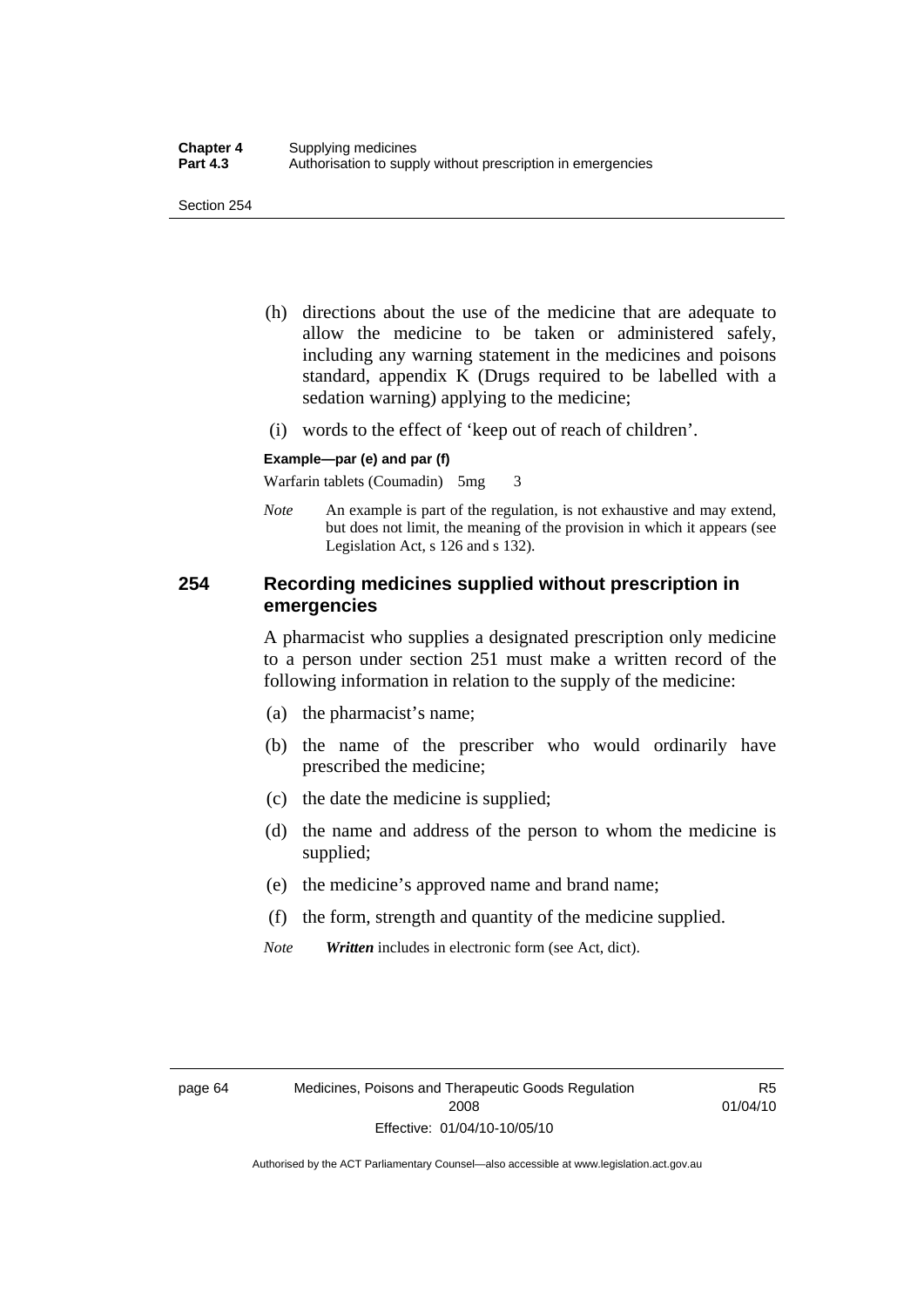## **Part 4.4 Authorisation to supply medicines for disposal**

### **260 Authorisation to supply medicines to pharmacists for disposal—Act, s 26 (1) (b)**

A person is authorised to supply a medicine to a pharmacist for disposal.

*Note Pharmacist* does not include an intern pharmacist (see dict).

### **261 Authorisation to supply medicines to commercial disposal operators for disposal—Act, s 26 (1) (b)**

A person is authorised to supply a medicine to another person for disposal if the other person—

- (a) holds an environmental authorisation for the disposal of the medicine; or
- (b) is an adult acting for a person mentioned in paragraph (a).
- *Note* For related authorisations, see pt 9.1.

page 65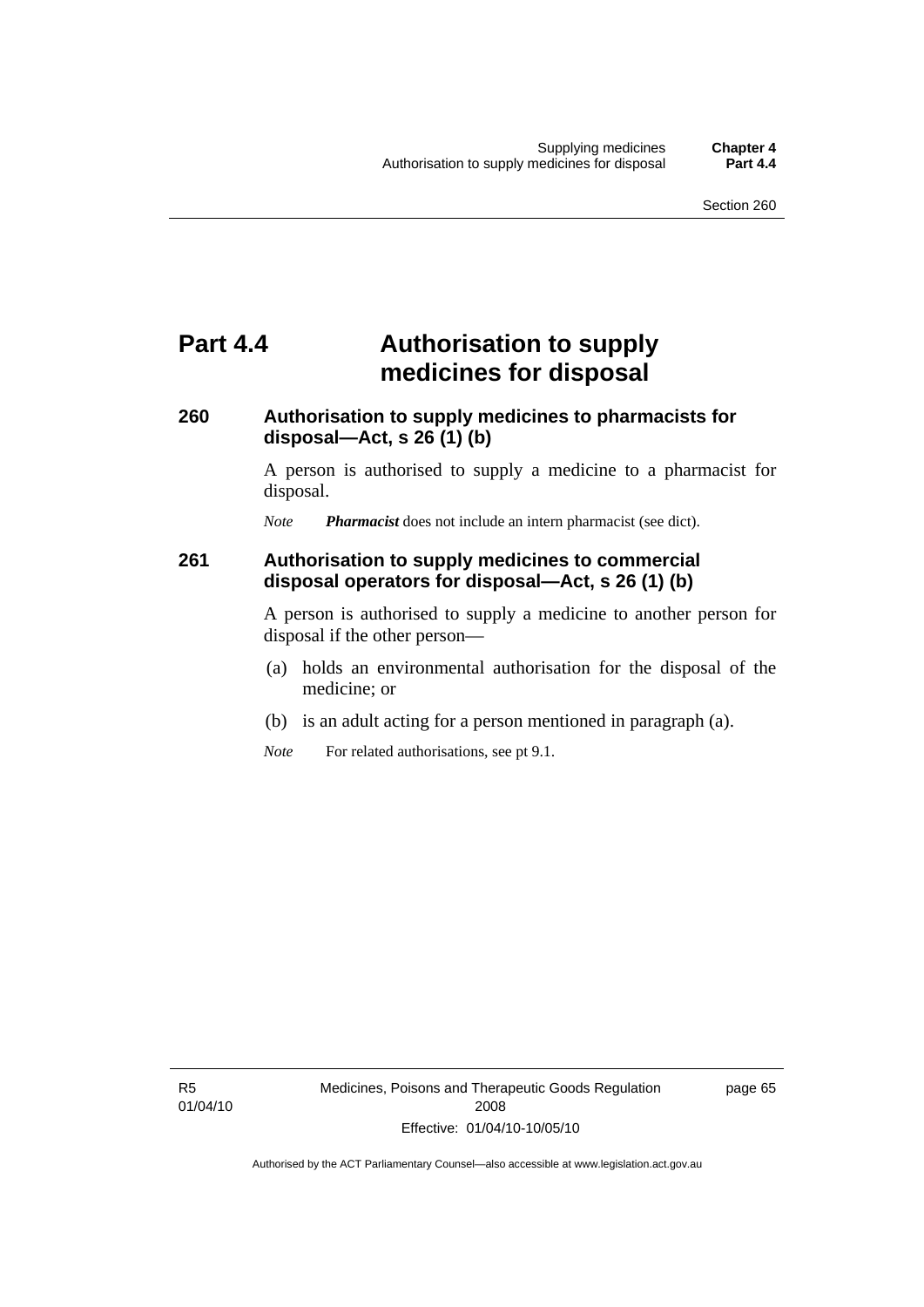## **Part 4.5 Wholesale supply of medicines under corresponding laws**

### **270 Conditions for wholesalers supplying medicines under corresponding laws—Act, s 20 (4) (c)**

The following conditions apply to a person who supplies medicines by wholesale under a corresponding law:

- (a) the person must comply with, and must ensure that the person's agents and employees comply with—
	- (i) the Australian code of good wholesaling practice for therapeutic goods for human use; and
	- (ii) the medicines Australia code of conduct;
	- *Note Australian code of good wholesaling practice for therapeutic goods for human use* and *medicines Australia code of conduct*—see the dictionary.
- (b) the person must not supply sample packs of a controlled medicine;
- (c) the person must not supply a medicine to someone else (the *buyer*) unless—
	- (i) the buyer is authorised to possess the medicine; and
	- (ii) the supply is in accordance with section 140 (Authorisation conditions for supplying medicines on purchase orders—Act, s 44 (1) (b) and (2) (b));

R5 01/04/10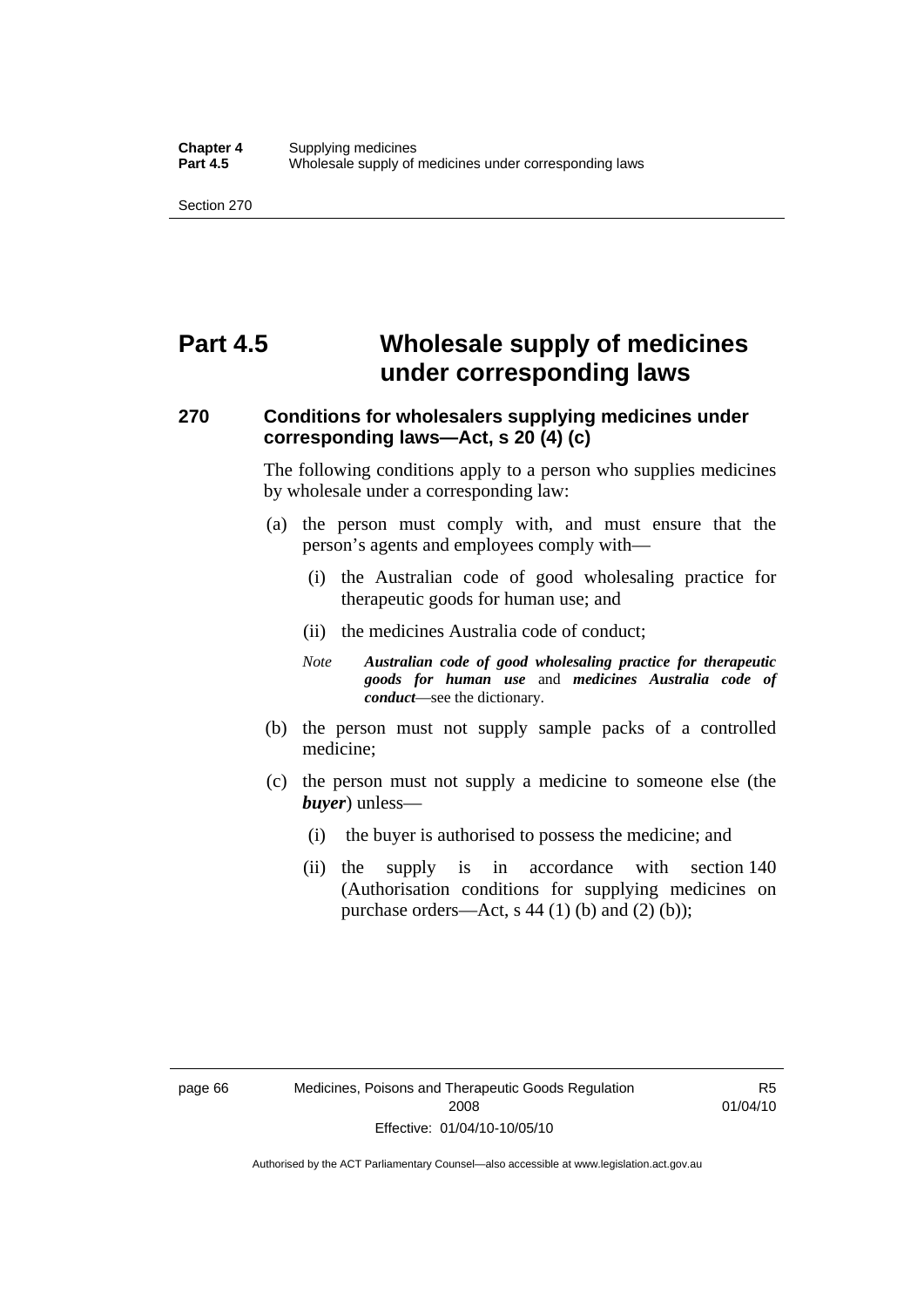- (d) the person must store medicines—
	- (i) within the manufacturer's recommended storage temperature range; and
	- (ii) in any other environmental condition that is necessary to preserve the medicine's stability and therapeutic quality.

R5 01/04/10 Medicines, Poisons and Therapeutic Goods Regulation 2008 Effective: 01/04/10-10/05/10

page 67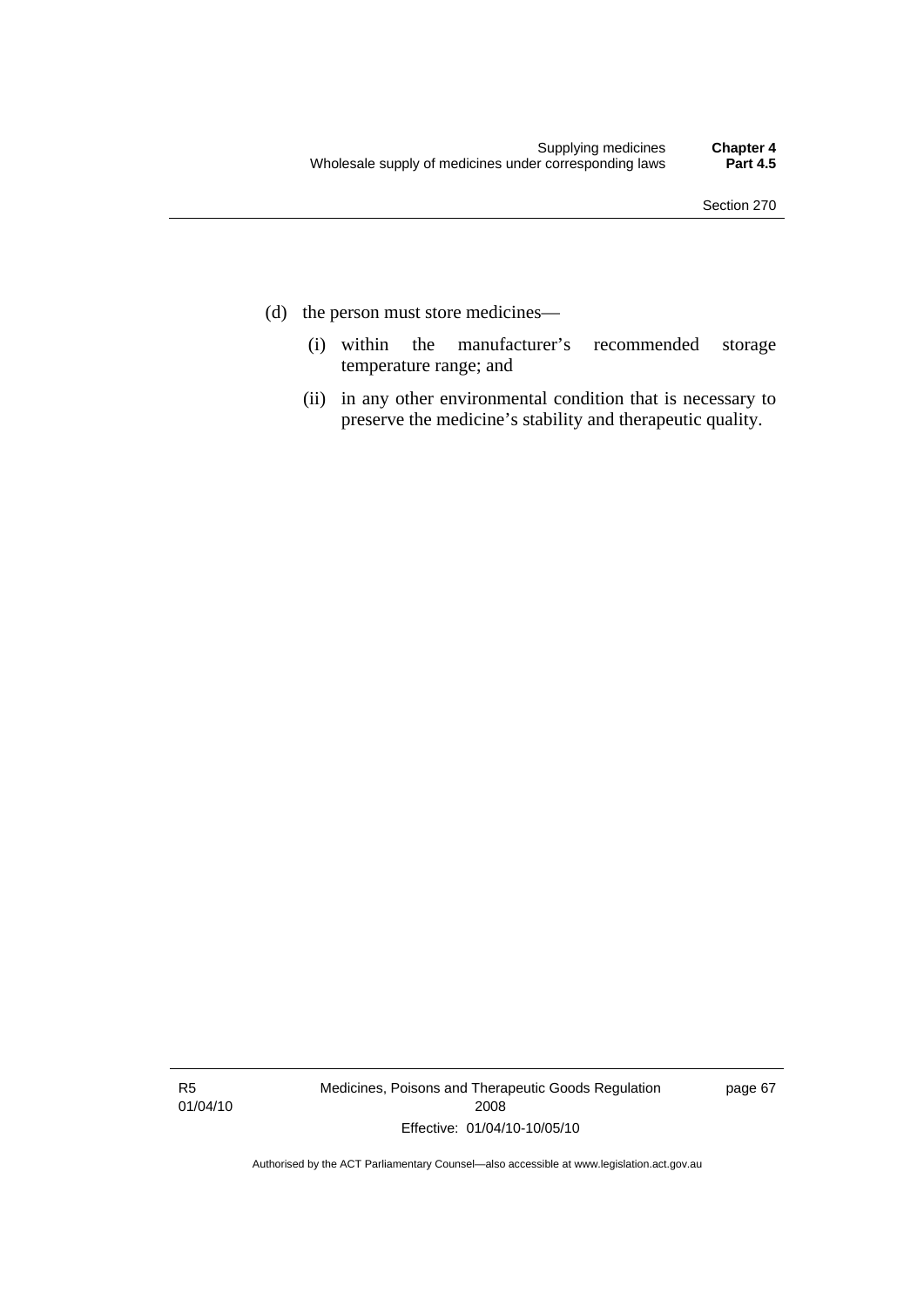## **Chapter 5 Administering medicines**

### **Part 5.1 Authorisations for health-related occupations**

### **350 Authorisation under sch 1 for people in health-related occupations to administer medicines—Act, s 37 (1) (b) and (3) (b)**

A person mentioned in schedule 1, column 2 is authorised to administer a medicine if—

- (a) administering the medicine is included in the schedule, column 3 in relation to the person; and
- (b) the administration is consistent with any restriction for the administration mentioned in the schedule, column 3.
- *Note* For authorisation to self-administer a medicine, see s 360.

### **351 Authorisation conditions for administration of medicines at institutions by people in health-related occupations— Act, s 44 (1) (b) and (2) (b)**

- (1) An authorisation under section 350 to administer a medicine is subject to the following conditions:
	- (a) if the medicine is administered under a standing order to a patient at an institution—the administration is recorded in the patient's medical records;
		- *Note Institution* includes a correctional centre and a CYP detention place (see s 652).

R5 01/04/10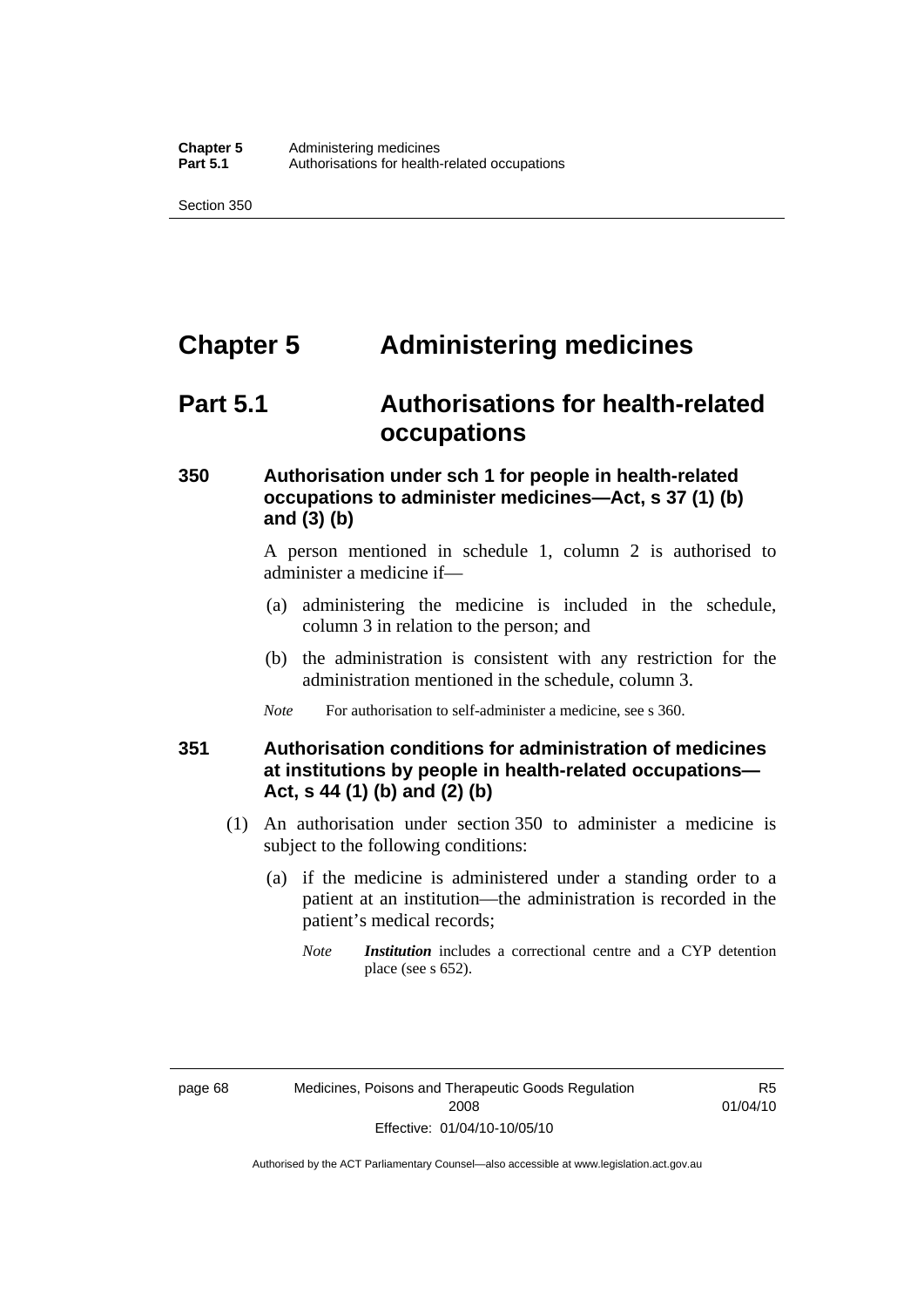- (b) if the medicine is a controlled medicine administered to a patient at an institution—
	- (i) the medicine is not removed from a storage receptacle until immediately before its administration; and
	- (ii) the administration is witnessed by a prescribed administration witness or, if a prescribed administration witness is not reasonably available to witness the administration, the administration is witnessed by another person; and
		- *Note* The witness must sign the record of the administration as witness (see Act, s 53 (e)).
	- (iii) the administration is recorded in—
		- (A) the patient's medical records; and
		- (B) the applicable controlled medicines register mentioned in section 543 (3) (Making entries in controlled medicines registers—Act, s 51 (1) (b)).
- (2) However, subsection (1) (b) does not apply in relation to a controlled medicine dispensed in a dose administration aid for—
	- (a) a patient at a residential aged care facility or residential disability care facility; or
	- (b) a detainee at a correctional centre; or
	- (c) a young detainee at a CYP detention place.
- (3) In this section:

*prescribed administration witness* means a person prescribed under section 544 (Prescribed witnesses for administration of controlled medicines—Act, s 53 (a) and (b)) for the administration of a controlled medicine.

page 69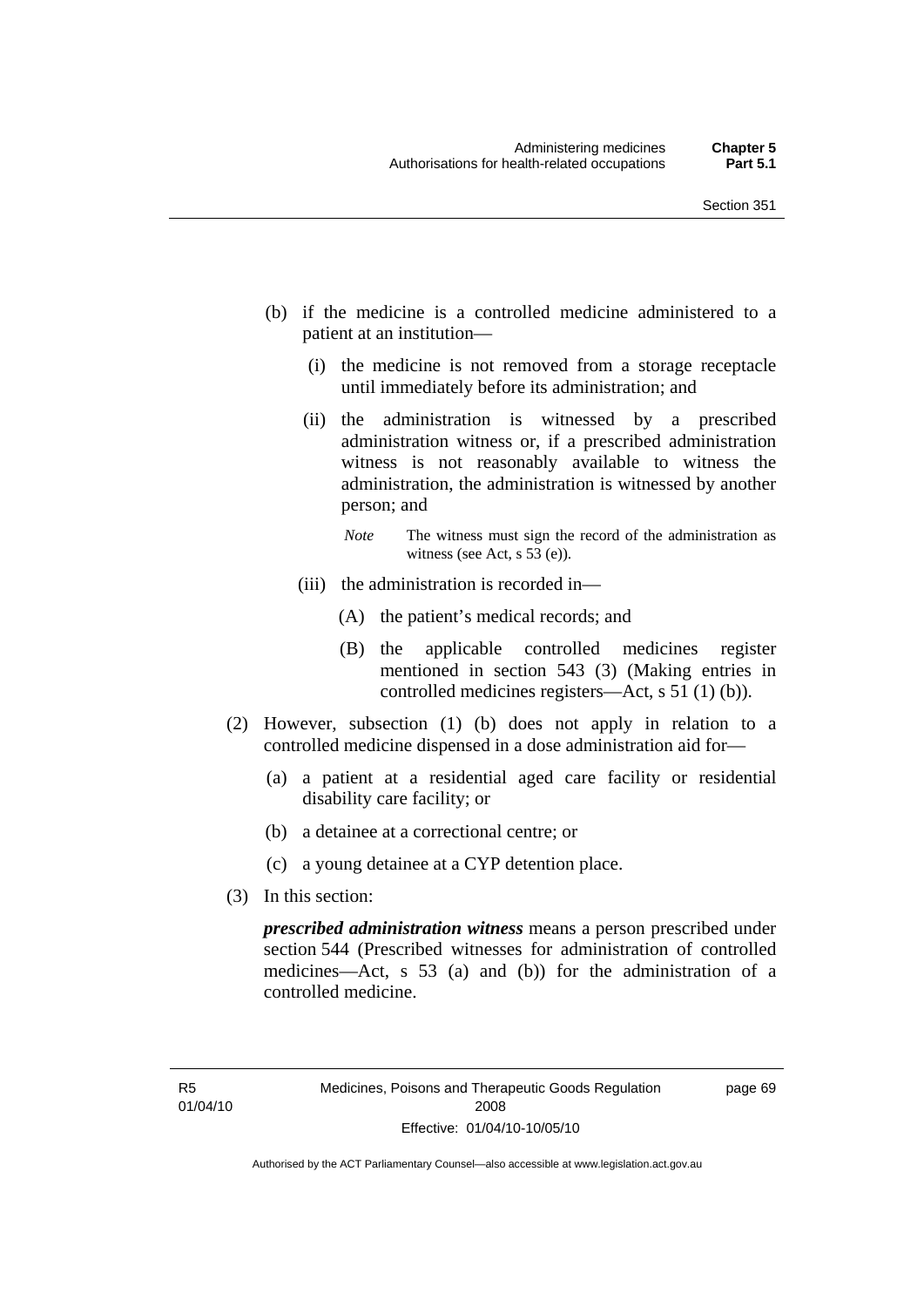## **Part 5.2 Other administration authorisations**

### **360 Authorisation for self-administration etc of medicines— Act, s 37 (2) (b) and (3) (b)**

- (1) This section applies in relation to a medicine obtained by a person from someone who is authorised to supply the medicine to the person.
- (2) The following dealings by the person with the medicine are authorised:
	- (a) if the person is a prescriber and the medicine is a restricted medicine—self-administration of a medicine prescribed or supplied by another prescriber who is not—
		- (i) a trainee dentist or intern doctor; or
		- (ii) related to or employed by the person;
	- (b) if the person is a prescriber and the medicine is not a restricted medicine—self-administration of the medicine;
	- (c) if the person is not a prescriber and the medicine is supplied for the person's own use—self-administration of the medicine;
	- (d) if the person is the custodian of an animal and the medicine is supplied for the animal's use—administering the medicine to the animal.
		- *Note Custodian*, of an animal—see the dictionary.
- (3) In this section:

*restricted medicine*—see section 30.

page 70 Medicines, Poisons and Therapeutic Goods Regulation 2008 Effective: 01/04/10-10/05/10

R5 01/04/10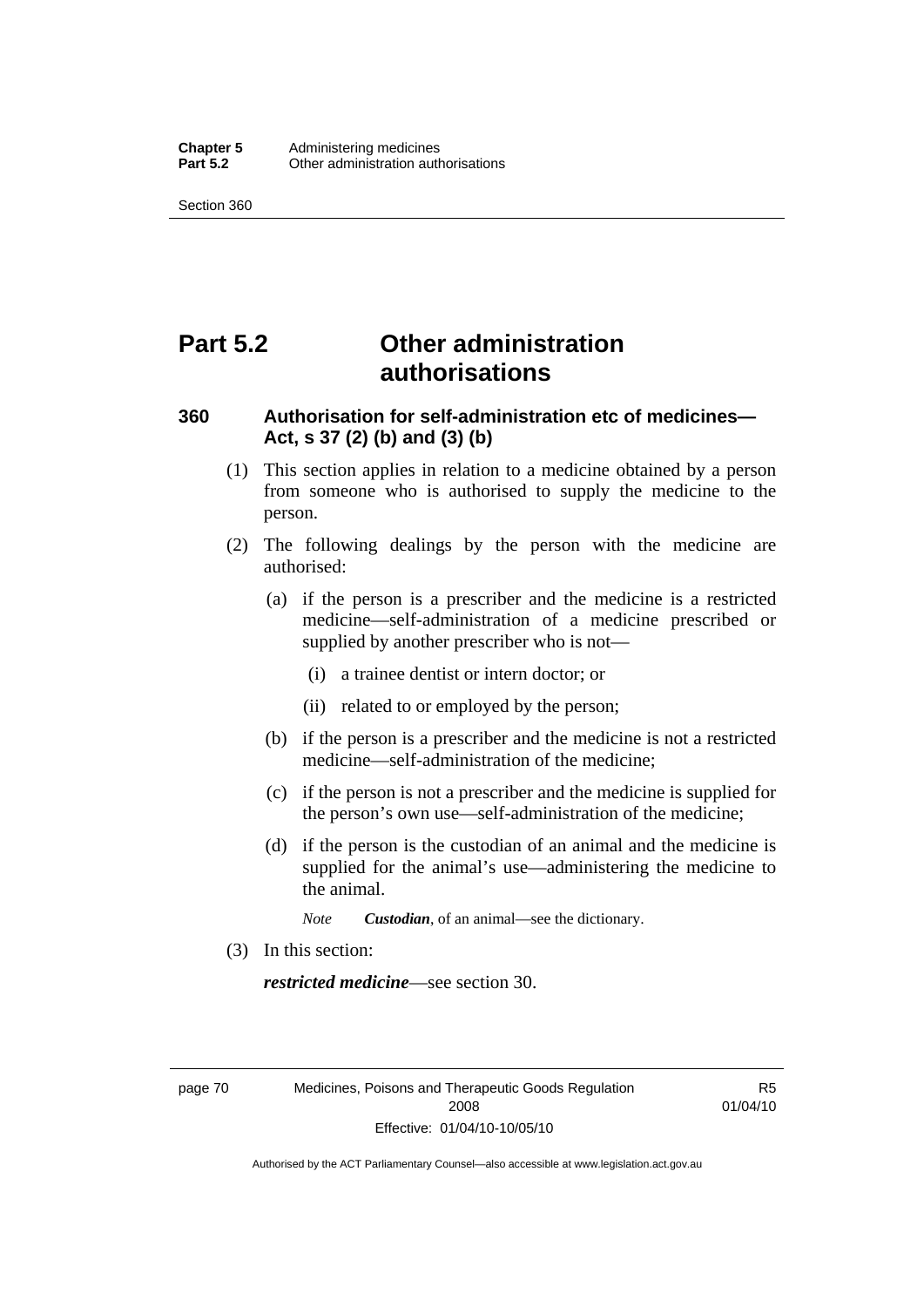### **361 Authorisation for administration of medicines by assistants—Act, s 37 (1) (b)**

- (1) A person (the *assistant*) is authorised to administer a medicine to someone else (the *assisted person*) if—
	- (a) the medicine is obtained by or for the assisted person from someone who is authorised to supply the medicine to the assisted person; and
	- (b) the medicine is administered in accordance with the directions on the medicine's labelling; and
	- (c) if the assisted person is not a person under a legal disability the assisted person asks for the assistant's help to take the medicine; and
	- (d) if the assisted person is a person under a legal disability—the assistant is authorised by the assisted person's parent or guardian to administer the medicine.
- (2) In this section:

*impaired decision-making ability*—a person has *impaired decision-making ability* if the person's decision-making ability is impaired because of a physical, mental, psychological or intellectual condition or state, whether or not the condition or state is a diagnosable illness.

#### *person under a legal disability* means—

- (a) a child; or
- (b) a person with impaired decision-making ability in relation to a matter relating to the person's health.

page 71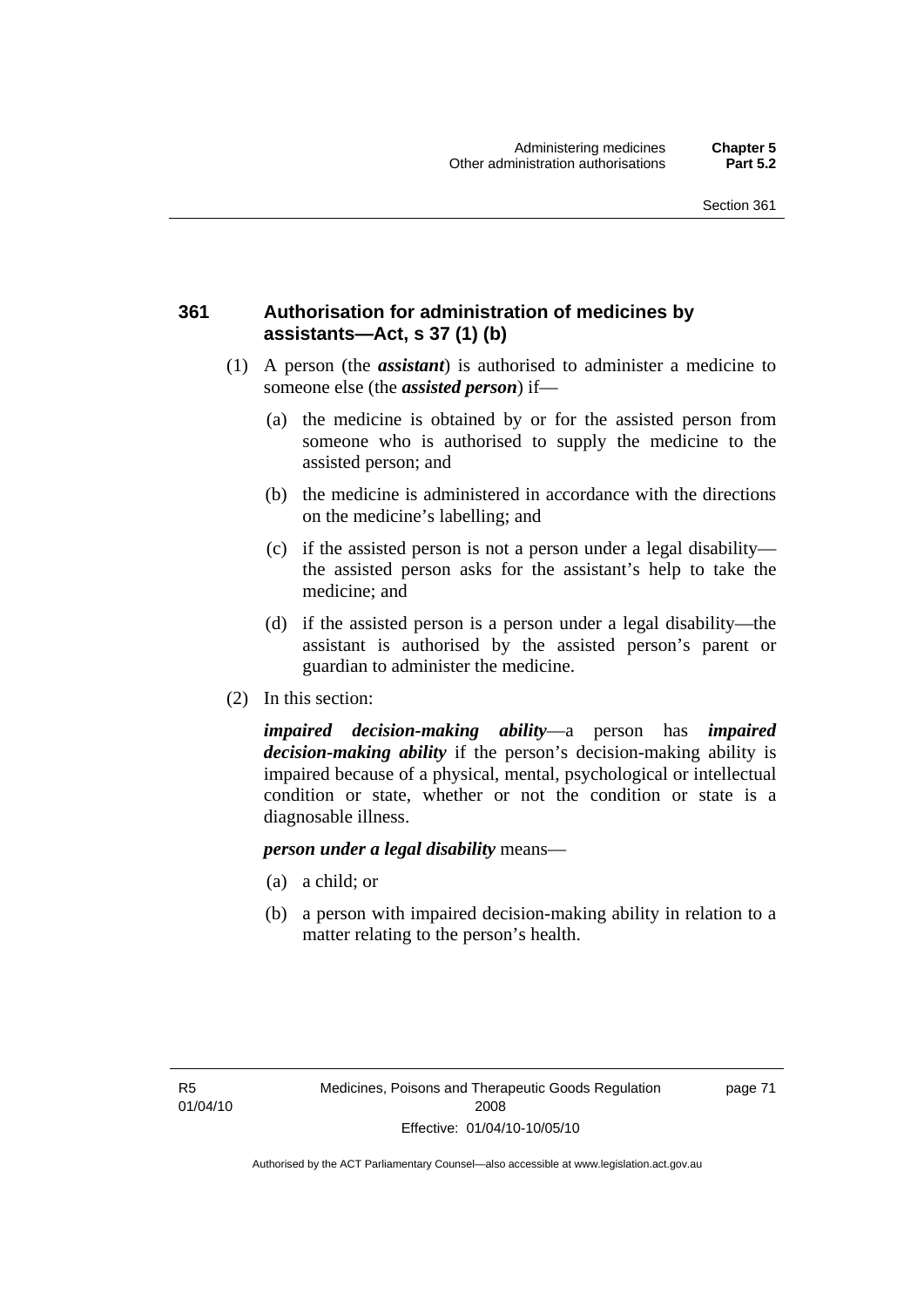## **Chapter 6 Obtaining and possessing medicines**

### **370 Authorisation under sch 1 to obtain and possess medicines—Act, s 35 (1) (b), (2) (b) and s 36 (b)**

- (1) A person mentioned in schedule 1, column 2 is authorised to obtain a medicine if obtaining the medicine—
	- (a) is included in the schedule, column 3 in relation to the person; and
	- (b) is consistent with any restriction for obtaining the medicine mentioned in the schedule, column 3.
- (2) A person mentioned in schedule 1, column 2 is authorised to possess a medicine if—
	- (a) possessing the medicine is included in the schedule, column 3 in relation to the person; and
	- (b) the possession is consistent with any restriction for the possession mentioned in the schedule, column 3.

### **371 Authorisation to obtain and possess medicines for certain personal use-related dealings—Act, s 35 (1) (b), (2) (b) and s 36 (b)**

- (1) A person is authorised to obtain or possess a medicine if the person obtains the medicine from someone who is authorised to supply the medicine to the person.
- (2) Subsection (1) applies in relation to a person whether the medicine is obtained by the person for the person's own use or as an agent for someone else.

R5 01/04/10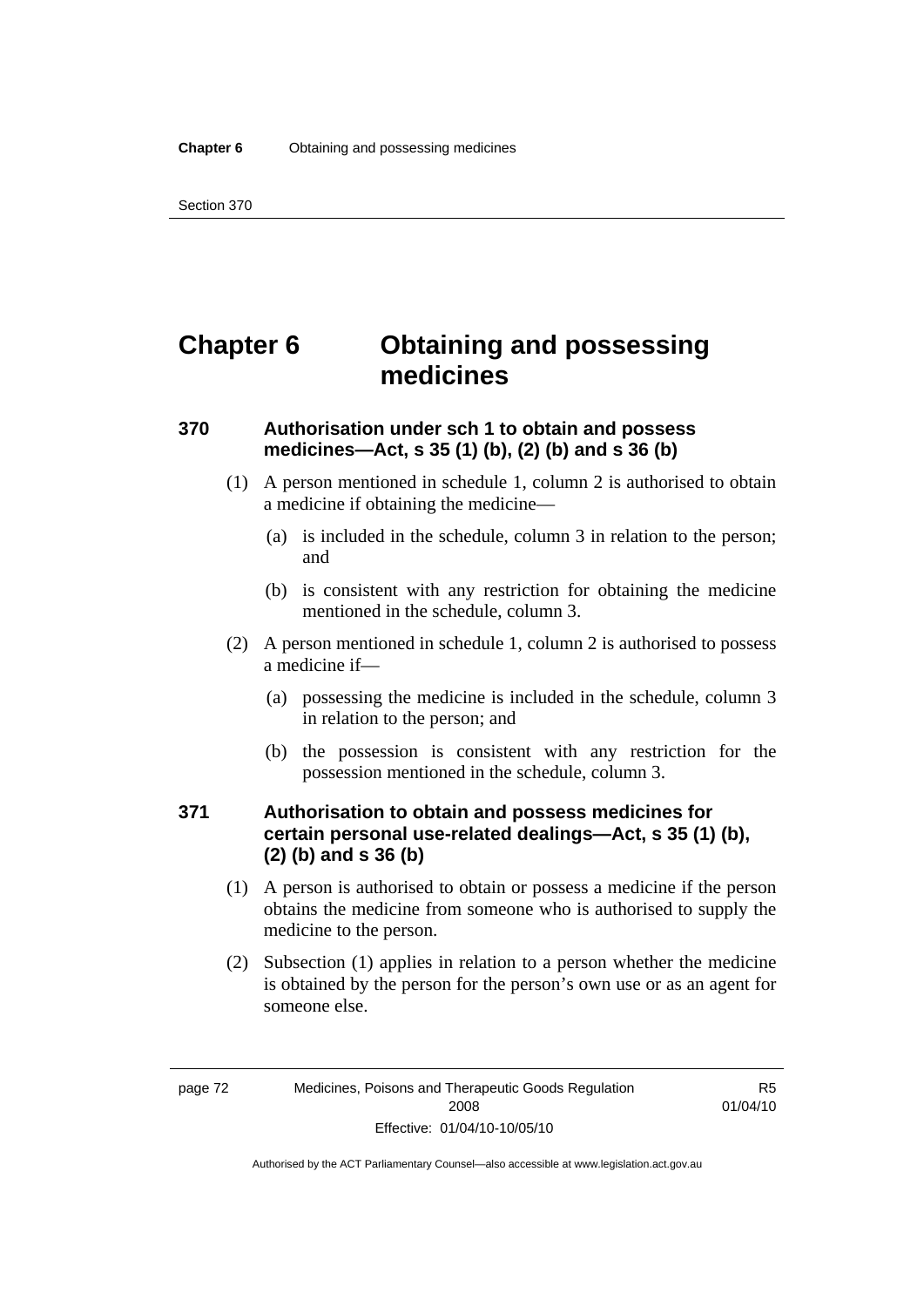## **Chapter 7 Manufacturing medicines**

### **380 Authorisation under sch 1 to manufacture medicines— Act, s 33 (b)**

A person mentioned in schedule 1, column 2 is authorised to manufacture a medicine if—

- (a) manufacturing the medicine is included in the schedule, column 3 in relation to the person; and
- (b) the manufacturing is consistent with any restriction for the manufacturing mentioned in the schedule, column 3.

R5 01/04/10 Medicines, Poisons and Therapeutic Goods Regulation 2008 Effective: 01/04/10-10/05/10

page 73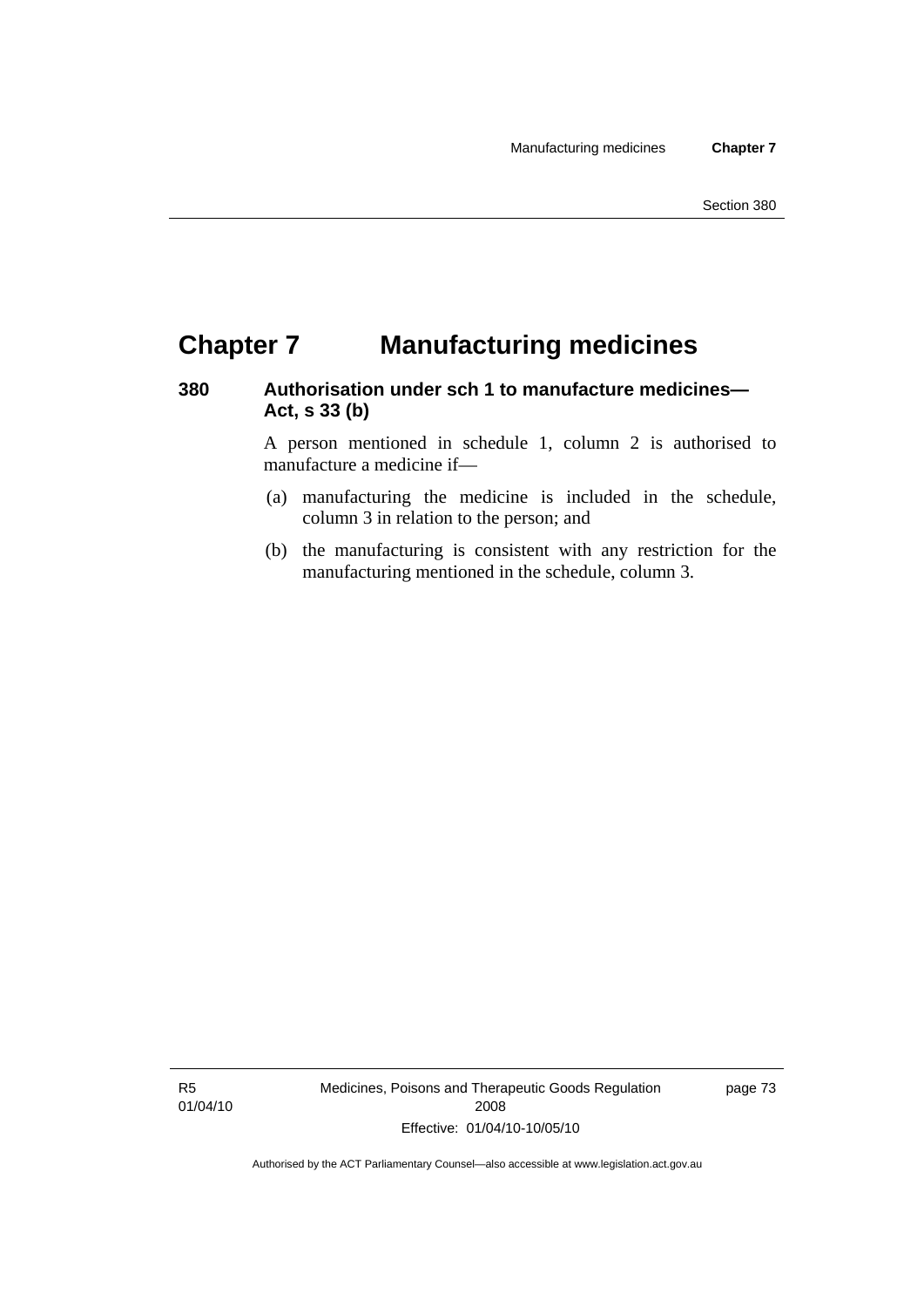### **Chapter 8 Discarding medicines**

#### **390 Discarding controlled medicines—Act, s 34 (1) (a)**

 (1) A controlled medicine must be discarded in accordance with this section.

- (2) A prescribed discarding witness may discard a controlled medicine in the presence of another prescribed discarding witness.
- (3) However, a person who is authorised to administer a controlled medicine may discard the residue of the medicine after administration in the presence of a person who is not a prescribed discarding witness if no other prescribed discarding witness is reasonably available to witness its discarding.
- (4) A person complies with this section if the person destroys the medicine so that it is unable to be used.
- (5) In this section:

*prescribed discarding witness* means a person prescribed under section 545 (Prescribed witnesses for discarding of controlled medicines—Act, s 54 (a) and (b)) for the discarding of a controlled medicine.

*Note* A medicine must not be discarded in a way that creates a risk to the health or safety of people or is likely to cause damage to property or the environment (see Act, s 34 (3)).

*Note* See also the *Drugs of Dependence Act 1989*, div 11.4 about the disposal of seized substances.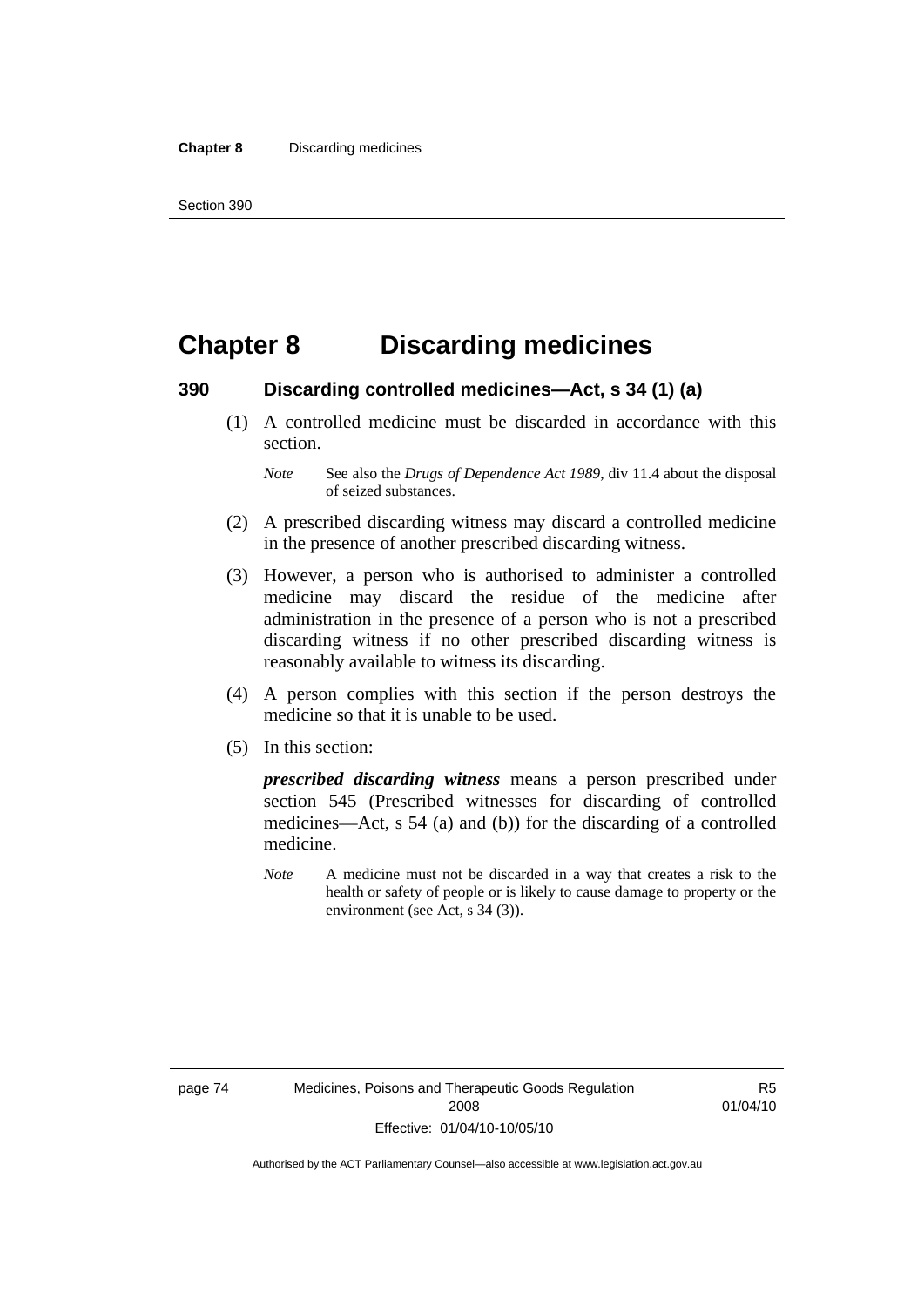### **Chapter 9 Other medicines authorisations**

### **Part 9.1 Authorisations for delivery people and commercial disposal operators**

### **U** 400 Authorisations to deliver medicines under supply **authorities—Act, s 26 (1) (b), (2) (b), s 35 (1) (b), (2) (b) and s 36 (b)**

- (1) This section applies to an adult (the *delivery person*), other than a health professional at an institution, who is—
	- (a) engaged to transport and deliver a medicine supplied on a supply authority; or
	- (b) acting for a person mentioned in paragraph (a).

*Note* For health professionals at institutions, see sch 1.

- (2) The delivery person is authorised to—
	- (a) obtain and possess the medicine for the purposes of transporting and delivering the medicine as engaged; and

R5 01/04/10 page 75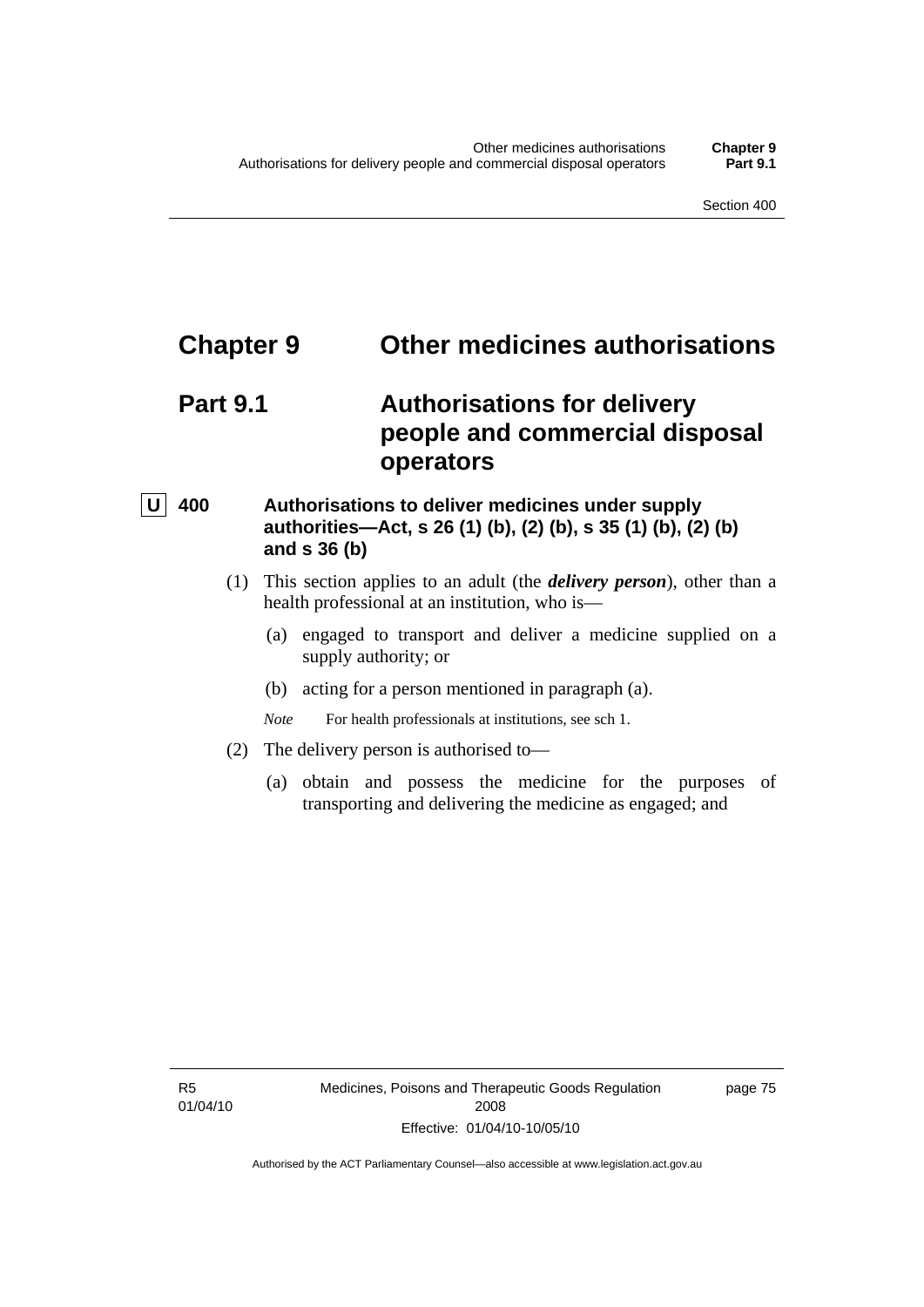(b) supply the medicine to the entity named as the recipient in the supply authority or the entity's agent.

#### **Examples—delivery person**

- 1 a hospital employee who is not a health professional
- 2 an employee of a courier service

#### **Example—agent**

the guardian of a child for a prescription dispensed for the child

- *Note 1 Entity* includes a person (see Legislation Act, dict, pt 1).
- *Note 2* An example is part of the regulation, is not exhaustive and may extend, but does not limit, the meaning of the provision in which it appears (see Legislation Act, s 126 and s 132).

### **401 Authorisations for commercial disposal operators—Act, s 26 (1) (b) and (2) (b), s 35 (1) (b) and (2) (b) and s 36 (b)**

- (1) This section applies to a person who—
	- (a) holds an environmental authorisation for the disposal of a medicine; or
	- (b) is an adult acting for a person mentioned in paragraph (a).
- (2) The person is authorised to obtain and possess the medicine for the purposes of disposing of the medicine as engaged.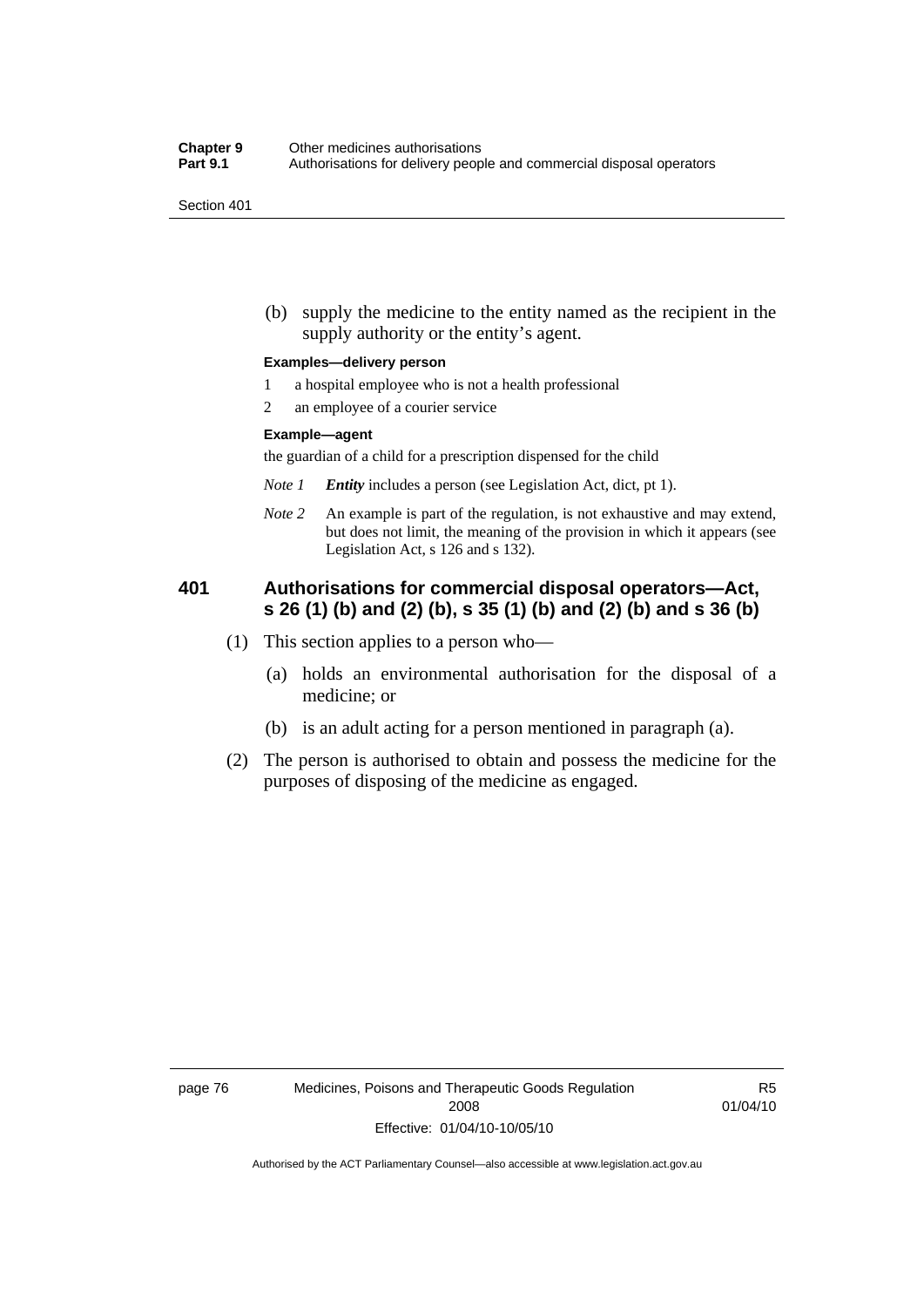## **Part 9.2 Emergency supply and administration of adrenaline and salbutamol**

### **410 Authorisations to supply and administer adrenaline and salbutamol—Act, s 26 (1) (b) and s 37 (1) (b)**

- (1) A person is authorised to do 1 or more of the following for someone else (the *assisted person*) who is in immediate need of adrenaline or salbutamol:
	- (a) supply authorised adrenaline or authorised salbutamol to the assisted person;
	- (b) supply authorised adrenaline or authorised salbutamol to someone else for immediate administration to the assisted person;
	- (c) administer authorised adrenaline or authorised salbutamol to the assisted person.
- (2) In this section:

*authorised adrenaline* means adrenaline in a single use automatic injector delivering not more than 0.3mg adrenaline.

*authorised salbutamol* means salbutamol in, or for, a metered inhaler.

R5 01/04/10 page 77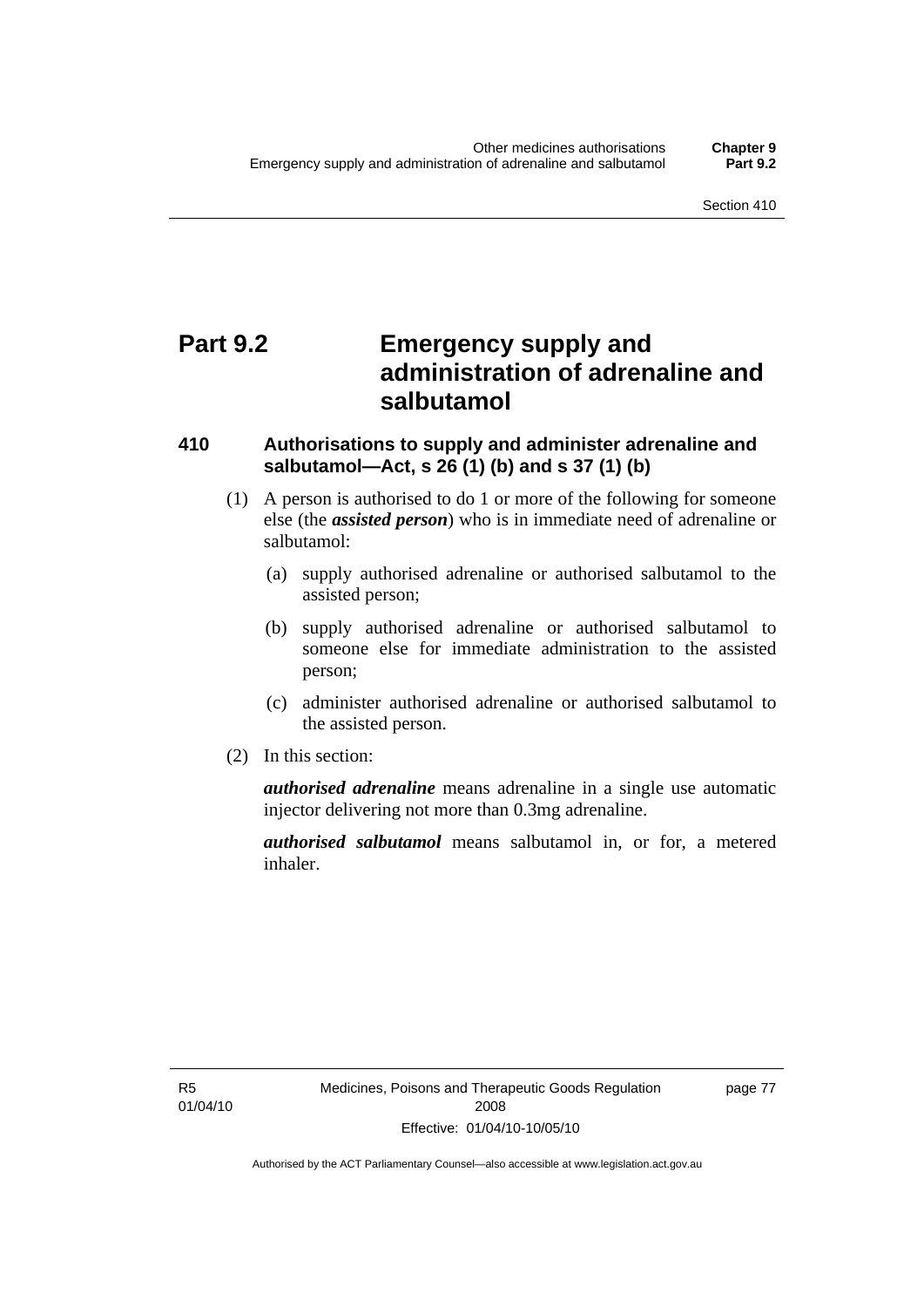### **Part 9.3 Medicines authorisations for corrections functions**

### **420 Authorisations for CYP authorised people—Act, s 26 (1) (b), s 35 (1) (b), (2) (b), s 36 (b) and s 37 (1) (b)**

A CYP authorised person is authorised, within the scope of the person's employment, to do any of the following in relation to a medicine supplied for a young detainee by a person who is authorised to supply the medicine:

- (a) obtain the medicine;
- (b) possess the medicine (including possess the medicine outside a CYP detention place for the purpose of administering the medicine to a young detainee while the young detainee is lawfully outside the place);
- (c) administer the medicine to the young detainee;
- (d) supply the medicine to a person who is authorised to obtain the medicine for the young detainee.

**Example—young detainee lawfully outside CYP detention place** 

the detainee is on local leave escorted by a CYP authorised person

- *Note 1 CYP authorised person* and *CYP detention place*—see the dictionary.
- *Note 2 Young detainee*—see the *Children and Young People Act 2008*, s 95.
- *Note 3* An example is part of the regulation, is not exhaustive and may extend, but does not limit, the meaning of the provision in which it appears (see Legislation Act, s 126 and s 132).

page 78 Medicines, Poisons and Therapeutic Goods Regulation 2008 Effective: 01/04/10-10/05/10

R5 01/04/10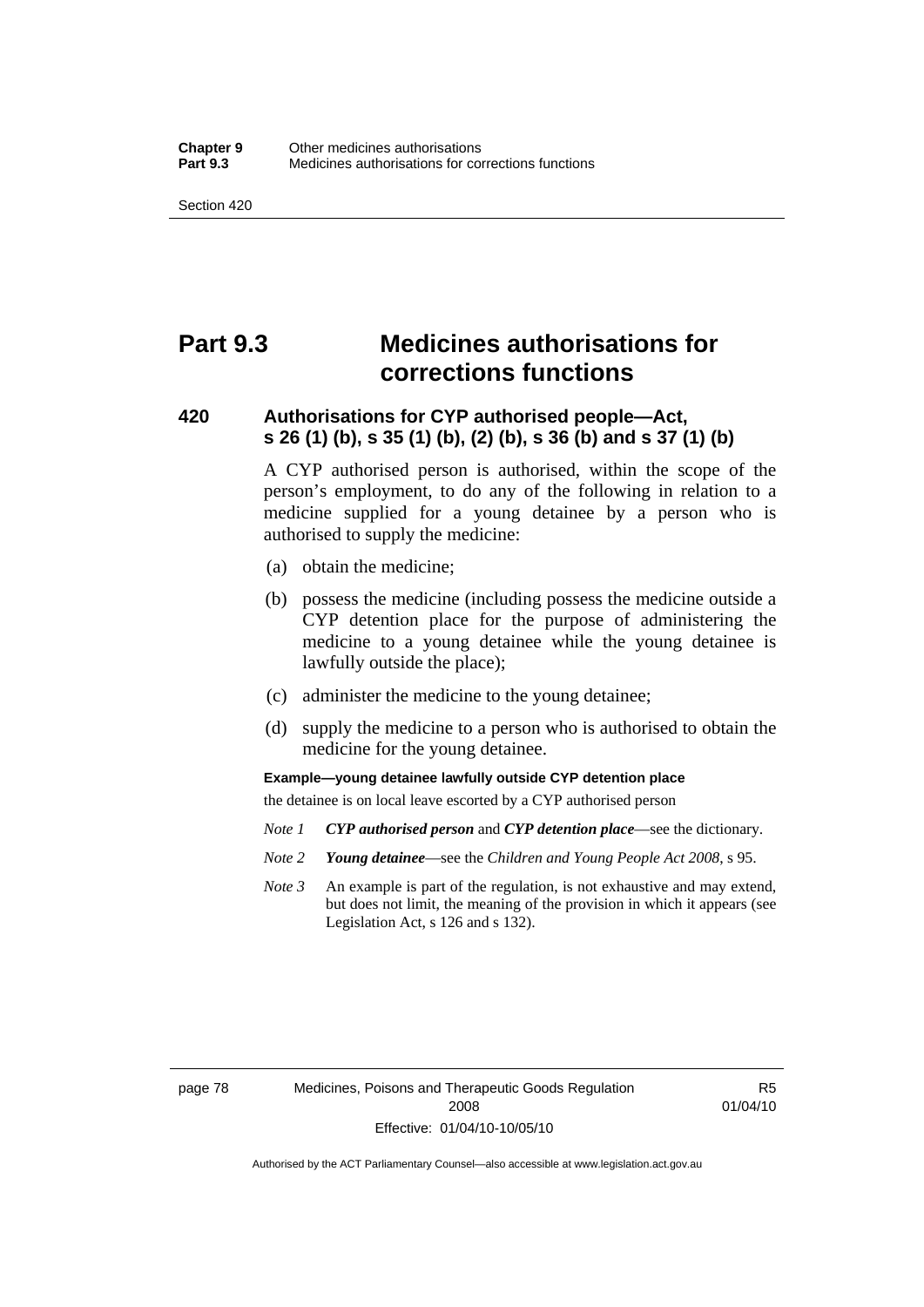### **421 Authorisations for corrections officers—Act, s 26 (1) (b), s 35 (1) (b), (2) (b), s 36 (b) and s 37 (1) (b)**

A corrections officer is authorised, within the scope of the officer's employment, to do any of the following in relation to a medicine supplied for a detainee by a person who is authorised to supply the medicine:

- (a) obtain the medicine;
- (b) possess the medicine (including possess the medicine outside a correctional centre for the purpose of administering the medicine to a detainee while the detainee is lawfully outside the centre);
- (c) administer the medicine to the detainee;
- (d) supply the medicine to a person who is authorised to obtain the medicine for the detainee.
- *Note 1* See the example and notes to s 420.
- *Note 2 Detainee*—see the *Corrections Management Act 2007*, s 6.

### **422 Authorisations for court and police cell custodians—Act, s 26 (1) (b), s 35 (1) (b), (2) (b), s 36 (b) and s 37 (1) (b)**

- (1) A custodian is authorised, within the scope of the custodian's employment, to do any of the following in relation to a medicine supplied for a person in custody at court cells or police cells by someone who is authorised to supply the medicine:
	- (a) obtain the medicine at the cells;
	- (b) possess the medicine at the cells;
	- (c) administer the medicine to the person in custody at the cells;
	- (d) supply the medicine to someone who is authorised to obtain the medicine for the person in custody.

R5 01/04/10 page 79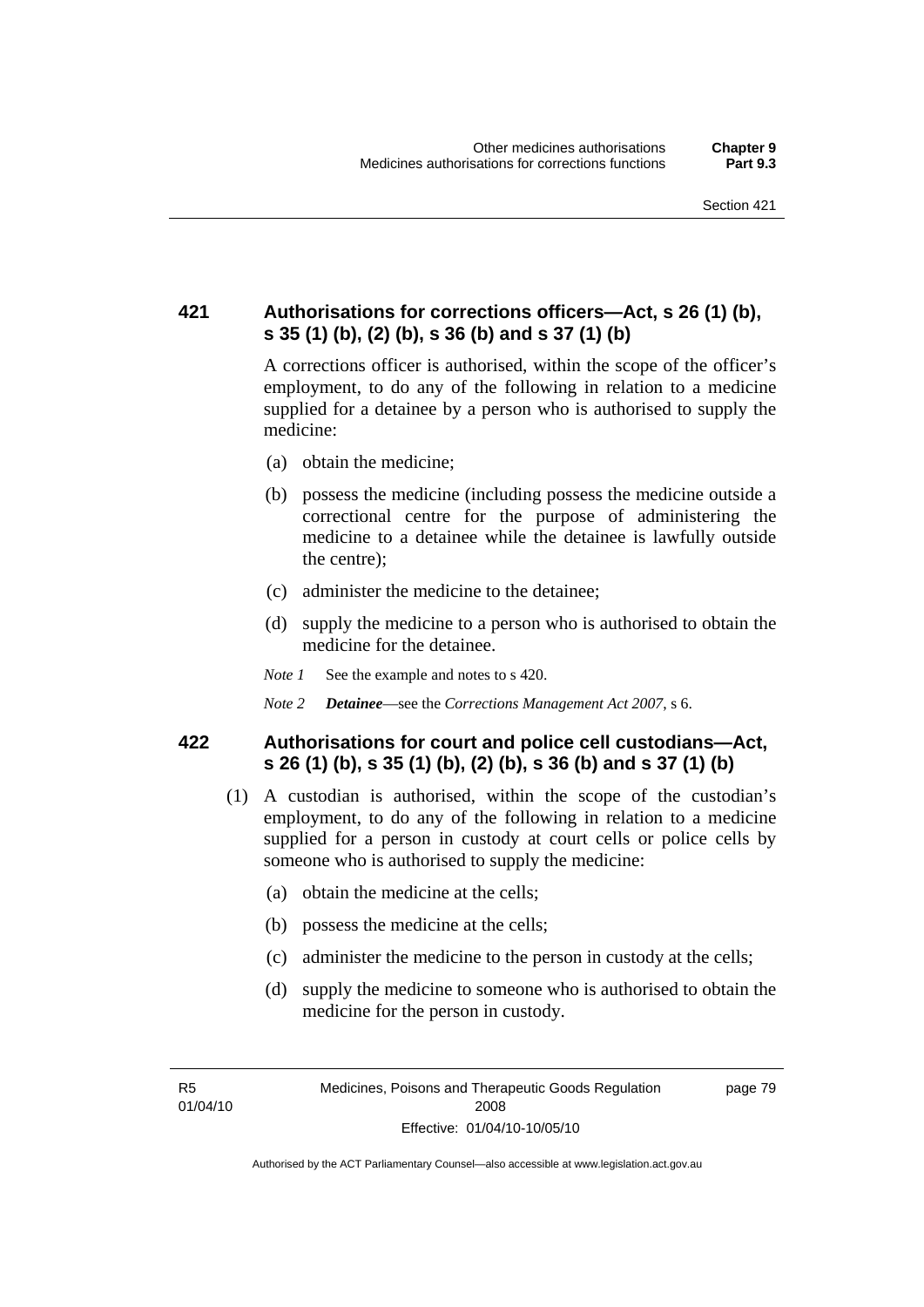(2) In this section:

*court cell*—see the *Corrections Management Act 2007*, section 29.

#### *custodian* means—

- (a) a person in charge of a court cell or police cell; or
- (b) a person acting under the direct supervision of the person in charge.

#### *person in custody* means—

- (a) a detainee; or
- (b) a young detainee; or
- (c) a person detained at a police cell under the *Corrections Management Act 2007*, section 30; or
- (d) a person detained at a court cell under the *Corrections Management Act 2007*, section 33.

*police cell*—see the *Corrections Management Act 2007*, section 29.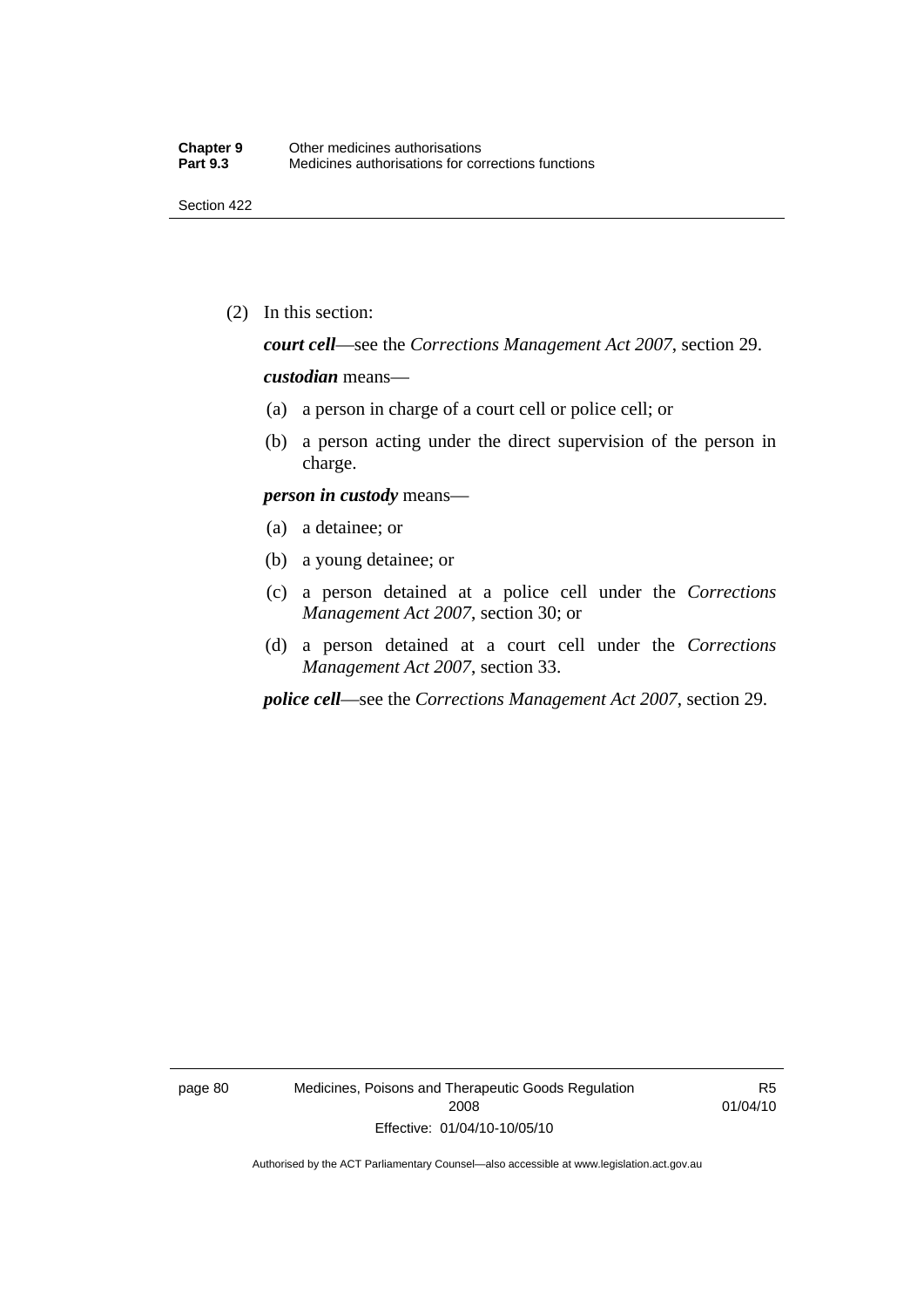## **Part 9.4 Authorisations for medicines research and education program purposes other than controlled medicines**

*Note* A licence is required for research and education programs in relation to controlled medicines (see pt 14.2).

### **430 Authorisations for non-controlled medicines research and education—Act, s 26 (1) and (2) (b)**

- (1) A scientifically qualified person employed at a recognised research institution (other than the Canberra Hospital) is authorised to do the following for the purposes of an authorised activity at the institution:
	- (a) issue a purchase order for a relevant medicine;
	- (b) obtain on a purchase order a relevant medicine;
	- (c) possess a relevant medicine;
	- (d) supply a relevant medicine to a person (a *relevant person*) who is taking part in the authorised activity at the institution.
	- *Note 1 Scientifically qualified person*—see the dictionary.

- (2) A scientifically qualified person employed at the Canberra Hospital is authorised to do the following for the purposes of an authorised activity at the hospital:
	- (a) issue a written requisition for a relevant medicine;
	- (b) obtain on a written requisition a relevant medicine;
	- (c) possess a relevant medicine;

R5 01/04/10

*Note 2 Recognised research institution*—see the Act, s 20 (5).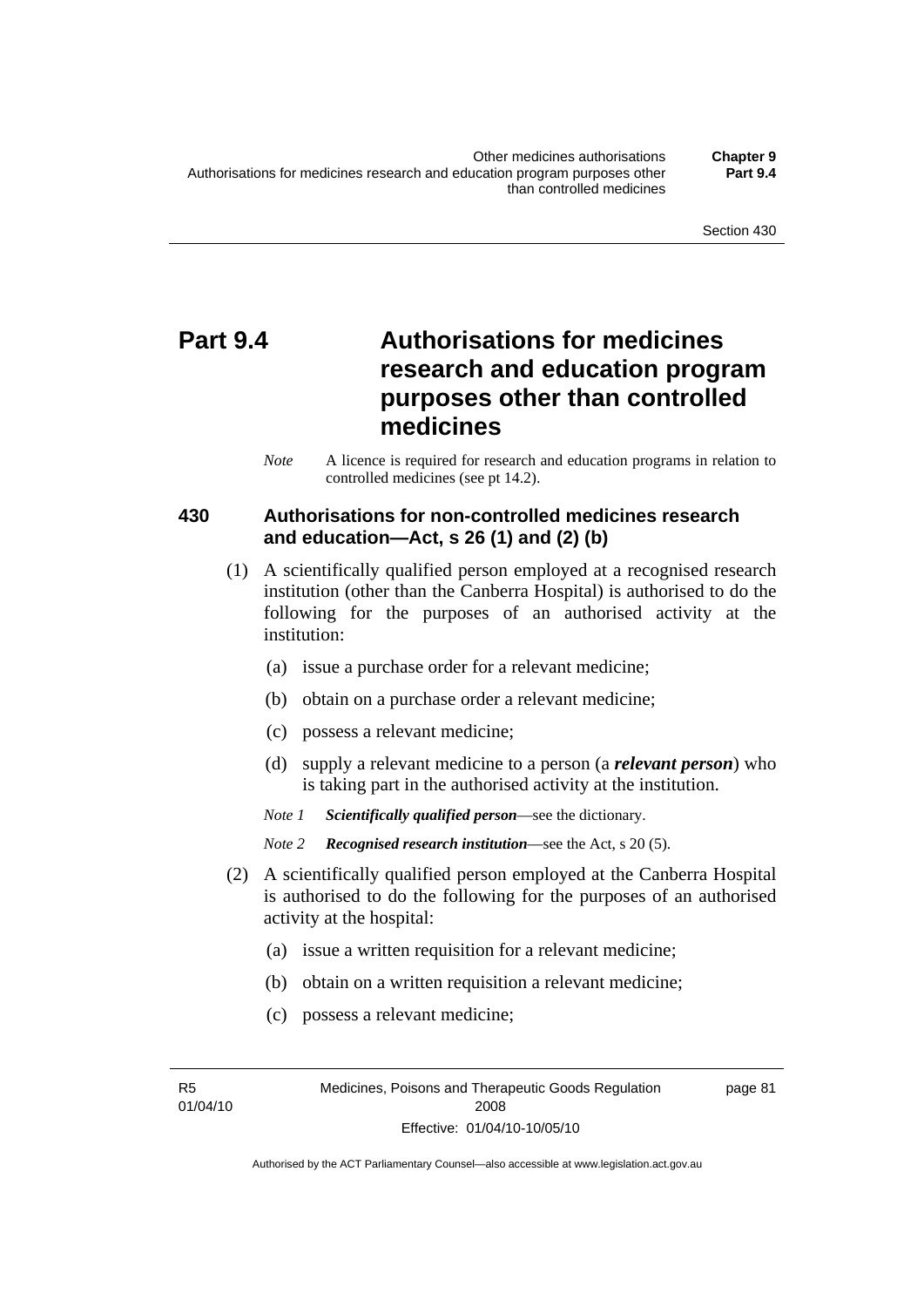| <b>Chapter 9</b> | Other medicines authorisations                                             |
|------------------|----------------------------------------------------------------------------|
| <b>Part 9.4</b>  | Authorisations for medicines research and education program purposes other |
|                  | than controlled medicines                                                  |

- (d) supply a relevant medicine to a person (also a *relevant person*) who is taking part in the authorised activity at the hospital.
- (3) A relevant person is authorised to do the following in relation to a relevant medicine for the purposes of an authorised activity:
	- (a) obtain the medicine from the scientifically qualified person for the activity;
	- (b) possess the medicine for the purposes of the activity;
	- (c) supply the medicine to the scientifically qualified person for the activity.
- (4) In this section:

*authorised activity*, in relation to a relevant medicine at a recognised research institution, means the conduct of any of the following if it does not involve the administration of the medicine to a person:

- (a) medical or scientific research in relation to the medicine at the institution;
- (b) instruction involving the medicine at the institution;
- (c) quality control or analysis of the medicine at the institution.

*relevant medicine* means a medicine other than a controlled medicine.

### **431 Authorisation conditions for non-controlled medicines research and education—Act, s 44 (1) (b) and (2) (b)**

A scientifically qualified person's authorisation under section 430 is subject to the following conditions:

 (a) the person has written approval for the conduct of the authorised activity from the person in charge of—

R5

- (i) the recognised research institution; or
- (ii) a faculty or division of the institution;

page 82 Medicines, Poisons and Therapeutic Goods Regulation 2008 Effective: 01/04/10-10/05/10 01/04/10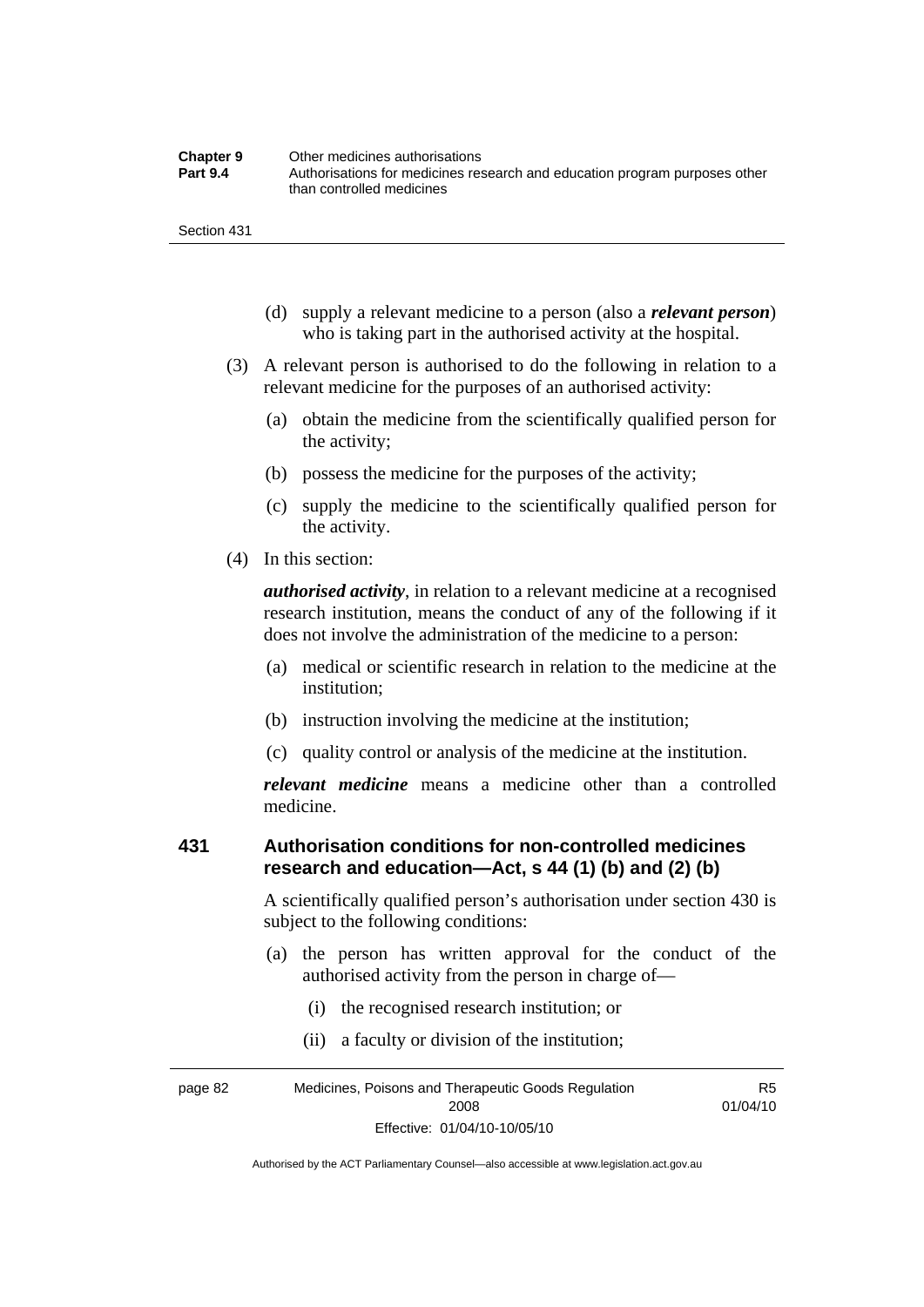- (b) if the recognised research institution employing the person is the Canberra Hospital—
	- (i) a requisition for the relevant medicine issued by the person complies with section 55 (General requirements for written requisitions) and section 56 (Particulars for requisitions); and
	- (ii) the requisition is for an amount of the medicine approved in writing by the person in charge; and
	- (iii) the requisition is for an amount of the medicine used solely for the purpose approved in writing by the person in charge;
- (c) if the person is employed at a recognised research institution other than the Canberra Hospital—
	- (i) a purchase order for the relevant medicine complies with section 62; and
	- (ii) the purchase order is for an amount of the medicine approved in writing by the person in charge;
- (d) the medicine is obtained from someone who is authorised to supply the medicine to the person.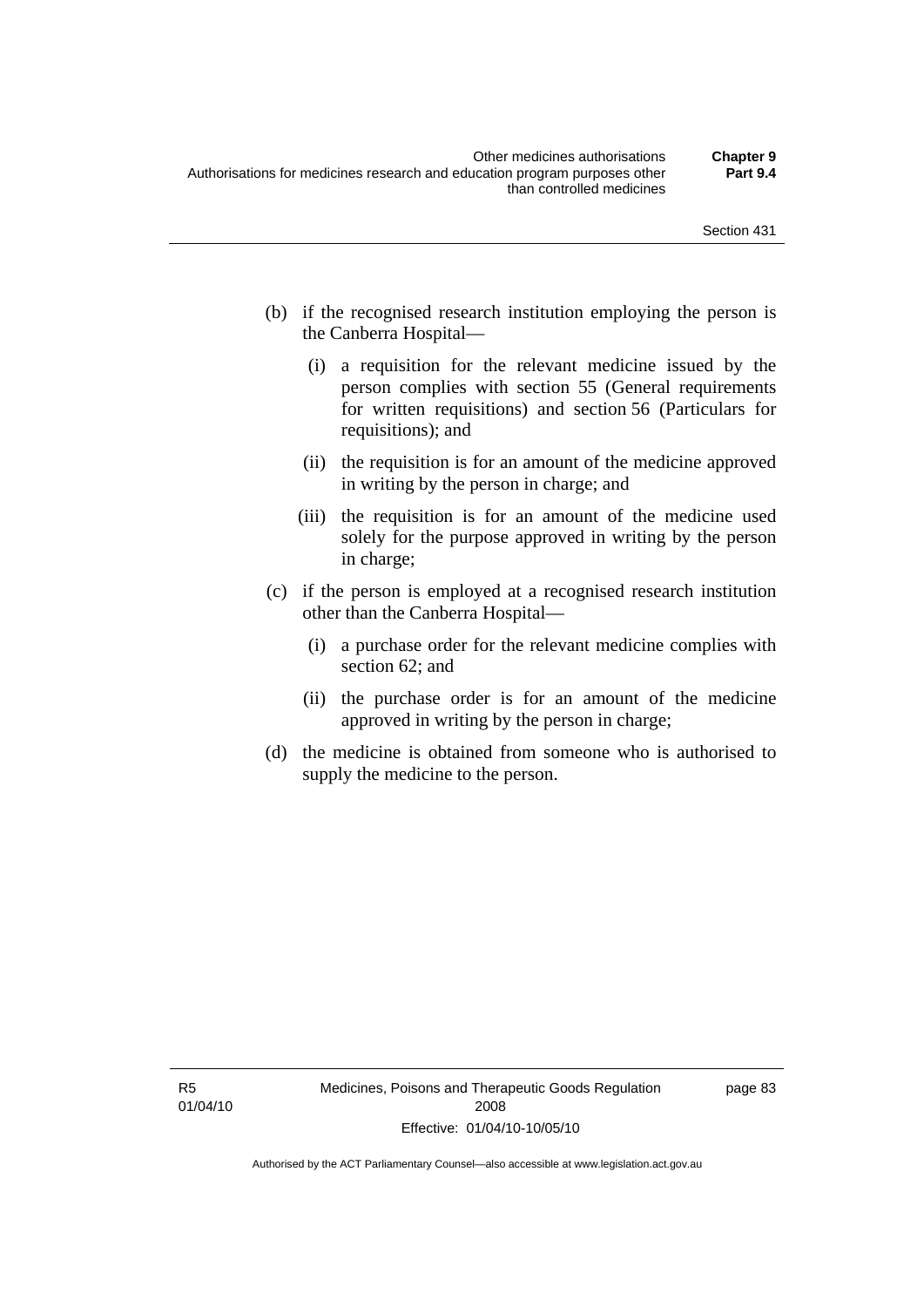## **Part 9.5 Authorisations under medicines licences**

### **Division 9.5.1 Controlled medicines research and education program licence authorisations**

- *Note 1* For authorisation for research and education for other medicines, see pt 9.4.
- *Note* 2 For other provisions about controlled medicines research and education program licences, see pt 14.2.

### **440 Authorisations under controlled medicines research and education program licences—Act, s 20 (1) (a)**

- (1) A controlled medicines research and education program licence (other than for a program conducted at the Canberra Hospital) authorises—
	- (a) the licence-holder to—
		- (i) issue a purchase order for a controlled medicine (the *licensed controlled medicine*) stated in the licence for the program stated in the licence; and
		- (ii) obtain a licensed controlled medicine on a purchase order for the program; and
		- (iii) possess a licensed controlled medicine for the program at the premises to which the licence relates; and
		- (iv) supply a licensed controlled medicine to anyone taking part in the program for the program; and
	- (b) the program supervisor, and anyone taking part in the program, to deal with the licensed controlled medicine as authorised by the licence at the premises stated in the licence.

page 84 Medicines, Poisons and Therapeutic Goods Regulation 2008 Effective: 01/04/10-10/05/10 R5 01/04/10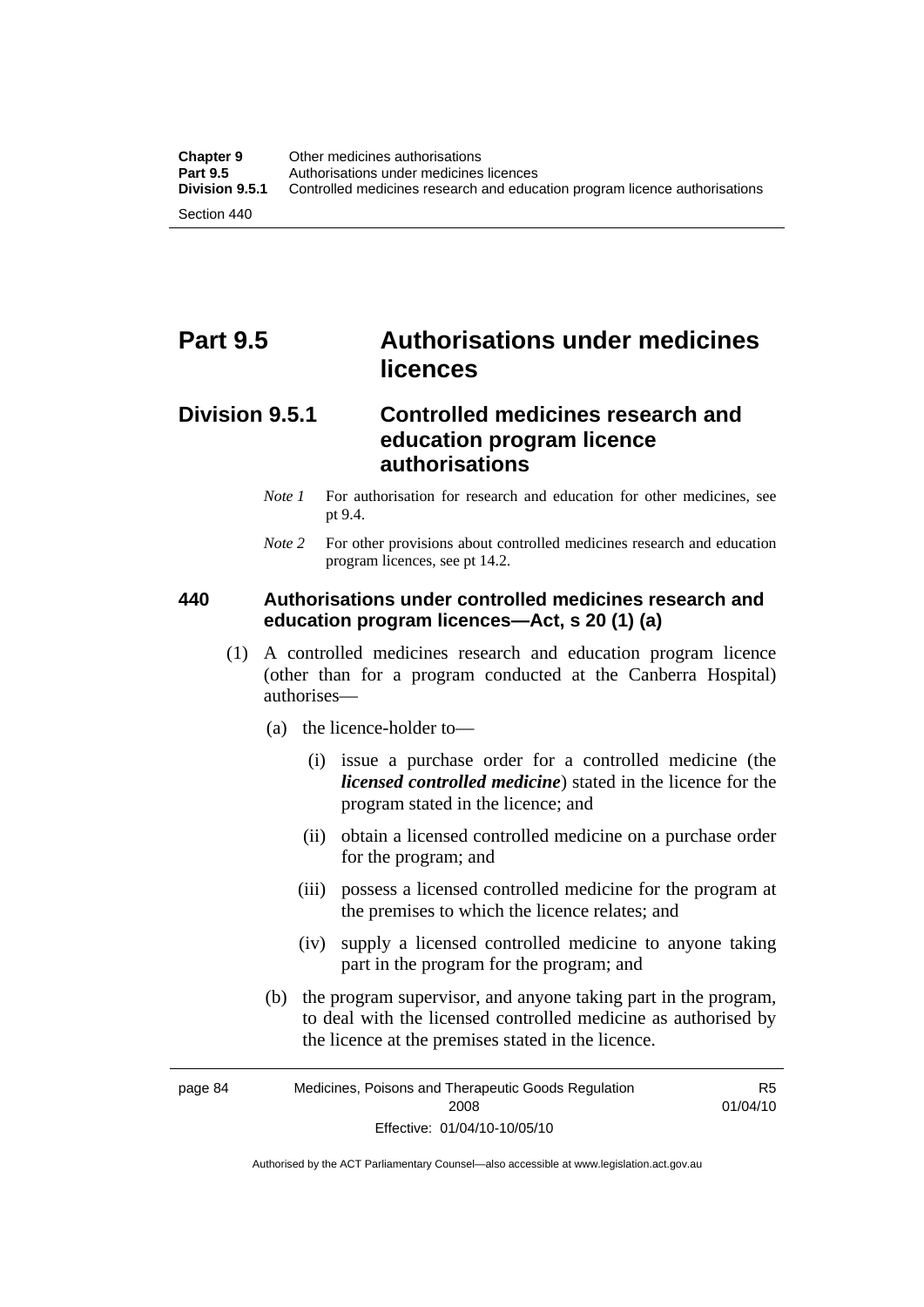- (2) A controlled medicines research and education program licence for a program conducted at the Canberra Hospital authorises—
	- (a) the licence-holder to—
		- (i) issue a written requisition for a controlled medicine (the *licensed controlled medicine*) stated in the licence for the program stated in the licence; and
		- (ii) obtain a licensed controlled medicine on a written requisition for the program; and
		- (iii) possess a licensed controlled medicine for the program at the premises to which the licence relates; and
		- (iv) supply a licensed controlled medicine to anyone taking part in the program for the program; and
	- (b) the program supervisor, and anyone taking part in the program, to deal with the licensed controlled medicine as authorised by the licence at the hospital.

## **441 Authorisation condition for controlled medicines research and education program licences—Act, s 44 (1) (b) and (2) (b)**

A licence-holder's authorisation to obtain a controlled medicine under a controlled medicines research and education program licence is subject to the condition that the medicine is—

- (a) if the licence is for a program conducted at the Canberra Hospital—obtained on a requisition that complies with section 55 (General requirements for written requisitions) and section 56 (Particulars for requisitions); or
- (b) in any other case—purchased on a complying purchase order.
- *Note* For licence conditions, see the Act, s 89.

R5 01/04/10 page 85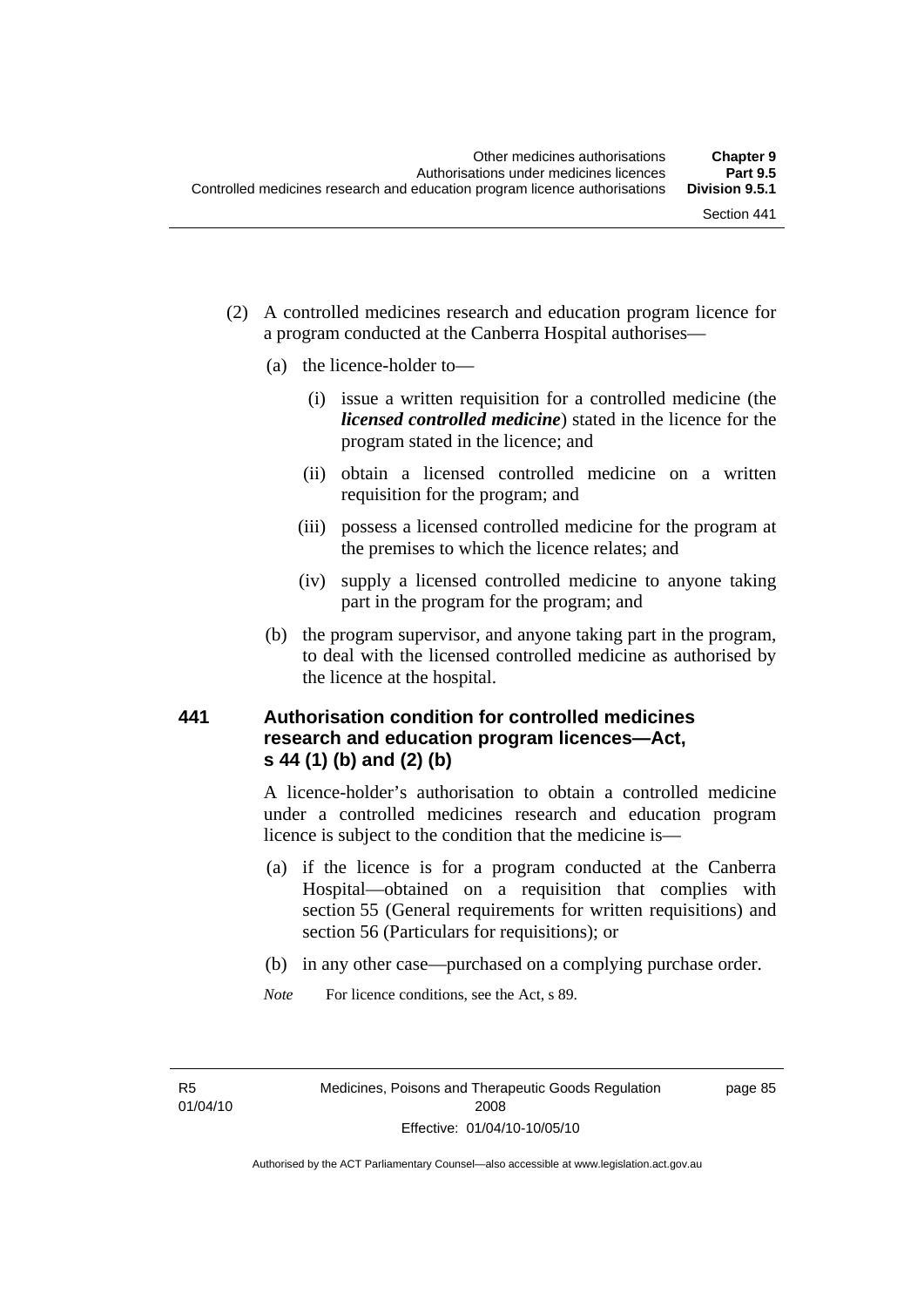## **Division 9.5.2 First-aid kit licence authorisations**

*Note* For other provisions about first-aid kit licences, see pt 14.3.

#### **450 Authorisations under first-aid kit licences— Act, s 20 (1) (a)**

(1) In this section:

*authorised medicine*, for a first-aid kit, means—

- (a) a medicine stated in the first-aid kit licence for the kit; and
- (b) a pharmacy medicine or pharmacist only medicine for the kit.
- (2) A first-aid kit licence authorises—
	- (a) the licence-holder to—
		- (i) issue a purchase order for an authorised medicine for the first-aid kit; and
		- (ii) obtain on a purchase order an authorised medicine for the first-aid kit; and
	- (b) the licence-holder, and anyone else authorised to deal with a medicine by the licence, to—
		- (i) possess an authorised medicine as part of the first-aid kit for the emergency treatment of a person's medical condition; and
		- (ii) supply an authorised medicine to someone else who is authorised under the licence to administer the medicine; and
		- (iii) administer an authorised medicine in the first-aid kit if the person believes on reasonable grounds that the administration of the medicine is necessary for the emergency treatment of a person's medical condition.

page 86 Medicines, Poisons and Therapeutic Goods Regulation 2008 Effective: 01/04/10-10/05/10

R5 01/04/10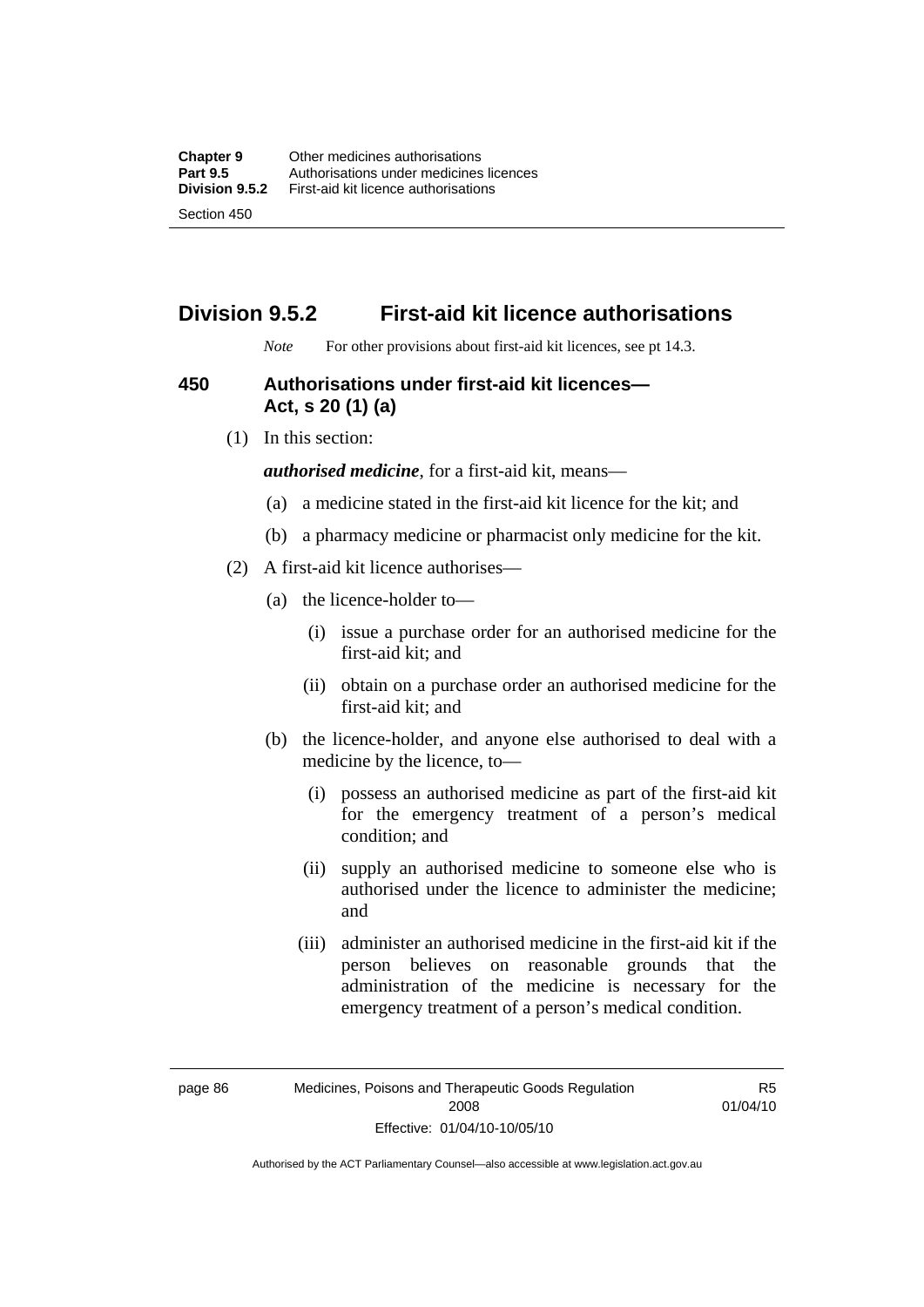## **451 Authorisation condition for first-aid kit licences— Act, s 44 (1) (b) and (2) (b)**

A licence-holder's authorisation to obtain a medicine under a first-aid kit licence is subject to the condition that the medicine is purchased on a complying purchase order.

*Note* For licence conditions, see the Act, s 89.

## **Division 9.5.3 Wholesalers licence authorisations**

*Note* For other provisions about wholesalers licences, see pt 14.4.

#### **460 Authorisations under medicines wholesalers licences— Act, s 20 (1) (a)**

- (1) A medicines wholesalers licence authorises the licence-holder to do any of the following in relation to a medicine (the *licensed medicine*) stated in the licence at the premises (the *licensed premises*) stated in the licence:
	- (a) issue a purchase order for a licensed medicine;
	- (b) obtain a licensed medicine on a purchase order for sale by wholesale from the licensed premises;
	- (c) possess a licensed medicine for sale by wholesale from the licensed premises;
	- (d) sell a licensed medicine by wholesale (whether or not for resale) from the licensed premises to—
		- (i) a person authorised to issue a purchase order for the medicine; or
		- (ii) someone in another State who may obtain the medicine by wholesale under the law of the other State; or

R5 01/04/10 page 87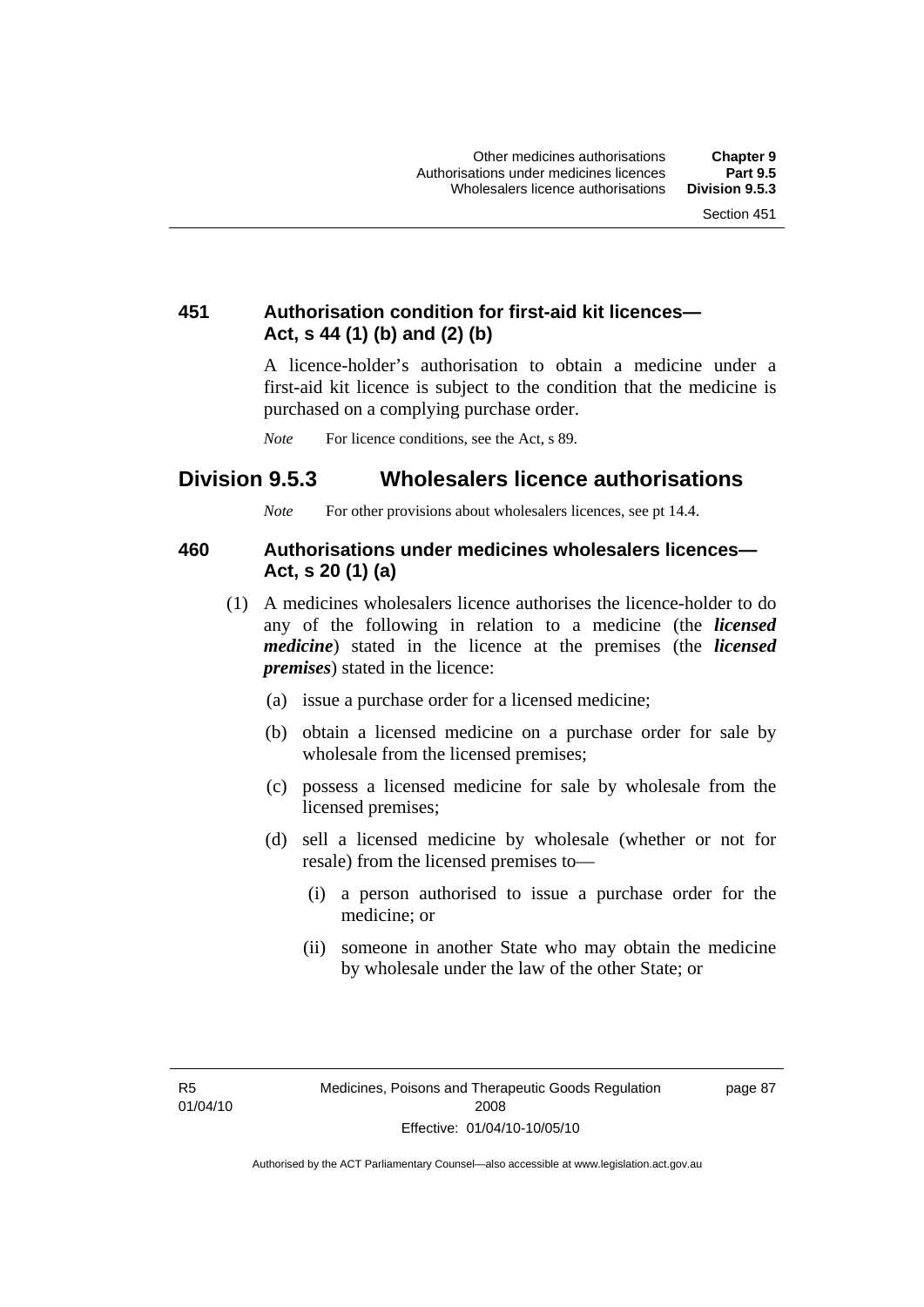- (iii) someone in another country who may lawfully obtain the medicine by wholesale in the other country;
- *Note* The medicines must be sold on a purchase order in accordance with s 140 (see s 461).
- (e) unless the licensed medicine is a controlled medicine—supply the medicine in accordance with the medicines Australia code of conduct provisions for product starter packs.
	- *Note Medicines Australia code of conduct*—see the dictionary.
- (2) However, an authorisation under subsection (1) does not apply if the licence states that it does not apply.
- (3) Also, subsection (1) (d) (iii) does not apply in relation to a licensed medicine that is a prohibited export under the *Customs Act 1901* (Cwlth).

#### **461 Authorisation conditions for medicines wholesalers licences—Act, s 44 (1) (b) and (2) (b)**

A licence-holder's authorisation under a medicines wholesalers licence is subject to the following conditions:

- (a) the dealings with a medicine authorised by the licence will be carried out under the supervision of an individual approved under section 616 (1) (Restrictions on issuing of medicines wholesalers licences—Act, s 85 (1) (a));
- (b) the licence-holder must comply with, and the licence-holder must ensure that the licence-holder's agents and employees comply with—
	- (i) the Australian code of good wholesaling practice for therapeutic goods for human use; and

R5 01/04/10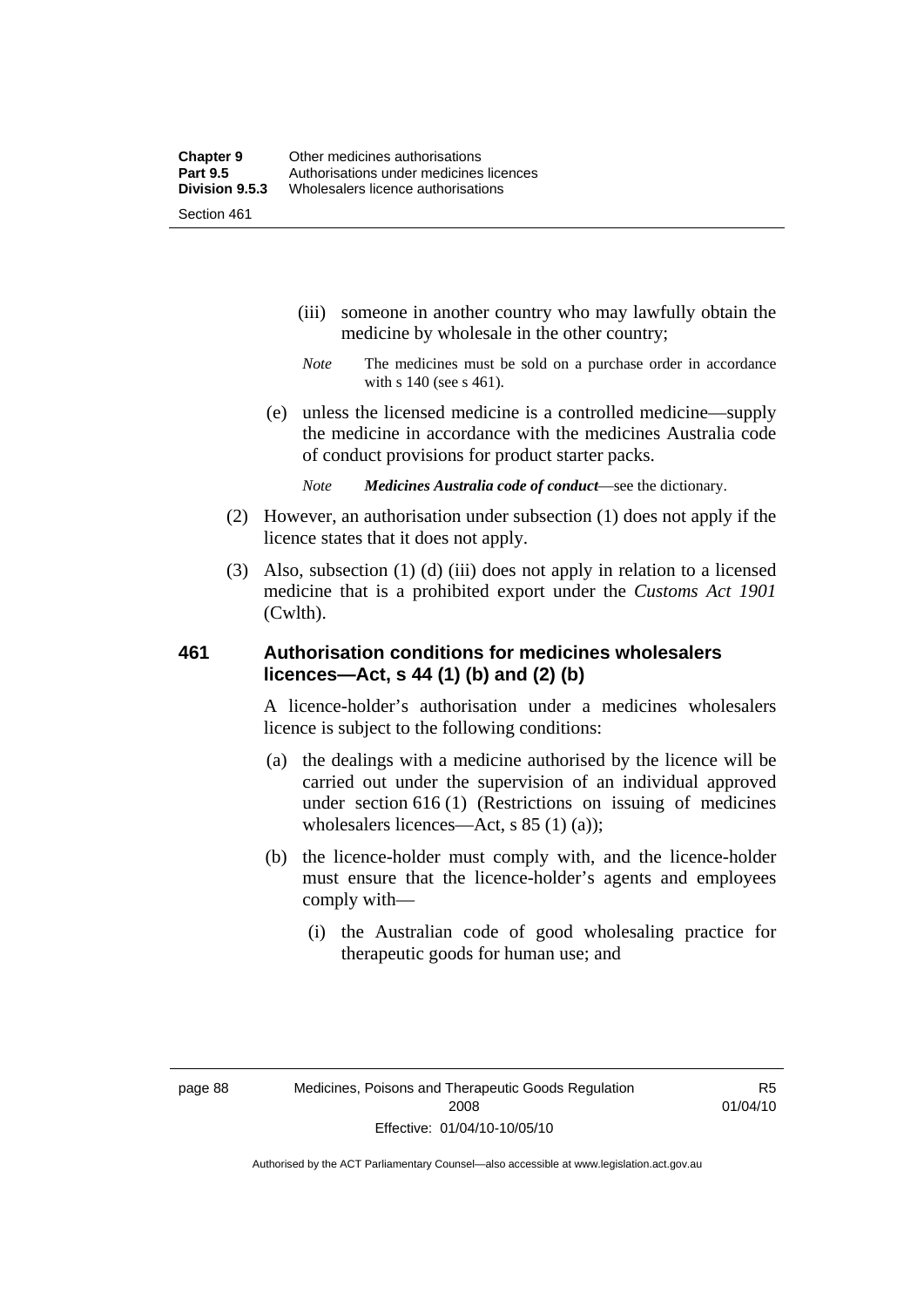- (ii) the medicines Australia code of conduct;
- *Note Australian code of good wholesaling practice for therapeutic goods for human use* and *medicines Australia code of conduct*—see the dictionary.
- (c) a medicine obtained under the licence is purchased on a complying purchase order;
- (d) a medicine sold under the licence is sold on a complying purchase order in accordance with section 141 (Supplying medicines on purchase orders).
- *Note* For licence conditions, see the Act, s 89.

## **Division 9.5.4 Opioid dependency treatment licence authorisations**

*Note* For other provisions about opioid dependency treatment licences, see pt 14.5.

#### **470 Authorisations under opioid dependency treatment licences—Act, s 20 (1) (a)**

- (1) An opioid dependency treatment licence issued to a pharmacist authorises the licence-holder, and any other pharmacist at the community pharmacy (the *licensed pharmacy*) to which the licence relates, to do any of the following for the purpose of treating a person's drug-dependency:
	- (a) issue a purchase order for buprenorphine or methadone;
	- (b) obtain buprenorphine or methadone on a purchase order for administration at the licensed pharmacy;
	- (c) possess buprenorphine and methadone;
	- (d) dispense buprenorphine and methadone in accordance with a prescription;

R5 01/04/10 page 89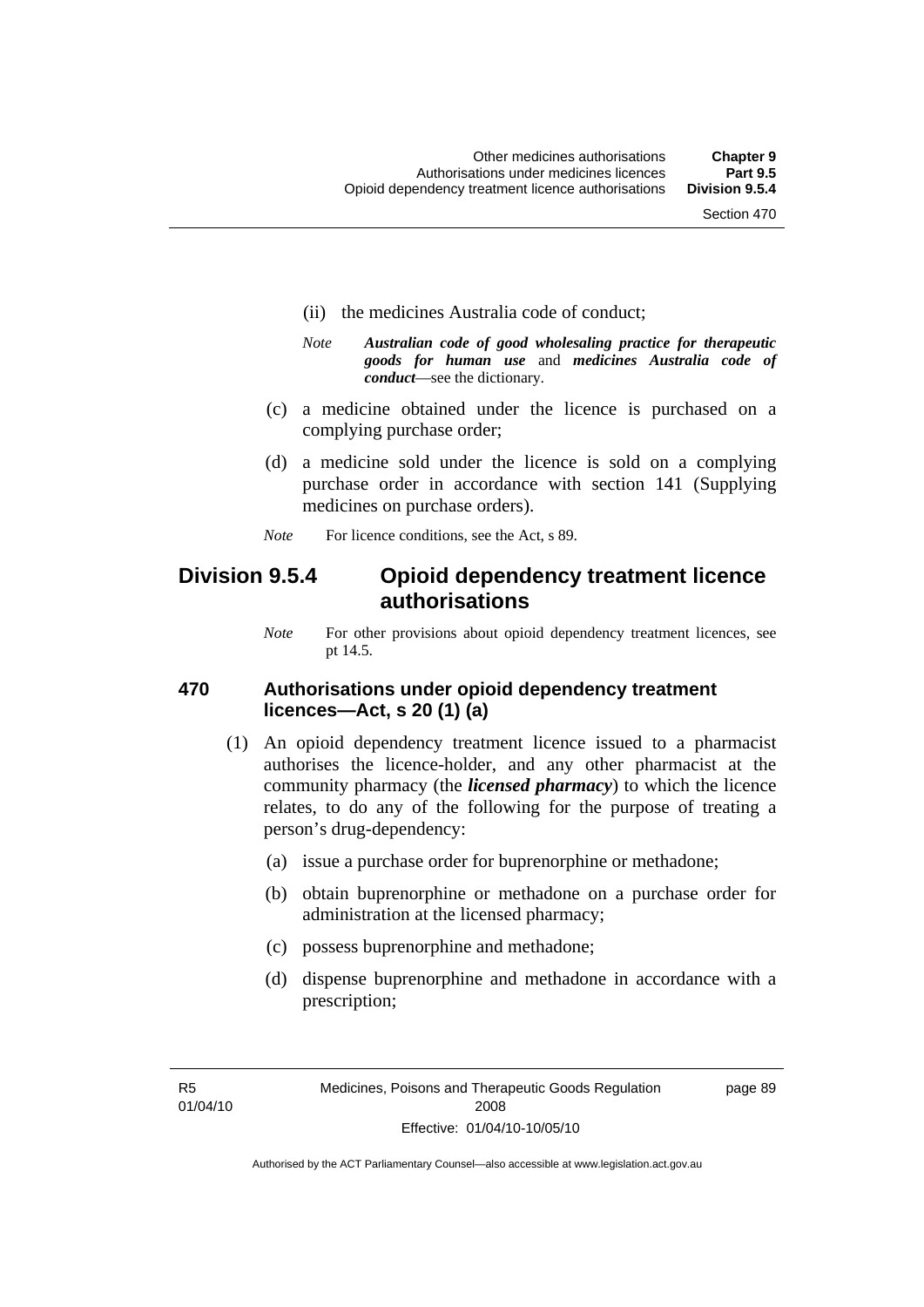- (e) supply buprenorphine and methadone to a nurse at the licensed pharmacy for administration at the pharmacy under the supervision of a pharmacist;
- (f) administer buprenorphine and methadone at the licensed pharmacy in accordance with a prescription (including the prescription as changed by a pharmacist at the oral direction of the prescriber).
- (2) An opioid dependency treatment licence issued to a pharmacist authorises a nurse to administer buprenorphine and methadone at the licensed pharmacy under the supervision of a pharmacist and in accordance with a prescription (including the prescription as changed by a pharmacist at the oral direction of the prescriber).
	- *Note 1 Nurse* does not include an enrolled nurse (see Legislation Act, dict, pt 1).

#### *Note 2 Pharmacist* does not include an intern pharmacist (see dict).

 (3) To remove any doubt, an authorisation under this section does not, by implication, limit a pharmacist's or nurse's authorisations under schedule 1 (Medicines—health-related occupations authorisations) in relation to other dealings with buprenorphine and methadone.

#### **471 Authorisation condition for opioid dependency treatment licences—Act, s 44 (1) (b) and (2) (b)**

- (1) A licence-holder's authorisation under an opioid dependency treatment licence is subject to the following conditions:
	- (a) the licence-holder must ensure that a person to whom buprenorphine or methadone is administered under the licence signs a written acknowledgement in accordance with subsection (2) that the medicine has been administered to the person;

R5 01/04/10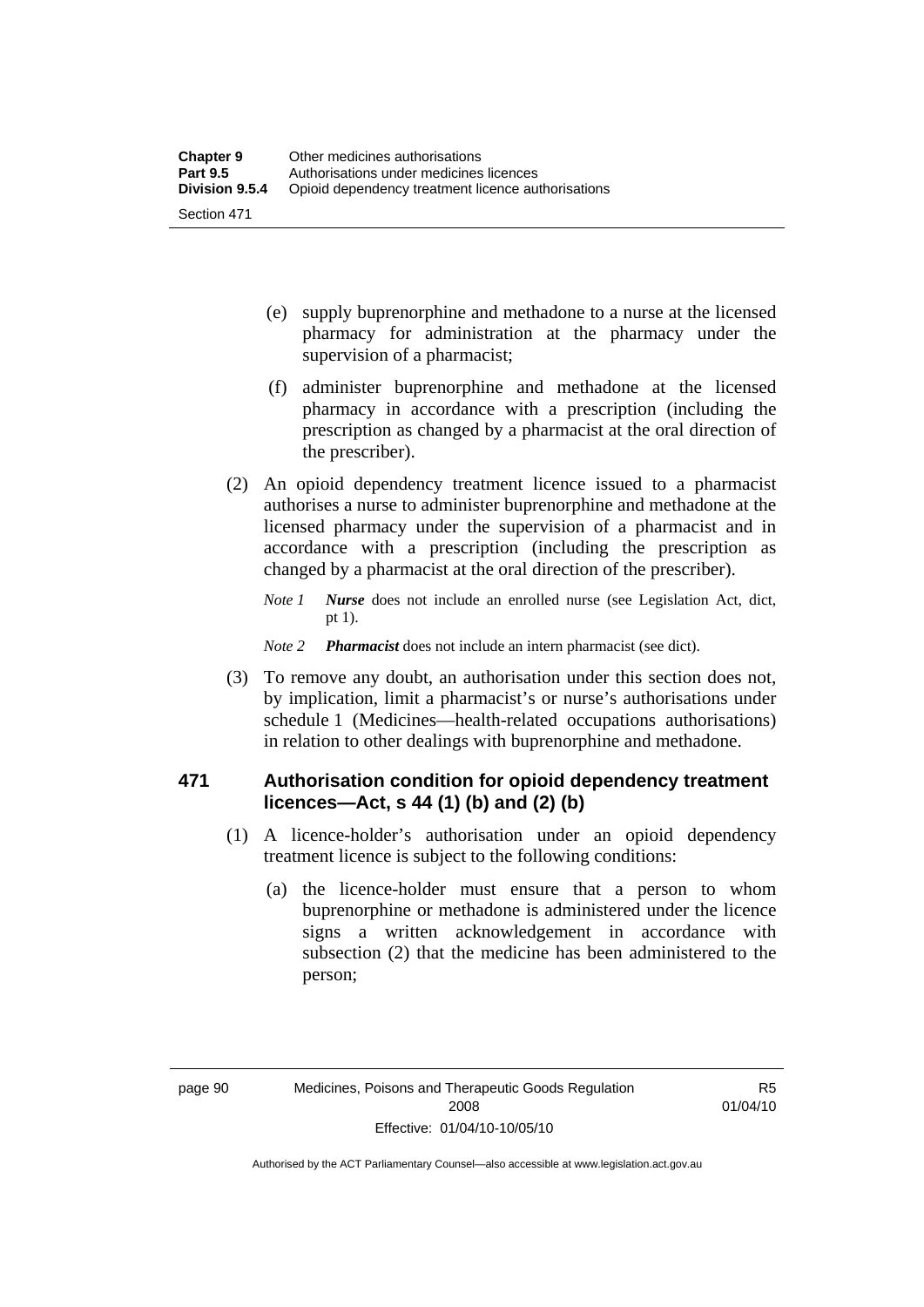(b) a purchase order issued by the licence-holder to obtain buprenorphine or methadone under the licence is a complying purchase order.

*Note 1 Written* includes in electronic form (see Act, dict).

*Note* 2 For licence conditions, see the Act, s 89.

- (2) For subsection (1) (a), the acknowledgement must include the following:
	- (a) the approved name or brand name of the medicine administered;
	- (b) the form, strength and quantity of the medicine administered;
	- (c) the date the medicine is administered.

## **Division 9.5.5 Pharmacy medicines rural communities licences**

*Note* For other provisions about pharmacy medicines rural communities licences, see pt 14.6.

#### **480 Authorisations under pharmacy medicines rural communities licences—Act, s 20 (1) (a)**

A pharmacy medicines rural communities licence authorises—

- (a) the licence-holder to—
	- (i) issue a purchase order for a pharmacy medicine (the *licensed medicine*) stated in the licence for retail sale from the premises (the *licensed premises*) stated in the licence; and
	- (ii) obtain the licensed medicine on a purchase order for retail sale from the licensed premises; and
	- (iii) possess the licensed medicine at the licensed premises for retail sale from the licensed premises; and

R5 01/04/10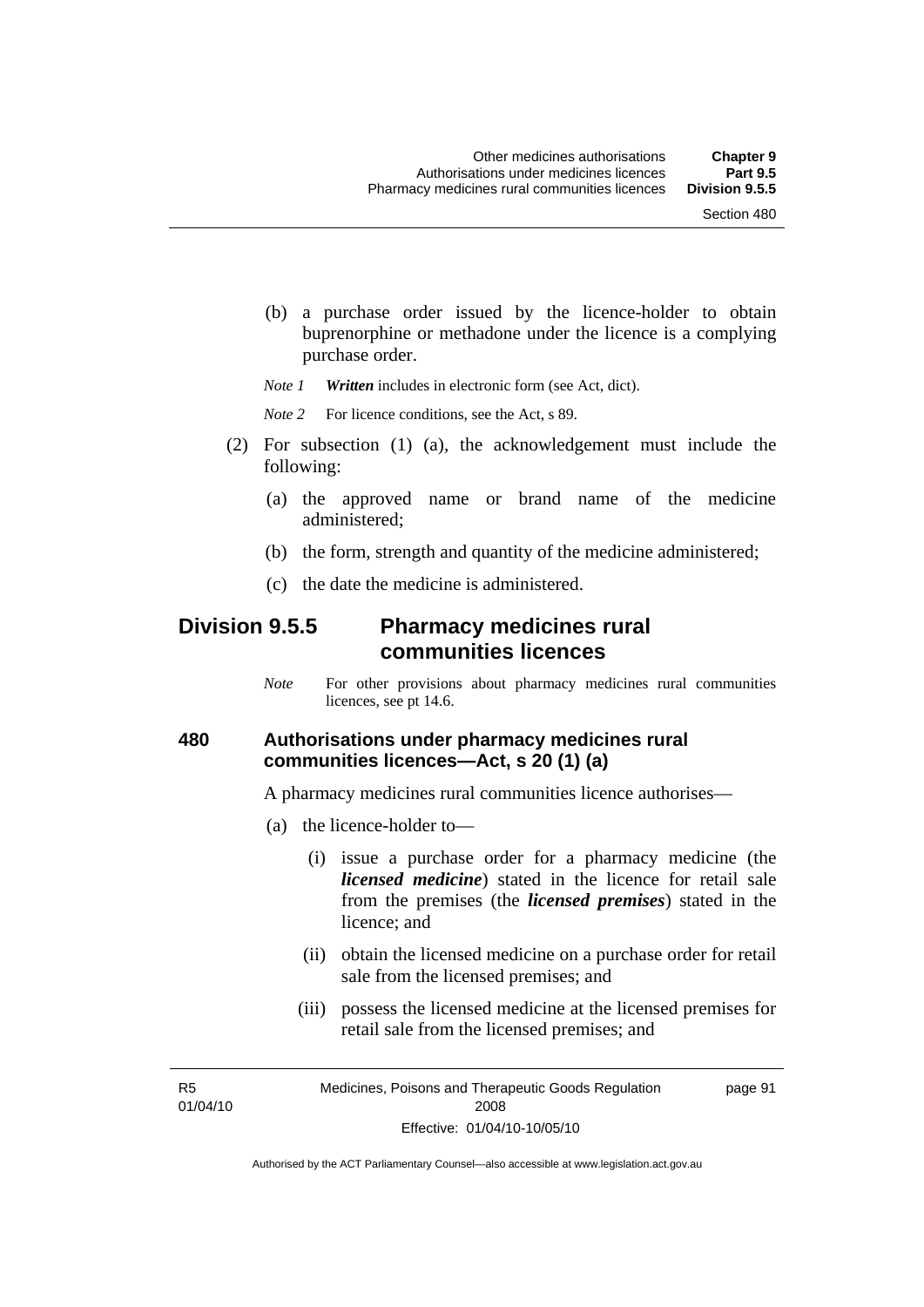- (iv) sell the licensed medicine by retail from the licensed premises to customers attending in person at the licensed premises; and
- (b) an employee of the licence-holder to—
	- (i) possess the medicine at the licensed premises for retail sale from the licensed premises; and
	- (ii) sell the medicine by retail from the licensed premises to customers attending in person at the licensed premises.

#### **Examples—sales to which par (a) (iv) and par (b) (ii) do not apply**

sales over the internet or by mail

- *Note 1* For other requirements in relation to medicines sold under rural communities licences—see s 500 (3), s 502 (4) and s 522.
- *Note 2* An example is part of the regulation, is not exhaustive and may extend, but does not limit, the meaning of the provision in which it appears (see Legislation Act, s 126 and s 132).

#### **481 Authorisation conditions for pharmacy medicines rural communities licences—Act, s 44 (1) (b) and (2) (b)**

A licence-holder's authorisation under a pharmacy medicines rural communities licence is subject to the following conditions:

- (a) a pharmacy medicine obtained under the licence is purchased on a complying purchase order;
- (b) the pharmacy medicines to which the licence relates are sold in the manufacturer's packs;
- (c) the packs are labelled in accordance with—
	- (i) section 502 (Labelling of supplied manufacturer's packs of medicines—Act, s  $60(1)$  (c) (i) and (2) (c) (i)); or
	- (ii) an approval under the Act, section 193 (Approval of non-standard packaging and labelling);

page 92 Medicines, Poisons and Therapeutic Goods Regulation 2008 Effective: 01/04/10-10/05/10

R5 01/04/10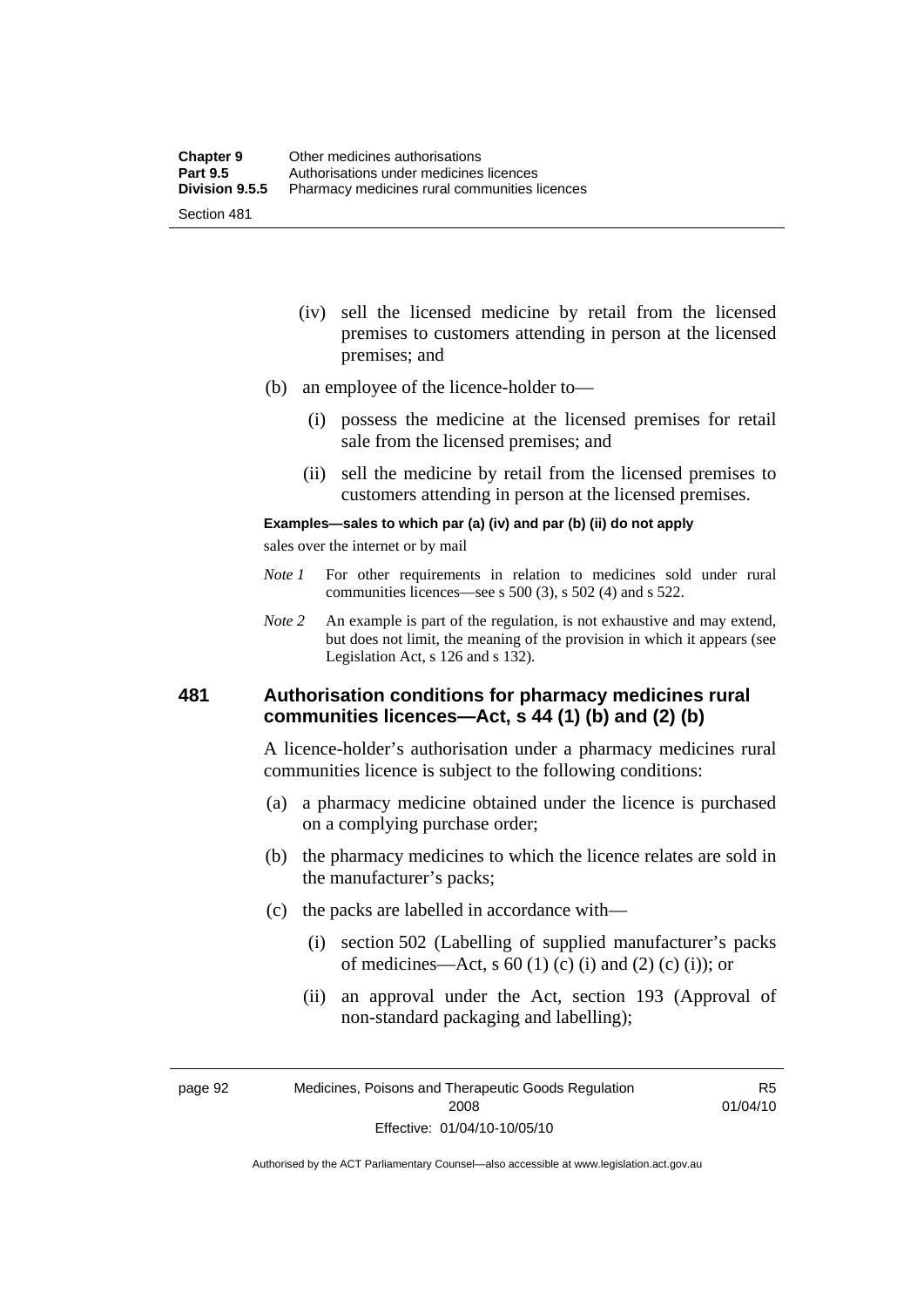- (d) the pharmacy medicines to which the licence relates are sold from the premises stated in the licence to customers attending in person.
- *Note* For licence conditions, see the Act, s 89.

R5 01/04/10 Medicines, Poisons and Therapeutic Goods Regulation 2008 Effective: 01/04/10-10/05/10

page 93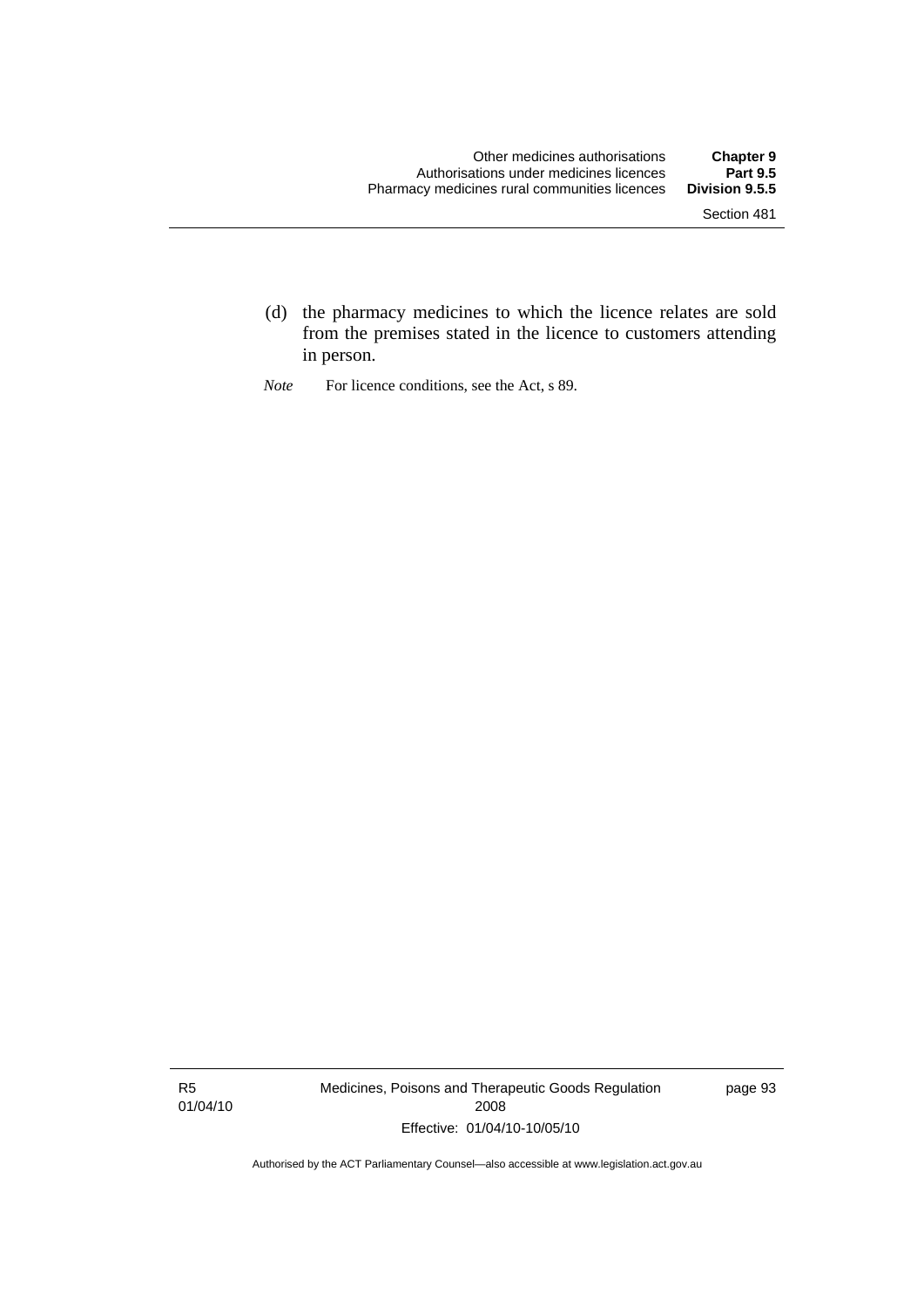# **Chapter 10 Packaging and labelling of medicines generally**

## **U** 500 When pharmacy medicines and pharmacist only **medicines to be supplied in manufacturer's packs— Act, s 59 (1) (c) (i) and (2) (c) (i)**

(1) In this section:

*health professional* does not include—

- (a) a pharmacist, or intern pharmacist, at a hospital; and
- (b) a prescriber who supplies a medicine during a consultation.

*supply* does not include dispense.

- (2) A health professional, or an employee acting under the direction of a health professional, must supply a pharmacy medicine or pharmacist only medicine in a whole manufacturer's pack of the medicine.
- (3) A pharmacy medicines rural communities licence-holder, or an employee acting under the direction of the licence-holder, must sell a pharmacy medicine stated in the licence in a whole manufacturer's pack of the medicine.

#### **501 Packaging of supplied manufacturer's packs of medicines—Act, s 59 (1) (c) (i) and (2) (c) (i)**

A manufacturer's pack of a medicine supplied must be packaged—

 (a) in accordance with the medicines and poisons standard, paragraphs 21 to 27; or

page 94 Medicines, Poisons and Therapeutic Goods Regulation 2008 Effective: 01/04/10-10/05/10

R5 01/04/10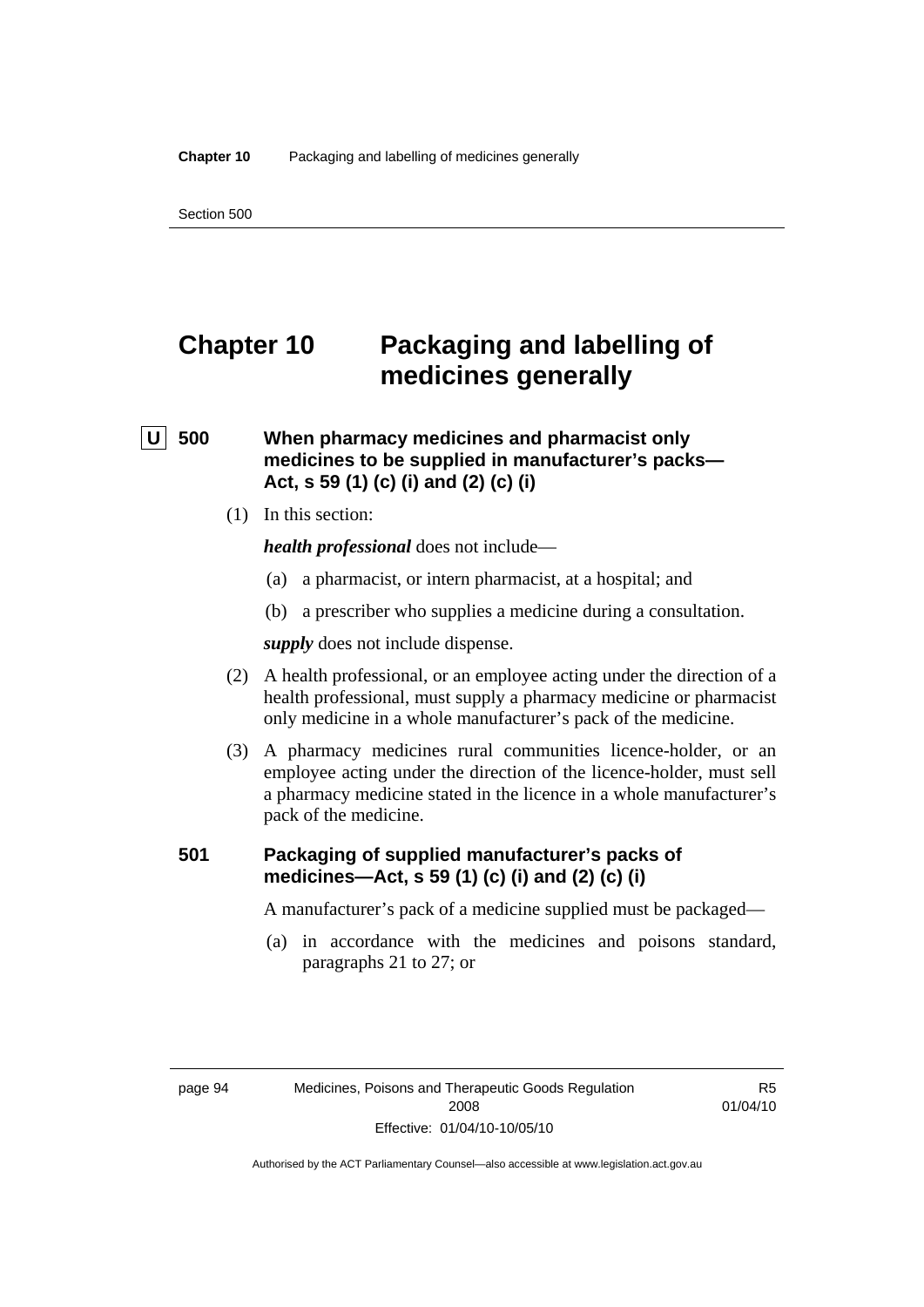- (b) in a container in which the medicine may be sold under a corresponding law.
- *Note* A manufacturer's pack of a medicine supplied may also be packaged in accordance with an approval under the Act, s 193 (Approval of non-standard packaging and labelling) (see Act, s 59 (1) (c) (ii) and  $(2)$  (c) (ii)).

#### **502 Labelling of supplied manufacturer's packs of medicines—Act, s 60 (1) (c) (i) and (2) (c) (i)**

(1) In this section:

*supply*, a medicine, does not include—

- (a) dispense the medicine; or
- (b) supply the medicine on a requisition or standing order.
- (2) A manufacturer's pack of a supplied medicine must be labelled in accordance with—
	- (a) the medicines and poisons standard, paragraphs 3 to 19; or
	- (b) a corresponding law.
	- *Note* A manufacturer's pack of a medicine supplied may also be labelled in accordance with an approval under the Act, s 193 (Approval of non-standard packaging and labelling) (see Act, s 60 (1) (c) (ii) and  $(2)$  (c) (ii)).
- (3) A manufacturer's pack of a pharmacist only medicine sold by retail at a community pharmacy must be labelled with the pharmacy's name, business address and telephone number.
- (4) A manufacturer's pack of a pharmacy medicine sold at premises licensed under a pharmacy medicines rural communities licence must be labelled with the licence-holder's name, business address and telephone number.

page 95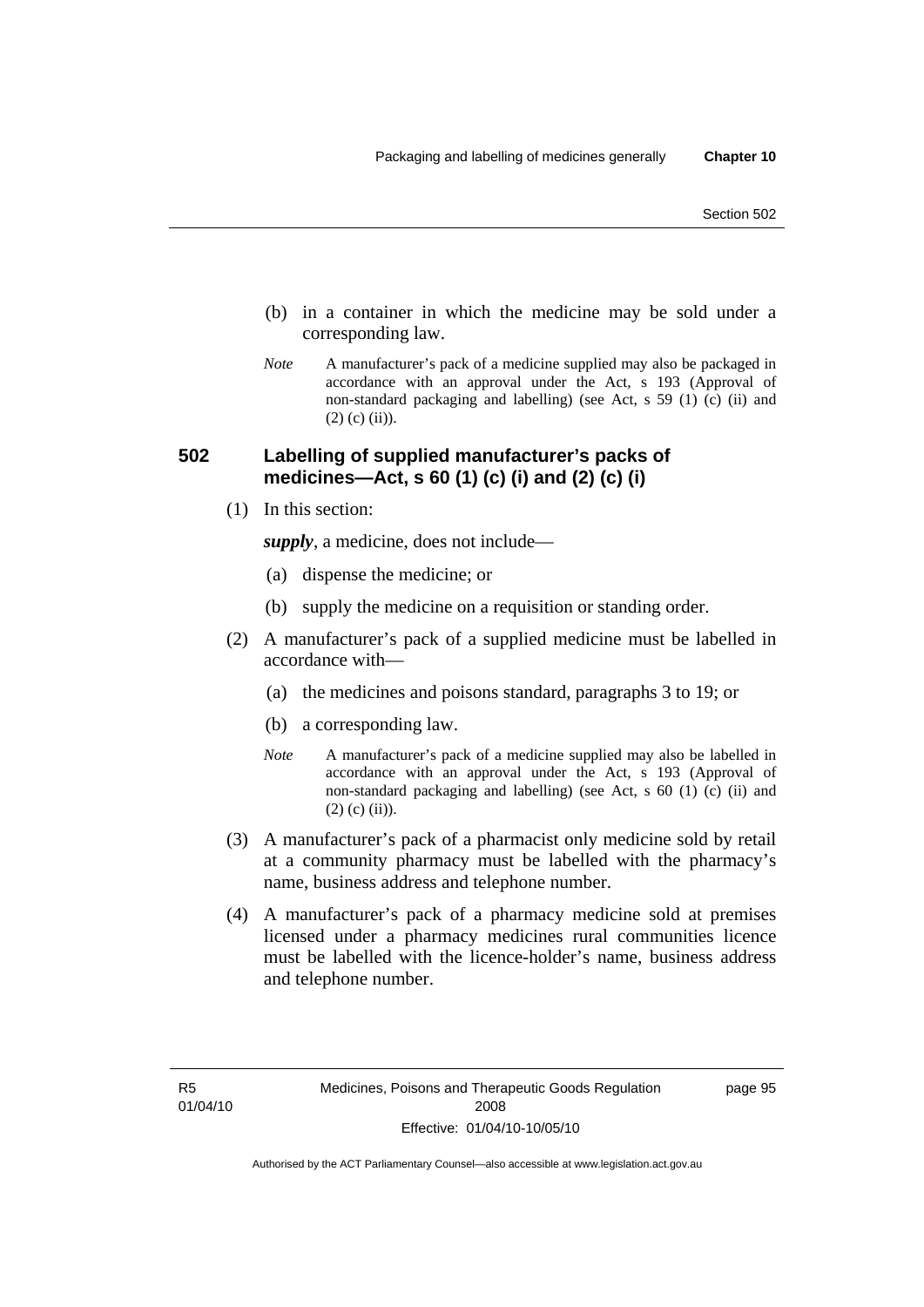**Chapter 11** Storage of medicines Part 11.1 Preliminary

Section 510

# **Chapter 11 Storage of medicines**

# **Part 11.1** Preliminary

#### **510 Meaning of** *prescribed person***—ch 11**

For this chapter, each of the following is a *prescribed person*:

- (a) a dentist, doctor, optometrist, podiatrist or veterinary surgeon;
	- *Note Dentist*, *doctor* and *veterinary surgeon* does not include an intern or trainee (see defs of these terms in dict).
- (b) a pharmacist responsible for the management of a community pharmacy;
- (c) the chief pharmacist at an institution;
- (d) a medicines wholesalers licence-holder;
- (e) a pharmacy medicines rural communities licence-holder;
- (f) an approved analyst;

*Note Approved analyst*—see the dictionary.

- (g) a medicines and poisons inspector (including a police officer);
- (h) a controlled medicines research and education program licence-holder;
- (i) a person in charge of any of the following:
	- (i) an ambulance service (whether or not operated by the Commonwealth, the Territory or a State);
	- (ii) a correctional centre;
	- (iii) a CYP detention place;
	- (iv) a health centre operated by the Territory;

page 96 Medicines, Poisons and Therapeutic Goods Regulation 2008 Effective: 01/04/10-10/05/10 R5 01/04/10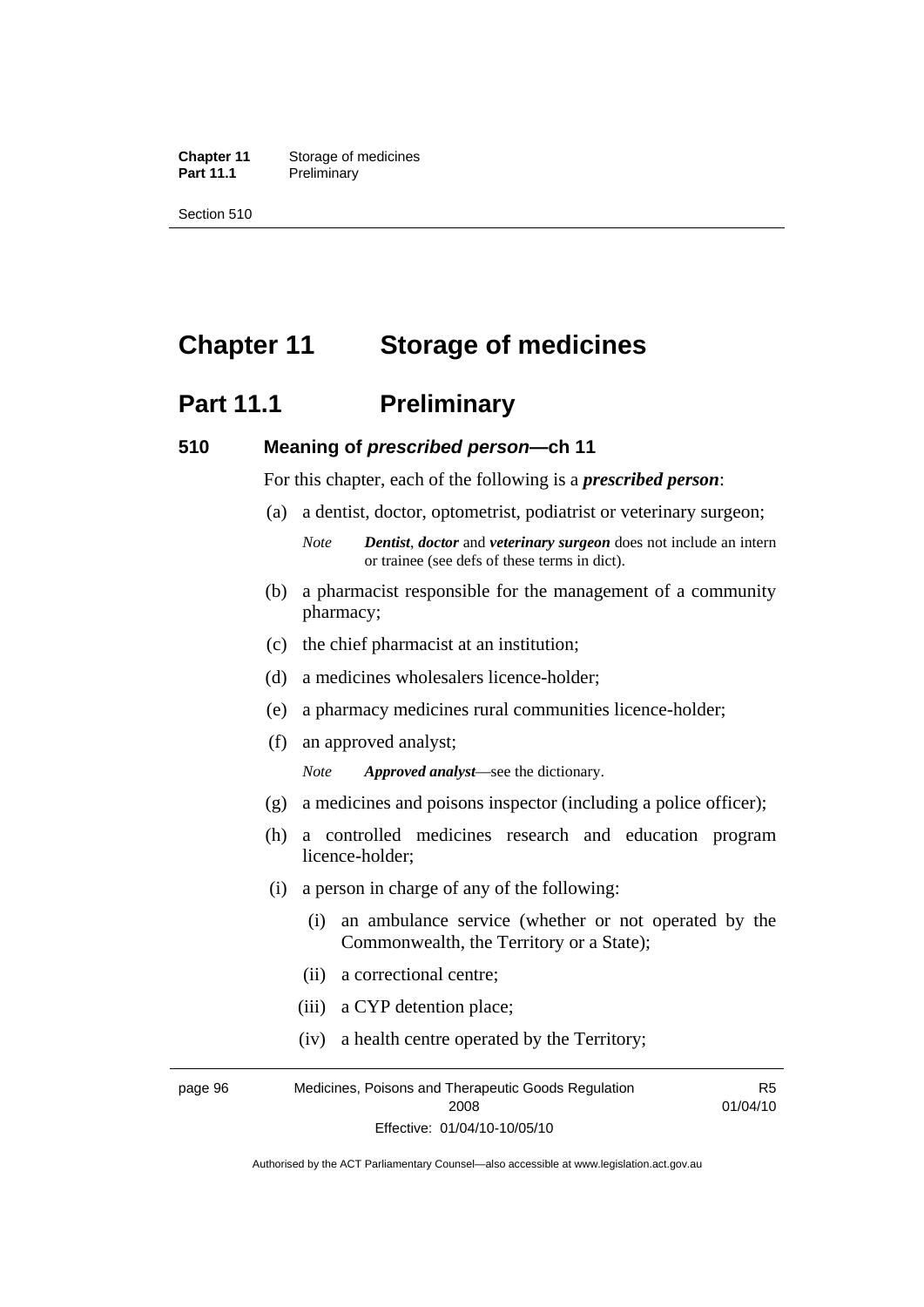- (v) a residential aged care facility without a pharmacy;
- (vi) a residential disability care facility without a pharmacy;
- (vii) a ward (including an opioid dependency treatment centre operated by the Territory).
- *Note 1 CYP detention place*—see the dictionary.
- *Note 2 Residential aged care facility* and *residential disability care facility* see the Act, dictionary.
- *Note 3 State* includes a territory (see Legislation Act, dict, pt 1).

#### **511 Meaning of** *key***—ch 11**

In this chapter:

*key* includes an electronic swipe card or electronic proximity device.

R5 01/04/10 Medicines, Poisons and Therapeutic Goods Regulation 2008 Effective: 01/04/10-10/05/10

page 97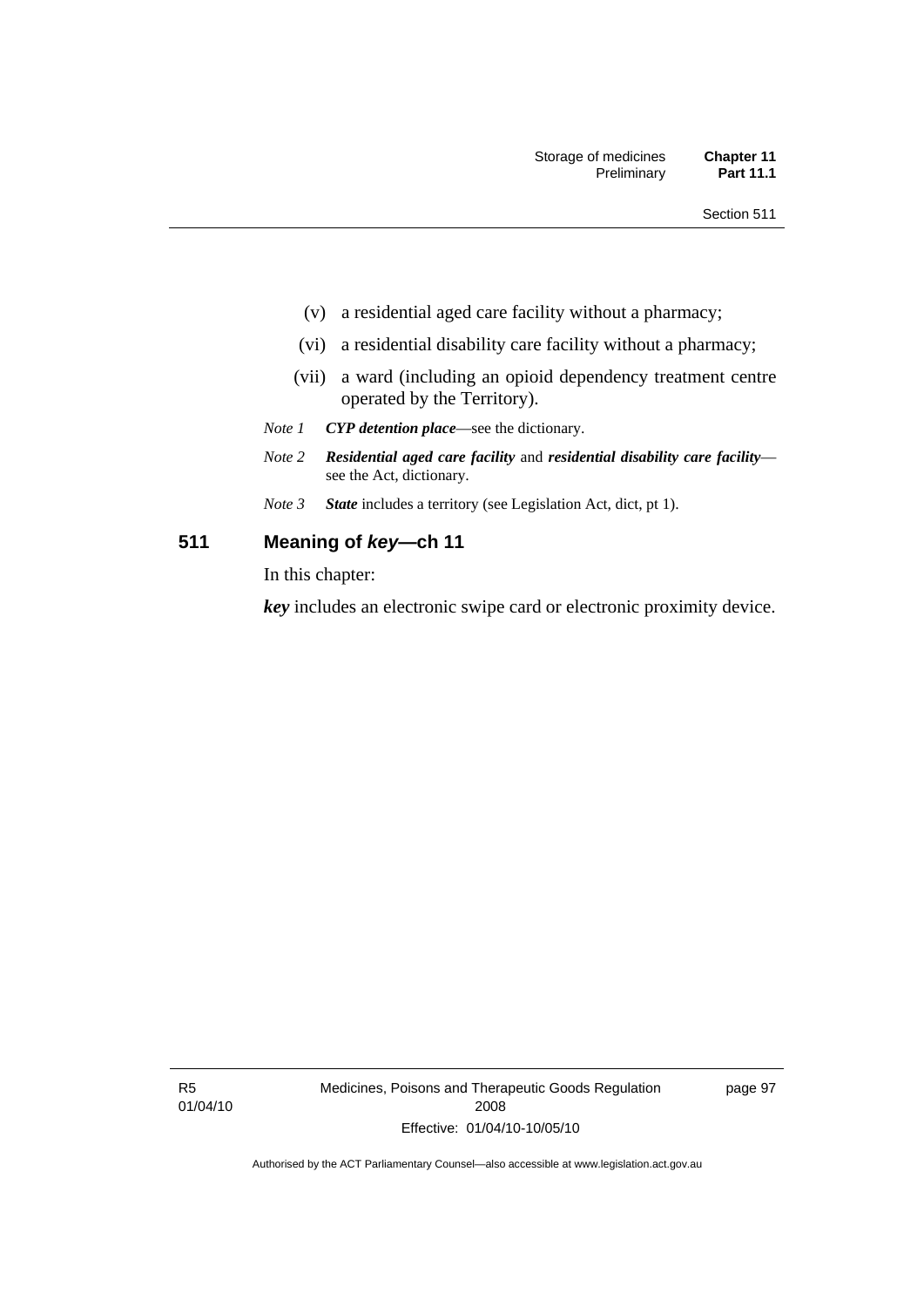Section 515

# **Part 11.2 Storage requirements for medicines generally**

#### **515 Storage of medicines generally—Act, s 61 (b) and (c)**

- (1) A prescribed person must ensure that a medicine in the person's possession is stored—
	- (a) within the manufacturer's recommended storage temperature range; and
	- (b) in any other environmental condition that is necessary to preserve the medicine's stability and therapeutic quality.

*Note Possess* includes having control over disposition (see Act, s 24).

 (2) To remove any doubt, this section does not apply to a prescribed person mentioned in section 510 (i) if the person does not have control over the disposition of the medicine.

#### **Example—person not having control over disposition of medicine**

a medicine in the personal possession of a resident of a residential aged care facility who is in an independent living unit within the facility

*Note* An example is part of the regulation, is not exhaustive and may extend, but does not limit, the meaning of the provision in which it appears (see Legislation Act, s 126 and s 132).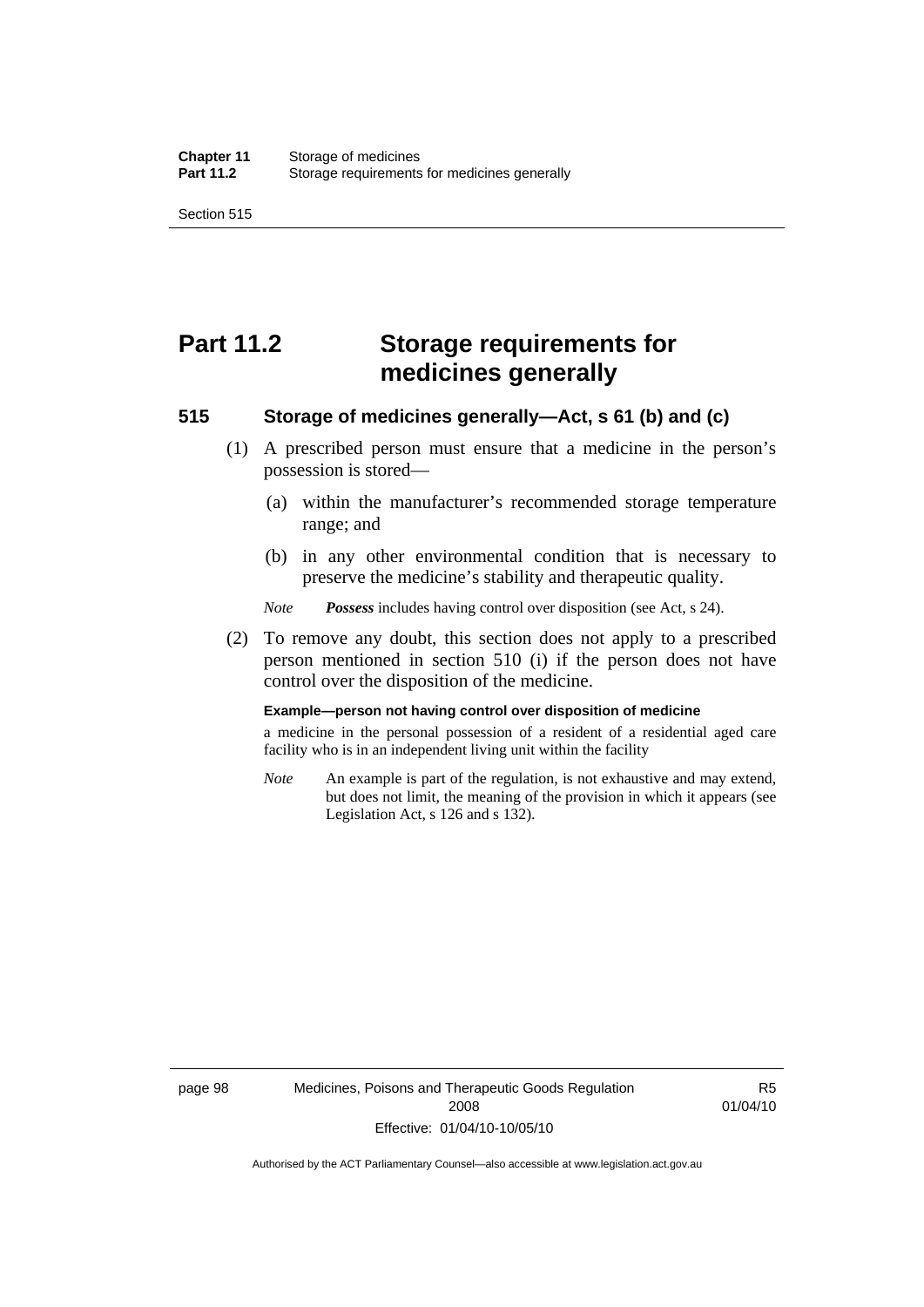# **Part 11.3 Additional storage requirements for medicines other than controlled medicines**

#### **520 Storage of medicines other than controlled medicines in community pharmacies—Act, s 61 (b) and (c)**

- (1) The pharmacist responsible for the management of a community pharmacy must ensure that each pharmacy medicine at the pharmacy is stored—
	- (a) if the medicine is for retail sale—within 4m of, and in sight of, the pharmacy's dispensary; and
	- (b) in any other case—so that public access to the medicine is restricted.
- (2) The pharmacist responsible for the management of a community pharmacy must ensure that each pharmacist only medicine and prescription only medicine at the pharmacy is stored—
	- (a) in a part of the premises to which the public does not have access; and
	- (b) so that only a pharmacist, or a person under the direct supervision of a pharmacist, has access to the medicine.
		- *Note Pharmacist* does not include an intern pharmacist (see dict).

R5 01/04/10 page 99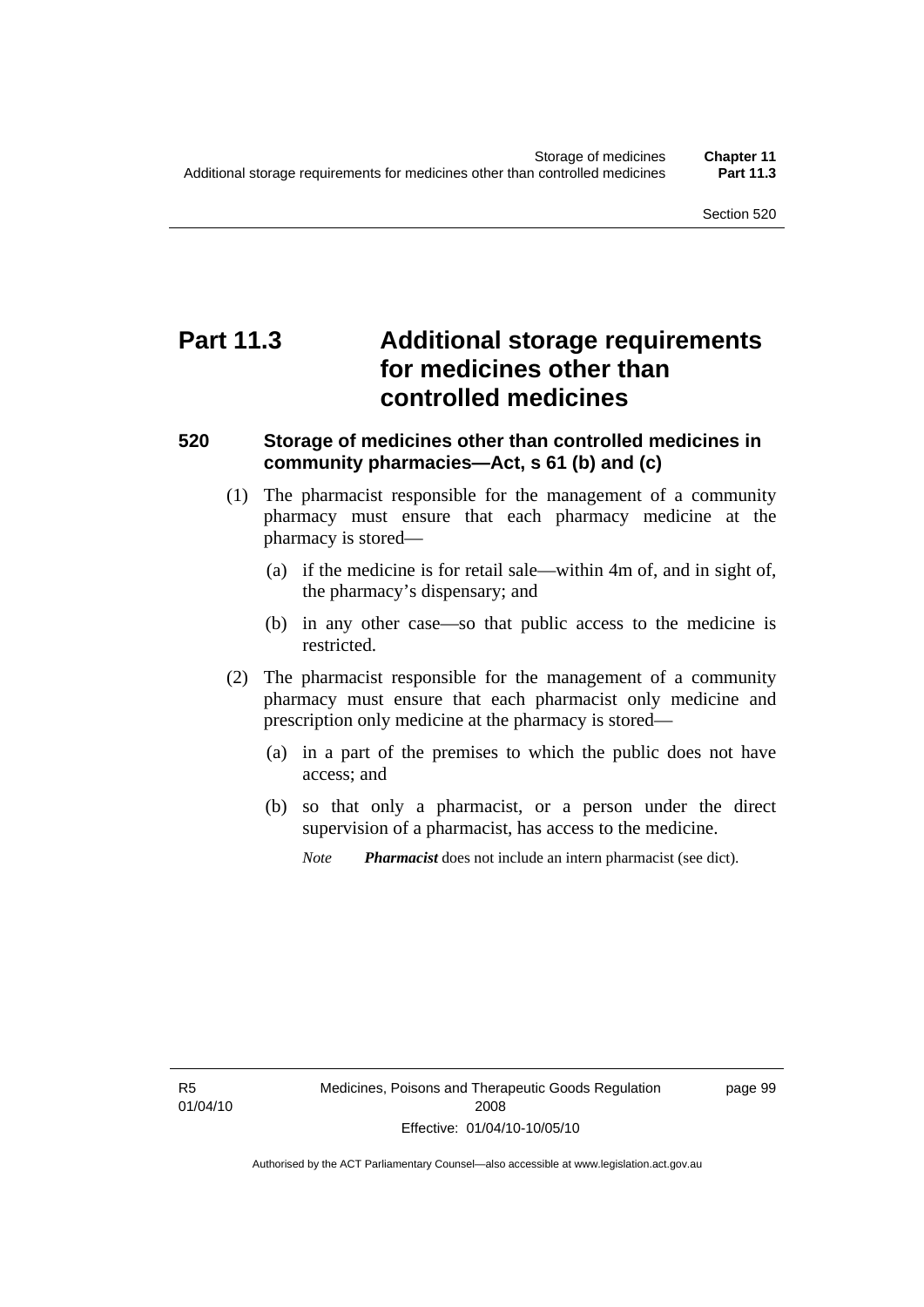## **521 Storage of medicines other than controlled medicines by other people—Act, s 61 (b) and (c)**

(1) In this section:

*prescribed person* does not include a pharmacist responsible for the management of a community pharmacy.

 (2) A prescribed person must ensure that a medicine (other than a controlled medicine) in the person's possession is stored so that public access to it is restricted.

*Note Possess* includes having control over disposition (see Act, s 24).

 (3) To remove any doubt, this section does not apply to a prescribed person mentioned in section 510 (i) if the person does not have control over the disposition of the medicine.

**Example—person not having control over disposition of medicine** 

a medicine in the personal possession of a resident of a residential aged care facility who is in an independent living unit within the facility

*Note* An example is part of the regulation, is not exhaustive and may extend, but does not limit, the meaning of the provision in which it appears (see Legislation Act, s 126 and s 132).

## **522 Storage of pharmacy medicines by pharmacy medicines rural communities licence-holders—Act, s 61 (b) and (c)**

A pharmacy medicines rural communities licence-holder must store a pharmacy medicine for retail sale so that public access to the medicine is restricted.

R5 01/04/10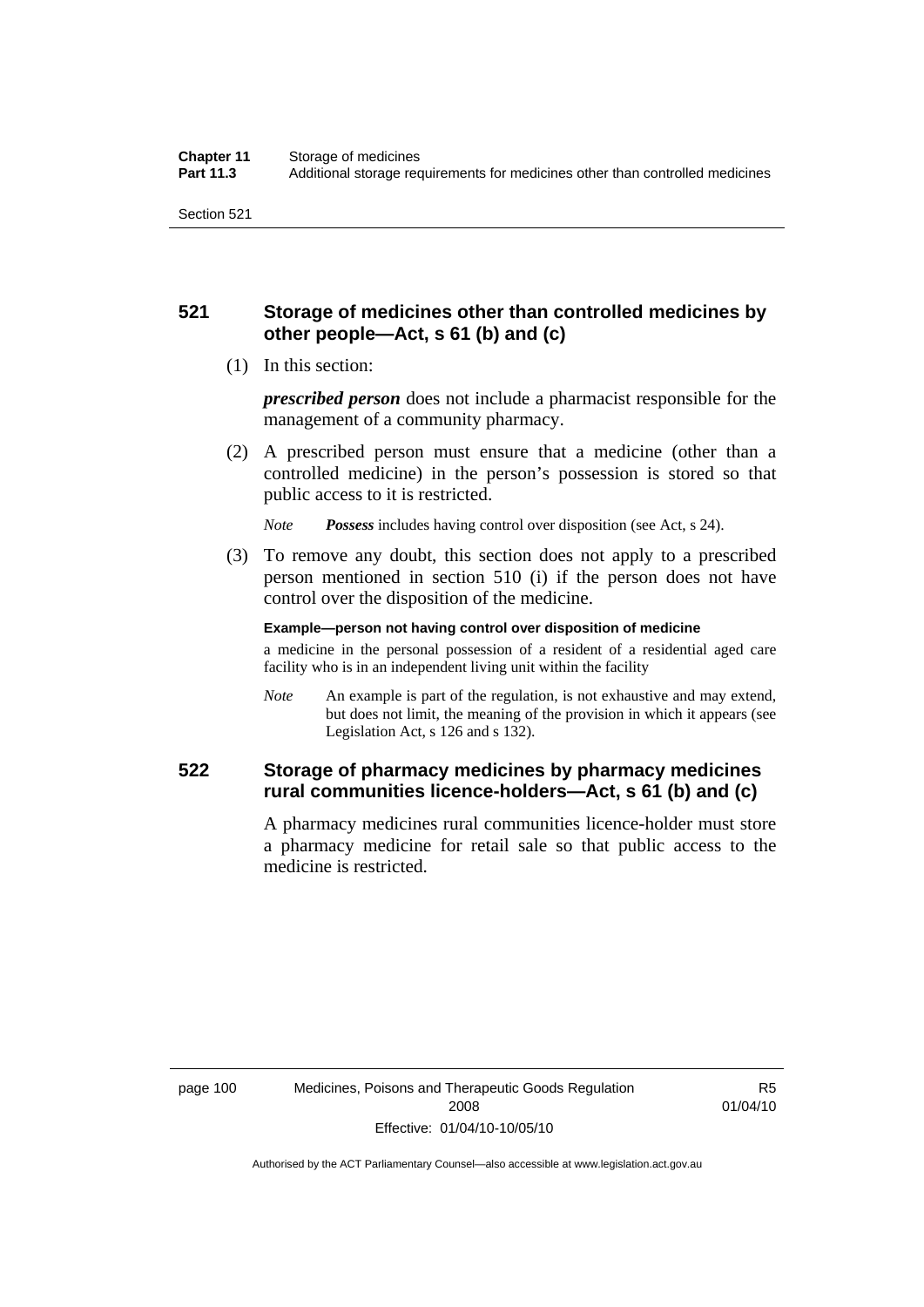page 101

# **Part 11.4 Additional storage requirements for controlled medicines**

#### **530 Meaning of** *personal custody***—pt 11.4**

In this part:

*personal custody*, of a key by a person, includes keeping the key in a combination-operated key safe, the combination of which the person keeps confidential.

#### **531 Storage of controlled medicines by wholesalers licence-holders—Act, s 61 (b) and (c)**

- (1) A wholesalers licence-holder must store a controlled medicine in the person's possession (other than a controlled medicine required for immediate supply) in a vault that—
	- (a) complies with, or is more secure than a vault that complies with, the requirements for a vault in schedule 5, section 5.8 (Requirements for vaults); and
	- (b) is fitted with an alarm system.
- (2) However, if the chief health officer is satisfied that the total amount of controlled medicine held by the licence-holder at any time is not large enough to need to be stored in a vault, the chief health officer may approve, in writing, the storage of the controlled medicine in a safe or strong room.
- (3) If the chief health officer gives an approval under subsection (2)—
	- (a) if the approval is for a safe—the safe must comply with, or be more secure than a safe that complies with, the requirements for a safe in schedule 5, section 5.6 (Requirements for safes); and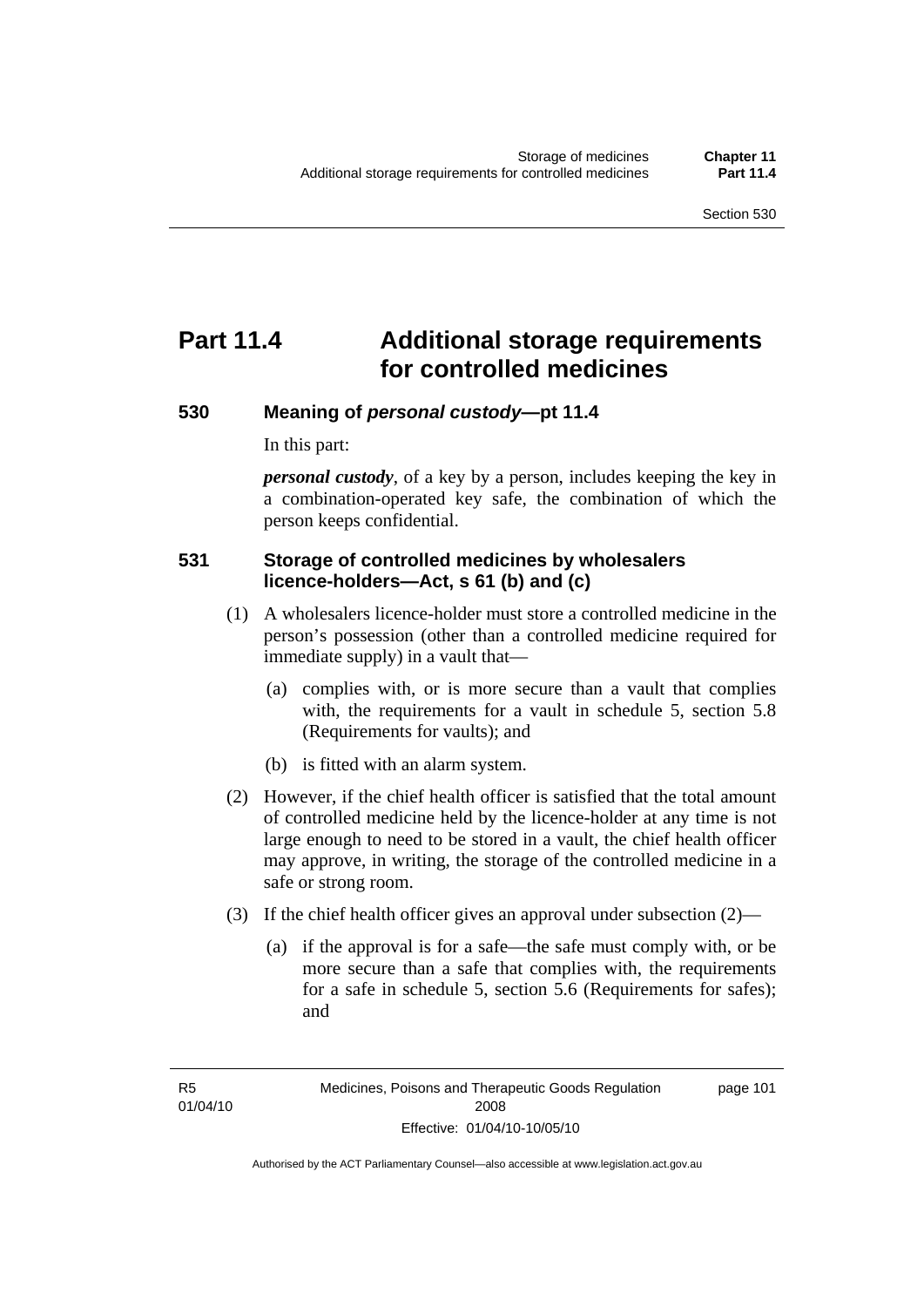- (b) if the approval is for a strong room—the strong room must comply with, or be more secure than a strong room that complies with, the requirements for a strong room in schedule 5, section 5.7 (Requirements for strong rooms); and
- (c) the safe or strong room must be fitted with an alarm system.

#### **532 Storage of controlled medicines for certain health-related occupations—Act, s 61 (b) and (c)**

(1) In this section:

*designated person* means—

- (a) a dentist, doctor or veterinary surgeon (other than a dentist, doctor or veterinary surgeon at an institution); or
- (b) an ambulance officer employed by the Commonwealth, the Territory or a State; or
- (c) a first-aid kit licence-holder.
- *Note 1 Dentist*, *doctor* and *veterinary surgeon* does not include an intern or trainee (see defs of these terms in dict).
- *Note 2 State* includes a territory (see Legislation Act, dict, pt 1).
- (2) A designated person who possesses a controlled medicine must store the controlled medicine as follows:
	- (a) the person must ensure that the controlled medicine is stored in—
		- (i) a locked container that prevents ready access to the container's contents and is securely attached to a building; or
		- (ii) a locked drawer, cupboard, room or vehicle;
	- (b) if the medicine is kept in a container that is unlocked by a combination lock—the person must keep the combination confidential;

page 102 Medicines, Poisons and Therapeutic Goods Regulation 2008 Effective: 01/04/10-10/05/10 R5 01/04/10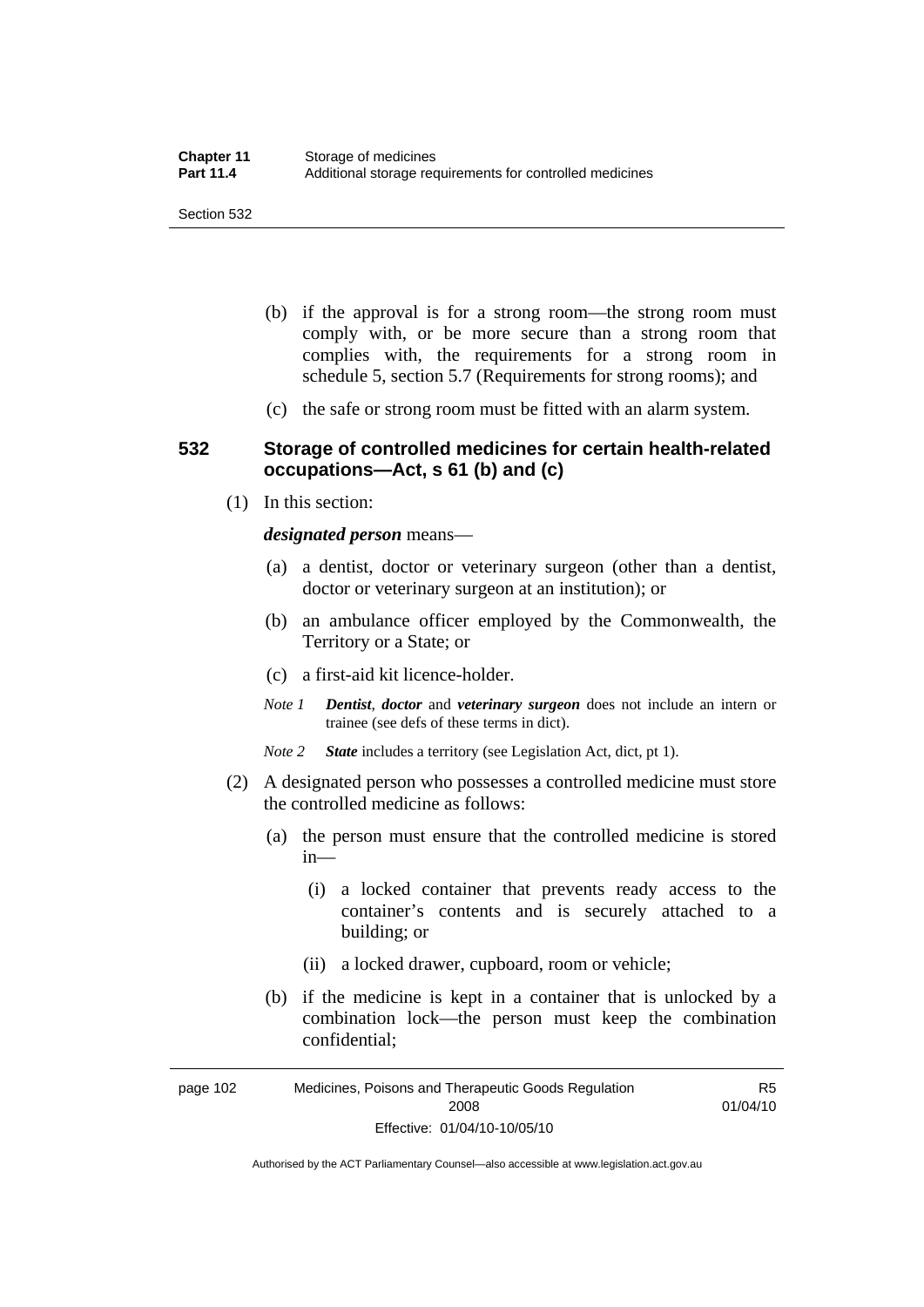- (c) if the medicine is kept in a container that is unlocked by a key—the person must keep personal custody of the key;
- (d) if the medicine is kept in a drawer, cupboard, room or vehicle—the person must keep personal custody of the key to the drawer, cupboard, room or vehicle.
- (3) However, subsection (2) does not apply to a controlled medicine if—
	- (a) the controlled medicine is being carried by a designated person in—
		- (i) a locked first-aid kit; or
		- (ii) an unlocked first-aid kit that is in immediate use; and
	- (b) the person keeps personal custody of the key to the first-aid kit.

#### **533 Storage of controlled medicines by certain other prescribed people—Act, s 61 (b) and (c)**

(1) In this section:

#### *excluded person* means—

- (a) a dentist, doctor or veterinary surgeon at an institution; or
- (b) the person in charge of a residential aged care facility or residential disability care facility in relation to a controlled medicine dispensed in a dose administration aid for a patient at the facility; or
- (c) the person in charge of a correctional centre in relation to a controlled medicine dispensed for a detainee in a dose administration aid; or

page 103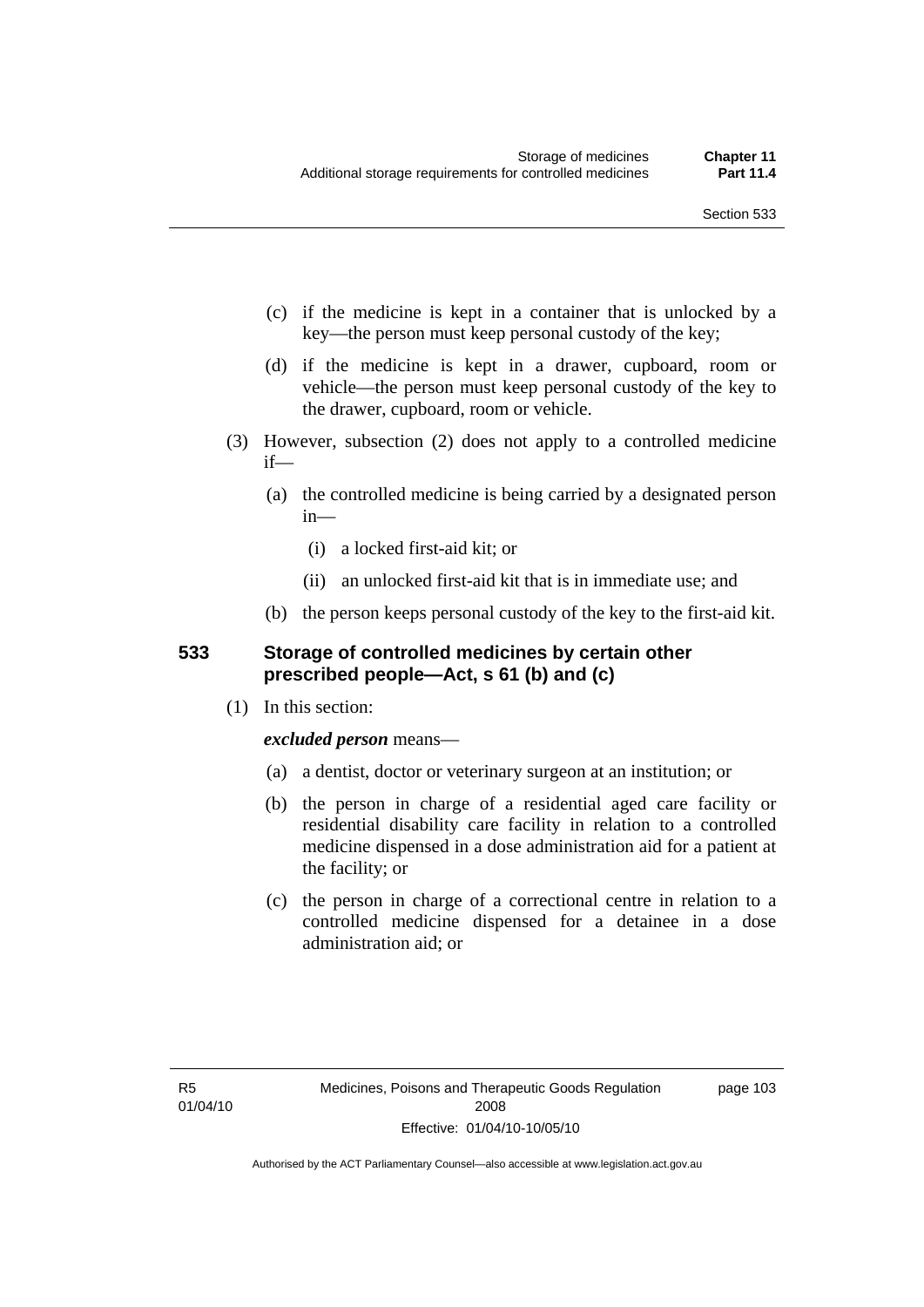Section 533

- (d) the person in charge of a CYP detention place in relation to a controlled medicine dispensed for a young detainee in a dose administration aid.
- *Note 1 CYP detention place*—see the dictionary.
- *Note 2 Correctional centre—see the Legislation Act, dictionary, pt 1.*
- *Note 3 Detainee*—see the *Corrections Management Act 2007*, s 6.
- *Note 4 Young detainee*—see the *Children and Young People Act 2008*, s 95.
- (2) This section applies to a prescribed person, other than an excluded person, in relation to a controlled medicine in the person's possession if the medicine is not for immediate administration.

*Note Possess* includes having control over disposition (see Act, s 24).

- (3) The person must ensure that—
	- (a) the controlled medicine is stored in a medicines cabinet, safe, strong room or vault (a *storage receptacle*) that complies with, or is more secure than a storage receptacle that complies with, the requirements for the receptacle in schedule 5 (Requirements for storage receptacles); and
	- (b) the storage receptacle is kept securely locked when not in immediate use; and
	- (c) if the storage receptacle is unlocked by a combination lock the person keeps the combination confidential; and
	- (d) if the storage receptacle is unlocked by a key—the person keeps personal custody of the key; and
	- (e) if the prescribed person is the chief pharmacist at an institution—the storage receptacle is fitted with an alarm system.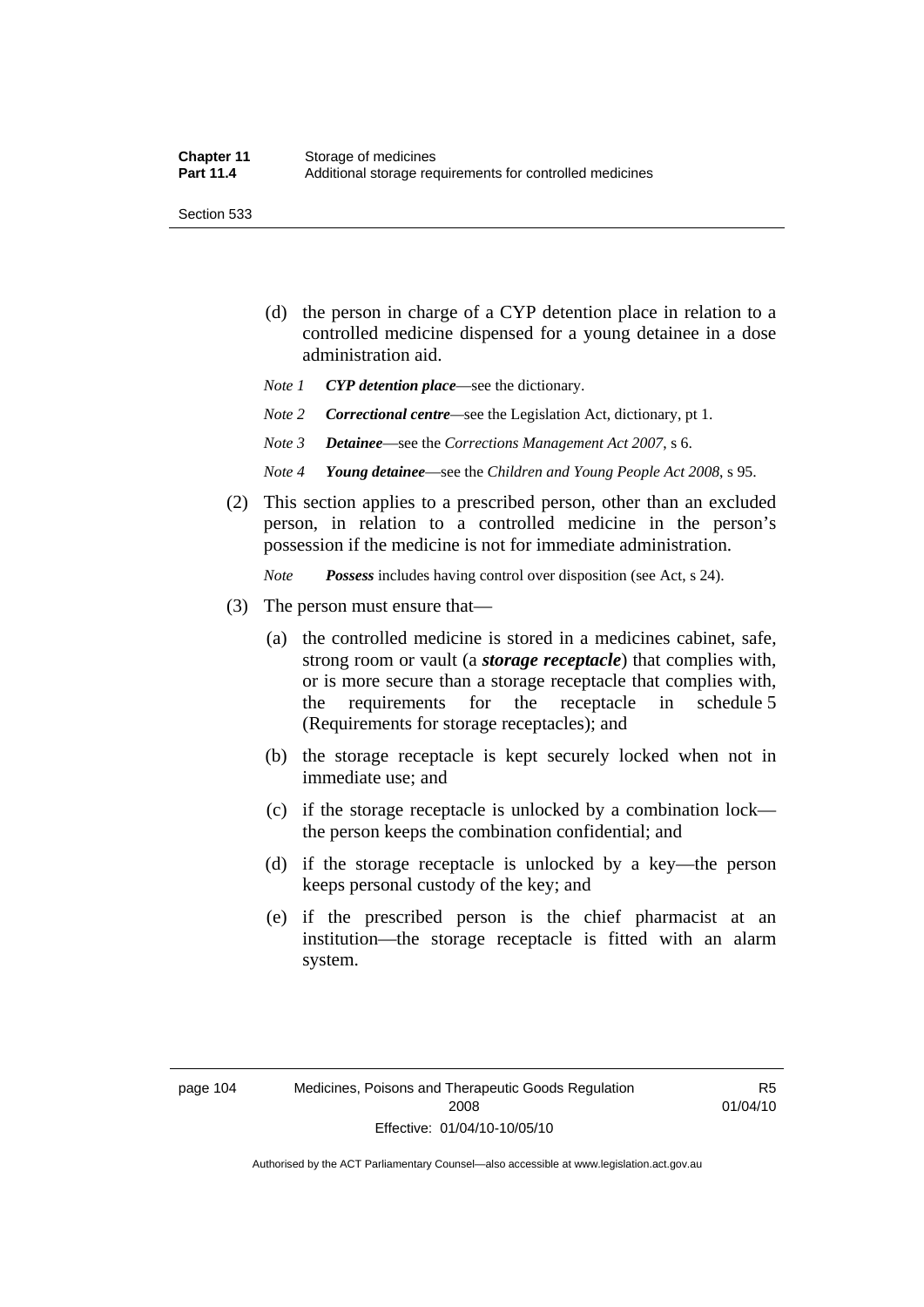(4) To remove any doubt, this section does not apply to a prescribed person mentioned in section 510 (i) if the person does not have control over the disposition of the medicine.

**Example—person not having control over disposition of medicine** 

a medicine in the personal possession of a resident of a residential aged care facility who is in an independent living unit within the facility

*Note* An example is part of the regulation, is not exhaustive and may extend, but does not limit, the meaning of the provision in which it appears (see Legislation Act, s 126 and s 132).

R5 01/04/10 Medicines, Poisons and Therapeutic Goods Regulation 2008 Effective: 01/04/10-10/05/10

page 105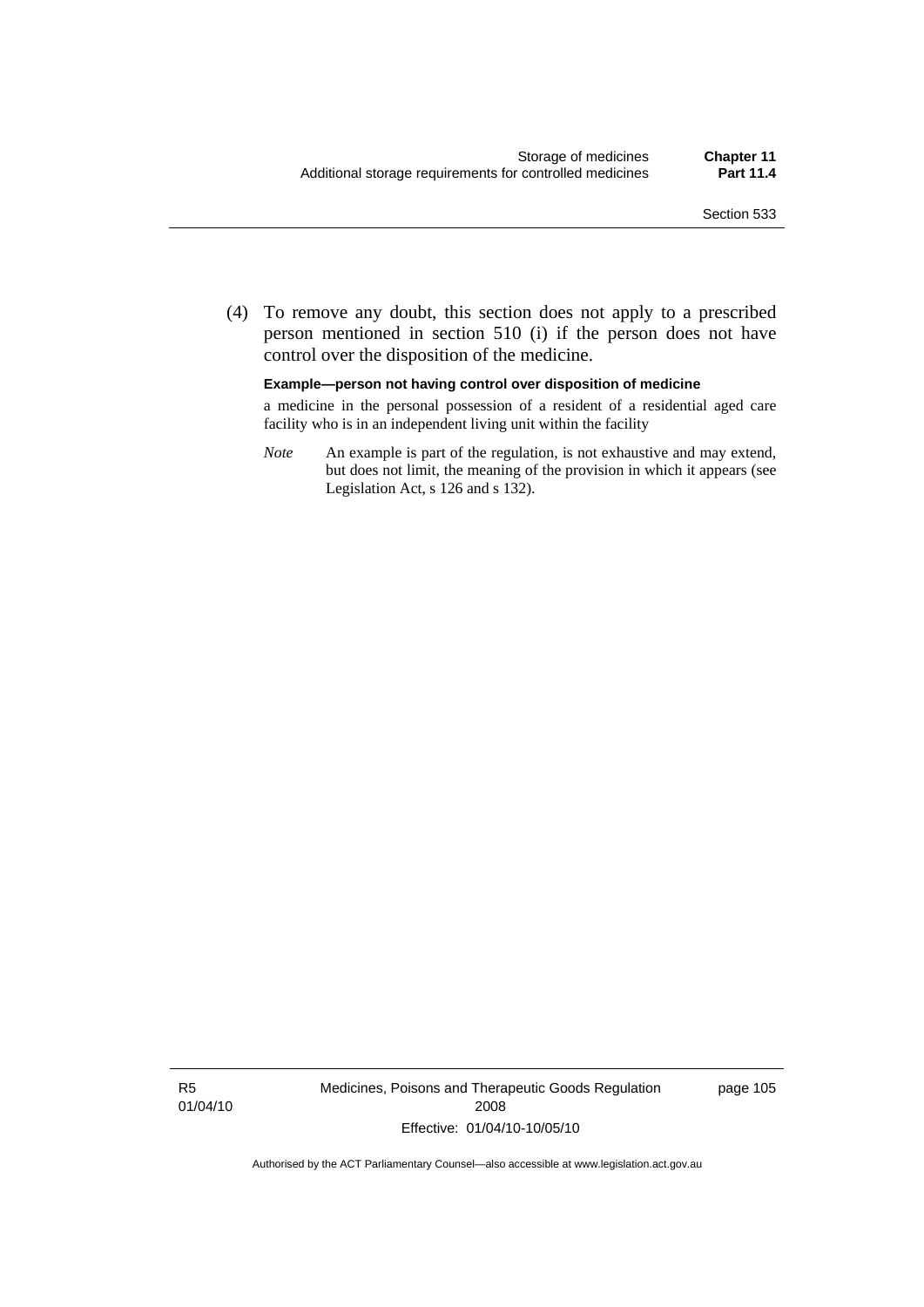## **Chapter 12 Controlled medicines registers**

#### **540 Keeping of controlled medicines registers by certain people—Act, s 48 (a) and s 50 (1) (b) and (2) (b)**

- (1) A person mentioned in table 540, column 2 who possesses a controlled medicine must keep a controlled medicines register.
	- *Note* Also, a pharmacist responsible for the management of a community pharmacy must keep a controlled medicines register for controlled medicines kept at the pharmacy (see Act, s 48).
- (2) However, subsection (1) does not apply to the person in relation to—
	- (a) a controlled medicine in a first-aid kit kept by the person; or
	- (b) if the person is the person in charge of a residential aged care facility or residential disability care facility—a controlled medicine dispensed for the patient in a dose administration aid; or
	- (c) if the person is the person in charge of a correctional centre—a controlled medicine dispensed for a detainee in a dose administration aid; or
	- (d) if the person is the person in charge of a CYP detention place—a controlled medicine dispensed for a young detainee in a dose administration aid.
	- *Note 1 CYP detention place*—see the dictionary.
	- *Note 2 Correctional centre*—see the Legislation Act, dictionary, pt 1.
	- *Note 3 Detainee*—see the *Corrections Management Act 2007*, s 6.
	- *Note 4 Young detainee*—see the *Children and Young People Act 2008*, s 95.
	- *Note* 5 For keeping controlled medicines in a first-aid kit, see s 541.

page 106 Medicines, Poisons and Therapeutic Goods Regulation 2008 Effective: 01/04/10-10/05/10

R5 01/04/10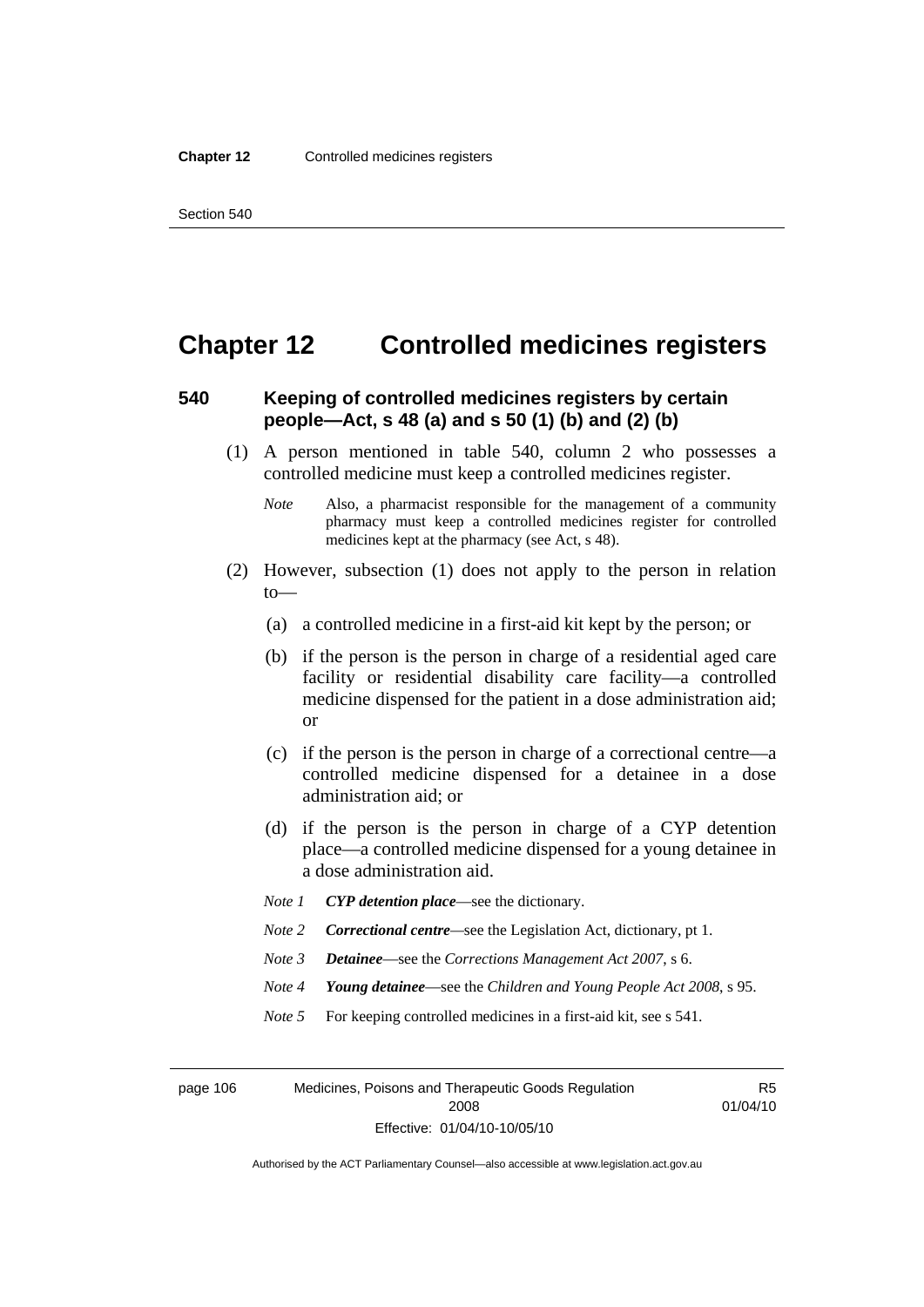- (3) A person to whom subsection (1) applies must keep a controlled medicines register for a controlled medicine at the place prescribed in table 540, column 3 for the person.
- (4) A pharmacist responsible for the management of a community pharmacy at which controlled medicines are kept must keep the controlled medicines register for the controlled medicines at the pharmacy.
	- *Note* For the requirement for a controlled medicine register to be kept for a community pharmacy, see the Act, s 48.

| column 1 | column <sub>2</sub>                                                       | column 3                                                     |
|----------|---------------------------------------------------------------------------|--------------------------------------------------------------|
| item     | prescribed person                                                         | place where register to be kept                              |
| 1        | person in charge of<br>ambulance service                                  | the premises where the controlled<br>medicine is kept        |
| 2        | approved analyst                                                          | the analyst's laboratory                                     |
| 3        | person in charge of<br>correctional centre                                | the correctional centre                                      |
| 4        | person in charge of CYP<br>detention place                                | the detention place                                          |
| 5        | dentist                                                                   | the dentist's surgery                                        |
| 6        | doctor                                                                    | the doctor's surgery                                         |
| 7        | medicines wholesalers<br>licence-holder                                   | the licensed premises under s 460                            |
| 8        | medicines and poisons<br>inspector (other than<br>police officer)         | the place directed in writing by the<br>chief health officer |
| 9        | person in charge of<br>residential aged care<br>facility without pharmacy | the facility                                                 |

**Table 540 Keeping controlled medicines registers** 

R5 01/04/10 Medicines, Poisons and Therapeutic Goods Regulation 2008 Effective: 01/04/10-10/05/10

page 107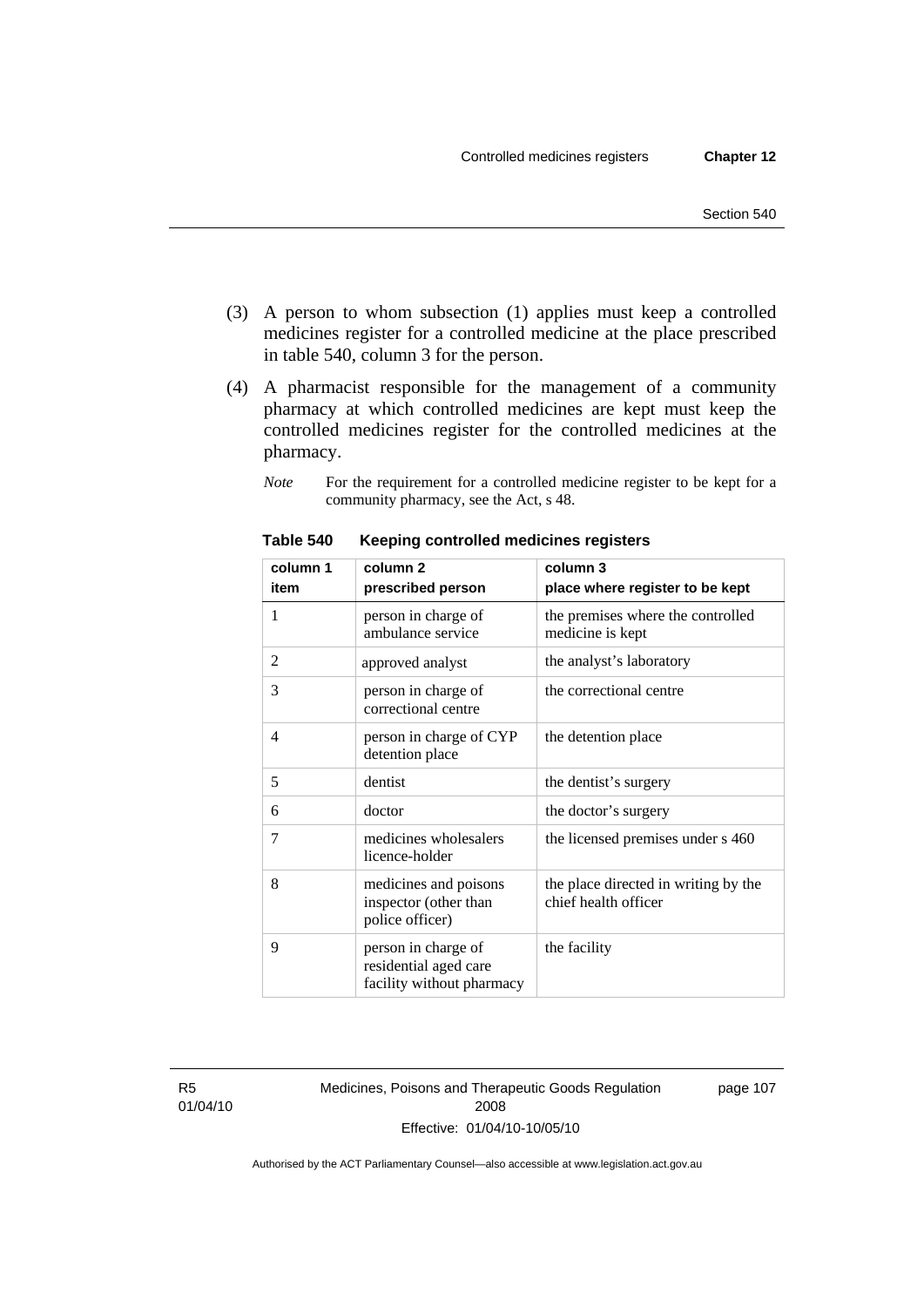#### **Chapter 12** Controlled medicines registers

#### Section 541

| column 1<br>item | column 2<br>prescribed person                                                                                    | column 3<br>place where register to be kept      |
|------------------|------------------------------------------------------------------------------------------------------------------|--------------------------------------------------|
| 10               | person in charge of<br>residential disability care<br>facility without pharmacy                                  | the facility                                     |
| 11               | supervisor of program<br>under controlled<br>medicines research and<br>education program<br>licence              | the premises where program is being<br>conducted |
| 12               | veterinary surgeon                                                                                               | the veterinary surgeon's surgery                 |
| 13               | person in charge of ward<br>(including an opioid<br>dependency treatment<br>centre operated by the<br>Territory) | the ward                                         |

#### **541 Keeping of controlled medicines registers by first-aid kit holders—Act, s 48 (a) and s 50 (1) (b) and (2) (b)**

(1) In this section:

#### *designated person* means—

- (a) a dentist, doctor or veterinary surgeon; or
- (b) an ambulance officer employed by the Commonwealth, the Territory or a State; or
- (c) a first-aid kit licence-holder.
- *Note 1 Dentist*, *doctor* and *veterinary surgeon* does not include an intern or trainee (see defs of these terms in dict).
- *Note 2 State* includes a territory (see Legislation Act, dict, pt 1).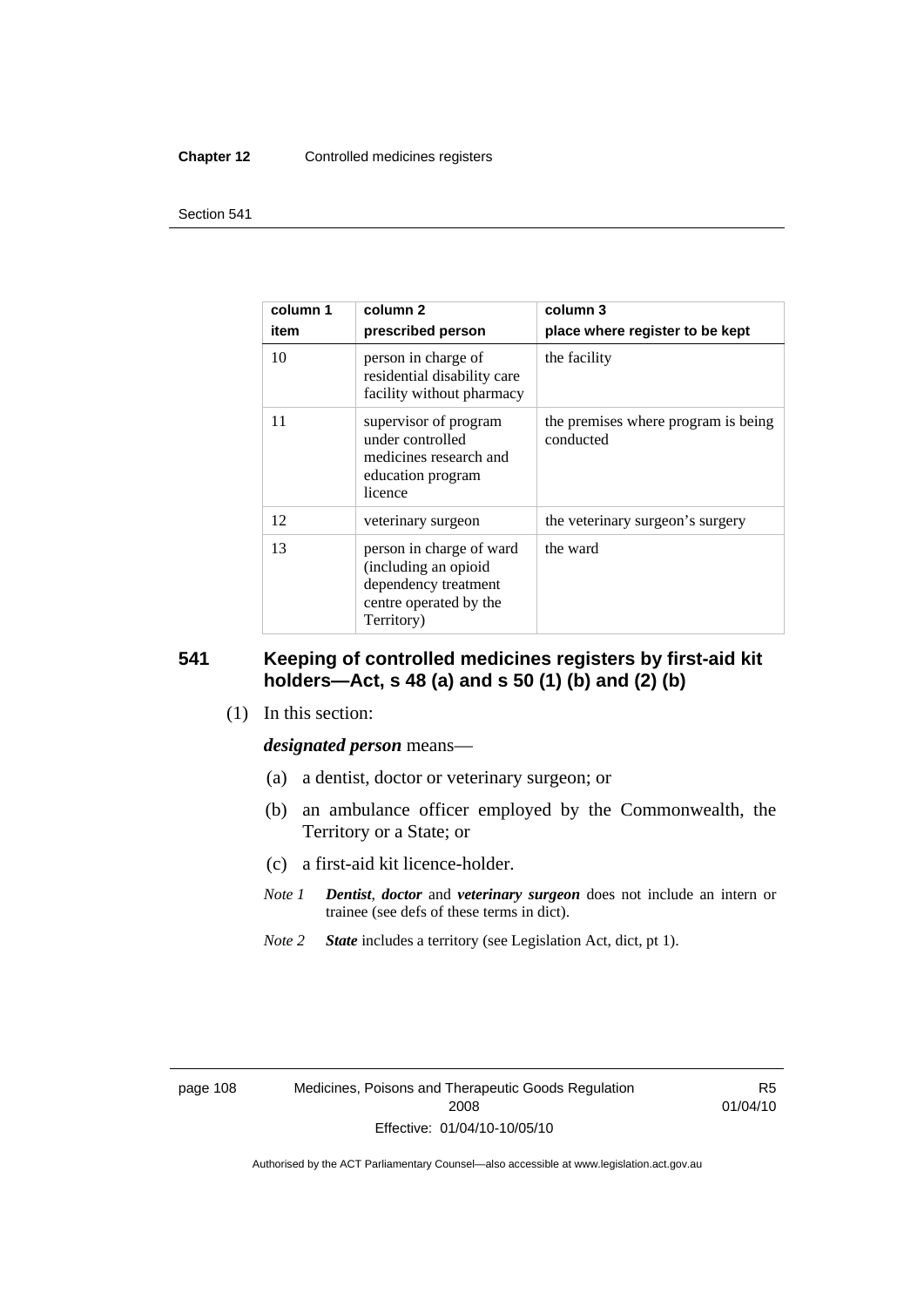(2) A designated person who possesses a first-aid kit containing a controlled medicine must keep the controlled medicines register for the controlled medicine with the first-aid kit.

## **542 Form of controlled medicines registers—Act, s 49 (1) (b) and (2) (b)**

- (1) Each page in a controlled medicines register must relate to a single form and strength of a controlled medicine.
- (2) If a controlled medicines register is kept electronically, a separate record must be used for each form and strength of controlled medicine kept.

## **543 Making entries in controlled medicines registers— Act, s 51 (1) (b)**

- (1) The following details for a dealing with a controlled medicine are prescribed:
	- (a) the nature of the dealing;
	- (b) the date of the dealing;
	- (c) the medicine, and the form, strength and quantity of the medicine, dealt with;
	- (d) if the dealing is receiving the medicine—the name and address of the supplier;
	- (e) if the dealing is supplying the medicine—the name and address of the person to whom it is supplied;
	- (f) if the medicine is supplied on a prescription—the prescriber's name and suburb and the prescription's number under section 123 (k) (Labelling dispensed medicines—Act, s 60 (1) (c) (i) and (2) (c) (i));

page 109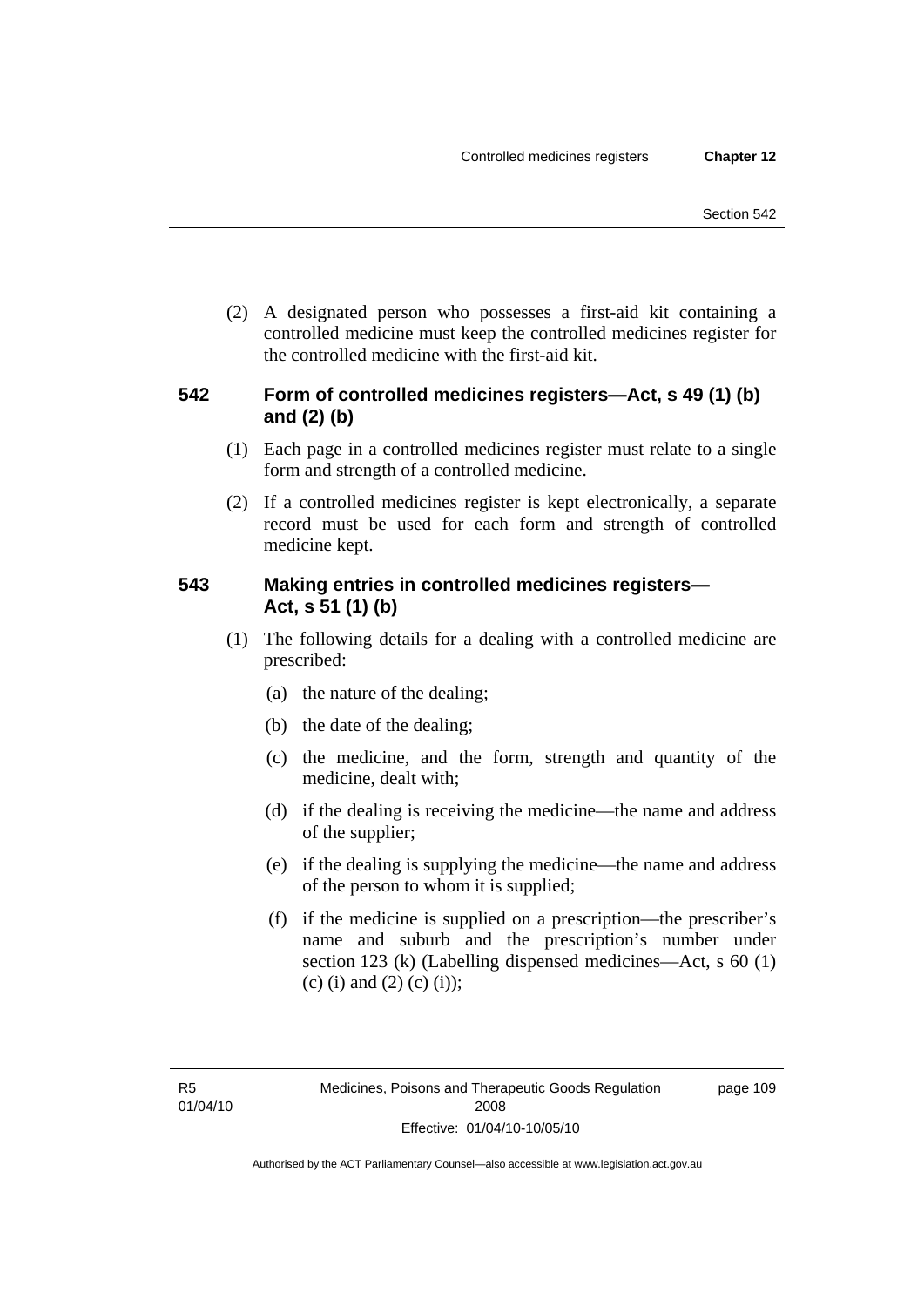Section 543

- (g) if the medicine is supplied on a requisition—the requisition's number under section 132 (e) (Labelling medicines supplied on requisition—Act, s 60 (1) (c) (i) and (2) (c) (i));
- (h) if the medicine is supplied on a purchase order—the date of the purchase order;
- (i) if the Act, section 53 (Registers—witnessing administration of medicines) applies to the dealing—the name of the person to whom the medicine is administered;
- (j) the quantity of the medicine held after the dealing.
- (2) However, subsection (1) (i) does not apply in relation to a controlled medicine dispensed in a dose administration aid for—
	- (a) a patient at a residential aged care facility or residential disability care facility; or
	- (b) a detainee at a correctional centre; or
	- (c) a young detainee at a CYP detention place.
- (3) A dealing with a controlled medicine must be entered in—
	- (a) if the dealing happens in a pharmacy at an institution—the controlled medicines register kept at the pharmacy; or
	- (b) if the dealing happens in a ward at an institution—the controlled medicines register kept at the ward; or
	- (c) if the person must keep both a controlled medicines register for a first-aid kit and another controlled medicines register—
		- (i) for a dealing with a controlled medicine to which the first-aid kit relates—the controlled medicines register for the kit; or
		- (ii) for any other dealing by the person—the other controlled medicines register; or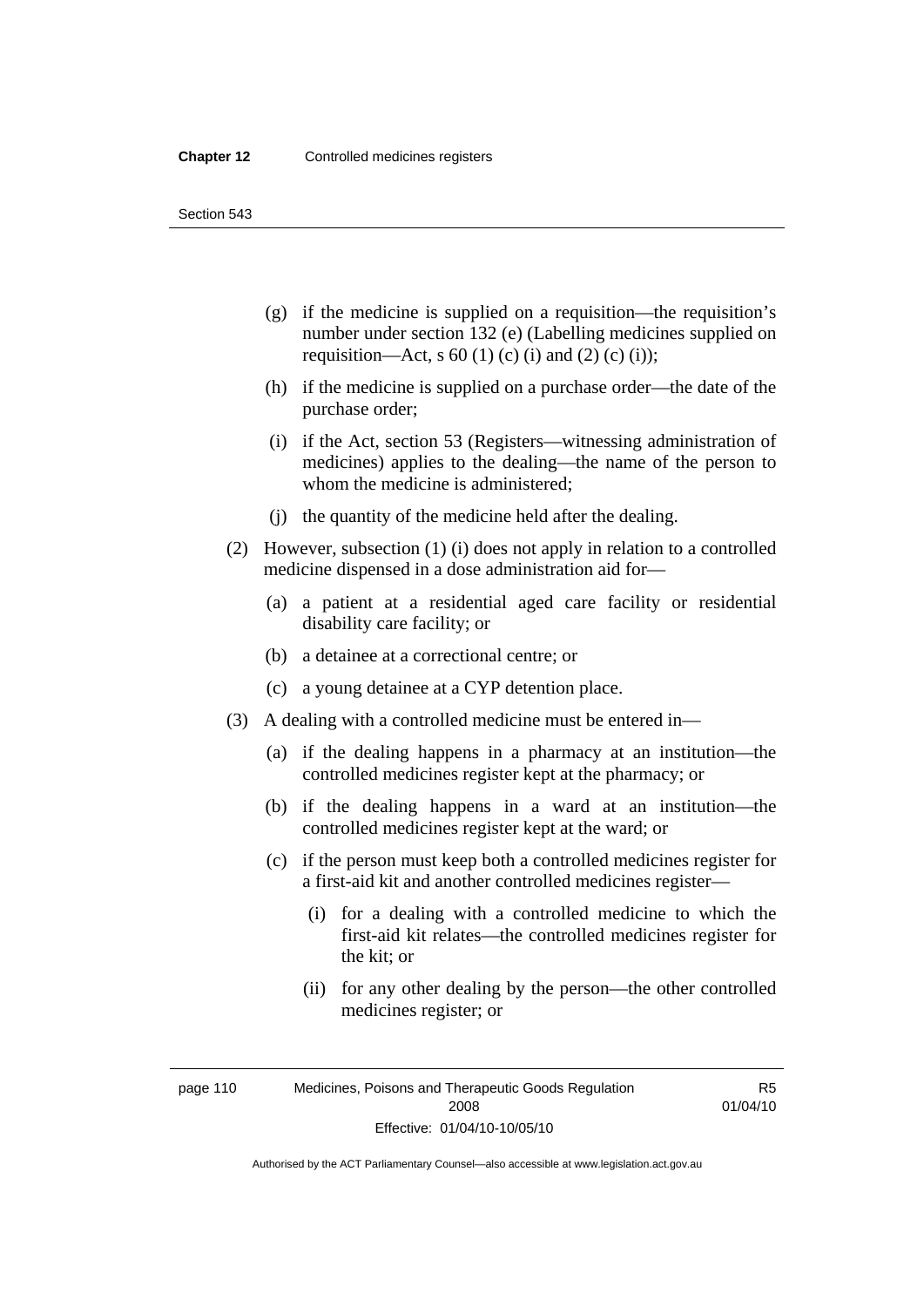(d) in any other case—the controlled medicines register the person must keep.

#### **544 Prescribed witnesses for administration of controlled medicines—Act, s 53 (a) and (b)**

The following people are prescribed as witnesses in relation to the administration of a controlled medicine:

- (a) if the medicine is administered by an intern doctor—a dentist, doctor, midwife, nurse, nurse practitioner or pharmacist;
- (b) if the medicine is administered by a person who is not an intern doctor—
	- (i) a person prescribed under paragraph (a); or
	- (ii) an intern doctor or enrolled nurse (medications).
- *Note Dentist*, *doctor* and *pharmacist* does not include an intern or trainee (see defs of these terms in dict).

#### **545 Prescribed witnesses for discarding of controlled medicines—Act, s 54 (a) and (b)**

- (1) The following people are prescribed as witnesses in relation to the discarding of a controlled medicine:
	- (a) an ambulance officer employed by the Commonwealth, the Territory or a State;
	- (b) an approved analyst;
	- (c) a dentist;
	- (d) a doctor;
	- (e) a medicines and poisons inspector;
	- (f) a midwife;
	- (g) a nurse;

R5 01/04/10 page 111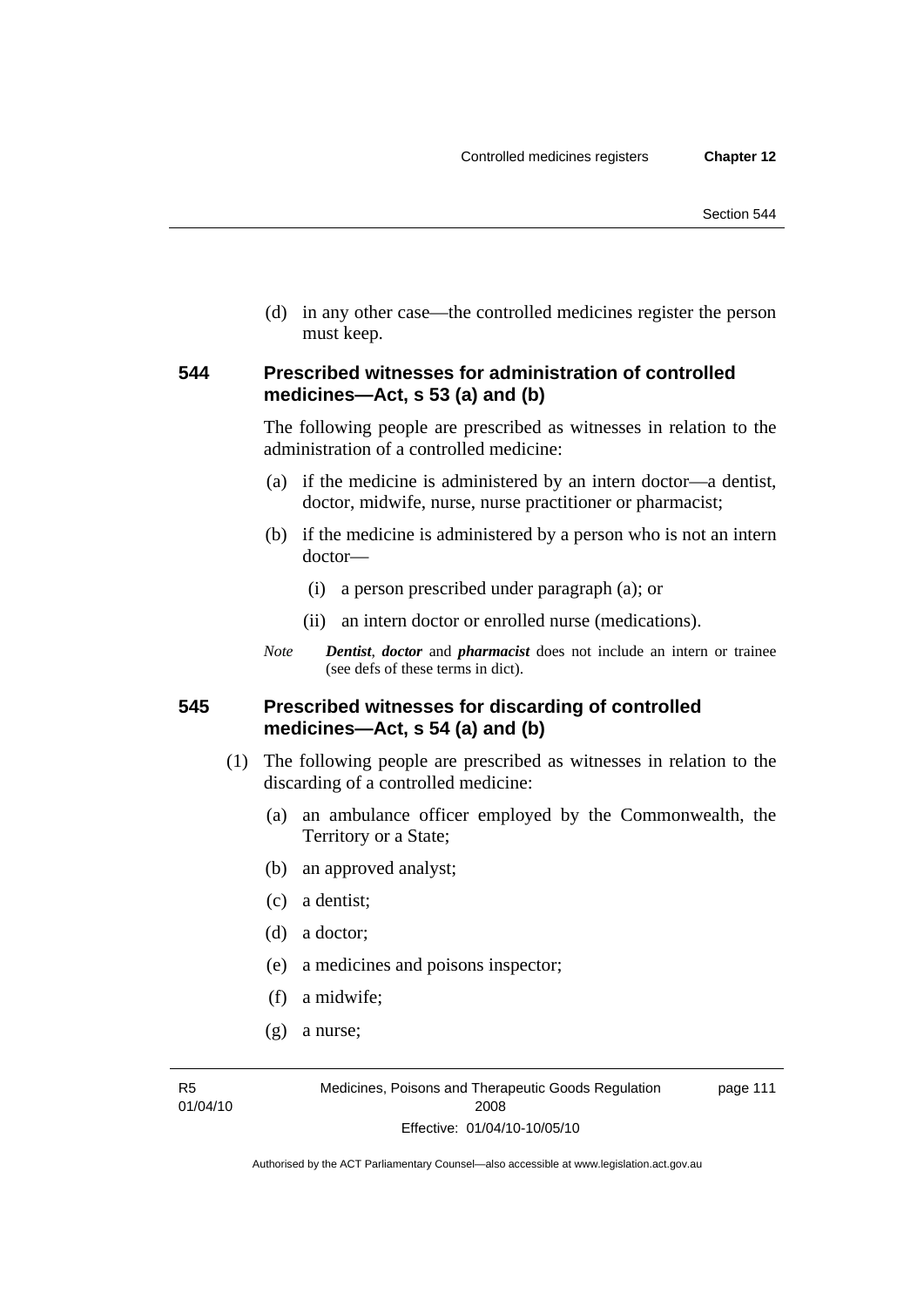- (h) a nurse practitioner;
- (i) a pharmacist;
- (j) a veterinary surgeon.
- *Note 1 Approved analyst*—see the dictionary.
- *Note 2 Dentist*, *doctor*, *pharmacist* and *veterinary surgeon* does not include an intern or trainee (see defs of these terms in dict).
- *Note 3 Nurse* does not include an enrolled nurse (see Legislation Act, dict, pt 1).
- *Note 4* See s 390 for the discarding of the residue of a controlled medicine left after administration.
- (2) However, a person mentioned in subsection (1) must not be a prescribed witness to the discarding of a controlled medicine if the person is—
	- (a) related to, a close friend of or employed by the person discarding the medicine; or
	- (b) the supervisor of the person discarding the medicine; or
	- (c) supervised by the person discarding the medicine.

## **546 Changes etc to entries in controlled medicines registers—Act, s 55 (2) (b)**

- (1) An entry in a paper-based controlled medicines register may be amended by the person who made the entry by—
	- (a) the person signing and dating a marginal note or footnote that gives the date of the amendment and the amended details; and
	- (b) if the entry relates to administering a controlled medicine—
		- (i) the amendment being witnessed by a person prescribed under section 544 (Prescribed witnesses for administration of controlled medicines—Act, s 53 (a) and (b)); and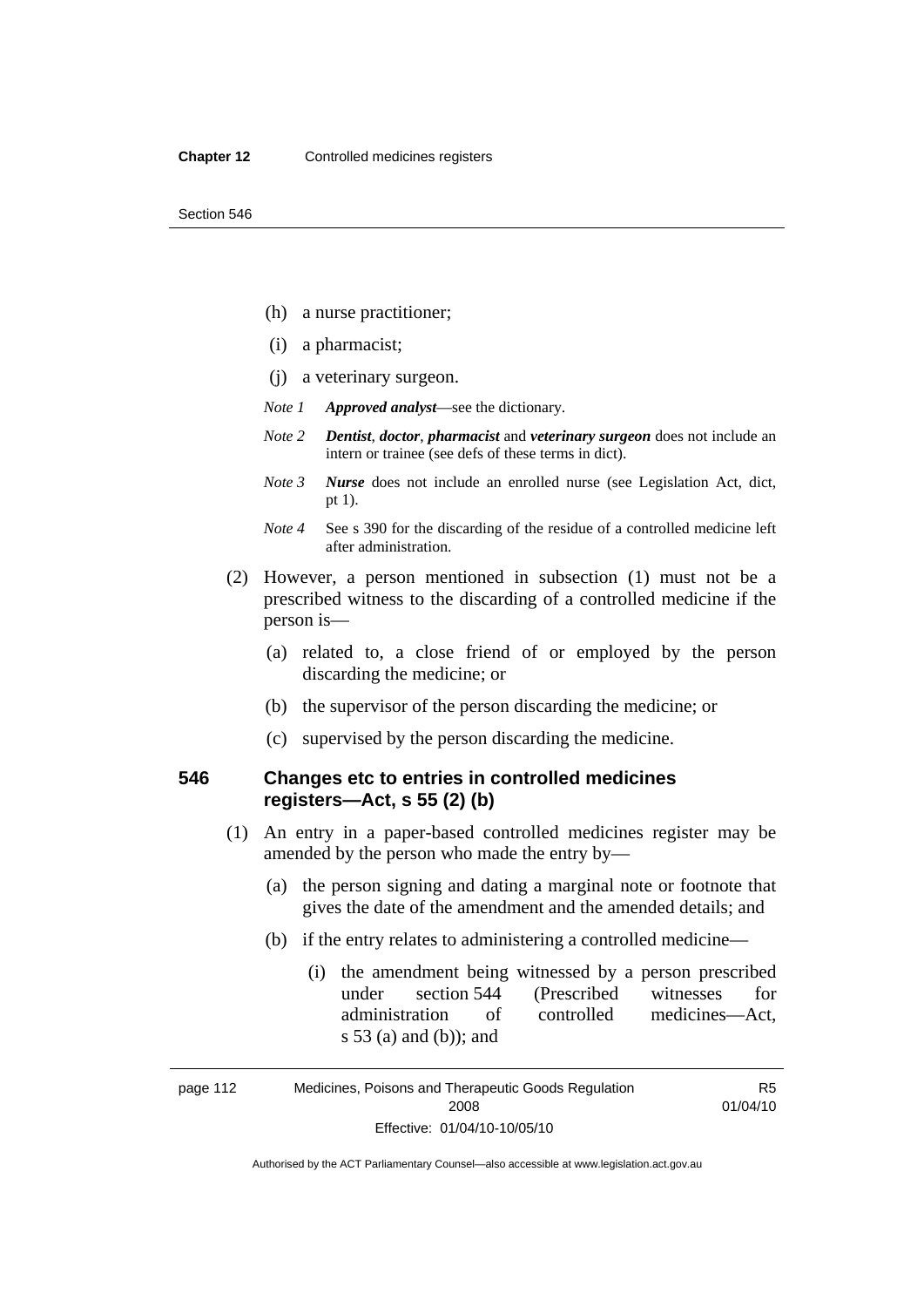- (ii) the witness signing the amendment as witness; and
- (c) if the entry relates to the discarding of a controlled medicine—
	- (i) the amendment being witnessed by a person prescribed under section 545 (Prescribed witnesses for discarding of controlled medicines—Act, s 54 (a) and (b)); and
	- (ii) the witness signing the amendment as witness.
- (2) An entry in an electronic controlled medicines register may be amended by the person who made the entry by the person attaching or linking, by electronic means, a document that includes—
	- (a) the person's signature, the date and the amended details; and
	- (b) if the entry relates to administering a controlled medicine—the signature as witness of a person prescribed under section 544; and
	- (c) if the entry relates to the discarding of a controlled medicine the signature as witness of a person prescribed under section 545.

page 113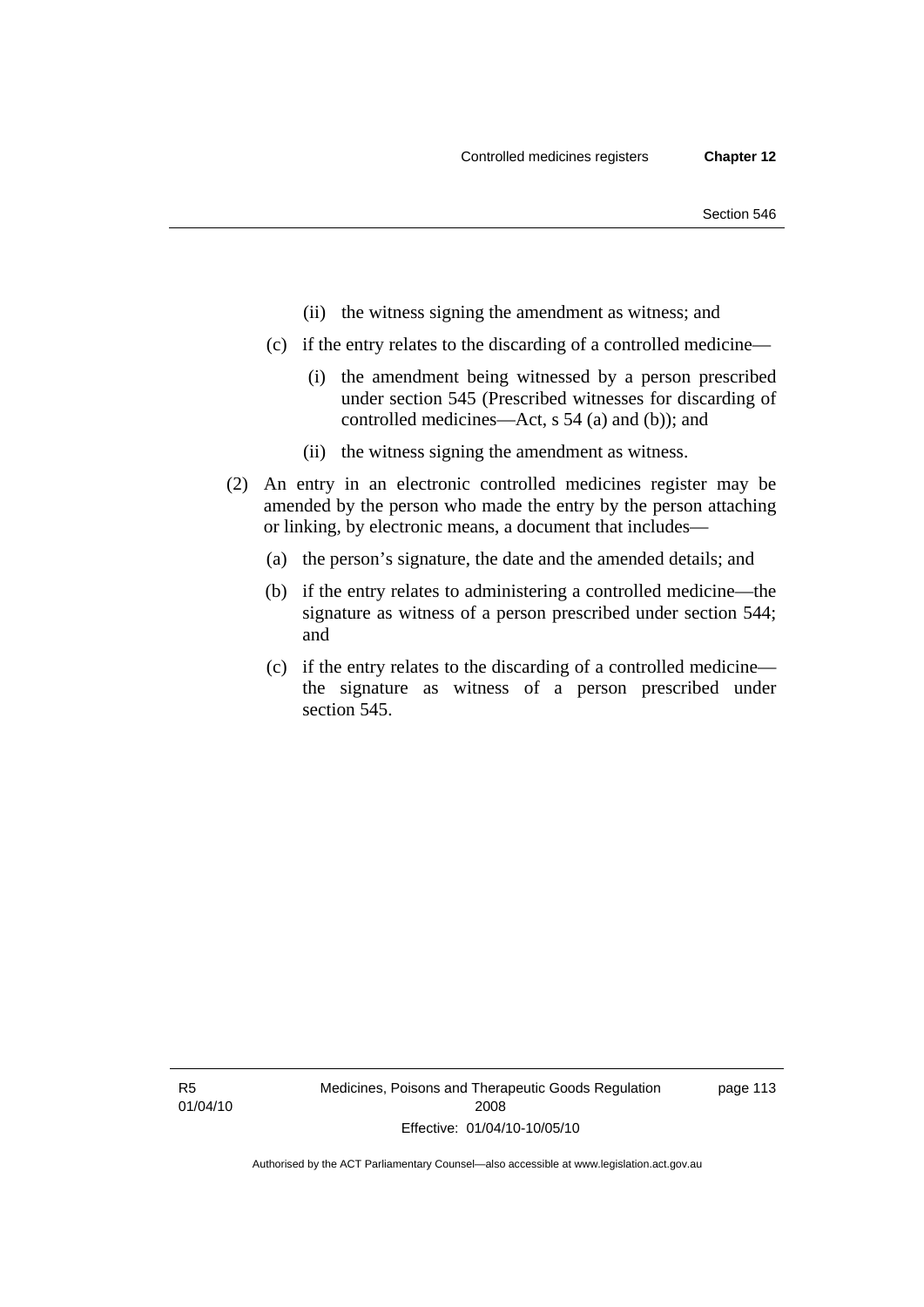# **Chapter 13 Controlled medicines and appendix D medicines approvals for human use**

# **Part 13.1 Controlled medicines approvals**

*Note* It is a condition of an authorisation to prescribe a controlled medicine for human use that the prescriber has an approval under this part (see s 31 (d)).

## **Division 13.1.1 Preliminary**

#### **550 Meaning of** *controlled medicines approval*

In this regulation:

*controlled medicines approval* means an approval to prescribe a controlled medicine under—

- (a) division 13.1.2 (Standing controlled medicines approvals); or
- (b) division 13.1.3 (Chief health officer controlled medicines approvals).

#### **551 Meaning of** *designated prescriber***—pt 13.1**

In this part:

*designated prescriber* means a prescriber (other than a veterinary surgeon or trainee veterinary surgeon) in relation to whom prescribing a controlled medicine is included in schedule 1, column 3.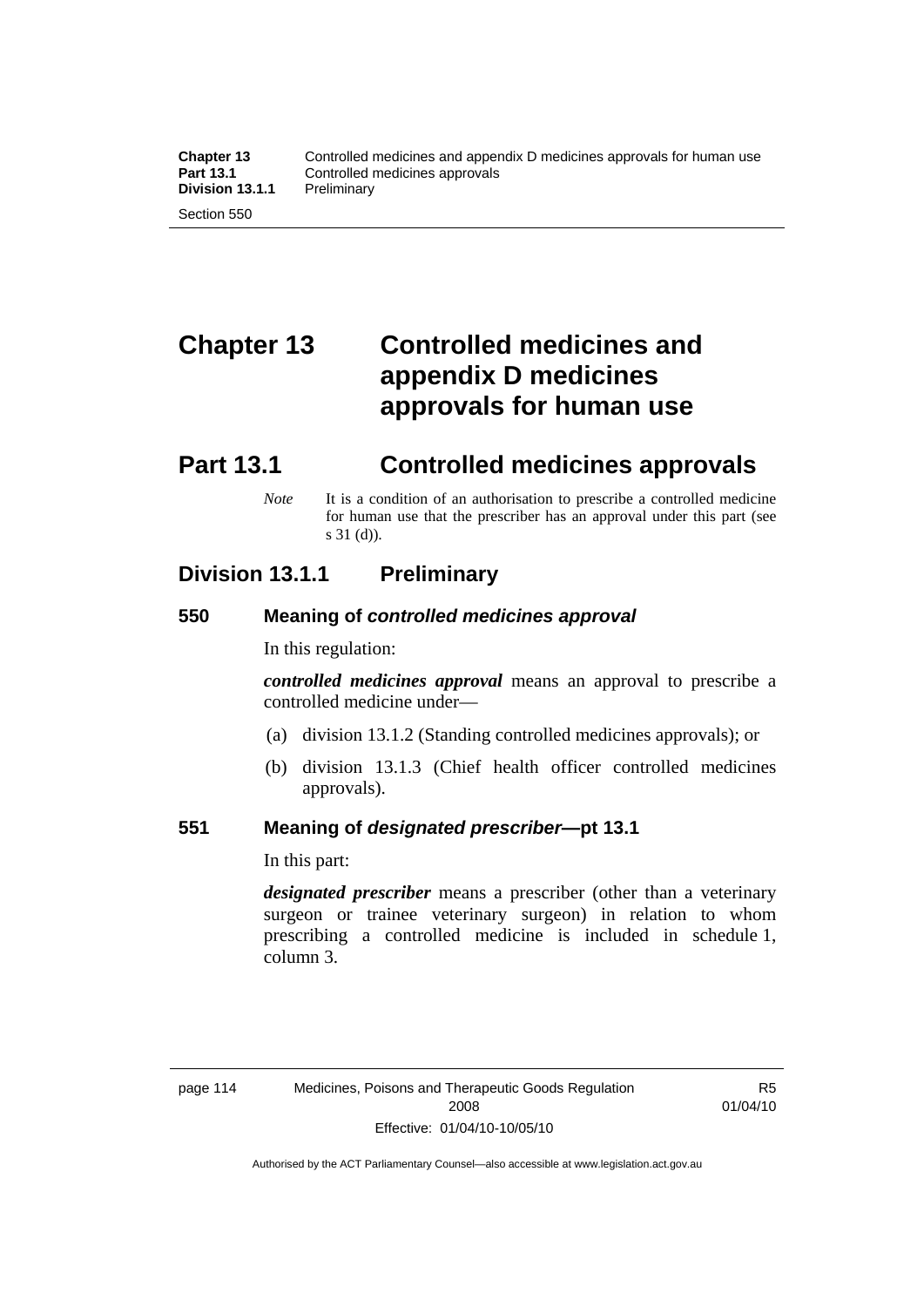## **Division 13.1.2 Standing controlled medicines approvals**

#### **555 Standing approval to prescribe controlled medicines for hospital in-patients**

A designated prescriber is approved to prescribe a controlled medicine for a patient of the prescriber if the patient is an in-patient at a hospital.

*Note* A *hospice* is a hospital (see *The Macquarie Dictionary*, 4th ed).

#### **556 Standing approval to prescribe controlled medicines for short-term treatment**

A designated prescriber is approved to prescribe a controlled medicine for a patient of the prescriber if—

- (a) the prescriber believes on reasonable grounds that the patient is not a drug-dependant person in relation to a controlled medicine or prohibited substance; and
- (b) the prescriber believes on reasonable grounds that the patient has not been prescribed a controlled medicine within the 2-month period before the prescriber prescribes the medicine; and
- (c) the prescriber prescribes the controlled medicine for the patient's use for 2 months or less.

*Note* For long-term prescribing, see div 13.1.3.

#### **557 Standing interim approval to prescribe buprenorphine and methadone for patients of certain institutions**

(1) In this section:

*doctor* includes an intern doctor acting under the direct supervision of a doctor.

page 115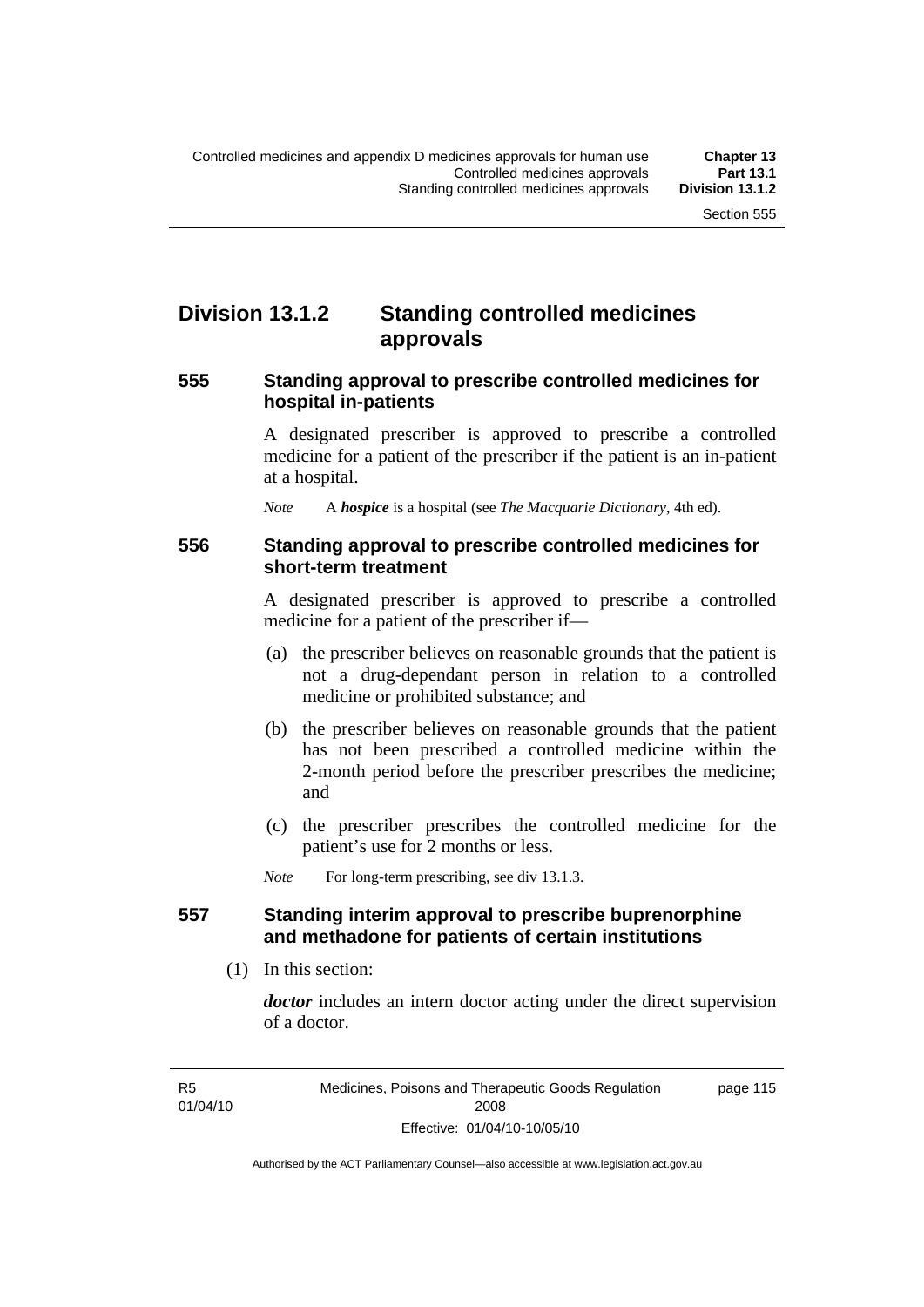- (2) A doctor is approved (the *interim approval*) to prescribe buprenorphine or methadone if—
	- (a) the doctor—
		- (i) is working at a hospital and prescribes the medicine for an outpatient at the hospital; or
		- (ii) is working at any of the following institutions and prescribes the medicine for a patient of the institution:
			- (A) a correctional centre;
			- (B) a CYP detention place;
			- (C) an opioid dependency treatment centre operated by the Territory; or
			- *Note Institution* includes a correctional centre and a CYP detention place (see s 652).
		- (iii) prescribes the medicine for a person in police custody; and
	- (b) the buprenorphine or methadone is prescribed in accordance with the opioid dependency treatment guidelines; and

*Note Opioid dependency treatment guidelines*—see the dictionary.

- (c) the doctor makes an application under section 560 to prescribe the medicine not later than 72 hours after the doctor first prescribes buprenorphine or methadone for the patient.
- (3) The interim approval ends—
	- (a) if the chief health officer approves the application under division 13.1.3—when the doctor is given notice of the approval; or
	- (b) if the application under section 560 is withdrawn—on the withdrawal of the application; or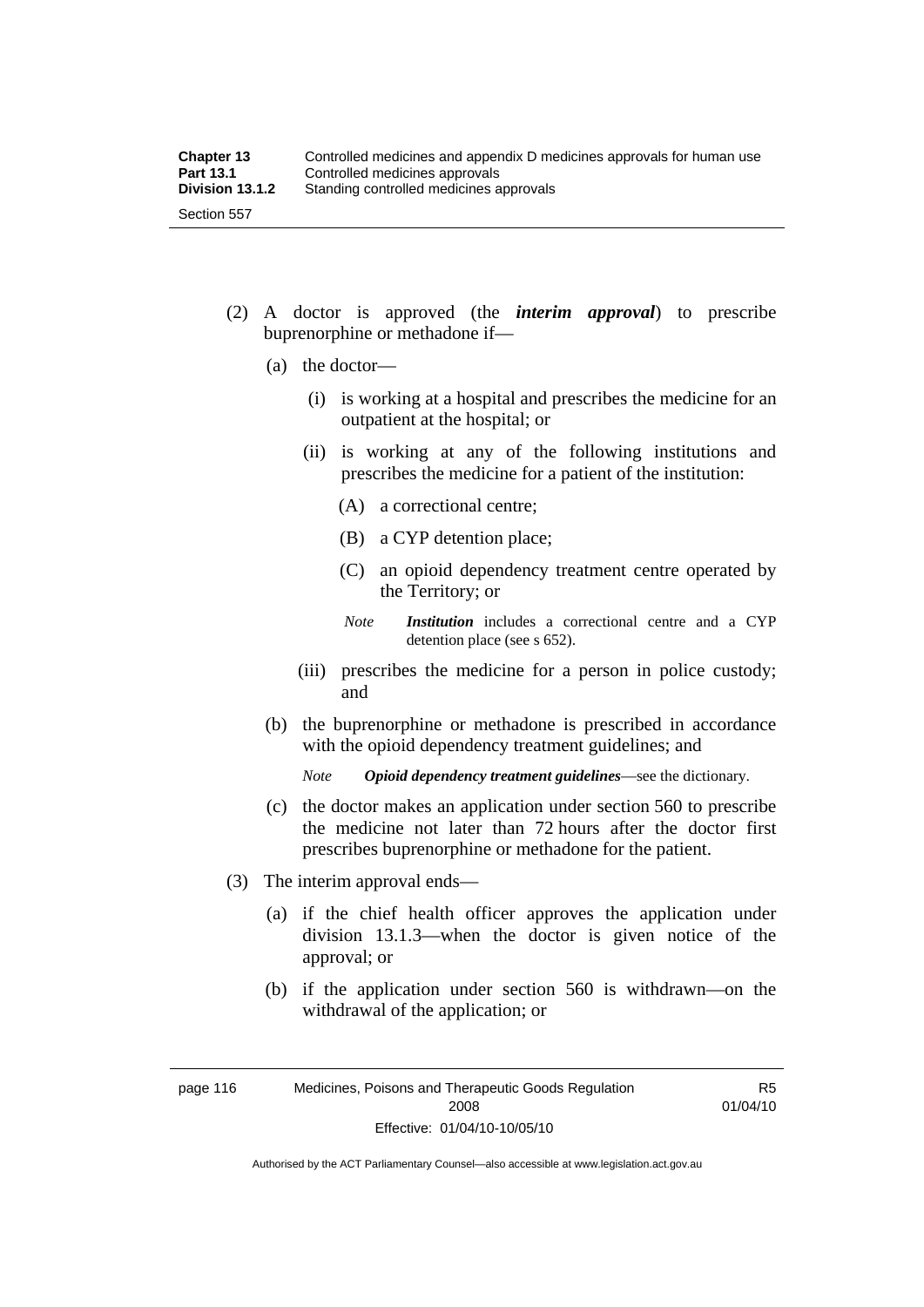- (c) if the chief health officer refuses to approve the application and the 7-day period mentioned in section 565 (2) (Applications for review of unfavourable CHO decisions for approvals) ends without an application for review being made—at the end of the 7-day period; or
- (d) if the chief health officer refers the application to the medicines advisory committee or an application is made to the committee under section 565—when the doctor is given notice of the chief health officer's decision under section 573 (Medicines advisory committee—directions to CHO).

## **Division 13.1.3 Chief health officer controlled medicines approvals**

#### **560 Applications for CHO controlled medicines approvals**

- (1) A designated prescriber may apply to the chief health officer for approval to prescribe a controlled medicine.
- (2) An application under subsection (1) must—
	- (a) be for approval to prescribe a controlled medicine for a single individual; and
	- (b) be made in a way determined by the chief health officer.

#### **Examples**

telephone, email and fax

- *Note 1* If a form is approved under the Act, s 198 for this provision, the form must be used.
- *Note 2* An example is part of the regulation, is not exhaustive and may extend, but does not limit, the meaning of the provision in which it appears (see Legislation Act, s 126 and s 132).
- (3) An application under subsection (1) may be made—
	- (a) on the applicant's own behalf; or

R5 01/04/10 page 117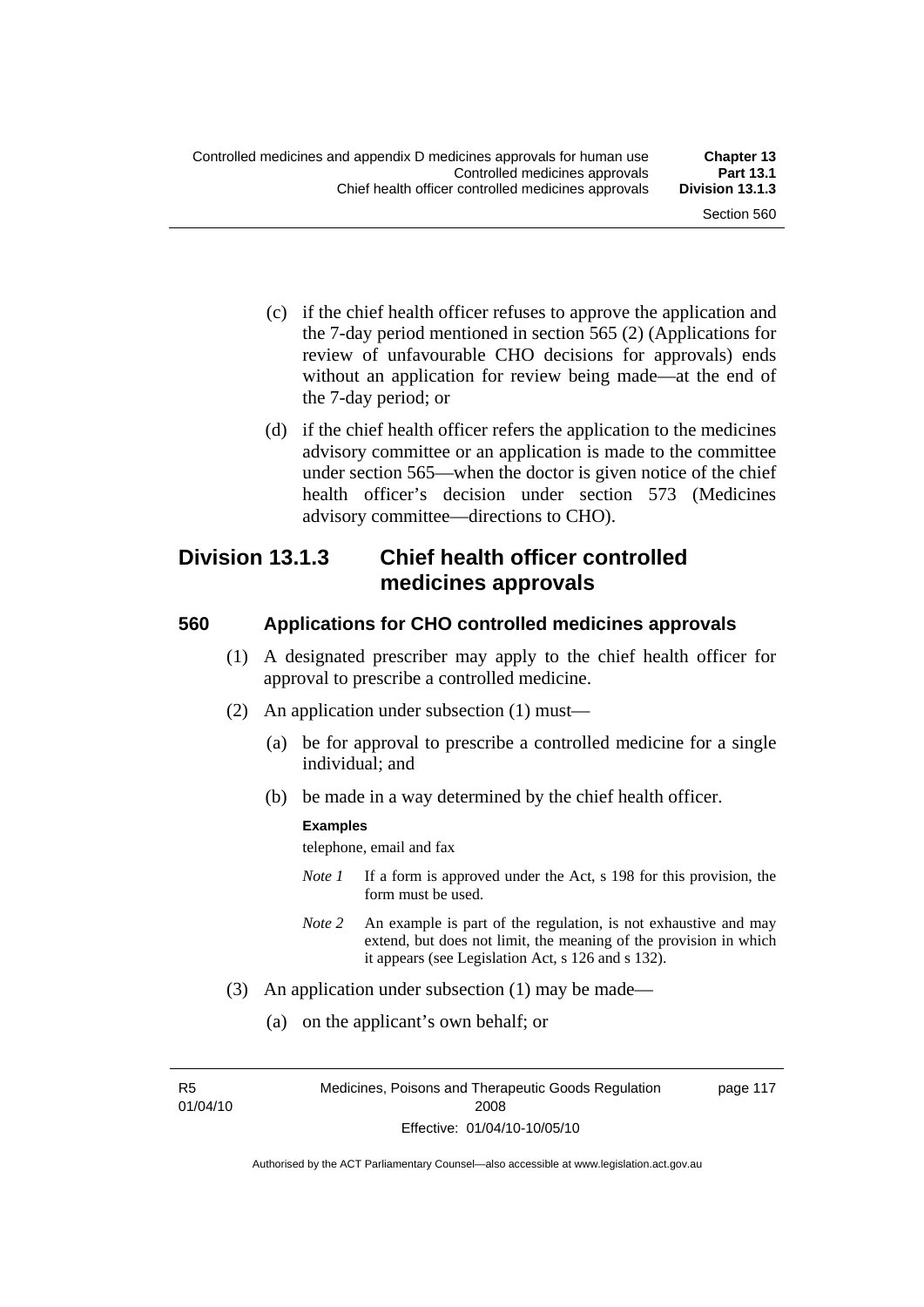- (b) on the applicant's own behalf and on behalf of 1 or more other named designated prescribers; or
- (c) on behalf of a group of designated prescribers that includes the applicant and who practise at the same premises.

#### **Example**

the doctors practising at a suburban medical practice so that if a person's usual doctor is unavailable another doctor at the practice can, under the approval, prescribe the controlled medicine

(4) A determination under subsection (2) (b) is a notifiable instrument.

*Note* A notifiable instrument must be notified under the Legislation Act.

#### **561 Requirements for CHO controlled medicines approval applications**

- (1) An application by a designated prescriber for an approval to prescribe a controlled medicine for a patient must include the following:
	- (a) the designated prescriber's name and address;
	- (b) if the application is made on behalf of a group of designated prescribers—the names of the designated prescribers or a description of the group;
	- (c) the medicine, and the form, strength and quantity of the medicine, to be prescribed;

*Note* For morphine or oxycodone for a terminally ill person, see s (2).

- (d) the daily dose of the medicine and, if more than 1 form or strength of the medicine is to be prescribed, the dose for each form or strength;
- (e) the patient's name and home address;
- (f) the condition from which the patient is suffering that, in the designated prescriber's opinion, requires treatment with the medicine;

R5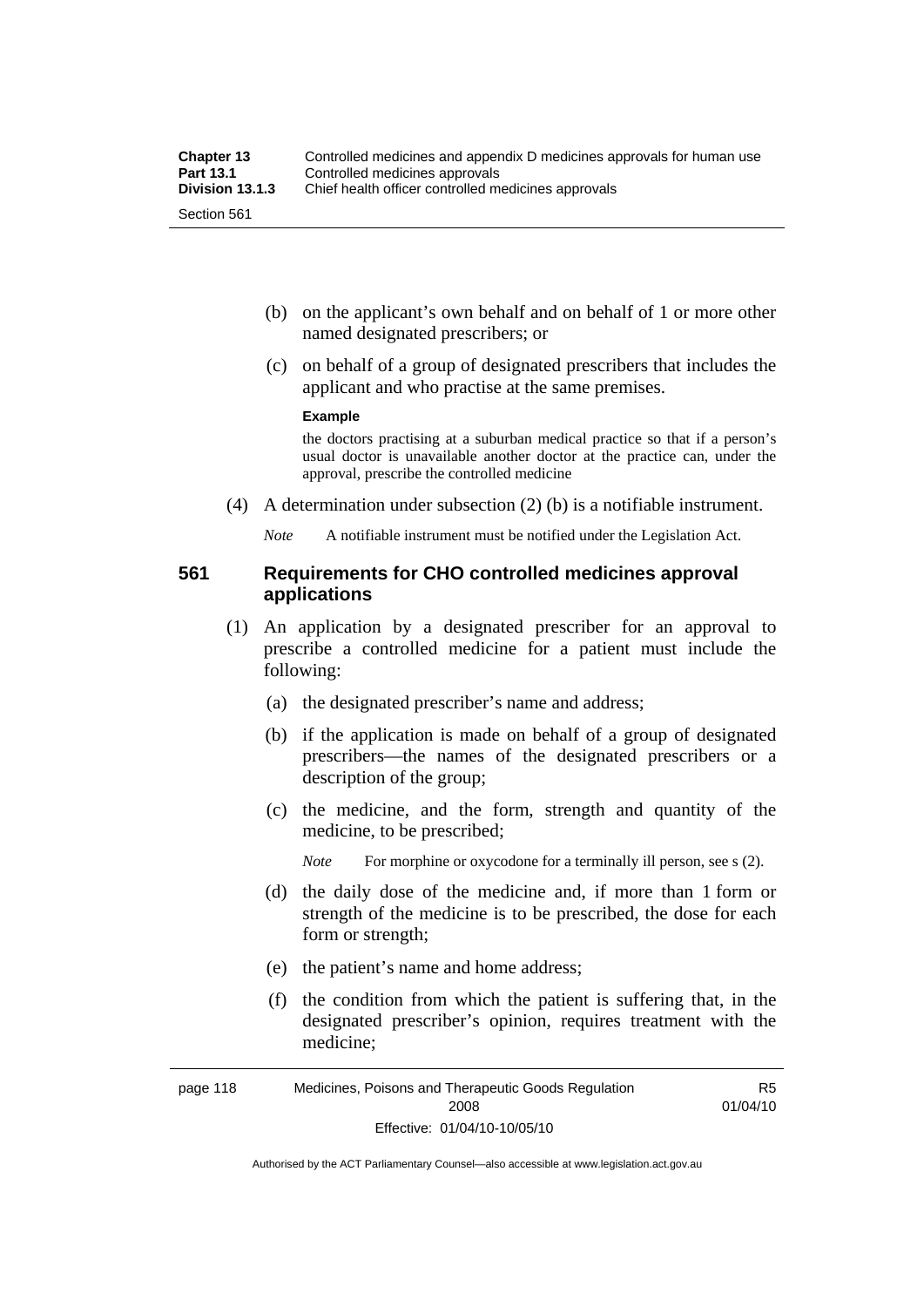page 119

- (g) whether, in the designated prescriber's opinion, based on reasonable grounds, the patient is a drug-dependent person in relation to a controlled medicine or prohibited substance.
- (2) However, for subsection (1) (c), if the controlled medicine is morphine or oxycodone for a person with a terminal illness, the application may be made for all forms, strengths and quantities of the medicine.
- (3) To remove any doubt, the application may include any other information the designated prescriber considers relevant.
- (4) The chief health officer may ask the designated prescriber for any other information reasonably required to decide the application, including, for example, further information about the patient's treatment.
	- *Note* An example is part of the regulation, is not exhaustive and may extend, but does not limit, the meaning of the provision in which it appears (see Legislation Act, s 126 and s 132).

#### **562 CHO decision on applications to prescribe controlled medicines**

- (1) On application under section 560, the chief health officer must—
	- (a) approve the application in the terms applied for; or
	- (b) approve the application in terms different from those applied for; or
	- (c) refuse to approve the application; or
	- (d) refer the application to the medicines advisory committee.
	- *Note 1* An approval may include conditions (see s 570).
	- *Note* 2 For the form of a controlled medicines approval by the chief health officer, see s 571.

R5 01/04/10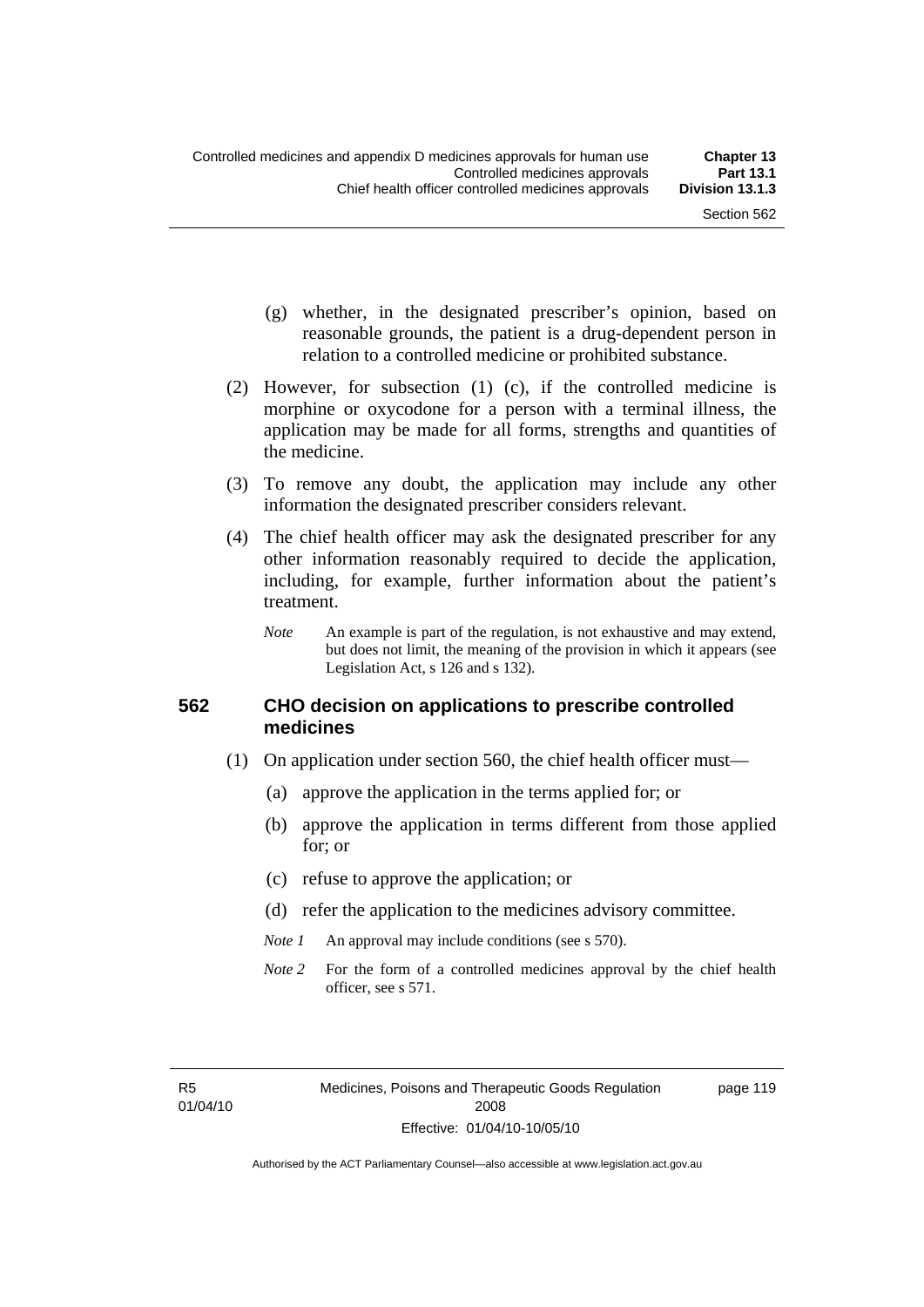| <b>Chapter 13</b> | Controlled medicines and appendix D medicines approvals for human use |  |
|-------------------|-----------------------------------------------------------------------|--|
| <b>Part 13.1</b>  | Controlled medicines approvals                                        |  |
| Division 13.1.3   | Chief health officer controlled medicines approvals                   |  |
| Section 563       |                                                                       |  |

- (2) However, the chief health officer need not decide the application if the chief health officer has asked for information under section 561 (4) and the information has not been given.
- (3) The chief health officer must give the applicant written notice of the chief health officer's decision not later than 7 days after the day the decision is made.
- (4) If the decision is made under subsection (1) (b) or (c), the notice must include information about the applicant's right to seek review of the decision under section 565 (Applications for review of unfavourable CHO decisions for approvals).

#### **563 Restrictions on CHO power to approve applications for approvals**

In making a decision under section 562, the chief health officer—

- (a) must comply with any applicable guidelines made under section 574 (Medicines advisory committee—guidelines for CHO decisions on applications); and
- (b) must not approve an application to prescribe all forms, strengths and quantities of morphine or oxycodone for the treatment of a person who is terminally ill unless satisfied—
	- (i) a specialist has diagnosed the person as being terminally ill; and
	- (ii) the medicine is for use by the person for therapeutic purposes only; and
- (c) must not approve an application to prescribe buprenorphine or methadone to treat a drug-dependent person's drug-dependency unless the applicant is—
	- (i) a doctor who is working at a hospital, or an institution mentioned in section 557 (2) (a) (ii) (Standing interim

R5 01/04/10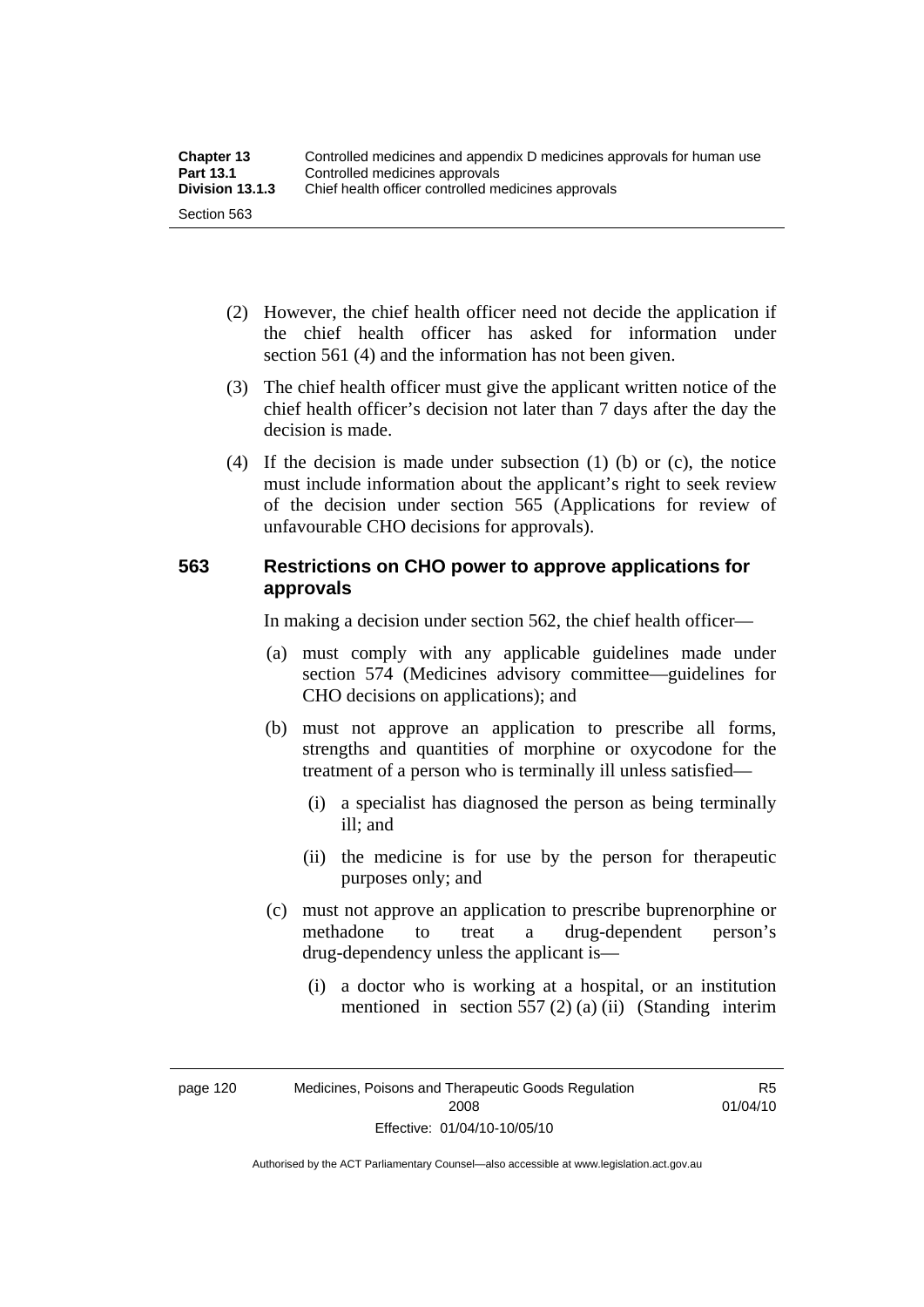approval to prescribe buprenorphine and methadone for patients of certain institutions); or

- (ii) an intern doctor who is working at a hospital, or an institution mentioned in section 557 (2) (a) (ii), and who is acting under the direct supervision of a doctor at the hospital or institution; or
- (iii) a doctor who is treating a person held in police custody; or
- (iv) a doctor who holds an endorsement under section 582 (CHO decisions on applications for endorsement to treat drug-dependency); or
- (v) a doctor who is prescribing continuing opioid dependency treatment for up to 5 drug-dependent people if—
	- (A) the people have already undergone opioid dependency treatment for at least 14 consecutive days (the *initial treatment*); and
	- (B) the initial treatment was prescribed by a doctor holding an endorsement under section 582.
	- *Note Doctor* does not include an intern doctor (see dict).

#### **564 Term of CHO controlled medicines approvals**

A controlled medicines approval under this division is for the period (not longer than 1 year) stated in the approval.

### **565 Applications for review of unfavourable CHO decisions for approvals**

- (1) This section applies if, under section 562, the chief health officer—
	- (a) approves an application for a controlled medicines approval in terms different from those applied for; or

page 121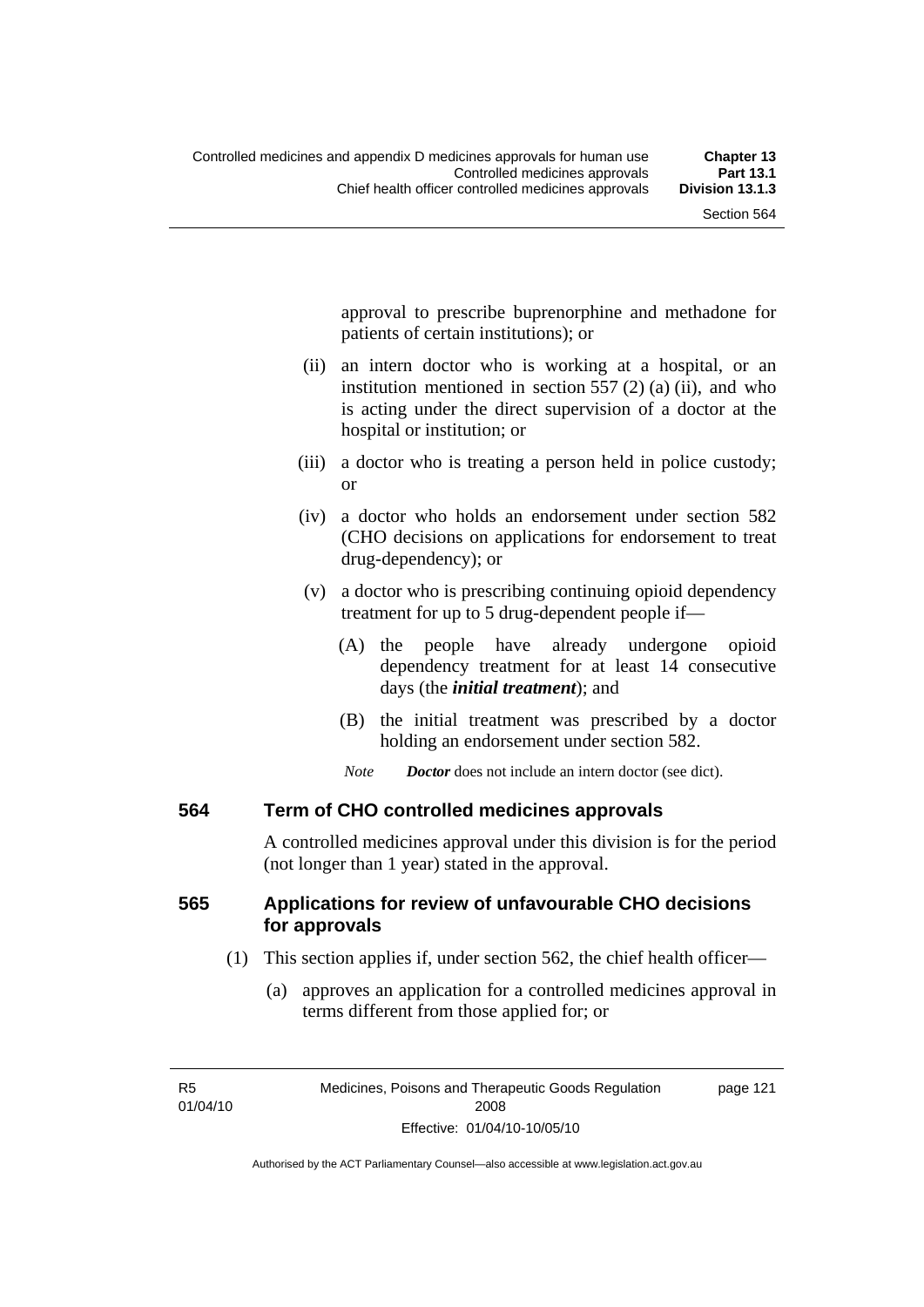- (b) refuses to approve the application for an approval.
- (2) The applicant for the approval may, not later than 7 days after the day the person receives written notice of the decision, apply to the medicines advisory committee for review of the decision.
- (3) The application for review—
	- (a) must be in writing signed by the applicant; and
	- (b) must set out the grounds for the application; and
	- (c) may include any information that the applicant considers appropriate for the review.

#### **566 Medicines advisory committee—referred applications and review of unfavourable CHO decisions**

- (1) This section applies to an application—
	- (a) for approval to prescribe a controlled medicine referred to the medicines advisory committee under section 562 (1) (d); or
	- (b) under section 565 for review of a decision of the chief health officer on an application for a controlled medicines approval.
- (2) The medicines advisory committee may, in writing, ask the applicant to give the committee further information about the treatment of the person to whom the application relates not later than a stated reasonable time.
- (3) After considering the application and any further information provided in accordance with a notice under subsection (2), the medicines advisory committee must—
	- (a) for an application for review of a decision by the chief health officer—
		- (i) direct the chief health officer to confirm the decision made; or

Authorised by the ACT Parliamentary Counsel—also accessible at www.legislation.act.gov.au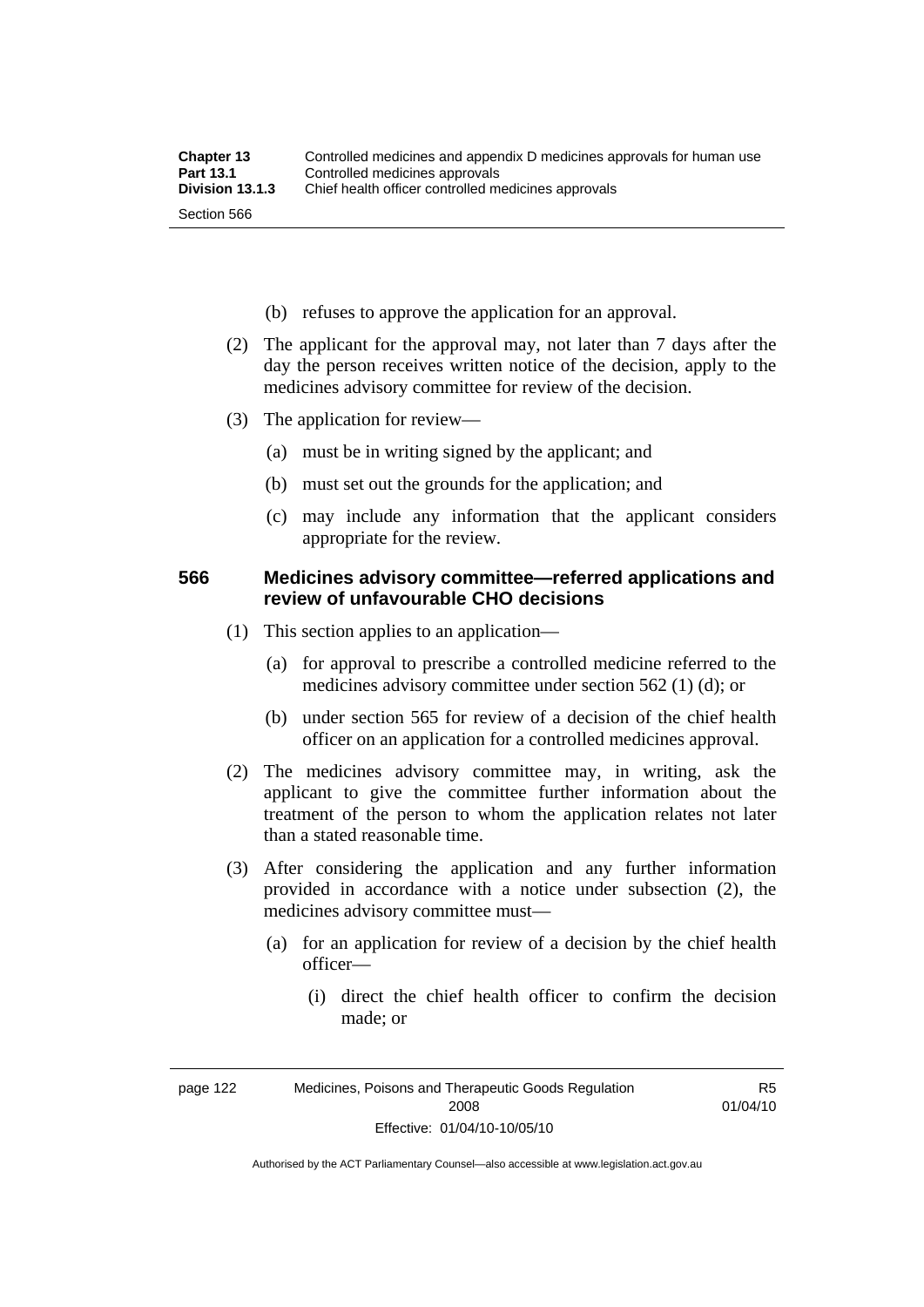- (ii) do both of the following:
	- (A) direct the chief health officer to revoke the decision made;
	- (B) give the chief health officer a direction under paragraph  $(b)$   $(i)$ ,  $(ii)$  or  $(iii)$ ; or
- (b) direct the chief health officer—
	- (i) to approve the application to prescribe a controlled medicine in the terms applied for; or
	- (ii) to approve the application in terms different from those applied for; or
	- (iii) to refuse to approve the application.
- *Note 1* The medicines advisory committee may direct the chief health officer to include conditions in the approval (see s 570 (2)).

*Note* 2 The chief health officer must comply with a direction (see s 573).

(4) A direction must be in writing.

### **567 Amendment and revocation of controlled medicines approvals**

- (1) The chief health officer may amend or revoke a controlled medicines approval on the chief health officer's own initiative and without consulting the medicines advisory committee.
- (2) The medicines advisory committee may direct the chief health officer to amend or revoke a controlled medicines approval, whether or not the approval was given at the direction of the committee.

*Note* The chief health officer must comply with a direction (see s 573).

(3) A direction under subsection (2) must be in writing.

page 123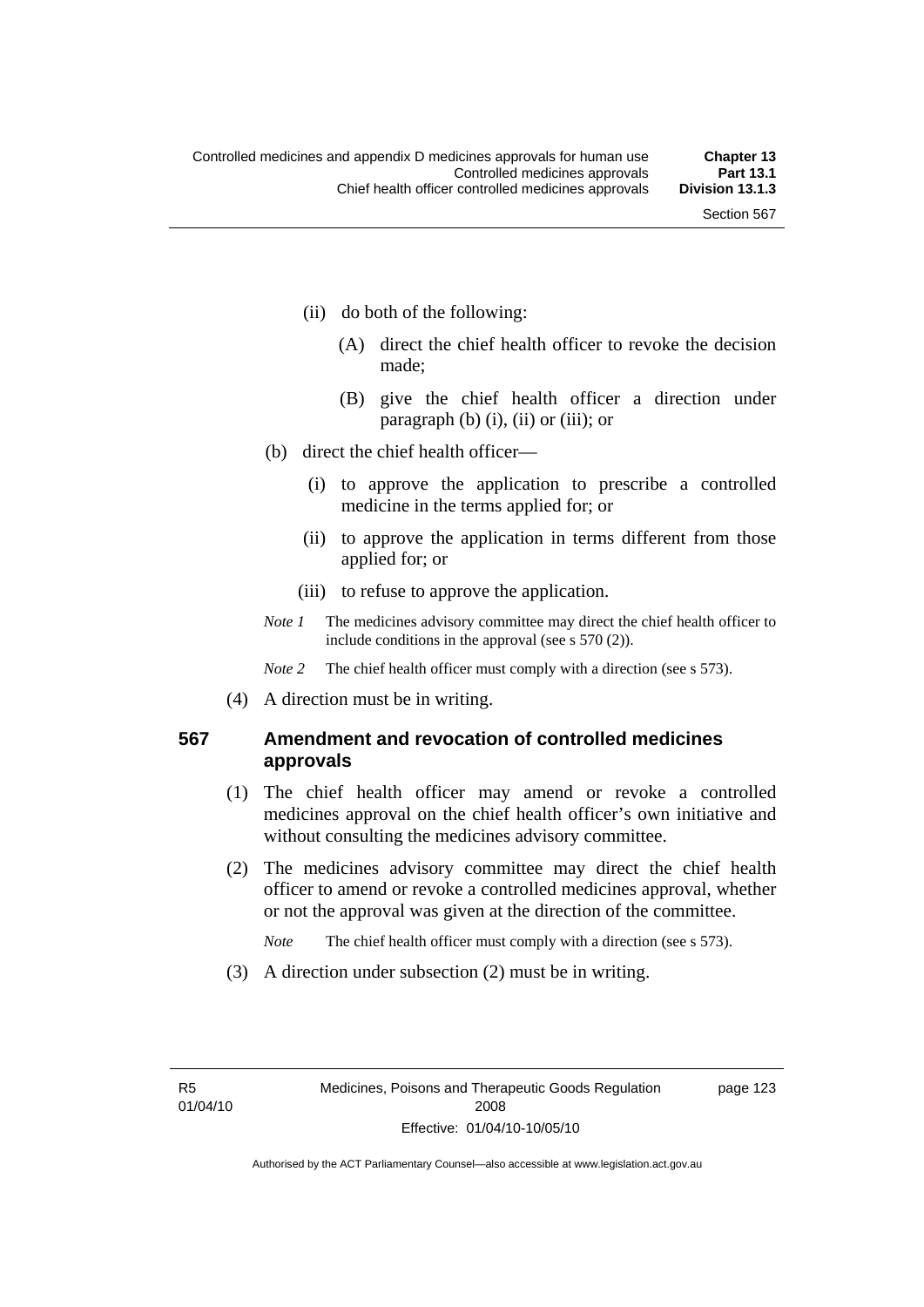- (4) The chief health officer must send the approval-holder written notice of the chief health officer's decision not later than 7 days after the day the decision is made.
- (5) If the decision is to amend or revoke a controlled medicines approval under subsection (1), the notice must include information about the approval-holder's right to seek review of the decision under section 568.
- (6) In this section:

*amend*, a controlled medicines approval, includes imposing a condition on, or changing a condition of, the approval.

### **568 Application for review of amendment and revocation on CHO initiative**

- (1) This section applies if the chief health officer amends or revokes a controlled medicines approval under section 567 (1).
- (2) The person to whom the approval was given may, not later than 7 days after the day the person is given written notice of the amendment or revocation, apply to the medicines advisory committee for review of the decision.
- (3) The application for review—
	- (a) must be in writing signed by the applicant; and
	- (b) must set out the grounds for the application; and
	- (c) may include any information that the applicant considers appropriate for the review.
- (4) To remove any doubt, the decision to which the application relates continues to operate despite the making of the application until the day the chief health officer's decision on direction under section 569 (3) takes effect.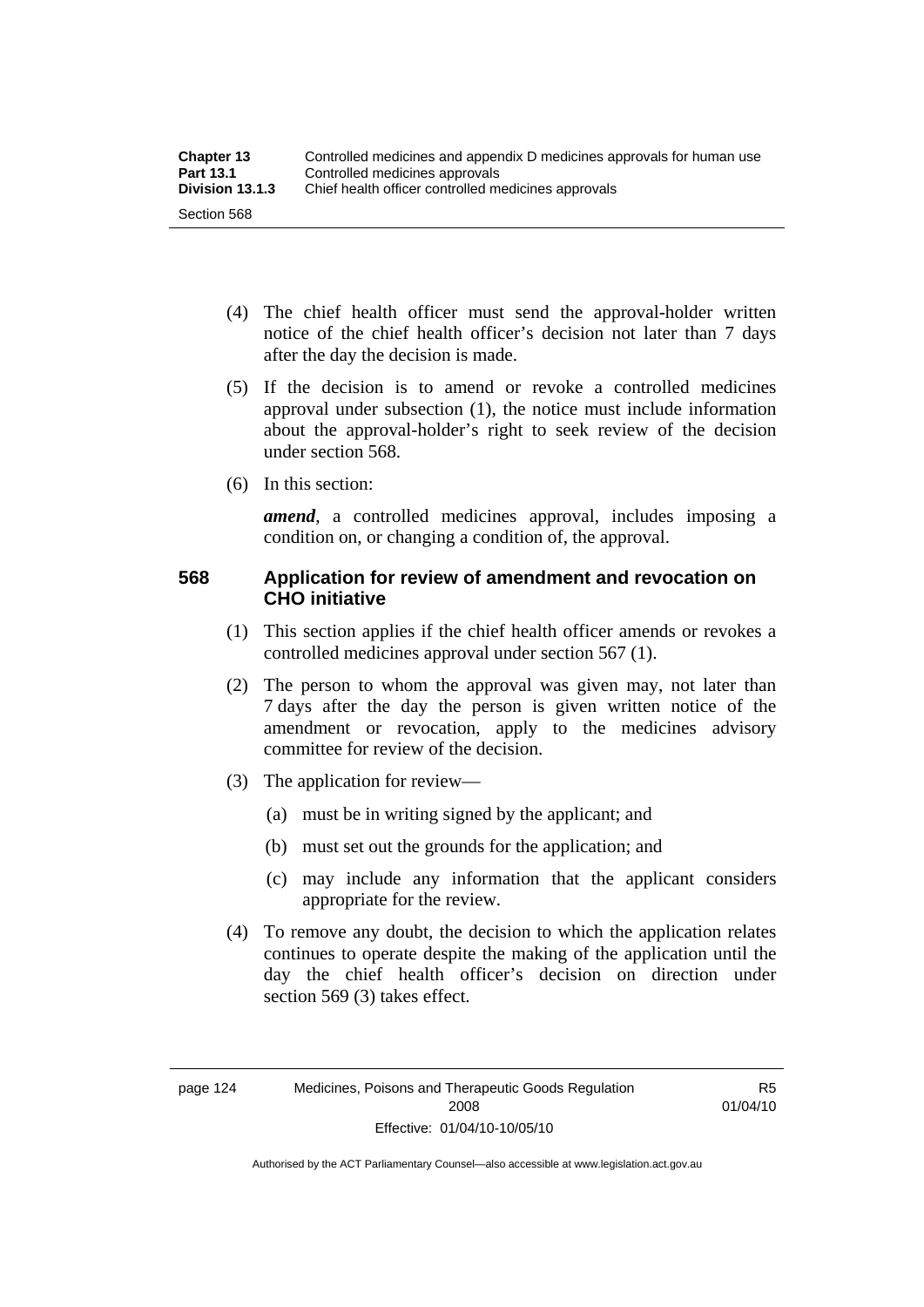page 125

### **569 Medicines advisory committee—review of amendment or revocation on CHO initiative**

- (1) This section applies if an application is made to the medicines advisory committee under section 568 to review a decision (the *original decision*) of the chief health officer to amend or revoke a controlled medicines approval.
- (2) The medicines advisory committee may, in writing, ask the designated prescriber to give the committee further information about the treatment of the person to whom the application relates not later than a stated reasonable time.
- (3) After considering the application for review and any further information provided in accordance with a notice under subsection (2), the medicines advisory committee must direct the chief health officer to—
	- (a) confirm the original decision; or
	- (b) revoke the original decision; or
	- (c) revoke the original decision and approve the application as directed by the committee.
	- *Note 1* The medicines advisory committee may direct the chief health officer to include conditions in the approval (see s 570 (2)).
	- *Note* 2 The chief health officer must comply with a direction (see s 573).
- (4) A direction must be in writing.

#### **570 Conditional controlled medicines approvals**

 (1) The chief health officer may include conditions for the safe or proper use of a controlled medicine in a controlled medicines approval.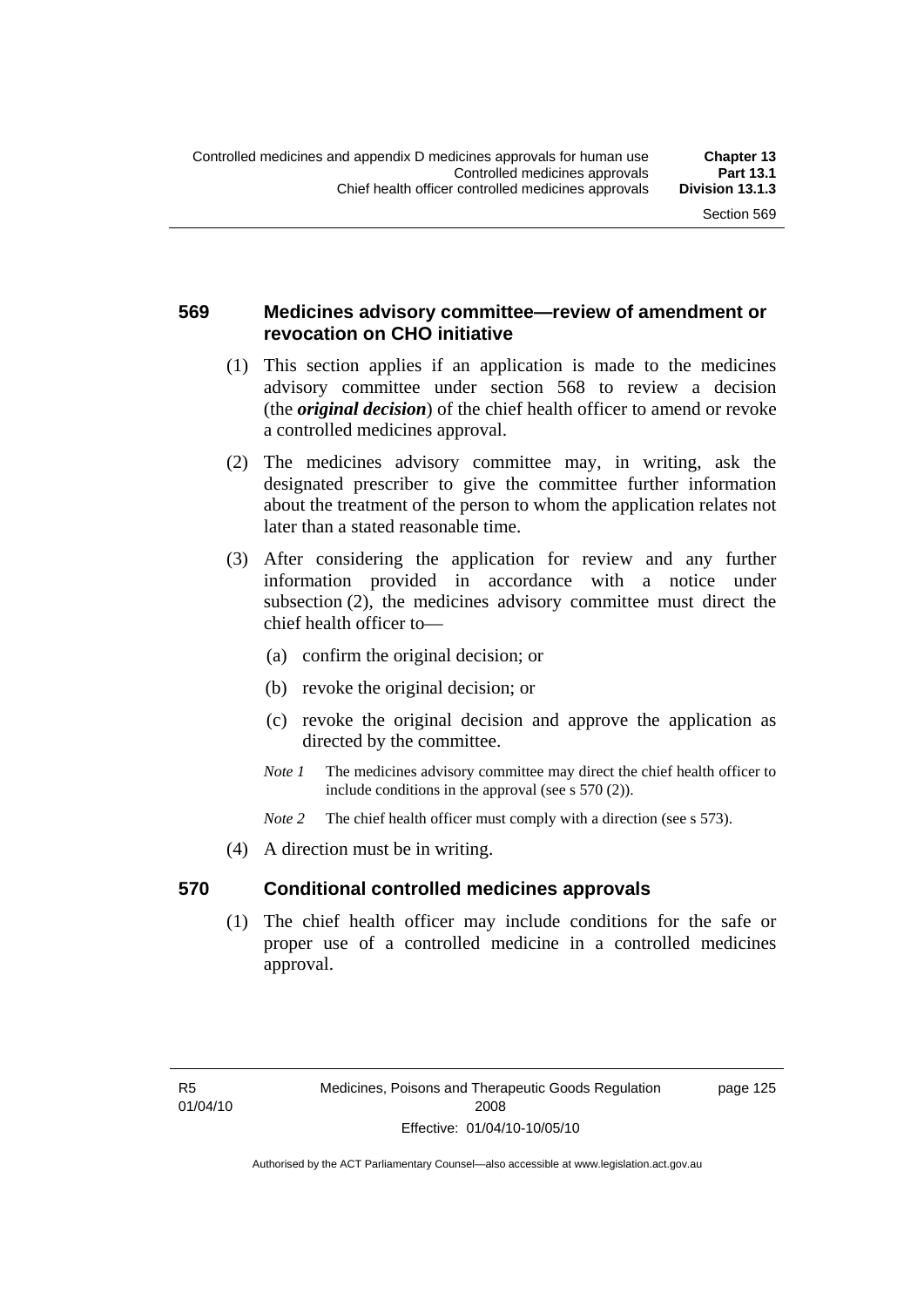| <b>Chapter 13</b> | Controlled medicines and appendix D medicines approvals for human use |
|-------------------|-----------------------------------------------------------------------|
| <b>Part 13.1</b>  | Controlled medicines approvals                                        |
| Division 13.1.3   | Chief health officer controlled medicines approvals                   |
| Section 571       |                                                                       |

 (2) The medicines advisory committee may direct the chief health officer to include conditions for the safe or proper use of a controlled medicine in a controlled medicines approval.

*Note* The chief health officer must comply with a direction (see s 573).

### **571 Form of CHO controlled medicines approvals**

- (1) A controlled medicines approval given by the chief health officer must include the following:
	- (a) the name of the controlled medicine to which the approval relates;
	- (b) the maximum quantity of the medicine that may be prescribed under the approval;
		- *Note 1* For morphine or oxycodone for a person with a terminal illness, see s (2).
		- *Note* 2 For buprenorphine or methadone for a drug-dependent person, see s (3).
	- (c) the form and strength of the medicine that may be prescribed under the approval;
		- *Note* Other forms and strengths may be prescribed in accordance with s 32.
	- (d) the period when the medicine may be prescribed under the approval or when the approval ends;
	- (e) an identifying number for the approval;
	- (f) any condition to which the approval is subject.
	- *Note* If the approval is an oral approval, the prescriber must send the chief health officer a written application (see s  $31$  (d) (ii)).
- (2) However, for subsection (1) (b) and (c), if the controlled medicines approval relates to the treatment of a person with a terminal illness, the approval may provide that all forms, strengths and quantities of morphine or oxycodone are approved.

page 126 Medicines, Poisons and Therapeutic Goods Regulation 2008 Effective: 01/04/10-10/05/10 R5 01/04/10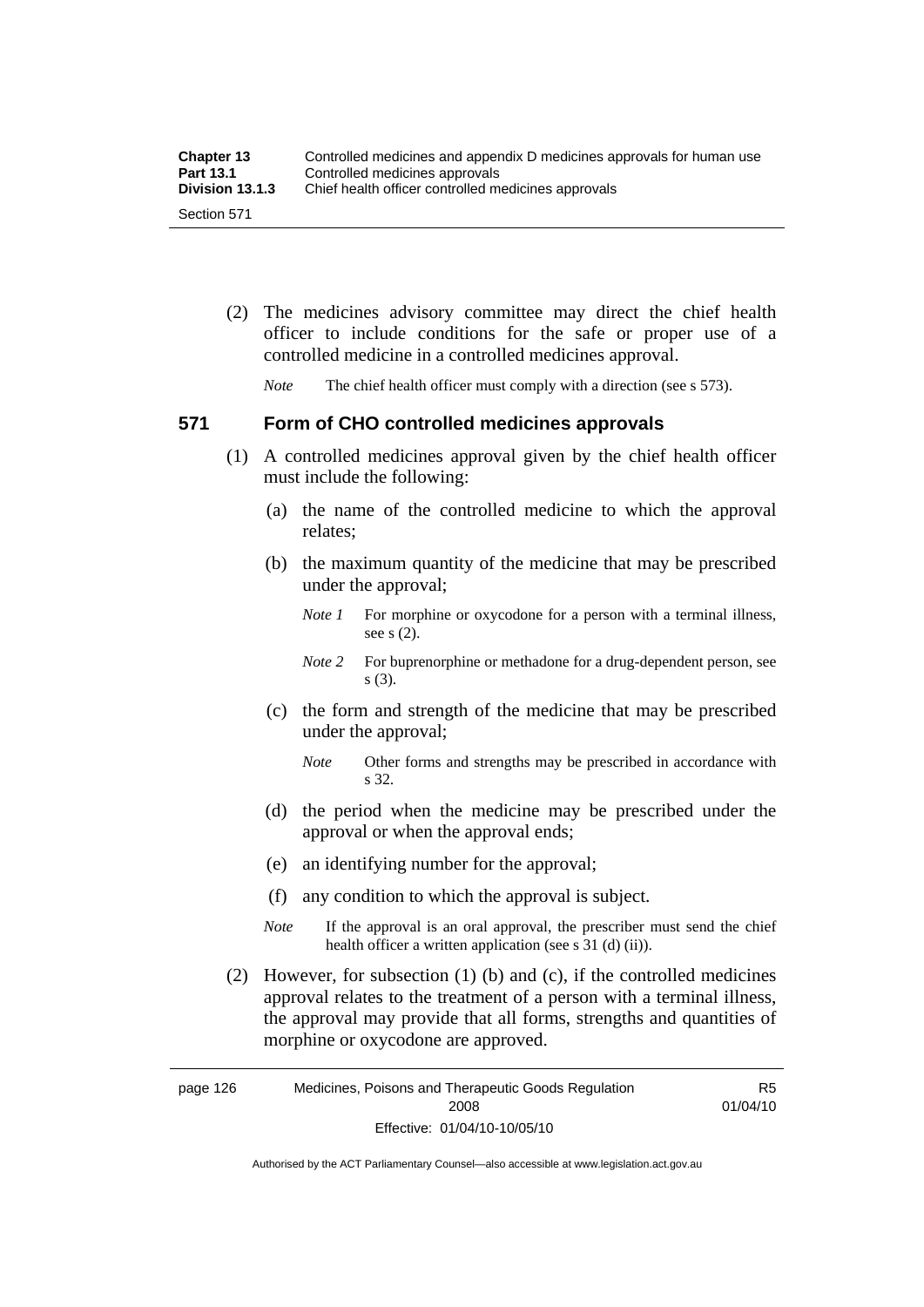(3) Also, for subsection (1) (b), if the controlled medicines approval relates to the treatment of a drug-dependent person with buprenorphine or methadone for their drug-dependency, the approval may state the maximum daily dose that may be prescribed for the person.

#### **572 When controlled medicines approvals etc take effect**

- (1) A controlled medicines approval takes effect when the applicant receives notice of the approval or, if the approval states a later day, on the later day.
- (2) An amendment or revocation of a controlled medicines approval takes effect when the approval-holder receives notice of the amendment or revocation or, if the notice of the amendment or revocation states a later day, on the later day.

#### **573 Medicines advisory committee—directions to CHO**

- (1) This section applies if the medicines advisory committee directs the chief health officer to make a decision in relation to—
	- (a) an application for a controlled medicines approval; or
	- (b) a controlled medicines approval; or
	- (c) an application under section 581 (Applications for CHO endorsement to treat drug-dependency).
- (2) The chief health officer must—
	- (a) make the decision in accordance with the direction; and
	- (b) send the applicant or approval holder written notice of the decision not later than 7 days after the day the chief health officer makes the decision.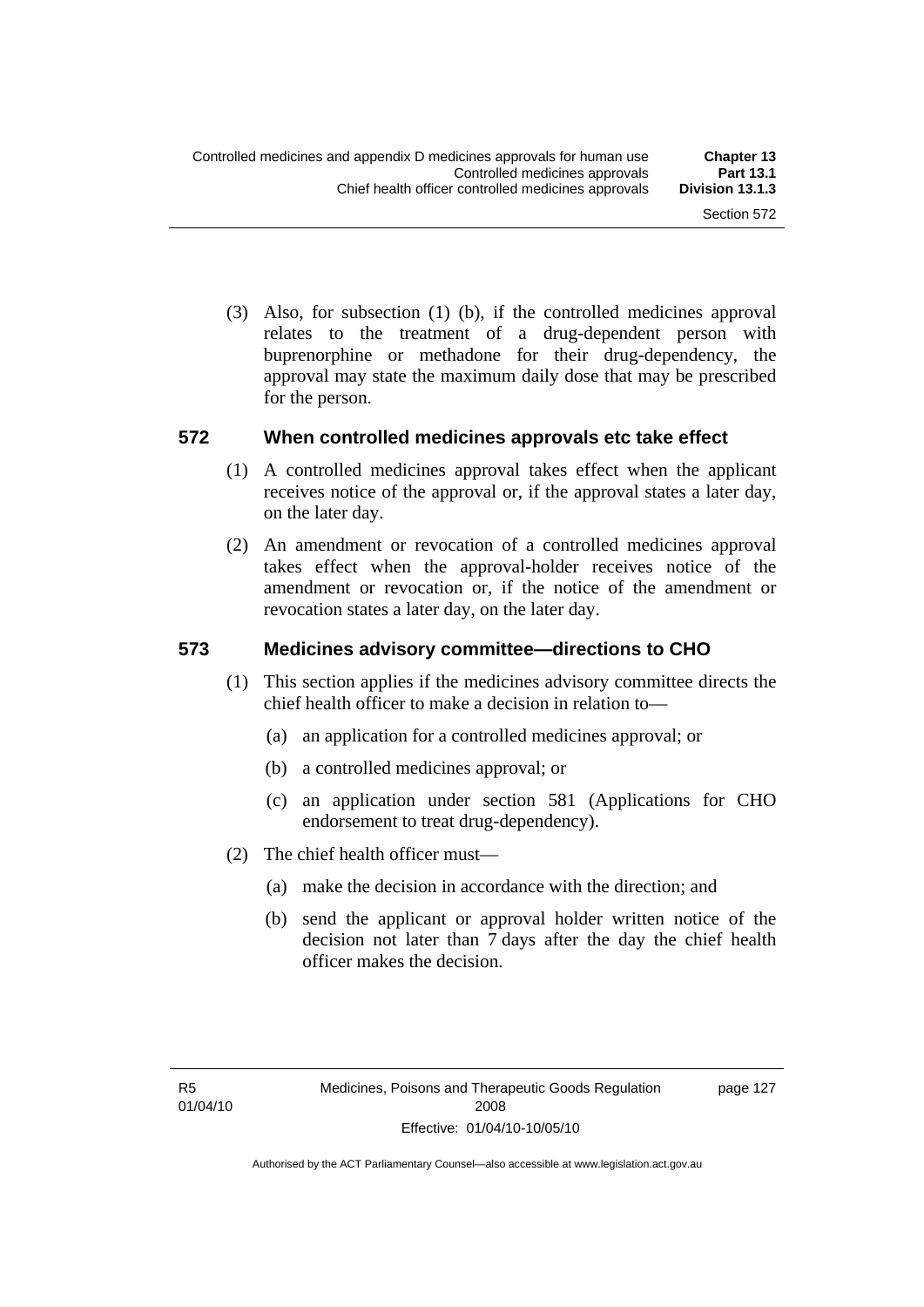### **574 Medicines advisory committee—guidelines for CHO decisions on applications**

 (1) The medicines advisory committee may issue guidelines for the chief health officer in relation to decisions on applications under section 560 (Applications for CHO controlled medicines approvals).

- (2) A guideline is a notifiable instrument.
	- *Note* A notifiable instrument must be notified under the Legislation Act.

## **Division 13.1.4 Endorsements to treat drug-dependency**

#### **580 Meaning of** *endorsement***—div 13.1.4**

In this division:

*endorsement* means an endorsement under section 582 to prescribe buprenorphine and methadone to treat a drug-dependent person's drug-dependency.

*Note* An endorsement is not required by doctors and certain intern doctors who are working at particular institutions, see s 563 (c).

#### **581 Applications for CHO endorsement to treat drug-dependency**

 (1) A doctor may, in writing, apply to the chief health officer for an endorsement.

*Note Doctor* does not include an intern doctor (see dict).

- (2) The application must include the following:
	- (a) the doctor's name and business address and telephone number;

R5 01/04/10

*Note* The chief health officer must comply with any applicable guidelines (see s 563 (a)).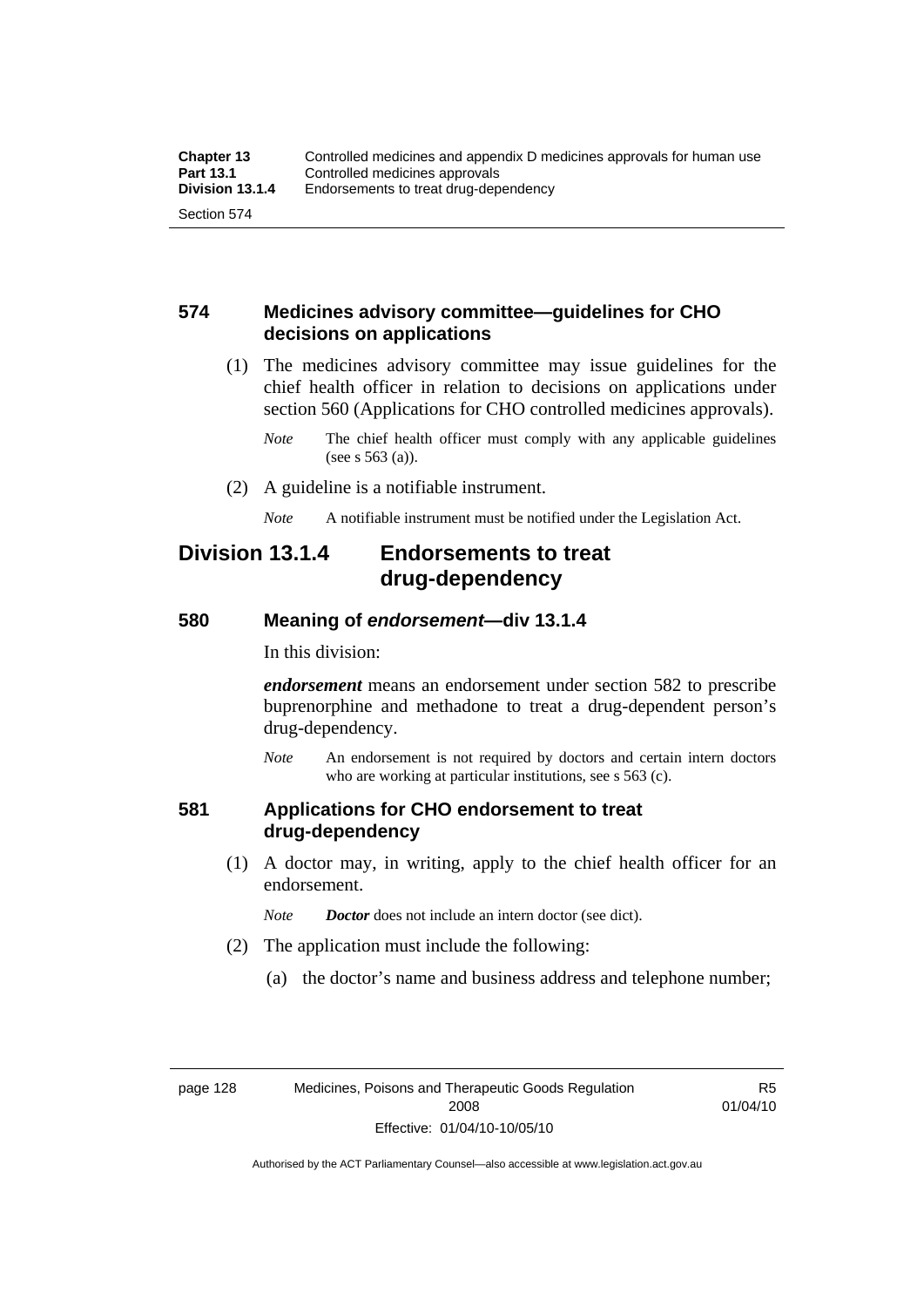- (b) the doctor's qualifications and experience in treating drug-dependency.
- *Note* If a form is approved under the Act, s 198 for this provision, the form must be used.
- (3) The chief health officer may ask the doctor for any other information reasonably required to decide the application.

#### **582 CHO decisions on applications for endorsement to treat drug-dependency**

- (1) The chief health officer must give, or refuse to give, an endorsement to a doctor who applies under section 581.
- (2) The chief health officer must not give a doctor an endorsement unless satisfied that the doctor has the qualifications and experience to treat drug-dependency.
- (3) An endorsement is subject to any condition included in the endorsement by the chief health officer.
- (4) The chief health officer must give the doctor written notice of the chief health officer's decision not later than 7 days after the day the decision is made.
- (5) If the chief health officer refuses the application, the notice must include information about the doctor's right to seek review of the decision under section 584.

#### **583 Form of CHO endorsements to treat drug-dependency**

An endorsement by the chief health officer must include the following:

- (a) the doctor's name;
- (b) an identifying number for the endorsement;
- (c) any condition to which the endorsement is subject.

R5 01/04/10 page 129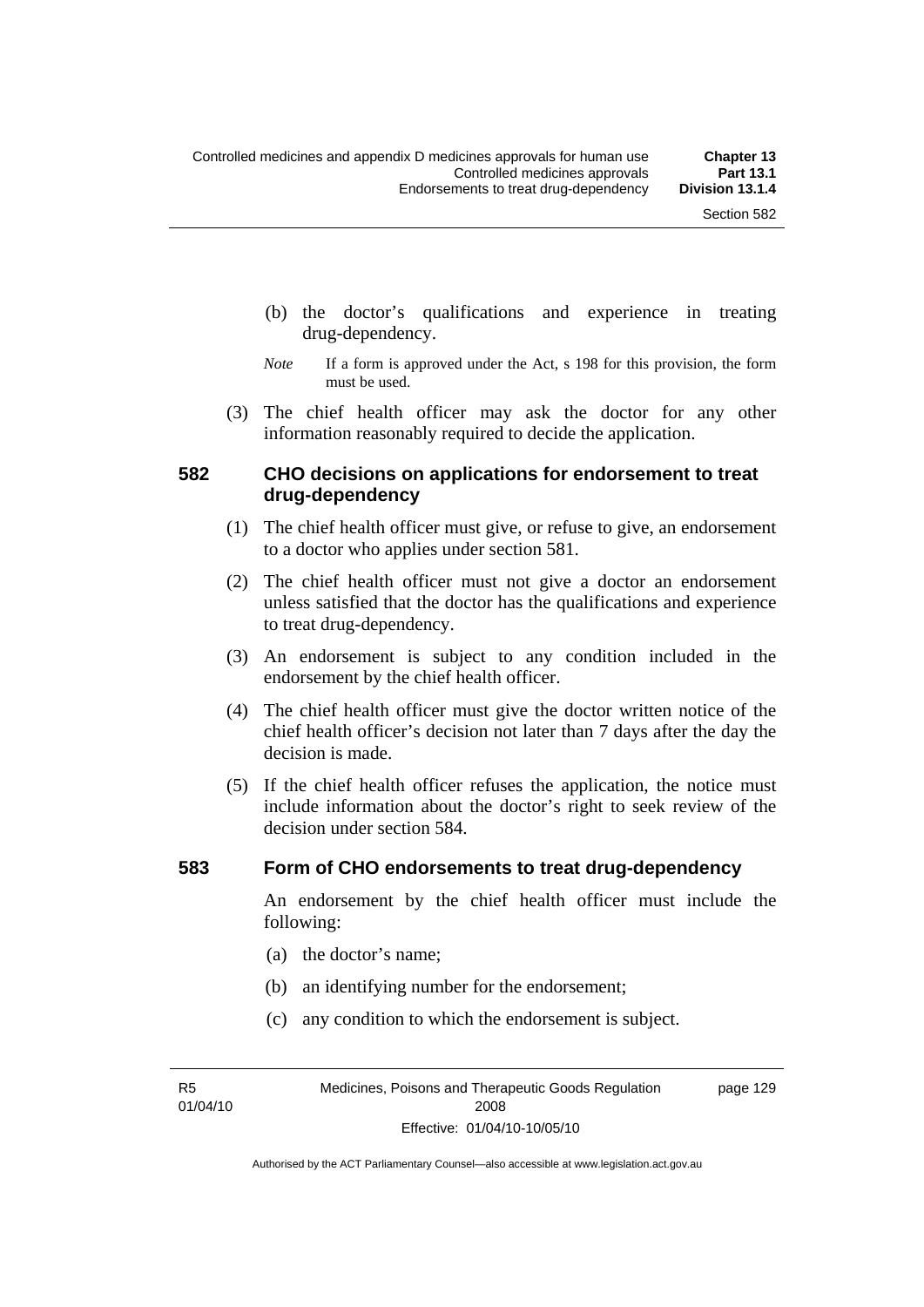### **584 Medicines advisory committee—review of CHO decisions to refuse endorsements to treat drug-dependency**

- (1) This section applies if the chief health officer refuses under section 582 to give an endorsement to a doctor.
- (2) The doctor may, not later than 28 days after the day the doctor receives written notice of the decision, apply to the medicines advisory committee for review of the decision.
- (3) The application for review—
	- (a) must be in writing signed by the doctor; and
	- (b) must set out the grounds for the application; and
	- (c) may include any information that the doctor considers appropriate for the review.
- (4) The medicines advisory committee may, in writing, ask the doctor to give the committee further information that the committee reasonably needs to decide the application.
- (5) After considering the application and any further information provided in accordance with a notice under subsection (4), the medicines advisory committee must—
	- (a) direct the chief health officer to confirm the decision made; or
	- (b) direct the chief health officer to revoke the decision made and approve the application as directed by the committee.

*Note* The chief health officer must comply with a direction (see s 573).

(6) A direction must be in writing.

R5 01/04/10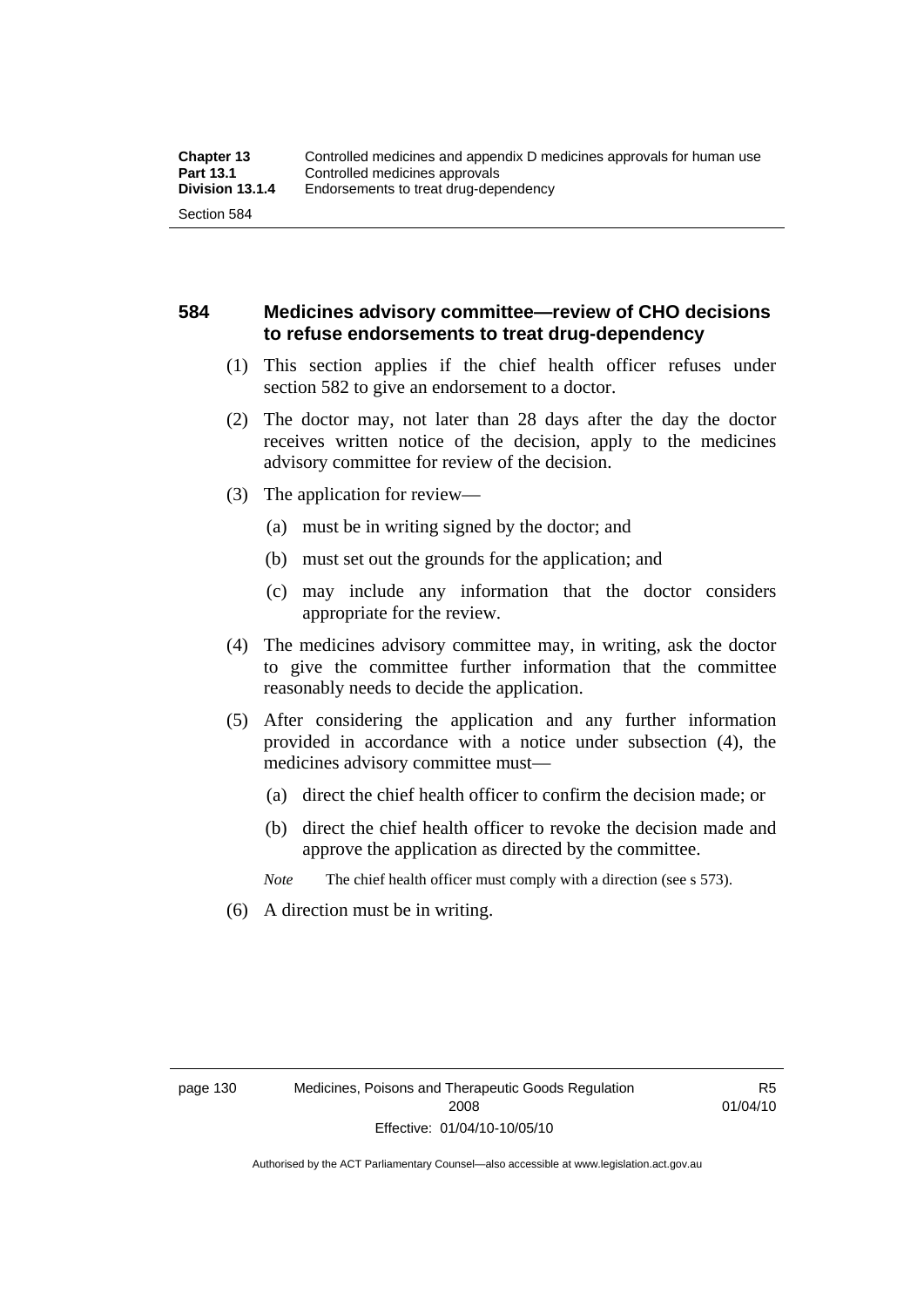## **Part 13.2 Appendix D medicines approvals**

*Note* It is a condition of an authorisation to prescribe a designated appendix D medicine for the prescriber to have an approval under this part (see s 33 (a)).

#### **590 Meaning of** *appendix D medicines approval*

In this regulation:

*appendix D medicines approval* means an approval under section 591 or section 593.

#### **591 Standing approval to prescribe designated appendix D medicines**

A doctor is approved to prescribe a designated appendix D medicine for a purpose mentioned in schedule 3 (Designated appendix D medicines—standing approvals), part 3.2, column 3 in relation to the medicine if—

- (a) the medicine is mentioned in the schedule, part 3.2, column 3 in relation to the doctor; and
- (b) if the schedule, part 3.2, column 4 contains a condition in relation to the medicine—the doctor prescribes the medicine in accordance with the condition.

#### **Example—par (b)**

If sch 3, pt 3.2, col 4 includes a condition requiring a doctor to advise a woman of child-bearing age to avoid becoming pregnant during or for a certain period after the completion of treatment, the doctor is authorised to prescribe the medicine only if the doctor gives the patient the advice.

- *Note 1 Doctor* does not include an intern doctor (see dict).
- *Note 2* An example is part of the regulation, is not exhaustive and may extend, but does not limit, the meaning of the provision in which it appears (see Legislation Act, s 126 and s 132).

R5 01/04/10 Medicines, Poisons and Therapeutic Goods Regulation 2008 Effective: 01/04/10-10/05/10 page 131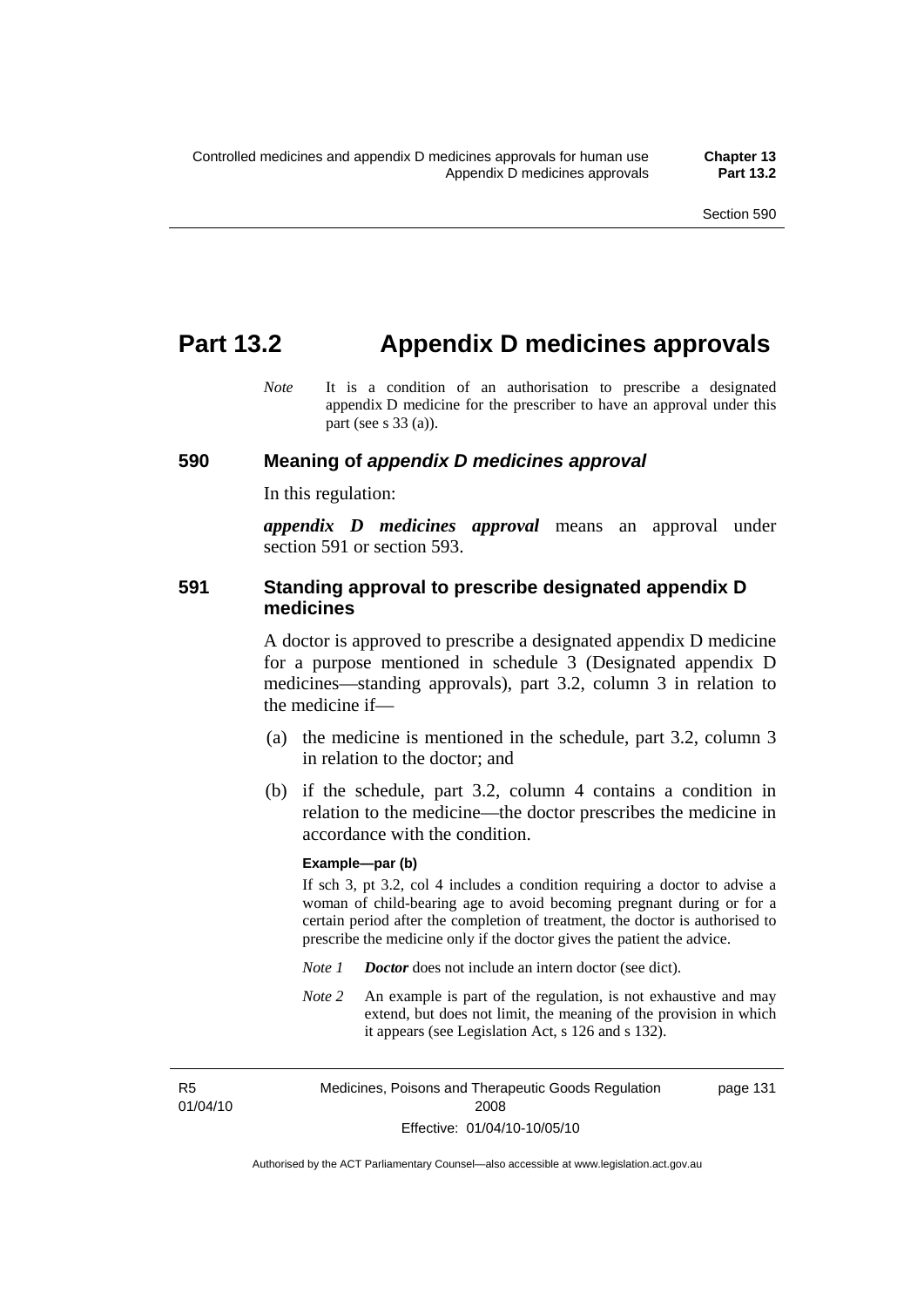### **592 Applications for CHO approval to prescribe designated appendix D medicines**

 (1) A doctor may, in writing, apply to the chief health officer for approval to prescribe a designated appendix D medicine for a purpose mentioned in schedule 3 (Designated appendix D medicines—standing approvals), part 3.2, column 3 in relation to the medicine.

*Note Doctor* does not include an intern doctor (see dict).

- (2) The application must include the following:
	- (a) the medicine's name;
	- (b) the doctor's name, business address and telephone number;
	- (c) if the doctor is a specialist—the specialist area in which the doctor practises;
	- (d) if the doctor is not a specialist—the doctor's qualifications and experience in relation to the medicine.
	- *Note* If a form is approved under the Act, s 198 for this provision, the form must be used.
- (3) The chief health officer may ask the doctor for any other information reasonably required to decide the application.

### **593 CHO decisions on applications to prescribe designated appendix D medicines**

- (1) The chief health officer must approve, or refuse to approve, an application by a doctor under section 592 for approval to prescribe a designated appendix D medicine.
- (2) An approval under subsection (1) to prescribe a designated appendix D medicine is subject to the following conditions:
	- (a) that the doctor complies with any conditions in schedule 3, part 3.2, column 4 in relation to the medicine;

Authorised by the ACT Parliamentary Counsel—also accessible at www.legislation.act.gov.au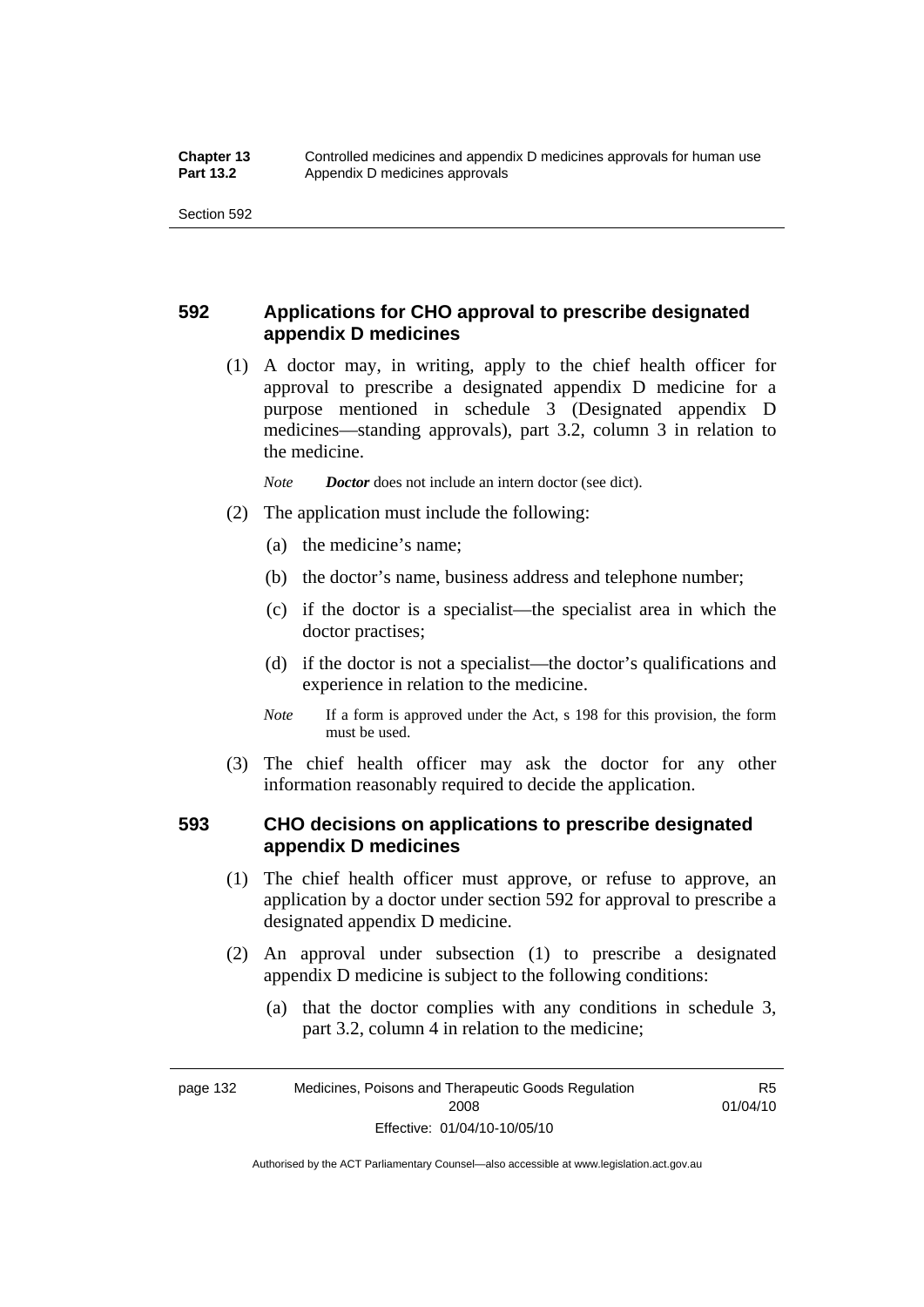(b) any other condition included in the approval by the chief health officer.

#### **Example—par (a)**

If sch 3, pt 3.2, col 4 includes a condition requiring a doctor to advise a woman of child-bearing age to avoid becoming pregnant during or for a certain period after the completion of treatment, the doctor is authorised to prescribe the medicine only if the doctor gives the patient the advice.

- *Note* An example is part of the regulation, is not exhaustive and may extend, but does not limit, the meaning of the provision in which it appears (see Legislation Act, s 126 and s 132).
- (3) For this section, the chief health officer—
	- (a) must have regard to the specialist area (if any) in which the doctor practises and the requirements (if any) stated in the medicines and poisons standard, appendix D for the medicine to which the application relates; and
	- (b) may have regard to anything else the chief health officer considers appropriate.
- (4) The chief health officer must send the doctor written notice of the chief health officer's decision not later than 7 days after the day the decision is made.

#### **594 Form of CHO appendix D medicines approvals**

An appendix D medicines approval given by the chief health officer must include the following:

- (a) the doctor's name;
- (b) the name of the medicine to which the approval relates;
- (c) an identifying number for the approval;
- (d) any condition included in the approval by the chief health officer.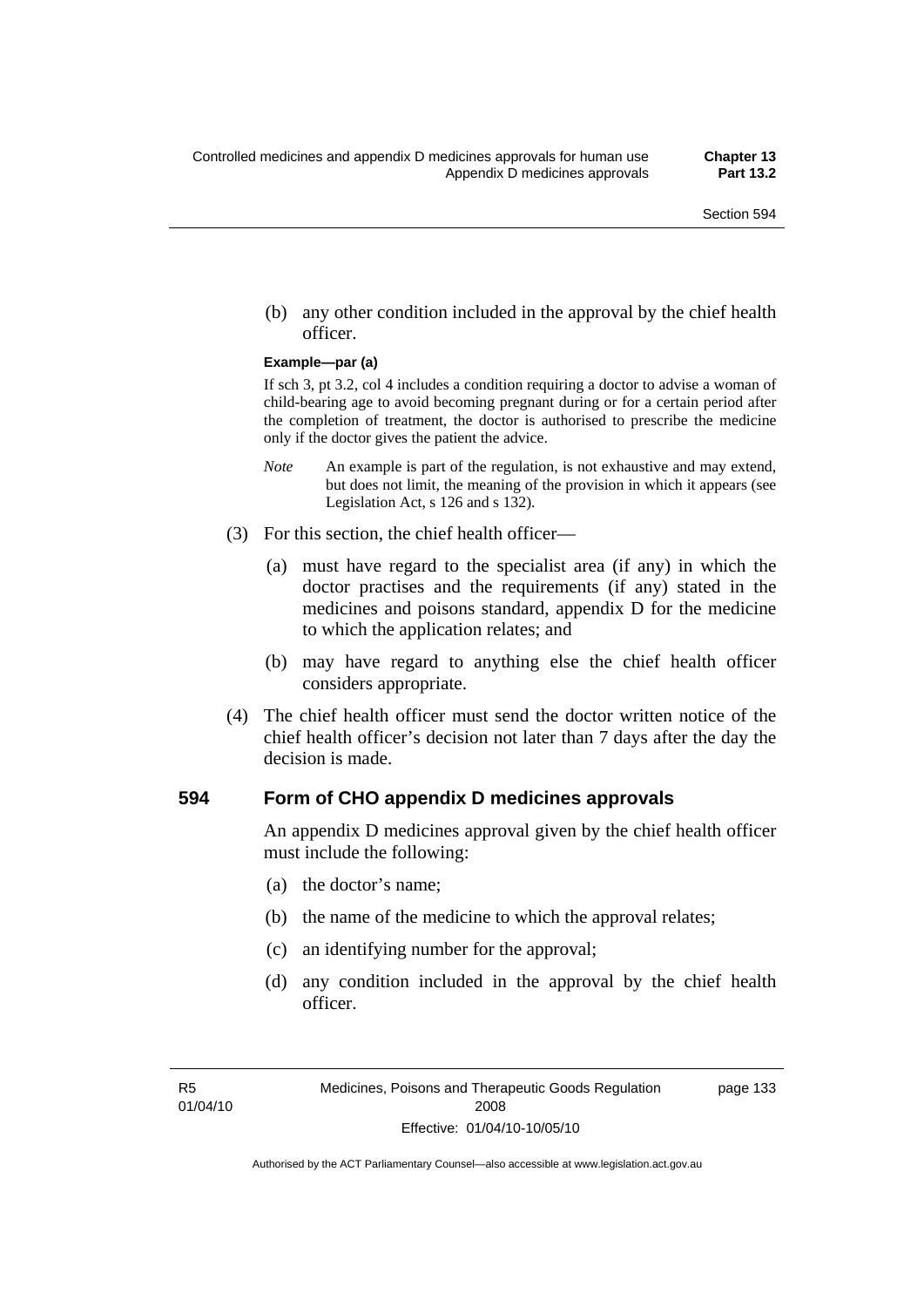# **Chapter 14 Medicines licences**

## **Part 14.1 Medicines licences generally**

#### **600 Medicines licences that may be issued—Act, s 78 (2)**

The following licences for medicines may be issued:

- (a) a licence for a program of research or education in relation to a controlled medicine (a *controlled medicines research and education program licence*);
- (b) a licence for medicines for first-aid kits (a *first-aid kit licence*);
- (c) a licence for the supply by wholesale of a medicine (a *medicines wholesalers licence*);
- (d) a licence for the treatment of opioid dependency with buprenorphine or methadone (an *opioid dependency treatment licence*);
- (e) a licence for the sale by retail of pharmacy medicines by a person who is not a pharmacist (a *pharmacy medicines rural communities licence*).
- *Note* Other medicines licences may also be issued (see Act, s 78 (3)).

R5 01/04/10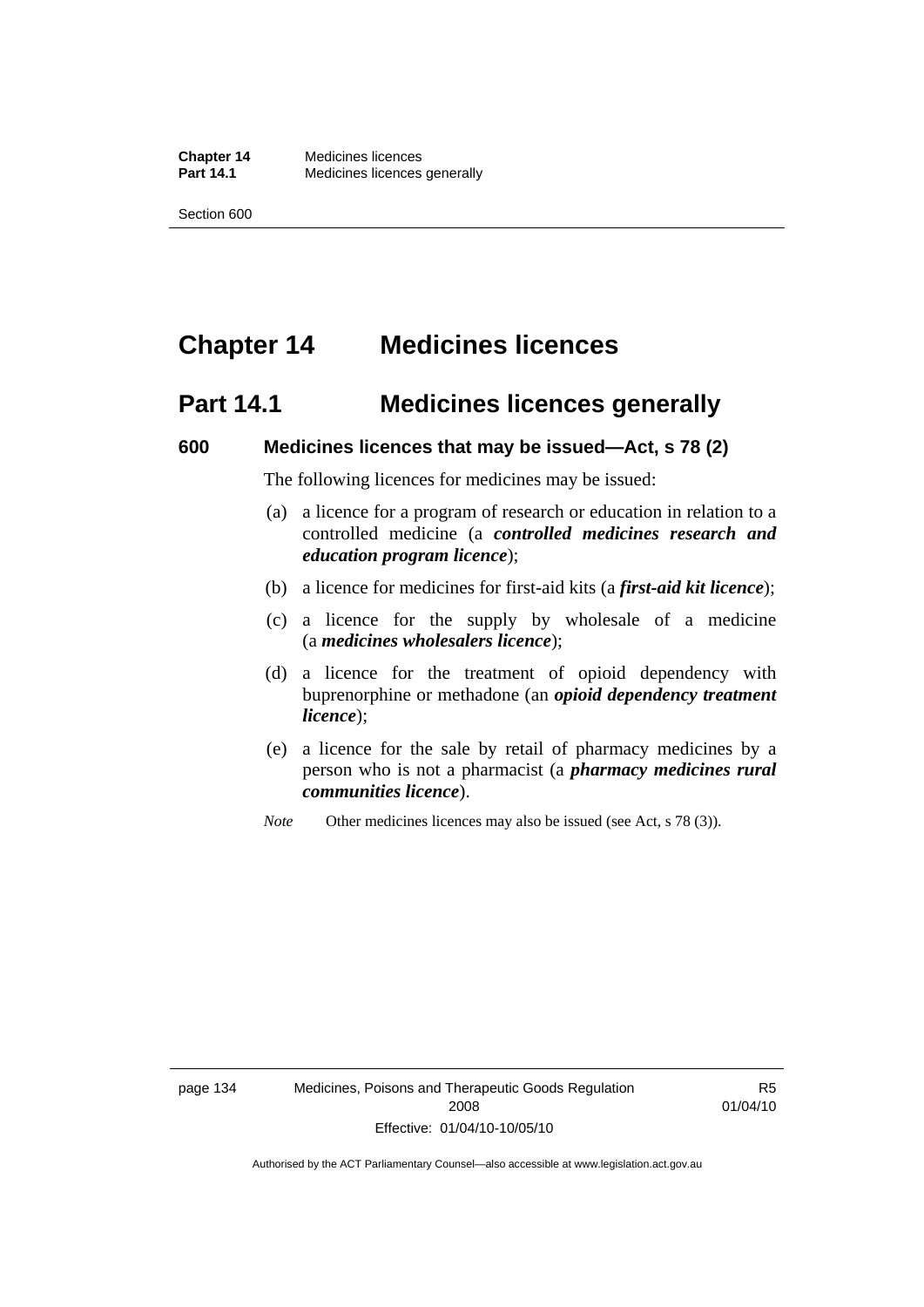# **Part 14.2 Controlled medicines research and education program licences**

#### **605 Applications for controlled medicines research and education program licences**

- (1) An application for a controlled medicines research and education program licence for a controlled medicine must be in writing, signed by the applicant, and include the following:
	- (a) the full name, address and academic, professional or other relevant qualifications of—
		- (i) the person who is to supervise the program; and
		- (ii) the person who is to conduct the program;
	- (b) the name of the recognised research institution at or under which the program is proposed to be conducted;

*Note Recognised research institution*—see the Act, s 20 (5).

- (c) whether the program will be conducted at, or under the authority of, the recognised research institution;
- (d) the premises where the program will be conducted;
- (e) the controlled medicine, and the form and strength of the medicine, for which the licence is sought;
- (f) the maximum quantity of the medicine that would be possessed under the licence at any time;
- (g) a description of the program, including an explanation of why the program cannot be carried out satisfactorily without the use of the medicine;

*Note* For research and education activities in relation to other medicines, see pt 9.4.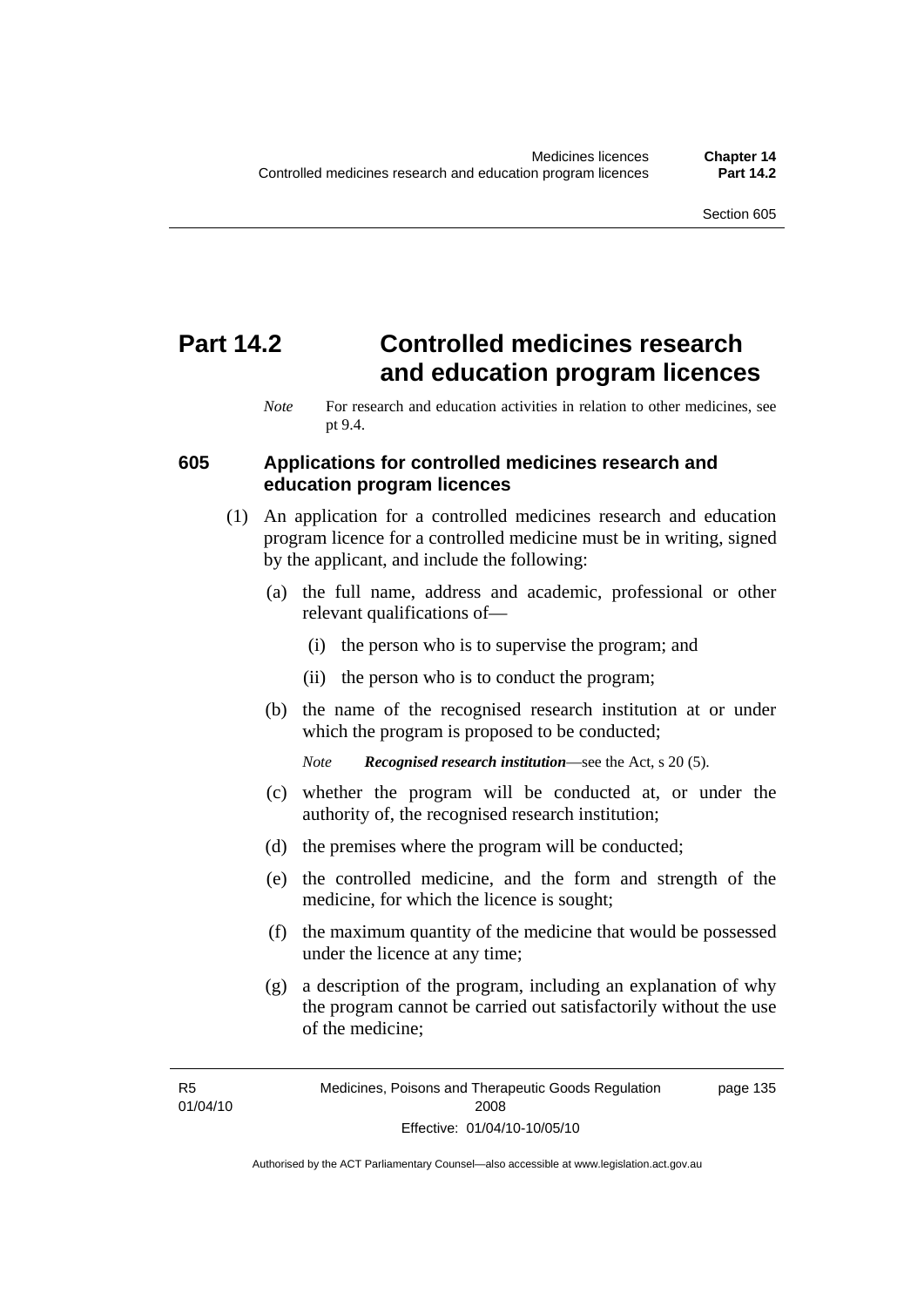Section 606

- (h) the supervision arrangements for the program;
- (i) the period for which the licence is sought.
- *Note 1* If a form is approved under the Act, s 198 for this provision, the form must be used.
- *Note* 2 A fee may be determined under the Act, s 197 for this provision.
- (2) The application must be accompanied by a written approval of the program by the person in charge of—
	- (a) the recognised research institution; or
	- (b) a faculty or division of the institution.

#### **606 Restrictions on issuing of controlled medicines research and education program licences—Act, s 85 (1) (a)**

The chief health officer must not issue a controlled medicines research and education program licence to a person unless—

- (a) the program to which the licence relates will be conducted at, or under the authority of, a recognised research institution; and
- (b) the program is approved by a person mentioned in section 605 (2); and
- (c) satisfied that the program—
	- (i) cannot be carried out without the use of the controlled medicine to which the licence application relates; and
	- (ii) will be adequately supervised.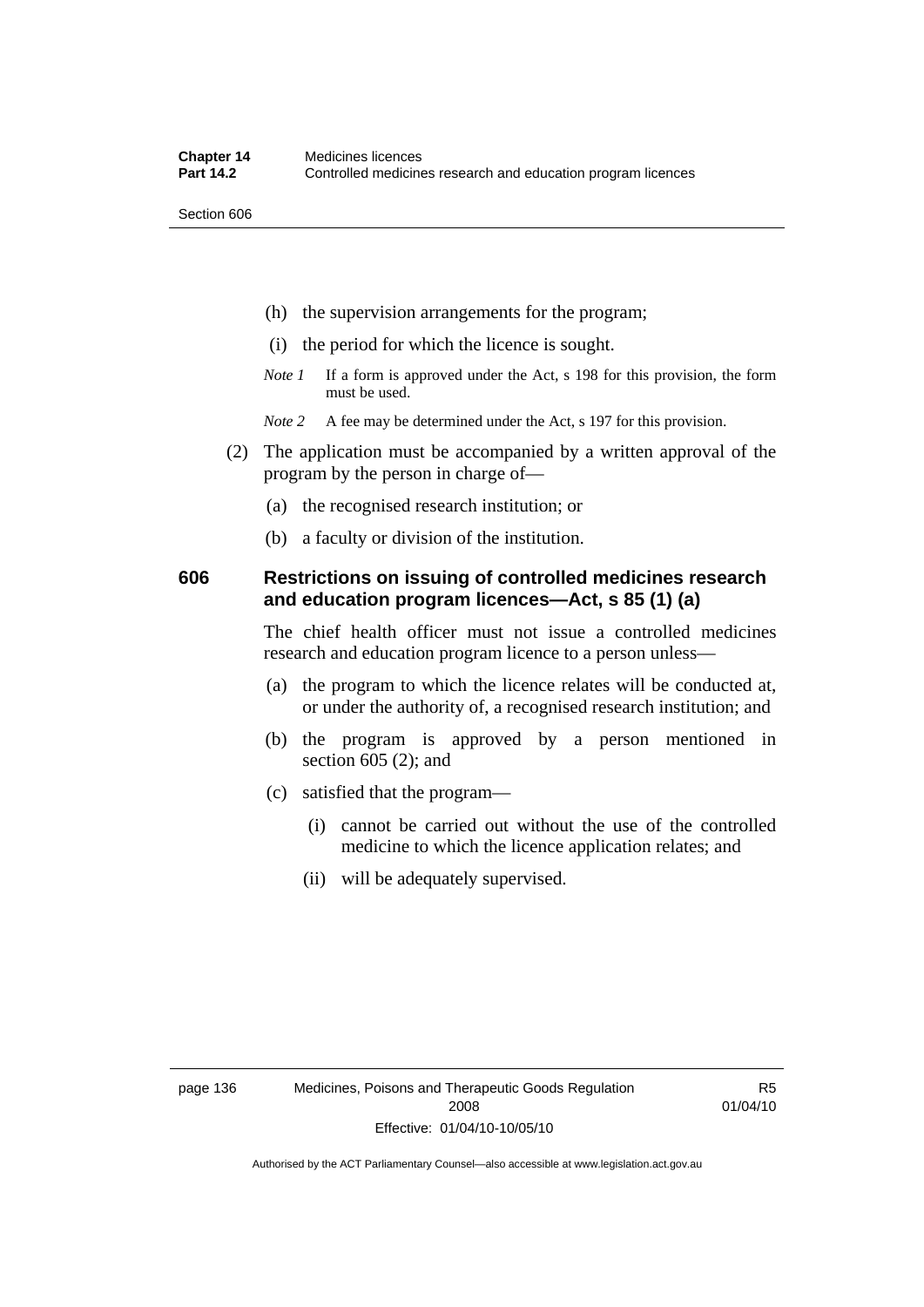### **607 Additional information for controlled medicines research and education program licences—Act, s 88 (1) (k)**

The following additional information is prescribed for a controlled medicines research and education program licence:

- (a) the research or education program for which the licence is issued;
- (b) the name of the program's supervisor;
- (c) the dealings with a controlled medicine authorised by the licence;
- (d) the premises where the program will be conducted;
- (e) the maximum quantity of the controlled medicine that may be possessed at any time for the program;
- (f) the total quantity of the controlled medicine that may be possessed for the program during the period of the licence;
- (g) the form and strength of the controlled medicine that may be obtained and possessed for the program.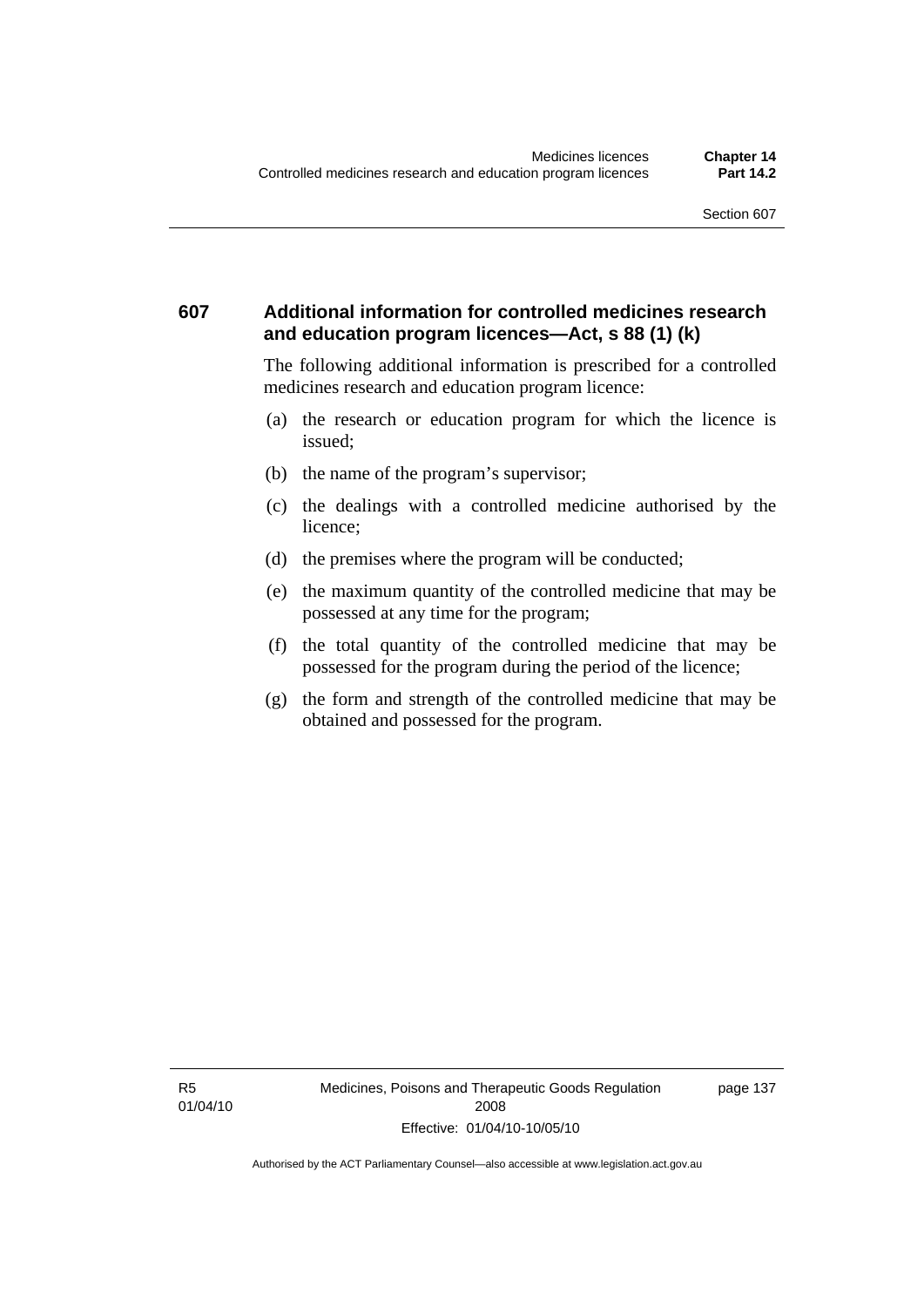**Chapter 14** Medicines licences **Part 14.3 First-aid kit licences** 

Section 610

## **U** Part 14.3 First-aid kit licences

*Note* This part is not applicable to a health professional who is authorised elsewhere under this regulation to possess etc medicines for a first-aid kit.

#### **610 Applications for first-aid kit licences**

- (1) An application for a first-aid kit licence must be in writing, signed by the applicant, and include the following:
	- (a) the full name, address and occupation of the applicant;
	- (b) the full name, address and occupation of each other person proposed to be authorised to deal with a medicine under the licence;
	- (c) the prescription only medicines and controlled medicines (each of which are *relevant medicines*), and the form and strength of the relevant medicines, for which the licence is sought;
		- *Note* Pharmacy medicines and pharmacist only medicines are authorised for the kit under s 450.
	- (d) the maximum quantity of the relevant medicines that would be possessed under the licence at any time;
	- (e) the first-aid services provided, or proposed to be provided, to the community by the applicant;
	- (f) the situations in which it is proposed the medicines in the first-aid kit will be used;
	- (g) the period for which the licence is sought.
	- *Note 1* If a form is approved under the Act, s 198 for this provision, the form must be used.
	- *Note* 2 A fee may be determined under the Act, s 197 for this provision.

page 138 Medicines, Poisons and Therapeutic Goods Regulation 2008 Effective: 01/04/10-10/05/10

R5 01/04/10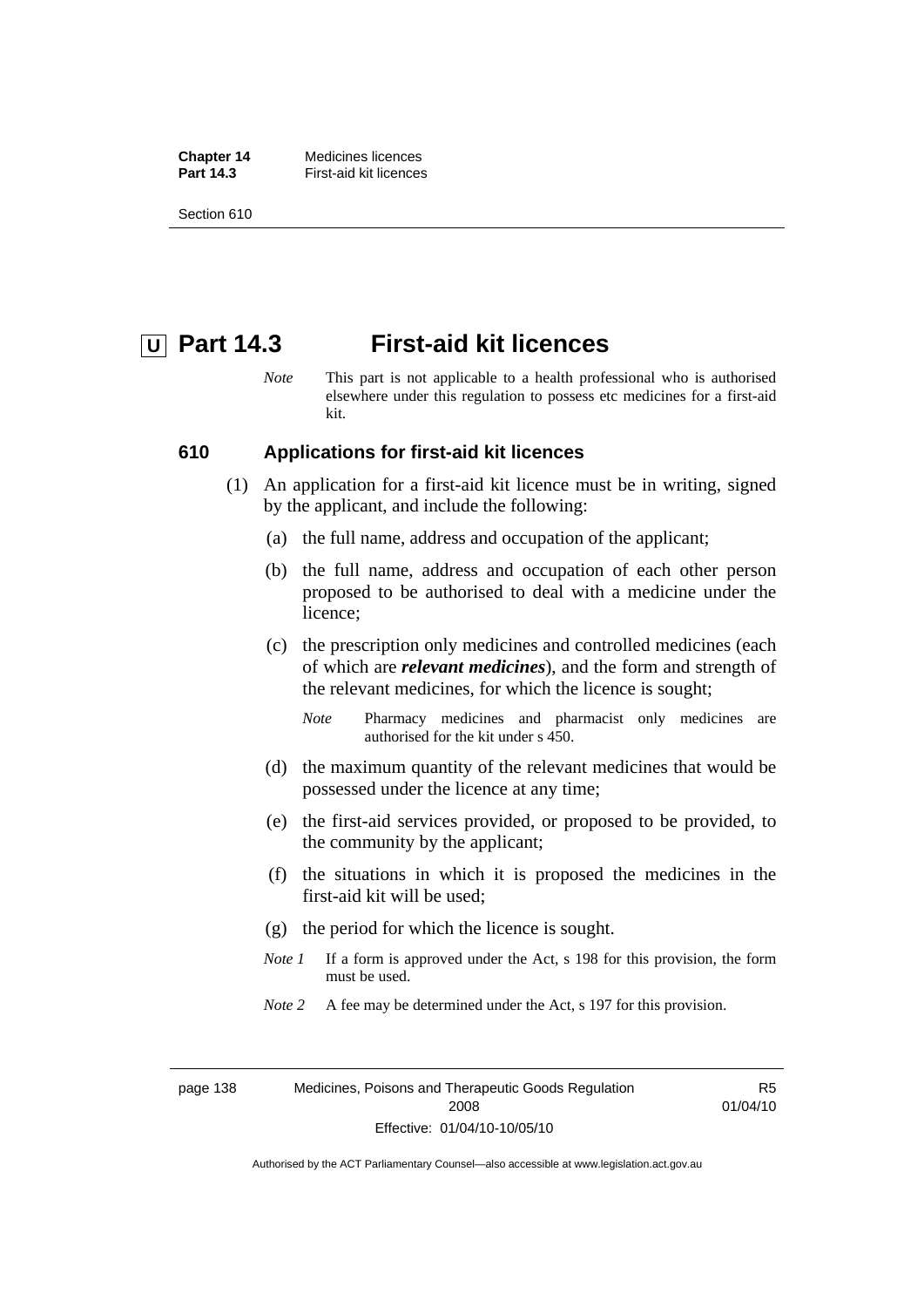- (2) The application must be accompanied by—
	- (a) evidence of the qualifications mentioned in section 611 (a) for the applicant and each person included in the application under subsection (1) (b); and
	- (b) a letter of support from a doctor who will provide medical direction and support to the applicant.
		- *Note Doctor* does not include an intern doctor (see dict).

### **611 Restrictions on issuing of first-aid kit licences— Act, s 85 (1) (a)**

The chief health officer must not issue a first-aid kit licence to a person unless—

- (a) each person to be authorised under the licence has successfully completed a course that qualifies the person to be registered as a nurse or employed as an ambulance paramedic; and
- (b) the chief health officer is satisfied that the person provides, or will be providing, first-aid services to the community, for example, at a workplace or as part of a privately operated ambulance service approved under the *Emergencies Act 2004*, part 4.6 (Other approved providers); and
- (c) the medicines to which the licence application relates are reasonably necessary to provide the first-aid services.
- *Note* An example is part of the regulation, is not exhaustive and may extend, but does not limit, the meaning of the provision in which it appears (see Legislation Act, s 126 and s 132).

page 139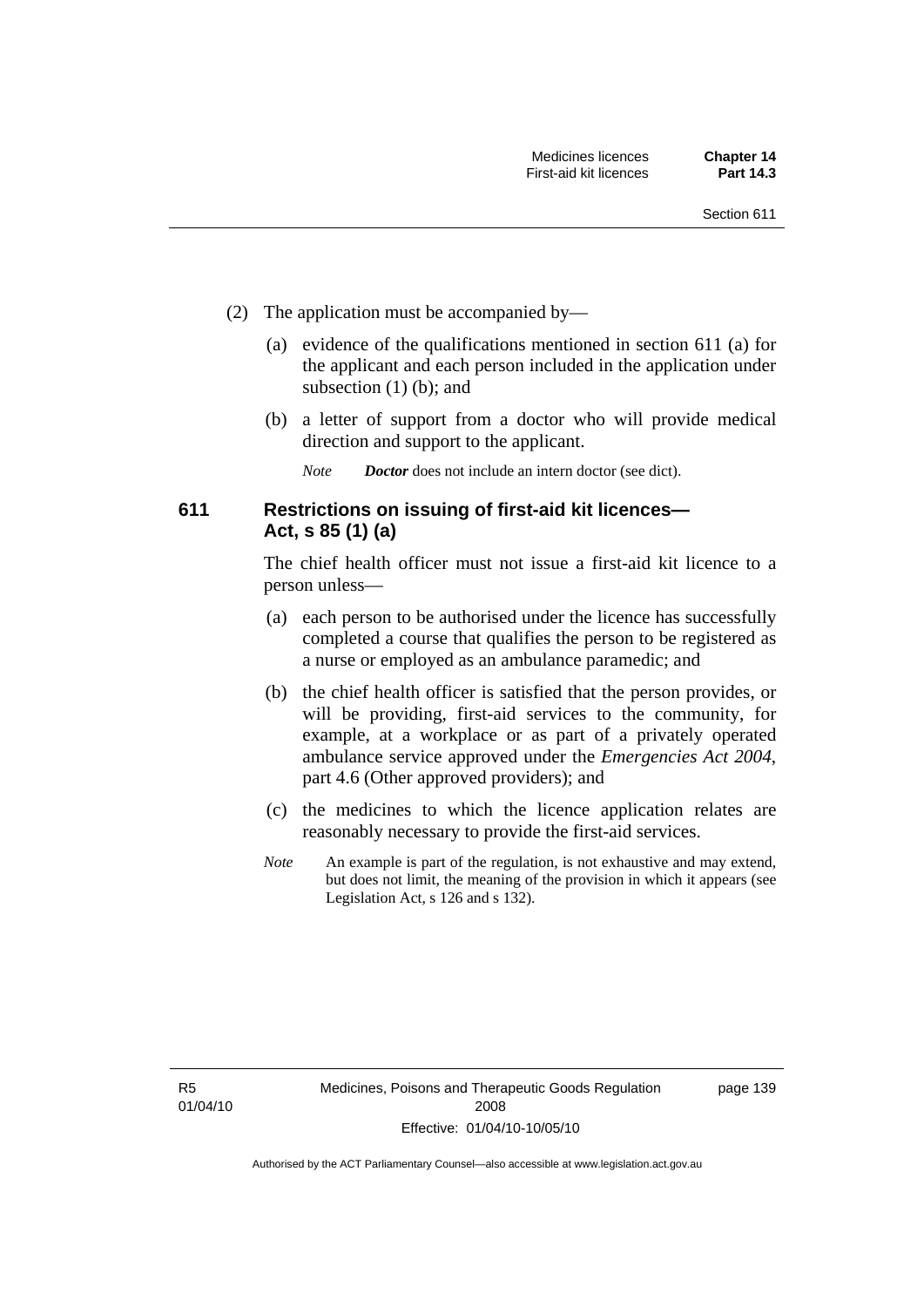Section 612

### **612 Additional information for first-aid kit licences— Act, s 88 (1) (k)**

- (1) The following additional information is prescribed for a first-aid kit licence:
	- (a) the full name and home address of each person who is authorised to deal with a medicine under the licence;
	- (b) the maximum quantity of each relevant medicine that may be possessed under the licence at any time;
	- (c) the total quantity of each relevant medicine that may be possessed during the period of the licence;
	- (d) the form and strength in which each relevant medicine may be obtained, possessed and administered under the licence.
- (2) In this section:

*relevant medicines*—see section 610.

page 140 Medicines, Poisons and Therapeutic Goods Regulation 2008 Effective: 01/04/10-10/05/10

R5 01/04/10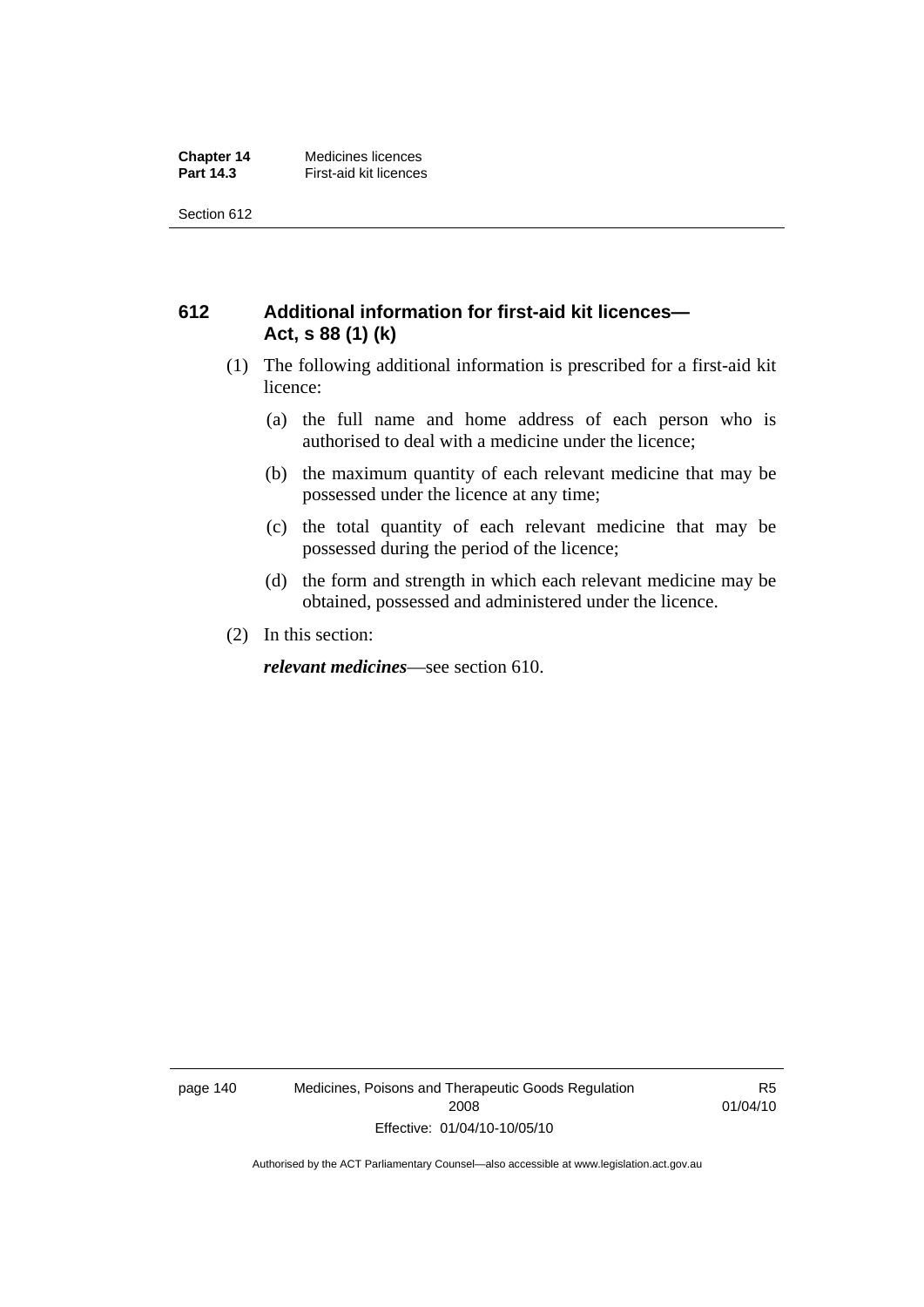## **Part 14.4 Medicines wholesalers licences**

*Note* This part is applicable to an interstate wholesaler only if the Act, s 20 (4) does not apply to the wholesaler.

#### **615 Applications for medicines wholesalers licences**

- (1) An application for a medicines wholesalers licence must be in writing, signed by the applicant, and include the following:
	- (a) the medicines to which the application relates;
	- (b) the full name of the applicant;
	- (c) the applicant's ABN (if any);
	- (d) if the applicant is a corporation—the corporation's ACN;
	- (e) the location of the premises where the applicant proposes to deal with the medicines under the licence;
	- (f) the security arrangements proposed for the premises;
	- (g) the name of an individual who is to supervise the dealings to be authorised under the licence.
	- *Note 1* If a form is approved under the Act, s 198 for this provision, the form must be used.
	- *Note* 2 A fee may be determined under the Act, s 197 for this provision.
- (2) The application must be accompanied by a plan of the premises that shows—
	- (a) where it is proposed to store the medicines; and
	- (b) the location and nature of security devices.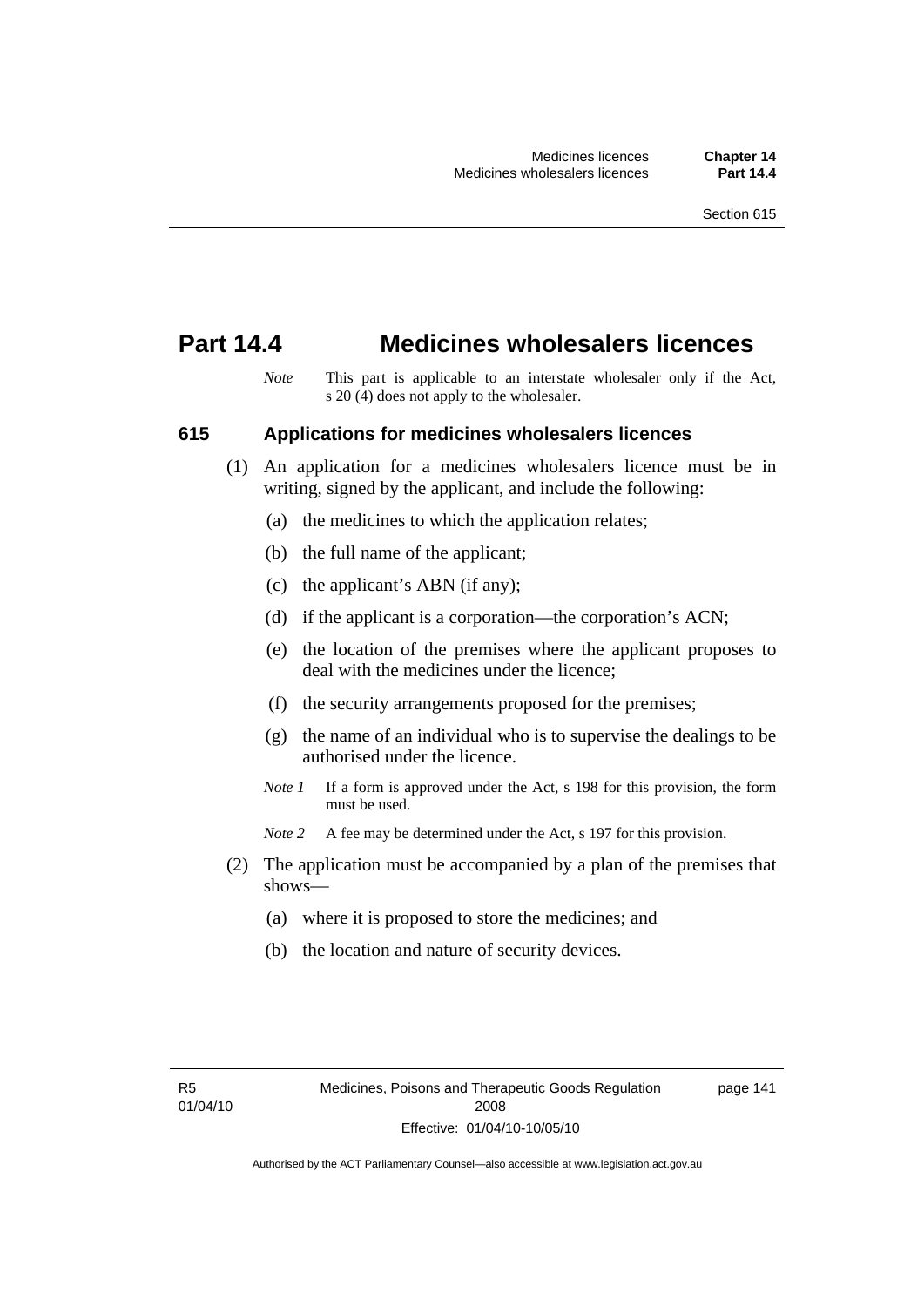Section 616

### **616 Restrictions on issuing of medicines wholesalers licences—Act, s 85 (1) (a)**

- (1) The chief health officer must not issue a medicines wholesalers licence to a person unless dealings with medicines under the licence will be supervised by an individual nominated by the applicant and approved, in writing, by the chief health officer.
- (2) The chief health officer must not approve the nominated individual unless satisfied that the individual—
	- (a) is a suitable person to hold a medicines wholesalers licence; and
	- (b) has qualifications in chemistry, pharmacy or pharmacology or experience appropriate for the sale of medicines.
	- *Note* For changes of nominated individuals, see the Act, s 93.
- (3) In this section:

*suitable person*, to hold a licence—see the Act, section 81.

### **617 Additional information for medicines wholesalers licences—Act, s 88 (1) (k)**

The name of the person approved under section 616 (1) to supervise the dealings with medicines authorised by the licence is prescribed for a medicines wholesalers licence.

R5 01/04/10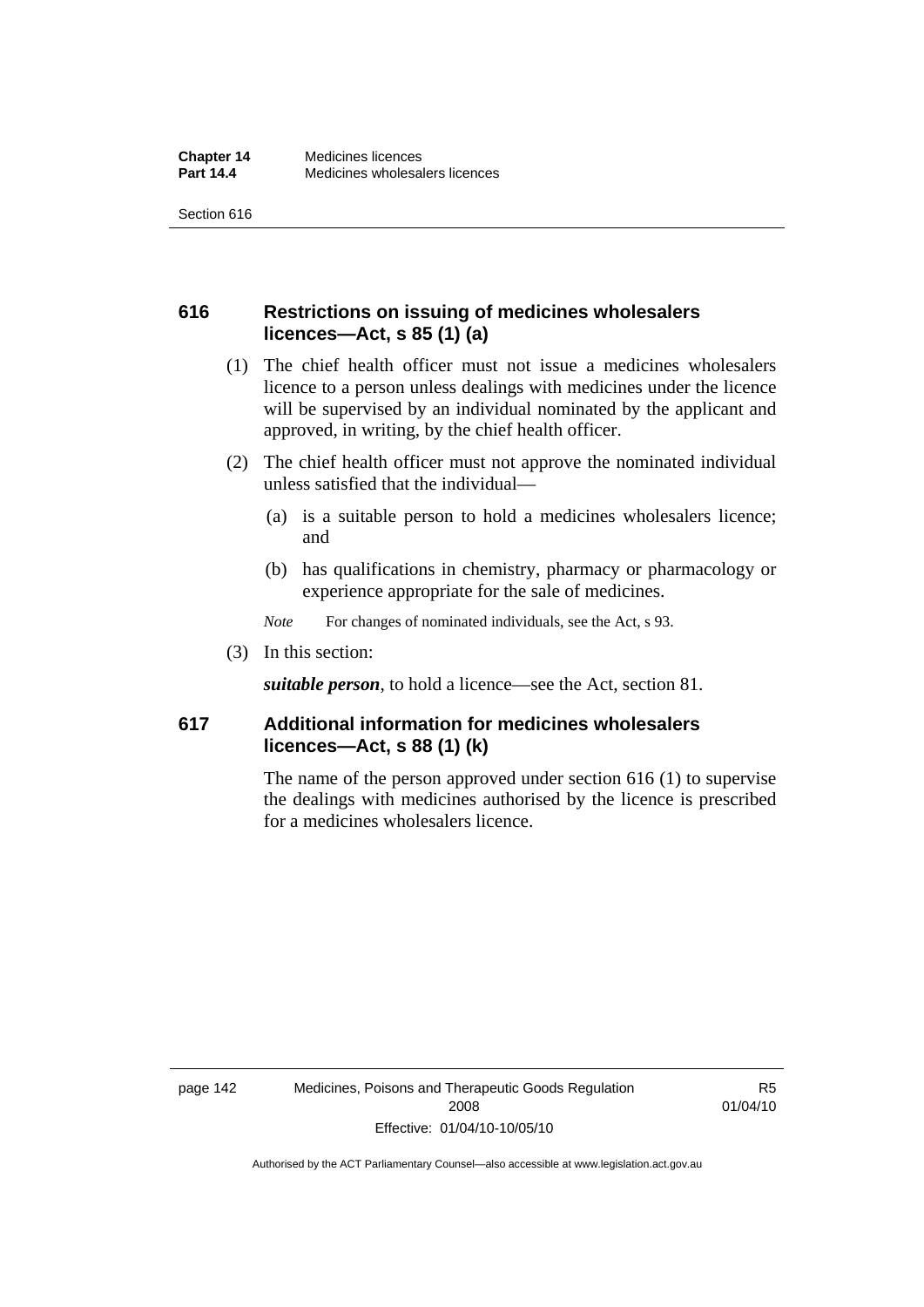# **Part 14.5 Opioid dependency treatment licences**

#### **620 Applications for opioid dependency treatment licences**

An application for an opioid dependency treatment licence must be in writing, signed by the applicant, and include the applicant's full name and business address.

*Note 1* If a form is approved under the Act, s 198 for this provision, the form must be used.

*Note* 2 A fee may be determined under the Act, s 197 for this provision.

#### **621 Restriction on issuing of opioid dependency treatment licences—Act, s 85 (1) (a)**

The chief health officer must not issue an opioid dependency treatment licence to a person unless the person is a pharmacist at a community pharmacy.

*Note Pharmacist* does not include an intern pharmacist (see dict).

### **622 Witnessing not required for administration under opioid dependency treatment licence—Act, s 190 (1) (a)**

The Act, section 53 (e) (Registers—witnessing administration of medicines) does not apply to the administration of buprenorphine or methadone under an opioid dependency treatment licence if section 471 is complied with in relation to the administration.

R5 01/04/10 page 143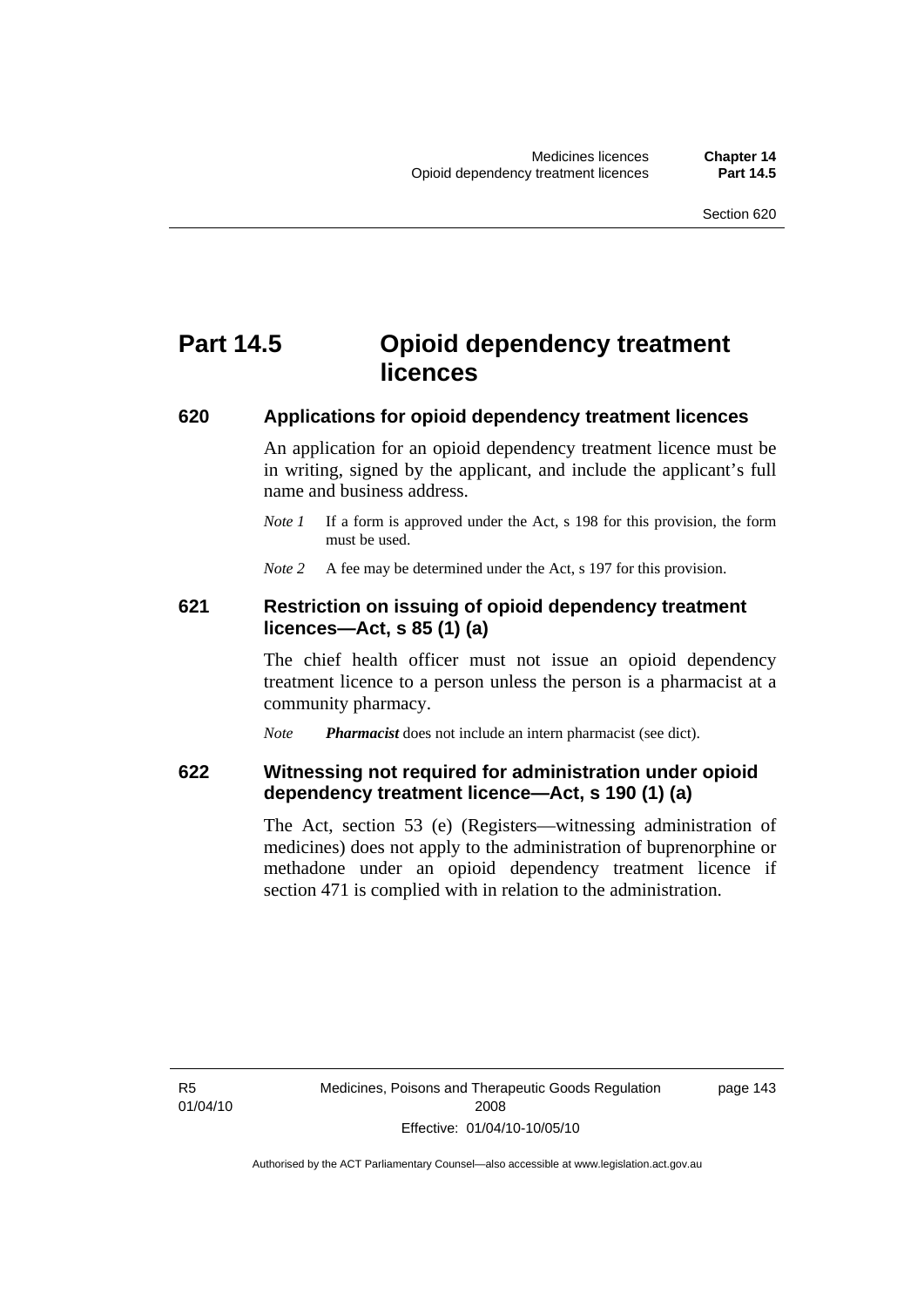# **Part 14.6** Pharmacy medicines rural **communities licences**

## **625 Applications for pharmacy medicines rural communities licences**

An application for a pharmacy medicines rural communities licence must—

- (a) be in writing signed by the applicant; and
- (b) include—
	- (i) the applicant's full name, business address and telephone number; and
	- (ii) the pharmacy medicines proposed to be sold under the licence.
- *Note 1* If a form is approved under the Act, s 198 for this provision, the form must be used.
- *Note* 2 A fee may be determined under the Act, s 197 for this provision.

#### **626 Restrictions on issuing of pharmacy medicines rural communities licences—Act, s 85 (1) (a)**

The chief health officer must not issue a pharmacy medicines rural communities licence to a person unless—

- (a) the person is carrying on the business of selling goods by retail; and
- (b) the premises from which the medicines will be sold under the licence is more than 25km by the shortest practical route to the nearest community pharmacy.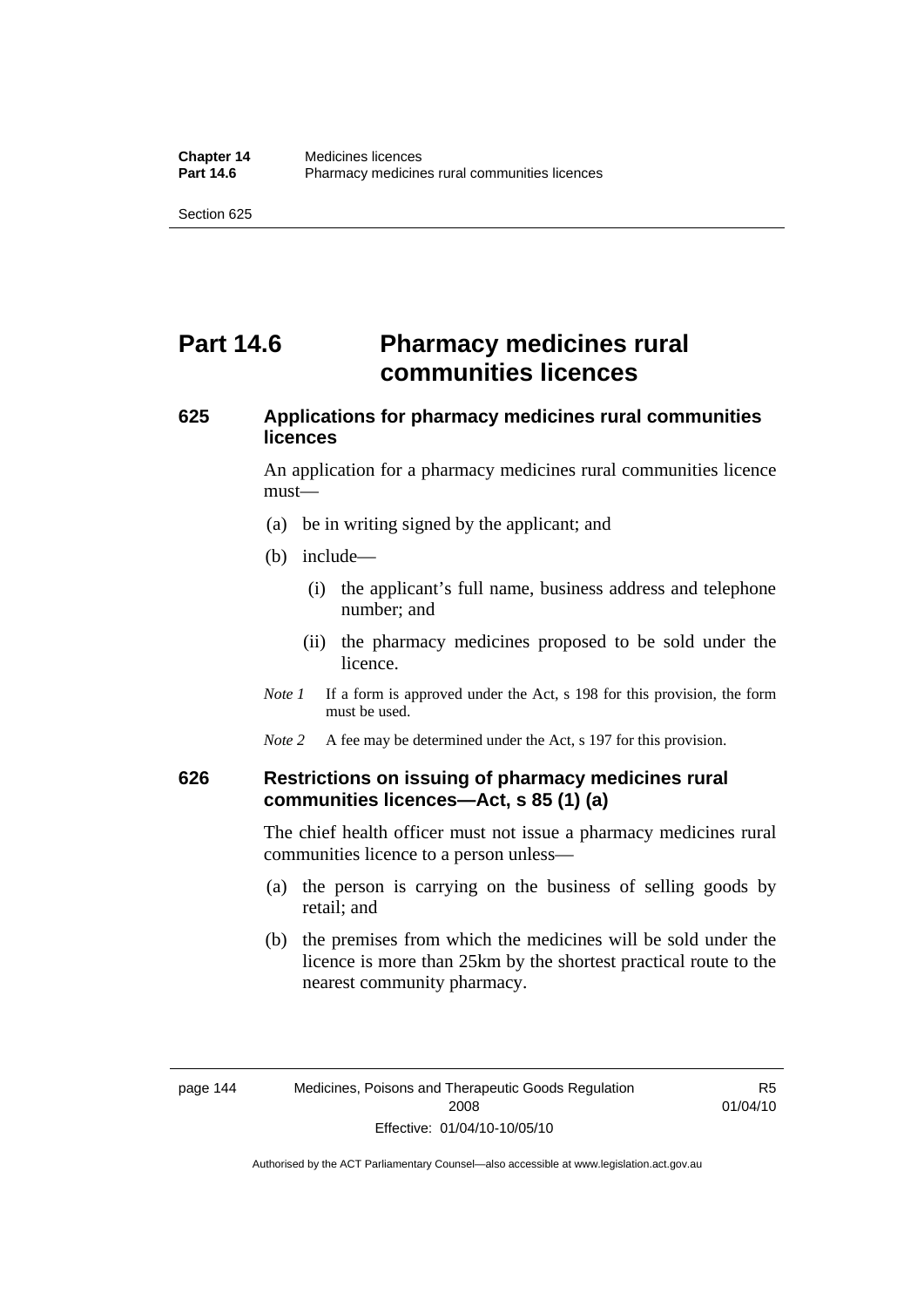# **Chapter 15 Medicines—other provisions**

# **Part 15.1 Opioid dependency treatment guidelines**

#### **630 Guidelines for treatment of opioid dependency**

- (1) The Minister may approve guidelines for the treatment of opioid dependency.
- (2) Without limiting subsection (1), approved guidelines may make provision in relation to the prescribing and administration of buprenorphine and methadone to drug-dependent people.
- (3) An approval is a notifiable instrument.

*Note* A notifiable instrument must be notified under the Legislation Act.

page 145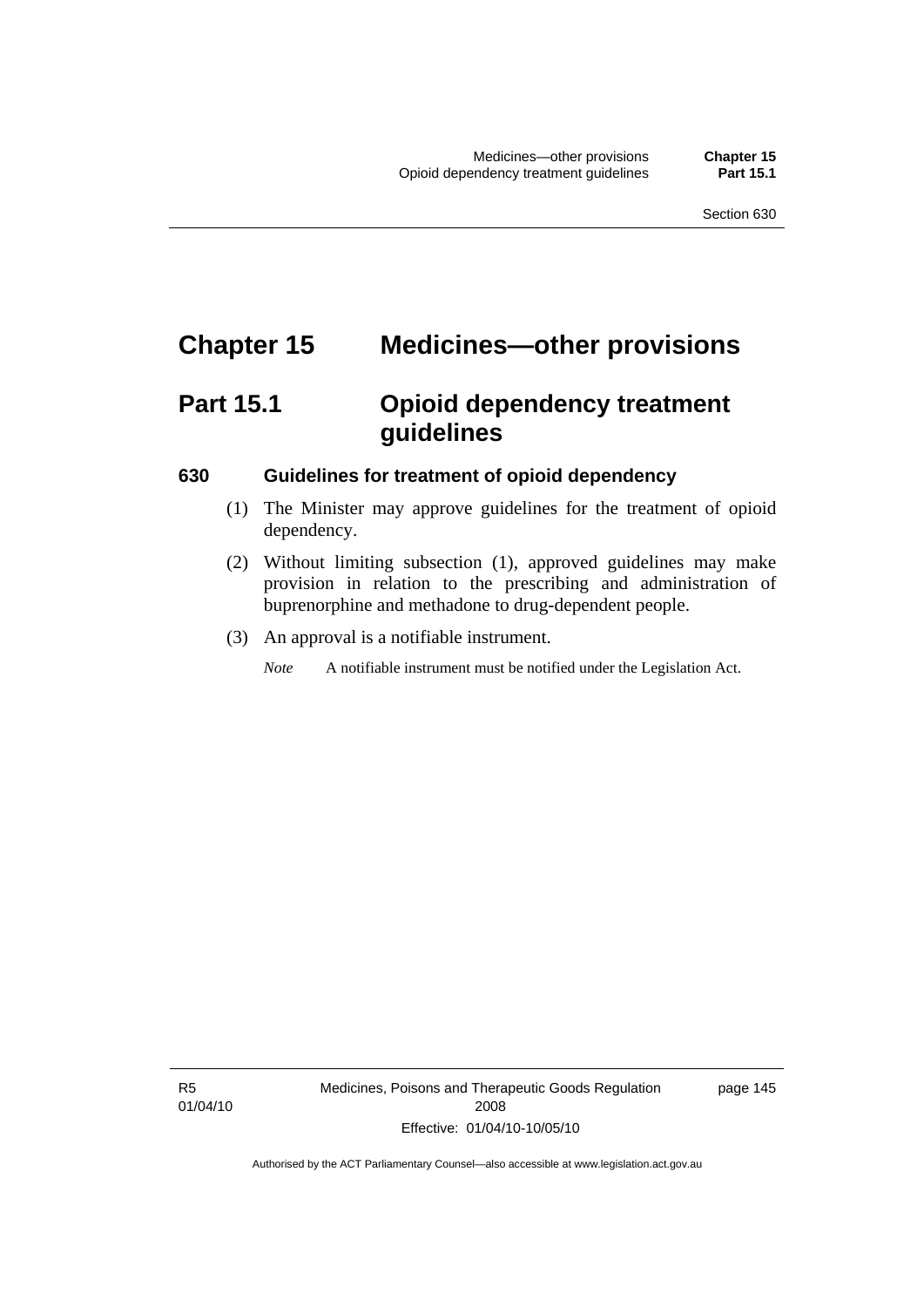## **Part 15.2 Medicines advisory committee**

*Note* The medicines advisory committee is established under the Act, s 194.

#### **635 Medicines advisory committee—membership**

- (1) The medicines advisory committee consists of the following members appointed by the Minister:
	- (a) a chair;
	- (b) 2 other members.
	- *Note 1* For the making of appointments (including acting appointments), see the Legislation Act, pt 19.3.
	- *Note 2* Certain Ministerial appointments require consultation with an Assembly committee and are disallowable (see Legislation Act, div 19.3.3).
- (2) A person is not eligible for appointment to the medicines advisory committee unless the person is a doctor.

*Note Doctor* does not include an intern doctor (see dict).

- (3) The medicines advisory committee must include—
	- (a) at least 1 member who has had experience in the teaching or practice of psychiatry; and
	- (b) 1 member nominated by the Australian Capital Territory Branch of the Australian Medical Association.
- (4) The instrument appointing, or evidencing the appointment of, a medicines advisory committee member must state whether the person is appointed as the chair, or as another member, of the committee.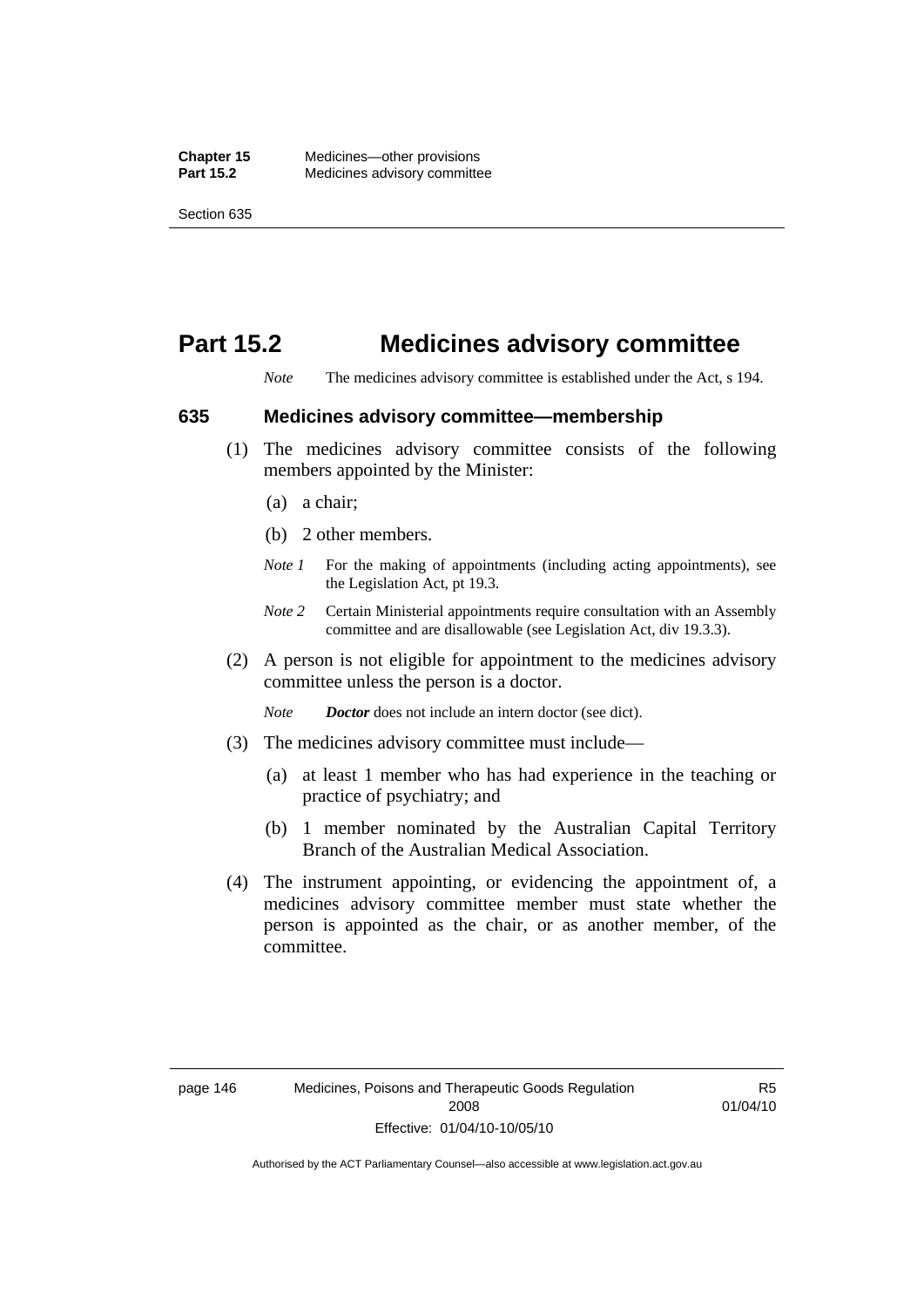#### **636 Medicines advisory committee—term of appointments**

The appointment of a medicines advisory committee member must be for not longer than 3 years.

*Note* A person may be reappointed to a position if the person is eligible to be appointed to the position (see Legislation Act, s 208 and dict, pt 1, def *appoint*).

#### **637 Medicines advisory committee—conditions of appointments**

The conditions of appointment of a medicines advisory committee member are the conditions agreed between the Minister and the member, subject to any determination under the *Remuneration Tribunal Act 1995*.

### **638 Medicines advisory committee—time and place of meetings**

- (1) Meetings of the medicines advisory committee are to be held when and where the committee decides.
- (2) The chair of the medicines advisory committee may at any time call a meeting.
- (3) The chair must give the other members reasonable notice of the time and place of a meeting called by the chair.
- (4) The medicines advisory committee may adjourn a proceeding, for any reason it considers appropriate, to a time and place decided by the committee.

#### **639 Medicines advisory committee—presiding member**

- (1) The chair presides at a meeting of the medicines advisory committee.
- (2) If the chair is absent, the member chosen by the members present presides.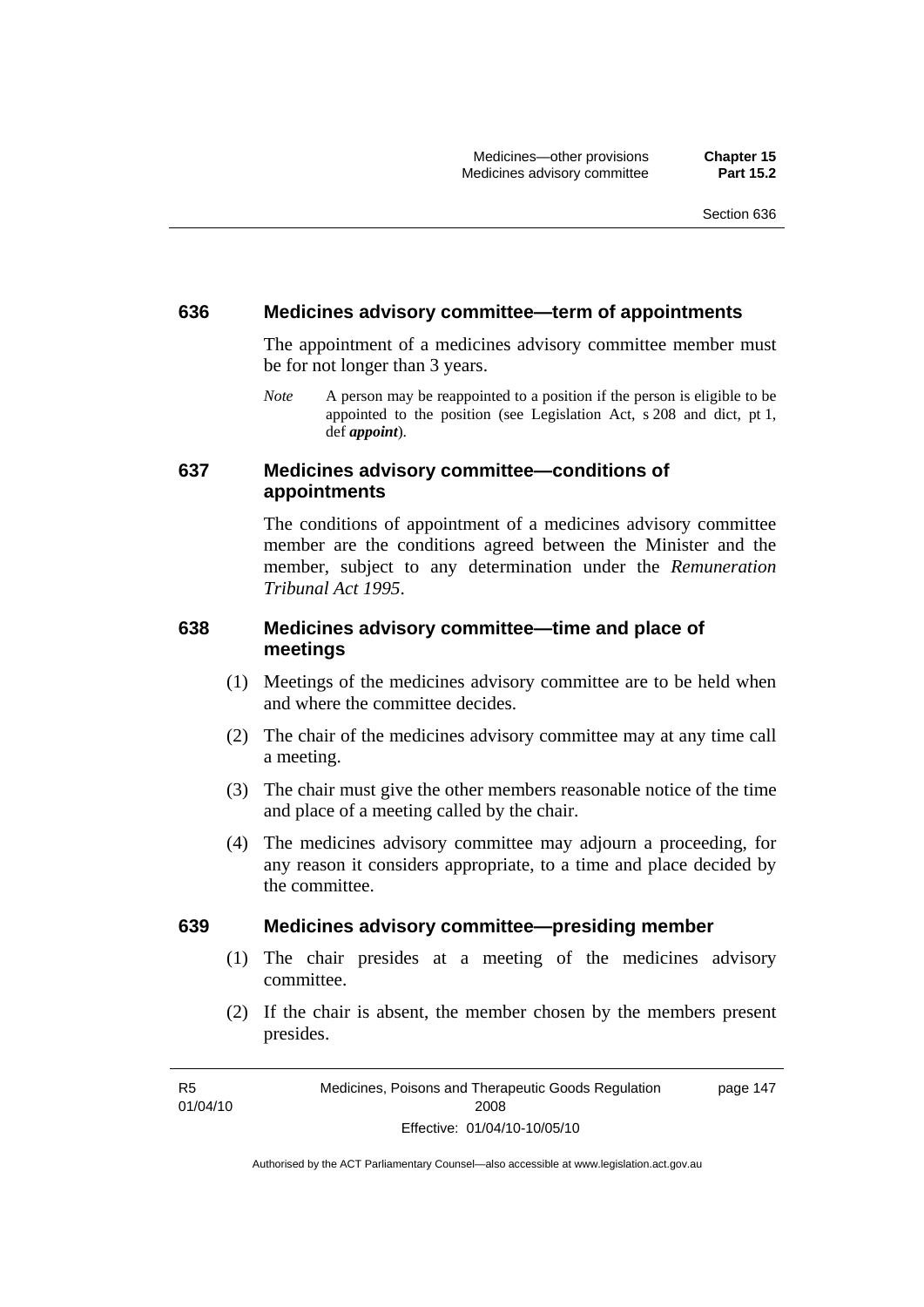Section 640

#### **640 Medicines advisory committee—quorum**

Business may be carried out at a meeting of the medicines advisory committee only if at least 2 members are present.

#### **641 Medicines advisory committee—voting**

- (1) At a meeting of the medicines advisory committee each member has a vote on each question to be decided.
- (2) A question is decided by a majority of the votes of members present and voting but, if the votes are equal, the presiding member has the deciding vote.

#### **642 Medicines advisory committee—conduct of meetings**

- (1) The medicines advisory committee may conduct its meetings as the committee considers appropriate.
- (2) A meeting of the medicines advisory committee may be held using a method of communication, or a combination of methods of communication, that allows each member taking part to hear what each other member taking part says without the members being in each other's presence.

#### **Examples**

a phone link, a satellite link, an internet or intranet link

- *Note* An example is part of the regulation, is not exhaustive and may extend, but does not limit, the meaning of the provision in which it appears (see Legislation Act, s 126 and s 132).
- (3) A medicines advisory committee member who takes part in a meeting conducted under subsection (2) is taken to be present at the meeting.
- (4) A resolution is a valid resolution of the medicines advisory committee, even if it is not passed at a meeting of the committee, if all members agree to the proposed resolution in writing.

*Note Written* includes in electronic form (see Act, dict).

page 148 Medicines, Poisons and Therapeutic Goods Regulation 2008 Effective: 01/04/10-10/05/10 R5 01/04/10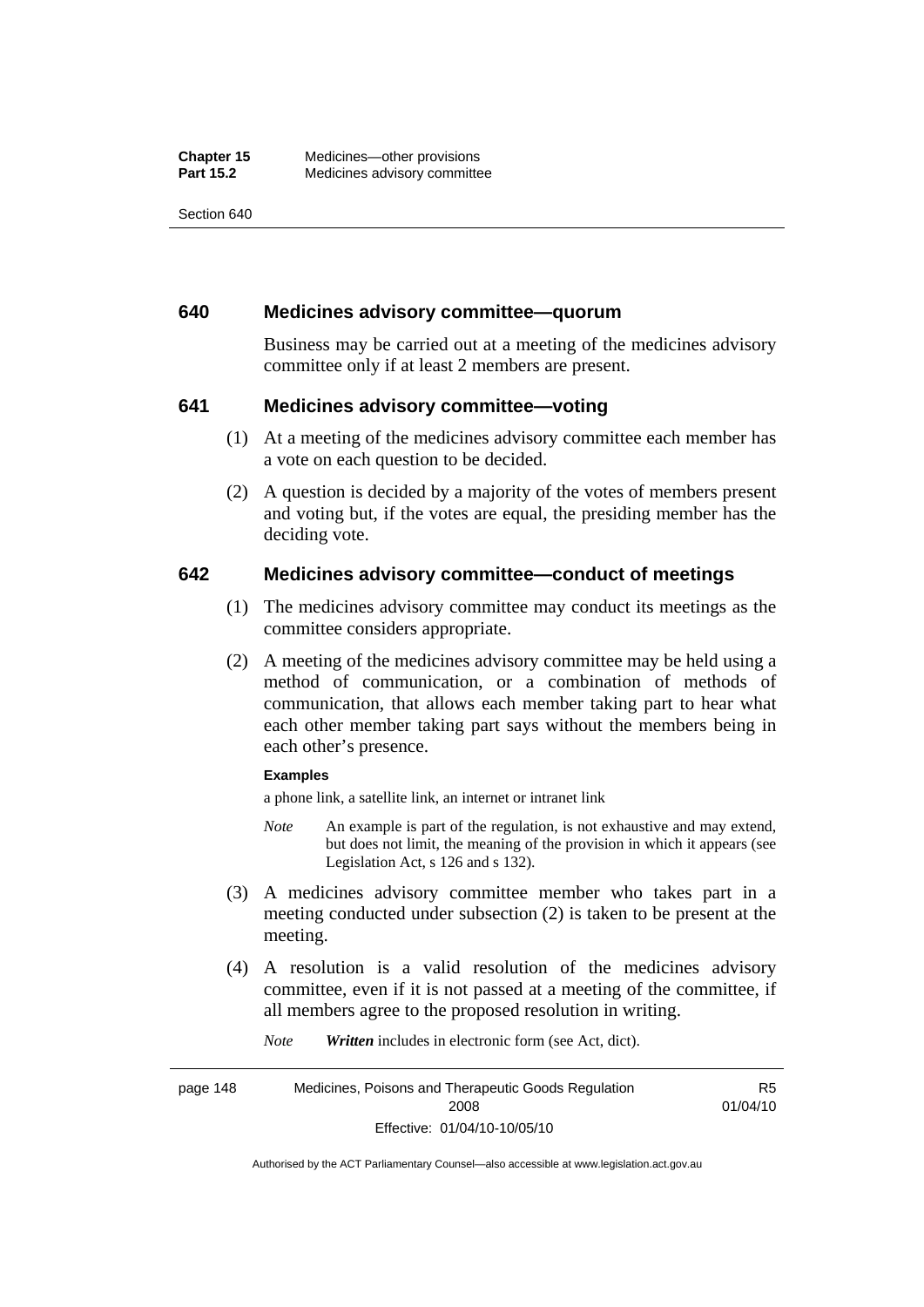(5) The medicines advisory committee must keep minutes of its meetings.

#### **643 Medicines advisory committee—disclosure of interests by members**

- (1) If a medicines advisory committee member has a material interest in an issue being considered, or about to be considered, by the committee, the member must disclose the nature of the interest at a committee meeting as soon as possible after the relevant facts have come to the member's knowledge.
- (2) The disclosure must be recorded in the medicines advisory committee's minutes and, unless the committee otherwise decides, the member must not—
	- (a) be present when the medicines advisory committee considers the issue; or
	- (b) take part in a decision of the committee on the issue.

#### **Example**

David, Emile and Fiona are members of the medicines advisory committee. They have an interest in an issue being considered at a committee meeting and they disclose the interest as soon as they become aware of it. David's and Emile's interests are minor but Fiona has a direct financial interest in the issue.

The medicines advisory committee considers the disclosures and decides that because of the nature of the interests:

- David may be present when the committee considers the issue but not take part in the decision
- Emile may be present for the consideration and take part in the decision.

The medicines advisory committee does not make a decision allowing Fiona to be present or take part in the committee's decision. Accordingly, Fiona cannot be present for the consideration of the issue or take part in the decision.

*Note* An example is part of the regulation, is not exhaustive and may extend, but does not limit, the meaning of the provision in which it appears (see Legislation Act, s 126 and s 132).

R5 01/04/10 page 149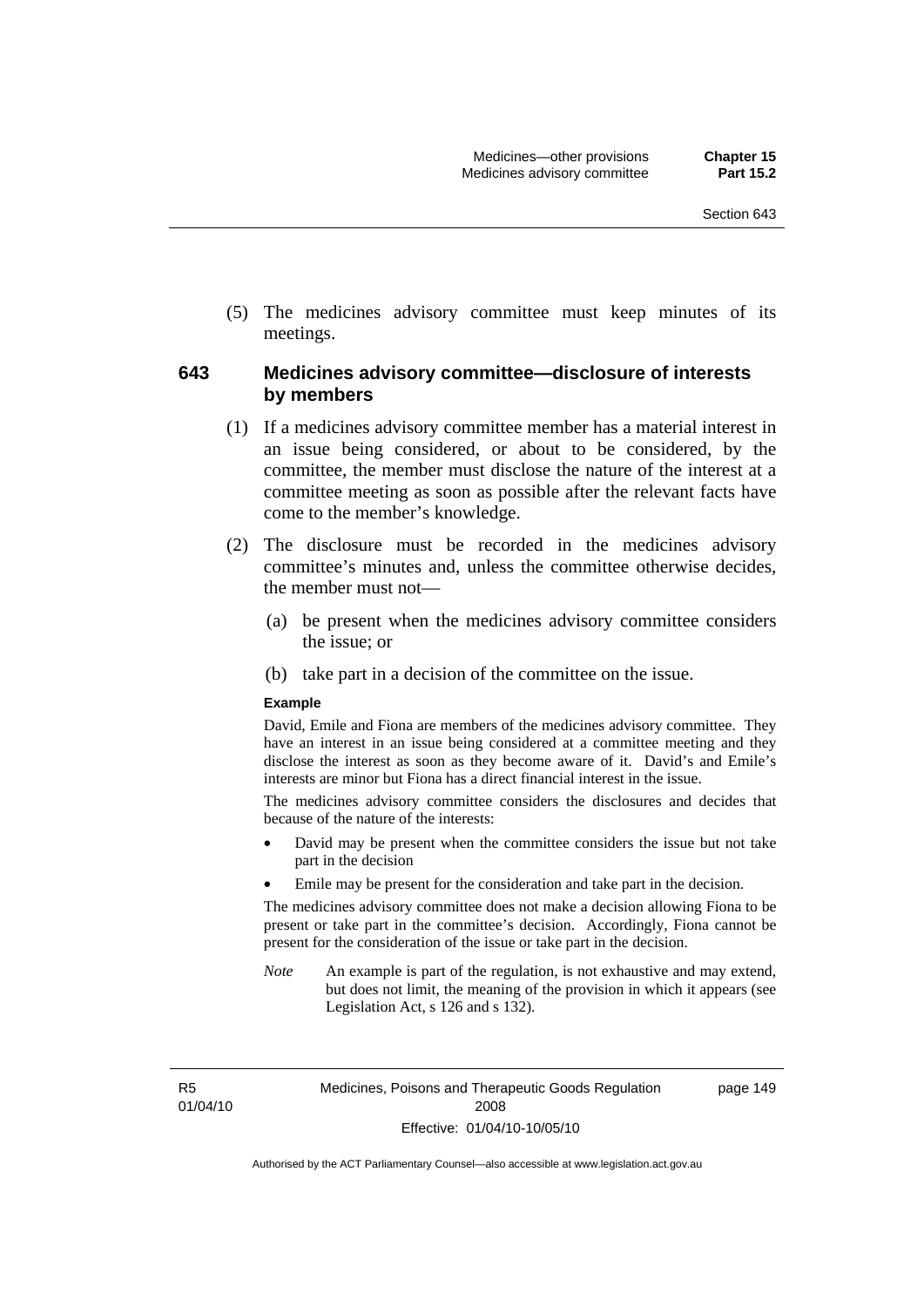#### Section 643

- (3) Any other medicines advisory committee member who also has a material interest in the issue must not be present when the committee is considering its decision under subsection (2).
- (4) In deciding under subsection (2) whether a member may be present when the medicines advisory committee decides the issue or take part in a decision of the committee on the issue, and despite section 640 (Medicines advisory committee—quorum), the committee may consist of 1 member.

#### **Example**

if 2 members are present at a meeting and 1 member discloses a material interest, the other member may decide whether the member who made the disclosure can take part in a decision by the committee

(5) In this section:

*associate*, of a person, means—

- (a) the person's business partner; or
- (b) a close friend of the person; or
- (c) a family member of the person.

*executive officer*, of a corporation, means a person (however described) who is concerned with, or takes part in, the corporation's management (whether or not the person is a director of the corporation).

*indirect interest*—without limiting the kind of indirect interest a person may have, a person has an *indirect interest* in an issue if any of the following has an interest in the issue:

- (a) an associate of the person;
- (b) a corporation with not more than 100 members that the person, or an associate of the person, is a member of;
- (c) a subsidiary of a corporation mentioned in paragraph (b);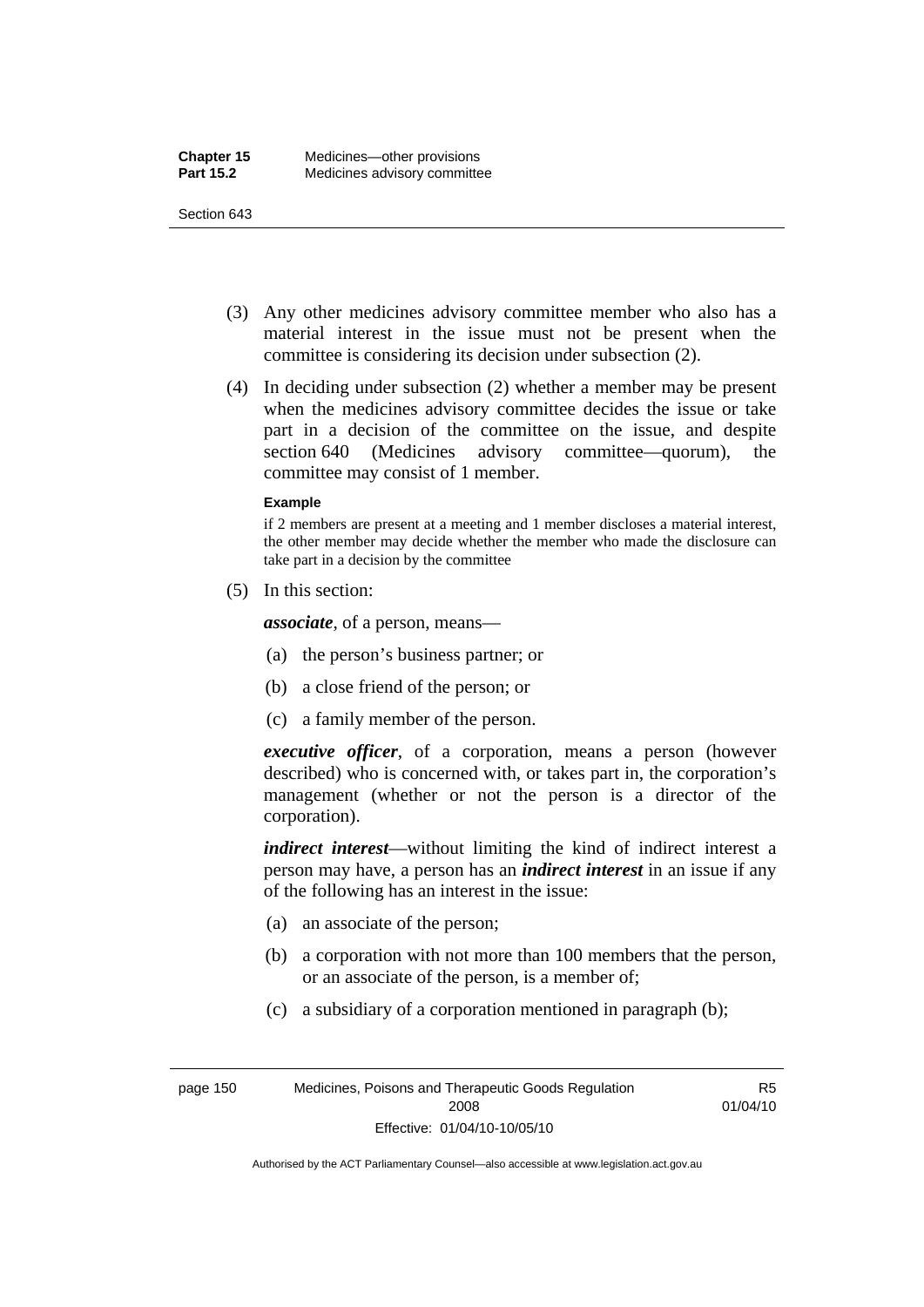page 151

- (d) a corporation that the person, or an associate of the person, is an executive officer of;
- (e) the trustee of a trust that the person, or an associate of the person, is a beneficiary of;
- (f) a member of a firm or partnership that the person, or an associate of the person, is a member of;
- (g) someone else carrying on a business if the person, or an associate of the person, has a direct or indirect right to participate in the profits of the business.

*material interest*—a medicines advisory committee member has a *material interest* in an issue if the member has—

- (a) a direct or indirect financial interest in the issue; or
- (b) a direct or indirect interest of any other kind if the interest could conflict with the proper exercise of the member's functions in relation to the committee's consideration of the issue.

#### **644 Medicines advisory committee—ending appointments**

- (1) The Minister may end the appointment of a medicines advisory committee member—
	- (a) if the member contravenes a territory law; or
	- (b) for misbehaviour; or
	- (c) if the member becomes bankrupt or executes a personal insolvency agreement; or
	- (d) if the member is convicted, in the ACT, of an offence punishable by imprisonment for at least 1 year; or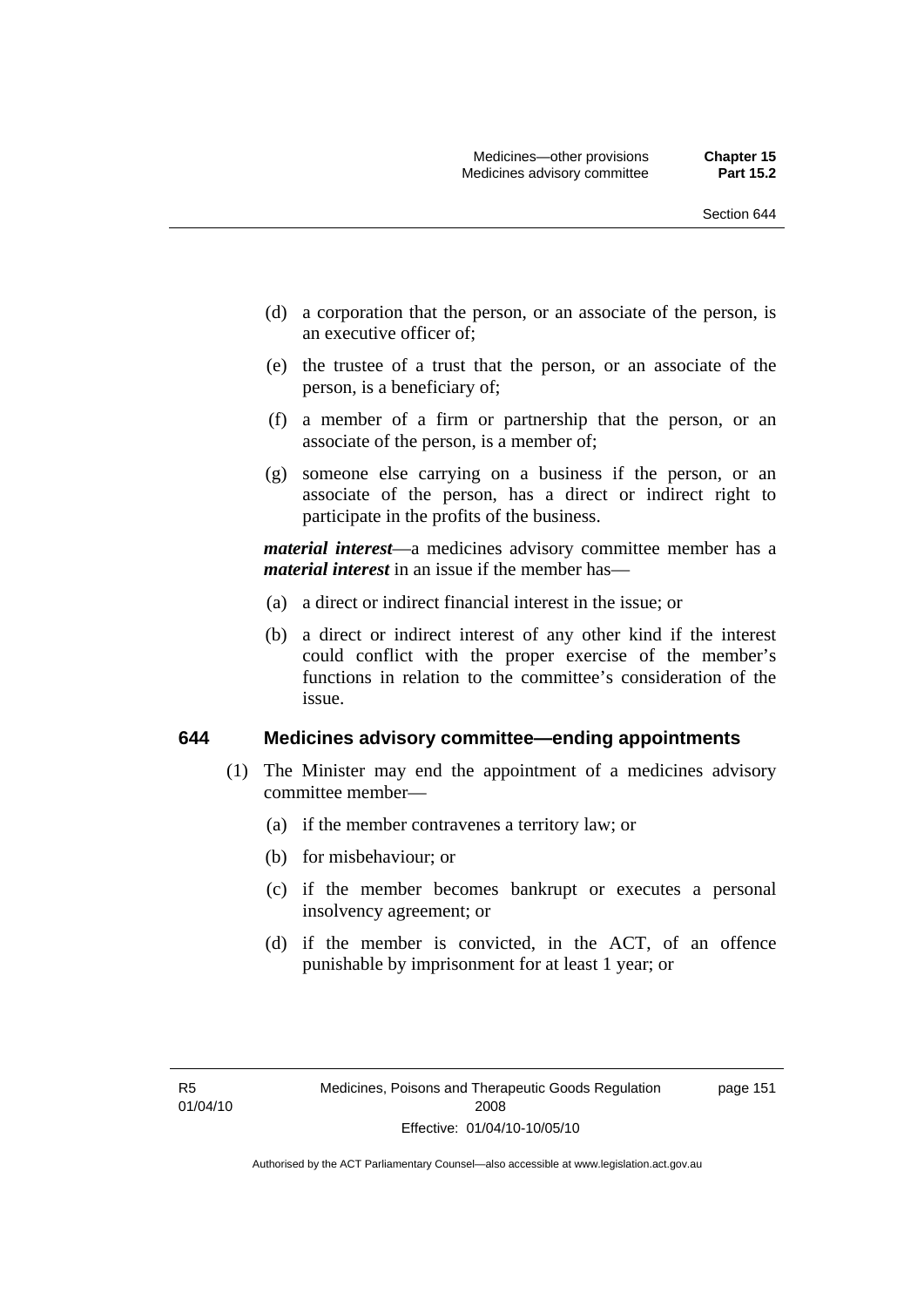Section 644

- (e) if the member is convicted outside the ACT, in Australia or elsewhere, of an offence that, if it had been committed in the ACT, would be punishable by imprisonment for at least 1 year; or
- (f) if the member contravenes section 643 (Medicines advisory committee—disclosure of interests by members).
- *Note* A member's appointment also ends if the member resigns (see Legislation Act, s 210).
- (2) The Minister must end the appointment of a medicines advisory committee member—
	- (a) if the member ceases to be a doctor; or
	- (b) if, on 3 consecutive occasions, the member fails, without the chair's agreement, to make himself or herself available for a proposed meeting of the committee; or
	- (c) if the member fails to take all reasonable steps to avoid being placed in a position where a conflict of interest arises during the exercise of the member's functions; or
	- (d) for physical or mental incapacity, if the incapacity substantially affects the exercise of the member's functions.

R5 01/04/10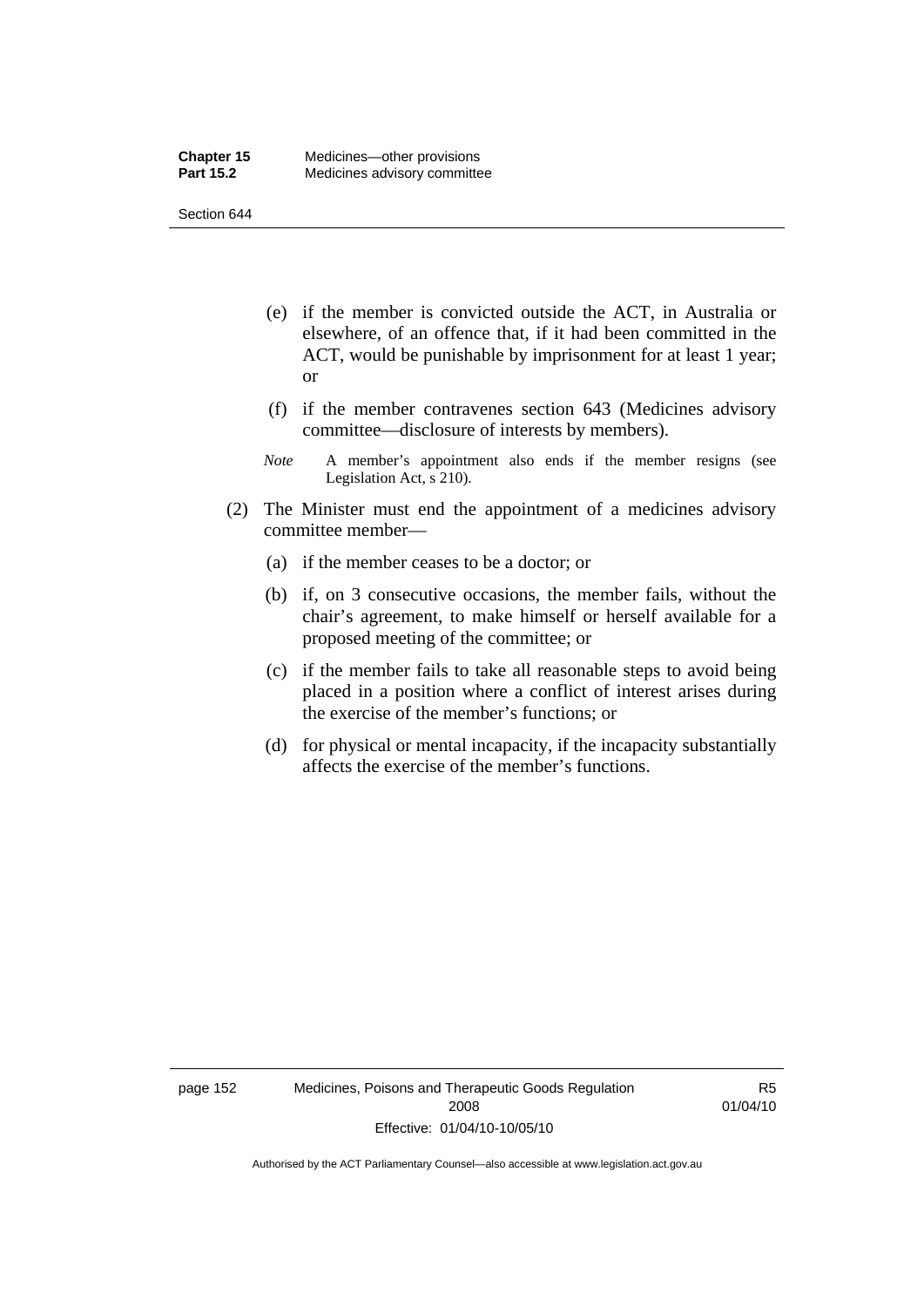## **Part 15.3 Other medicines provisions**

#### **650 Advertising controlled medicines—Act, s 66 (3) (b)**

A pricelist published by a pharmacist that includes a controlled medicine is prescribed if the pricelist complies with the *Price Information Code of Practice*, published by the Therapeutic Goods Administration, as in force from time to time.

*Note* The code is accessible at www.tga.gov.au/meds/vipicop.htm.

#### **651 Advertising other medicines**

- (1) A person commits an offence if—
	- (a) the person publishes an advertisement; and
	- (b) the advertisement promotes or encourages the use of a declared medicine.

Maximum penalty: 30 penalty units.

- (2) A person commits an offence if—
	- (a) the person publishes an advertisement; and
	- (b) the advertisement indicates that someone is willing or authorised to supply a declared medicine.

Maximum penalty: 30 penalty units.

- (3) This section does not apply to—
	- (a) an advertisement for a declared medicine in a publication published primarily for dentists, doctors, pharmacists or veterinary surgeons; or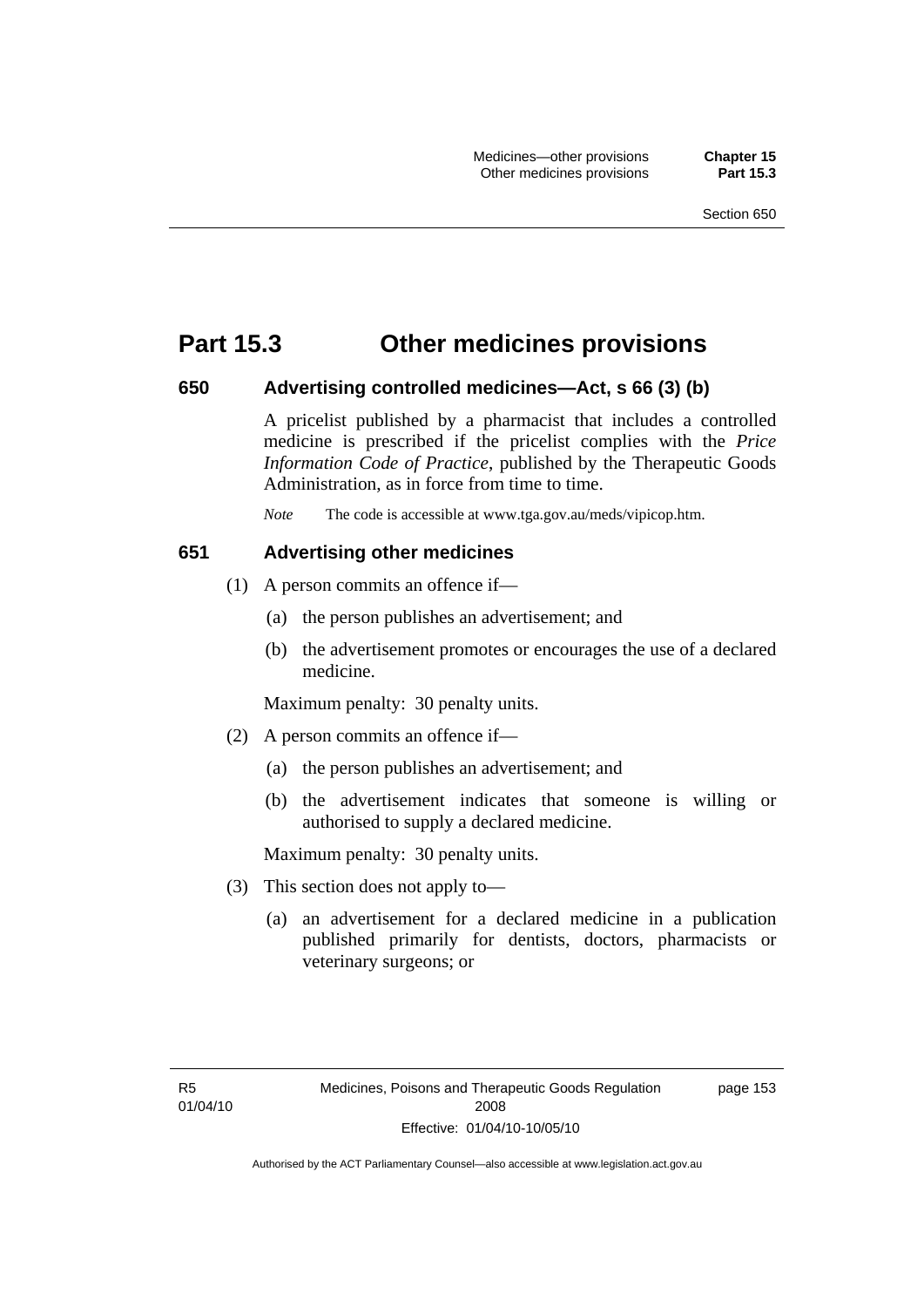Section 652

- (b) a pricelist published by a pharmacist that includes a declared medicine if the pricelist complies with the *Price Information Code of Practice*, published by the Therapeutic Goods Administration, as in force from time to time.
- (4) In this section:

*advertisement*—see the Act, section 66.

#### *declared medicine* means—

- (a) a pharmacist only medicine other than a pharmacist only medicine to which the medicines and poisons standard, appendix H applies; or
- (b) a prescription only medicine.

## **652 Prescribed institutions—Act, dict, def** *institution***, par (b)**

The following are prescribed:

- (a) a correctional centre;
- (b) a CYP detention place.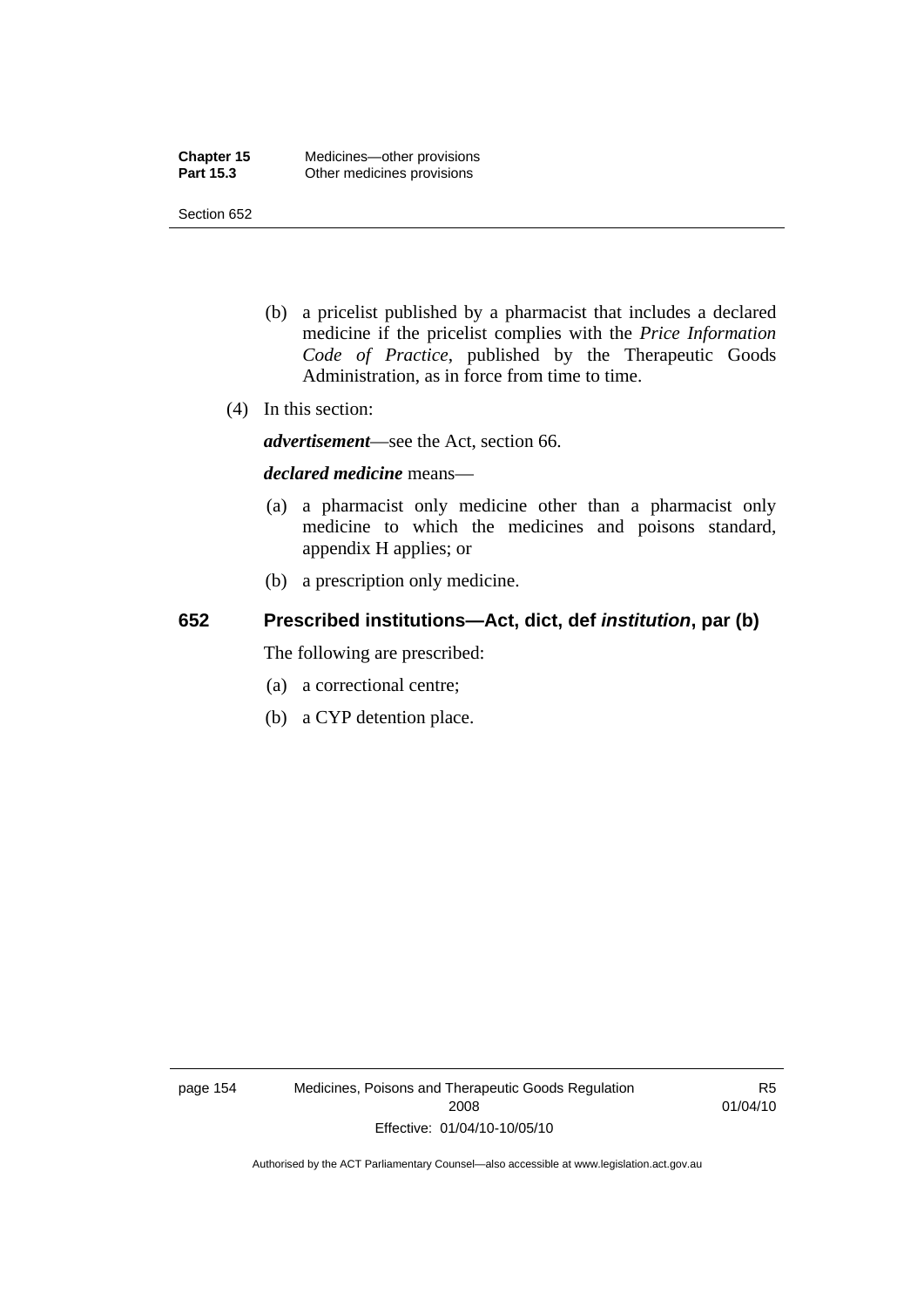# **Chapter 16 Low and moderate harm poisons**

## **Part 16.1** Preliminary

#### **660 Meaning of** *relevant law***—ch 16**

In this chapter:

*relevant law* means—

- (a) a corresponding law; or
- (b) the *Agricultural and Veterinary Chemicals Act 1994* (Cwlth); or
- (c) the *Therapeutic Goods Act 1989* (Cwlth).
- *Note 1 Corresponding law* includes a law of a State that corresponds, or substantially corresponds, to the Act (see Act, dict).
- *Note 2 State* includes a territory (see Legislation Act, dict, pt 1).

R5 01/04/10 page 155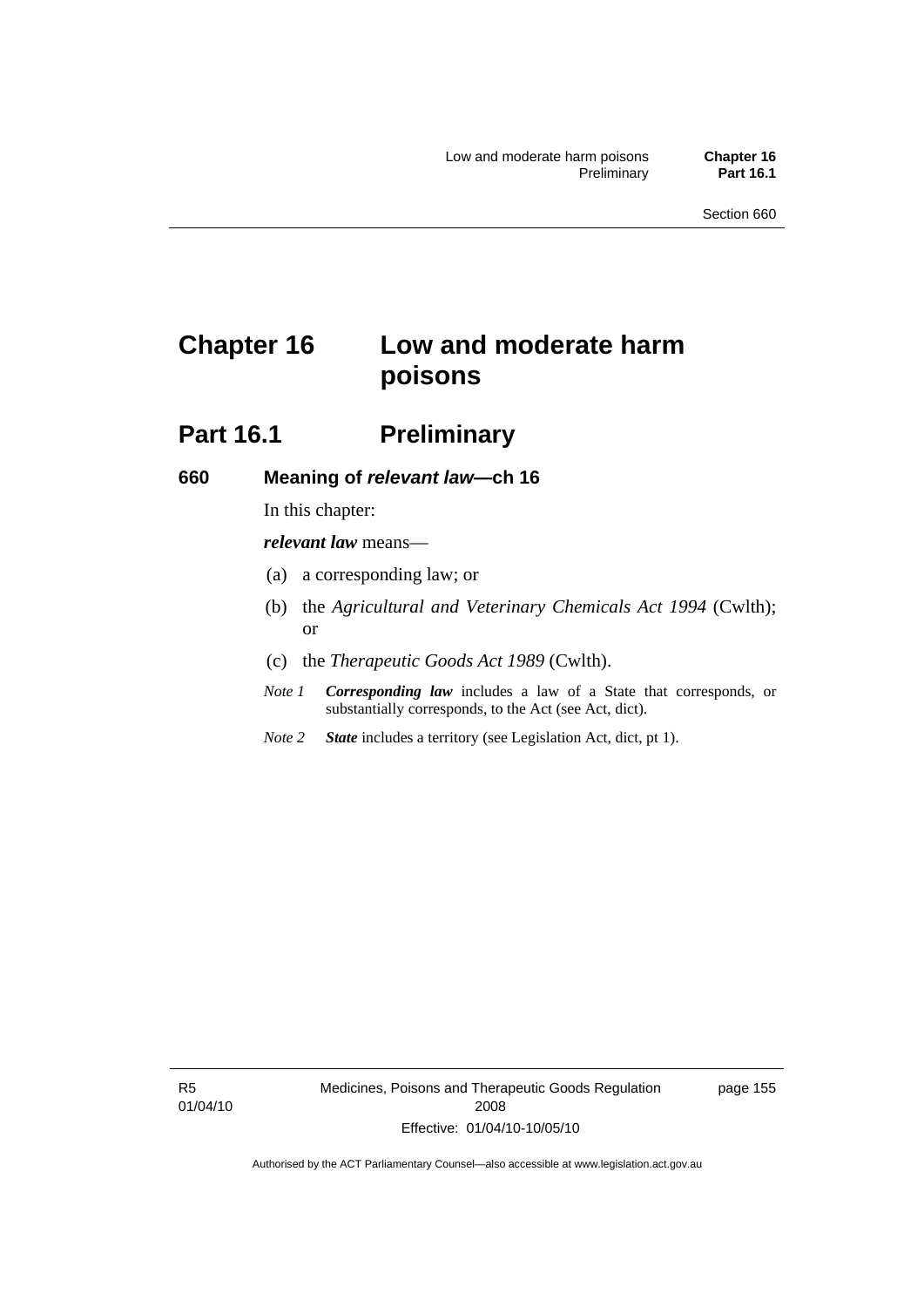# **Part 16.2 Authorisation to supply low and moderate harm poisons**

## **661 Authorisation to supply low and moderate harm poisons—Act, s 26 (1) (b) and (2) (b)**

Anyone is authorised to supply a low harm poison or moderate harm poison.

#### **662 Authorisation condition for supplying low and moderate harm poisons—Act, s 44 (1) (b) and (2) (b)**

A person's authorisation under section 661 to supply a low harm poison or moderate harm poison is subject to the following conditions:

- (a) the poison is supplied in manufacturer's packs that comply with—
	- (i) section 665 (Packaging of supplied manufacturer's packs of low and moderate harm poisons—Act, s 59 (1) (c) (i) and  $(2)$  (c) (i)); or
	- (ii) an approval under the Act, section 193 (Approval of non-standard packaging and labelling);
- (b) the manufacturer's packs are labelled in accordance with—
	- (i) section 666 (Labelling of supplied manufacturer's packs of low and moderate harm poisons—Act, s  $60(1)(c)(i)$ and  $(2)$  (c)  $(i)$ ; or
	- (ii) an approval under the Act, section 193.

R5 01/04/10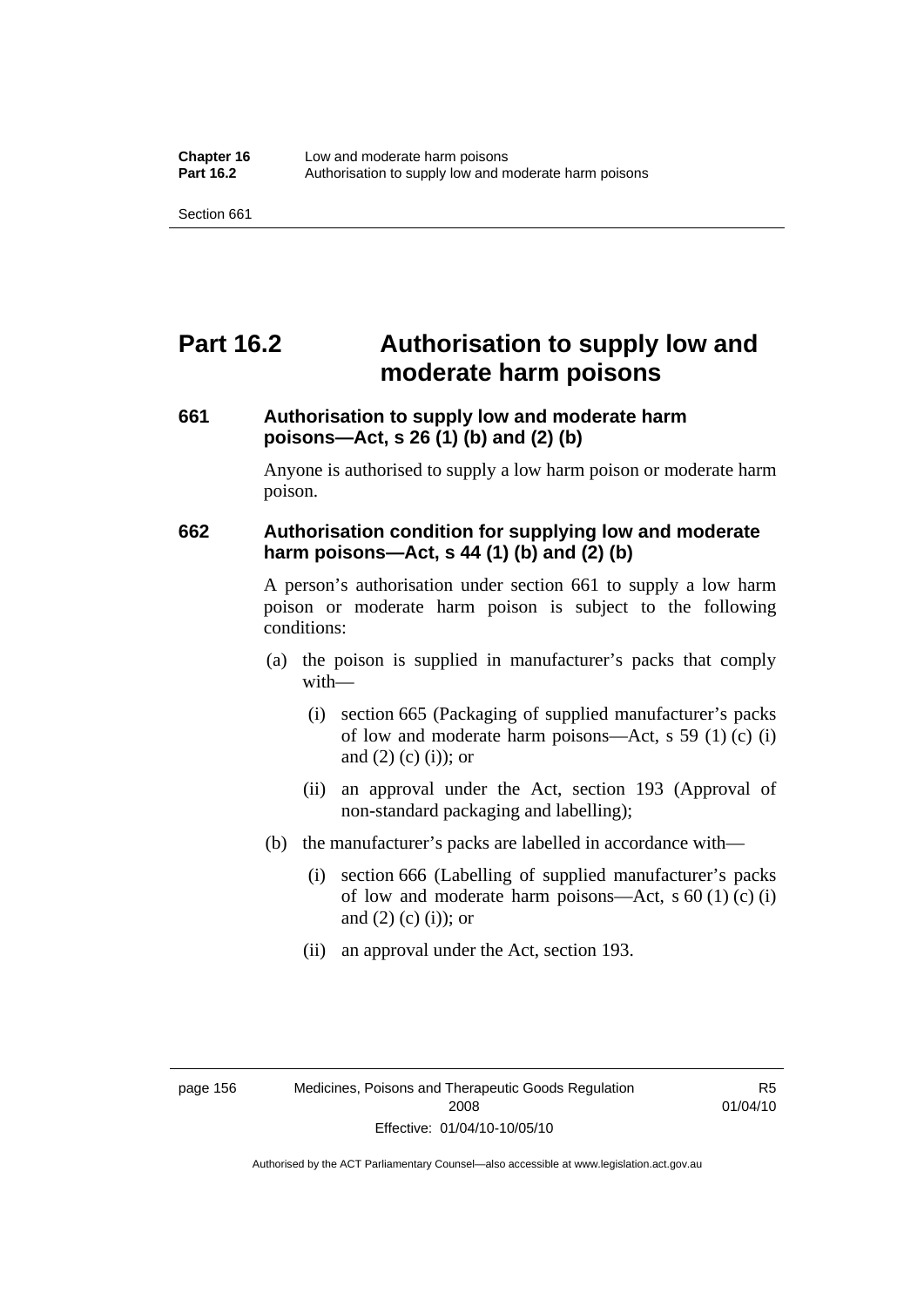# **Part 16.3 Authorisation to manufacture low and moderate harm poisons**

# **663 Authorisation to manufacture low and moderate harm poisons—Act, s 33 (b)**

A person is authorised to manufacture a low harm poison or moderate harm poison if the person is authorised to manufacture the poison under a relevant law.

# **664 Authorisation condition for manufacturing low and moderate harm poisons—Act, s 44 (1) (b) and (2) (b)**

A person's authorisation under section 663 to manufacture a low harm poison or moderate harm poison is subject to the condition that, if a condition or restriction applies to the person under the relevant law, the person manufactures the poison in accordance with the condition and restriction.

R5 01/04/10 Medicines, Poisons and Therapeutic Goods Regulation 2008 Effective: 01/04/10-10/05/10

page 157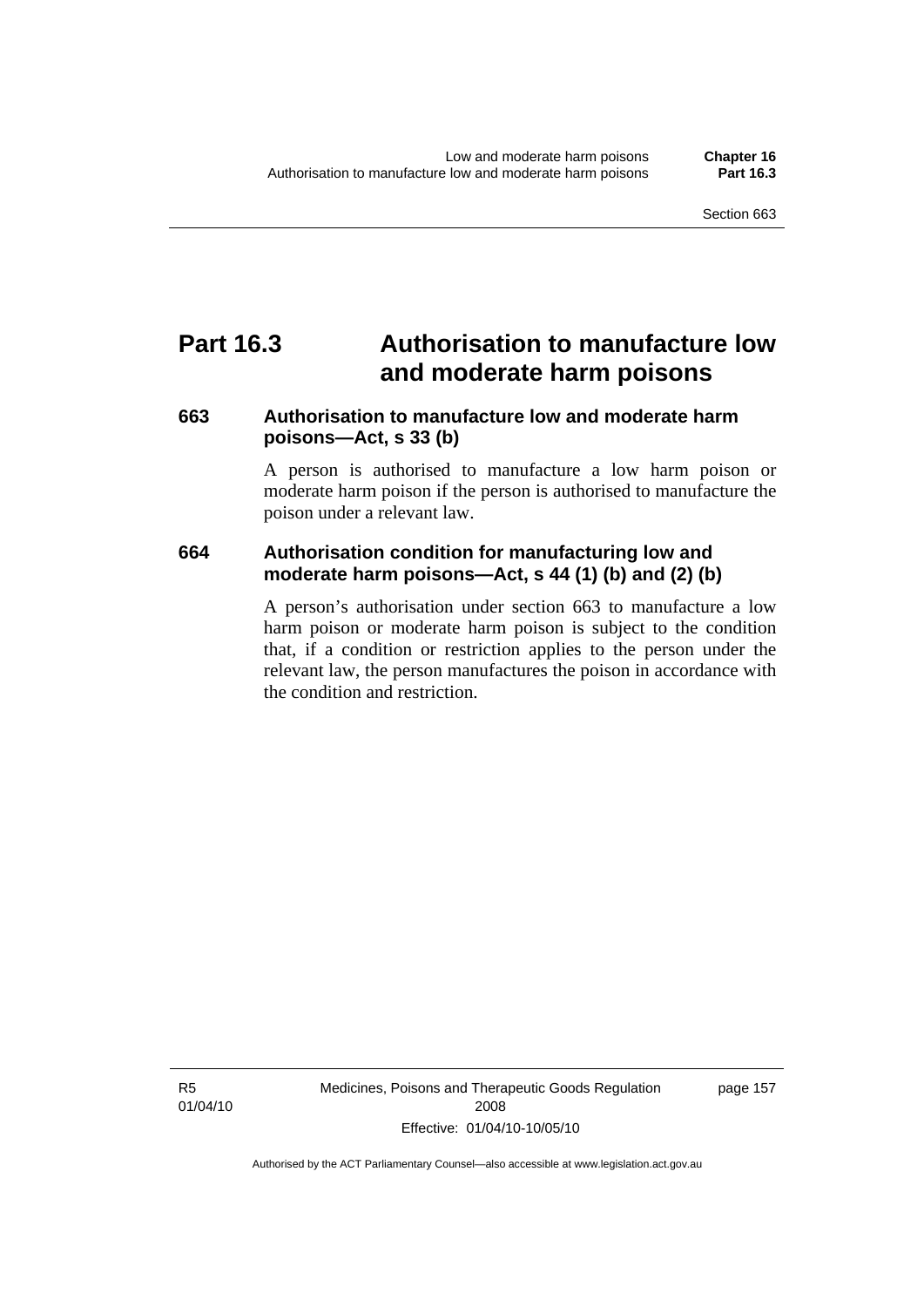# **Part 16.4 Packaging and labelling of low and moderate harm poisons**

# **665 Packaging of supplied manufacturer's packs of low and moderate harm poisons—Act, s 59 (1) (c) (i) and (2) (c) (i)**

- (1) A manufacturer's pack of a supplied low harm poison or moderate harm poison must be packaged—
	- (a) in accordance with the medicines and poisons standard, paragraphs 21 to 27; or
	- (b) in a container in which the poison may be sold under a relevant law.
	- *Note* A manufacturer's pack of a low or moderate harm poison supplied may also be packaged in accordance with an approval under the Act, s 193 (Approval of non-standard packaging and labelling) (see Act, s 59 (1) (c) (ii) and (2) (c) (ii)).
- (2) However, if the poison is camphor or naphthalene for domestic use, it must also be packaged in a way that, in normal use, prevents—
	- (a) removal of the camphor or naphthalene from the packaging; or
	- (b) ingestion of the camphor or naphthalene.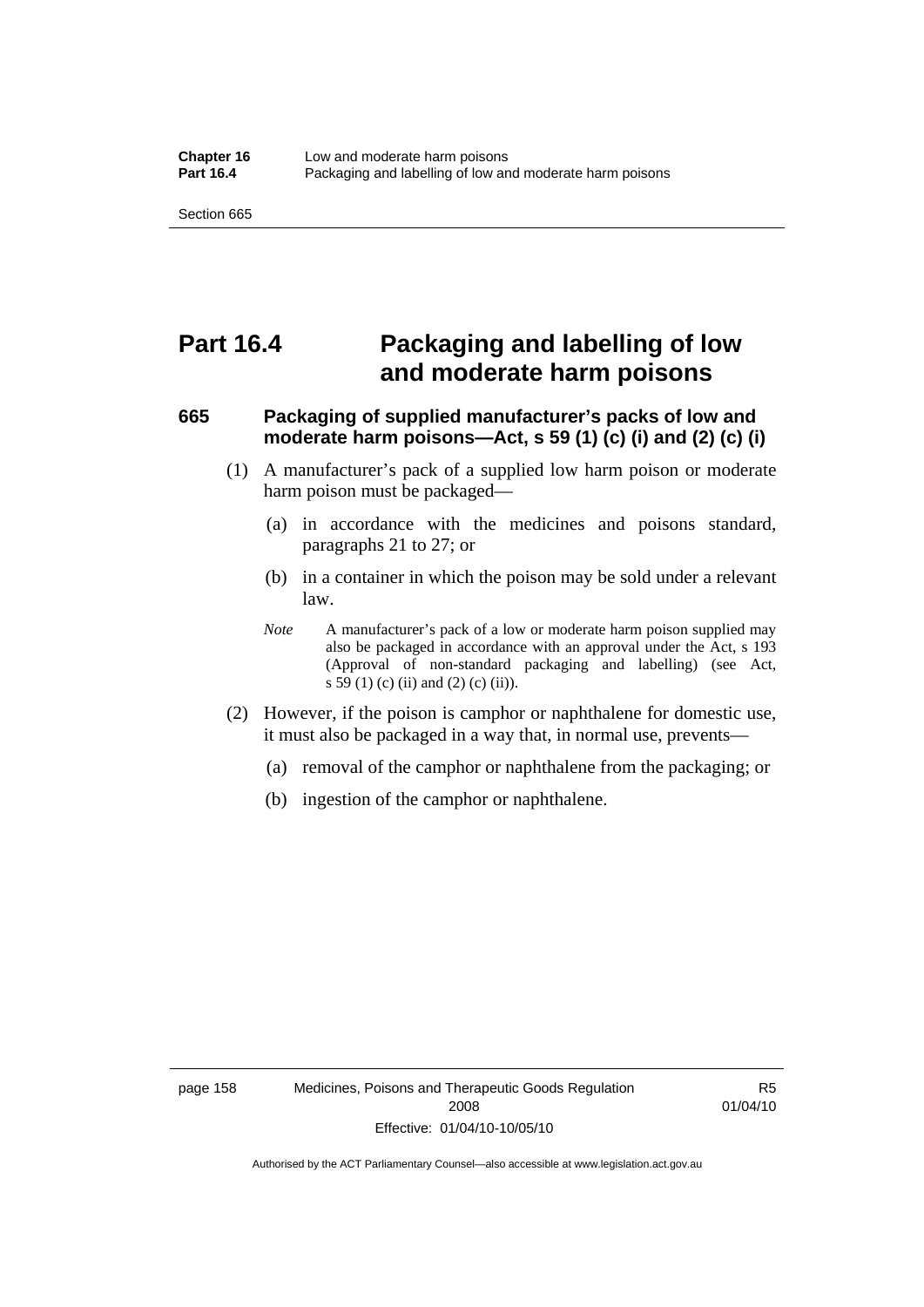### **666 Labelling of supplied manufacturer's packs of low and moderate harm poisons—Act, s 60 (1) (c) (i) and (2) (c) (i)**

A manufacturer's pack of a supplied low harm poison or moderate harm poison must be labelled in accordance with—

- (a) the medicines and poisons standard, paragraphs 3 to 19; or
- (b) a relevant law.
- *Note* A manufacturer's pack of a low or moderate harm poison supplied may also be labelled in accordance with an approval under the Act, s 193 (Approval of non-standard packaging and labelling) (see Act, s 60 (1) (c) (ii) and (2) (c) (ii)).

R5 01/04/10 Medicines, Poisons and Therapeutic Goods Regulation 2008 Effective: 01/04/10-10/05/10

page 159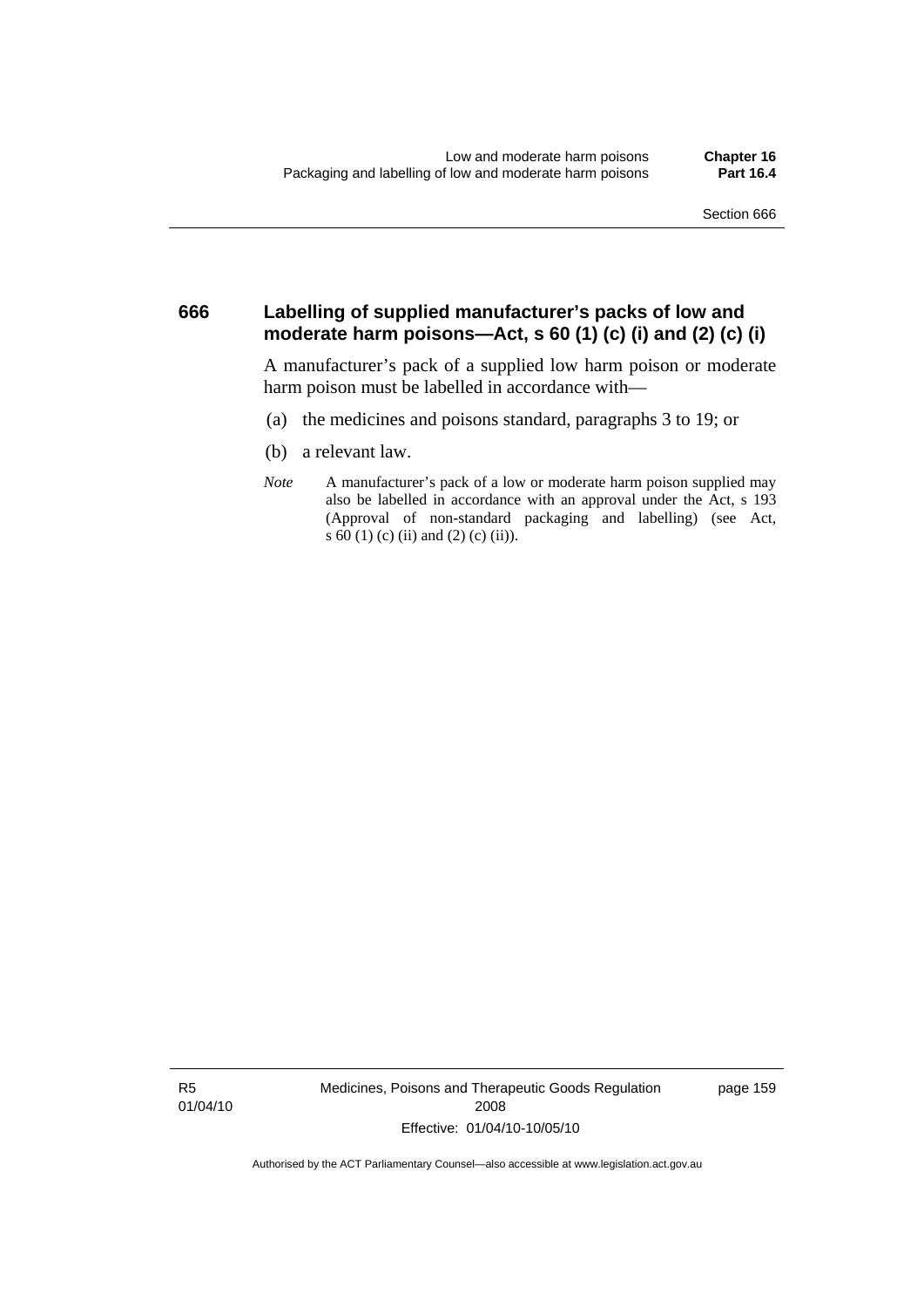# **Chapter 17 Dangerous poisons authorisations**

# **Part 17.1 Overview of dangerous poisons authorisations**

### **670 General overview of authorisations for dangerous poisons**

 (1) The Act requires that a person must not deal with a dangerous poison in a particular way unless the person is authorised to deal with the poison.

#### **Example**

the Act, s 35 about obtaining certain substances (which include dangerous poisons)

- *Note 1* The Act, s 19 sets out when a person *deals* with a dangerous poison.
- *Note 2* An example is part of the regulation, is not exhaustive and may extend, but does not limit, the meaning of the provision in which it appears (see Legislation Act, s 126 and s 132).
- (2) The Act, section 20 sets out when a person is authorised to deal with a dangerous poison.
- (3) This regulation authorises certain dealings with dangerous poisons.

*Note* An authorisation is not required to deal with the following:

- a substance excluded from the medicines and poisons standard by the standard, par  $1(2)$  (see s 6);
- a substance mentioned in the medicines and poisons standard, sch 7 if the schedule does not apply to the substance because of an exception in the standard.

R5 01/04/10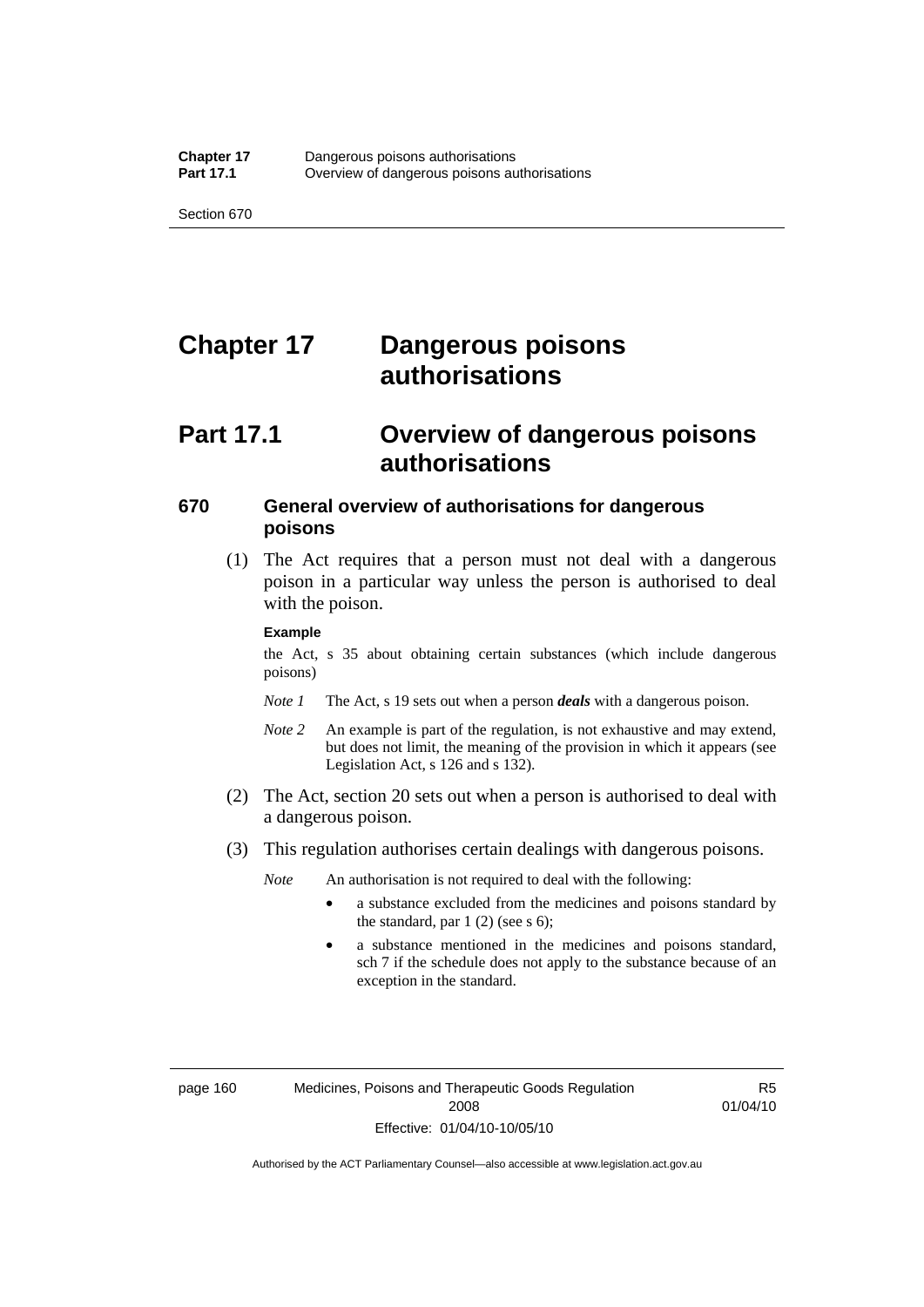(4) An authorisation under this regulation may be subject to limitations.

#### **Example**

a purchase order issued by a person mentioned in sch 4, col 2 must comply with s 721 (see s 690 (2) (c))

*Note* For the power to impose other restrictions, see the Act, ch 8.

### **671 Overview of dangerous poisons authorisations under this regulation**

Dangerous poisons authorisations under this regulation are given by the following provisions:

- (a) section 675 (which is about authorisations under dangerous poisons manufacturers licences);
- (b) section 680 (which is about authorisations under dangerous poisons research and education program licences);
- (c) section 685 (which is about authorisations under dangerous poisons suppliers licences);
- (d) section 690 (which is about authorisations for manufacturing and other purposes);
- (e) section 692 (which is about authorisation to deliver dangerous poisons under purchase orders);
- (f) section 693 (which is about authorisation for commercial disposal operators for disposal of dangerous poisons);
- (g) section 695 (which is about authorisations for dangerous poisons research and education programs by scientifically qualified people).

page 161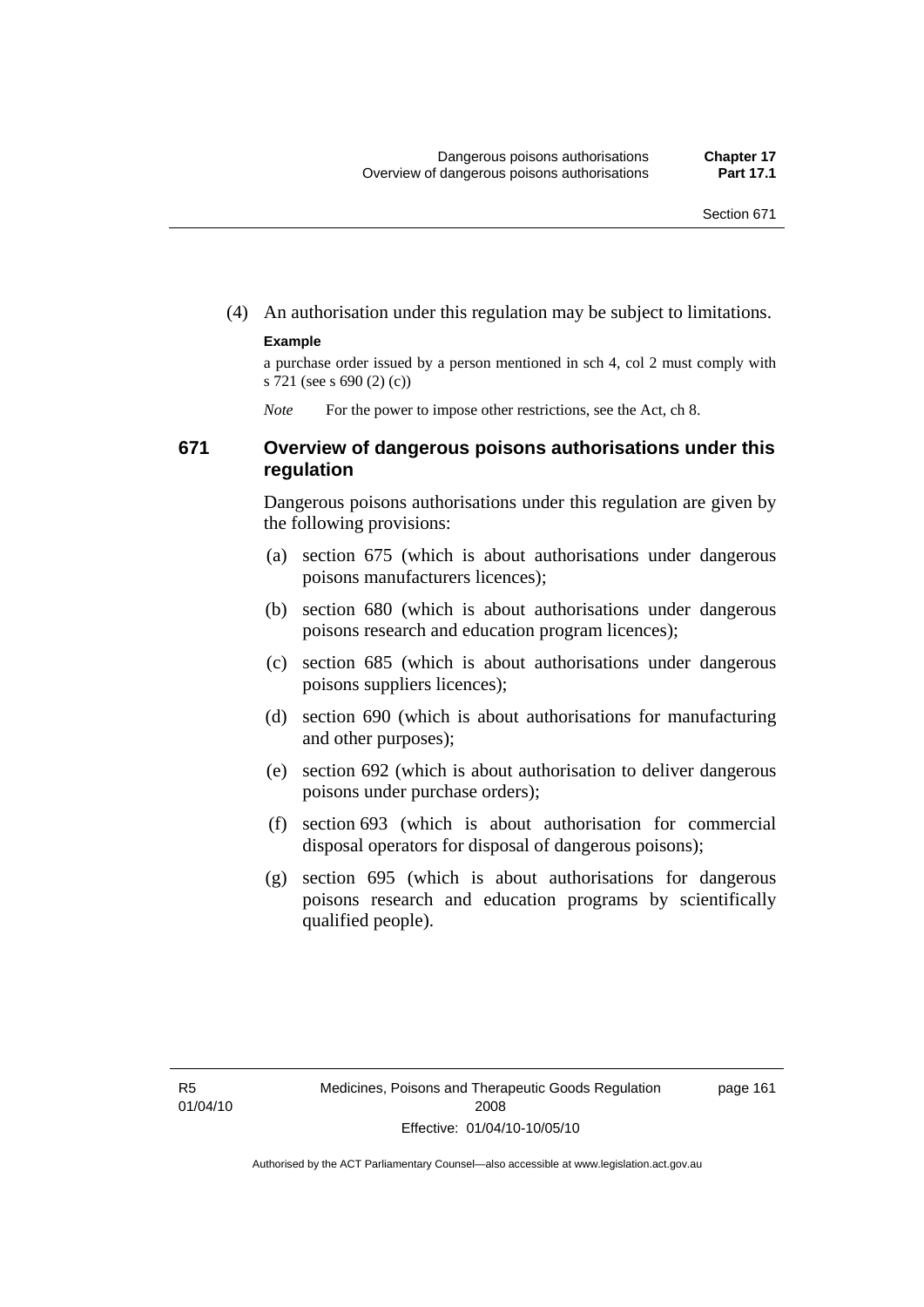# **672 General overview of authorisation conditions for dangerous poisons**

 (1) The Act, section 44 requires a person who is authorised to deal with a dangerous poison to comply with any condition to which the authorisation is subject.

#### **Example**

Section 676 sets out the authorisation conditions for an authorised person to manufacture a dangerous poison.

- *Note* An example is part of the regulation, is not exhaustive and may extend, but does not limit, the meaning of the provision in which it appears (see Legislation Act, s 126 and s 132).
- (2) The conditions are additional to other restrictions on an authorised person's authority to deal with a dangerous poison.
	- *Note* Conditions may also be imposed under other provisions of the Act including, for example, s 89 which sets out conditions on licences.

page 162 Medicines, Poisons and Therapeutic Goods Regulation 2008 Effective: 01/04/10-10/05/10

R5 01/04/10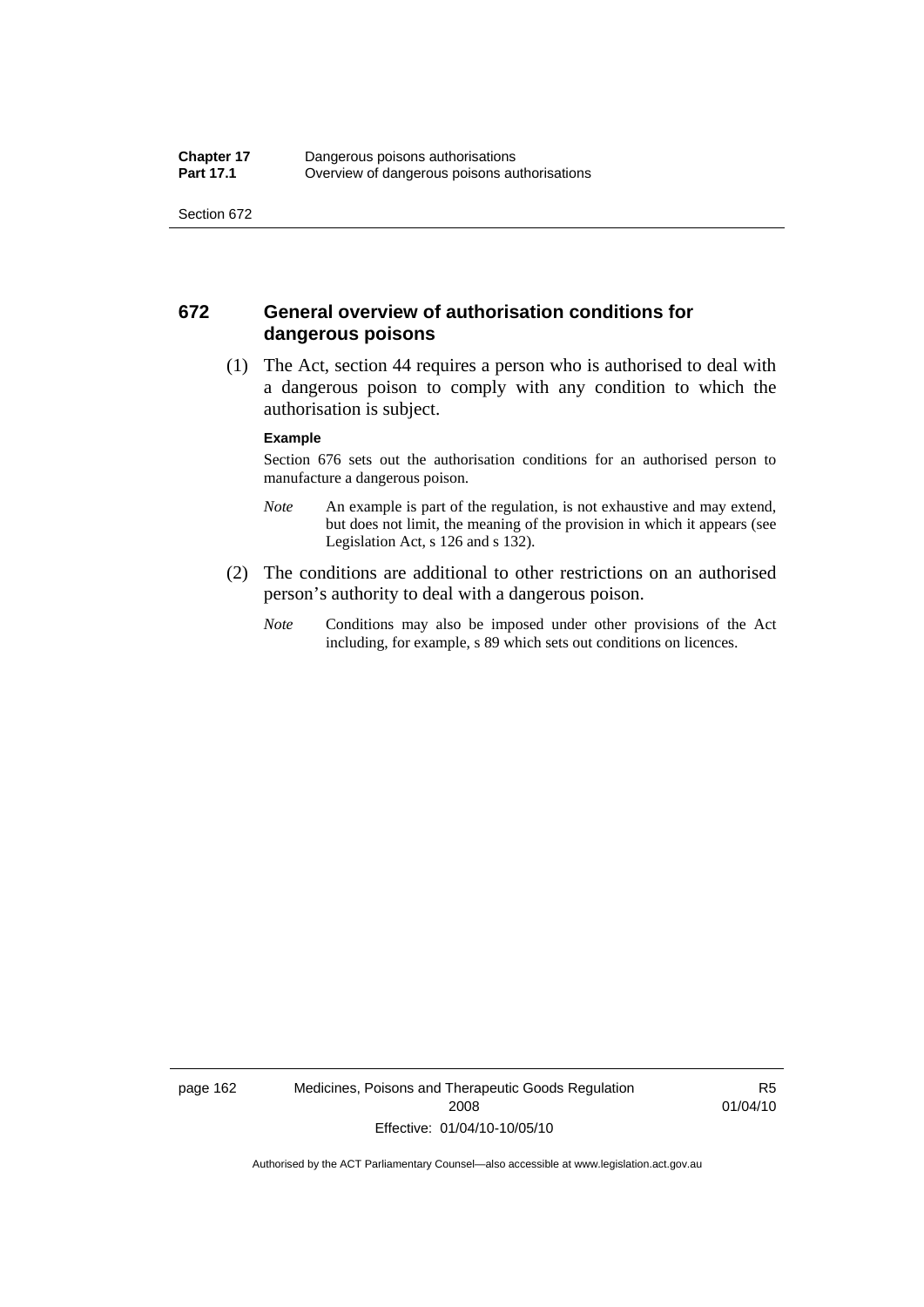# **Part 17.2 Authorisations under dangerous poisons licences**

# **Division 17.2.1 Dangerous poisons manufacturers licence authorisations**

*Note* For other provisions about dangerous poisons manufacturers licences, see pt 18.2.

# **675 Authorisations under dangerous poisons manufacturers licences—Act, s 20 (1) (a)**

- (1) A dangerous poisons manufacturers licence authorises the holder to do any of the following in relation to a dangerous poison (the *licensed dangerous poison*) stated in the licence at the premises (the *licensed premises*) stated in the licence:
	- (a) manufacture the licensed dangerous poison;
	- (b) possess the licensed dangerous poison for sale by wholesale from the licensed premises;
	- (c) sell the licensed dangerous poison by wholesale (whether or not for resale) to—
		- (i) a person authorised to issue a purchase order for the dangerous poison; or
		- (ii) someone in another State who may obtain the dangerous poison by wholesale under the law of the other State; or
		- (iii) someone in another country who may lawfully obtain the dangerous poison by wholesale in the other country;
		- *Note* The dangerous poison must be sold on a purchase order in accordance with s 720 (see s 676).

R5 01/04/10 page 163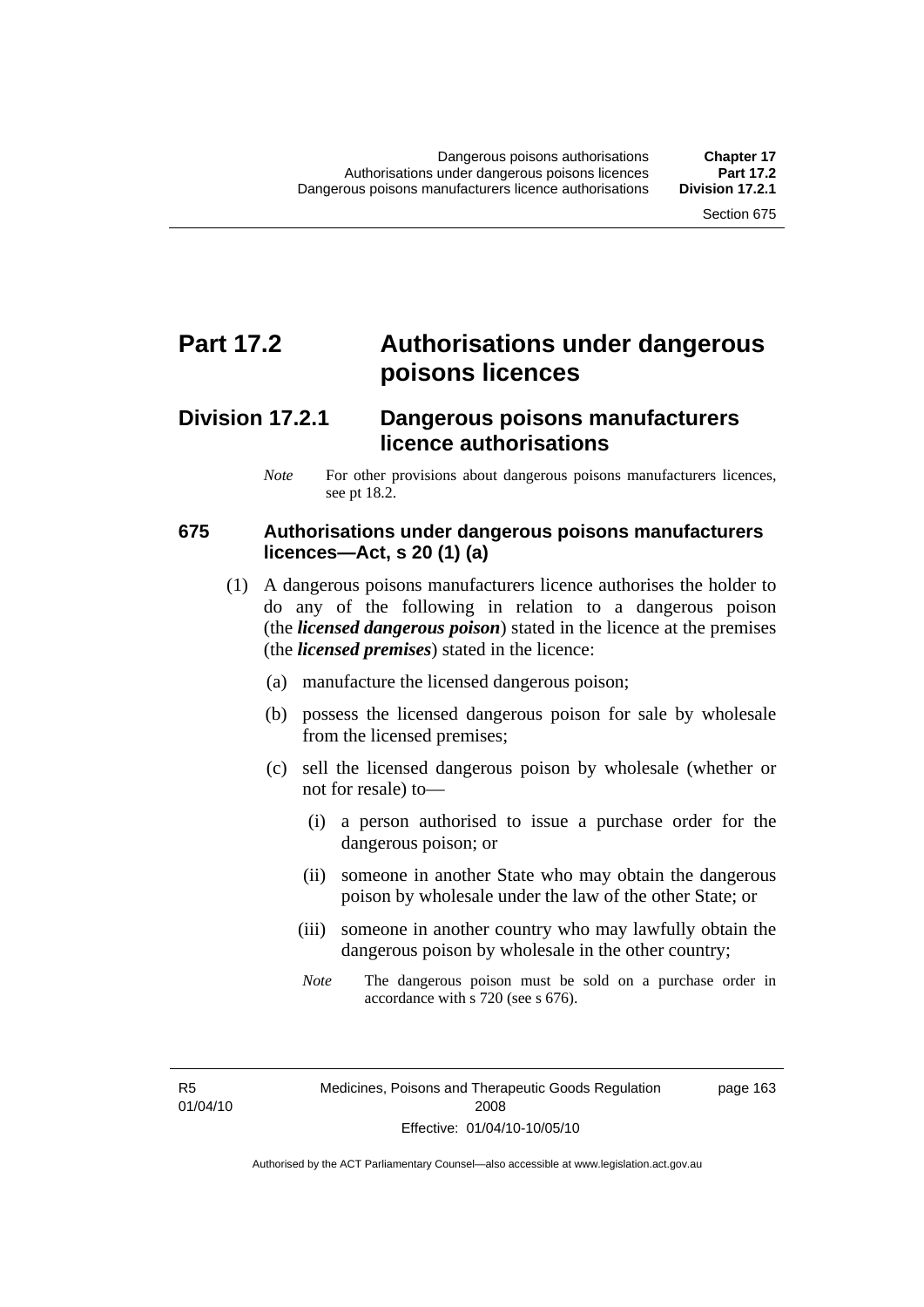- (d) obtain a dangerous poison, other than a licensed dangerous poison, for manufacturing a licensed dangerous poison at the licensed premises;
- (e) possess a dangerous poison, other than a licensed dangerous poison, at the licensed premises for manufacturing a licensed dangerous poison.
- (2) However, an authorisation under subsection (1) does not apply if the licence states that it does not apply.
- (3) Also, subsection (1) (c) (iii) does not apply in relation to a licensed dangerous poison that is a prohibited export under the *Customs Act 1901* (Cwlth).

### **676 Authorisation conditions for dangerous poisons manufacturers licences—Act, s 44 (1) (b) and (2) (b)**

A licence-holder's authorisation under a dangerous poisons manufacturers licence is subject to the following conditions:

- (a) the dealings with a dangerous poison authorised by the licence will be carried out under the supervision of an individual approved under section 706 (1) (Restrictions on issuing of dangerous poisons manufacturers licences—Act, s 85 (1) (a));
- (b) a dangerous poison obtained under the licence is purchased on a complying purchase order;
- (c) a licensed dangerous poison will be supplied for a non-household (including a non-household garden) purpose only;
- (d) a dangerous poison sold under the licence will be sold on a purchase order in accordance with section 720 (Supplying dangerous poisons on purchase orders);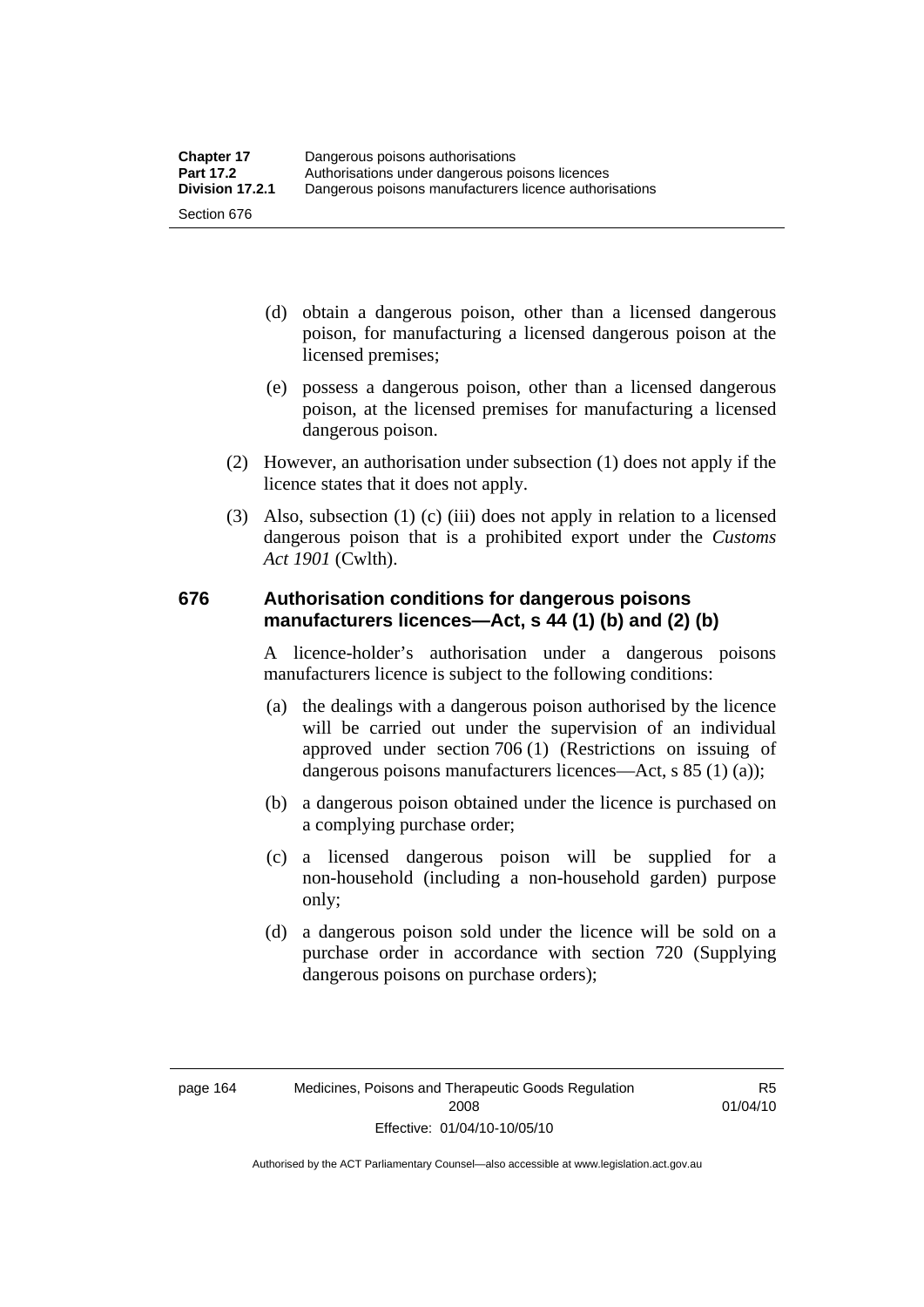- (e) if the supplier does not receive a document signed by the buyer acknowledging receipt of the dangerous poison within 7 days after the day the dangerous poison is delivered—the supplier must, within 24 hours after the end of the 7-day period, tell the chief health officer, in writing, of the failure to receive the document;
- (f) the following are kept at the supplier's business premises or, if the chief health officer approves in writing another place, the place approved by the chief health officer, for at least 2 years after the day the poison is supplied:
	- (i) the filled purchase order;
	- (ii) the delivery acknowledgement under paragraph (e) or section  $720$  (d) (ii);
	- (iii) the record for section 722;
- (g) if a dangerous poison sold under the licence is liquid containing paraquat—the poison is coloured blue or green and has an offensive smell.
- *Note* For licence conditions, see the Act, s 89.

page 165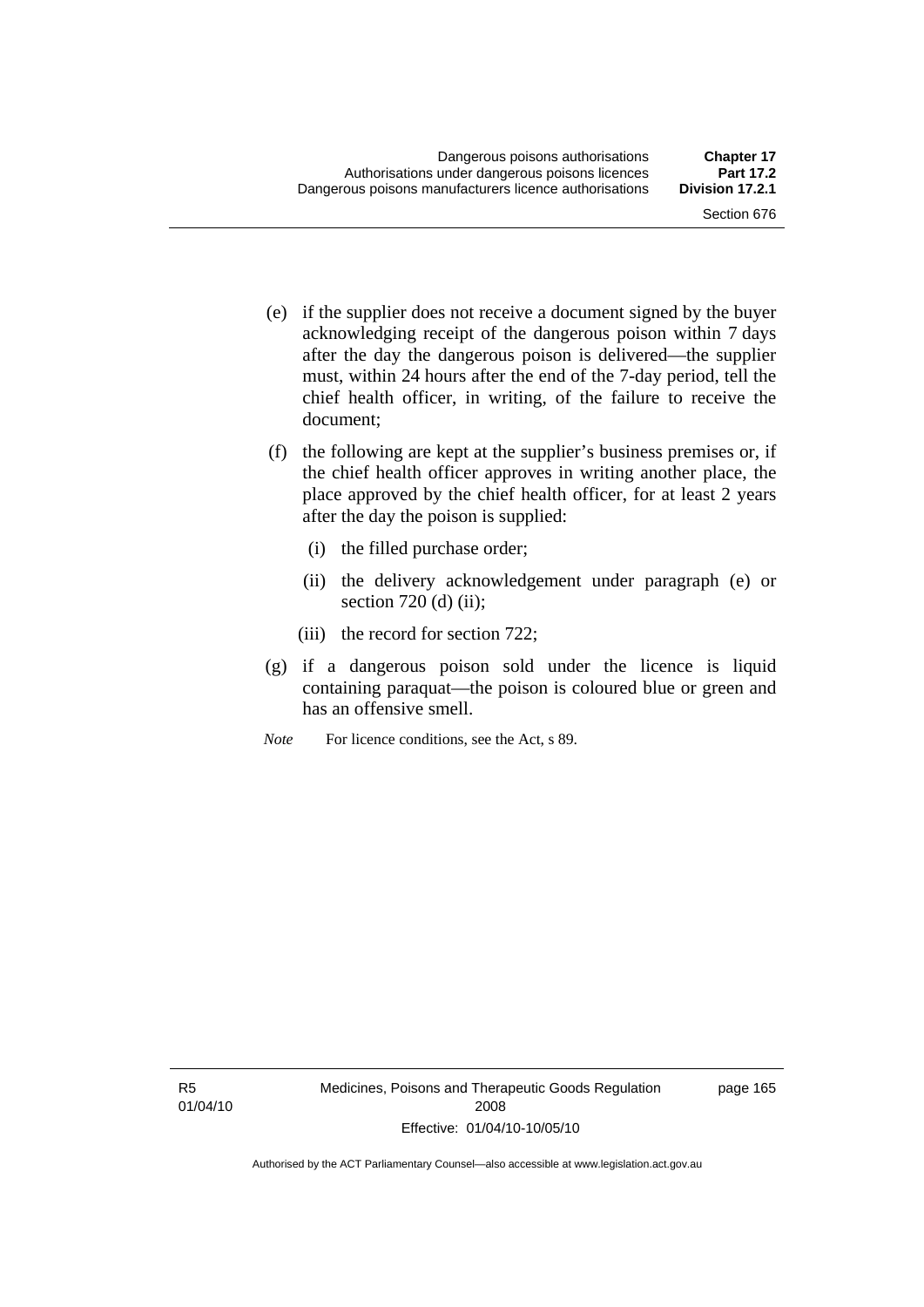# **Division 17.2.2 Dangerous poisons—research and education program licence authorisations**

- *Note 1* For authorisation for research and education programs by scientifically qualified people, see div 17.3.3.
- *Note 2* For other provisions about dangerous poisons research and education program licences, see pt 18.3.

# **680 Authorisations under dangerous poisons research and education program licences—Act, s 20 (1) (a)**

A dangerous poisons research and education program licence authorises—

- (a) the licence-holder to—
	- (i) issue a purchase order for a dangerous poison (the *licensed dangerous poison*) stated in the licence for the program stated in the licence; and
	- (ii) obtain a licensed dangerous poison on a purchase order for the program; and
	- (iii) possess a licensed dangerous poison for the program at the premises to which the licence relates; and
	- (iv) supply a licensed dangerous poison to anyone taking part in the program for the program; and
- (b) the program supervisor, and anyone taking part in the program, to deal with the licensed dangerous poison as authorised by the licence at the premises stated in the licence.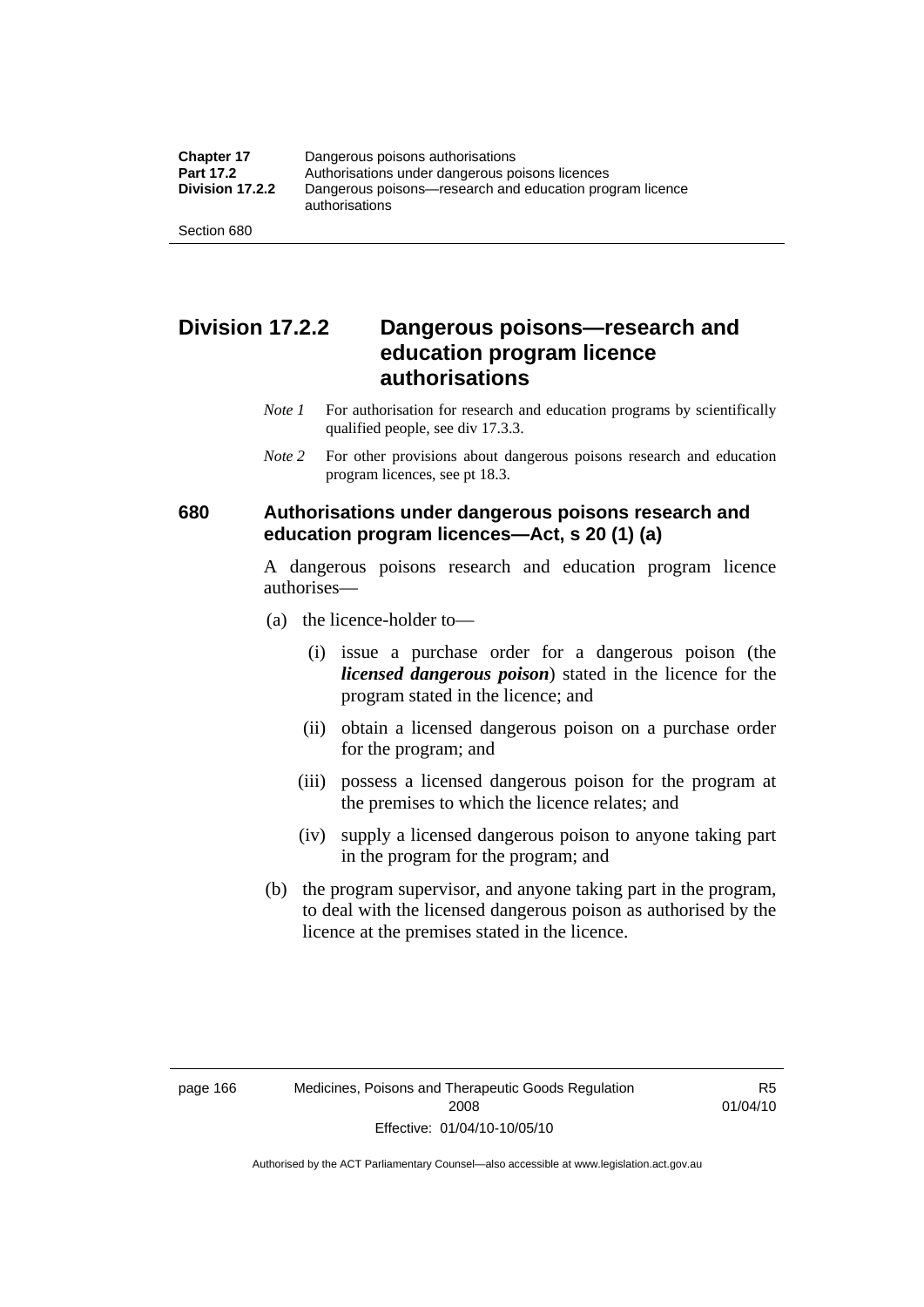**681 Authorisation condition for dangerous poisons research and education program licences—Act, s 44 (1) (b) and (2) (b)** 

> A licence-holder's authorisation to obtain a dangerous poison under a dangerous poisons research and education program licence is subject to the condition that the poison is purchased on a complying purchase order.

*Note* For licence conditions, see the Act, s 89.

R5 01/04/10 Medicines, Poisons and Therapeutic Goods Regulation 2008 Effective: 01/04/10-10/05/10

page 167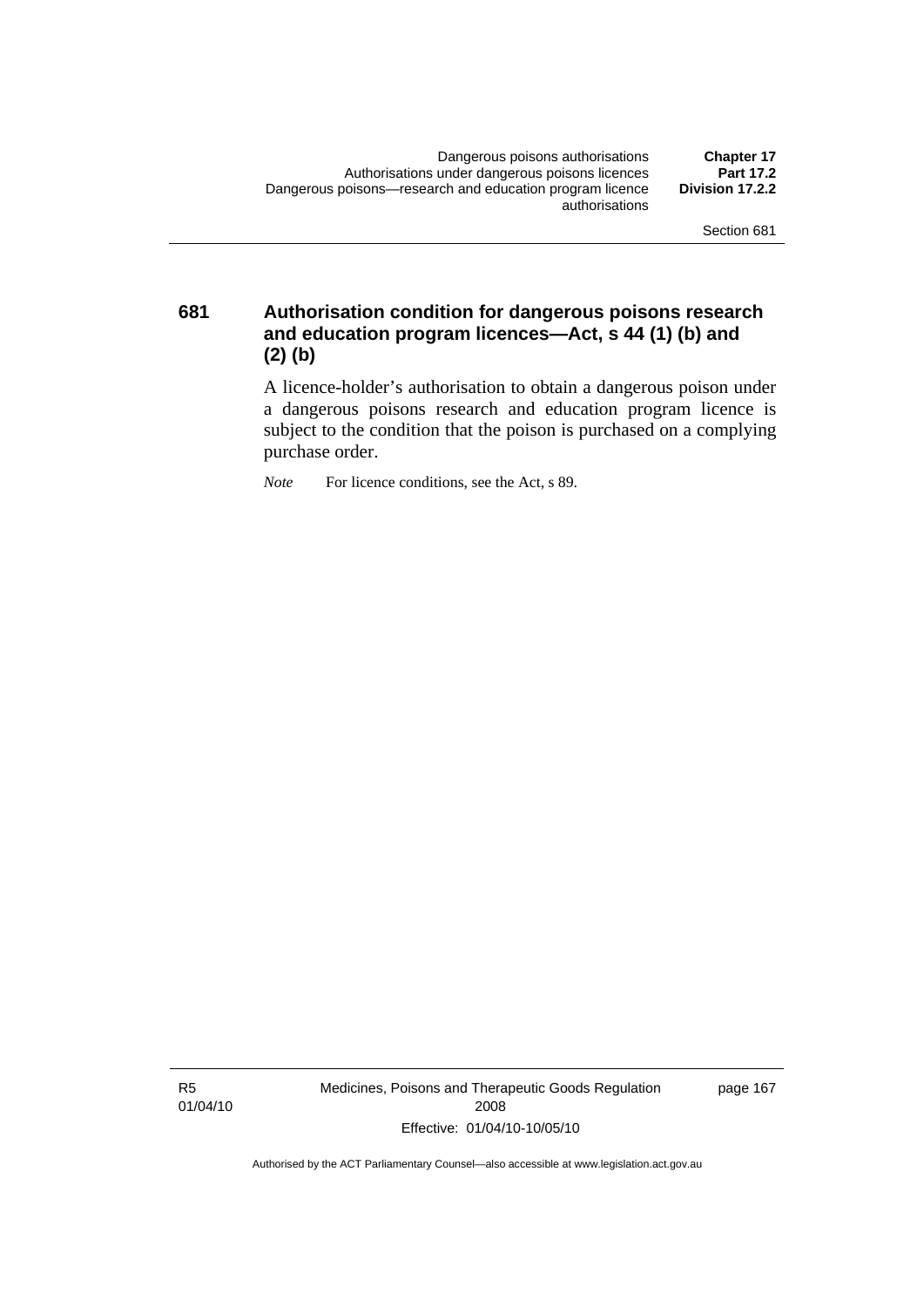# **Division 17.2.3 Dangerous poisons suppliers licence authorisations**

*Note* For other provisions about dangerous poisons suppliers licences, see pt 18.4.

### **685 Authorisations under dangerous poisons suppliers licences—Act, s 20 (1) (b)**

- (1) A dangerous poisons suppliers licence authorises the holder to do any of the following in relation to a dangerous poison (the *licensed dangerous poison*) stated in the licence at the premises (the *licensed premises*) stated in the licence:
	- (a) issue a purchase order for a licensed dangerous poison;
	- (b) obtain a licensed dangerous poison on a purchase order for sale from the licensed premises;
	- (c) possess a licensed dangerous poison for sale from the licensed premises;
	- (d) sell a licensed dangerous poison on a purchase order to—
		- (i) someone authorised to issue a purchase order for the dangerous poison; or
		- (ii) someone in another State who may obtain the dangerous poison under the law of the other State; or
		- (iii) someone in another country who may lawfully obtain the dangerous poison in the other country.
		- *Note* The dangerous poison must be sold on a purchase order in accordance with s 720 (see s 686).
- (2) However, an authorisation under subsection (1) does not apply if the licence states that it does not apply.

page 168 Medicines, Poisons and Therapeutic Goods Regulation 2008 Effective: 01/04/10-10/05/10

R5 01/04/10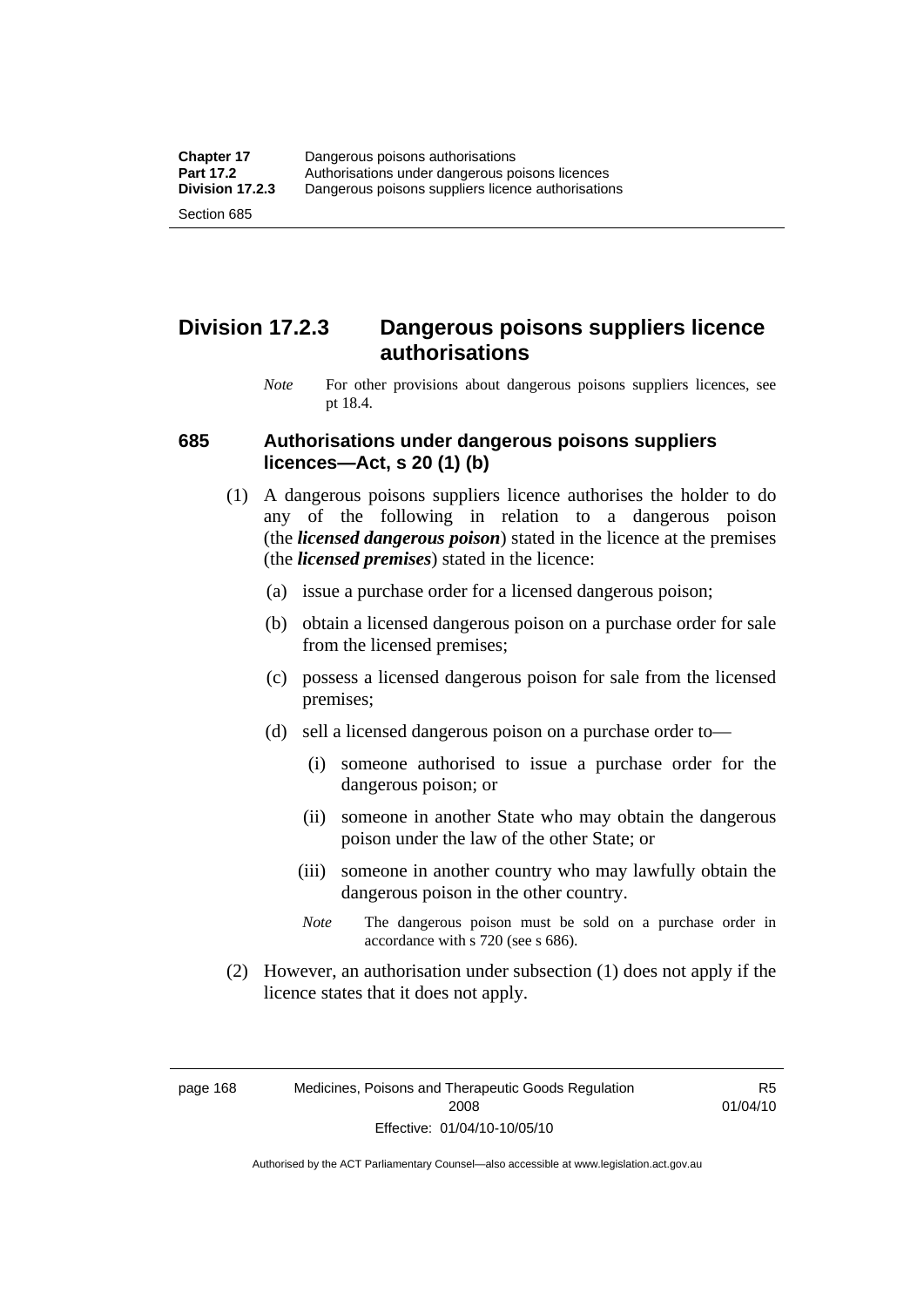(3) Also, subsection (1) (d) (iii) does not apply in relation to a licensed dangerous poison that is a prohibited export under the *Customs Act 1901* (Cwlth).

### **686 Authorisation conditions for dangerous poisons suppliers licences—Act, s 44 (1) (b) and (2) (b)**

A licence-holder's authorisation under a dangerous poisons suppliers licence is subject to the following conditions:

- (a) the dealings with a dangerous poison authorised by the licence will be carried out under the supervision of an individual approved under section 716 (1) (Restrictions on issuing of dangerous poisons suppliers licences—Act, s 85 (1) (a));
- (b) a dangerous poison sold under the licence will be sold on a purchase order in accordance with section 720 (Supplying dangerous poisons on purchase orders);
- (c) a dangerous poison sold under the licence will be supplied for a non-household (including a non-household garden) purpose only;
- (d) if a dangerous poison sold under the licence is subject to the medicines and poisons standard, appendix J (Conditions for availability and use of Schedule 7 poisons), condition 3—the poison will be supplied only to a person who is allowed to use the poison under the condition;
	- *Note* Condition 3 relates to a dangerous poison that is not to be used except by or in accordance with the directions of an accredited government vermin control officer.
- (e) if the supplier does not receive a document signed by the buyer acknowledging receipt of the dangerous poison within 7 days after the day the dangerous poison is delivered—the supplier must, within 24 hours after the end of the 7-day period, tell the chief health officer, in writing, of the failure to receive the document;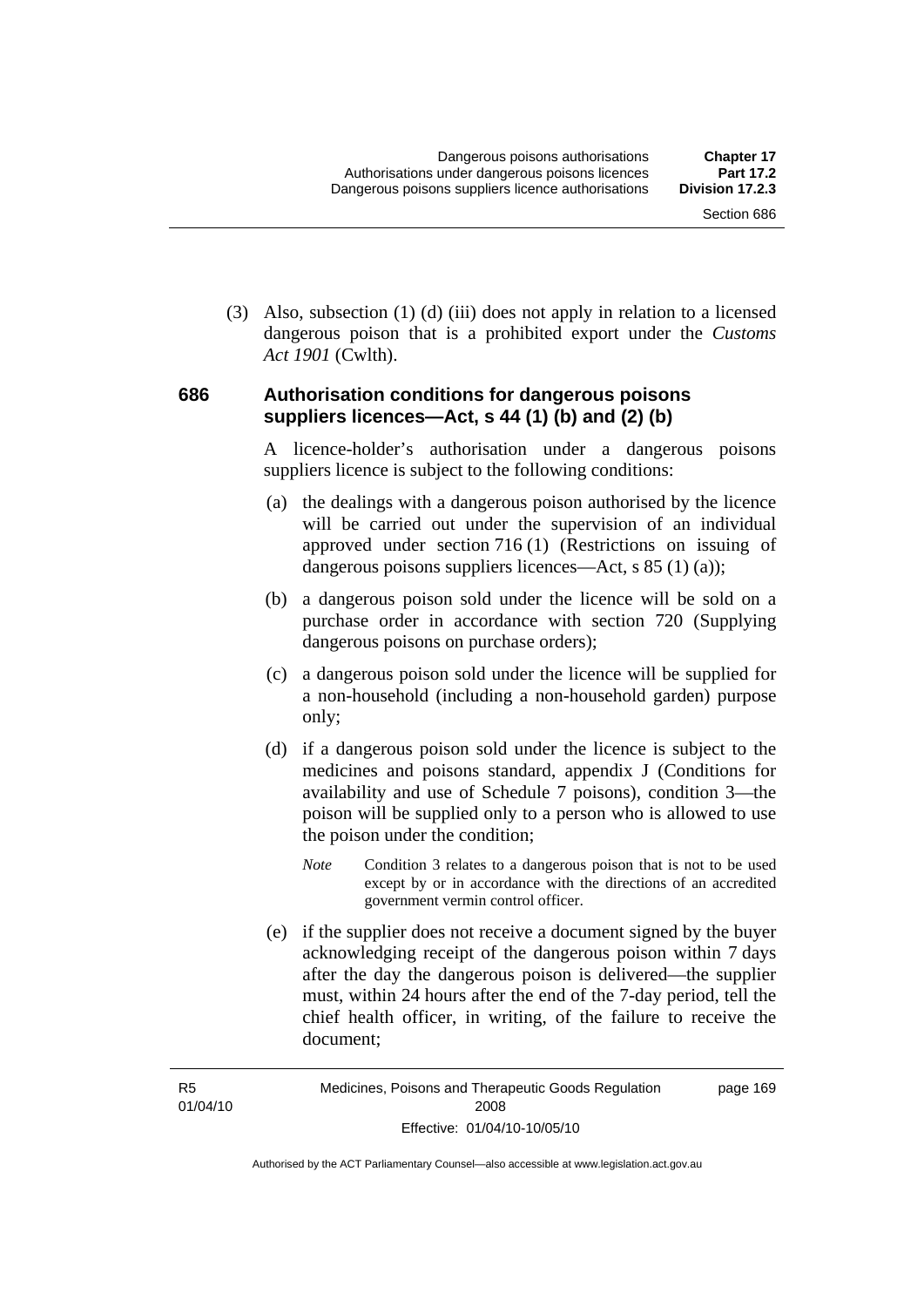- (f) the following are kept at the supplier's business premises or, if the chief health officer approves in writing another place, the place approved by the chief health officer, for at least 2 years after the day the poison is supplied:
	- (i) the filled purchase order;
	- (ii) the delivery acknowledgement under paragraph (e) or section 720 (d) (ii);
	- (iii) the record for section 722;
- (g) if a dangerous poison sold under the licence is liquid containing paraquat—the poison is coloured blue or green and has an offensive smell.
- *Note* For licence conditions, see the Act, s 89.

page 170 Medicines, Poisons and Therapeutic Goods Regulation 2008 Effective: 01/04/10-10/05/10

R5 01/04/10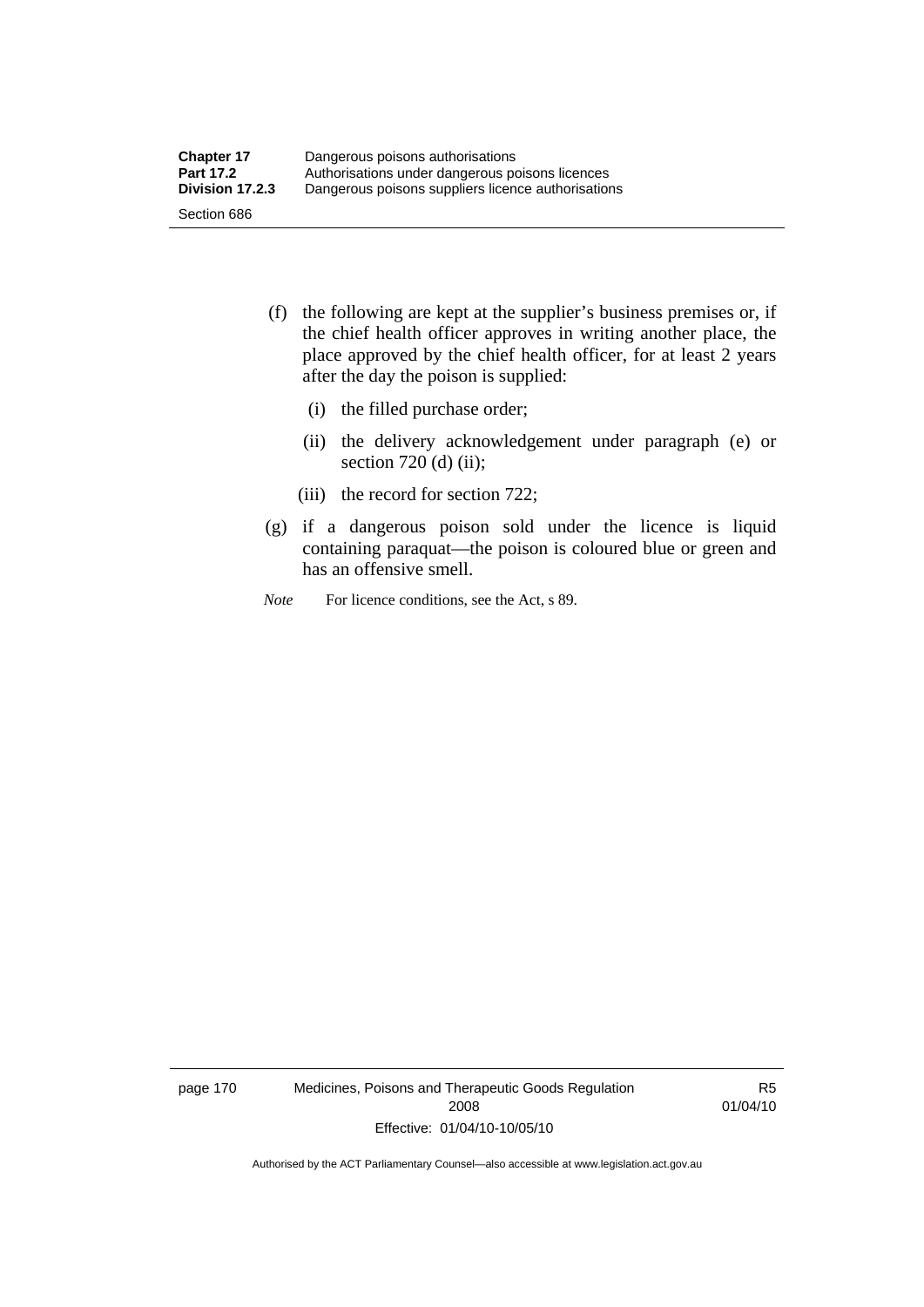# **Part 17.3 Other dangerous poisons authorisations**

# **Division 17.3.1 Authorisations for manufacturing etc purposes**

### **690 Manufacturing etc authorisations for dangerous poisons—Act, s 20 (2) (a)**

(1) In this section:

*relevant dealing*, with a dangerous poison, means any of the following:

- (a) issuing a purchase order for the poison;
- (b) obtaining the poison;
- (c) possessing the poison;
- (d) issuing a purchase order for the poison;
- (e) discarding the poison.
- (2) A person mentioned in schedule 4 (Dangerous poisons manufacturing etc authorisations), column 2 is authorised for a relevant dealing with a dangerous poison mentioned in column 3 in relation to the person if—
	- (a) the poison is for a purpose mentioned in column 4 in relation to the person; and
	- (b) the dealing is consistent with any condition or restriction for the dealing mentioned in column 3; and

page 171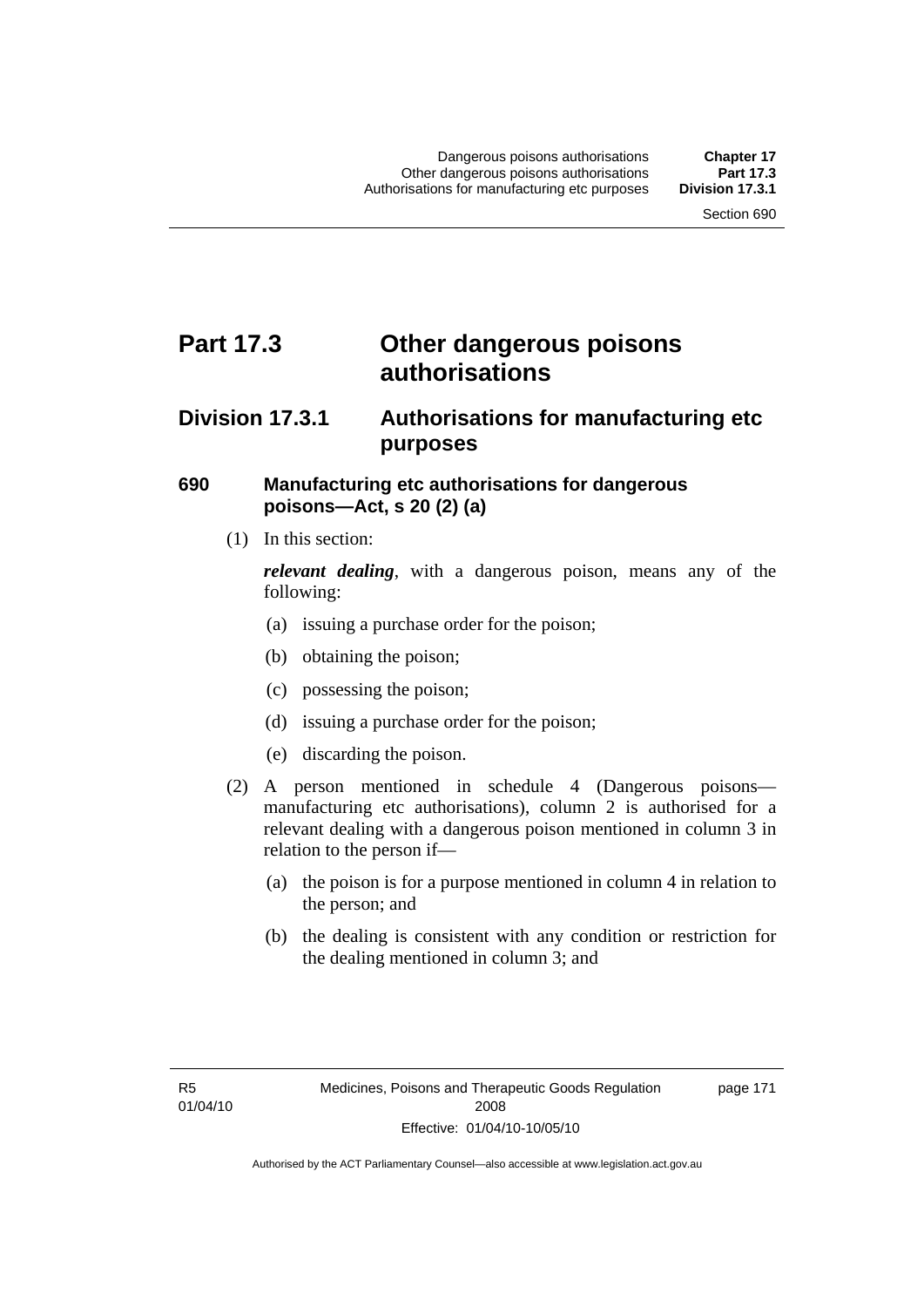| <b>Chapter 17</b> | Dangerous poisons authorisations                                     |  |
|-------------------|----------------------------------------------------------------------|--|
| <b>Part 17.3</b>  | Other dangerous poisons authorisations                               |  |
| Division 17.3.2   | Authorisations for delivery people and commercial disposal operators |  |
| Section 692       |                                                                      |  |

- (c) if the dealing is issuing a purchase order for the poison—the purchase order complies with section 721 (General requirements for dangerous poisons purchase orders—Act, s 38 (2) (c)).
	- *Note* A purchase order must be in writing (see Act, dict, def *purchase order*).

# **Division 17.3.2 Authorisations for delivery people and commercial disposal operators**

# **692 Authorisations to deliver dangerous poisons under purchase orders—Act, s 26 (1) (b) and (2) (b), s 35 (1) (b), (2) (b) and s 36 (b)**

- (1) This section applies to an adult (the *delivery person*) who is—
	- (a) engaged to transport and deliver a dangerous poison supplied on a purchase order; or
	- (b) acting for a person mentioned in paragraph (a).
- (2) The delivery person is authorised to—
	- (a) obtain and possess the dangerous poison for the purpose of transporting and delivering the dangerous poison as engaged; and
	- (b) supply the dangerous poison to the entity named as the recipient in the purchase order or the entity's agent.

#### **Example—delivery person**

an employee of a courier service

- *Note 1 Entity* includes a person (see Legislation Act, dict, pt 1).
- *Note 2* An example is part of the regulation, is not exhaustive and may extend, but does not limit, the meaning of the provision in which it appears (see Legislation Act, s 126 and s 132).

page 172 Medicines, Poisons and Therapeutic Goods Regulation 2008 Effective: 01/04/10-10/05/10

R5 01/04/10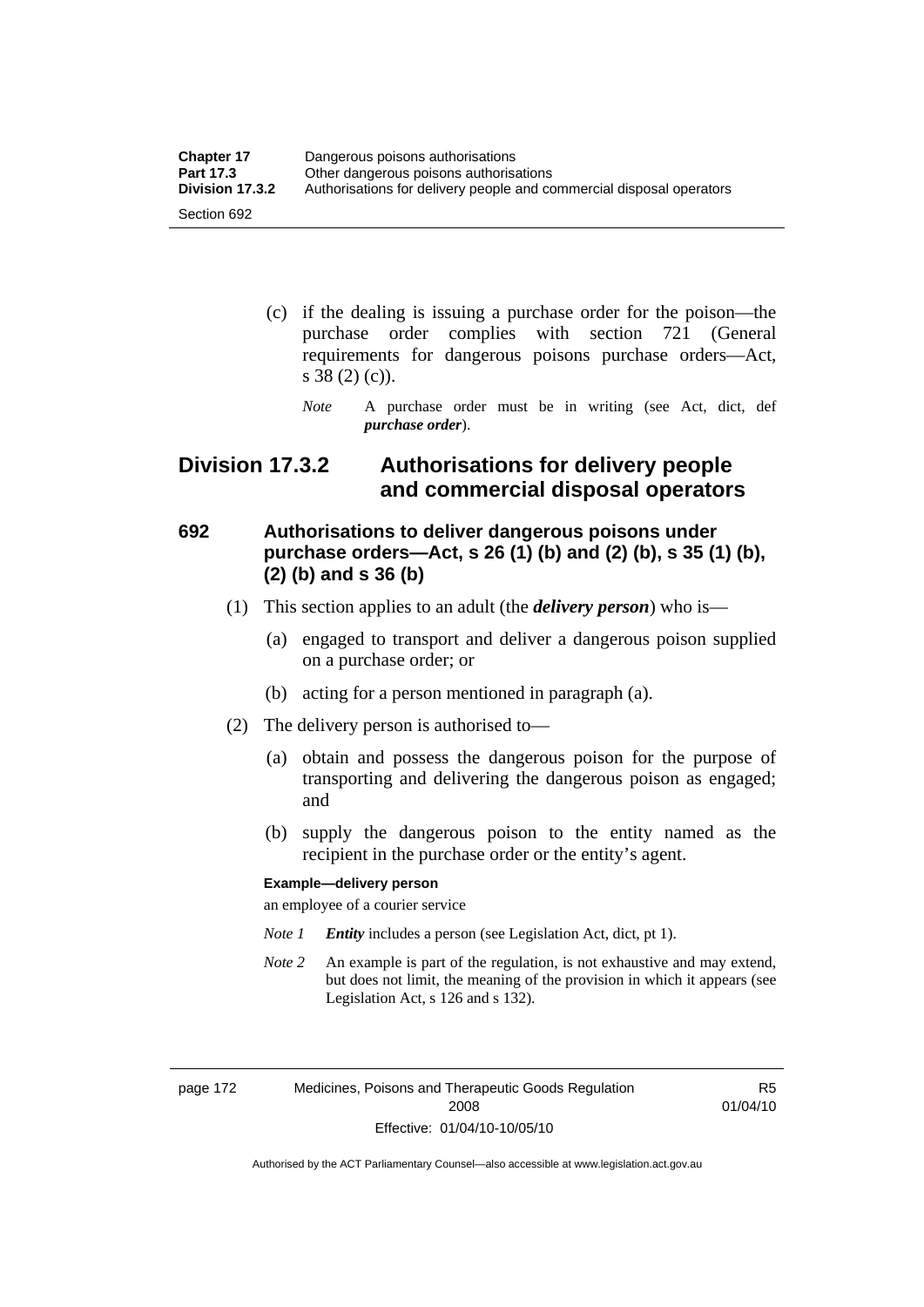### **693 Authorisation to supply dangerous poisons to commercial disposal operator for disposal—Act, s 26 (1) (b)**

A person is authorised to supply a dangerous poison for disposal to another person if the other person—

- (a) holds an environmental authorisation for the disposal of the dangerous poison; or
- (b) is an adult acting for a person mentioned in paragraph (a).
- *Note* For related authorisations, see pt 9.1.

### **694 Authorisations for commercial disposal operators—Act, s 26 (1) (b) and (2) (b), s 35 (1) (b) and (2) (b) and s 36 (b)**

- (1) This section applies to a person who—
	- (a) holds an environmental authorisation for the disposal of a dangerous poison; or
	- (b) is an adult acting for a person mentioned in paragraph (a).
- (2) The person is authorised to obtain and possess the dangerous poison for disposing of the poison as engaged.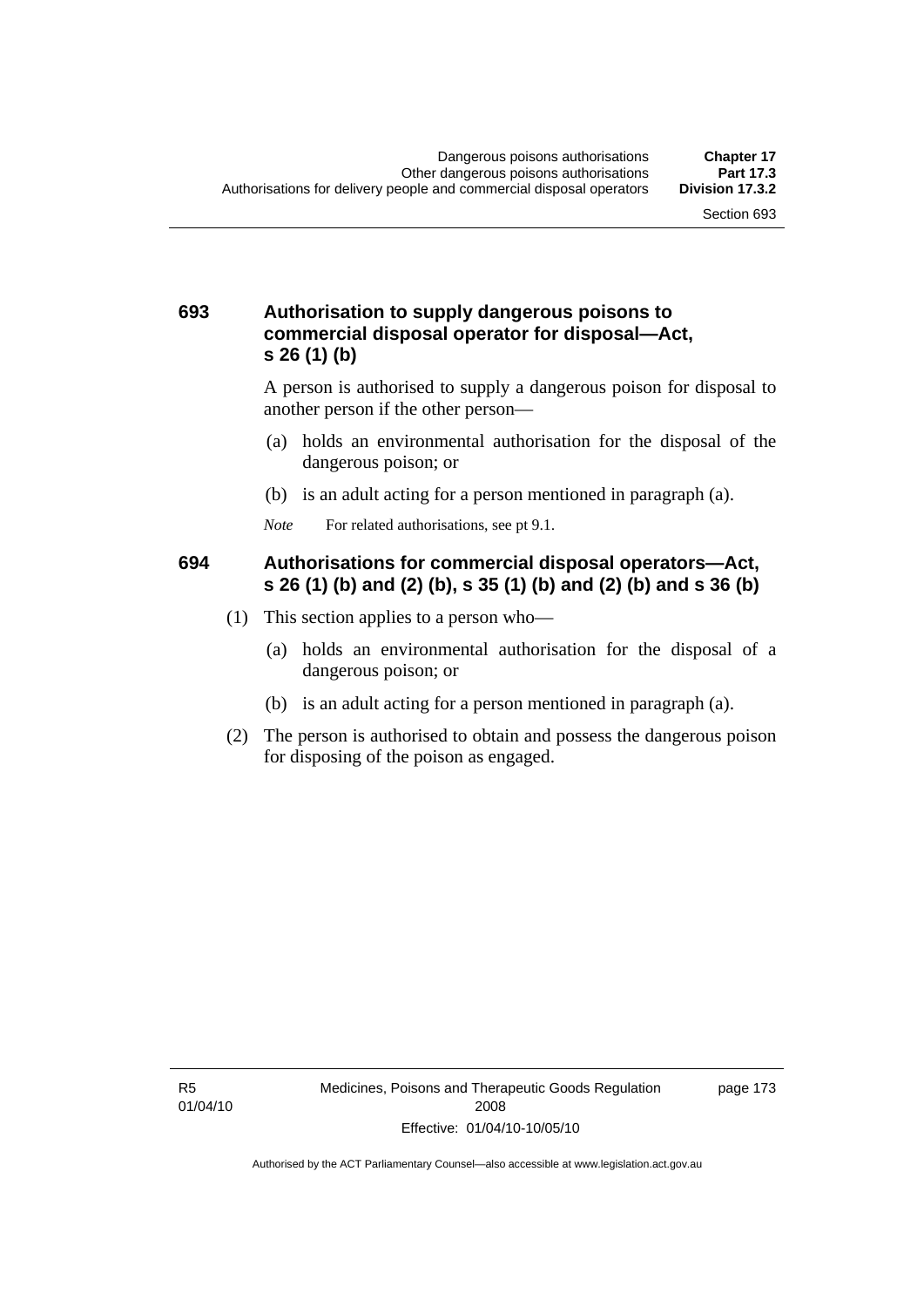| <b>Chapter 17</b> | Dangerous poisons authorisations                                                                           |  |
|-------------------|------------------------------------------------------------------------------------------------------------|--|
| Part 17.3         | Other dangerous poisons authorisations                                                                     |  |
| Division 17.3.3   | Authorisations for dangerous poisons research and education programs by<br>scientifically qualified people |  |
| Section 695       |                                                                                                            |  |

# **Division 17.3.3 Authorisations for dangerous poisons research and education programs by scientifically qualified people**

*Note* A licence is required for research and education programs in relation to an administration-related dealing for human use (see Act, s 20 (3)).

### **695 Authorisations for dangerous poisons research and education—Act, s 26 (1) and (2) (b)**

- (1) A scientifically qualified person employed at a recognised research institution is authorised to do the following for the purposes of an authorised activity at the institution:
	- (a) issue a purchase order for a dangerous poison;
	- (b) obtain on a purchase order a dangerous poison;
	- (c) possess a dangerous poison;
	- (d) supply a dangerous poison to a person (a *relevant person*) who is taking part in the authorised activity at the institution.
	- *Note 1 Scientifically qualified person*—see the dictionary.
	- *Note 2 Recognised research institution*—see the Act, s 20 (5).
- (2) A relevant person is authorised to do the following in relation to a dangerous poison for the purposes of an authorised activity:
	- (a) obtain the poison from the scientifically qualified person for the activity;
	- (b) possess the poison for the purposes of the activity;
	- (c) supply the poison to the scientifically qualified person for the activity.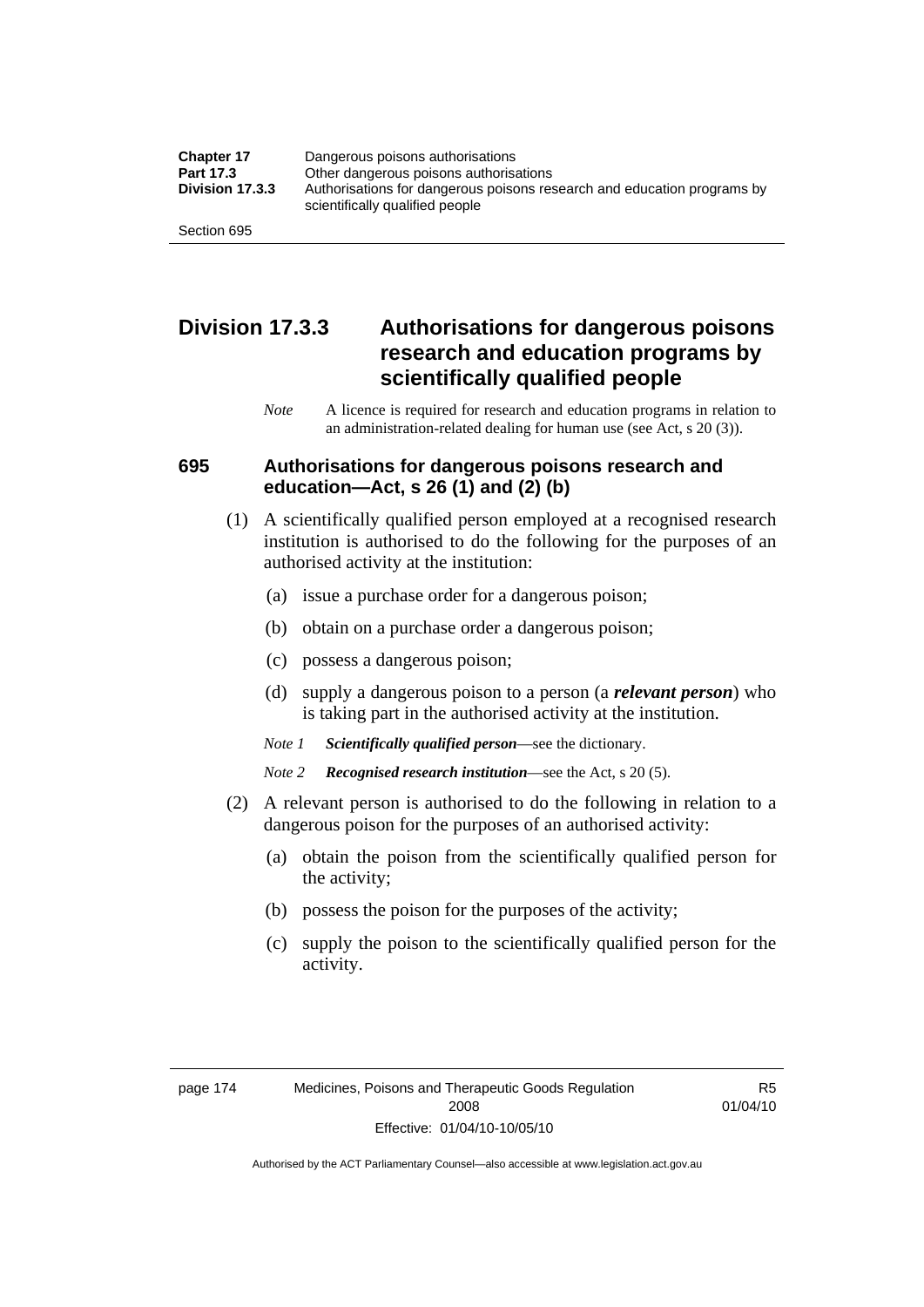(3) In this section:

*administration-related dealing*, in relation to a dangerous poison see the Act, section 20 (5).

*authorised activity*, in relation to a dangerous poison at a recognised research institution, means the conduct of any of the following if it does not involve an administration-related dealing of the poison for human use:

- (a) medical or scientific research in relation to the poison at the institution;
- (b) instruction involving the poison at the institution;
- (c) quality control or analysis of the poison at the institution.

# **696 Authorisation conditions for dangerous poisons research and education—Act, s 44 (1) (b) and (2) (b)**

A scientifically qualified person's authorisation under section 695 is subject to the following conditions:

- (a) the person has written approval for the conduct of the authorised activity from the person in charge of—
	- (i) the recognised research institution; or
	- (ii) a faculty or division of the institution;
- (b) a dangerous poison is purchased on a complying purchase order;
- (c) the purchase order is for an amount of the poison approved in writing by the person in charge;
- (d) the dangerous poison is obtained from someone who is authorised to supply the poison to the person.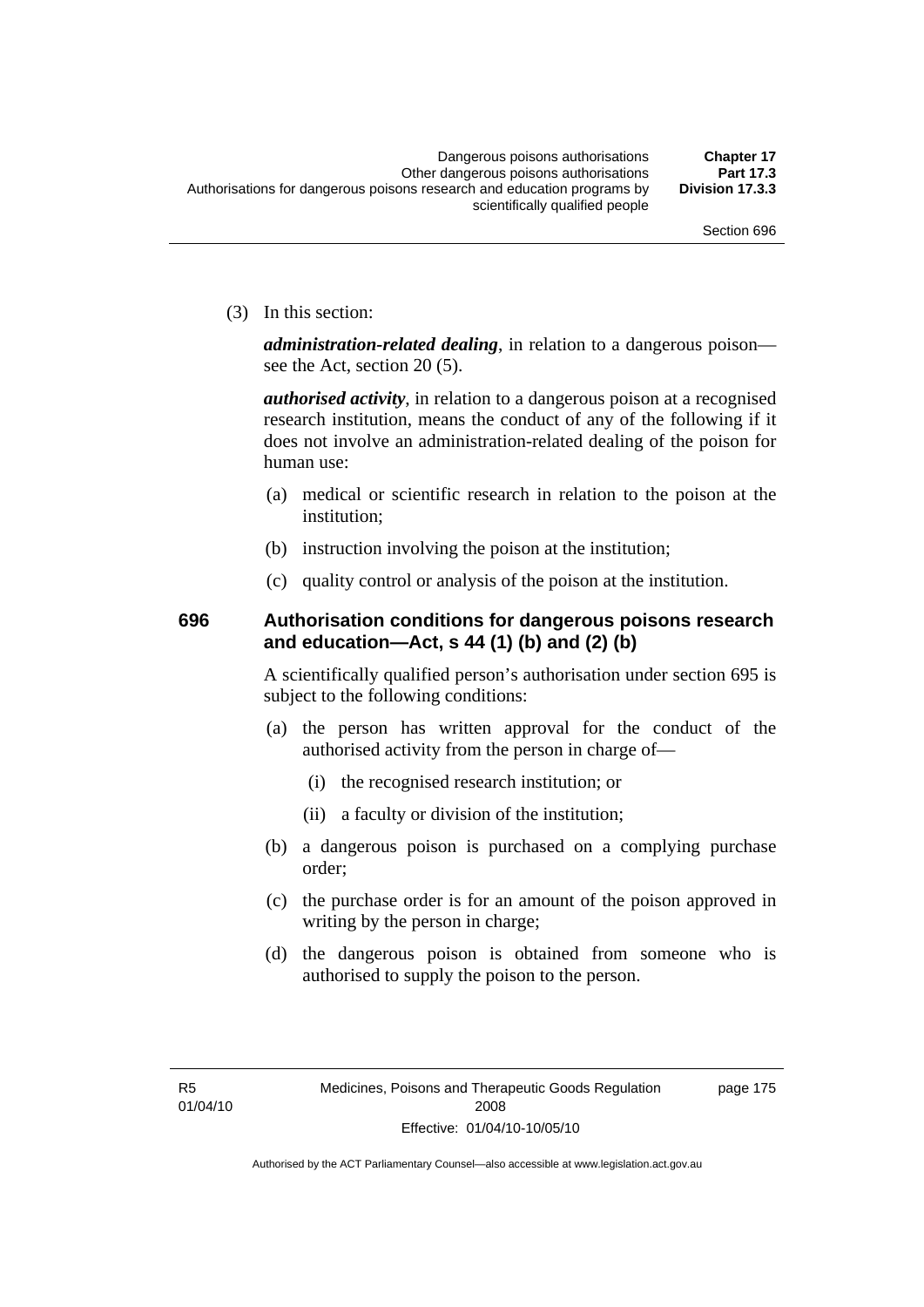# **Chapter 18 Dangerous poisons licences**

# **Part 18.1 Dangerous poisons licences generally**

# **700 Dangerous poisons licences that may be issued—Act, s 78 (2)**

The following licences for dangerous poisons may be issued:

- (a) a licence for the manufacture of a dangerous poison (a *dangerous poisons manufacturers licence*);
- (b) a licence for a program of research or education in relation to a dangerous poison (a *dangerous poisons research and education program licence*);
- (c) a licence for the supply of dangerous poisons (a *dangerous poisons suppliers licence*).
- *Note* Other dangerous poisons licences may also be issued (see Act, s 78 (3)).

page 176 Medicines, Poisons and Therapeutic Goods Regulation 2008 Effective: 01/04/10-10/05/10

R5 01/04/10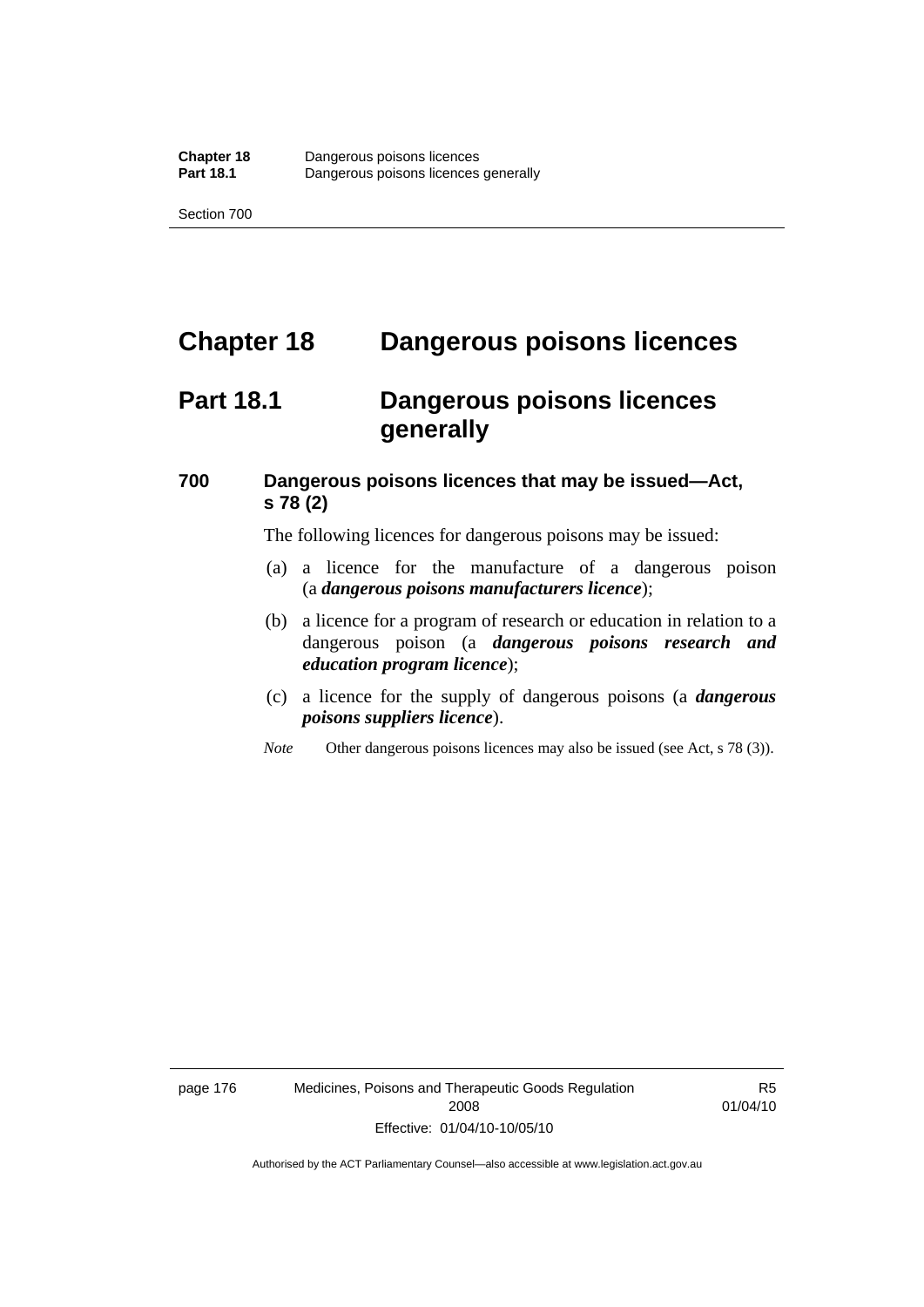# **Part 18.2 Dangerous poisons manufacturers licences**

# **705 Applications for dangerous poisons manufacturers licences**

- (1) An application for a dangerous poisons manufacturers licence must be in writing, signed by the applicant, and include the following:
	- (a) the dangerous poisons to which the application relates;
	- (b) the full name of the applicant;
	- (c) the applicant's ABN (if any);
	- (d) if the applicant is a corporation—the corporation's ACN;
	- (e) the location of the premises where the applicant proposes to deal with the poisons under the licence;
	- (f) the security arrangements proposed for the premises;
	- (g) the name of an individual who is to supervise the dealings to be authorised under the licence.
	- *Note 1* If a form is approved under the Act, s 198 for this provision, the form must be used.
	- *Note 2* A fee may be determined under the Act, s 197 for this provision.
- (2) The application must be accompanied by a plan of the premises that shows—
	- (a) each part of the premises where a process in the manufacture of the dangerous poisons is proposed to be carried out and the nature of the process; and
	- (b) where it is proposed to store the dangerous poisons to which the application relates and any other dangerous poisons obtained for the manufacture of those dangerous poisons; and

R5 01/04/10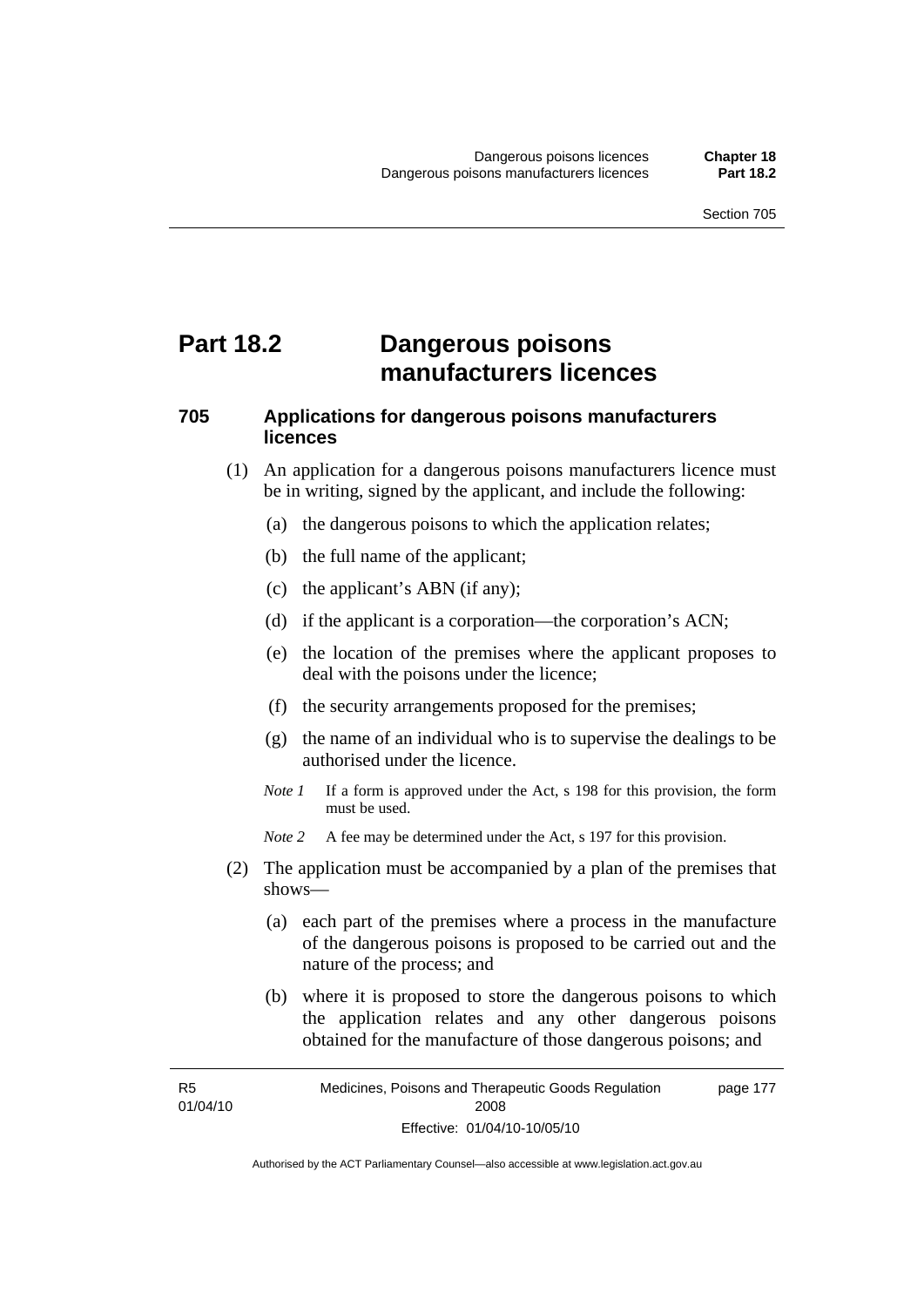(c) the location and nature of security devices.

# **706 Restrictions on issuing of dangerous poisons manufacturers licences—Act, s 85 (1) (a)**

- (1) The chief health officer must not issue a dangerous poisons manufacturers licence to a person unless dealings with dangerous poisons under the licence will be supervised by an individual nominated by the applicant and approved, in writing, by the chief health officer.
- (2) The chief health officer must not approve the nominated individual unless satisfied that the individual—
	- (a) is a suitable person to hold a dangerous poisons manufacturers licence; and
	- (b) has qualifications in chemistry, pharmacy or pharmacology or experience appropriate for the manufacture of dangerous poisons.
	- *Note* For changes of nominated individuals, see the Act, s 93.
- (3) In this section:

*suitable person*, to hold a licence—see the Act, section 81.

# **707 Additional information for dangerous poisons manufacturers licences—Act, s 88 (1) (k)**

The name of the person approved under section 706 (1) to supervise the dealings with dangerous poisons authorised by the licence is prescribed for a dangerous poisons manufacturers licence.

R5 01/04/10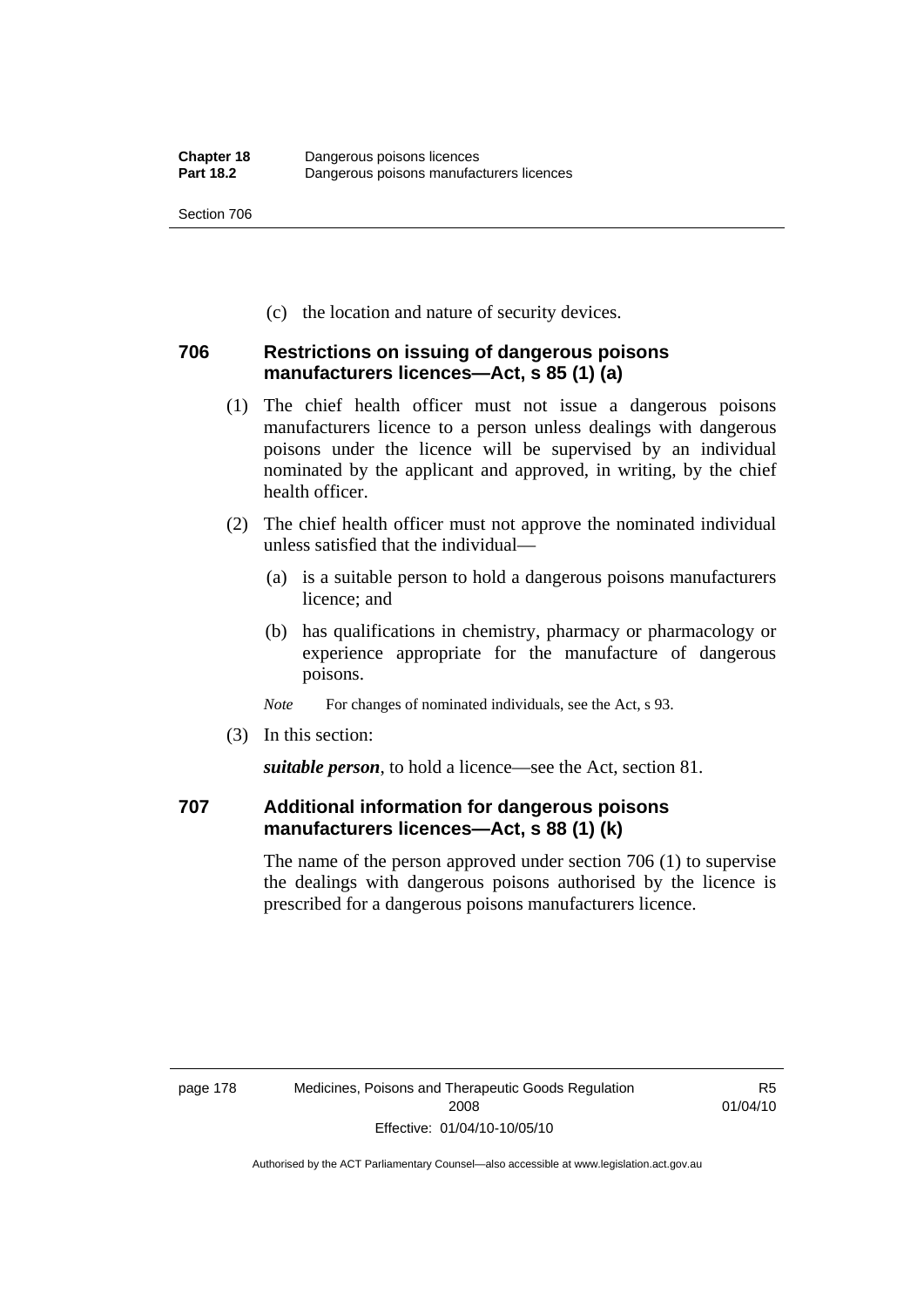# **Part 18.3 Dangerous poisons research and education program licences**

# **710 Applications for dangerous poisons research and education program licences**

- (1) An application for a dangerous poisons research and education program licence for a dangerous poison must be in writing, signed by the applicant, and include the following:
	- (a) the full name, address and academic, professional or other relevant qualifications of—
		- (i) the person who is to supervise the program; and
		- (ii) the person who is to conduct the program;
	- (b) the name of the recognised research institution at or under which the program is proposed to be conducted;

*Note Recognised research institution*—see the Act, s 20 (5).

- (c) whether the program will be conducted at, or under the authority of, the recognised research institution;
- (d) the premises where the program will be conducted;
- (e) the dangerous poison, and the form and strength of the poison, for which the licence is sought;
- (f) the maximum quantity of the dangerous poison that would be possessed under the licence at any time;
- (g) a description of the program, including an explanation of why the program cannot be carried out satisfactorily without the use of the dangerous poison;
- (h) the supervision arrangements for the program;

R5 01/04/10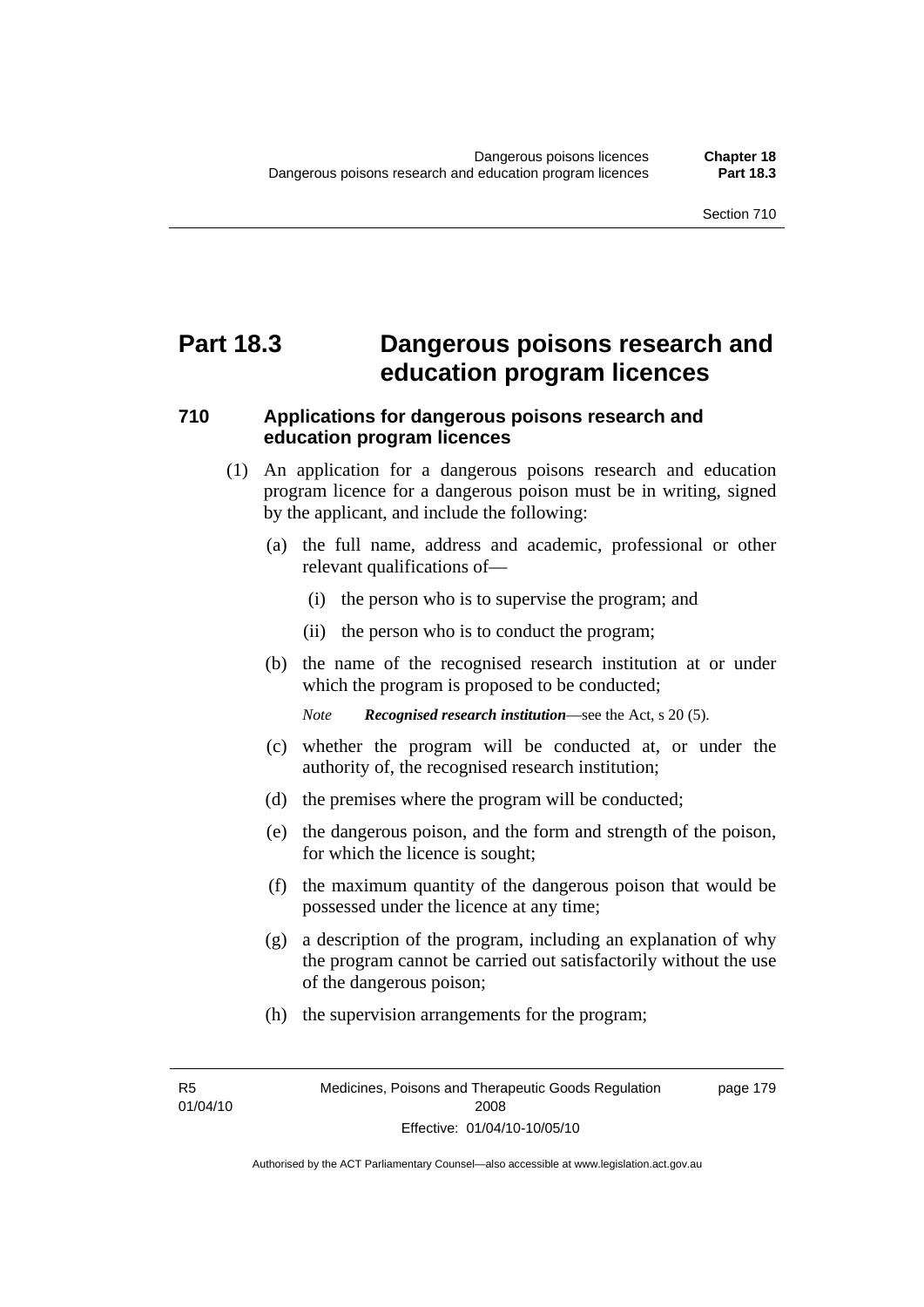- (i) the period for which the licence is sought.
- *Note 1* If a form is approved under the Act, s 198 for this provision, the form must be used.
- *Note* 2 A fee may be determined under the Act, s 197 for this provision.
- (2) The application must be accompanied by a written approval of the program by the person in charge of—
	- (a) the recognised research institution; or
	- (b) a faculty or division of the institution.

### **711 Restrictions on issuing of dangerous poisons research and education program licences—Act, s 85 (1) (a)**

The chief health officer must not issue a dangerous poisons research and education program licence to a person unless—

- (a) the program to which the licence relates will be conducted at, or under the authority of, a recognised research institution; and
- (b) the program is approved by a person mentioned in section 710 (2); and
- (c) satisfied that the program—
	- (i) cannot be carried out without the use of the dangerous poison to which the licence application relates; and
	- (ii) will be adequately supervised.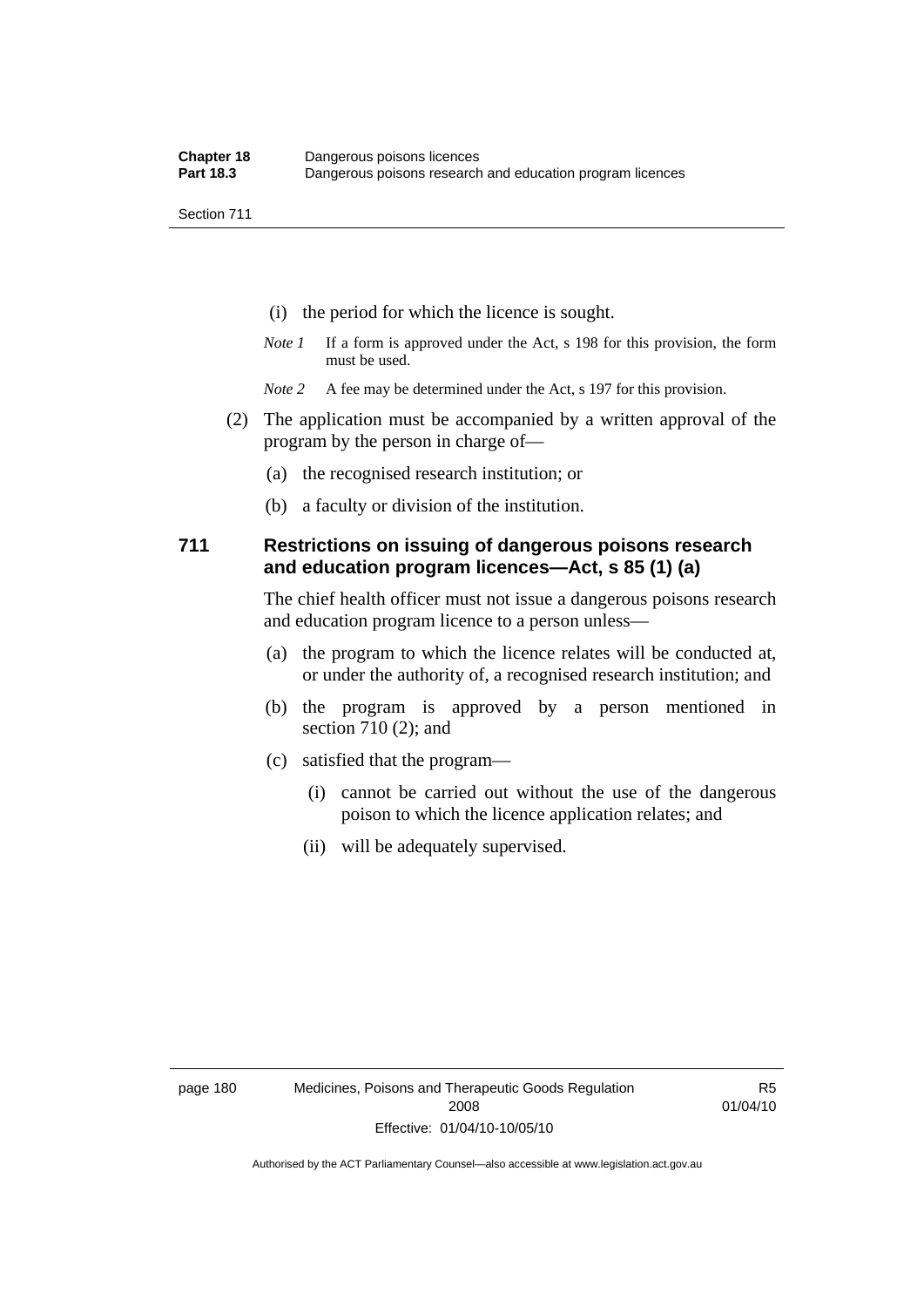# **712 Additional information for dangerous poisons research and education licences—Act, s 88 (1) (k)**

The following additional information is prescribed for a dangerous poisons research and education licence:

- (a) the research or education program for which the licence is issued;
- (b) the name of the program's supervisor;
- (c) the dealings with a dangerous poison authorised by the licence;
- (d) the premises where the program will be conducted;
- (e) the maximum quantity of the dangerous poison that may be possessed at any time for the program;
- (f) the total quantity of the dangerous poison that may be possessed for the program during the period of the licence;
- (g) the form and strength of the dangerous poison that may be obtained and possessed for the program.

R5 01/04/10 page 181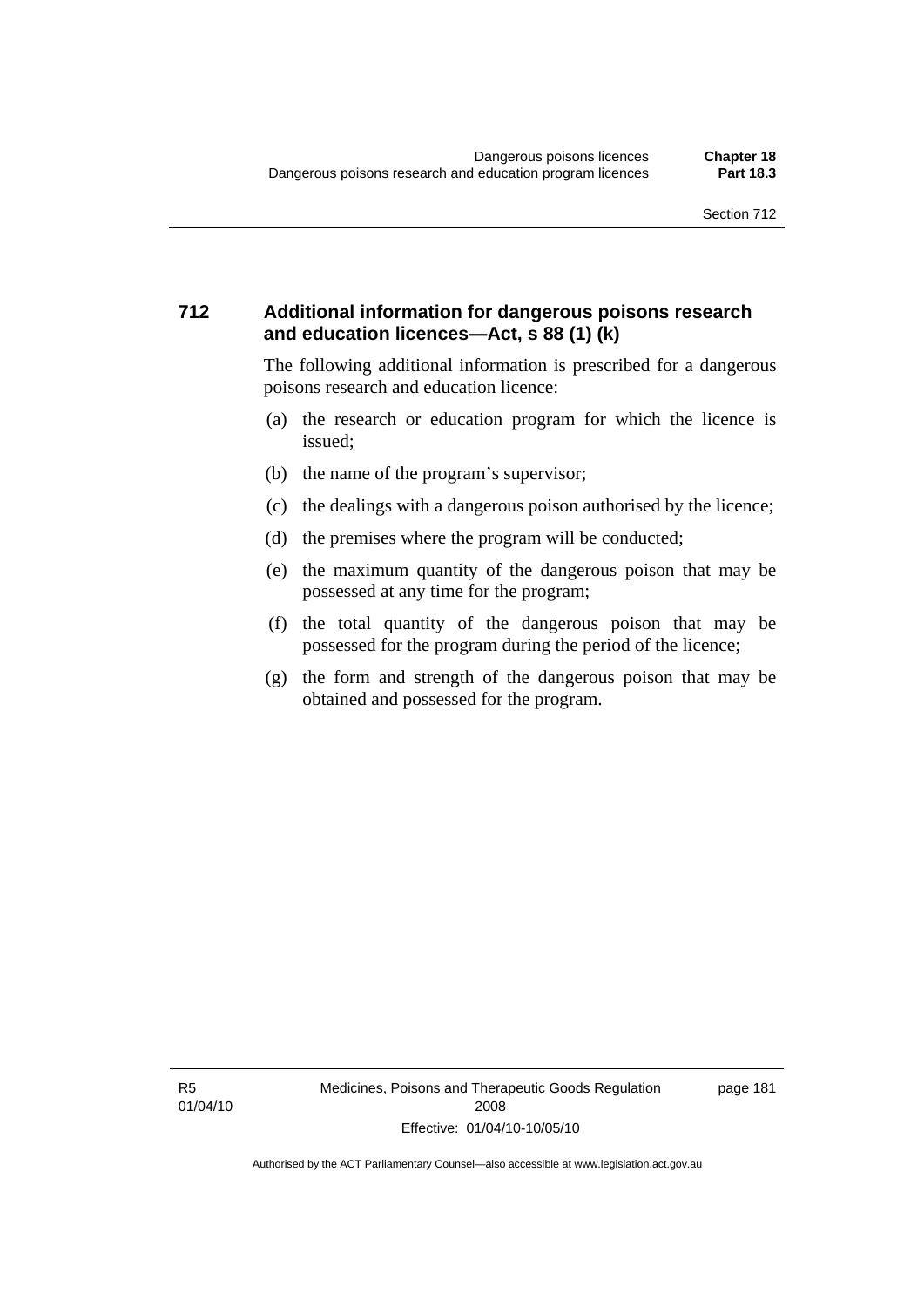# **Part 18.4 Dangerous poisons suppliers licences**

### **715 Applications for dangerous poisons suppliers licences**

- (1) An application for a dangerous poisons suppliers licence must be in writing, signed by the applicant, and include the following:
	- (a) the dangerous poisons to which the application relates;
	- (b) the full name of the applicant;
	- (c) the applicant's ABN (if any);
	- (d) if the applicant is a corporation—the corporation's ACN;
	- (e) the location of the premises where the applicant proposes to deal with the poisons under the licence;
	- (f) the security arrangements proposed for the premises;
	- (g) the name of an individual who is to supervise the dealings to be authorised under the licence.
	- *Note 1* If a form is approved under the Act, s 198 for this provision, the form must be used.
	- *Note 2* A fee may be determined under the Act, s 197 for this provision.
- (2) The application must be accompanied by a plan of the premises that shows—
	- (a) where it is proposed to store the dangerous poisons; and
	- (b) the location and nature of security devices.

R5 01/04/10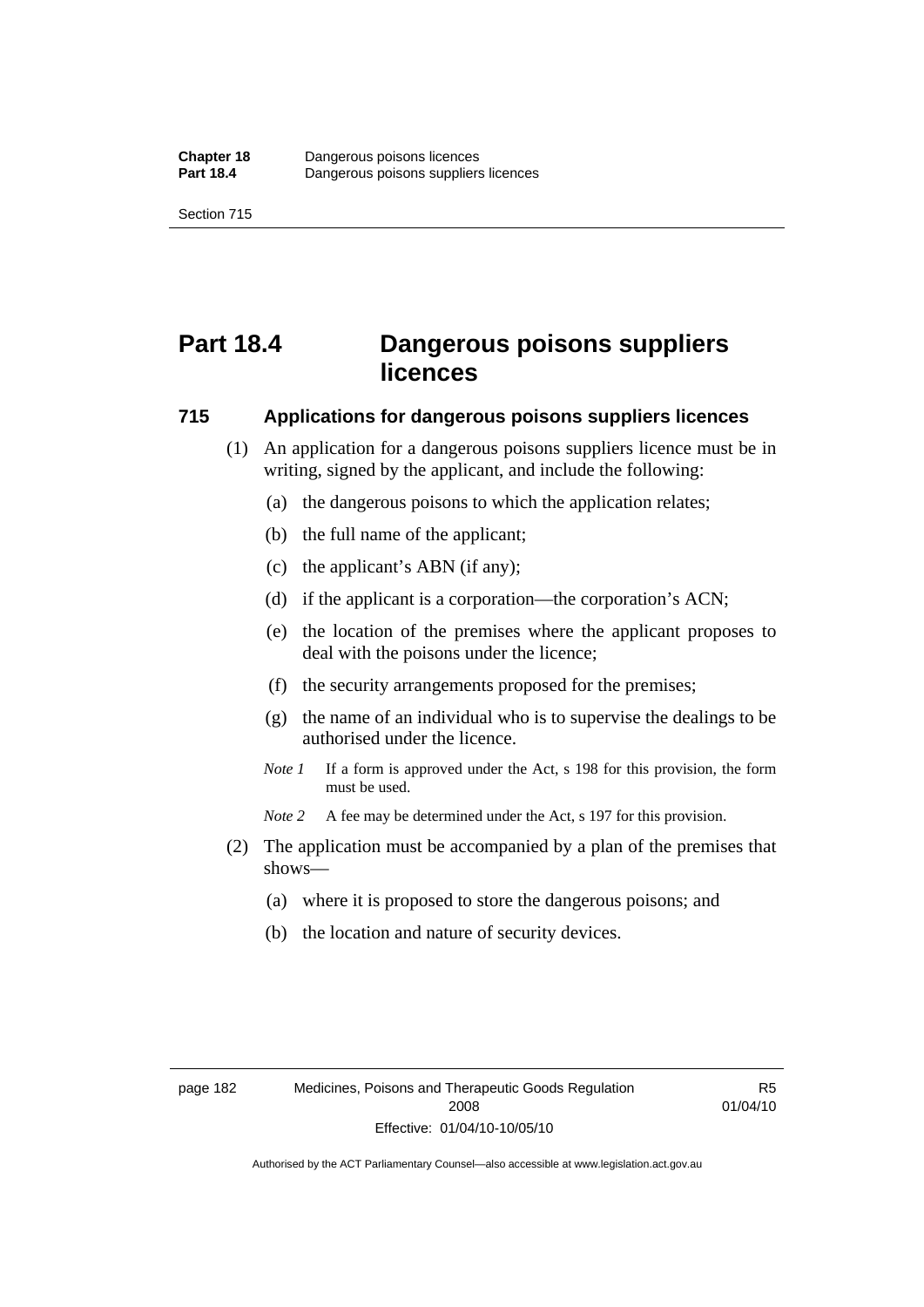# **716 Restrictions on issuing of dangerous poisons suppliers licences—Act, s 85 (1) (a)**

- (1) The chief health officer must not issue a dangerous poisons suppliers licence to a person unless dealings with dangerous poisons under the licence will be supervised by an individual nominated by the applicant and approved, in writing, by the chief health officer.
- (2) The chief health officer must not approve the nominated individual unless satisfied that the individual—
	- (a) is a suitable person to hold a dangerous poisons suppliers licence; and
	- (b) has qualifications in chemistry, pharmacy or pharmacology or experience appropriate for the sale of dangerous poisons.
	- *Note* For changes of nominated individuals, see the Act, s 93.
- (3) In this section:

*suitable person*, to hold a licence—see the Act, section 81.

# **717 Additional information for dangerous poisons suppliers licences—Act, s 88 (1) (k)**

The name of the person approved under section 716 (1) to supervise the dealings with dangerous poisons authorised by the licence is prescribed for a dangerous poisons suppliers licence.

R5 01/04/10 page 183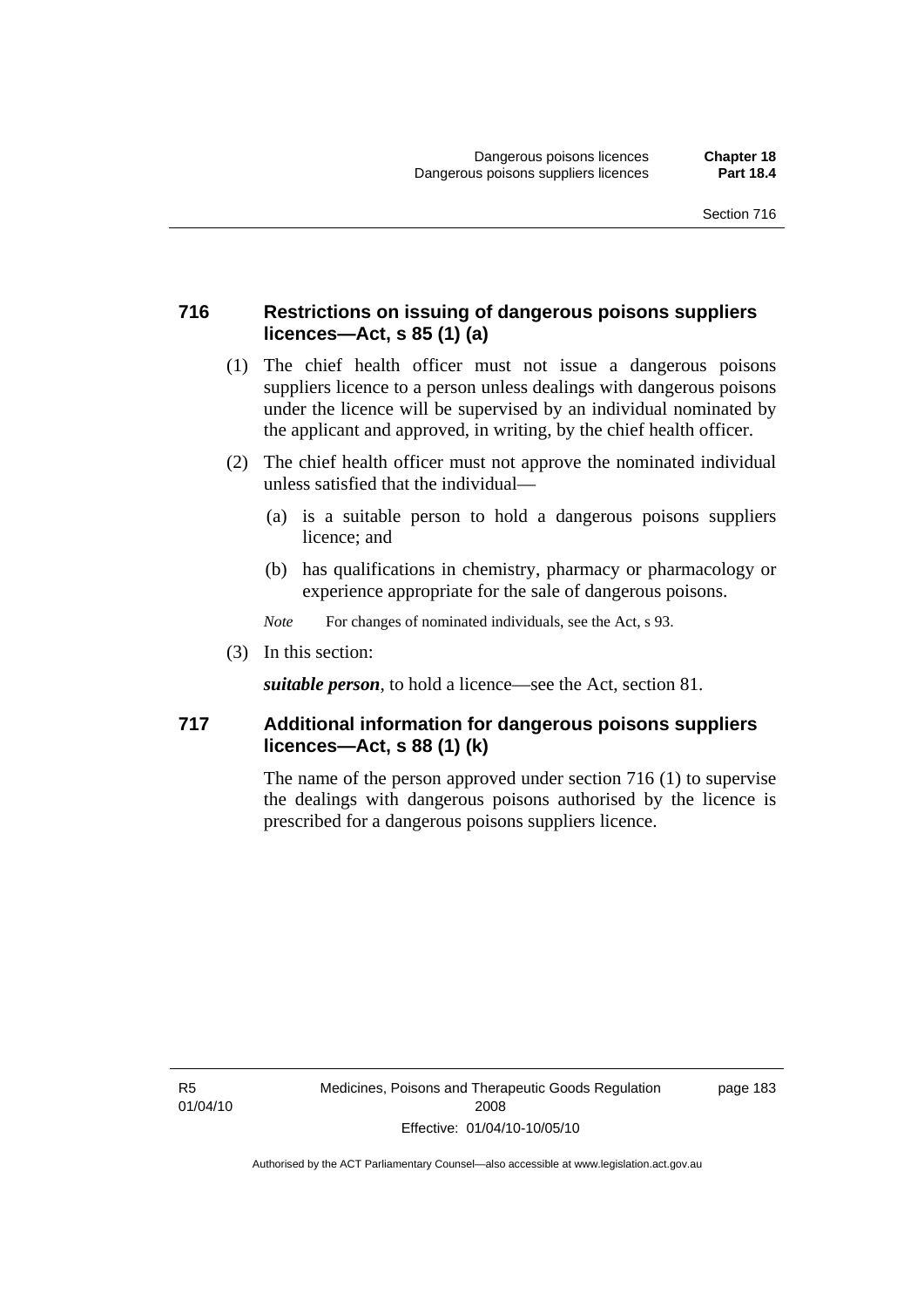# **Chapter 19 Dangerous poisons—other provisions**

# **Part 19.1 Dangerous poisons purchase orders**

#### **720 Supplying dangerous poisons on purchase orders**

The following are the requirements for the supply of a dangerous poison on a purchase order:

- (a) the dangerous poison is supplied in manufacturer's packs that comply with—
	- (i) section 731 (Packaging of supplied manufacturer's packs of dangerous poisons—Act, s 59 (1) (c) (i) and (2) (c) (i)); or
	- (ii) an approval under the Act, section 193 (Approval of non-standard packaging and labelling);
- (b) the manufacturer's packs are labelled in accordance with—
	- (i) section 732 (Labelling of supplied manufacturer's packs of dangerous poisons—Act, s  $60$  (1) (c) (i) and (2) (c) (i)); or
	- (ii) an approval under the Act, section 193;
- (c) the manufacturer's packs are securely wrapped and packed;
- (d) if the dangerous poison is delivered in person by the supplier to the buyer—
	- (i) the poison is delivered to an adult; and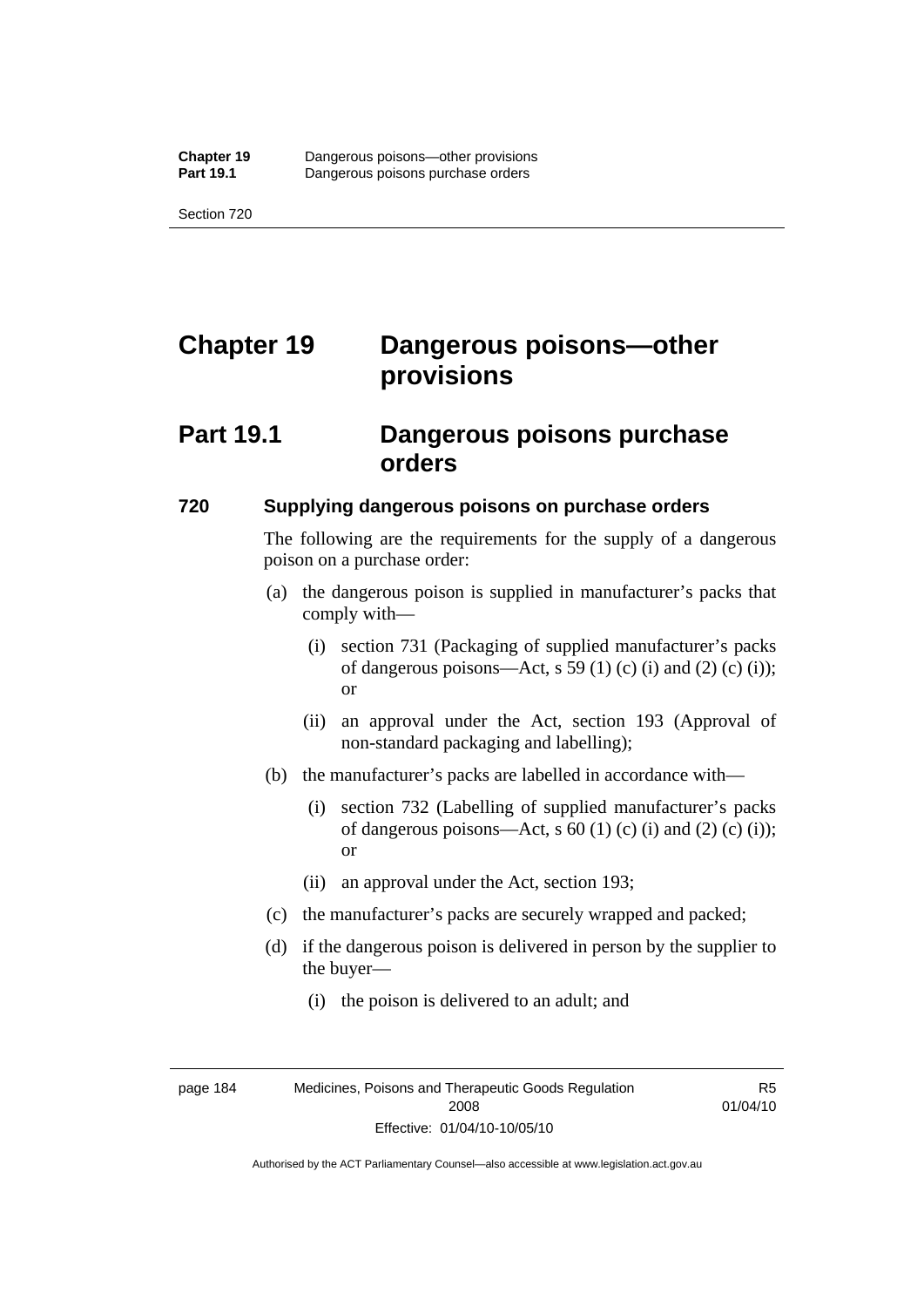- (ii) the delivery is acknowledged by the adult signing and dating a copy of the purchase order;
- (e) if the dangerous poison is not delivered in person by the supplier to the buyer—the poison is delivered to the buyer by a person whose procedures require the delivery of the poison to be signed for by the buyer or an adult employee of the buyer.

# **721 General requirements for dangerous poisons purchase orders—Act, s 38 (2) (c)**

- (1) A purchase order for a dangerous poison must be—
	- (a) signed by the person (the *issuer*) issuing the order; and

- (b) if the issuer amends the order—initialled and dated by the issuer beside the amendment.
- (2) A purchase order for a dangerous poison must include the following:
	- (a) the issuer's name and business address and telephone number;
	- (b) the issuer's authority to issue the order;
	- (c) the dangerous poison, and the form, strength and quantity of the poison, to be supplied on the order.

### **722 Recording supply of dangerous poisons on purchase orders**

A person who supplies a dangerous poison to someone else on a purchase order must make a written record of the following information:

- (a) the date of the order;
- (b) the issuer's authority to issue the order;

R5 01/04/10

*Note* The purchase order must be signed with the issuer's usual signature (see Act, dict, def *signs*).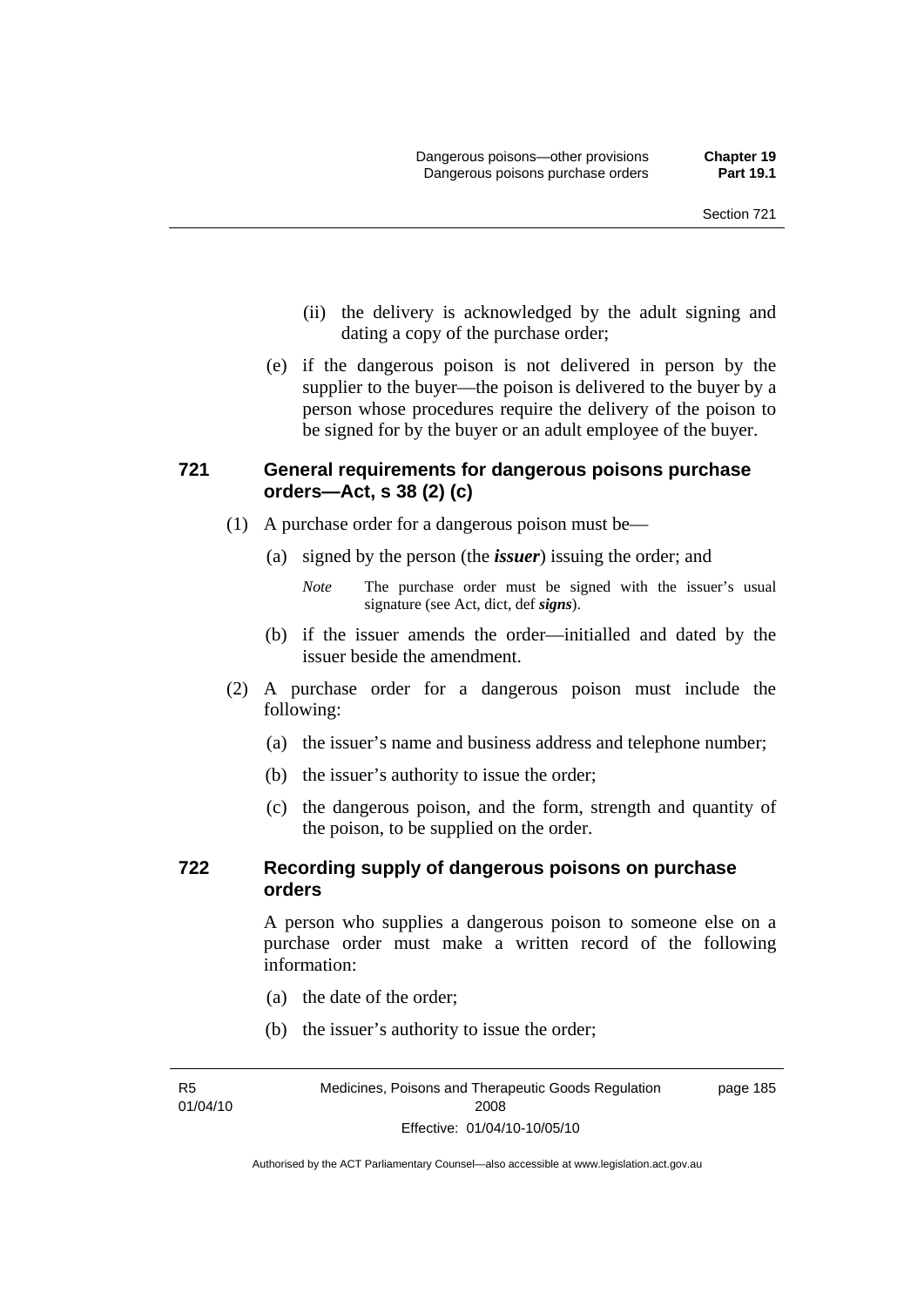- (c) the name, and the business address and telephone number, of the person to whom the dangerous poison is supplied;
- (d) the date the order is supplied;
- (e) the dangerous poison, and the form, strength and quantity of the poison, supplied.
- *Note Written* includes in electronic form (see Act, dict).

page 186 Medicines, Poisons and Therapeutic Goods Regulation 2008 Effective: 01/04/10-10/05/10

R5 01/04/10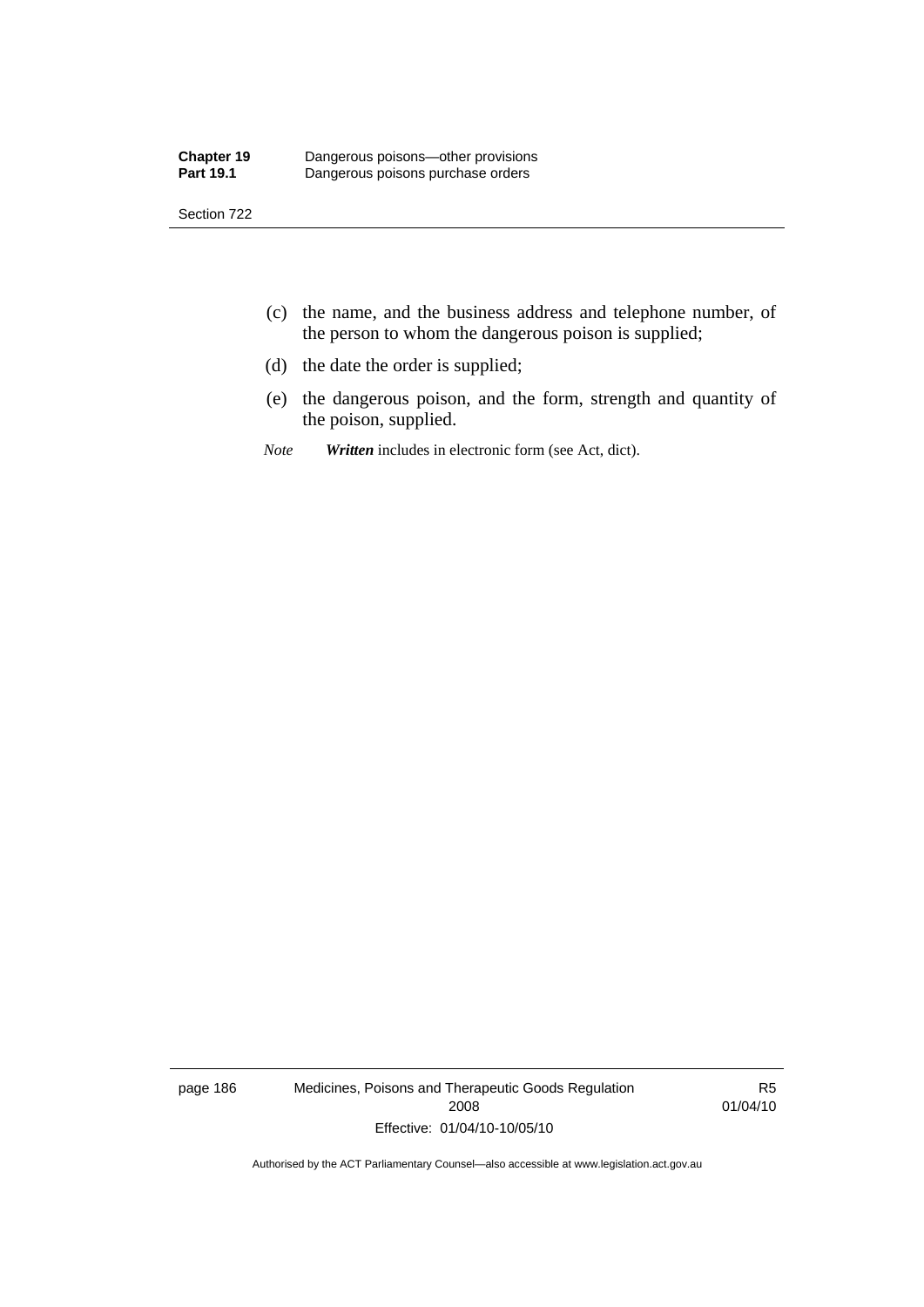# **Part 19.2 Wholesale supply of dangerous poisons under corresponding laws**

### **725 Conditions for wholesalers supplying dangerous poisons under corresponding laws—Act, s 20 (4) (c)**

The following conditions apply to a person who supplies dangerous poisons by wholesale under a corresponding law:

- (a) the person must not supply a dangerous poison to someone else (the *buyer*) unless—
	- (i) the buyer is authorised to possess the poison; and
	- (ii) the supply is in accordance with section 686 (Authorisation conditions for dangerous poisons suppliers licences—Act, s 44 (1) (b) and (2) (b));
- (b) the poison is supplied for a non-household (including a non-household garden) purpose only;
- (c) if the poison is liquid containing paraquat—the poison is coloured blue or green and has an offensive smell.
- *Note 1* A purchase order must be in writing (see Act, dict, def *purchase order*).
- *Note* 2 See pt 19.1 for other requirements in relation to supply of dangerous poisons on purchase orders.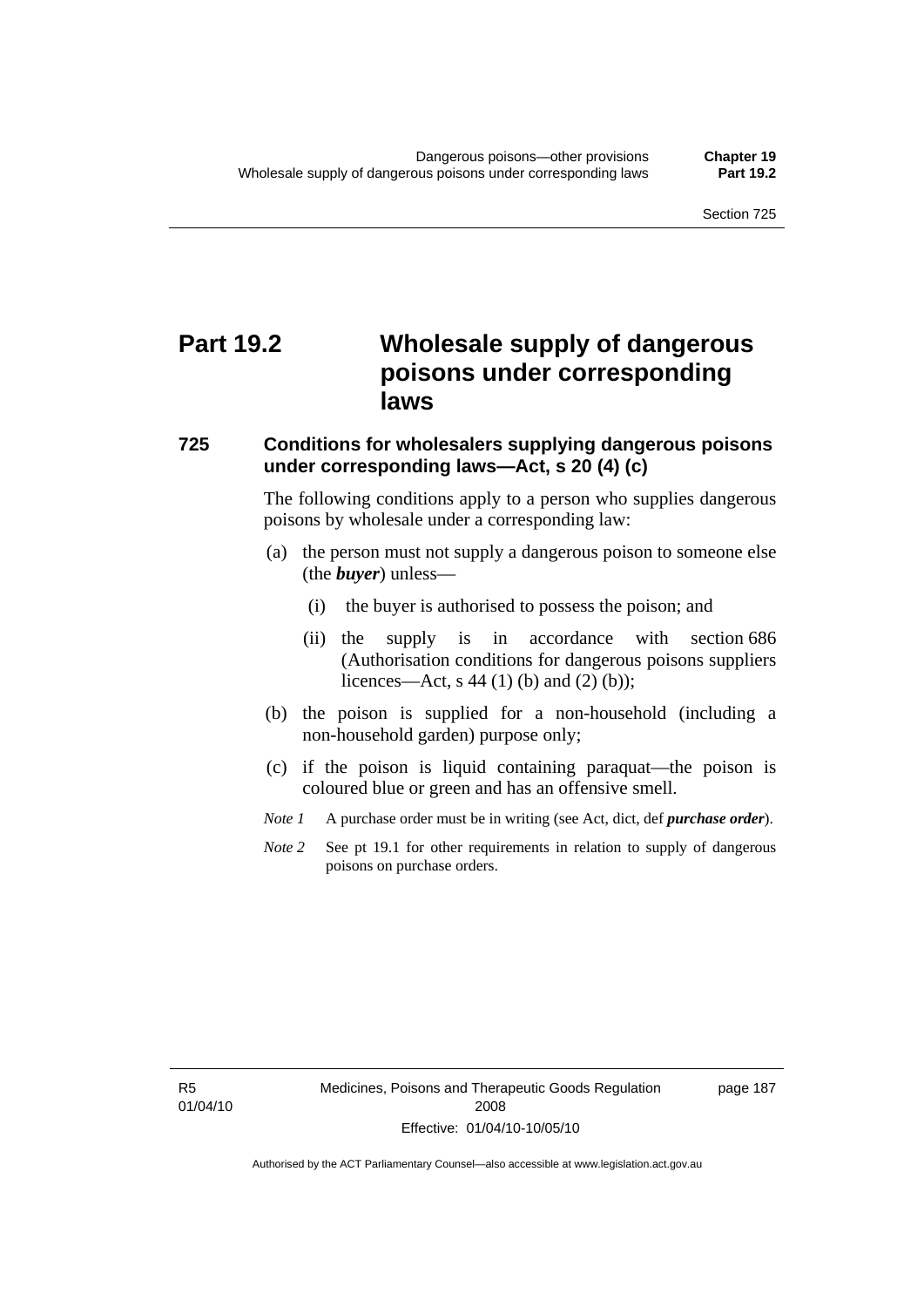# **Part 19.3 Packaging and labelling of dangerous poisons**

### **730 Meaning of** *relevant law***—pt 19.3**

In this part:

*relevant law* means—

- (a) a corresponding law; or
- (b) the *Agricultural and Veterinary Chemicals Act 1994* (Cwlth); or
- (c) the *Therapeutic Goods Act 1989* (Cwlth).
- *Note 1 Corresponding law* includes a law of a State that corresponds, or substantially corresponds, to the Act (see Act, dict).
- *Note 2 State* includes a territory (see Legislation Act, dict, pt 1).

# **731 Packaging of supplied manufacturer's packs of dangerous poisons—Act, s 59 (1) (c) (i) and (2) (c) (i)**

A manufacturer's pack of a supplied dangerous poison must be packaged—

- (a) in accordance with the medicines and poisons standard, paragraphs 21 to 27; or
- (b) in a container in which the poison may be sold under a relevant law.
- *Note* A manufacturer's pack of a dangerous poison supplied may also be packaged in accordance with an approval under the Act, s 193 (Approval of non-standard packaging and labelling) (see Act, s 59 (1)  $(c)$  (ii) and (2) (c) (ii)).

R5 01/04/10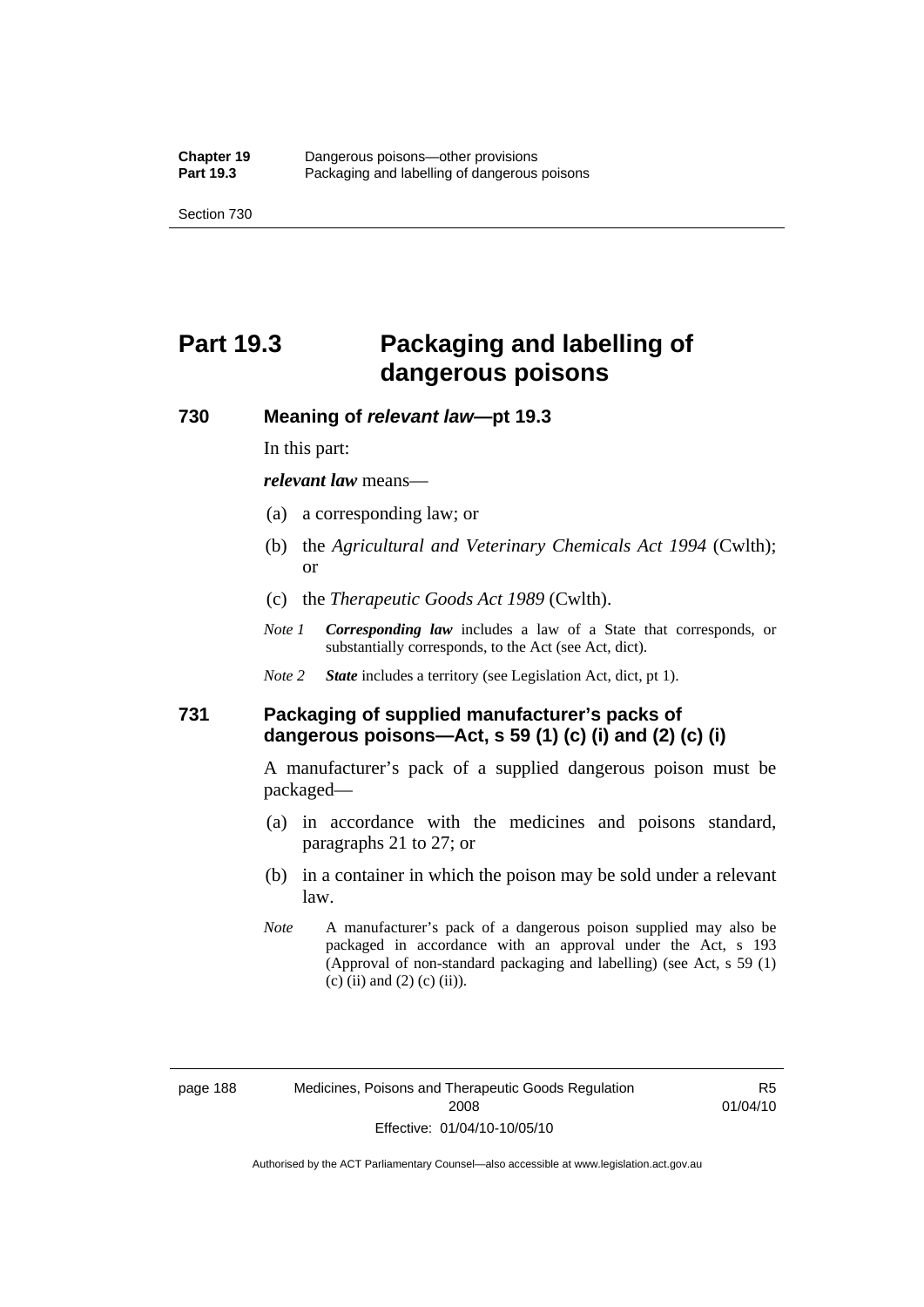### **732 Labelling of supplied manufacturer's packs of dangerous poisons—Act, s 60 (1) (c) (i) and (2) (c) (i)**

A manufacturer's pack of a supplied dangerous poison must be labelled in accordance with—

- (a) the medicines and poisons standard, paragraphs 3 to 19; or
- (b) a relevant law.
- *Note* A manufacturer's pack of a dangerous poison supplied may also be labelled in accordance with an approval under the Act, s 193 (Approval of non-standard packaging and labelling) (see Act, s 60 (1) (c) (ii) and  $(2)$  (c) (ii)).

R5 01/04/10 Medicines, Poisons and Therapeutic Goods Regulation 2008 Effective: 01/04/10-10/05/10

page 189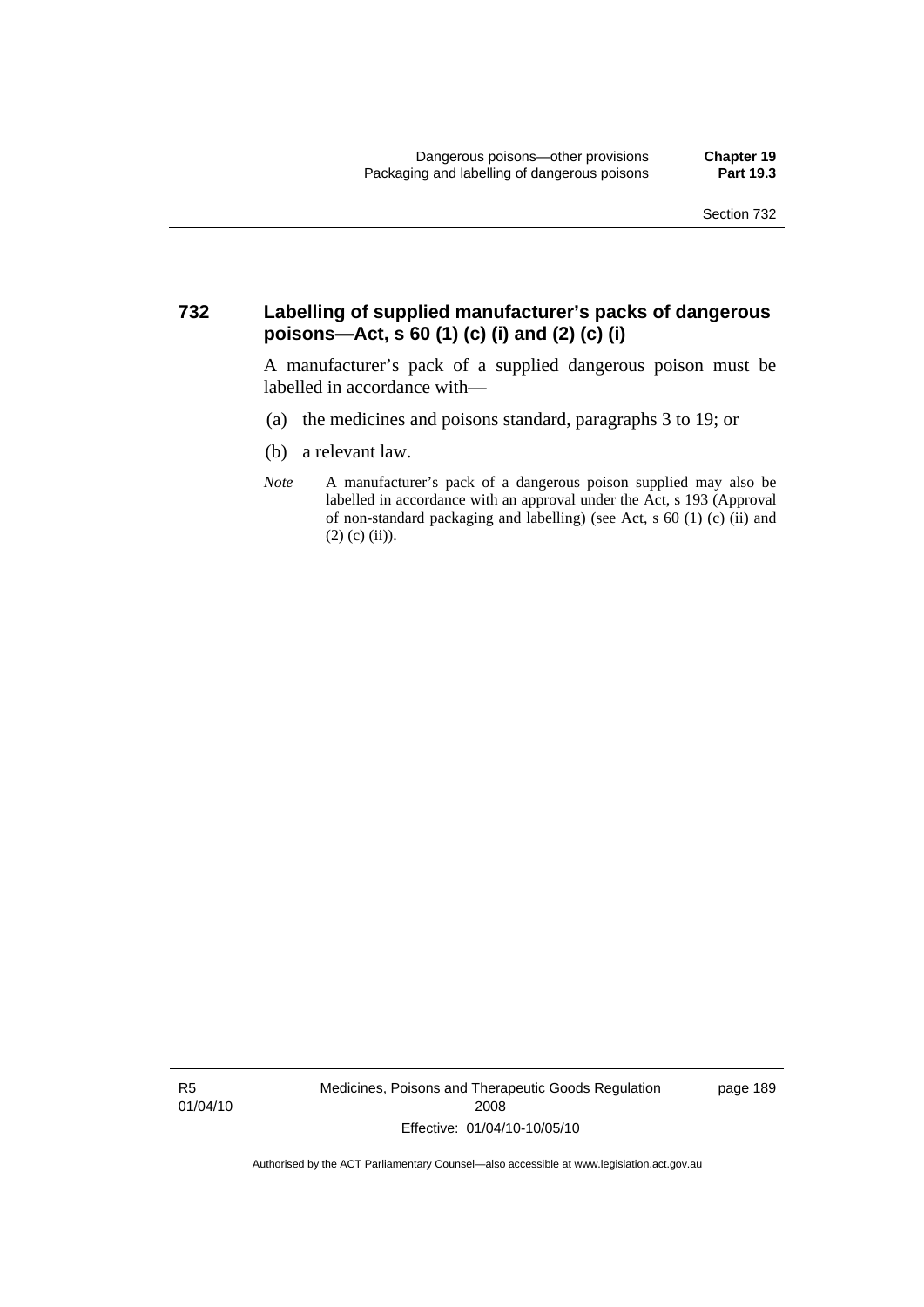# **Part 19.4 Storage of dangerous poisons**

#### **735 Storage of dangerous poisons—Act, s 61 (b) and (c)**

- (1) A person mentioned in table 740, column 2 who possesses a dangerous poison is prescribed.
- (2) The dangerous poison must be kept—
	- (a) in a part of the premises to which the public does not have access; and
	- (b) so that only the prescribed person, or a person under the supervision of the prescribed person, has access to the poison.

page 190 Medicines, Poisons and Therapeutic Goods Regulation 2008 Effective: 01/04/10-10/05/10

R5 01/04/10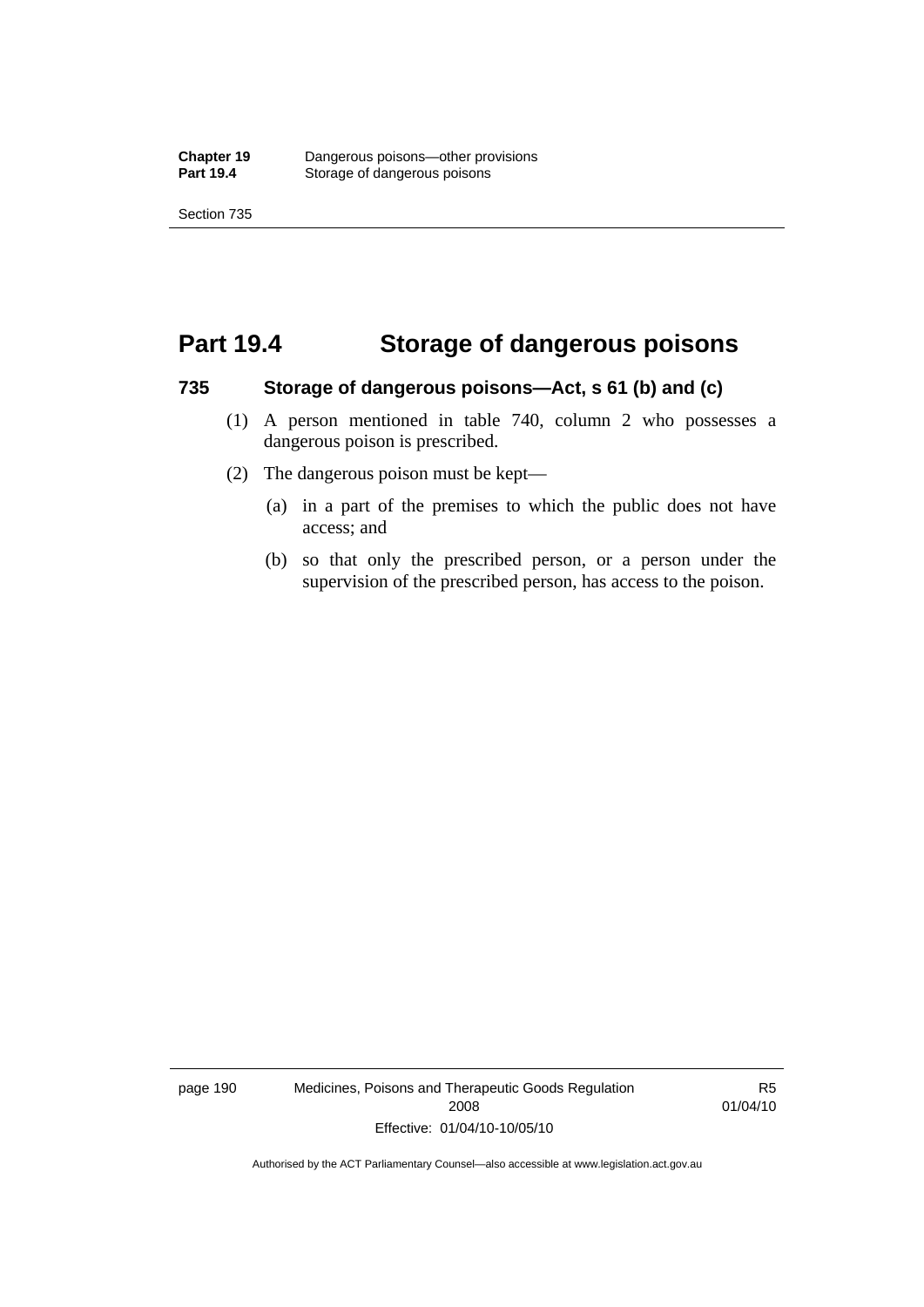# **Part 19.5 Dangerous poisons registers**

# **740 Keeping of dangerous poisons registers by certain people—Act, s 48 and s 50 (1) (b) and (2) (b)**

- (1) A person mentioned in table 740, column 2 who possesses a dangerous poison must keep a dangerous poisons register.
- (2) A person to whom subsection (1) applies must keep a dangerous poisons register for a dangerous poison at the place prescribed in table 740, column 3 for the person.

| column 1       | column 2                                                                                      | column 3                                                     |
|----------------|-----------------------------------------------------------------------------------------------|--------------------------------------------------------------|
| item           | prescribed person                                                                             | place where register to be kept                              |
| 1              | approved analyst                                                                              | the analyst's laboratory                                     |
| 2              | dangerous poisons<br>manufacturers<br>licence-holder                                          | the licensed premises under s 675                            |
| 3              | dangerous poisons<br>suppliers licence-holder                                                 | the licensed premises under s 685                            |
| $\overline{4}$ | medicines and poisons<br>inspector (other than<br>police officer)                             | the place directed in writing by the<br>chief health officer |
| 5              | person mentioned in<br>sch 4, col 2                                                           | the person's business premises                               |
| 6              | supervisor of program<br>under dangerous poisons<br>research and education<br>program licence | the premises where program is being<br>conducted             |

**Table 740 Keeping dangerous poisons registers** 

R5 01/04/10 Medicines, Poisons and Therapeutic Goods Regulation 2008 Effective: 01/04/10-10/05/10

page 191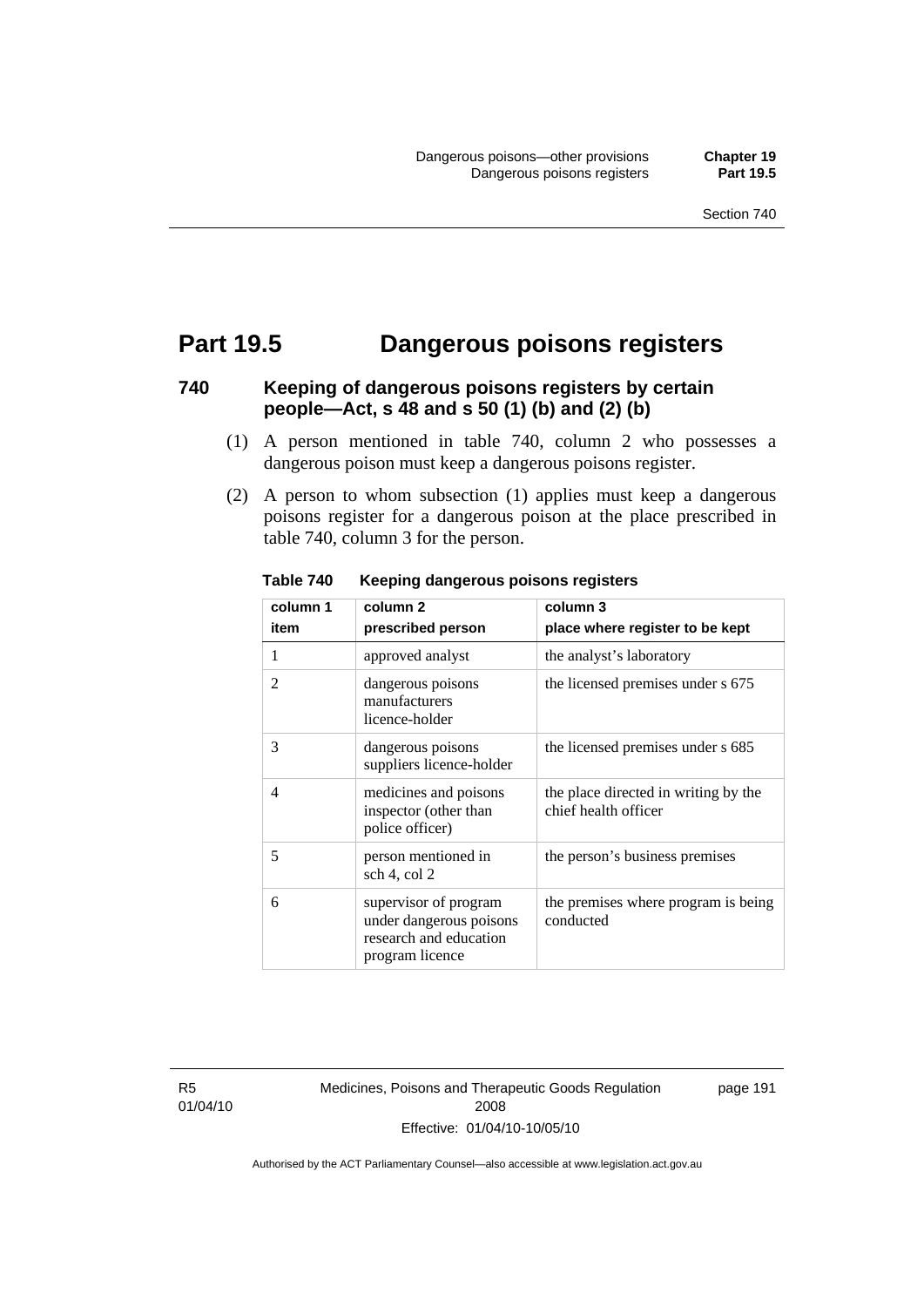| <b>Chapter 19</b> | Dangerous poisons—other provisions |
|-------------------|------------------------------------|
| <b>Part 19.5</b>  | Dangerous poisons registers        |

| column 1 | column 2                                                                                                        | column 3                                         |
|----------|-----------------------------------------------------------------------------------------------------------------|--------------------------------------------------|
| item     | prescribed person                                                                                               | place where register to be kept                  |
|          | supervisor of program<br>under dangerous poisons<br>research and education<br>authorisation under<br>div 17.3.3 | the premises where program is being<br>conducted |

# **741 Form of dangerous poisons registers—Act, s 49 (1) (b)**

- (1) Each page in a dangerous poisons register must relate to a single form and strength of a dangerous poison.
- (2) If a dangerous poisons register is kept electronically, a separate record must be used for each form and strength of dangerous poison kept.

# **742 Making entries in dangerous poisons registers— Act, s 51 (1) (b)**

- (1) The following details for a dealing with a dangerous poison are prescribed:
	- (a) the nature of the dealing;
	- (b) the date of the dealing;
	- (c) the poison, and the form, strength and quantity of the poison, dealt with;
	- (d) if the dealing is receiving the poison—the name and address of the supplier;
	- (e) if the dealing is supplying the poison—the name and address of the person to whom it is supplied;
	- (f) if the poison is supplied on a purchase order—the date of the purchase order;
	- (g) the quantity of the poison held after the dealing.

page 192 Medicines, Poisons and Therapeutic Goods Regulation 2008 Effective: 01/04/10-10/05/10 R5 01/04/10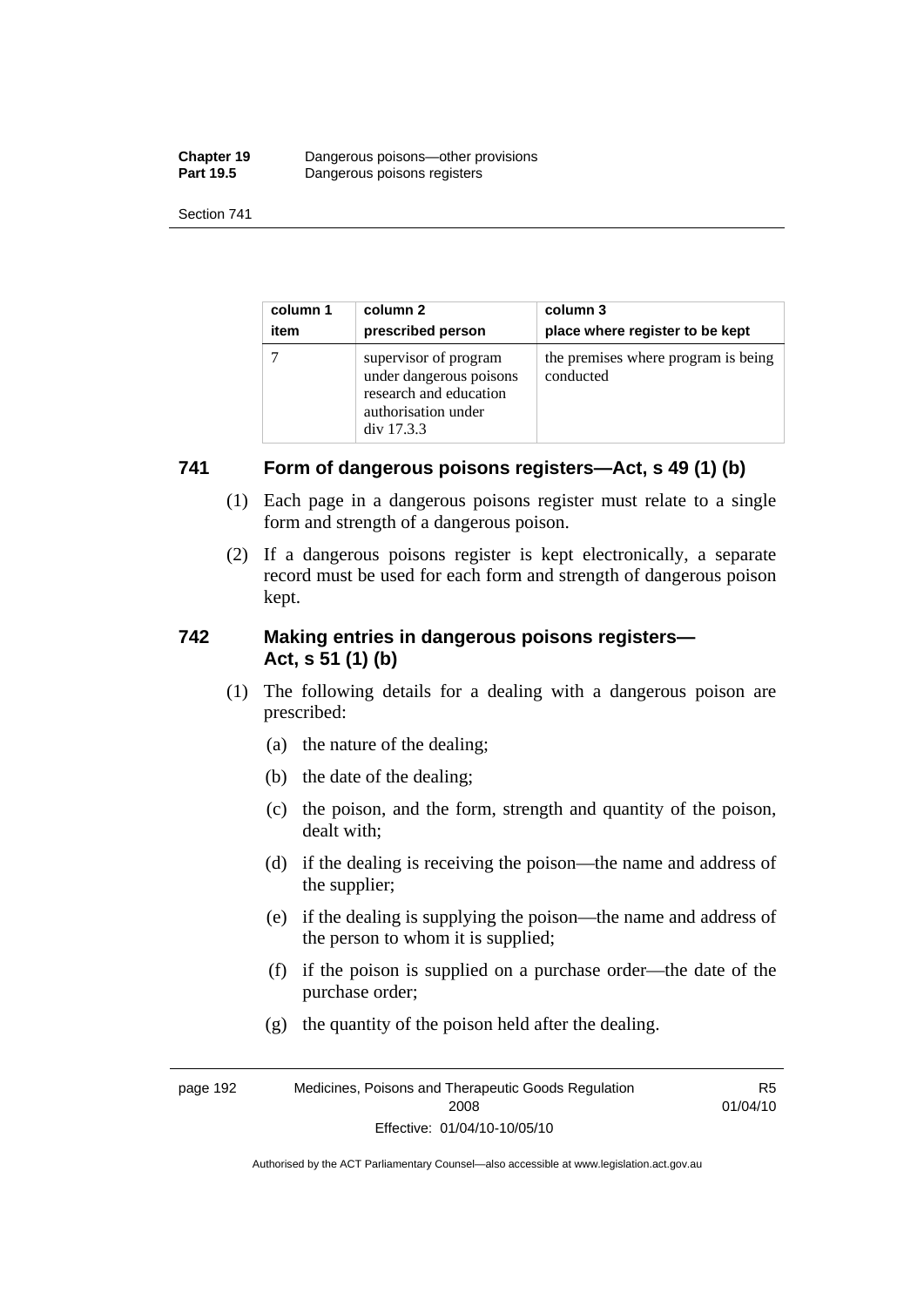(2) A dealing with a dangerous poison must be entered in the dangerous poisons register the person must keep.

#### **743 Prescribed witnesses for discarding of dangerous poisons—Act, s 54 (a) and (b)**

- (1) An adult is prescribed as a witness in relation to the disposal of a dangerous poison.
- (2) However, a person mentioned in subsection (1) must not be a prescribed witness to the discarding of a dangerous poison if the person is—
	- (a) related to, a close friend of or employed by the person discarding the poison; or
	- (b) the supervisor of the person discarding the poison; or
	- (c) supervised by the person discarding the poison.

#### **744 Changes to entries in dangerous poisons registers—Act, s 55 (2) (b)**

- (1) An entry in a paper-based dangerous poisons register may be amended by the person who made the entry by—
	- (a) the person signing and dating a marginal note or footnote that gives the date of the amendment and the amended details; and
	- (b) if the entry relates to disposing of a dangerous poison—
		- (i) the amendment being witnessed by a person mentioned in section 743; and
		- (ii) the witness signing the amendment as witness.
- (2) An entry in an electronic dangerous poisons register may be amended by the person who made the entry by the person attaching or linking, by electronic means, a document that includes—
	- (a) the person's signature, the date and the amended details; and

R5 01/04/10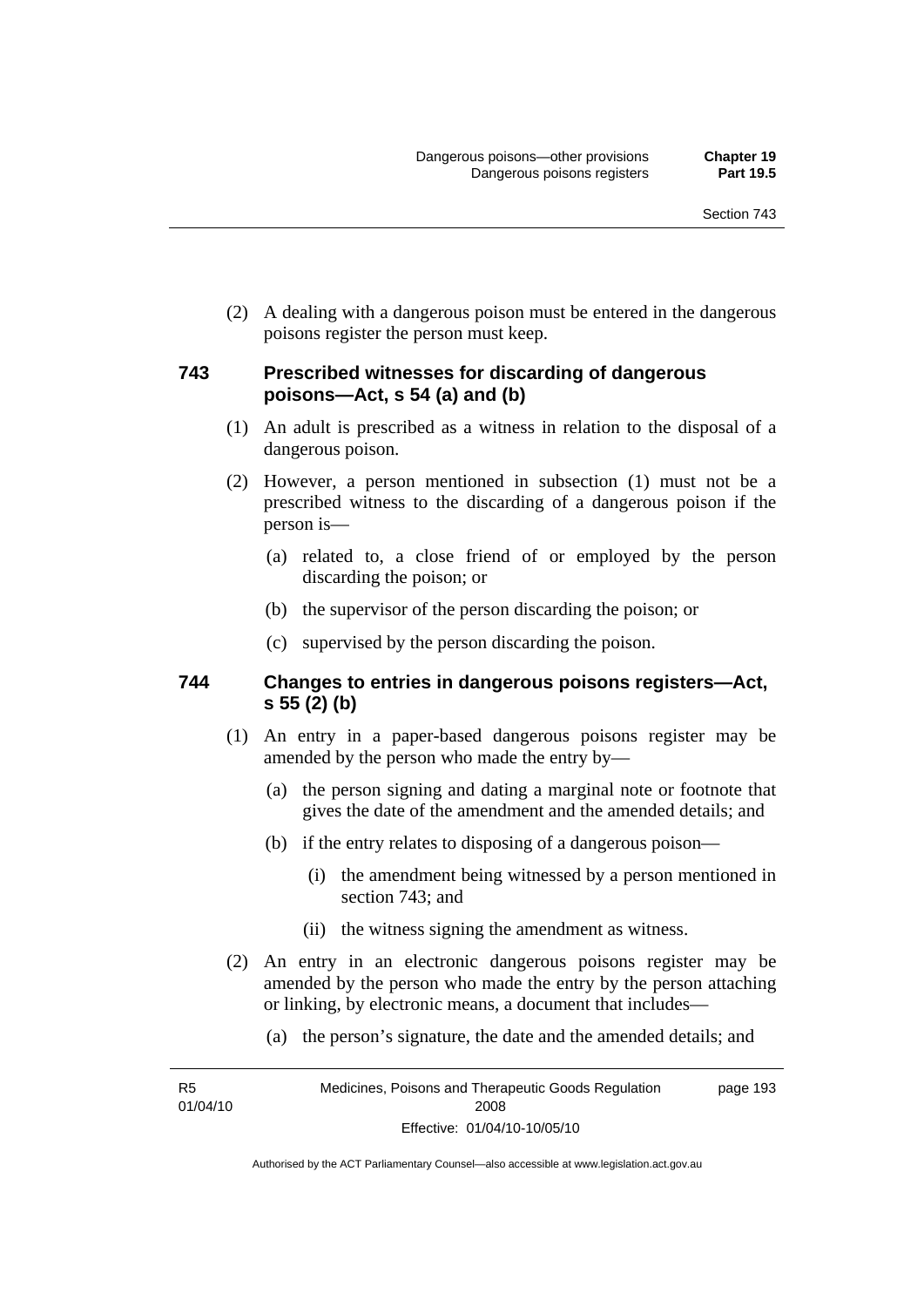Section 744

- (b) if the entry relates to disposing of a dangerous poison—
	- (i) the amendment being witnessed by a person mentioned in section 743; and
	- (ii) the witness signing the amendment as witness.

page 194 Medicines, Poisons and Therapeutic Goods Regulation 2008 Effective: 01/04/10-10/05/10

R5 01/04/10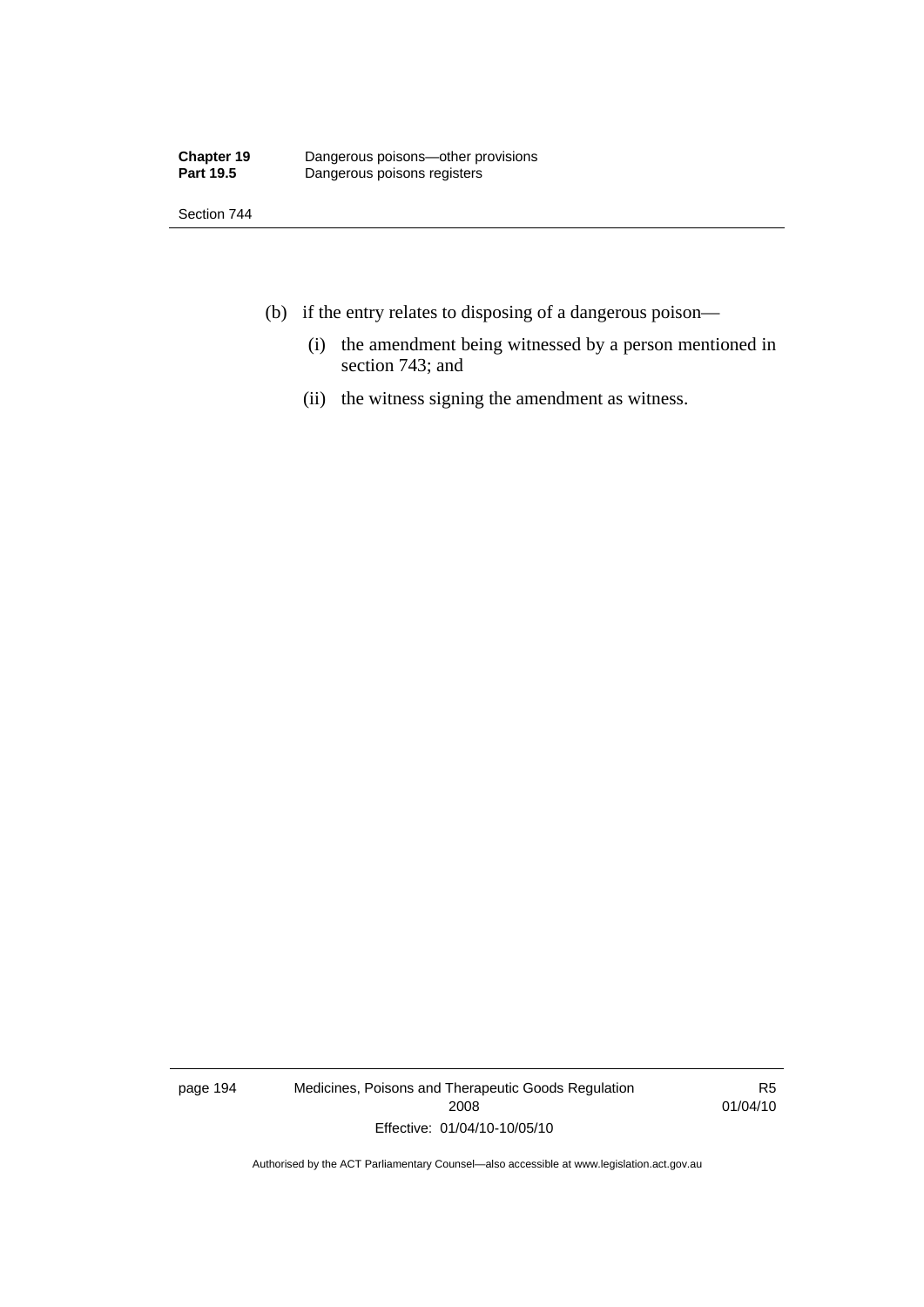Paints **Chapter 20** 

### **Chapter 20 Paints**

#### **750 Manufacture, supply and use of paints containing white lead—Act, s 70 (1) (b), (2) (b) and (3) (b)**

A paint containing basic lead carbonate (white lead) may be manufactured, supplied or used for application as a mirror backing if the paint—

- (a) contains not more than 15% lead in the non-volatile content of the paint; and
- (b) is applied not more than 40µm thick; and
- (c) is covered by a paint that does not contain lead.
- *Note* um is the symbol for micron (see *National Measurement Regulations 1999* (Cwlth), sch 1, pt 4).

#### **751 Manufacture, supply and use of paints for certain purposes—Act, s 71 (1) and (3)**

- (1) A first schedule paint must not be manufactured, supplied or used for application to—
	- (a) a roof or other surface to be used for the collection or storage of potable water; or
	- (b) furniture; or
	- (c) a fence, wall, post, gate or building (including the interior of a building), other than a building that is used only for industrial purposes or mining or as an oil terminal; or

page 195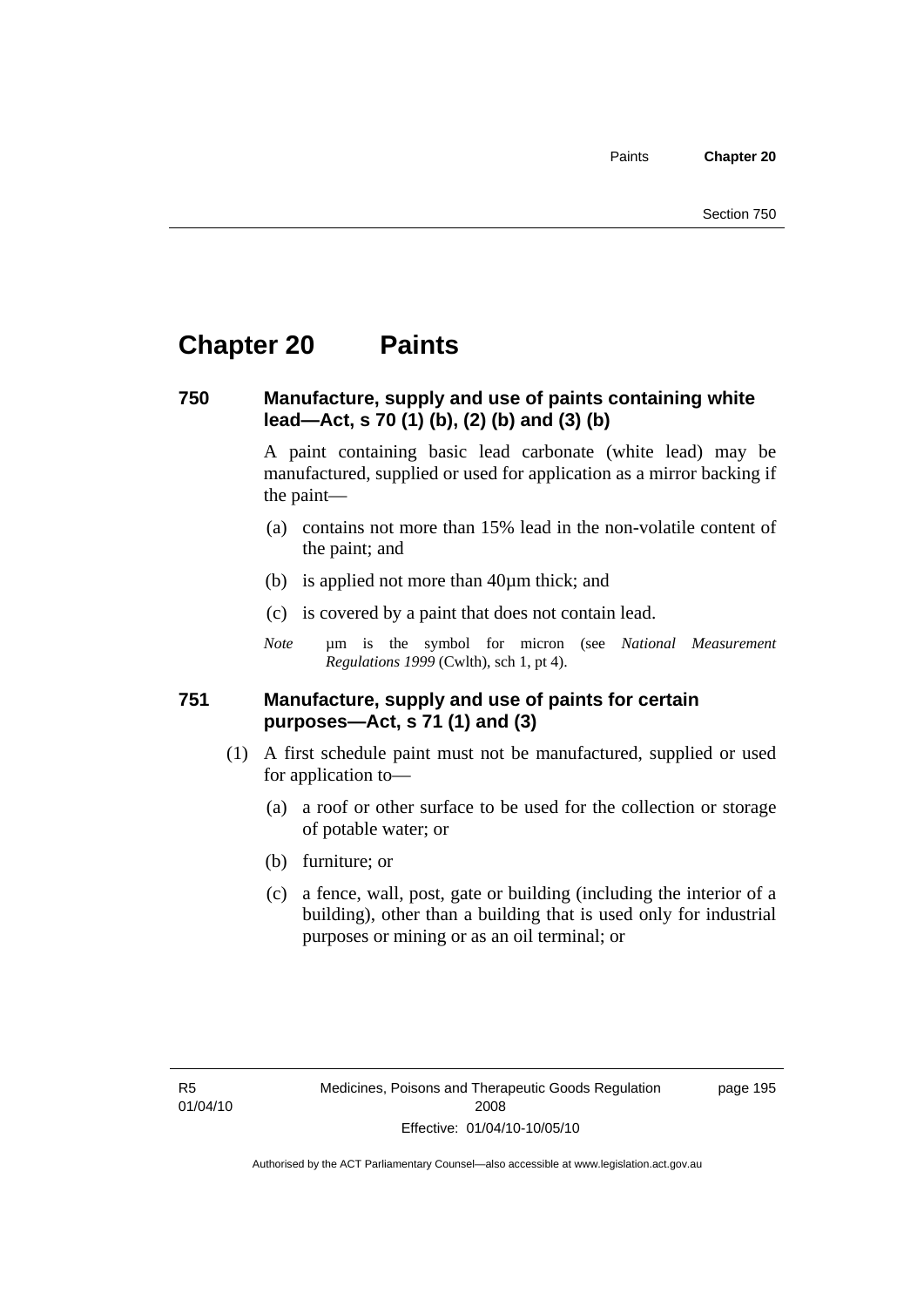- (d) premises used for the manufacture, processing, preparation, packing or serving of products intended for human or animal consumption.
- *Note First schedule paint*—see the medicines and poisons standard, par 1 (1).
- (2) A third schedule paint must not be manufactured, supplied or used for application to—
	- (a) a roof or other surface to be used for the collection or storage of potable water; or
	- (b) furniture; or
	- (c) a fence, wall, post, gate, building (including the interior of a building), bridge, pylon, pipeline, storage tank or similar structure; or
	- (d) premises, equipment or utensils used for the manufacture, processing, preparation, packing or serving of products intended for human or animal consumption.
	- *Note Third schedule paint*—see the medicines and poisons standard, par 1 (1).

#### **752 Manufacture, supply and use of paints for toys—Act, s 72 (b)**

A paint that complies with the specification for coating materials in AS/NZS ISO 8124.3:2003 (*Safety of toys - Migration of certain elements*), as in force from time to time, may be manufactured, supplied or used for application to toys.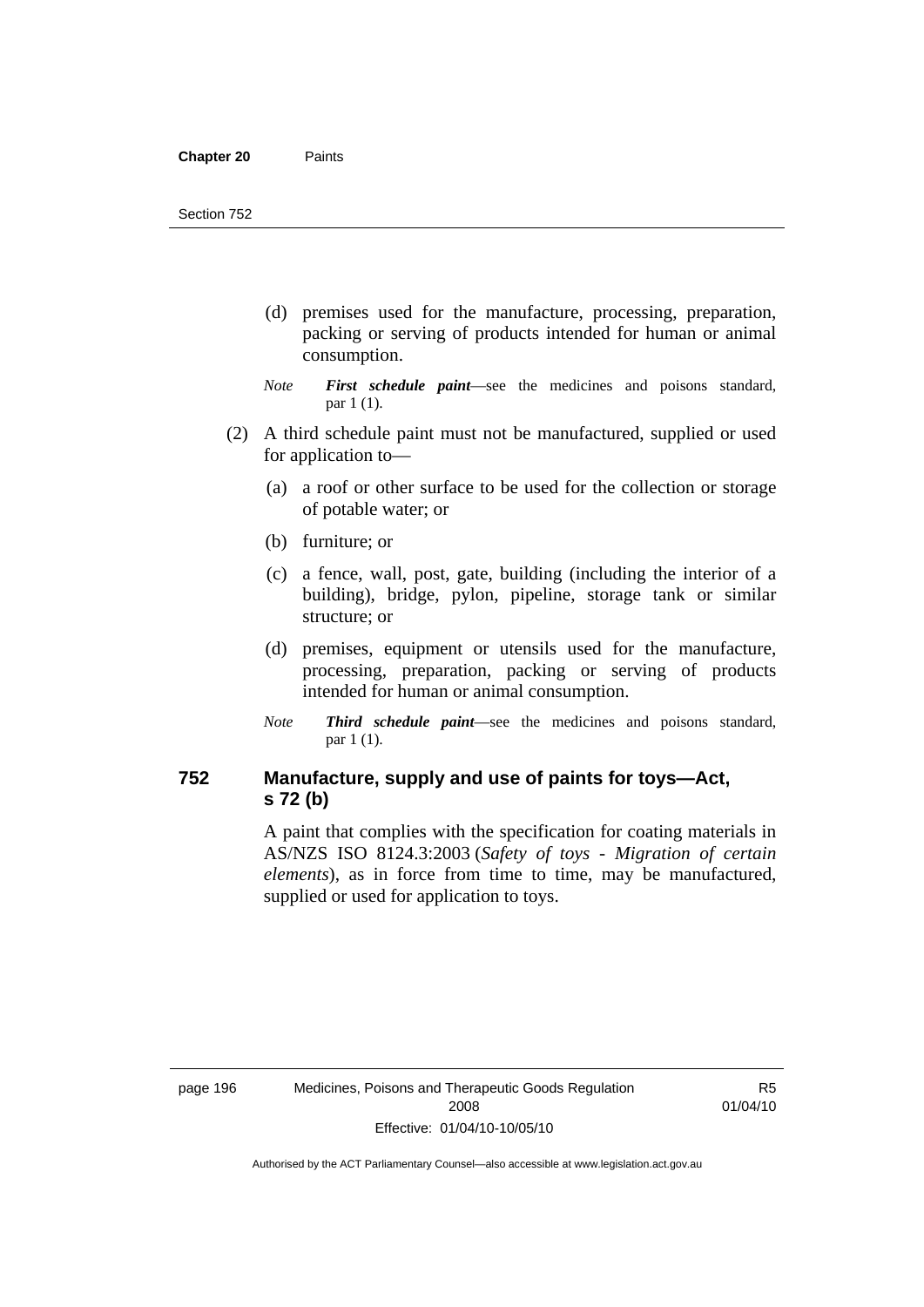#### **753 Manufacture, supply and use of paints containing pesticides—Act, s 73 (b)**

- (1) The following pesticides are prescribed:
	- (a) an algicide;
	- (b) an antifouling agent;
	- (c) a bactericide;
	- (d) a fungicide.

*Note Pesticide*—see the medicines and poisons standard, par 1 (1).

 (2) However, subsection (1) does not apply in relation to a paint for human therapeutic use.

R5 01/04/10 Medicines, Poisons and Therapeutic Goods Regulation 2008 Effective: 01/04/10-10/05/10

page 197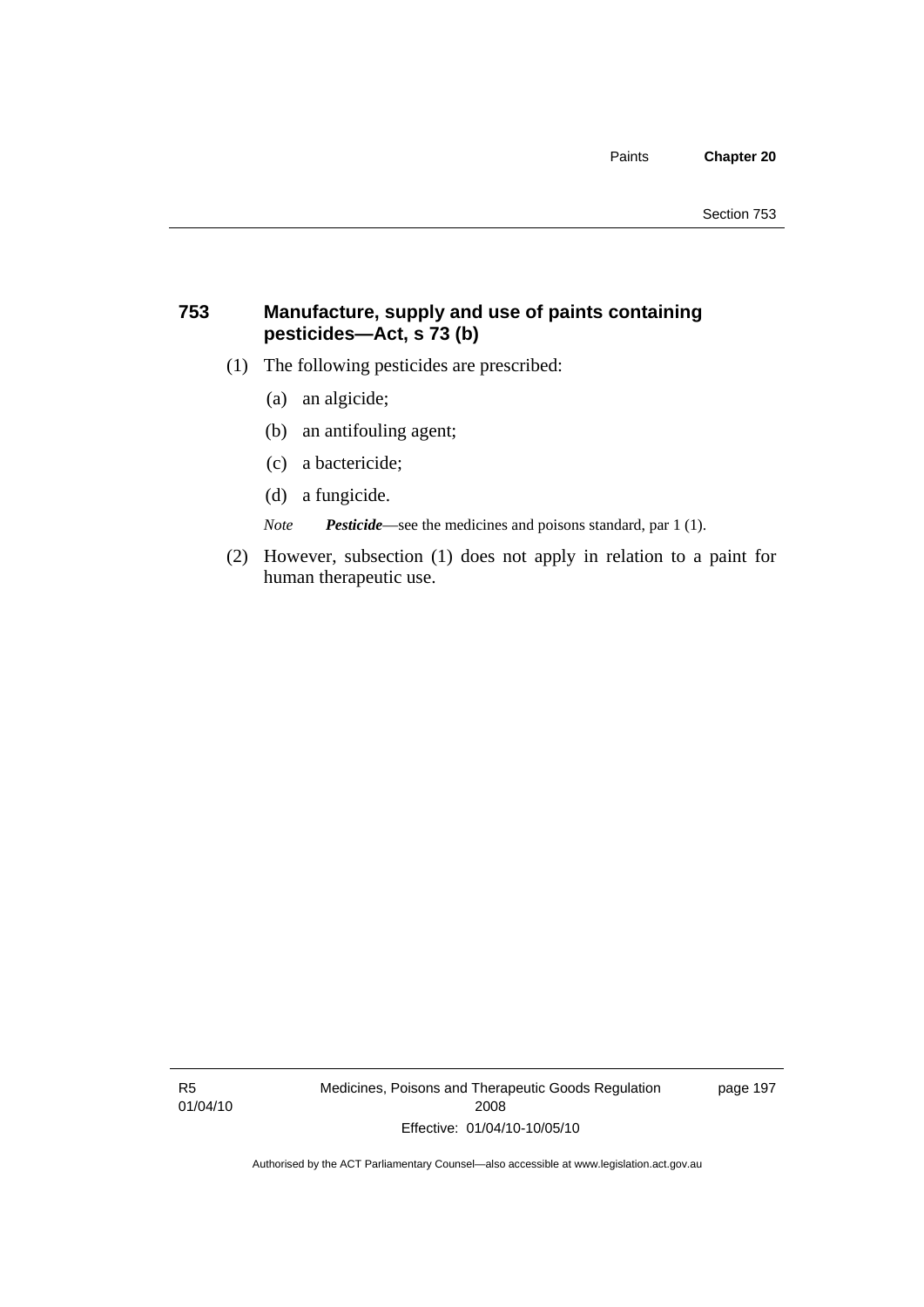Section 760

## **Chapter 21 Prohibited and appendix C substances**

### **Part 21.1** Preliminary

#### **760 Meaning of** *prohibited substance***—ch 21**

In this chapter:

*prohibited substance* includes an appendix C substance.

*Note Appendix C substance* and *prohibited substance*—see the Act, s 13.

#### **761 Prohibited substances licences—Act, s 78 (2)**

A licence for a program of research or education in relation to a prohibited substance (a *prohibited substances research and education program licence*) may be issued.

*Note* Other prohibited substances licences may also be issued (see Act, s 78 (3)).

page 198 Medicines, Poisons and Therapeutic Goods Regulation 2008 Effective: 01/04/10-10/05/10

R5 01/04/10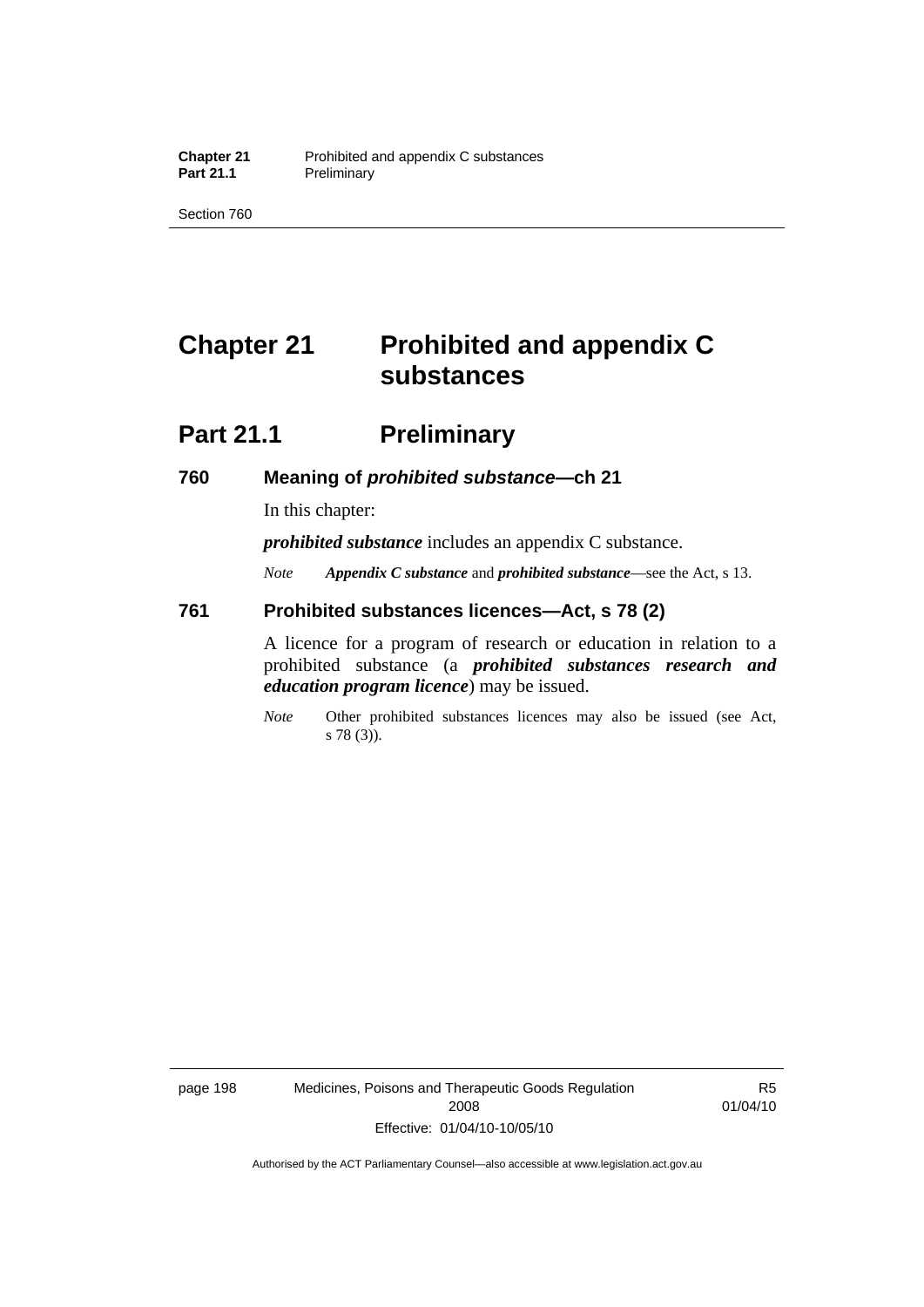### **Part 21.2 Prohibited substances research and education program licences**

### **Division 21.2.1 Issue of prohibited substances research and education program licences**

#### **765 Applications for prohibited substances research and education program licences**

- (1) An application for a prohibited substances research and education program licence for a prohibited substance must be in writing, signed by the applicant, and include the following:
	- (a) the full name, address and academic, professional or other relevant qualifications of—
		- (i) the person who is to supervise the program; and
		- (ii) the person who is to conduct the program;
	- (b) the name of the recognised research institution at or under which the program is proposed to be conducted;

*Note Recognised research institution*—see the Act, s 20 (5).

- (c) whether the program will be conducted at, or under the authority of, the recognised research institution;
- (d) the premises where the program will be conducted;
- (e) the prohibited substance, and the form and strength of the substance, for which the licence is sought;
- (f) the maximum quantity of the prohibited substance that would be possessed under the licence at any time;

R5 01/04/10 page 199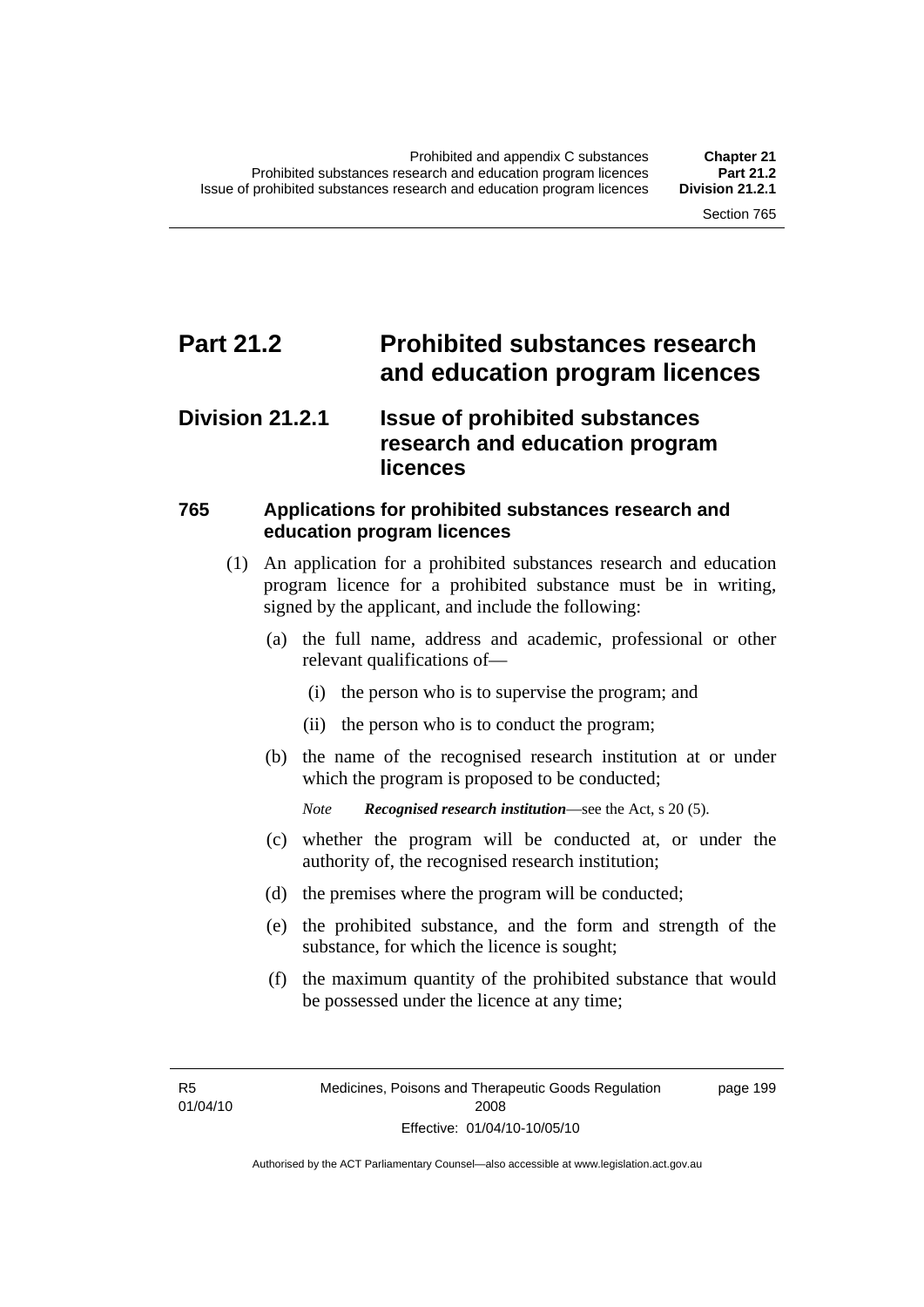- (g) a description of the program, including an explanation of why the program cannot be carried out satisfactorily without the use of the prohibited substance;
- (h) the supervision arrangements for the program;
- (i) the period for which the licence is sought.
- *Note 1* If a form is approved under the Act, s 198 for this provision, the form must be used.
- *Note 2* A fee may be determined under the Act, s 197 for this provision.
- (2) The application must be accompanied by a written approval of the program by the person in charge of—
	- (a) the recognised research institution; or
	- (b) a faculty or division of the institution.

#### **766 Restrictions on issuing of prohibited substances research and education program licences— Act, s 85 (1) (a)**

The chief health officer must not issue a prohibited substances research and education program licence to a person unless—

- (a) the program to which the licence relates will be conducted at, or under the authority of, a recognised research institution; and
- (b) the program is approved by a person mentioned in section 765 (2); and
- (c) satisfied that the program—
	- (i) cannot be carried out without the use of the prohibited substance to which the licence application relates; and
	- (ii) will be adequately supervised.

R5 01/04/10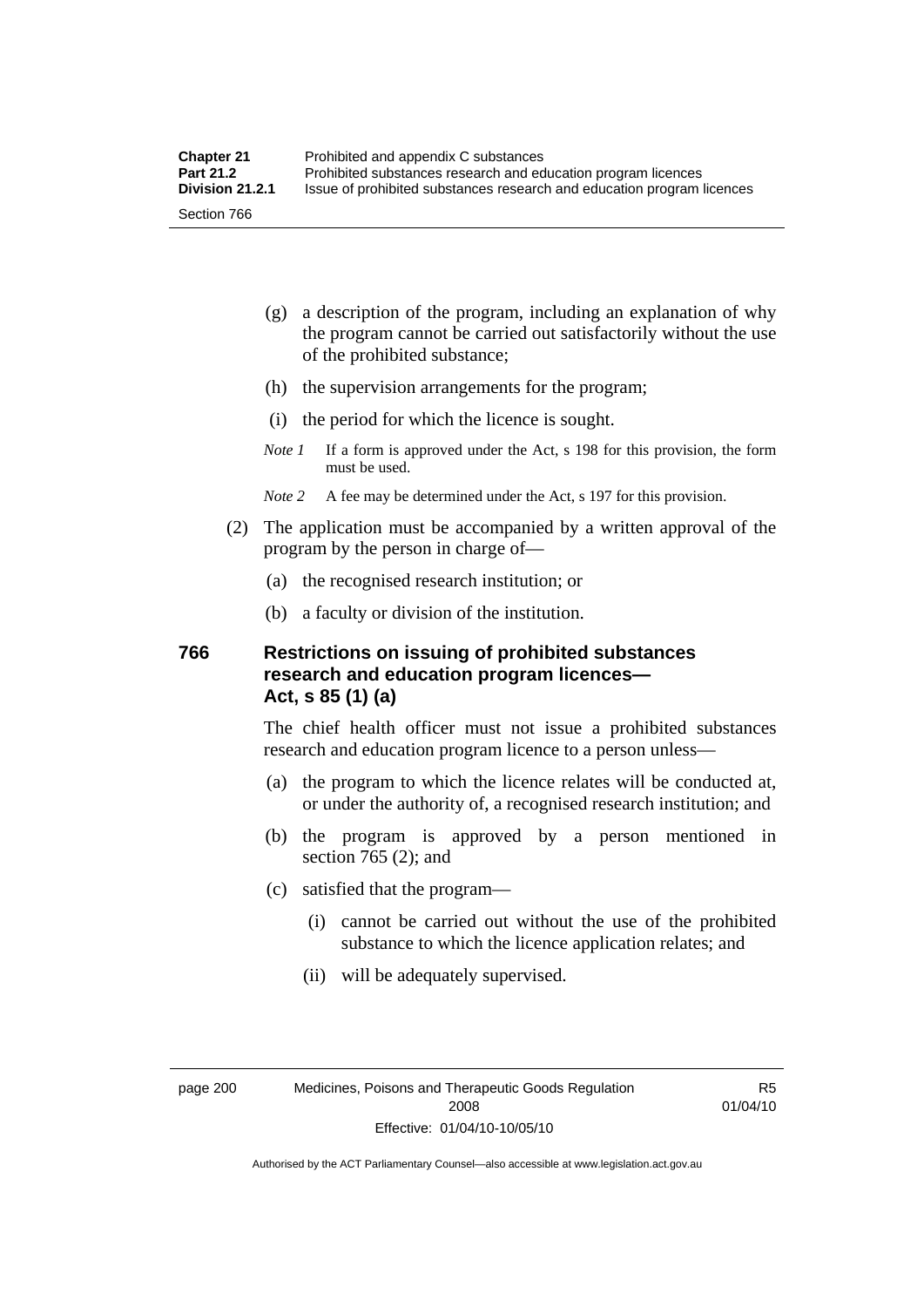#### **767 Additional information for prohibited substances research program and education licences— Act, s 88 (1) (k)**

The following additional information is prescribed for a prohibited substances research and education licence:

- (a) the research or education program for which the licence is issued;
- (b) the name of the program's supervisor;
- (c) the dealings with a prohibited substance authorised by the licence;
- (d) the premises where the program will be conducted;
- (e) the maximum quantity of the prohibited substance that may be possessed at any time for the program;
- (f) the total quantity of the prohibited substance that may be possessed for the program during the period of the licence;
- (g) the form and strength of the prohibited substance that may be obtained and possessed for the program.

### **Division 21.2.2 Prohibited substances research and education program authorisations**

#### **768 Authorisations under prohibited substances research and education program licences—Act, s 20 (1) (a)**

A prohibited substances research and education program licence authorises—

- (a) the licence-holder to—
	- (i) issue a purchase order for a prohibited substance (the *licensed prohibited substance*) stated in the licence for the program stated in the licence; and

R5 01/04/10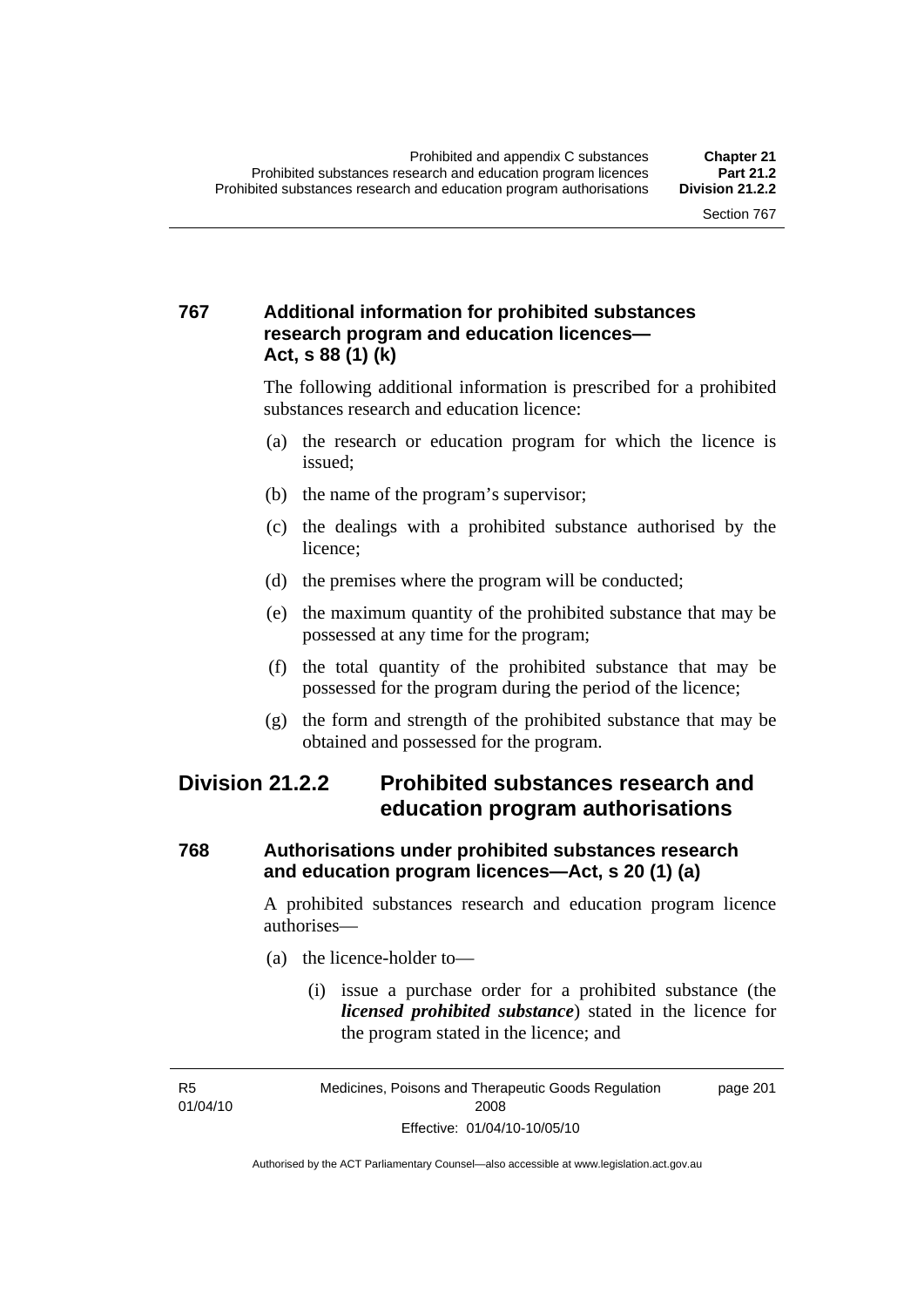| <b>Chapter 21</b> | Prohibited and appendix C substances                                |
|-------------------|---------------------------------------------------------------------|
| <b>Part 21.2</b>  | Prohibited substances research and education program licences       |
| Division 21.2.2   | Prohibited substances research and education program authorisations |
| Section 769       |                                                                     |

- (ii) obtain a licensed prohibited substance on a purchase order for the program; and
- (iii) possess a licensed prohibited substance for the program at the premises to which the licence relates; and
- (iv) supply a licensed prohibited substance to anyone taking part in the program for the program; and
- (b) the program supervisor, and anyone taking part in the program, to deal with the licensed prohibited substance as authorised by the licence at the premises stated in the licence.

#### **769 Authorisation condition for prohibited substances research and education program licences—Act, s 44 (1) (b) and (2) (b)**

A licence-holder's authorisation to obtain a prohibited substance under a prohibited substances research and education program licence is subject to the condition that the substance is obtained on a complying purchase order.

*Note* For licence conditions, see the Act, s 89.

page 202 Medicines, Poisons and Therapeutic Goods Regulation 2008 Effective: 01/04/10-10/05/10

R5 01/04/10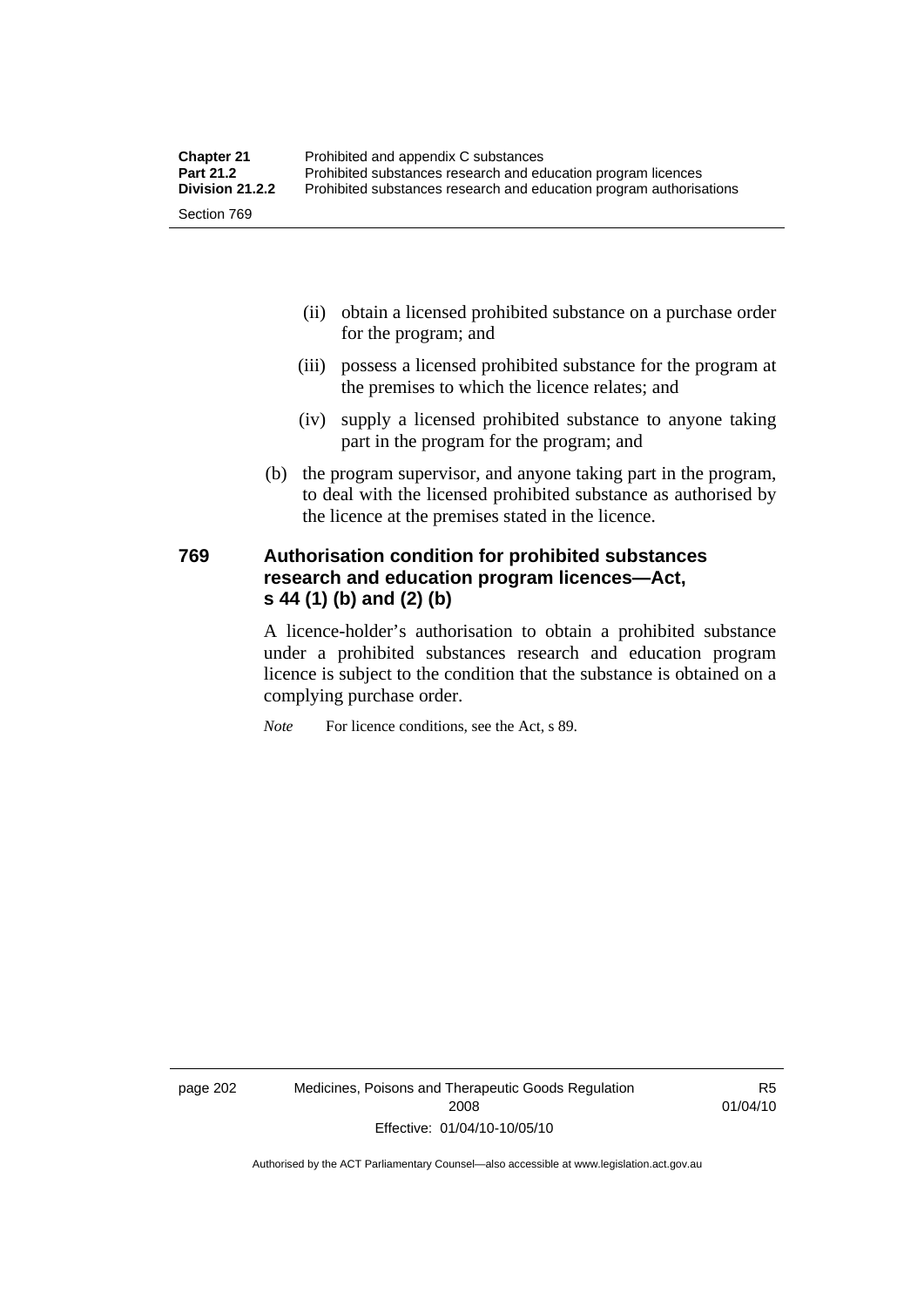### **Division 21.2.3 Other provisions—prohibited substances research and education program licences**

#### **770 Approvals of dealings for prohibited substances research and education program licences—Act, s 20 (1) (c)**

(1) In this section:

*relevant dealing*, with a prohibited substance for a prohibited substances research and education program licence, means any of the following:

- (a) obtaining the substance;
- (b) possessing the substance;
- (c) issuing a purchase order for the substance;
- (d) supplying the substance on a complying purchase order to the licence-holder.
- (2) The chief health officer may approve a person for a relevant dealing with a prohibited substance to which a prohibited substances research and education program licence relates.
- (3) An approval—
	- (a) must be in writing; and
	- (b) may be conditional; and
	- (c) may apply for a stated period or until a stated event happens.

page 203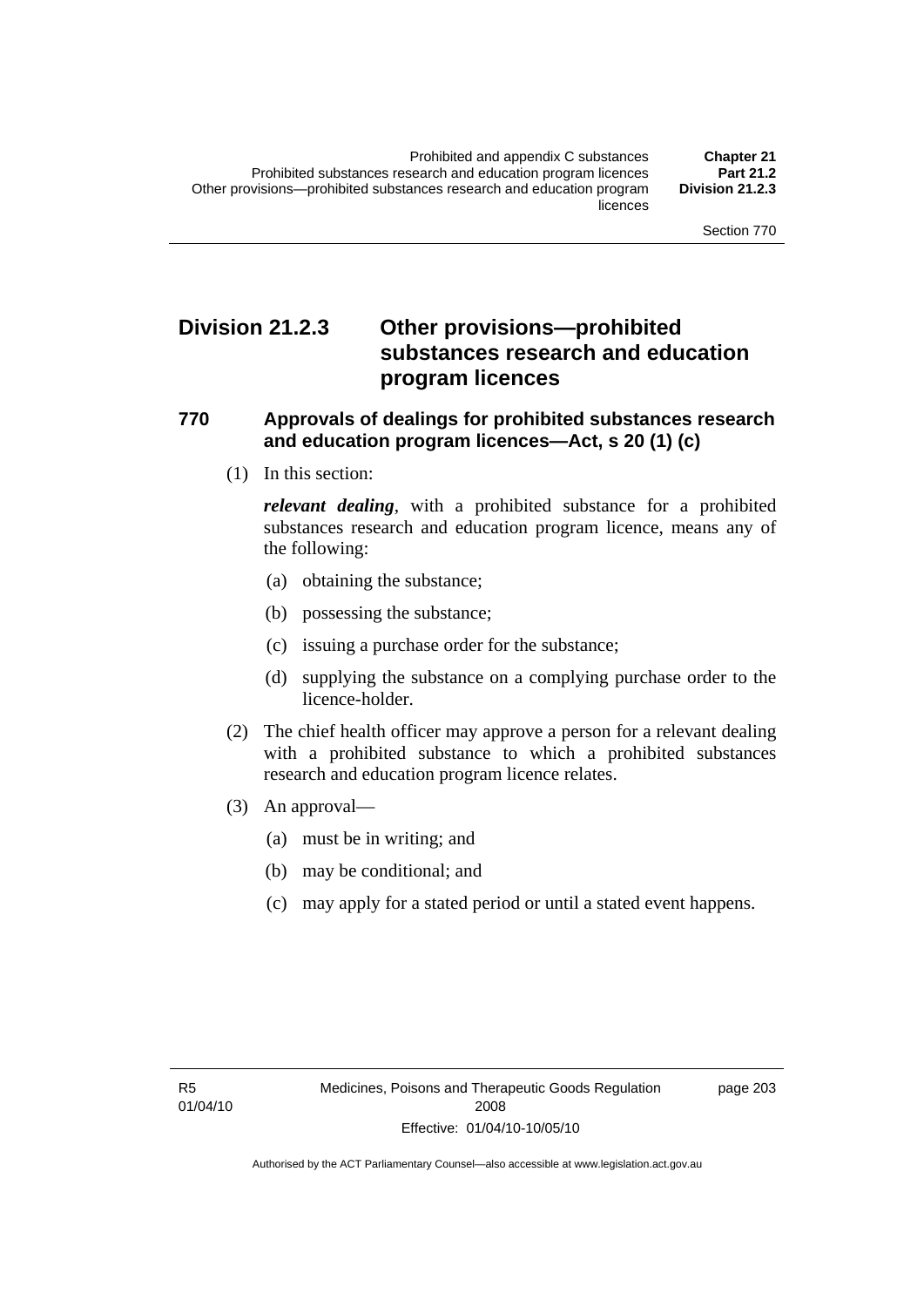### **771 Authorisation condition for approval-holders—Act, s 44 (1) (b) and (2) (b)**

An approval-holder's authorisation under section 770 is subject to the condition that the following are kept at the approval-holder's business premises or, if the chief health officer approves in writing another place, the place approved by the chief health officer, for at least 2 years after the day a prohibited substance is supplied:

- (a) the filled purchase order;
- (b) the record for section 773.

#### **772 General requirements for prohibited substances purchase orders—Act, s 38 (2) (c)**

- (1) A purchase order for a prohibited substance must be—
	- (a) signed by the person (the *issuer*) issuing the order; and
		- *Note* The purchase order must be signed with the issuer's usual signature (see Act, dict, def *signs*).
	- (b) if the issuer amends the order—initialled and dated by the issuer beside the amendment.
- (2) A purchase order for a prohibited substance must include the following:
	- (a) the issuer's name and business address and telephone number;
	- (b) the issuer's authority to issue the order;
	- (c) the prohibited substance, and the form, strength and quantity of the substance, to be supplied on the order.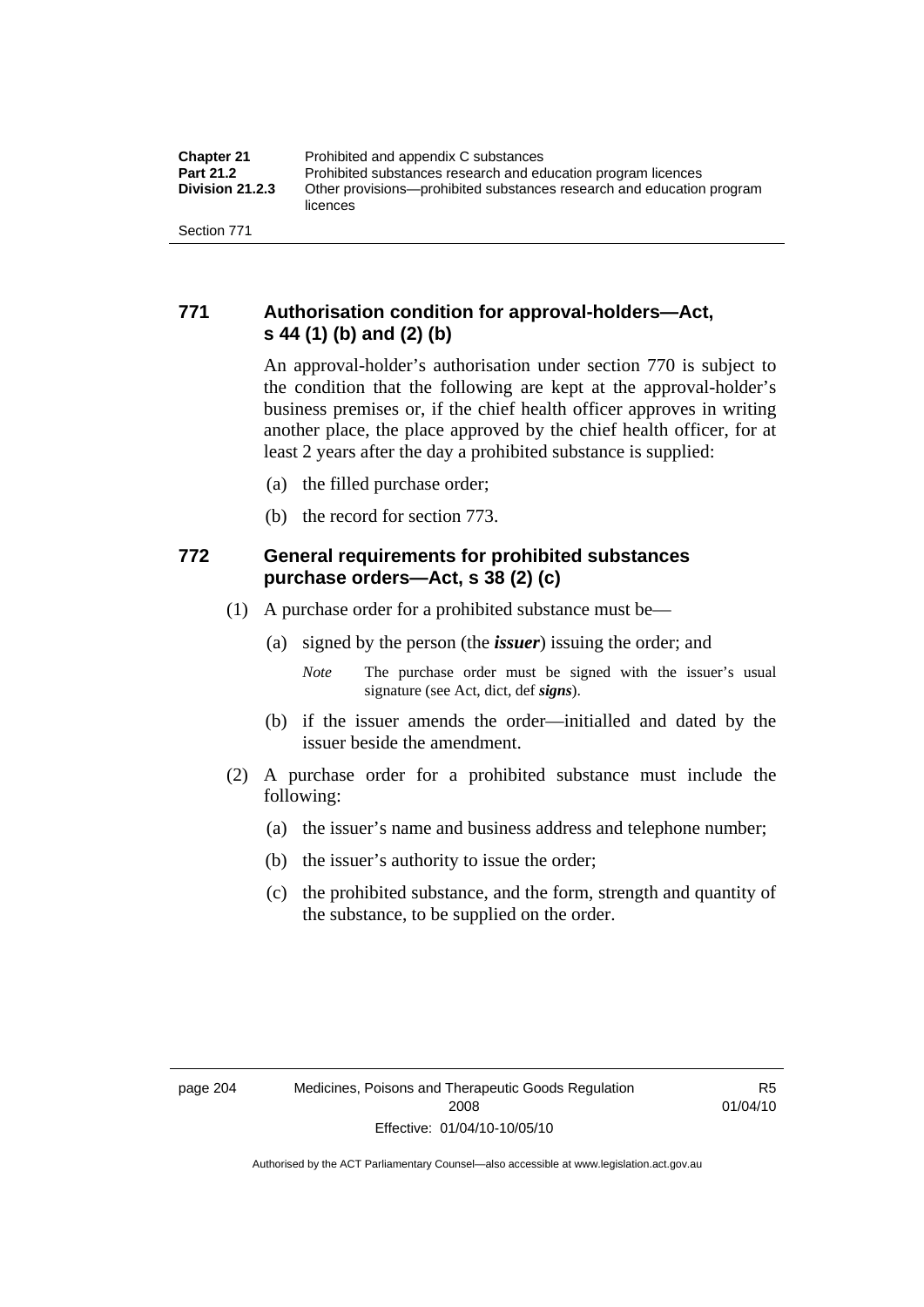#### **773 Recording supply of prohibited substances on purchase orders**

A person who supplies a prohibited substance to someone else on a purchase order must make a written record of the following information:

- (a) the date of the order;
- (b) the issuer's authority to issue the order;
- (c) the name, and the business address and telephone number, of the person to whom the prohibited substance is supplied;
- (d) the date the order is supplied;
- (e) the prohibited substance, and the form, strength and quantity of the substance, supplied.

*Note Written* includes in electronic form (see Act, dict).

#### **774 Information for CHO about supplied prohibited substances research and education program licences— Act, s 31 (1) (a) (ii), (1) (b), (2) (a) (ii), (2) (b) and (4)**

- (1) This section applies if a person supplies a prohibited substance to a prohibited substances research and education program licence-holder.
- (2) The person must, not later than 7 days after the end of the month when the prohibited substance is supplied, give the chief health officer the following information in writing:
	- (a) the person's name, business address and telephone number;
	- (b) the name of the person who issued the supply authority;
	- (c) the date of the supply authority;
	- (d) the name and address of the person to whom the substance is supplied;

R5 01/04/10 page 205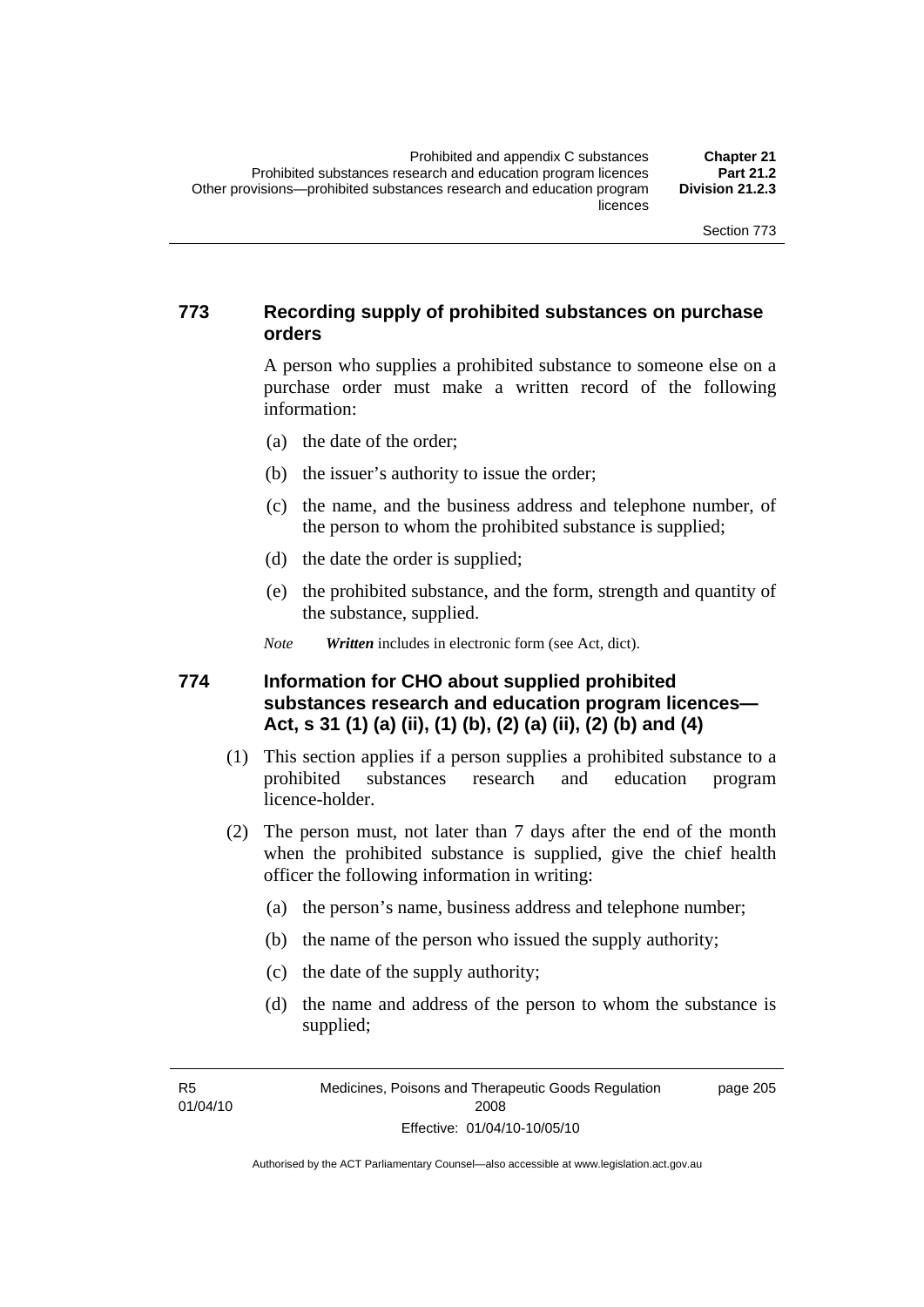| <b>Chapter 21</b>      | Prohibited and appendix C substances                                              |
|------------------------|-----------------------------------------------------------------------------------|
| <b>Part 21.2</b>       | Prohibited substances research and education program licences                     |
| <b>Division 21.2.3</b> | Other provisions—prohibited substances research and education program<br>licences |
| Section 774            |                                                                                   |

- (e) the date of supply;
- (f) the substance, and the form, strength and quantity of the substance, supplied.

page 206 Medicines, Poisons and Therapeutic Goods Regulation 2008 Effective: 01/04/10-10/05/10

R5 01/04/10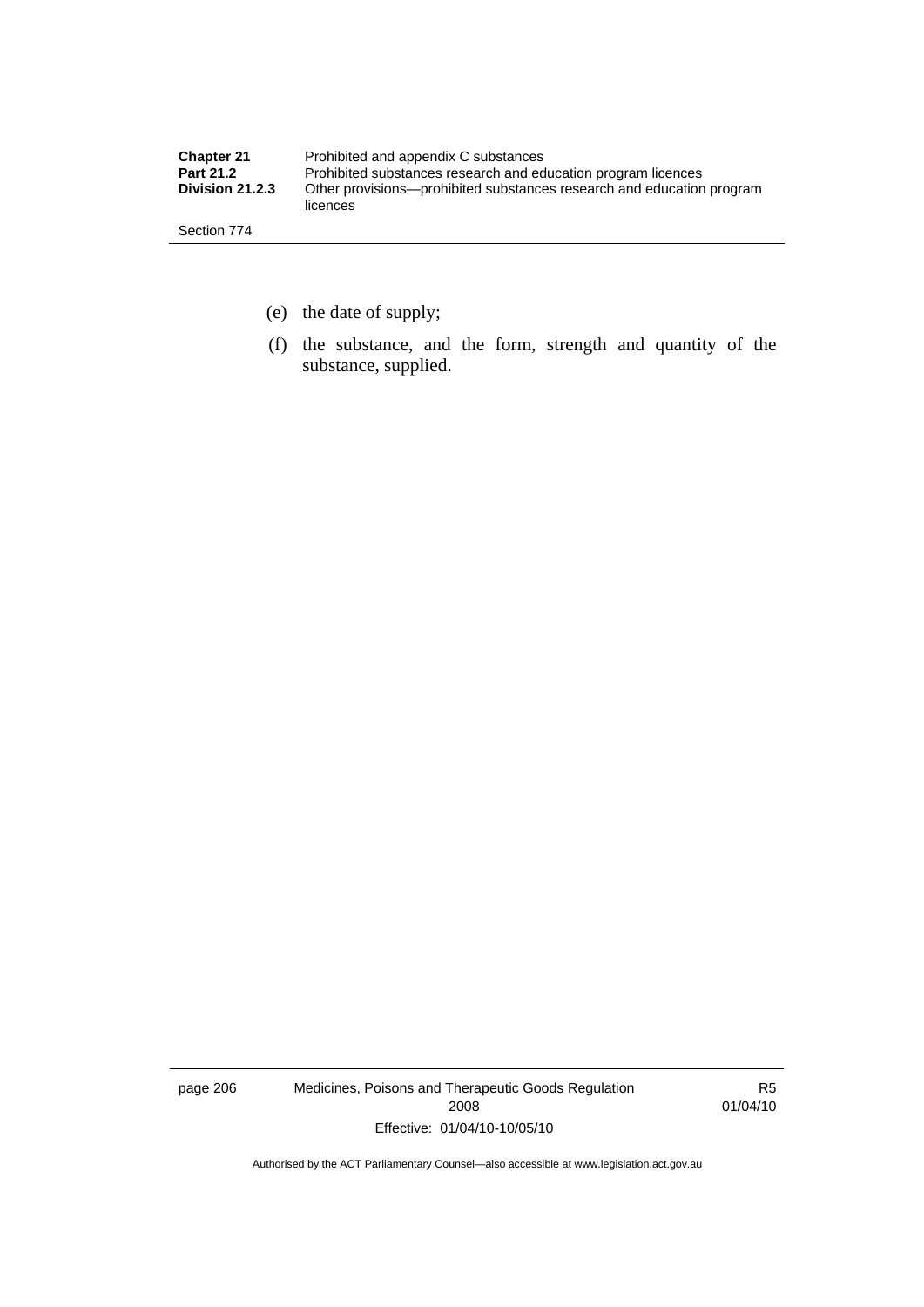### **Part 21.3 Prohibited substances registers**

#### **775 Keeping of prohibited substances registers by certain people—Act, s 48 and s 50 (1) (b) and (2) (b)**

- (1) A person mentioned in table 775, column 2 who possesses a prohibited substance must keep a prohibited substances register.
- (2) A person to whom subsection (1) applies must keep a prohibited substances register for a prohibited substance at the place prescribed in table 775, column 3 for the person.

| column 1<br>item | column <sub>2</sub><br>prescribed person                                                             | column 3<br>place where register to be kept                  |
|------------------|------------------------------------------------------------------------------------------------------|--------------------------------------------------------------|
|                  | approved analyst                                                                                     | the analyst's laboratory                                     |
| 2                | medicines and poisons<br>inspector (other than<br>police officer)                                    | the place directed in writing by the<br>chief health officer |
| 3                | supervisor of program<br>under prohibited<br>substances research and<br>education program<br>licence | the premises where program is being<br>conducted             |

**Table 775 Keeping prohibited substances registers** 

#### **776 Form of prohibited substances registers—Act, s 49 (1) (b)**

- (1) Each page in a prohibited substances register must relate to a single form and strength of a prohibited substance.
- (2) If a prohibited substances register is kept electronically, a separate record must be used for each form and strength of prohibited substance kept.

R5 01/04/10 page 207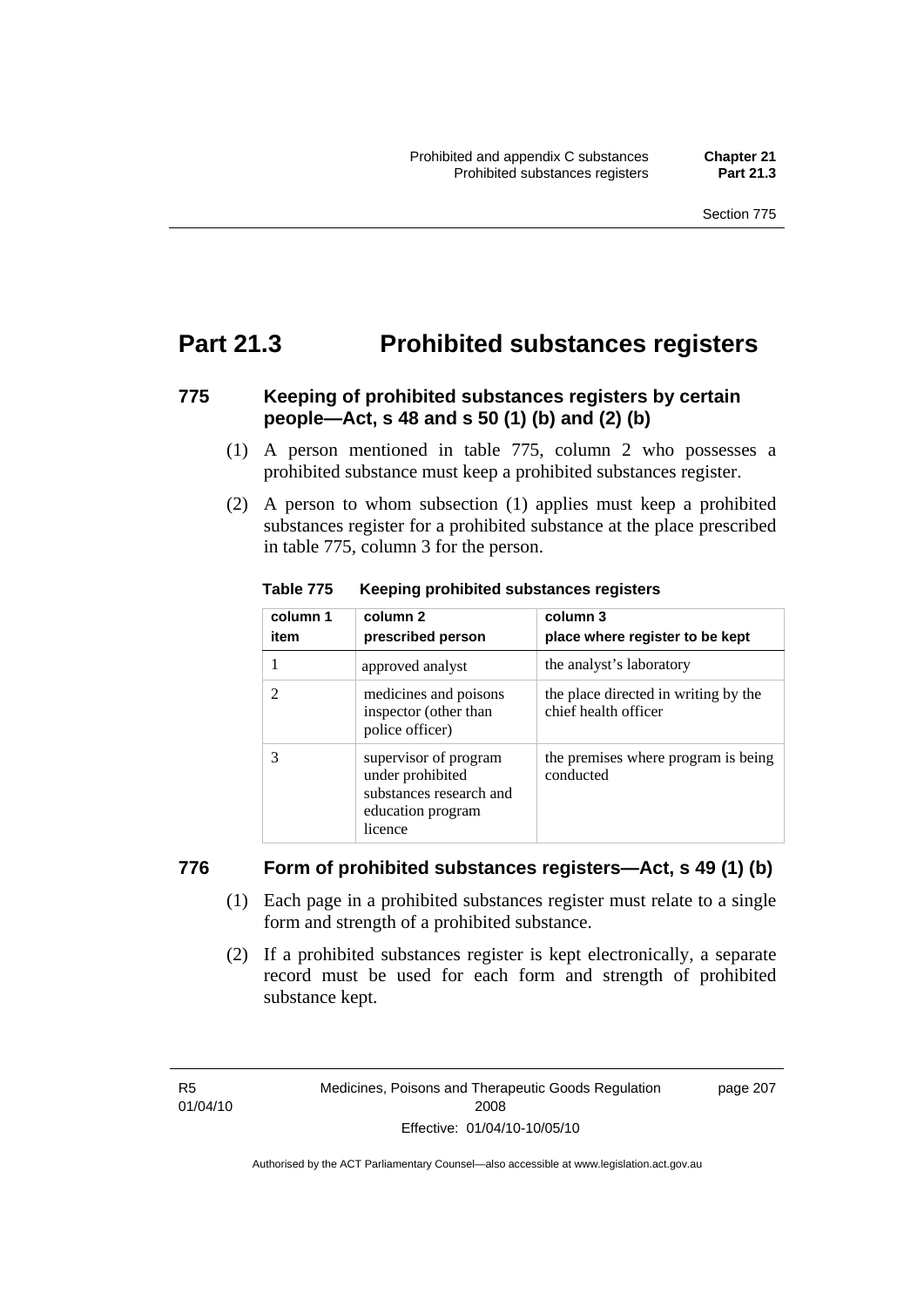Section 777

### **777 Making entries in prohibited substances registers— Act, s 51 (1) (b)**

- (1) The following details for a dealing with a prohibited substance are prescribed:
	- (a) the nature of the dealing;
	- (b) the date of the dealing;
	- (c) the prohibited substance, and the form, strength and quantity of the substance, dealt with;
	- (d) if the dealing is receiving the substance—the name and address of the supplier;
	- (e) if the dealing is supplying the substance—the name and address of the person to whom it is supplied;
	- (f) the quantity of the substance held after the dealing.
- (2) A dealing with a prohibited substance must be entered in the prohibited substances register the person must keep.

#### **778 Prescribed witnesses for discarding of prohibited substances—Act, s 54 (a) and (b)**

- (1) The following people are prescribed as witnesses in relation to the disposal of a prohibited substance:
	- (a) an approved analyst;
	- (b) a medicines and poisons inspector.

*Note Approved analyst*—see the dictionary.

- (2) However, a person mentioned in subsection (1) must not be a prescribed witness to the discarding of a prohibited substance if the person is—
	- (a) related to, a close friend of or employed by the person discarding the substance; or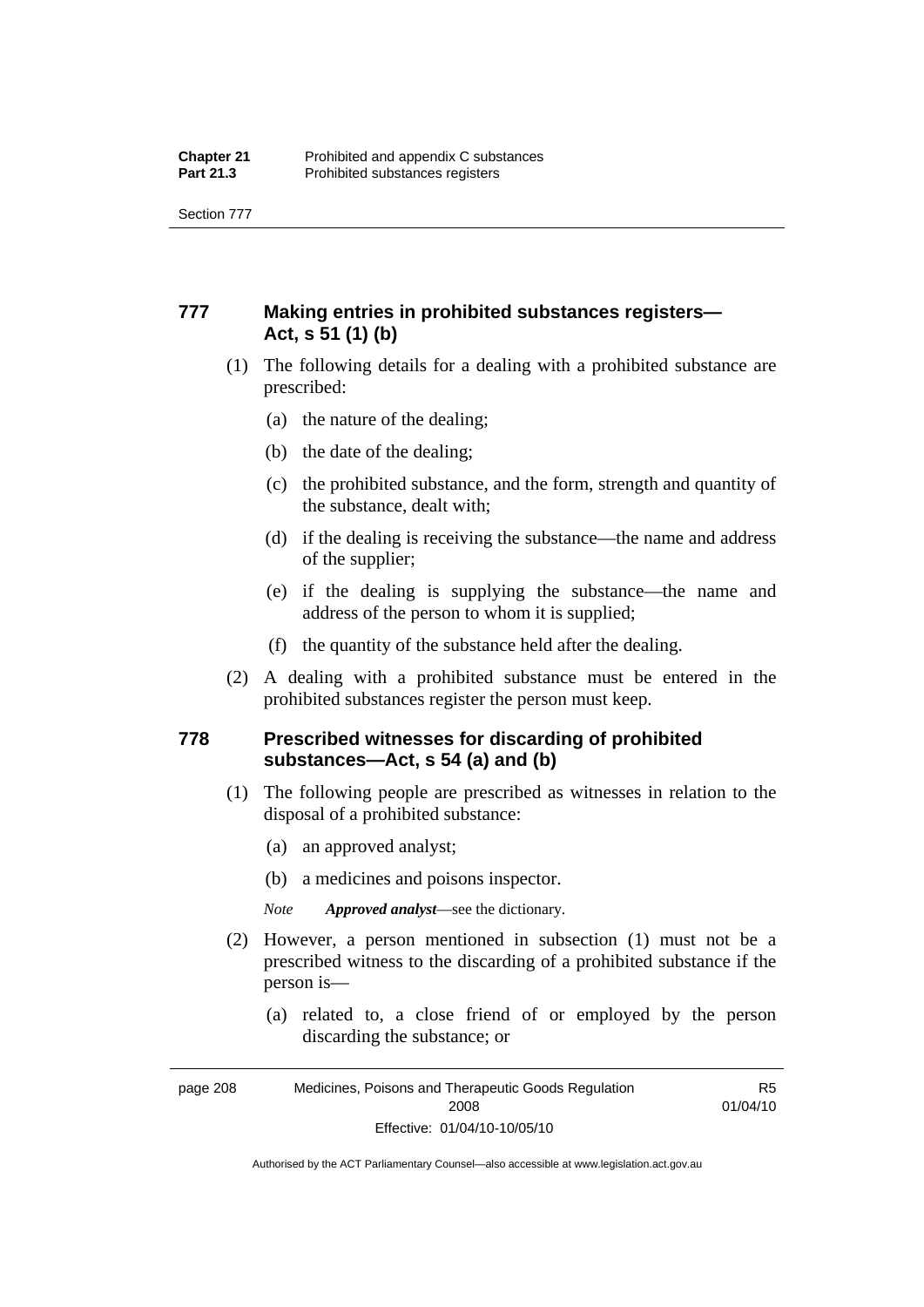- (b) the supervisor of the person discarding the substance; or
- (c) supervised by the person discarding the substance.

#### **779 Changes to entries in prohibited substances registers— Act, s 55 (2) (b)**

- (1) An entry in a paper-based prohibited substances register may be amended by the person who made the entry by—
	- (a) the person signing and dating a marginal note or footnote that gives the date of the amendment and the amended details; and
	- (b) if the entry relates to disposing of a prohibited substance—
		- (i) the amendment being witnessed by a person mentioned in section 743; and
		- (ii) the witness signing the amendment as witness.
- (2) An entry in an electronic prohibited substances register may be amended by the person who made the entry by the person attaching or linking, by electronic means, a document that includes—
	- (a) the person's signature, the date and the amended details; and
	- (b) if the entry relates to disposing of a prohibited substance—
		- (i) the amendment being witnessed by a person mentioned in section 743; and
		- (ii) the witness signing the amendment as witness.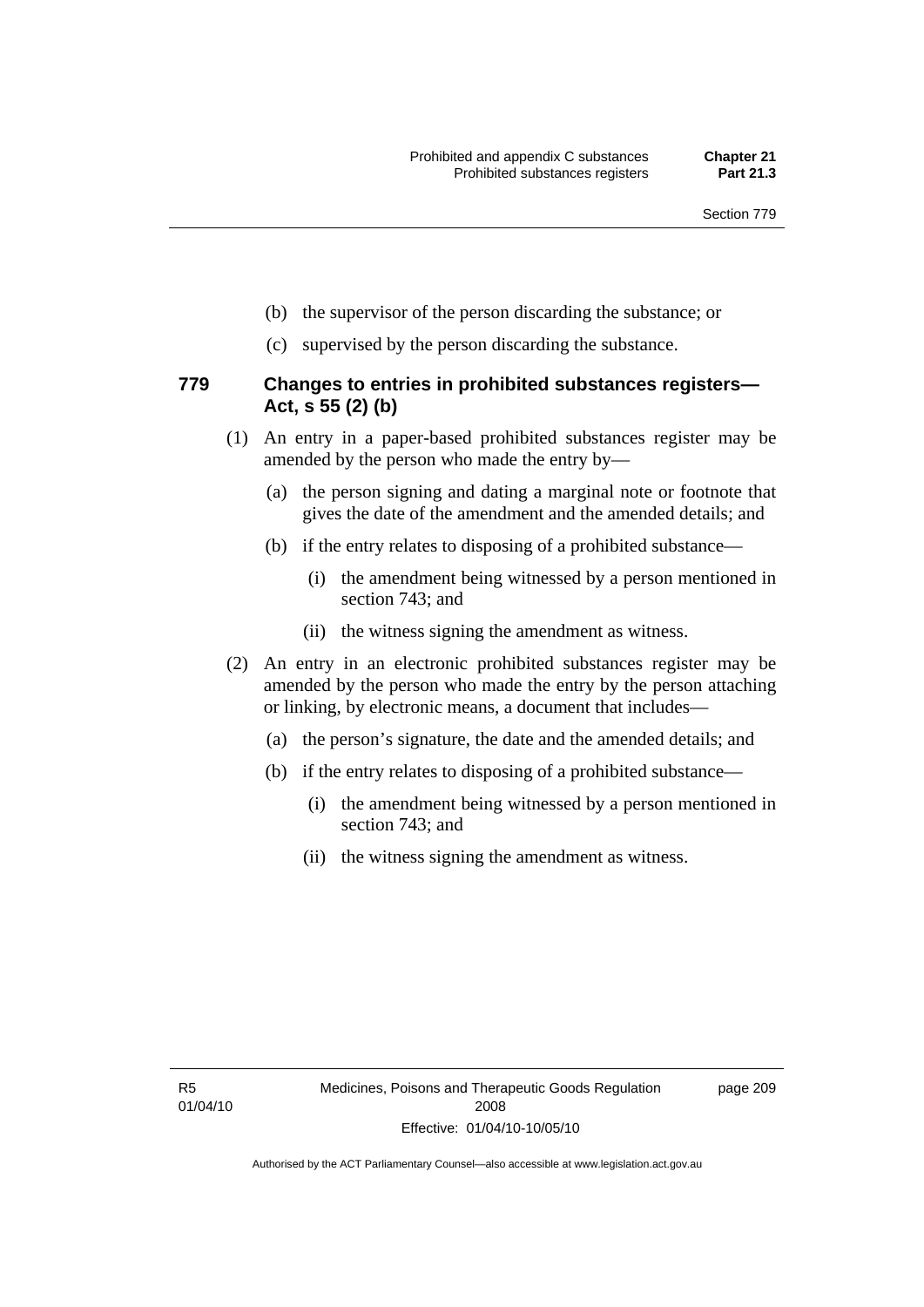#### **Chapter 22** Therapeutic goods

### **Chapter 22 Therapeutic goods**

#### **800 Definitions—ch 22**

In this chapter:

*optical device* means any of the following:

- (a) corrective contact lenses;
- (b) corrective lenses for spectacles;
- (c) non-corrective contact lenses commonly known as plano contact lenses.

*prescription*, in relation to an optical device, means a written direction (other than a purchase order) to a person who is authorised to supply the optical device to dispense the optical device.

#### **801 Prescribed regulated therapeutic goods—Act, s 14, def**  *regulated therapeutic good***, par (b)**

Optical devices are prescribed.

#### **802 Authorisation to supply optical devices—Act, s 74 (1) (b) and (2) (b)**

 (1) To the extent necessary to practise optometry and, if employed, within the scope of employment, an optometrist is authorised to supply optical devices on prescription issued by an optometrist or doctor.

*Note Supply* includes dispense (see Act, s 24).

 (2) To the extent necessary to practise as an optician and, if employed, within the scope of employment, an optician is authorised to supply optical devices on prescription issued by an optometrist or doctor.

R5 01/04/10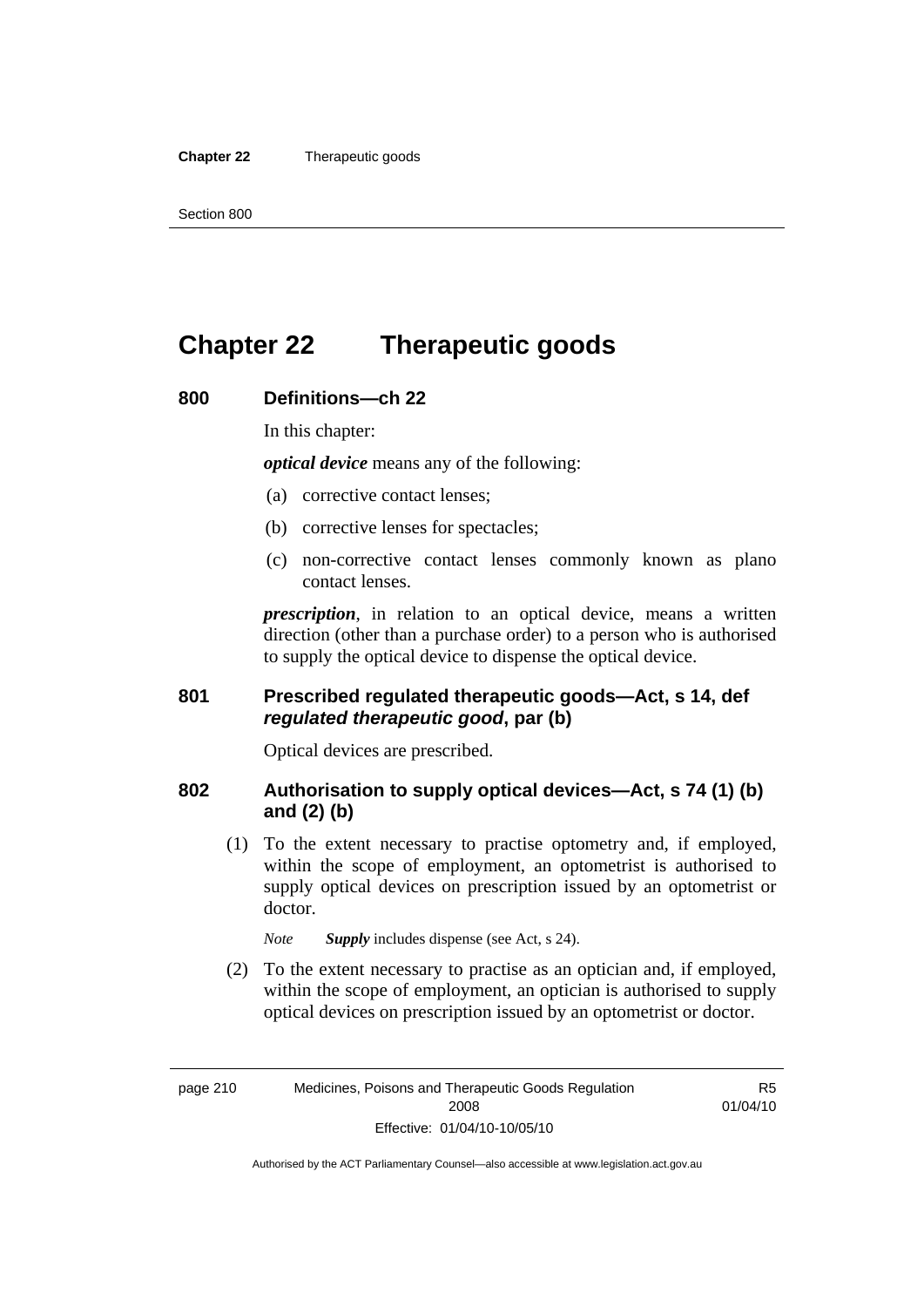(3) Within the scope of employment, an employee of an optometrist is authorised to sell and deliver optical devices supplied under subsection  $(1)$  or  $(2)$ .

#### **803 Authorisation conditions for supplying optical devices— Act, s 75 (1) (b)**

An optometrist's, and optician's, authorisation under section 802 in relation to optical devices is subject to the following conditions:

- (a) the optical devices are supplied on a written prescription by an optometrist or doctor;
- (b) if the prescription is for contact lenses (whether corrective or plano)—the prescription is issued not more than 1 year before the date the lenses are supplied;
- (c) if the prescription is for corrective lenses for spectacles—the prescription is issued not more than 2 years before the date the lenses are supplied.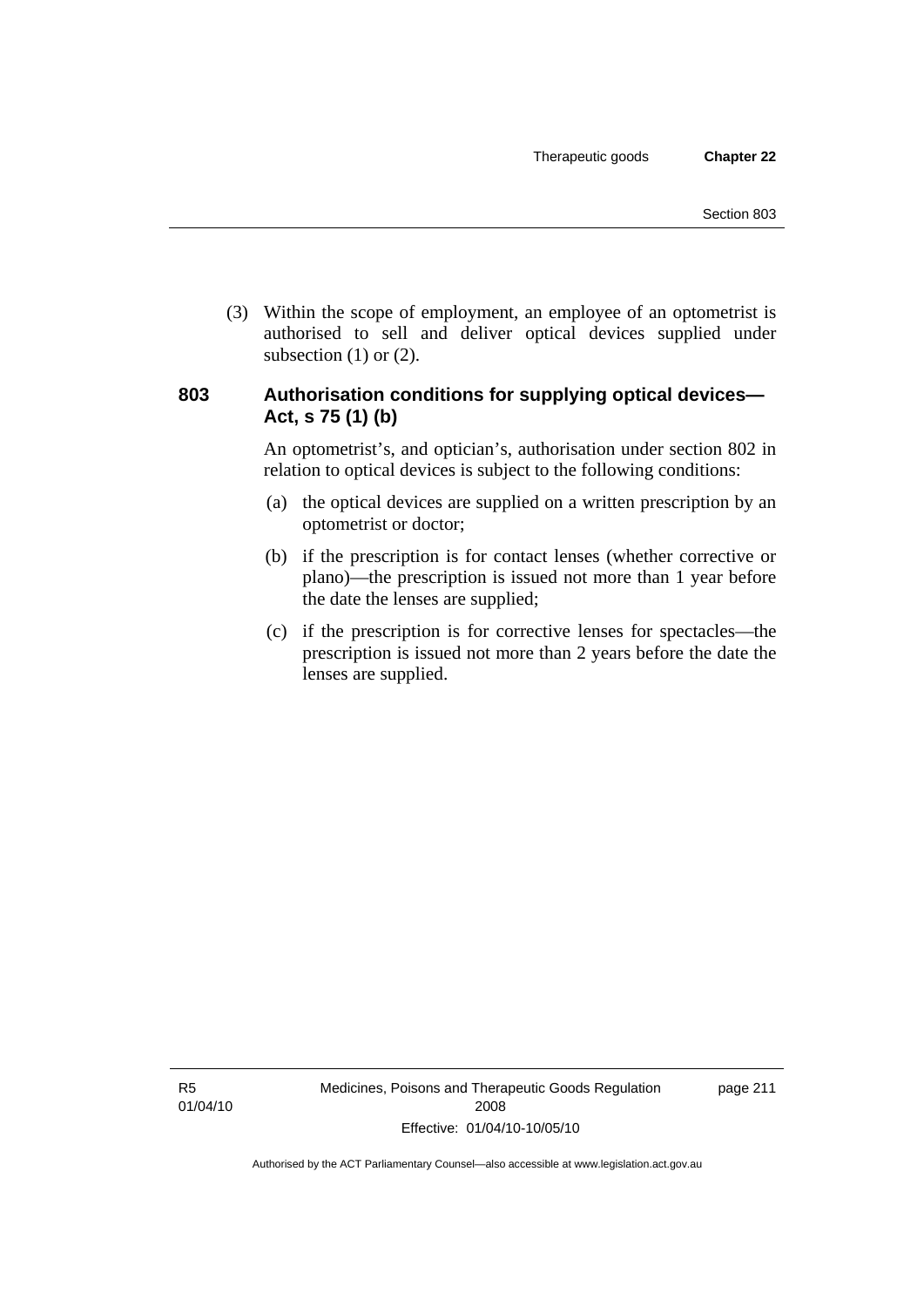## **Chapter 23 Notification and review of decisions**

#### **850 Meaning of** *reviewable decision—***ch 23**

In this chapter:

*reviewable decision* means a decision mentioned in table 850, column 3 under a provision of this regulation mentioned in column 2 in relation to the decision.

| column 1 | column <sub>2</sub>        | column 3                                                                                                  | column 4                   |
|----------|----------------------------|-----------------------------------------------------------------------------------------------------------|----------------------------|
| item     | section                    | decision                                                                                                  | entity                     |
| 1        | $120(1)$ (h)               | refuse approval of other<br>premises                                                                      | applicant for<br>approval  |
| 2        | 130(e)                     | refuse approval of other<br>premises                                                                      | applicant for<br>approval  |
| 3        | 140(e)                     | refuse approval of other<br>premises                                                                      | applicant for<br>approval  |
| 4        | 150(1)(c)                  | refuse approval of other<br>premises                                                                      | applicant for<br>approval  |
| 5        | 160(f)                     | refuse approval of other<br>premises                                                                      | applicant for<br>approval  |
| 6        | 171(d)                     | refuse approval of other<br>premises                                                                      | applicant for<br>approval  |
| 7        | 175(1)(a)(ii)<br>and $(b)$ | amend pseudoephedrine<br>record in way other than in<br>accordance with<br>application/refuse application | applicant for<br>amendment |
| 8        | 252(1)(d)                  | refuse approval of other<br>premises                                                                      | applicant for<br>approval  |

#### **Table 850 Reviewable decisions—chief health officer**

page 212 Medicines, Poisons and Therapeutic Goods Regulation 2008 Effective: 01/04/10-10/05/10

R5 01/04/10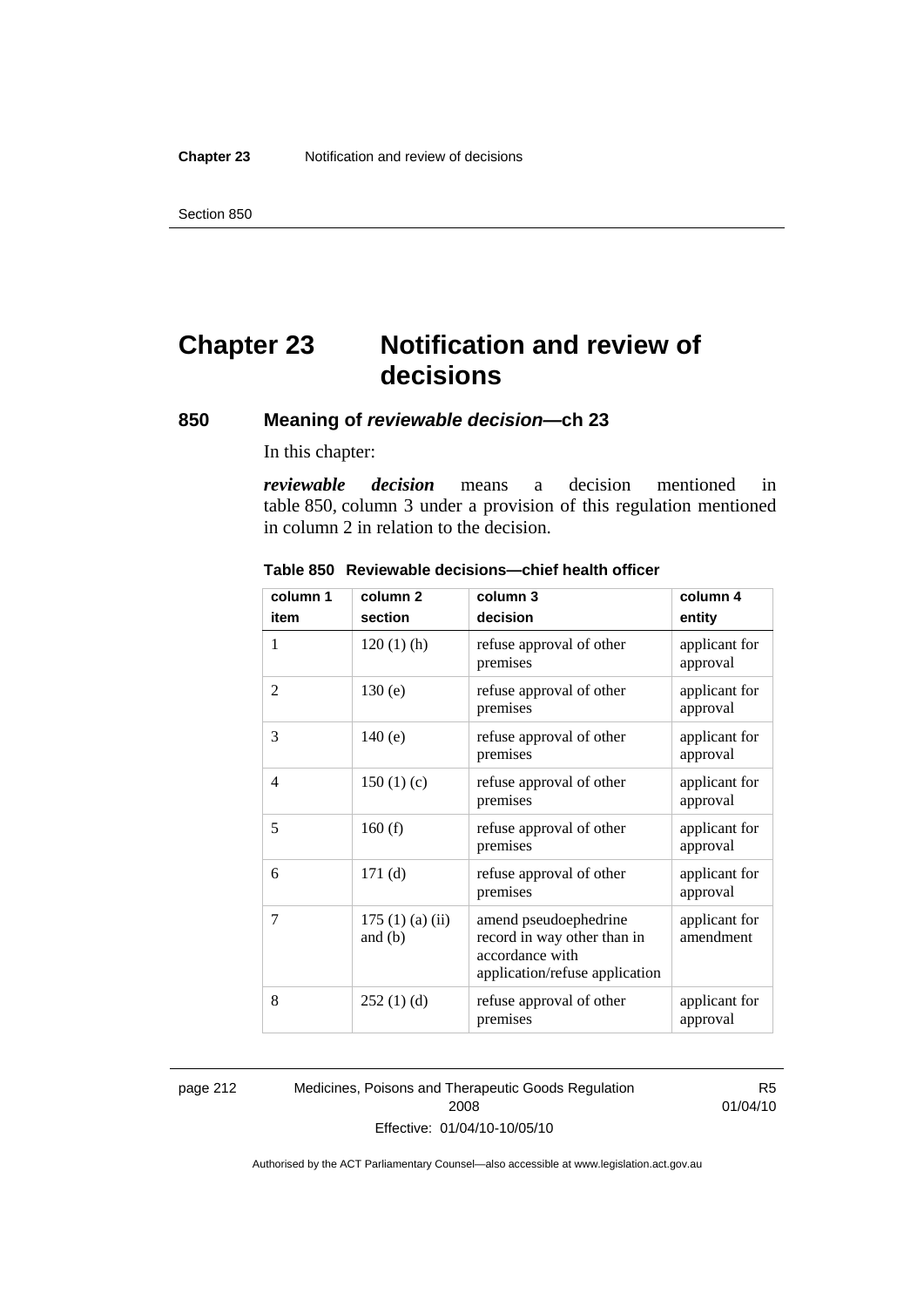page 213

| column 1<br>item | column <sub>2</sub><br>section | column <sub>3</sub><br>decision                                                              | column 4<br>entity        |
|------------------|--------------------------------|----------------------------------------------------------------------------------------------|---------------------------|
| 9                | 531(2)                         | refuse approval to store a<br>controlled medicine in a safe<br>or strongroom                 | applicant for<br>approval |
| 10               | 616(1)                         | refuse approval of nominated<br>individual for medicines<br>wholesales licence               | applicant for<br>licence  |
| 11               | 676(f)                         | refuse approval of other<br>premises                                                         | applicant for<br>approval |
| 12               | 686(f)                         | refuse approval of other<br>premises                                                         | applicant for<br>approval |
| 13               | 706 (1)                        | refuse approval of nominated<br>individual for dangerous<br>poisons manufacturers<br>licence | applicant for<br>licence  |
| 14               | 716(1)                         | refuse approval of nominated<br>individual for dangerous<br>poisons suppliers licence        | applicant for<br>licence  |
| 15               | 771                            | refuse approval of other<br>premises                                                         | applicant for<br>approval |

*Note* For ACAT review of other decisions in relation to licences, see the Act, ch 9 and sch 1.

#### **851 Reviewable decision notices**

If a person makes a reviewable decision, the person must give a reviewable decision notice to each entity mentioned in table 850, column 4 in relation to the decision.

- *Note 1* The person must also take reasonable steps to give a reviewable decision notice to any other person whose interests are affected by the decision (see *ACT Civil and Administrative Tribunal Act 2008*, s 67A).
- *Note* 2 The requirements for reviewable decision notices are prescribed under the *ACT Civil and Administrative Tribunal Act 2008*.

R5 01/04/10 Medicines, Poisons and Therapeutic Goods Regulation 2008 Effective: 01/04/10-10/05/10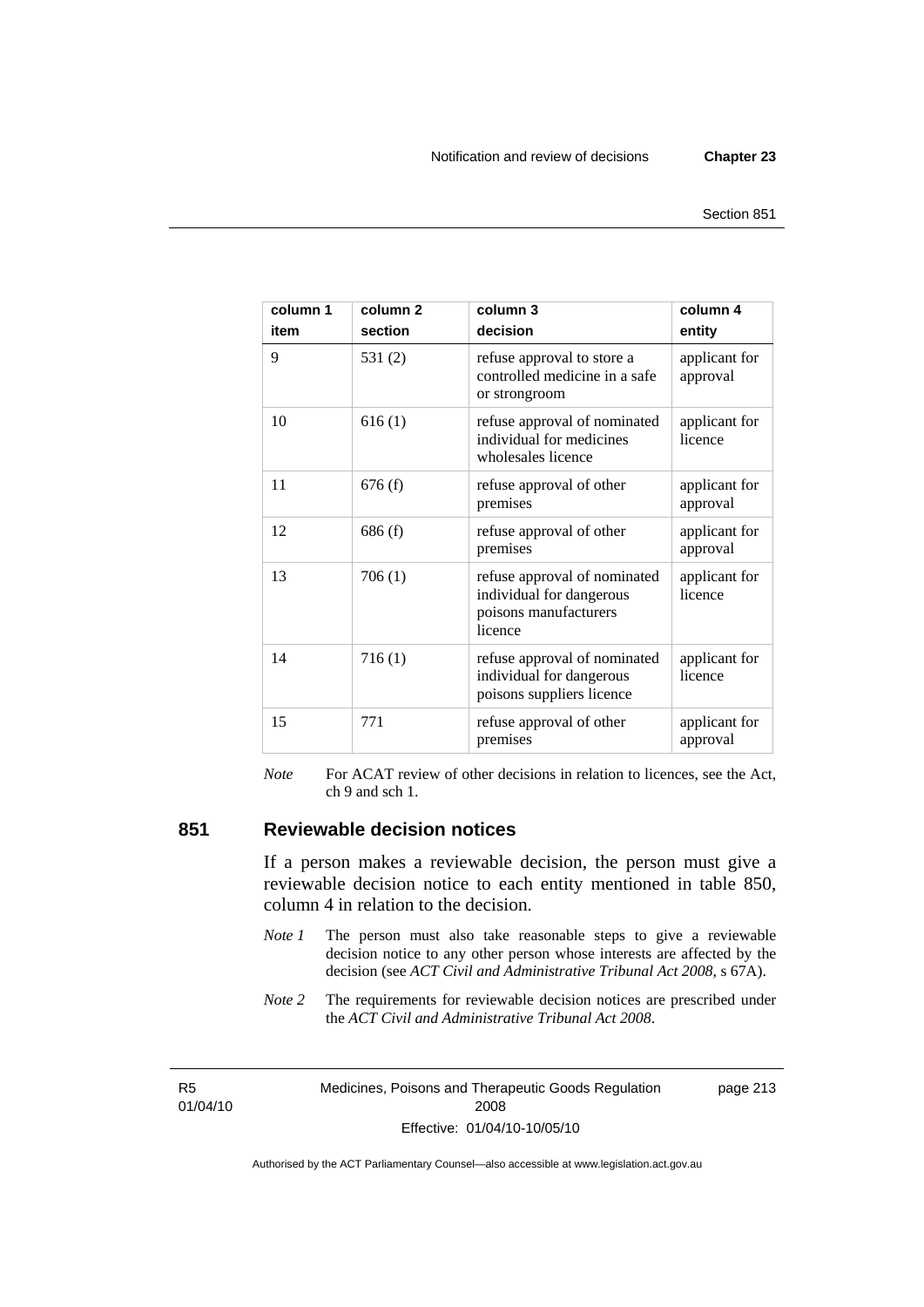#### **852 Applications for review**

The following may apply to the ACAT for a review of a reviewable decision:

- (a) an entity mentioned in table 850, column 4 in relation to the decision;
- (b) any other person whose interests are affected by the decision.
- *Note* If a form is approved under the *ACT Civil and Administrative Tribunal Act 2008* for the application, the form must be used.

page 214 Medicines, Poisons and Therapeutic Goods Regulation 2008 Effective: 01/04/10-10/05/10

R5 01/04/10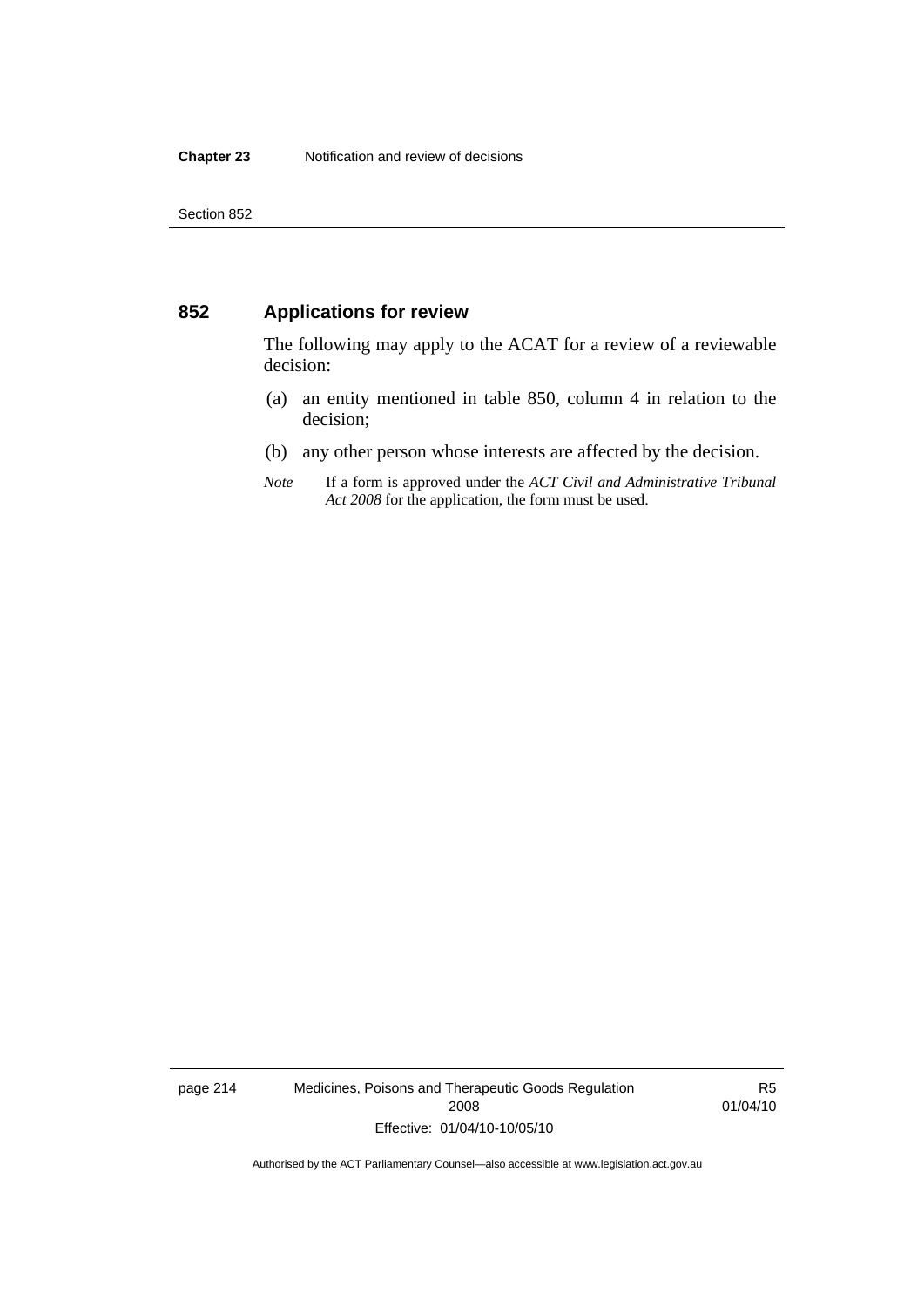### **Chapter 24 Miscellaneous**

#### **860 Authorisations for public employees—Act, s 26 (1) (b), (2) (b), s 35 (1) (b), (2) (b) and s 36 (b)**

 (1) This section applies to a public employee who is exercising a function under the Act.

- (2) To the extent necessary to exercise the function and within the scope of employment, the public employee is authorised to do any of the following:
	- (a) obtain a regulated substance;
	- (b) possess a regulated substance;
	- (c) supply a regulated substance or regulated therapeutic good to a person for discarding if the person is authorised to obtain the substance or good;

#### **Example—person authorised to obtain**

a person who holds an environmental authorisation for the disposal of the substance (see, eg s 693)

- *Note* An example is part of the regulation, is not exhaustive and may extend, but does not limit, the meaning of the provision in which it appears (see Legislation Act, s 126 and s 132).
- (d) supply a regulated substance or regulated therapeutic good, for law enforcement purposes, to—
	- (i) someone else who is authorised to obtain the substance or good; or
	- (ii) a law enforcement officer.

*Note Public employee*—see the Legislation Act, dictionary, pt 1.

R5 01/04/10 page 215

*Note Function* includes authority, duty and power (see Legislation Act, dict, pt 1).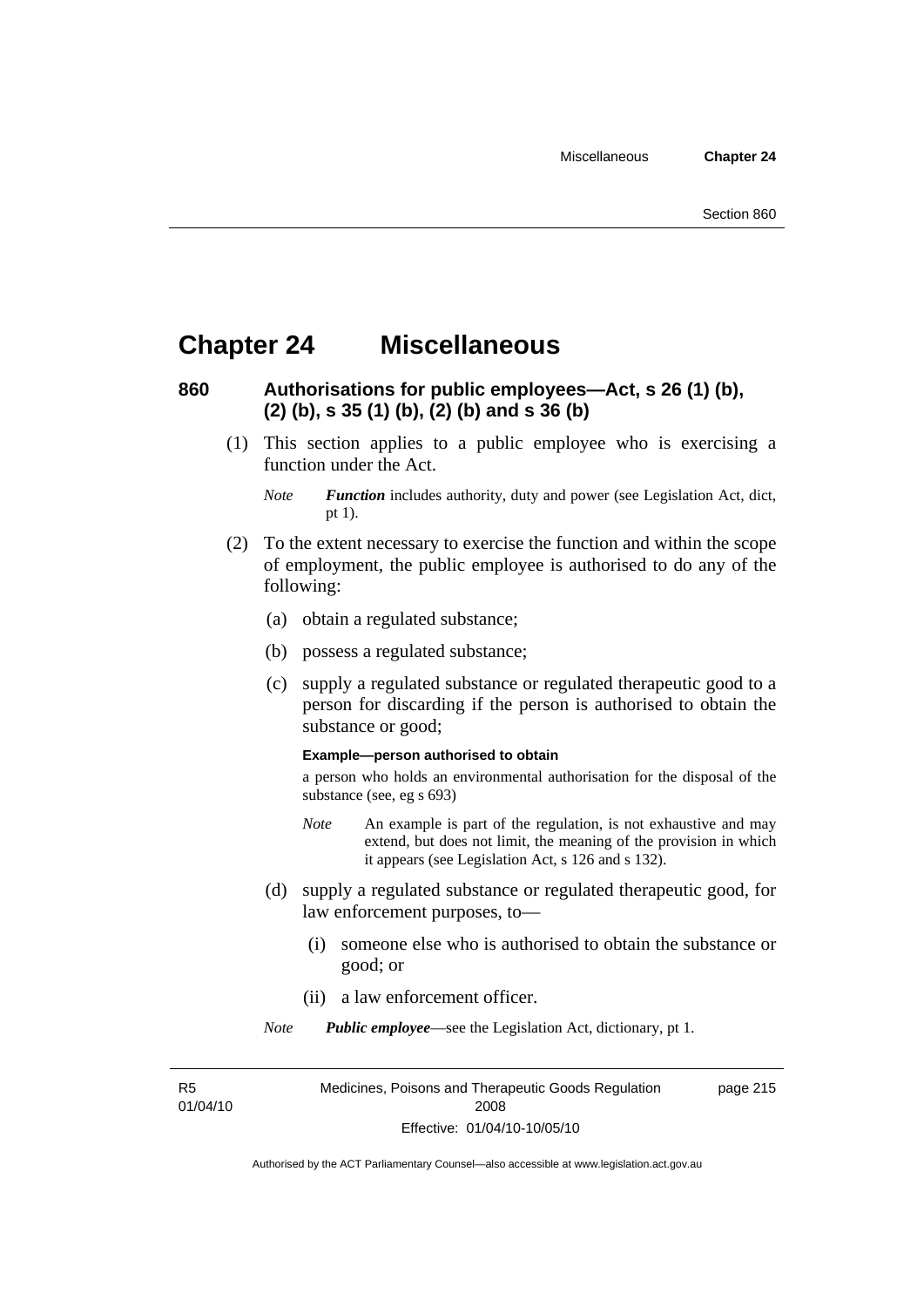#### **Chapter 24** Miscellaneous

(3) In this section:

*law enforcement officer*—see the Criminal Code, section 700.

#### **861 Other authorisations for public employees— Act, s 20 (1) (a), (2) (a) and s 74 (1) (b)**

- (1) A public employee is authorised to deal with a regulated substance, or regulated therapeutic good, in accordance with a permit issued by the chief health officer to the employee.
- (2) The permit must be in writing and include the following information:
	- (a) the dealings with regulated substances or regulated therapeutic goods authorised by the permit;
	- (b) the regulated substances or regulated therapeutic goods to which the permit relates;
	- (c) the public employee or employees authorised under the permit;
	- (d) any condition included in the permit by the chief health officer to which the permit is subject;
	- (e) a unique identifying number;
	- (f) when the permit ends.
- (3) For subsection (2) (c), the permit may identify a public employee authorised under the permit by—
	- (a) naming the employee; or
	- (b) nominating the occupant of a position (however described), at a particular time or from time to time.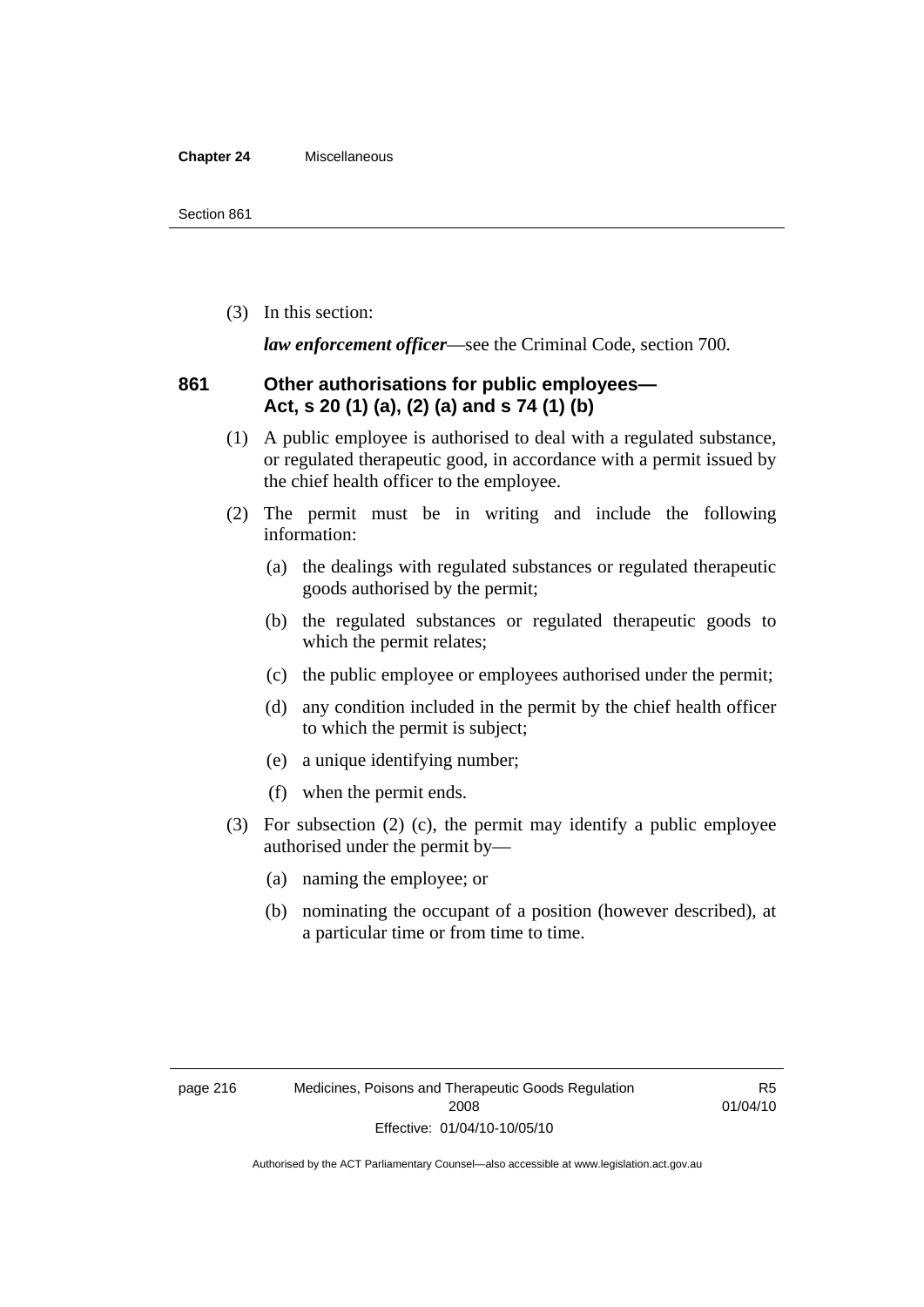#### **862 Certain containers not to be used for human-use substances—Act, s 63 (1) (b)**

A container of a kind mentioned in the medicines and poisons standard, paragraph 21, 22 or 23 is prescribed.

#### **863 Displacement of Legislation Act, s 47 (6)**

The Legislation Act, section 47 (6) does not apply to AS/NZS ISO 8124.3:2003 (*Safety of toys - Migration of certain elements*).

- *Note 1* The text of an applied, adopted or incorporated instrument, whether applied as in force at a particular time or from time to time, is taken to be a notifiable instrument if the operation of the Legislation Act, s 47 (5) or (6) is not disapplied (see s 47 (7)).
- *Note 2* A reference to an Act includes a reference to the statutory instruments made or in force under the Act, including any regulation (see Legislation Act, s 104).

R5 01/04/10 Medicines, Poisons and Therapeutic Goods Regulation 2008 Effective: 01/04/10-10/05/10

page 217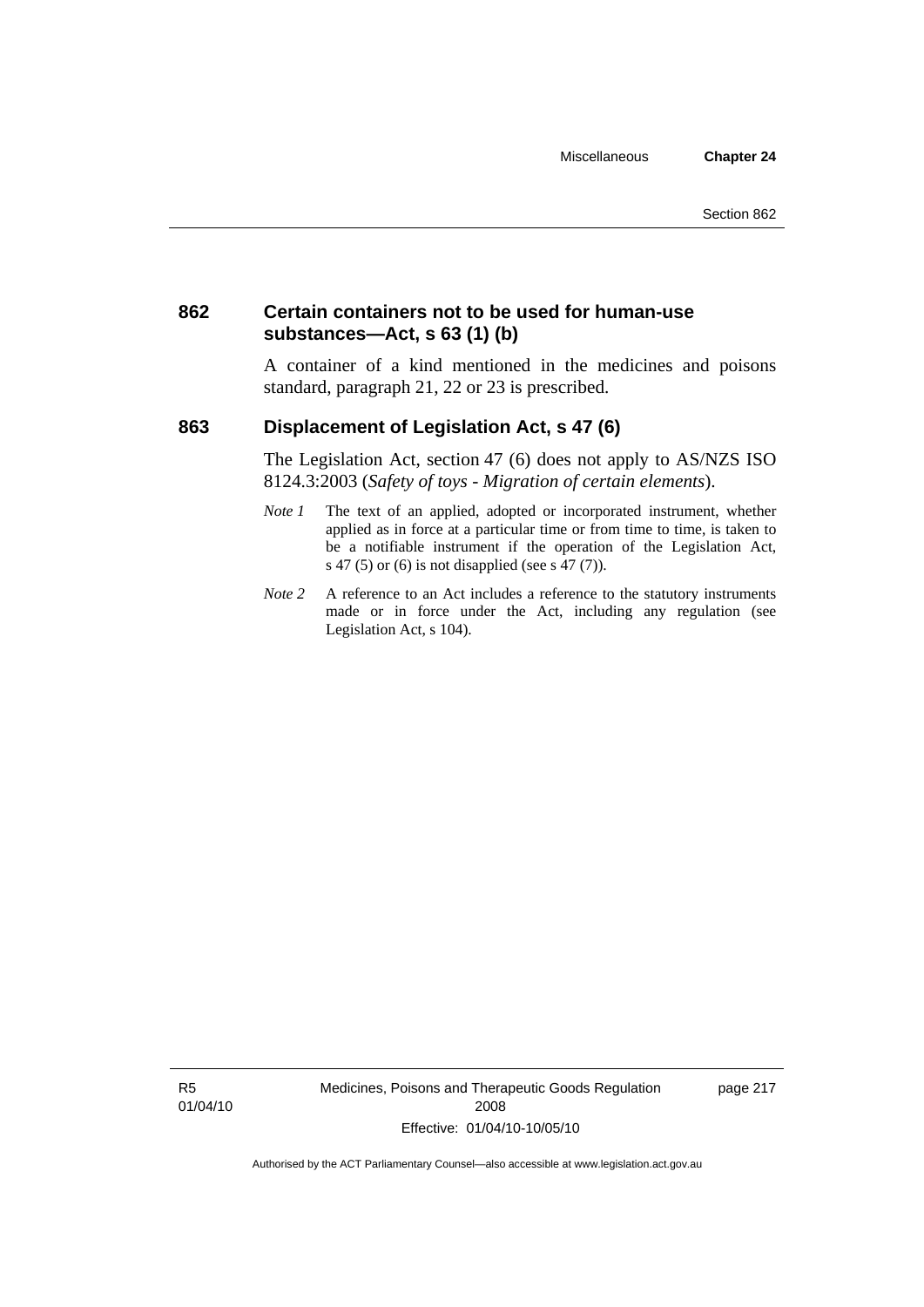**Chapter 31** Modification of Act

### **Chapter 31 Modification of Act**

#### **1100 Modification of Act, ch 14—Act, s 501 (2)**

The Act, chapter 14 applies as if the following section were inserted:

#### **'552 Modification—Crimes Act 1900**

- (1) The *Crimes Act 1900* is modified as set out in the *Medicines, Poisons and Therapeutic Goods Regulation 2008*, schedule 10.
- (2) This section expires on the day the *Medicines, Poisons and Therapeutic Goods Regulation 2008*, chapter 31 expires.'

#### **1110 Expiry—ch 31**

This chapter and schedule 10 expire on the day the *Medicines, Poisons and Therapeutic Goods Act 2008*, chapter 14 expires.

page 218 Medicines, Poisons and Therapeutic Goods Regulation 2008 Effective: 01/04/10-10/05/10

R5 01/04/10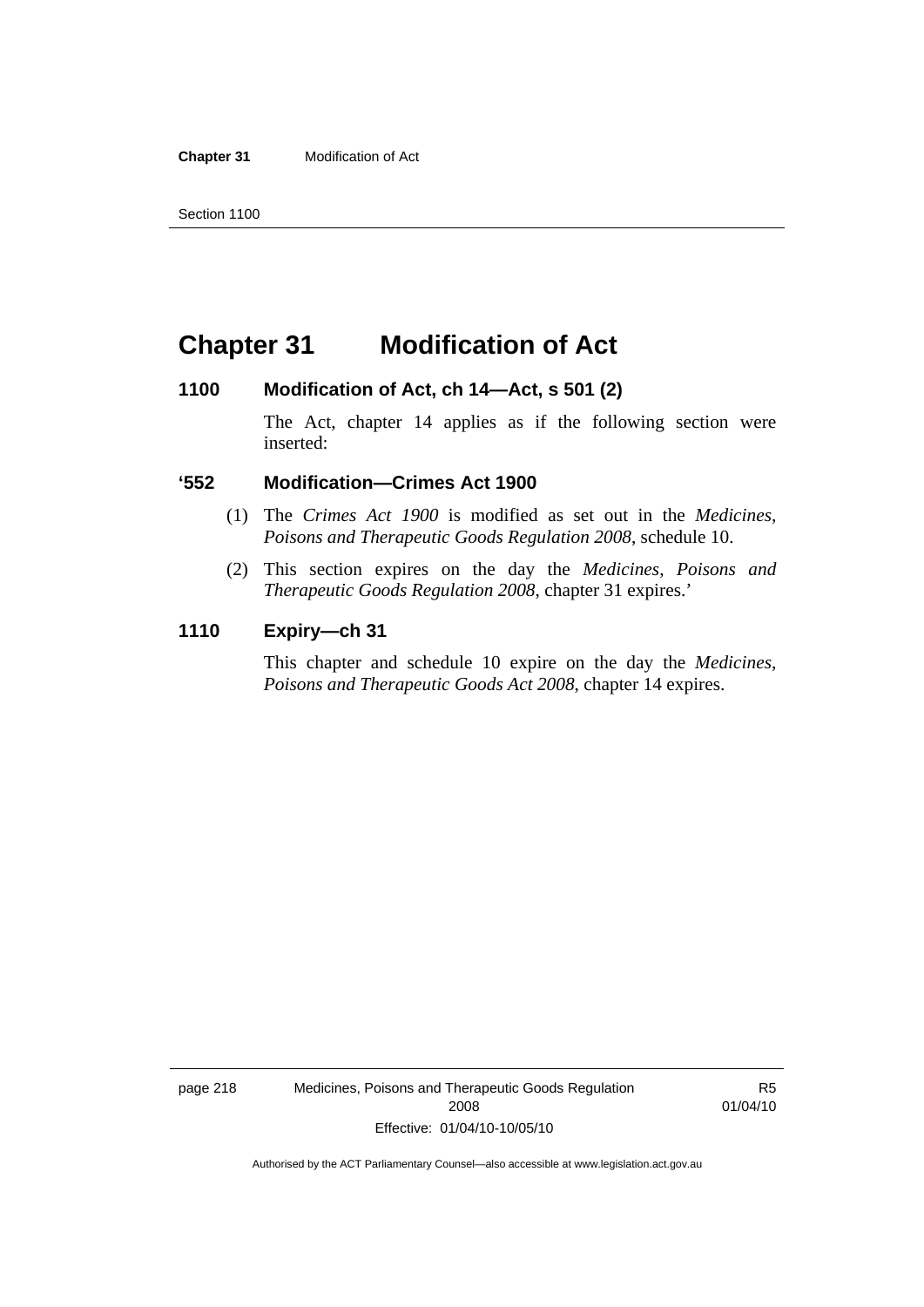## **Schedule 1 Medicines—health-related occupations authorisations**

(see s 30, s 50, s 60, s 110, s 350, s 370 and s 380)

## **Part 1.1 Ambulance services and officers**

| column 1       | column <sub>2</sub>                                                                                | column 3                                                               |
|----------------|----------------------------------------------------------------------------------------------------|------------------------------------------------------------------------|
| item           | person authorised                                                                                  | authorisation                                                          |
| 1              | ambulance officer employed by<br>Commonwealth, Territory or                                        | within scope of employment, do any of<br>the following:                |
|                | State                                                                                              | obtain medicines;<br>(a)                                               |
|                |                                                                                                    | possess medicines;<br>(b)                                              |
|                |                                                                                                    | (c)<br>administer medicines.                                           |
| $\overline{2}$ | person in charge of ambulance<br>service operated by<br>Commonwealth, Territory or<br><b>State</b> | within scope of employment, do any of<br>the following:                |
|                |                                                                                                    | issue purchase orders for medicines;<br>(a)                            |
|                |                                                                                                    | obtain medicines mentioned in<br>(b)<br>par(a);                        |
|                |                                                                                                    | possess medicines mentioned in<br>(c)<br>par(a);                       |
|                |                                                                                                    | supply medicines to ambulance<br>(d)<br>officers in ambulance service. |

R5 01/04/10 Medicines, Poisons and Therapeutic Goods Regulation 2008 Effective: 01/04/10-10/05/10

page 219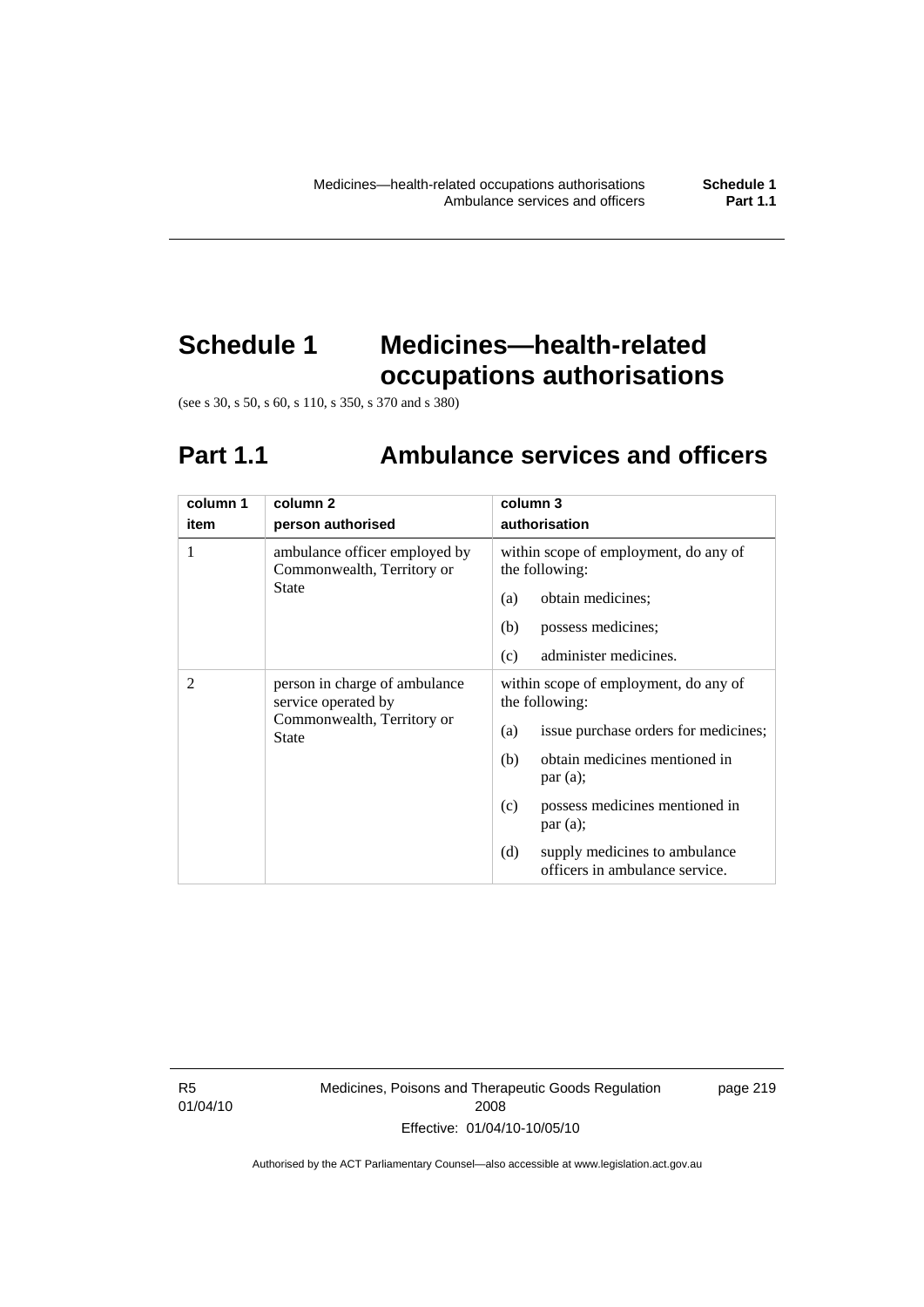### **U Part 1.2 Dentists, dental hygienists and dental therapists**

| column 1<br>item | column 2<br>person authorised | column 3<br>authorisation                                                                                                      |
|------------------|-------------------------------|--------------------------------------------------------------------------------------------------------------------------------|
| 1                | dentist                       | to the extent necessary to practise dentistry<br>and, if employed, within the scope of<br>employment, do any of the following: |
|                  |                               | issue purchase orders and requisitions<br>(a)<br>for medicines:                                                                |
|                  |                               | obtain medicines;<br>(b)                                                                                                       |
|                  |                               | possess medicines;<br>(c)                                                                                                      |
|                  |                               | (d)<br>administer medicines;                                                                                                   |
|                  |                               | prescribe medicines;<br>(e)                                                                                                    |
|                  |                               | (f)<br>supply medicines to patients during<br>consultations if labelled in accordance<br>with $s$ 161;                         |
|                  |                               | supply medicines for administration to<br>(g)<br>patients at dental surgery to people<br>authorised to administer them.        |

*Note Dentist* does not include a trainee dentist (see dict).

page 220 Medicines, Poisons and Therapeutic Goods Regulation 2008 Effective: 01/04/10-10/05/10

R5 01/04/10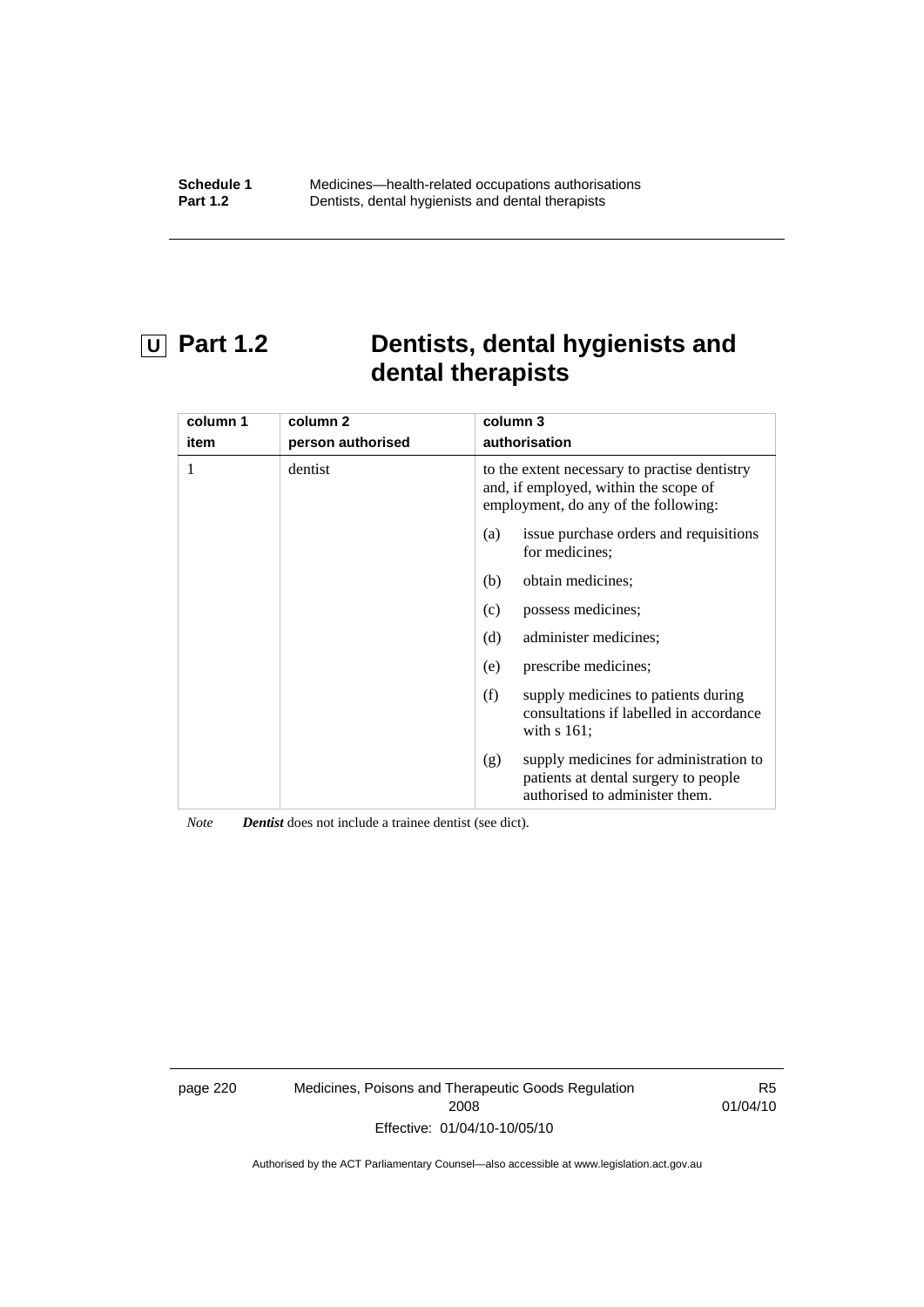| column 1 | column <sub>2</sub> | column 3                                                                                                                                                     |
|----------|---------------------|--------------------------------------------------------------------------------------------------------------------------------------------------------------|
| item     | person authorised   | authorisation                                                                                                                                                |
| 2        | trainee dentist     | to the extent necessary to practise dentistry or<br>undertake training, and under supervision of<br>dentist, do any of the following:                        |
|          |                     | obtain medicines from health<br>(a)<br>professional authorised to possess<br>them;                                                                           |
|          |                     | possess medicines;<br>(b)                                                                                                                                    |
|          |                     | administer medicines in accordance<br>(c)<br>with prescription (whether or not<br>issued by themself or dentist);                                            |
|          |                     | (d)<br>prescribe medicines for administration<br>at institution or dental surgery.                                                                           |
| 3        | dental hygienist    | within the scope of employment, to the<br>extent necessary to practice as dental<br>hygienist, and under supervision of dentist,<br>do any of the following: |
|          |                     | obtain medicines from dentist<br>(a)<br>authorised to possess them;                                                                                          |
|          |                     | possess medicines mentioned in<br>(b)<br>par(a);                                                                                                             |
|          |                     | administer medicines mentioned in<br>(c)<br>par (a) in accordance with dentist's<br>prescription.                                                            |

R5 01/04/10 Medicines, Poisons and Therapeutic Goods Regulation 2008 Effective: 01/04/10-10/05/10

page 221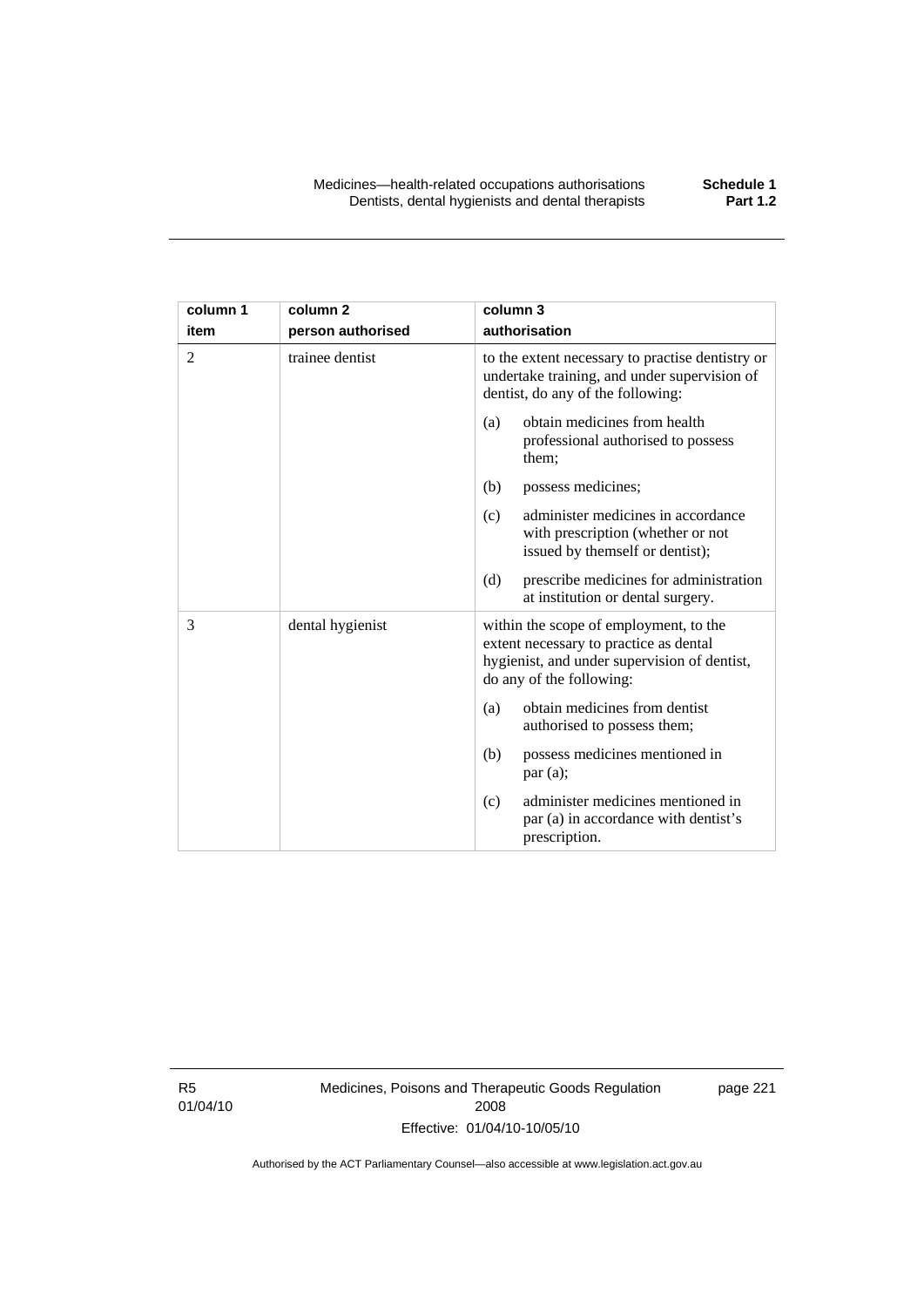#### **Schedule 1** Medicines—health-related occupations authorisations<br>**Part 1.2** Dentists, dental hygienists and dental therapists **Part 1.2** Dentists, dental hygienists and dental therapists

| column 1<br>item | column <sub>2</sub><br>person authorised | column 3<br>authorisation                                                                                                                                    |
|------------------|------------------------------------------|--------------------------------------------------------------------------------------------------------------------------------------------------------------|
|                  |                                          |                                                                                                                                                              |
| $\overline{4}$   | dental therapist                         | within the scope of employment, to the<br>extent necessary to practice as dental<br>therapist, and under supervision of dentist, do<br>any of the following: |
|                  |                                          | issue purchase orders and requisitions<br>(a)<br>for medicines for topical dental use<br>and for local anaesthetics;                                         |
|                  |                                          | (b)<br>obtain medicines mentioned in par (a);                                                                                                                |
|                  |                                          | possess medicines mentioned in<br>(c)<br>par(a);                                                                                                             |
|                  |                                          | administer medicines mentioned in<br>(d)<br>par(a).                                                                                                          |

page 222 Medicines, Poisons and Therapeutic Goods Regulation 2008 Effective: 01/04/10-10/05/10

R5 01/04/10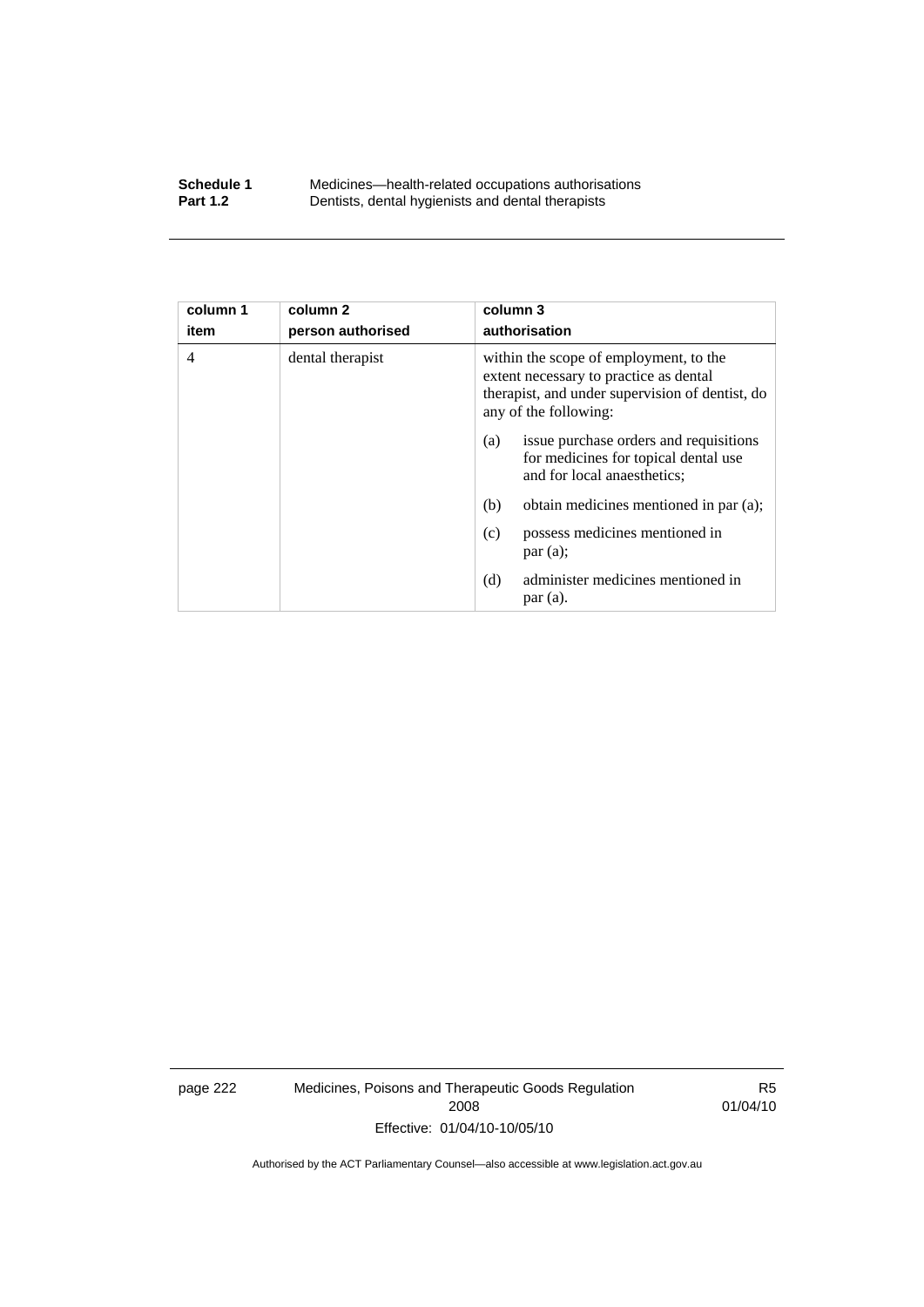### **U Part 1.3 Doctors**

| column 1 | column <sub>2</sub> | column 3                                                                                                                      |
|----------|---------------------|-------------------------------------------------------------------------------------------------------------------------------|
| item     | person authorised   | authorisation                                                                                                                 |
| 1        | doctor              | to the extent necessary to practise medicine<br>and, if employed, within the scope of<br>employment, do any of the following: |
|          |                     | (a)<br>issue purchase orders and requisitions<br>for medicines;                                                               |
|          |                     | obtain medicines;<br>(b)                                                                                                      |
|          |                     | possess medicines;<br>(c)                                                                                                     |
|          |                     | administer medicines;<br>(d)                                                                                                  |
|          |                     | prescribe medicines;<br>(e)                                                                                                   |
|          |                     | (f)<br>supply medicines to patients during<br>consultations;                                                                  |
|          |                     | supply medicines for administration to<br>(g)<br>patients to people authorised to<br>administer them:                         |
|          |                     | (h)<br>supply medicines dispensed for patient<br>to another health professional on<br>patient's transfer within institution;  |
|          |                     | supply medicines dispensed for patient<br>(i)<br>to patient on patient's discharge from<br>institution;                       |
|          |                     | (j)<br>supply medicines to patients during<br>consultations if labelled in accordance<br>with s 161.                          |
|          |                     | <b>Note</b><br>For authorisation to issue standing<br>orders for administration of medicines at<br>institutions, see s 75.    |

*Note Doctor* does not include an intern doctor (see dict).

R5 01/04/10 Medicines, Poisons and Therapeutic Goods Regulation 2008 Effective: 01/04/10-10/05/10

page 223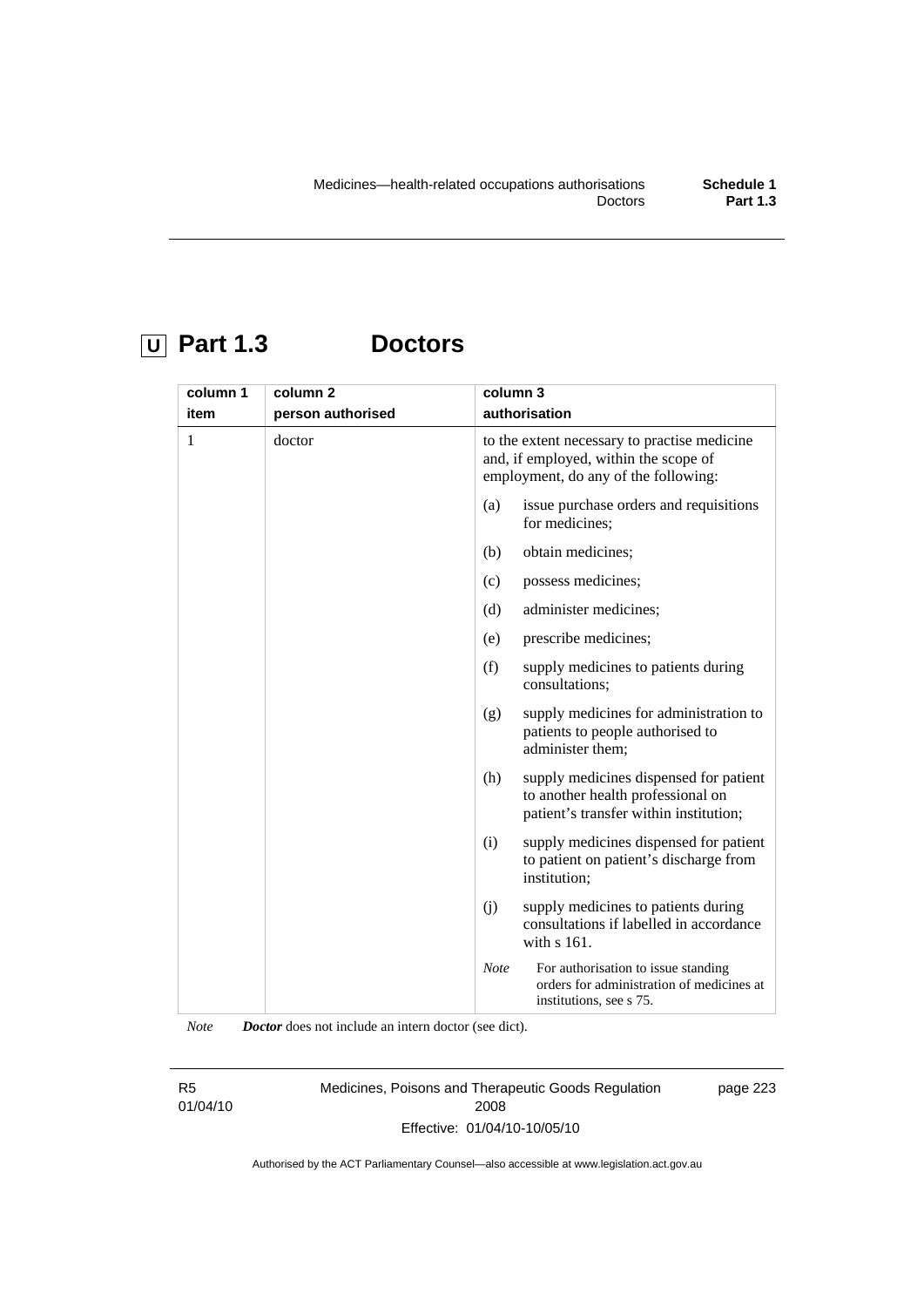| Schedule 1      | Medicines—health-related occupations authorisations |
|-----------------|-----------------------------------------------------|
| <b>Part 1.3</b> | <b>Doctors</b>                                      |

| column 1<br>item | column <sub>2</sub><br>person authorised | column 3<br>authorisation                                                                                                                                     |
|------------------|------------------------------------------|---------------------------------------------------------------------------------------------------------------------------------------------------------------|
| 2                | intern doctor                            | to the extent necessary to practise medicine<br>or undertake training or supervised practice,<br>and under supervision of doctor, do any of<br>the following: |
|                  |                                          | obtain medicines from health<br>(a)<br>professional authorised to possess<br>them;                                                                            |
|                  |                                          | (b)<br>possess medicines;                                                                                                                                     |
|                  |                                          | administer medicines in accordance<br>(c)<br>with prescription (whether or not<br>issued by themself or another<br>prescriber);                               |
|                  |                                          | (d)<br>prescribe medicines for administration<br>at institution or surgery;                                                                                   |
|                  |                                          | supply medicines dispensed for patient<br>(e)<br>to another health professional on<br>patient's transfer within institution;                                  |
|                  |                                          | (f)<br>supply medicines dispensed for patient<br>to patient on patient's discharge from<br>institution.                                                       |

page 224 Medicines, Poisons and Therapeutic Goods Regulation 2008 Effective: 01/04/10-10/05/10

R5 01/04/10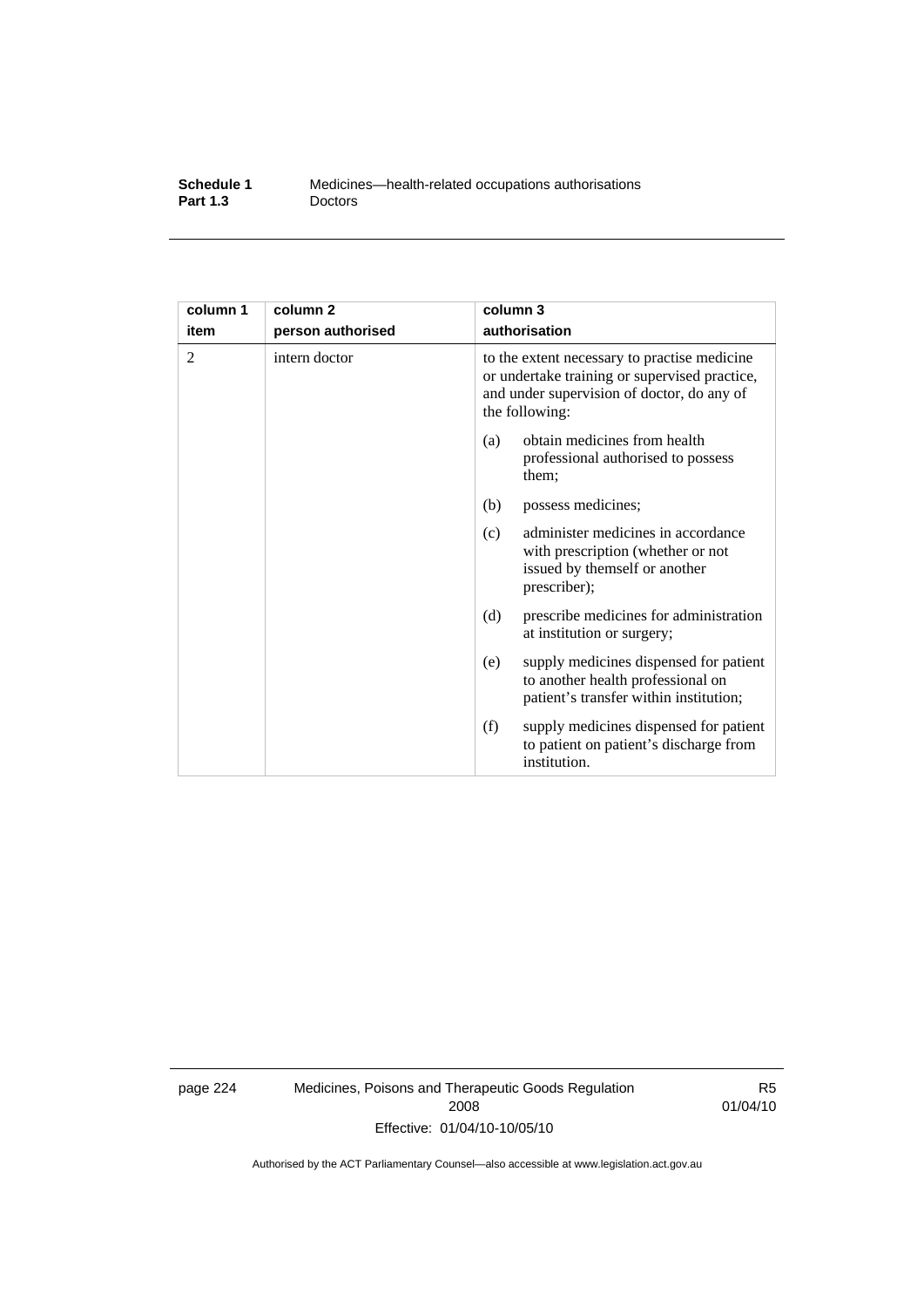### **U Part 1.4 Health professionals at institutions**

| column 1<br>item | column 2<br>person authorised                  | column 3<br>authorisation                                                                                                                                                                   |
|------------------|------------------------------------------------|---------------------------------------------------------------------------------------------------------------------------------------------------------------------------------------------|
|                  | health professional employed<br>at institution | within the scope of employment, do any of<br>the following for the delivery of medicines<br>within the institution to another health<br>professional authorised to obtain the<br>medicines: |
|                  |                                                | obtain the medicines;<br>(a)                                                                                                                                                                |
|                  |                                                | possess the medicines;<br>(b)                                                                                                                                                               |
|                  |                                                | supply the medicines.<br>(c)                                                                                                                                                                |

R5 01/04/10 Medicines, Poisons and Therapeutic Goods Regulation 2008 Effective: 01/04/10-10/05/10

page 225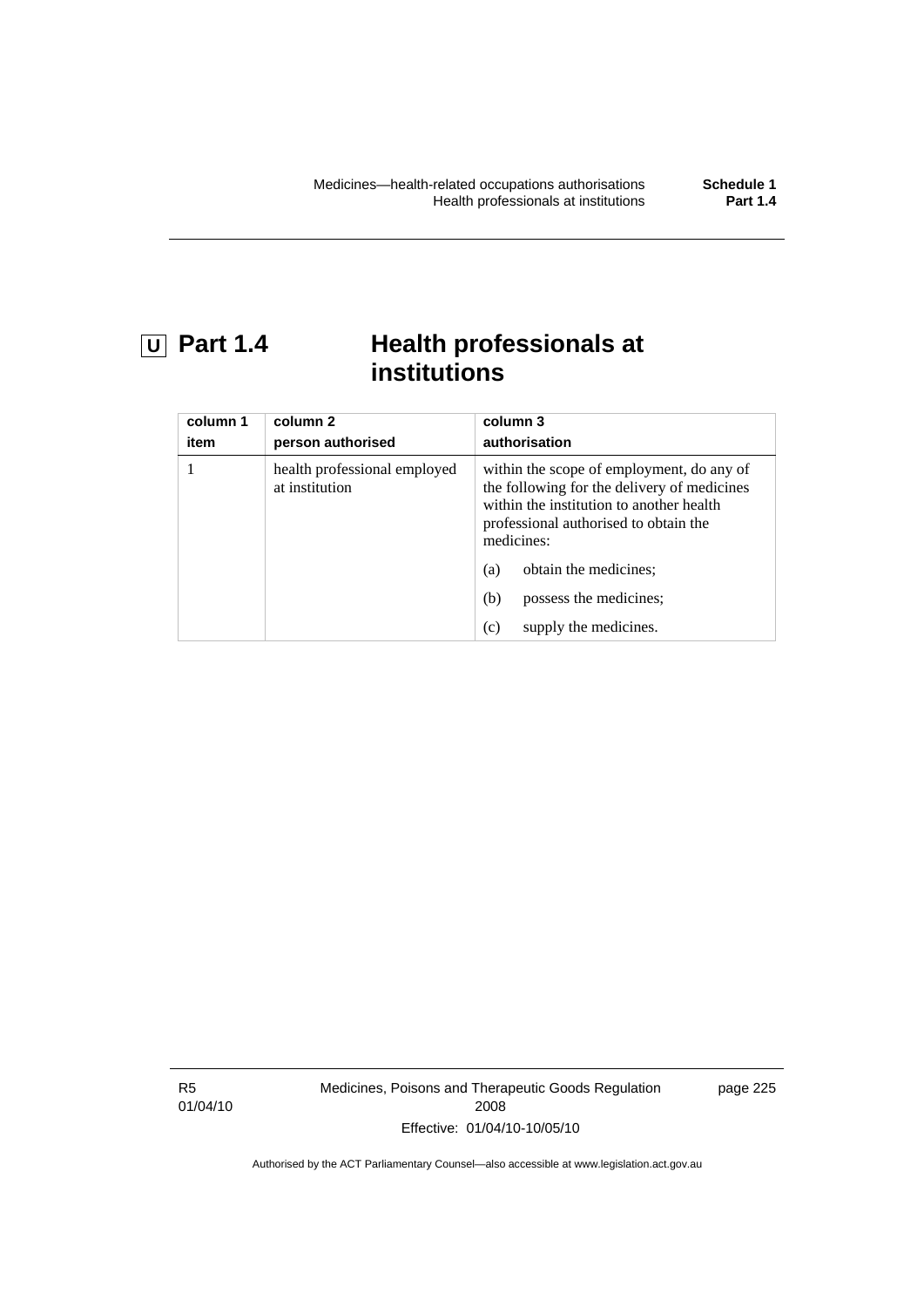### **U Part 1.5 Midwives**

| column 1 | column <sub>2</sub> | column 3                                                                                                                       |  |
|----------|---------------------|--------------------------------------------------------------------------------------------------------------------------------|--|
| item     | person authorised   | authorisation                                                                                                                  |  |
| 1        | midwife             | to the extent necessary to practise midwifery<br>and, if employed, within the scope of<br>employment, do any of the following: |  |
|          |                     | issue requisitions for medicines;<br>(a)                                                                                       |  |
|          |                     | (b)<br>obtain medicines on requisition;                                                                                        |  |
|          |                     | possess medicines;<br>(c)                                                                                                      |  |
|          |                     | (d)<br>administer medicines in accordance<br>with prescription or standing order;                                              |  |
|          |                     | supply medicines in accordance with a<br>(e)<br>standing order issued by chief health<br>officer or a requisition;             |  |
|          |                     | supply medicines dispensed for patient<br>(f)<br>to another health professional on<br>patient's transfer within institution;   |  |
|          |                     | supply medicines dispensed for patient<br>(g)<br>to patient on patient's discharge from<br>institution.                        |  |

page 226 Medicines, Poisons and Therapeutic Goods Regulation 2008 Effective: 01/04/10-10/05/10

R5 01/04/10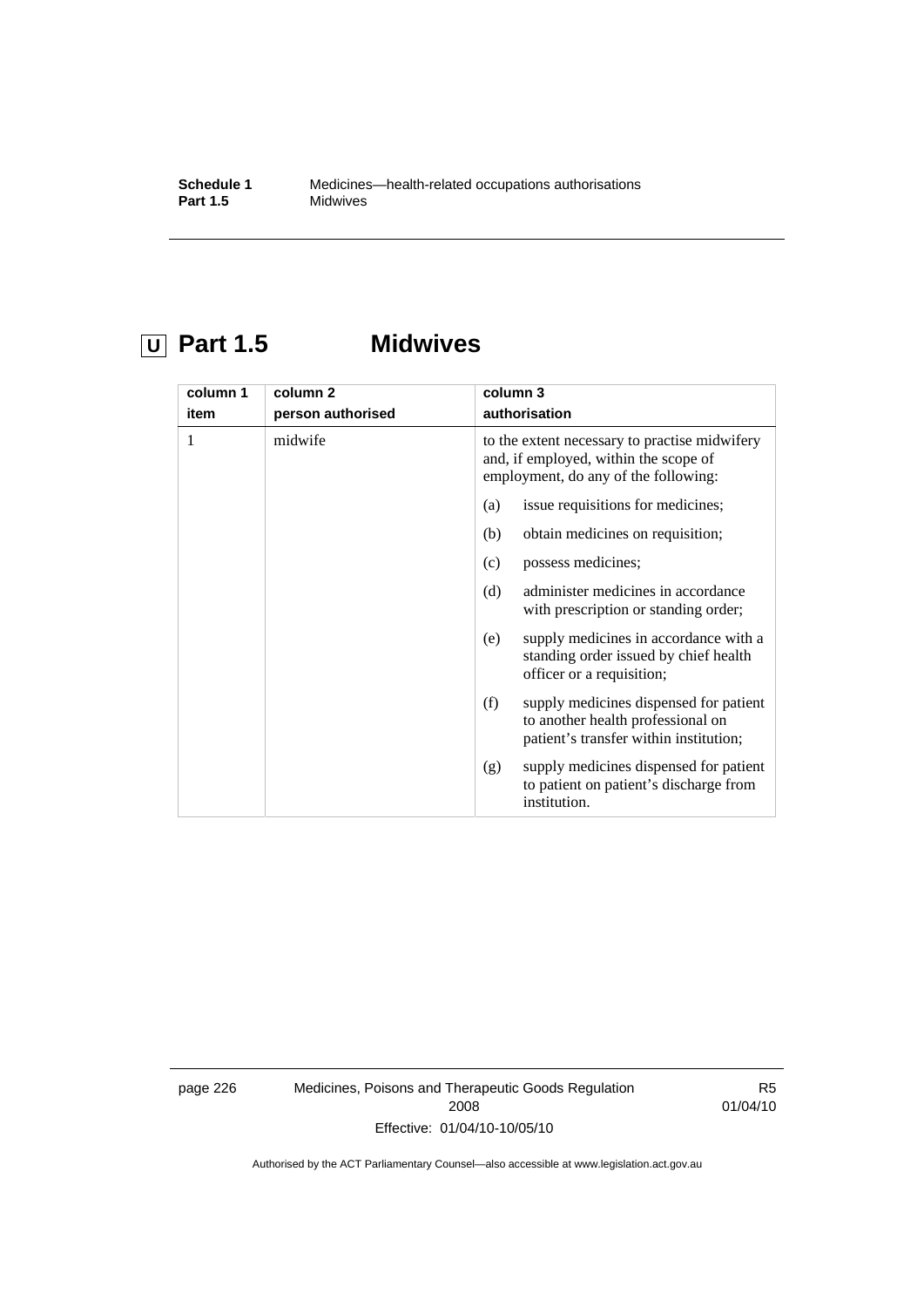# **U Part 1.6 Nurses**

| column 1<br>item | column <sub>2</sub><br>person authorised | column 3                                                                                                                     | authorisation                                                                                                         |
|------------------|------------------------------------------|------------------------------------------------------------------------------------------------------------------------------|-----------------------------------------------------------------------------------------------------------------------|
| 1                | nurse                                    | to the extent necessary to practise nursing<br>and, if employed, within the scope of<br>employment, do any of the following: |                                                                                                                       |
|                  |                                          | (a)                                                                                                                          | issue requisitions for medicines;                                                                                     |
|                  |                                          | (b)                                                                                                                          | obtain medicines on requisition;                                                                                      |
|                  |                                          | (c)                                                                                                                          | possess medicines;                                                                                                    |
|                  |                                          | (d)                                                                                                                          | administer medicines in accordance<br>with prescription or standing order;                                            |
|                  |                                          | (e)                                                                                                                          | supply medicines in accordance with a<br>standing order issued by chief health<br>officer or a requisition;           |
|                  |                                          | (f)                                                                                                                          | supply medicines dispensed for patient<br>to another health professional on<br>patient's transfer within institution; |
|                  |                                          | (g)                                                                                                                          | supply medicines dispensed for patient<br>to patient on patient's discharge from<br>institution.                      |

*Note Nurse* does not include enrolled nurse (see Legislation Act, dict, pt 1).

R5 01/04/10 Medicines, Poisons and Therapeutic Goods Regulation 2008 Effective: 01/04/10-10/05/10

page 227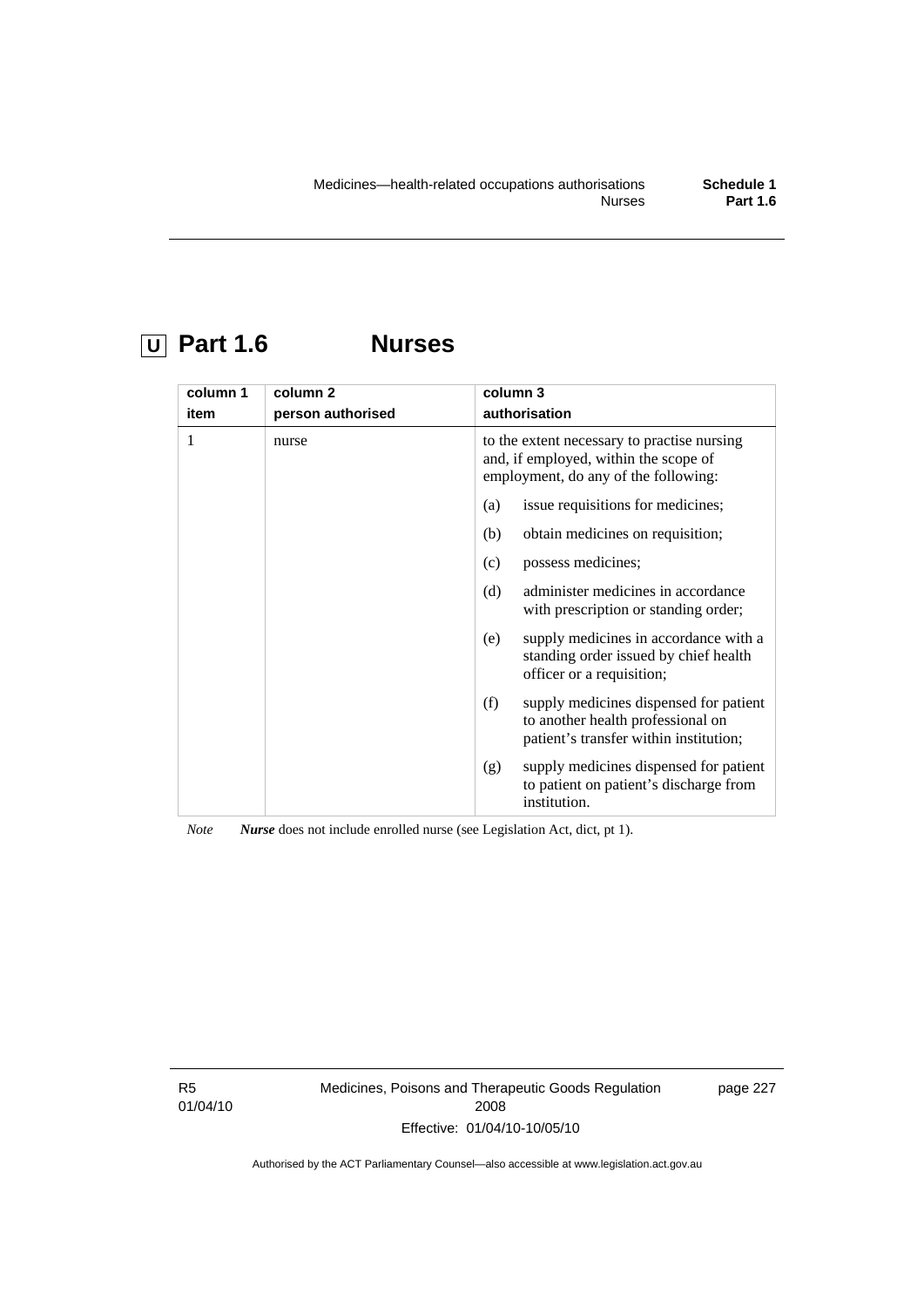#### **Schedule 1** Medicines—health-related occupations authorisations<br>**Part 1.6** Murses **Part 1.6**

| column 1 | column <sub>2</sub>          | column 3                                                                                                                                                                                                                                                    |  |
|----------|------------------------------|-------------------------------------------------------------------------------------------------------------------------------------------------------------------------------------------------------------------------------------------------------------|--|
| item     | person authorised            | authorisation                                                                                                                                                                                                                                               |  |
| 2        | trainee nurse                | if successfully completed pharmacology<br>units of nursing studies, to the extent<br>necessary to practise nursing as trainee nurse<br>or undertake training, and under supervision<br>of nurse, nurse practitioner or midwife, do<br>any of the following: |  |
|          |                              | obtain medicines from health<br>(a)<br>professional authorised to possess<br>them;                                                                                                                                                                          |  |
|          |                              | (b)<br>possess medicines;                                                                                                                                                                                                                                   |  |
|          |                              | (c)<br>administer medicines to patients in<br>accordance with prescription.                                                                                                                                                                                 |  |
| 3        | enrolled nurse               | to the extent necessary to practise nursing as<br>enrolled nurse and, if employed, within the<br>scope of employment, do any of the<br>following:                                                                                                           |  |
|          |                              | obtain medicines from health<br>(a)<br>professional authorised to possess<br>them;                                                                                                                                                                          |  |
|          |                              | (b)<br>possess medicines;                                                                                                                                                                                                                                   |  |
|          |                              | administer medicines in accordance<br>(c)<br>with prescription.                                                                                                                                                                                             |  |
| 4        | enrolled nurse (medications) | to the extent necessary to practise nursing as<br>enrolled nurse and, if employed, within the<br>scope of employment, do any of the<br>following:                                                                                                           |  |
|          |                              | obtain medicines from health<br>(a)<br>professional authorised to possess<br>them;                                                                                                                                                                          |  |
|          |                              | (b)<br>possess medicines;                                                                                                                                                                                                                                   |  |
|          |                              | administer medicines in accordance<br>(c)<br>with prescription.                                                                                                                                                                                             |  |

page 228 Medicines, Poisons and Therapeutic Goods Regulation 2008 Effective: 01/04/10-10/05/10

R5 01/04/10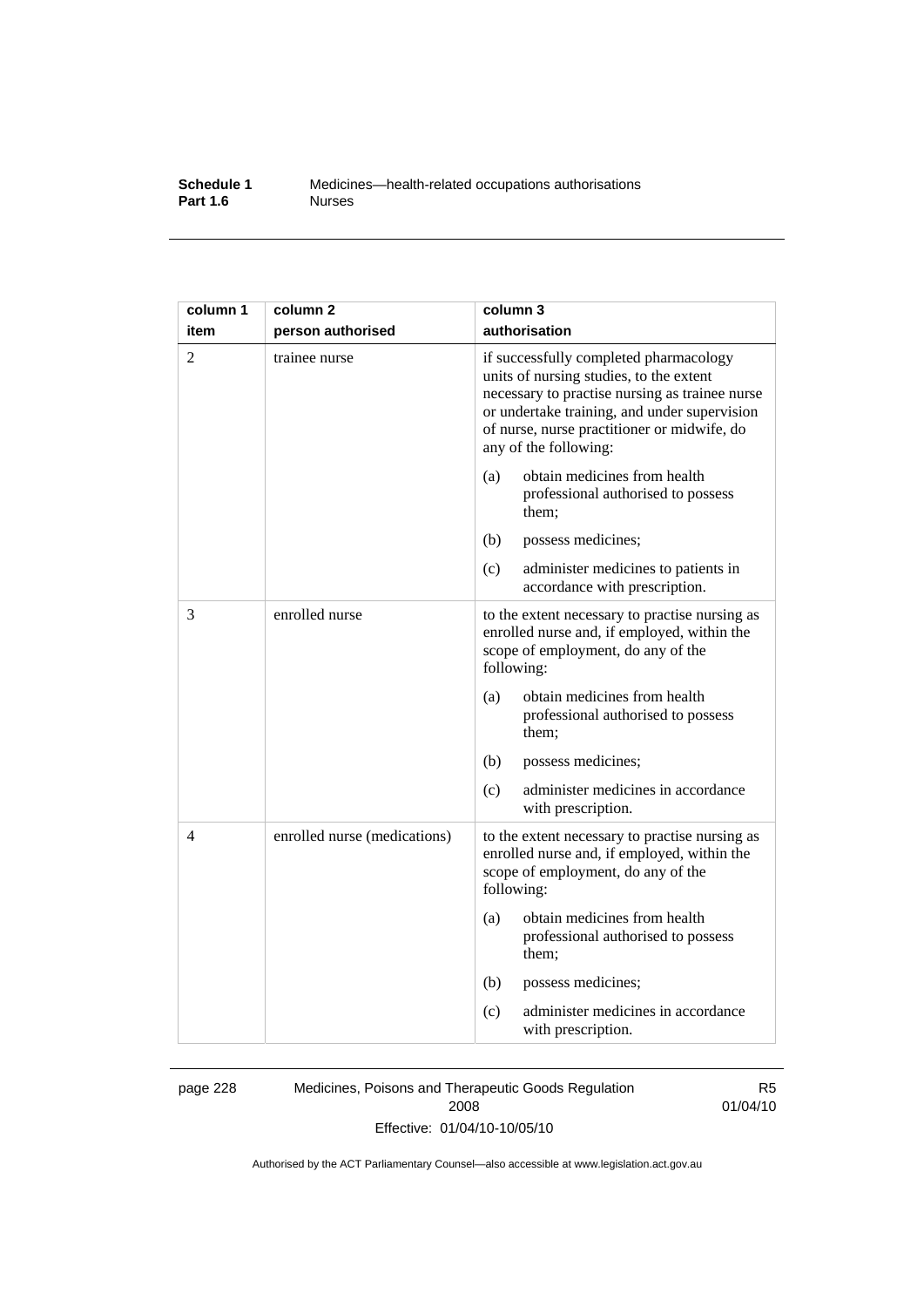| column 1 | column <sub>2</sub> | column 3                                                                                                                                                    |
|----------|---------------------|-------------------------------------------------------------------------------------------------------------------------------------------------------------|
| item     | person authorised   | authorisation                                                                                                                                               |
| 5        | nurse practitioner  | to the extent necessary to practise nursing<br>and, if employed, within the scope of<br>employment, do any of the following:                                |
|          |                     | issue requisitions for medicines;<br>(a)                                                                                                                    |
|          |                     | obtain medicines;<br>(b)                                                                                                                                    |
|          |                     | possess medicines;<br>(c)                                                                                                                                   |
|          |                     | (d)<br>prescribe medicines (other than<br>controlled medicines) in accordance<br>with approved scope of practice under<br>the Health Regulation 2004, s 11; |
|          |                     | supply medicines to which par (d)<br>(e)<br>applies to patients during consultations<br>if labelled in accordance with s 161;                               |
|          |                     | (f)<br>administer medicines in accordance<br>with prescription (whether or not<br>issued by themself or another<br>prescriber) or standing order;           |
|          |                     | supply medicines in accordance with a<br>(g)<br>standing order issued by chief health<br>officer or a requisition;                                          |
|          |                     | supply medicines dispensed for patient<br>(h)<br>to another health professional on<br>patient's transfer within institution;                                |
|          |                     | (i)<br>supply medicines dispensed for patient<br>to patient on patient's discharge from<br>institution.                                                     |

R5 01/04/10 Medicines, Poisons and Therapeutic Goods Regulation 2008 Effective: 01/04/10-10/05/10

page 229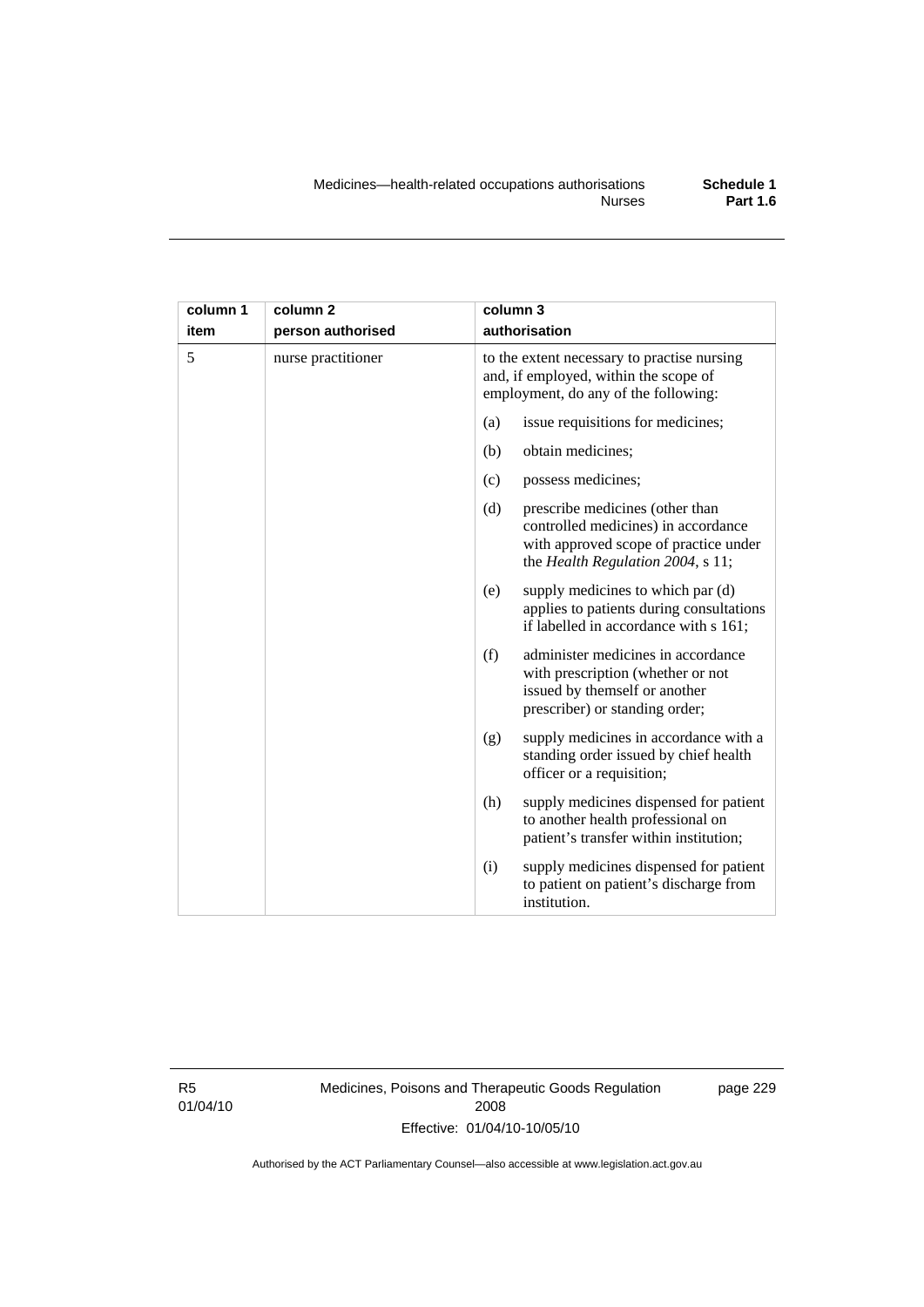# **U** Part 1.7 **Opioid dependency treatment centres operated by Territory**

| column 1       | column <sub>2</sub>                                                                | column 3                                                                                                                                                                                                |
|----------------|------------------------------------------------------------------------------------|---------------------------------------------------------------------------------------------------------------------------------------------------------------------------------------------------------|
| item           | person authorised                                                                  | authorisation                                                                                                                                                                                           |
| 1              | person in charge of opioid<br>dependency treatment centre<br>operated by Territory | to the extent necessary to treat patients of<br>centre and within the scope of employment,<br>do any of the following:                                                                                  |
|                |                                                                                    | issue purchase orders and requisitions<br>(a)<br>for buprenorphine and methadone;                                                                                                                       |
|                |                                                                                    | obtain buprenorphine and methadone<br>(b)<br>on purchase orders and requisitions;                                                                                                                       |
|                |                                                                                    | supply buprenorphine and methadone<br>(c)<br>to health professionals at centre for<br>patients of centre.                                                                                               |
| $\overline{2}$ | doctor or nurse at opioid<br>dependency treatment centre<br>operated by Territory  | to the extent necessary to treat patients of<br>centre and within the scope of employment,<br>supply buprenorphine and methadone to<br>patients of centre for self-administration<br>outside centre if- |
|                |                                                                                    | (a)<br>supply is in accordance with<br>prescription; and                                                                                                                                                |
|                |                                                                                    | (b)<br>medicine is labelled as if dispensed<br>medicine; and                                                                                                                                            |
|                |                                                                                    | labelled medicine checked by another<br>(c)<br>health professional before supply.                                                                                                                       |
|                |                                                                                    | For authorisation of doctor to issue<br>Note 1<br>standing orders for administration of<br>medicines at centre, see s 75.                                                                               |
|                |                                                                                    | For labelling of dispensed medicines, see<br>Note 2<br>s 123.                                                                                                                                           |

page 230 Medicines, Poisons and Therapeutic Goods Regulation 2008 Effective: 01/04/10-10/05/10

R5 01/04/10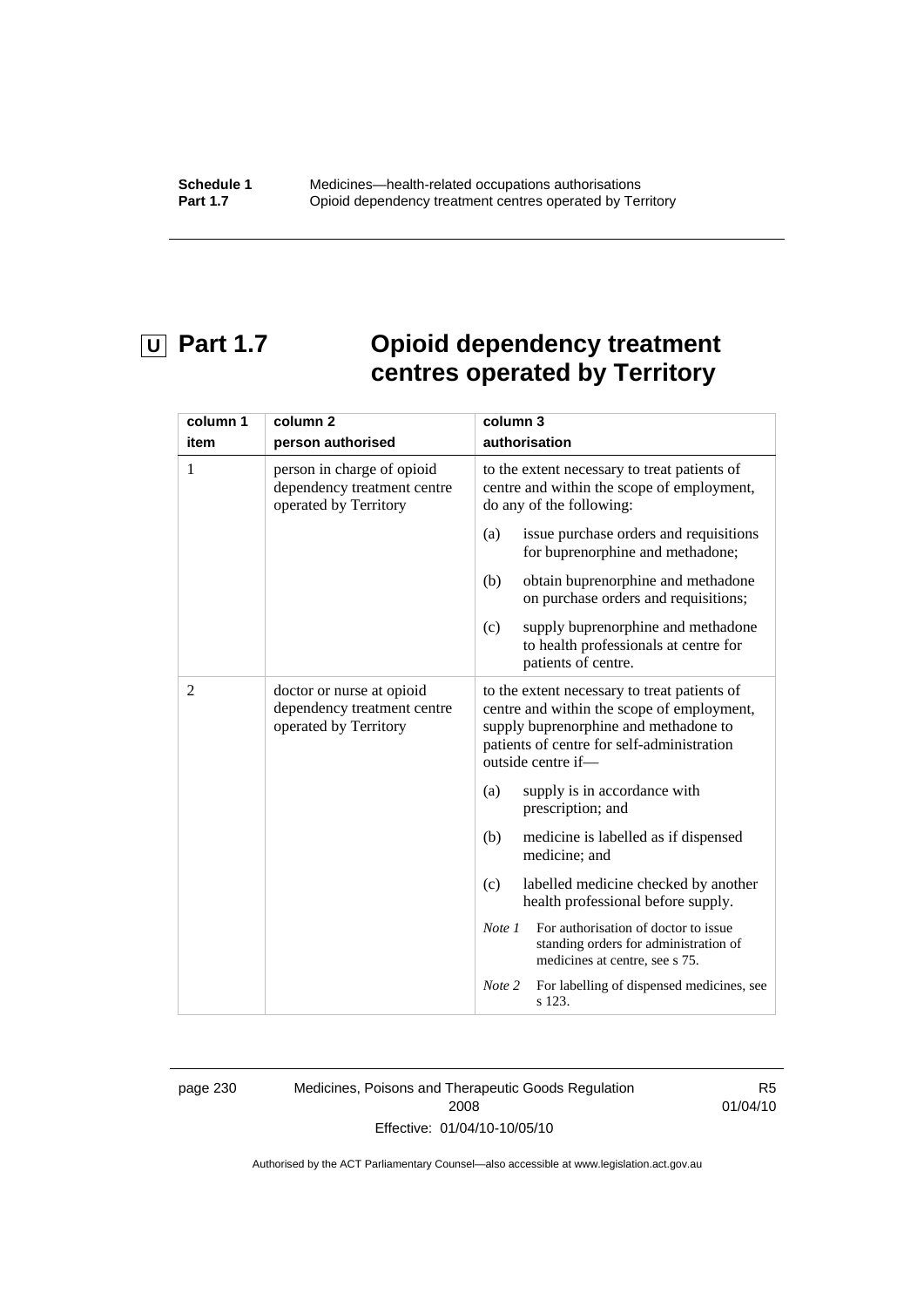# **U Part 1.8 Optometrists**

| column 1<br>item | column <sub>2</sub> | column 3<br>authorisation                                                                                                                                                                                                                                                                                                                                                                                                                                                                                                                                                                                                                                                                                       |
|------------------|---------------------|-----------------------------------------------------------------------------------------------------------------------------------------------------------------------------------------------------------------------------------------------------------------------------------------------------------------------------------------------------------------------------------------------------------------------------------------------------------------------------------------------------------------------------------------------------------------------------------------------------------------------------------------------------------------------------------------------------------------|
|                  | person authorised   |                                                                                                                                                                                                                                                                                                                                                                                                                                                                                                                                                                                                                                                                                                                 |
| $\mathbf{1}$     | optometrist         | to the extent necessary to practise optometry<br>and, if employed, within the scope of<br>employment, do any of the following:                                                                                                                                                                                                                                                                                                                                                                                                                                                                                                                                                                                  |
|                  |                     | deal as follows with optometry<br>(a)<br>medicines mentioned in sch 2,<br>table 2.1, col 2 for a purpose<br>mentioned in col 3 for the medicine:<br>issue purchase orders or<br>(i)<br>requisitions for the medicines;<br>obtain the medicines;<br>(ii)<br>(iii)<br>possess the medicines;<br>(iv)<br>administer the medicines;<br>if holder of optometrist restricted<br>(b)<br>medicines authority under Health<br>Professionals Regulation 2004, sch 11<br>to treat ocular condition, deal with<br>optometry medicines mentioned in<br>sch 2, table 2.2, col 2 for treatment of<br>condition to which the medicine<br>relates under col 3 for the medicine as<br>follows:<br>(i)<br>issue purchase orders or |
|                  |                     | requisitions for the medicines;<br>obtain the medicines;<br>(ii)                                                                                                                                                                                                                                                                                                                                                                                                                                                                                                                                                                                                                                                |
|                  |                     | (iii)<br>possess the medicines;                                                                                                                                                                                                                                                                                                                                                                                                                                                                                                                                                                                                                                                                                 |
|                  |                     | administer the medicines;<br>(iv)                                                                                                                                                                                                                                                                                                                                                                                                                                                                                                                                                                                                                                                                               |
|                  |                     | prescribe the medicines;<br>(v)                                                                                                                                                                                                                                                                                                                                                                                                                                                                                                                                                                                                                                                                                 |
|                  |                     | supply medicines to which<br>(vi)<br>subpar (v) applies to patients<br>during consultations if labelled<br>in accordance with s 161.                                                                                                                                                                                                                                                                                                                                                                                                                                                                                                                                                                            |

R5 01/04/10 Medicines, Poisons and Therapeutic Goods Regulation 2008 Effective: 01/04/10-10/05/10

page 231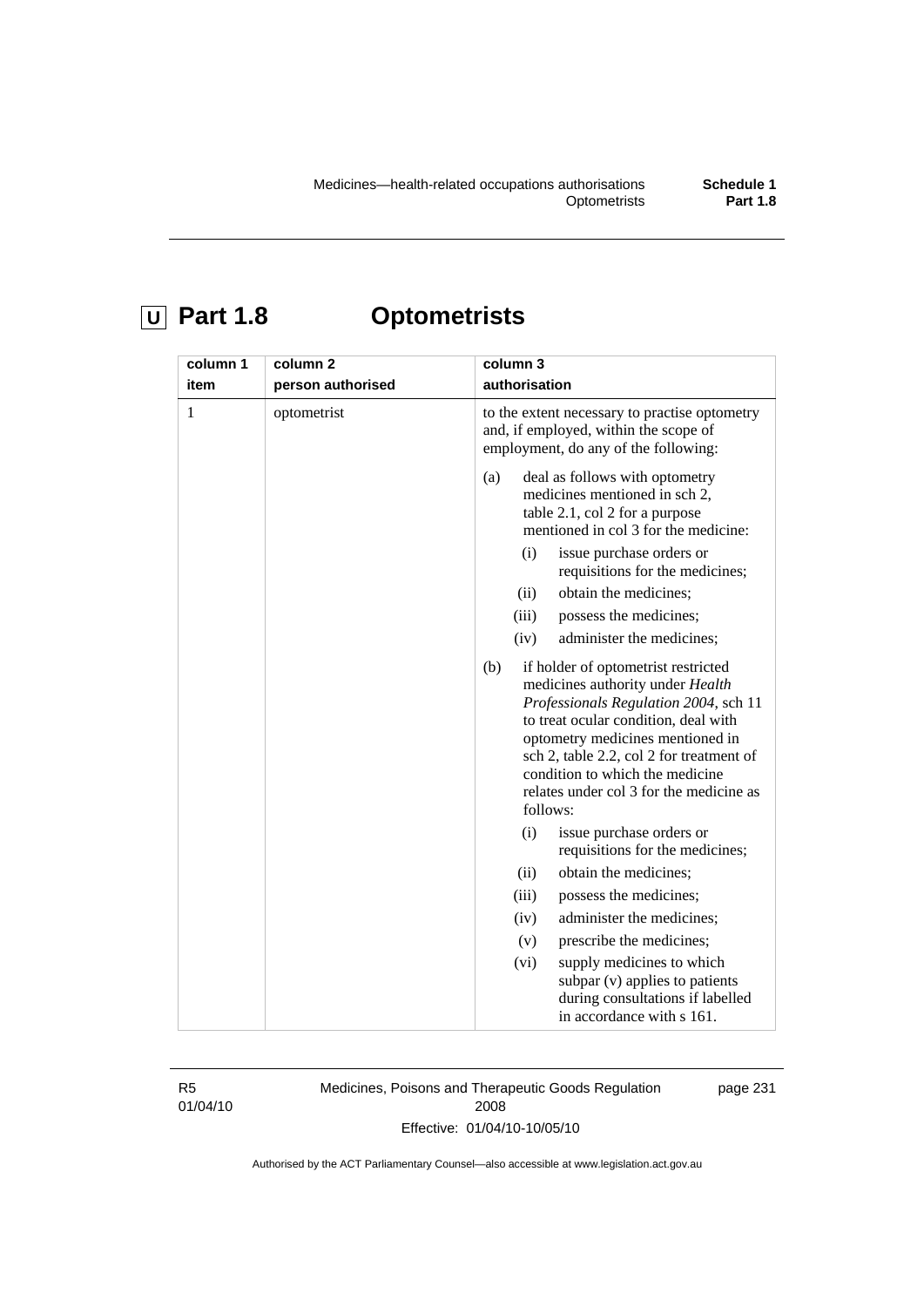### **Part 1.9 Pharmacists and employees**

| column 1 | column <sub>2</sub> | column 3                                                                                                                                       |  |
|----------|---------------------|------------------------------------------------------------------------------------------------------------------------------------------------|--|
| item     | person authorised   | authorisation                                                                                                                                  |  |
| 1        | pharmacist          | to the extent necessary to practise pharmacy<br>and, if employed, within the scope of<br>employment, do any of the following:                  |  |
|          |                     | issue purchase orders and requisitions<br>(a)<br>for medicines;                                                                                |  |
|          |                     | obtain medicines;<br>(b)                                                                                                                       |  |
|          |                     | possess medicines;<br>(c)                                                                                                                      |  |
|          |                     | dispense medicines;<br>(d)                                                                                                                     |  |
|          |                     | administer medicines;<br>(e)                                                                                                                   |  |
|          |                     | (f)<br>manufacture medicines to dispense or<br>supply them on requisition;                                                                     |  |
|          |                     | supply pharmacy medicines;<br>(g)                                                                                                              |  |
|          |                     | (h)<br>if pharmacist at institution—supply<br>pharmacist only medicines without<br>prescription;                                               |  |
|          |                     | if pharmacist at community<br>(i)<br>pharmacy—supply pharmacist only<br>medicines without prescription but in<br>accordance with the Act, s 7; |  |
|          |                     | supply medicines on purchase order,<br>(j)<br>requisition or standing order.                                                                   |  |

*Note 1 Manufacture*—see the Act, dictionary.

*Note 2 Pharmacist* does not include an intern pharmacist (see dict).

page 232 Medicines, Poisons and Therapeutic Goods Regulation 2008 Effective: 01/04/10-10/05/10

R5 01/04/10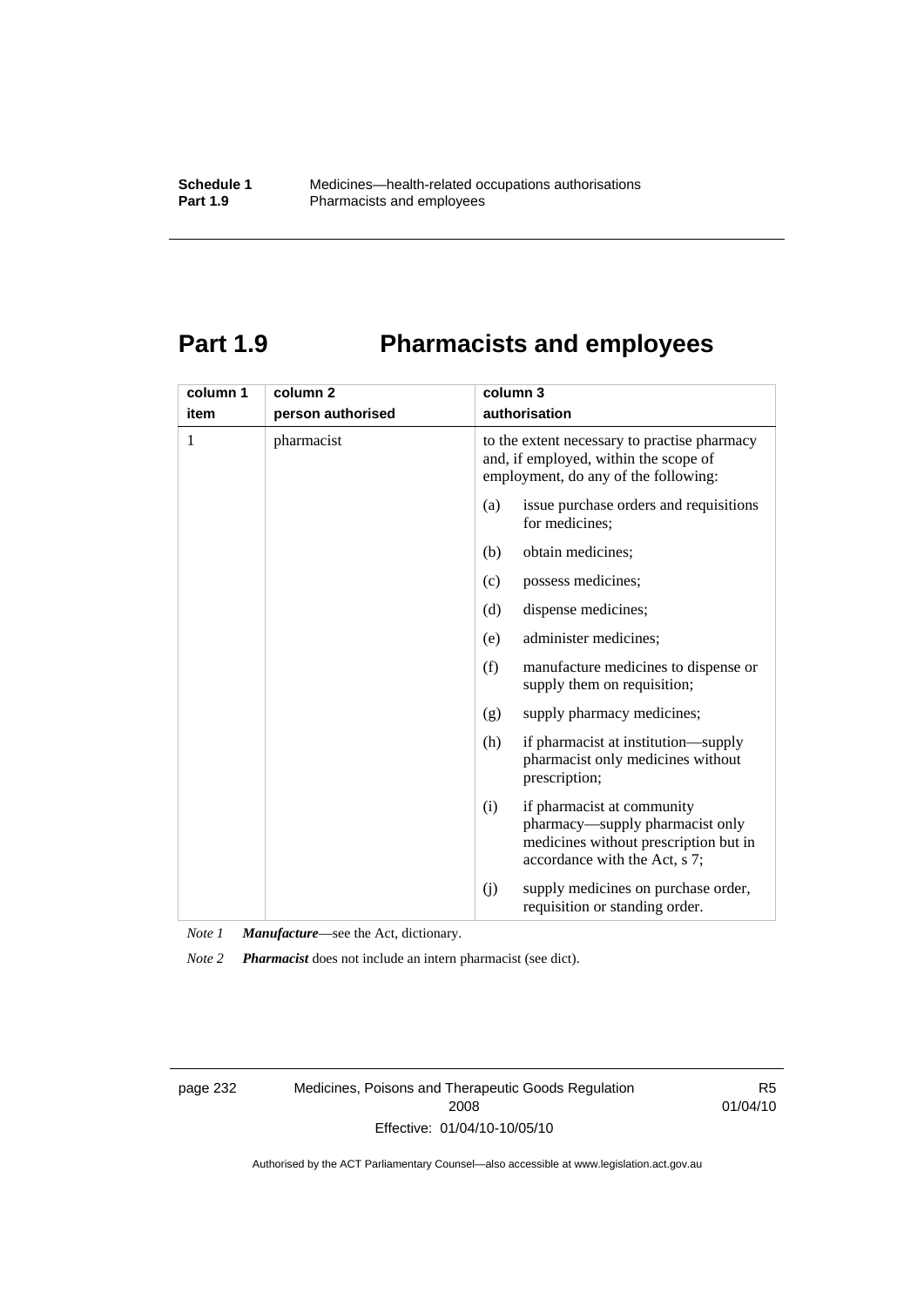| column 1 | column <sub>2</sub> |     | column 3      |                                                                                                                                                   |
|----------|---------------------|-----|---------------|---------------------------------------------------------------------------------------------------------------------------------------------------|
| item     | person authorised   |     | authorisation |                                                                                                                                                   |
| 2        | intern pharmacist   |     |               | to the extent necessary to practise pharmacy<br>or undertake training or supervised practice,<br>do any of the following:                         |
|          |                     | (a) |               | under direct supervision of pharmacist<br>do 1 or more of the following:                                                                          |
|          |                     |     | (i)           | administer medicines;                                                                                                                             |
|          |                     |     | (ii)          | if intern pharmacist at<br>institution-supply pharmacist<br>only medicines without<br>prescription;                                               |
|          |                     |     | (iii)         | if intern pharmacist at<br>community pharmacy—supply<br>pharmacist only medicines<br>without prescription but in<br>accordance with the Act, s 7; |
|          |                     |     | (iv)          | to obtain, possess and supply<br>medicines for the purpose of<br>assisting pharmacist to dispense<br>them;                                        |
|          |                     | (b) |               | under supervision of pharmacist, do<br>1 or more of the following:                                                                                |
|          |                     |     | (i)           | obtain medicines;                                                                                                                                 |
|          |                     |     | (ii)          | possess medicines;                                                                                                                                |
|          |                     |     | (iii)         | supply pharmacy medicines;                                                                                                                        |
|          |                     |     | (iv)          | supply medicines on requisition.                                                                                                                  |

R5 01/04/10 Medicines, Poisons and Therapeutic Goods Regulation 2008 Effective: 01/04/10-10/05/10

page 233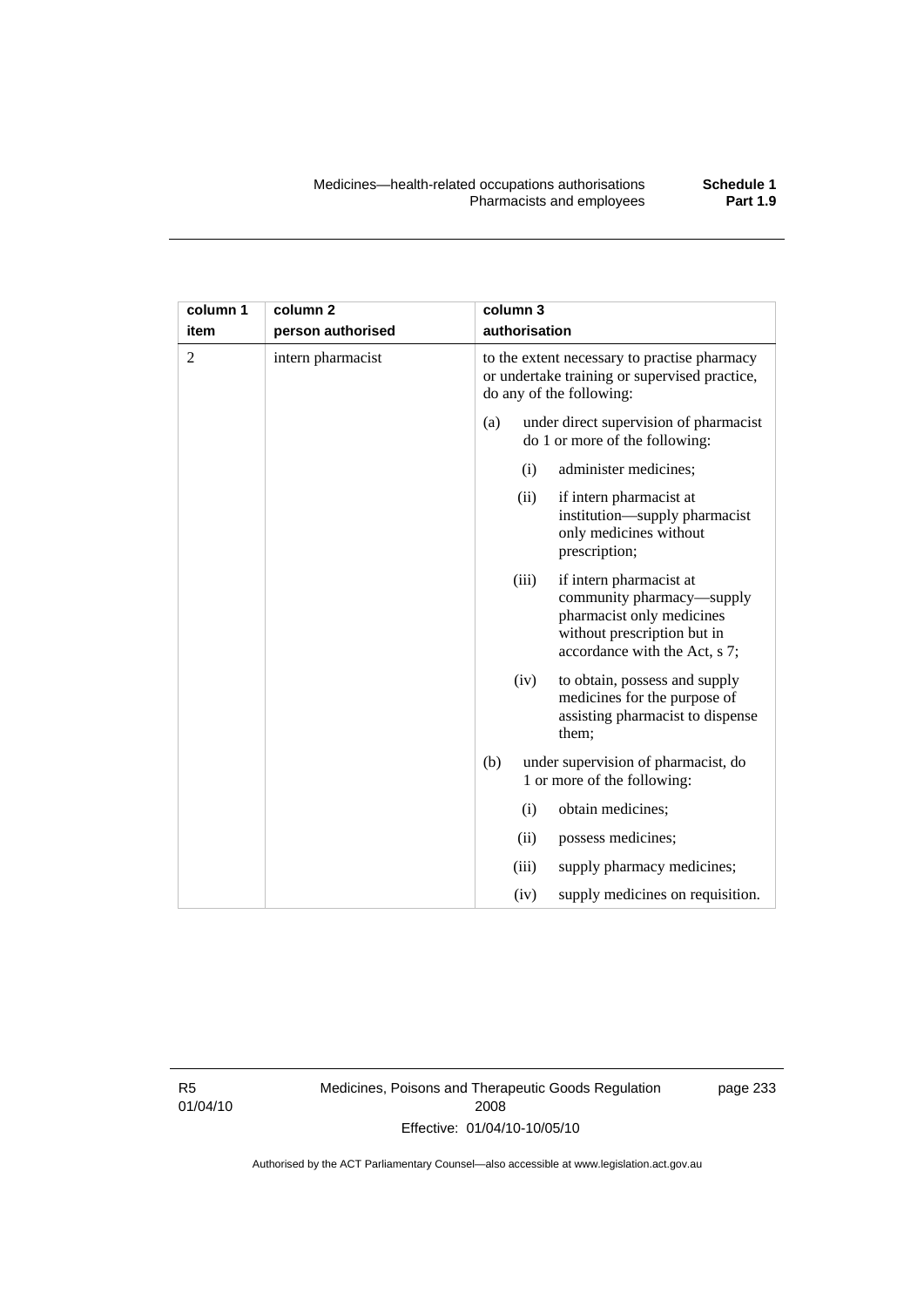#### **Schedule 1** Medicines—health-related occupations authorisations<br>**Part 1.9** Pharmacists and employees Pharmacists and employees

| column 1 | column <sub>2</sub>                                   | column 3                                                                                                                                                         |
|----------|-------------------------------------------------------|------------------------------------------------------------------------------------------------------------------------------------------------------------------|
| item     | person authorised                                     | authorisation                                                                                                                                                    |
| 3        | employee assisting pharmacist<br>employed at hospital | within the scope of employment and under<br>direct supervision of pharmacist, do any of<br>the following:                                                        |
|          |                                                       | obtain medicines;<br>(a)                                                                                                                                         |
|          |                                                       | (b)<br>possess medicines;                                                                                                                                        |
|          |                                                       | (c)<br>to obtain, possess and supply<br>medicines for the purpose of assisting<br>pharmacist to dispense them;                                                   |
|          |                                                       | (d)<br>supply medicines on requisition.                                                                                                                          |
| 4        | employee at a community                               | within the scope of employment and-                                                                                                                              |
|          | pharmacy                                              | (a)<br>under supervision of pharmacist,<br>$supply$ —                                                                                                            |
|          |                                                       | (i)<br>pharmacy medicines; or                                                                                                                                    |
|          |                                                       | (ii)<br>pharmacist only medicines<br>supplied in person to customer<br>by pharmacist if supply is for<br>purpose of sale of medicine; or                         |
|          |                                                       | (iii)<br>medicines dispensed at the<br>pharmacy if the delivery or sale<br>is to the person for whom the<br>medicine is prescribed or the<br>person's agent; and |
|          |                                                       | (b)<br>under supervision of pharmacist,<br>obtain and possess medicines for<br>purpose of par (a); and                                                           |
|          |                                                       | (c)<br>under direct supervision of pharmacist,<br>do any of the following for purpose of<br>assisting pharmacist to dispense<br>medicines:                       |
|          |                                                       | (i)<br>obtain the medicines;                                                                                                                                     |
|          |                                                       | (ii)<br>possess the medicines.                                                                                                                                   |

page 234 Medicines, Poisons and Therapeutic Goods Regulation 2008 Effective: 01/04/10-10/05/10

R5 01/04/10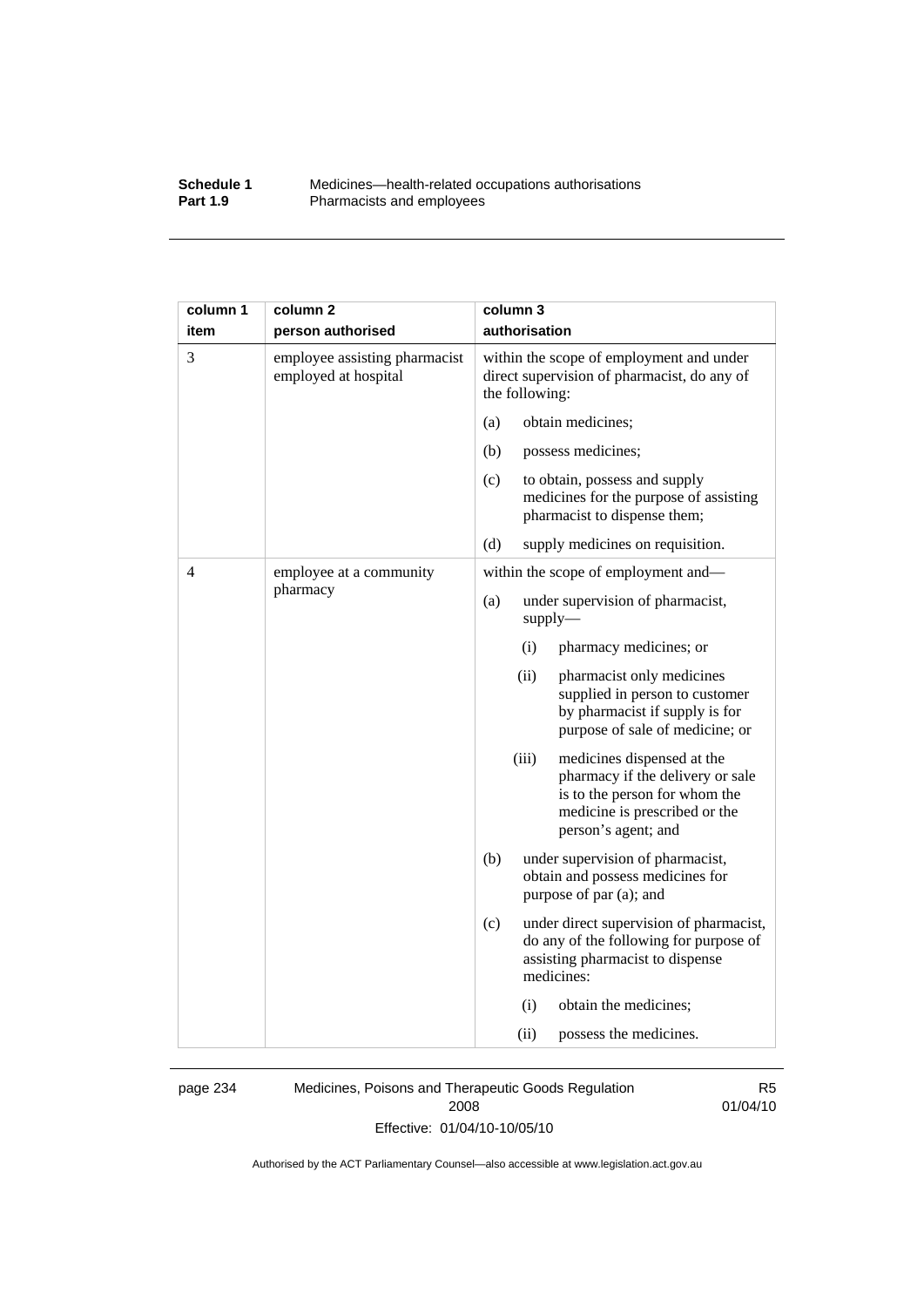# **Part 1.10 Podiatrists**

| column 1<br>item | column <sub>2</sub><br>person authorised | column 3<br>authorisation                                                                                                     |
|------------------|------------------------------------------|-------------------------------------------------------------------------------------------------------------------------------|
|                  | podiatrist                               | to the extent necessary to practise podiatry<br>and, if employed, within the scope of<br>employment, do any of the following: |
|                  |                                          | issue purchase orders and requisitions<br>(a)<br>for adrenaline and local anaesthetics;                                       |
|                  |                                          | obtain adrenaline and local<br>(b)<br>anaesthetics:                                                                           |
|                  |                                          | possess adrenaline and local<br>(c)<br>anaesthetics:                                                                          |
|                  |                                          | administer adrenaline and local<br>(d)<br>anaesthetics.                                                                       |

R5 01/04/10 Medicines, Poisons and Therapeutic Goods Regulation 2008 Effective: 01/04/10-10/05/10

page 235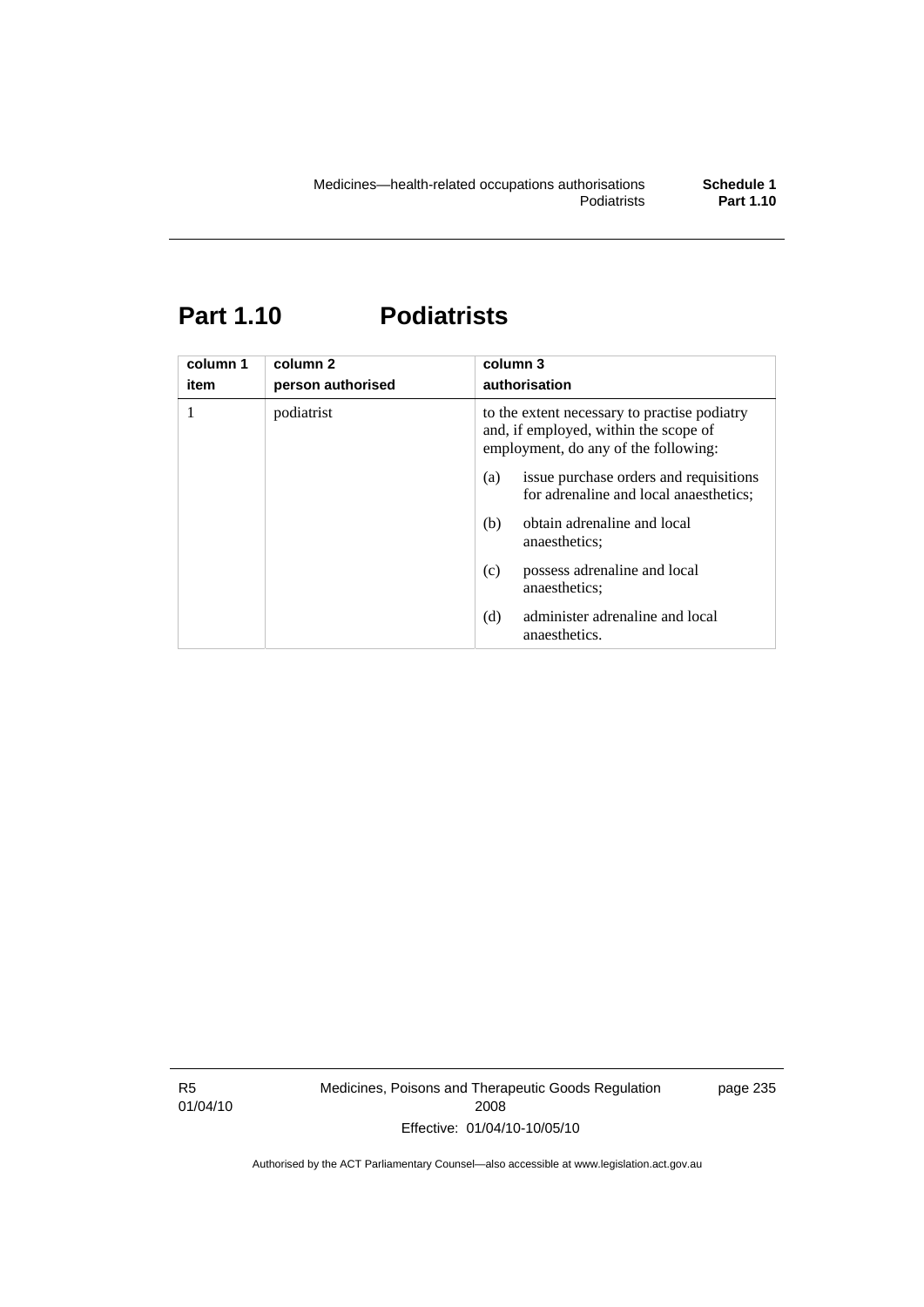# **U** Part 1.11 Residential care facilities

| column 1 | column <sub>2</sub>                                                                                                                                               | column 3                                                                                                                                                                                                                                                                                                                                                                                                                                                                                                                                                                                                                                                                                                                                                                                                                                                                                                                                                                                                                                   |
|----------|-------------------------------------------------------------------------------------------------------------------------------------------------------------------|--------------------------------------------------------------------------------------------------------------------------------------------------------------------------------------------------------------------------------------------------------------------------------------------------------------------------------------------------------------------------------------------------------------------------------------------------------------------------------------------------------------------------------------------------------------------------------------------------------------------------------------------------------------------------------------------------------------------------------------------------------------------------------------------------------------------------------------------------------------------------------------------------------------------------------------------------------------------------------------------------------------------------------------------|
| item     | person authorised                                                                                                                                                 | authorisation                                                                                                                                                                                                                                                                                                                                                                                                                                                                                                                                                                                                                                                                                                                                                                                                                                                                                                                                                                                                                              |
| 1        | director of nursing<br>for residential aged care<br>facility without pharmacy<br>medical superintendent<br>for residential aged care<br>facility without pharmacy | within the scope of employment, do any of<br>the following:<br>issue purchase orders for following<br>(a)<br>medicines for emergency<br>administration to residents at facility<br>under direction of prescriber:<br>pharmacy medicines, pharmacist<br>(i)<br>only medicines and prescription<br>only medicines;<br>(ii)<br>not more than 5 ampoules, each<br>of 1mL or less, of morphine<br>sulfate, at a concentration of<br>30mg or less of morphine sulfate<br>per mL;<br>(b)<br>obtain the medicines mentioned in<br>par(a);<br>possess the medicines mentioned in<br>(c)<br>par(a);<br>(d)<br>supply medicines mentioned in par (a)<br>to health professional at facility for<br>administration to residents.<br>No authorisation is required for certain<br>Note 1<br>dealings with residents' own medicines,<br>see s 371.<br>Note 2<br>For the administration of medicines by<br>staff, see s 361.<br>For authorisation of doctor to issue<br>Note 3<br>standing orders for administration of<br>medicines at facility, see s 75. |

page 236 Medicines, Poisons and Therapeutic Goods Regulation 2008 Effective: 01/04/10-10/05/10

R5 01/04/10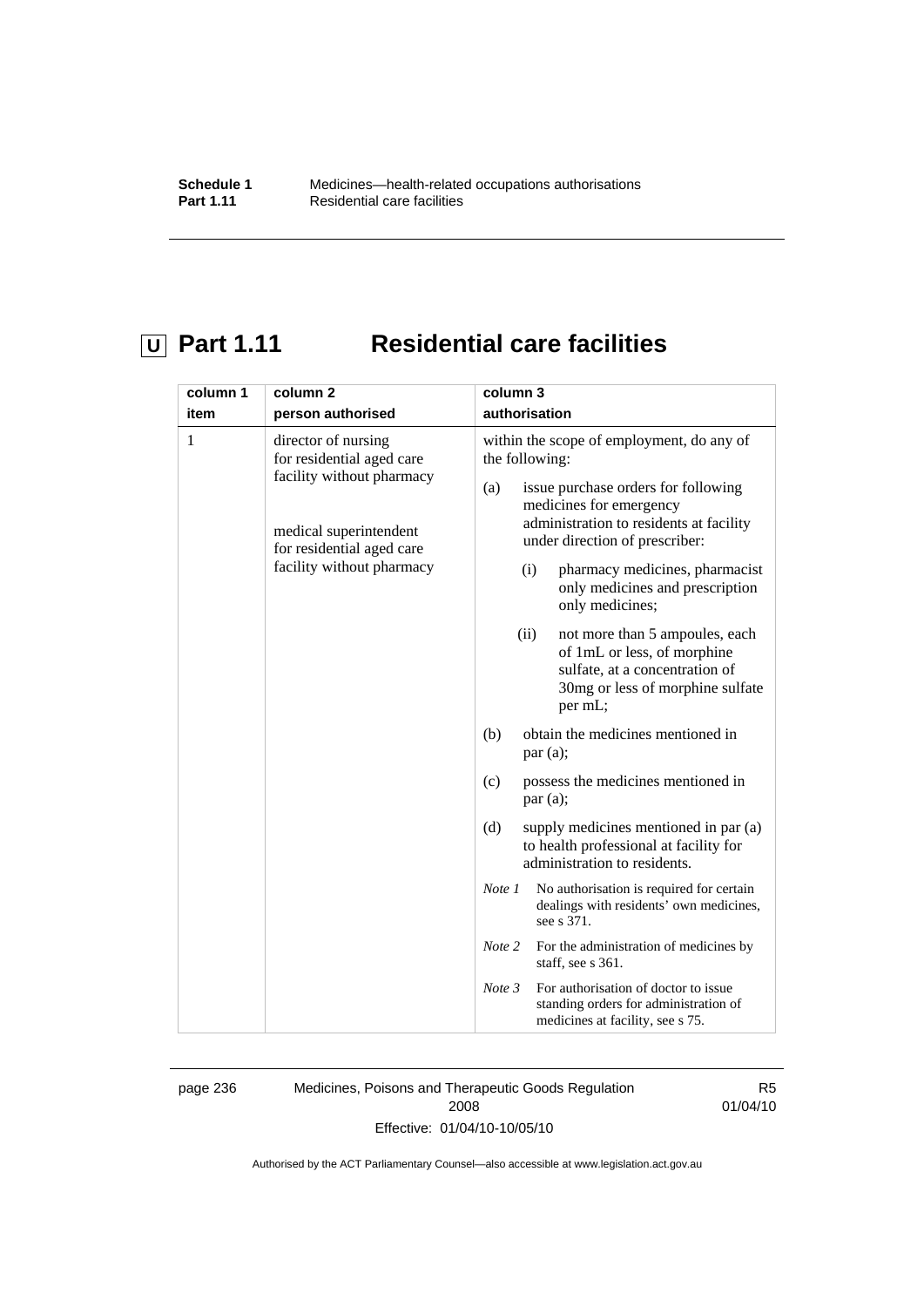| column 1       | column <sub>2</sub>                                                                                                                                                           | column 3                                                                                                                                                                                                                                                                                                                                                                                                                                                          |
|----------------|-------------------------------------------------------------------------------------------------------------------------------------------------------------------------------|-------------------------------------------------------------------------------------------------------------------------------------------------------------------------------------------------------------------------------------------------------------------------------------------------------------------------------------------------------------------------------------------------------------------------------------------------------------------|
| item           | person authorised                                                                                                                                                             | authorisation                                                                                                                                                                                                                                                                                                                                                                                                                                                     |
| $\mathfrak{D}$ | director of nursing<br>for residential disability care<br>facility without pharmacy<br>medical superintendent<br>for residential disability care<br>facility without pharmacy | within the scope of employment, do any of<br>the following:<br>issue purchase orders for medicines<br>(a)<br>(other than controlled medicines) for<br>emergency administration to residents<br>at facility under direction of<br>prescriber;<br>(b)<br>obtain the medicines;<br>(c)<br>possess the medicines;<br>(d)<br>supply the medicines to health<br>professional at facility for<br>administration to residents.<br>See the notes to item 1.<br><b>Note</b> |

R5 01/04/10 Medicines, Poisons and Therapeutic Goods Regulation 2008 Effective: 01/04/10-10/05/10

page 237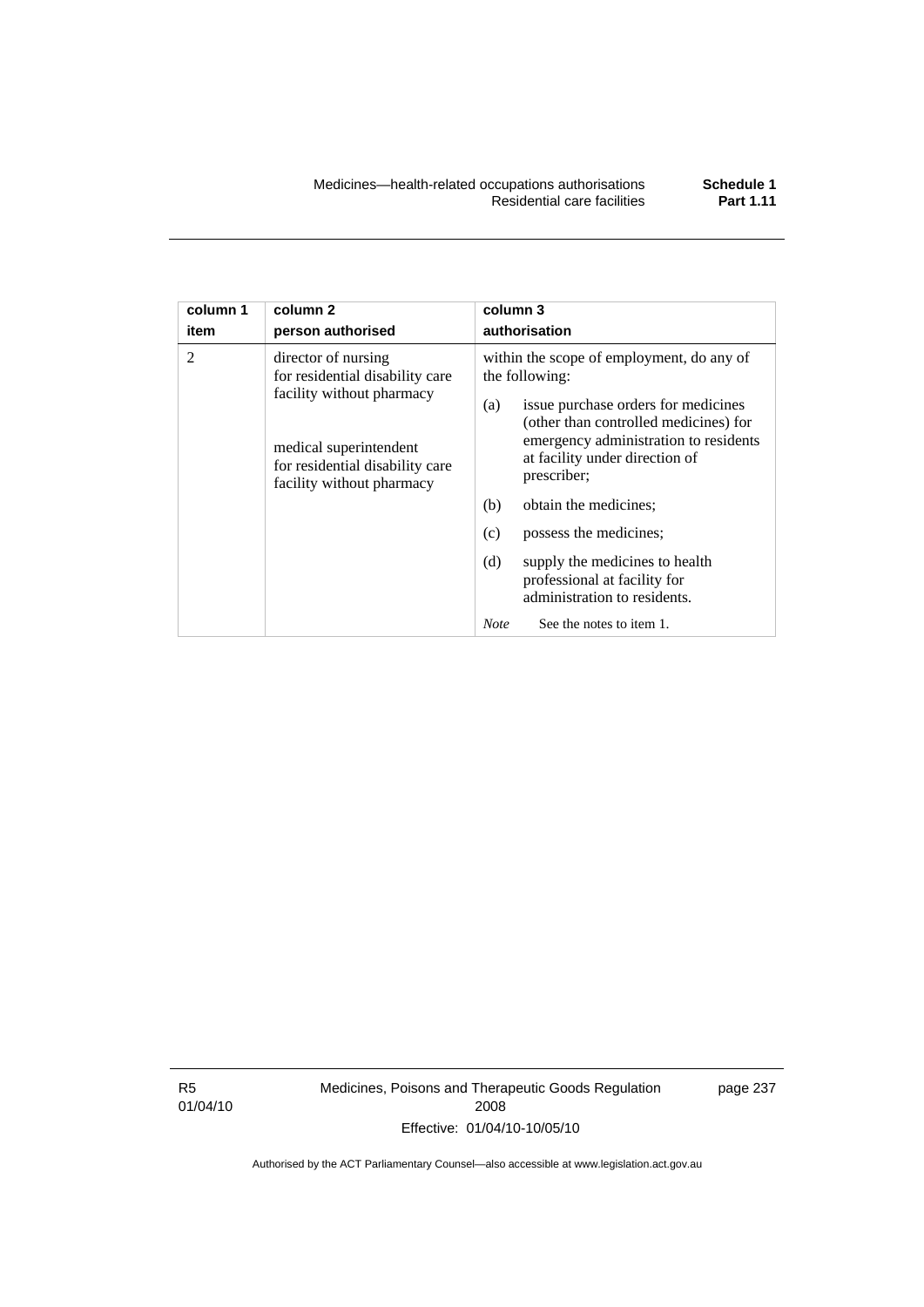# **Part 1.12 Sales representatives for medicines manufacturers and wholesalers**

| column 1 | column 2                                                                                                                                                                                                                                                                                                                                                       | column 3                                                                                                                                                                                                                                                                                                                                                                                                                                                                                          |
|----------|----------------------------------------------------------------------------------------------------------------------------------------------------------------------------------------------------------------------------------------------------------------------------------------------------------------------------------------------------------------|---------------------------------------------------------------------------------------------------------------------------------------------------------------------------------------------------------------------------------------------------------------------------------------------------------------------------------------------------------------------------------------------------------------------------------------------------------------------------------------------------|
| item     | person authorised                                                                                                                                                                                                                                                                                                                                              | authorisation                                                                                                                                                                                                                                                                                                                                                                                                                                                                                     |
| 1        | representative of person<br>authorised (however described)<br>under corresponding law to<br>manufacture medicines<br>representative of medicines<br>wholesalers licence-holder<br>representative of person<br>authorised to supply medicines<br>under the Act, $s$ 20 (4) (which is<br>about wholesalers who do not<br>have a place of business in the<br>ACT) | for purpose of supplying medicines (other<br>than controlled medicines) under<br>medicines Australia code of conduct, and<br>within the scope of employment, do any of<br>the following:<br>obtain manufacturer's packs of<br>(a)<br>medicines (other than controlled<br>medicines) from manufacturer or<br>wholesaler;<br>(b)<br>possess medicines obtained under<br>par(a);<br>supply manufacturer's packs of<br>(c)<br>medicines in accordance with<br>medicines Australia code of<br>conduct. |

page 238 Medicines, Poisons and Therapeutic Goods Regulation 2008 Effective: 01/04/10-10/05/10

R5 01/04/10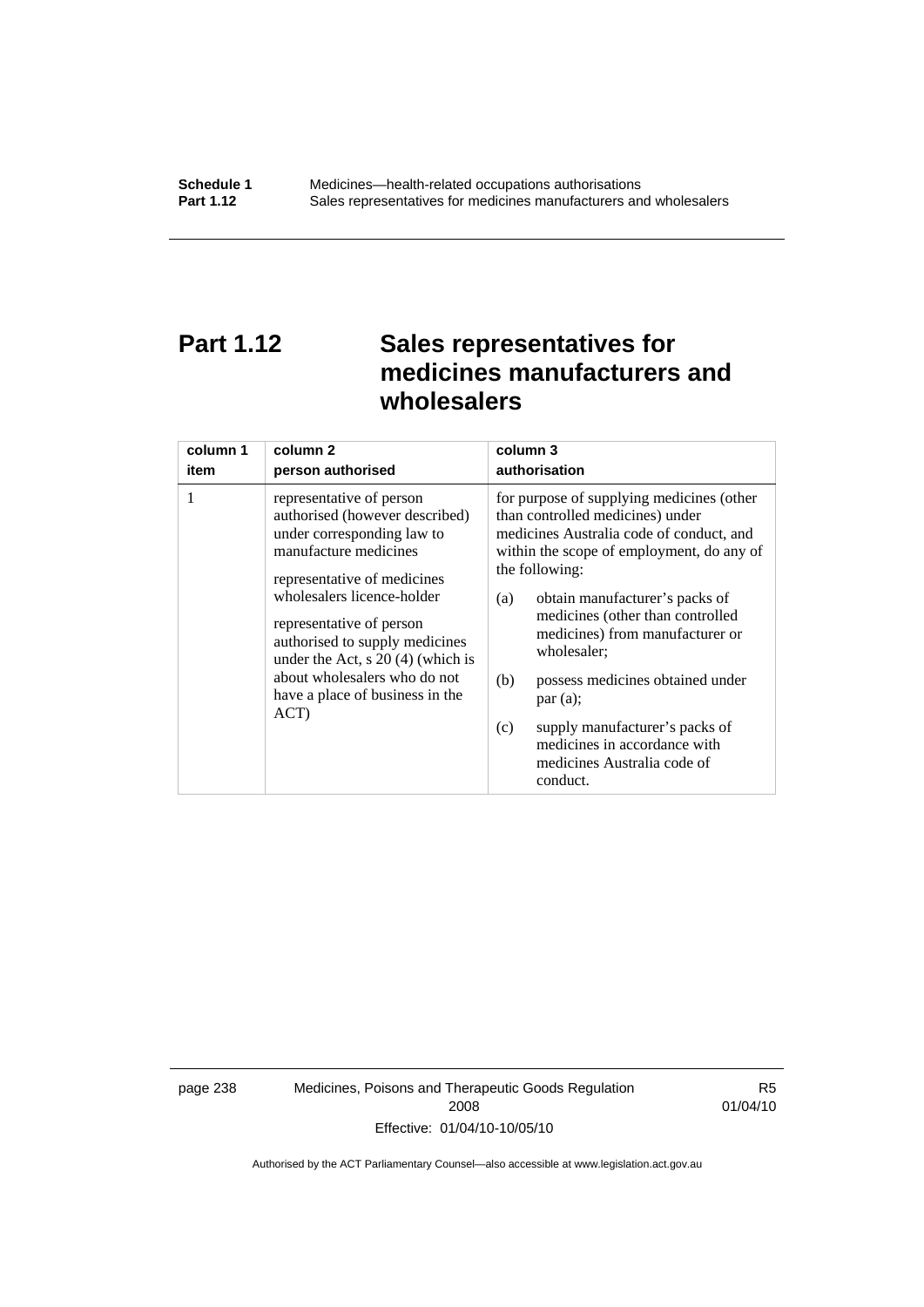# **Part 1.13 Veterinary surgeons and employees**

| column 1 | column <sub>2</sub> | column 3                                                                                                                                                                                          |
|----------|---------------------|---------------------------------------------------------------------------------------------------------------------------------------------------------------------------------------------------|
| item     | person authorised   | authorisation                                                                                                                                                                                     |
| 1        | veterinary surgeon  | to the extent necessary to practise<br>veterinary medicine and, if employed,<br>within the scope of employment, do any of<br>the following:                                                       |
|          |                     | issue purchase orders for medicines;<br>(a)                                                                                                                                                       |
|          |                     | obtain medicines;<br>(b)                                                                                                                                                                          |
|          |                     | possess medicines;<br>(c)                                                                                                                                                                         |
|          |                     | administer medicines;<br>(d)                                                                                                                                                                      |
|          |                     | prescribe medicines;<br>(e)                                                                                                                                                                       |
|          |                     | (f)<br>$supply$ —                                                                                                                                                                                 |
|          |                     | pharmacy medicines if labelled<br>(i)<br>with words to the effect of 'for<br>animal treatment only'; or                                                                                           |
|          |                     | (ii)<br>pharmacist only medicines<br>supplied in person by<br>veterinary surgeon, or trainee<br>veterinary surgeon, if labelled<br>with words to the effect of 'for<br>animal treatment only'; or |
|          |                     | medicines to custodians of<br>(iii)<br>animals during consultations if<br>labelled in accordance with<br>s 161.                                                                                   |

*Note 1 Veterinary surgeon* does not include a trainee veterinary surgeon (see dict).

*Note 2 Custodian*, of an animal—see the dictionary.

R5 01/04/10 Medicines, Poisons and Therapeutic Goods Regulation 2008 Effective: 01/04/10-10/05/10

page 239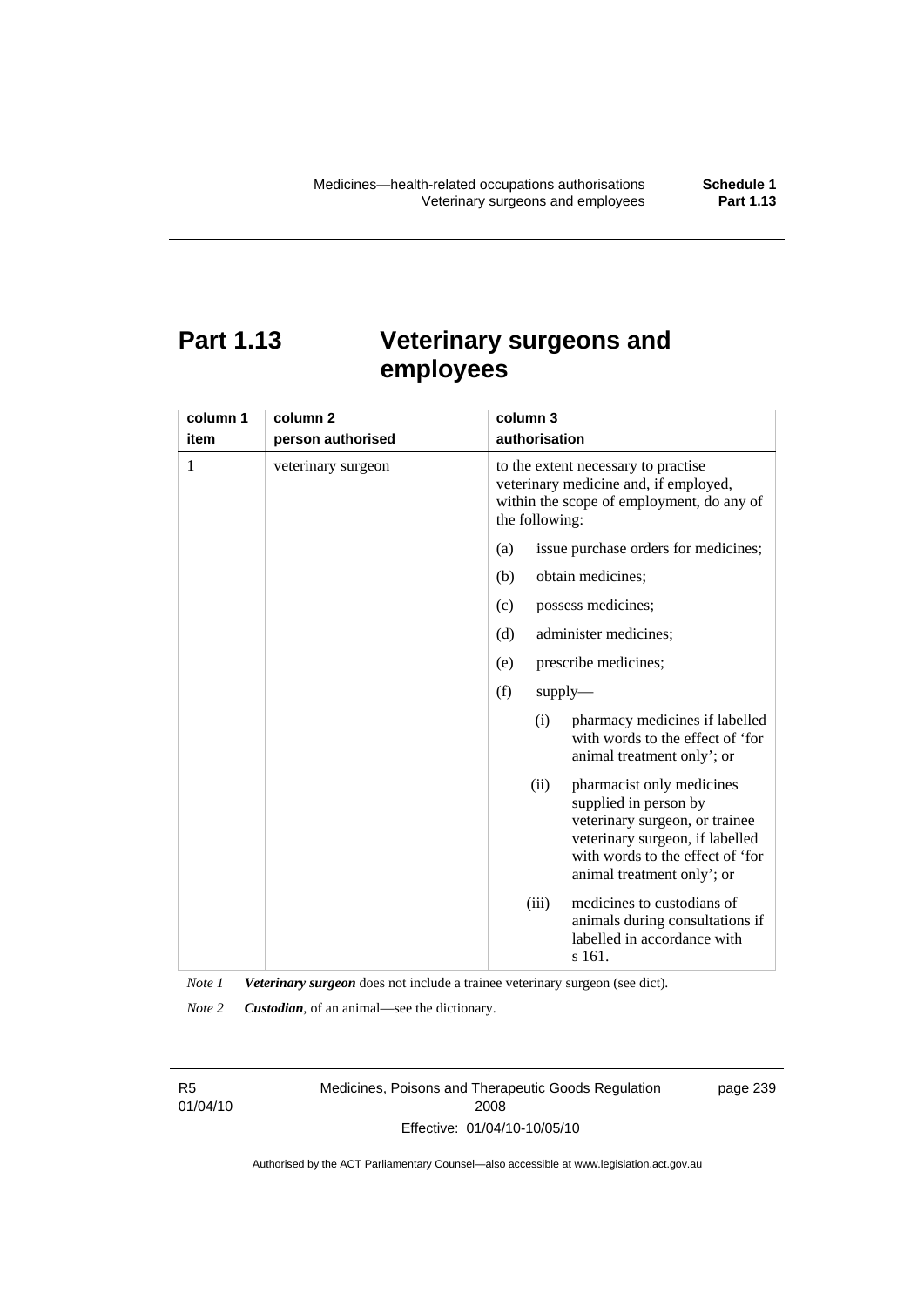#### **Schedule 1** Medicines—health-related occupations authorisations<br>**Part 1.13** Veterinary surgeons and employees Veterinary surgeons and employees

| column 1       | column <sub>2</sub>        | column 3                                                                                                                                                                                          |
|----------------|----------------------------|---------------------------------------------------------------------------------------------------------------------------------------------------------------------------------------------------|
| item           | person authorised          | authorisation                                                                                                                                                                                     |
| $\overline{2}$ | trainee veterinary surgeon | to the extent necessary to practise<br>veterinary medicine or undertake training,<br>and under supervision of veterinary<br>surgeon, do any of the following:                                     |
|                |                            | obtain medicines;<br>(a)                                                                                                                                                                          |
|                |                            | (b)<br>possess medicines;                                                                                                                                                                         |
|                |                            | administer medicines in accordance<br>(c)<br>with prescription (whether or not<br>issued themself or by veterinary<br>surgeon);                                                                   |
|                |                            | (d)<br>$supply$ —                                                                                                                                                                                 |
|                |                            | pharmacy medicines if labelled<br>(i)<br>with words to the effect of 'for<br>animal treatment only'; or                                                                                           |
|                |                            | (ii)<br>pharmacist only medicines<br>supplied in person by<br>veterinary surgeon, or trainee<br>veterinary surgeon, if labelled<br>with words to the effect of 'for<br>animal treatment only'; or |
|                |                            | medicines supplied in person<br>(iii)<br>by a veterinary surgeon at the<br>surgery if labelled in<br>accordance with s 161;                                                                       |
|                |                            | prescribe medicines for<br>(e)<br>administration at veterinary surgery.                                                                                                                           |

page 240 Medicines, Poisons and Therapeutic Goods Regulation 2008 Effective: 01/04/10-10/05/10

R5 01/04/10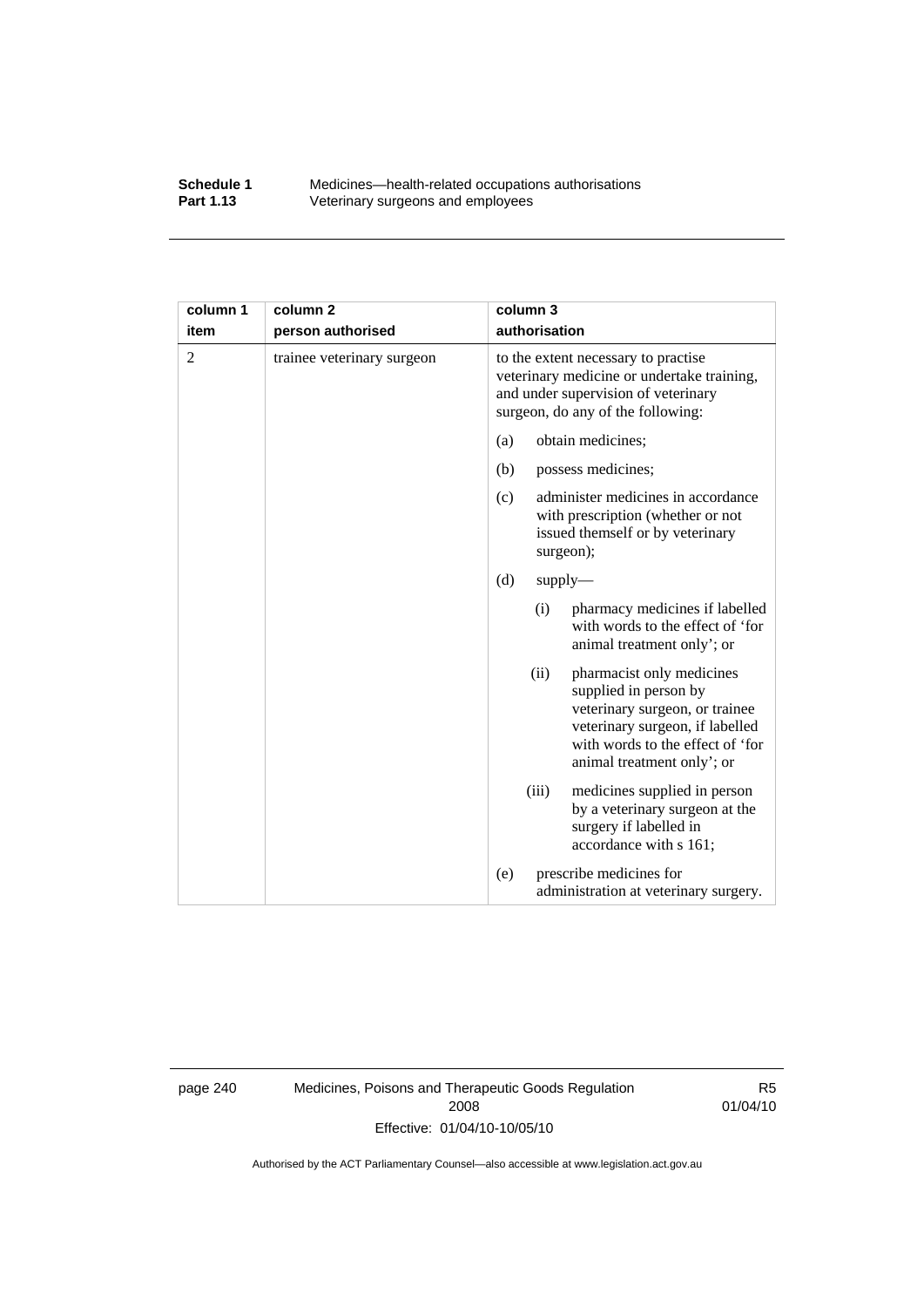| column 1 | column <sub>2</sub>                                                                            | column 3                                                                |                                                                                                                                                                                 |
|----------|------------------------------------------------------------------------------------------------|-------------------------------------------------------------------------|---------------------------------------------------------------------------------------------------------------------------------------------------------------------------------|
| item     | person authorised                                                                              |                                                                         | authorisation                                                                                                                                                                   |
| 3        | veterinary surgeon's employee<br>public employee assisting<br>veterinary surgeon who is public |                                                                         | within the scope of employment and under<br>supervision of veterinary surgeon, do any<br>of the following:                                                                      |
| employee | (a)                                                                                            | obtain medicines from veterinary<br>surgeon authorised to possess them; |                                                                                                                                                                                 |
|          |                                                                                                | (b)                                                                     | possess medicines mentioned in<br>par(a);                                                                                                                                       |
|          |                                                                                                | (c)                                                                     | administer medicines mentioned in<br>par (a) in accordance with veterinary<br>surgeon's prescription;                                                                           |
|          |                                                                                                | (d)                                                                     | supply pharmacy medicines if<br>labelled with words to the effect of<br>'for animal treatment only';                                                                            |
|          |                                                                                                | (e)                                                                     | supply pharmacist only medicines<br>supplied in person by veterinary<br>surgeon, or trainee veterinary<br>surgeon, if supply is for purpose of<br>sale or delivery of medicine; |
|          |                                                                                                | (f)                                                                     | supply medicines supplied in person<br>by a veterinary surgeon at the place<br>of employment if labelled in<br>accordance with s 161.                                           |

R5 01/04/10 Medicines, Poisons and Therapeutic Goods Regulation 2008 Effective: 01/04/10-10/05/10

page 241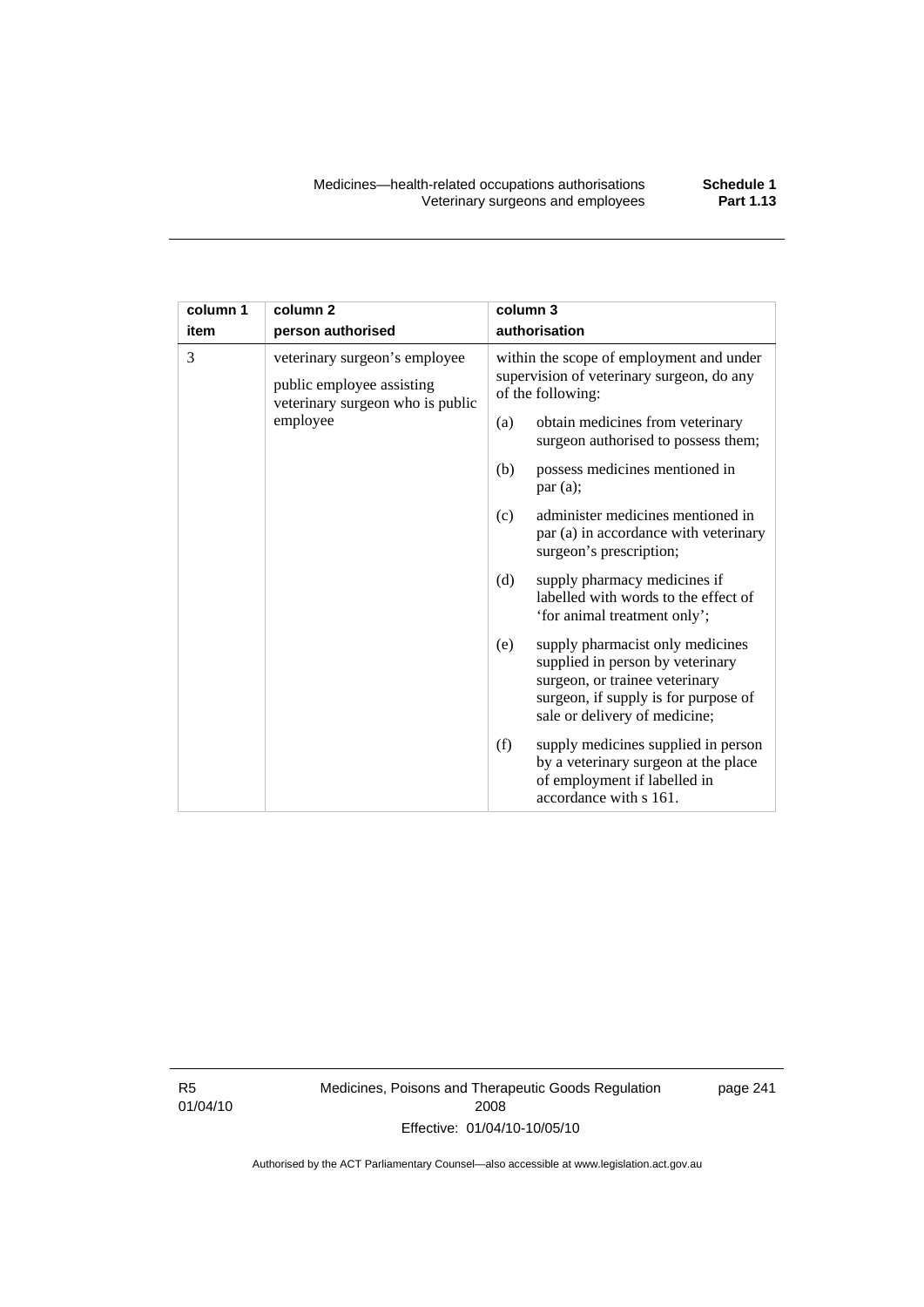# **U Schedule 2 Optometry medicines**

(see sch 1)

| column 1<br>item | column 2<br>optometry medicines | column 3<br>prescribed purpose                          |
|------------------|---------------------------------|---------------------------------------------------------|
|                  | cycloplegic medicines           | paralysing accommodation of eye                         |
|                  | local anaesthetics              | tonometry<br>fitting contact lens                       |
|                  | miotic medicines                | instilling into eye after use of<br>mydriatic substance |
|                  | mydriatic medicines             | enlarging pupil                                         |

| <b>General optometry medicines</b> | Table 2.1 |  |  |  |
|------------------------------------|-----------|--|--|--|
|------------------------------------|-----------|--|--|--|

### **Table 2.2 Restricted optometry medicines**

| column 1<br>item | column 2<br>optometry medicines                                                      | column 3<br>condition to which medicines<br>relate                             |
|------------------|--------------------------------------------------------------------------------------|--------------------------------------------------------------------------------|
| 1                | Chloramphenicol<br>Gramicidin<br>Framycetin<br>Neomycin<br>Polymyxin<br>Tetracycline | topical ocular antiinfective agents<br>(antibacterial, antiviral)              |
| $\mathfrak{D}$   | Cromoglycate<br>Ketotifen<br>Levocabastine<br>Lodoxamide<br>Olopatadine              | topical ocular antiallergy agents<br>(antihistamine, mast cell<br>stabilisers) |

page 242 Medicines, Poisons and Therapeutic Goods Regulation 2008 Effective: 01/04/10-10/05/10

R5 01/04/10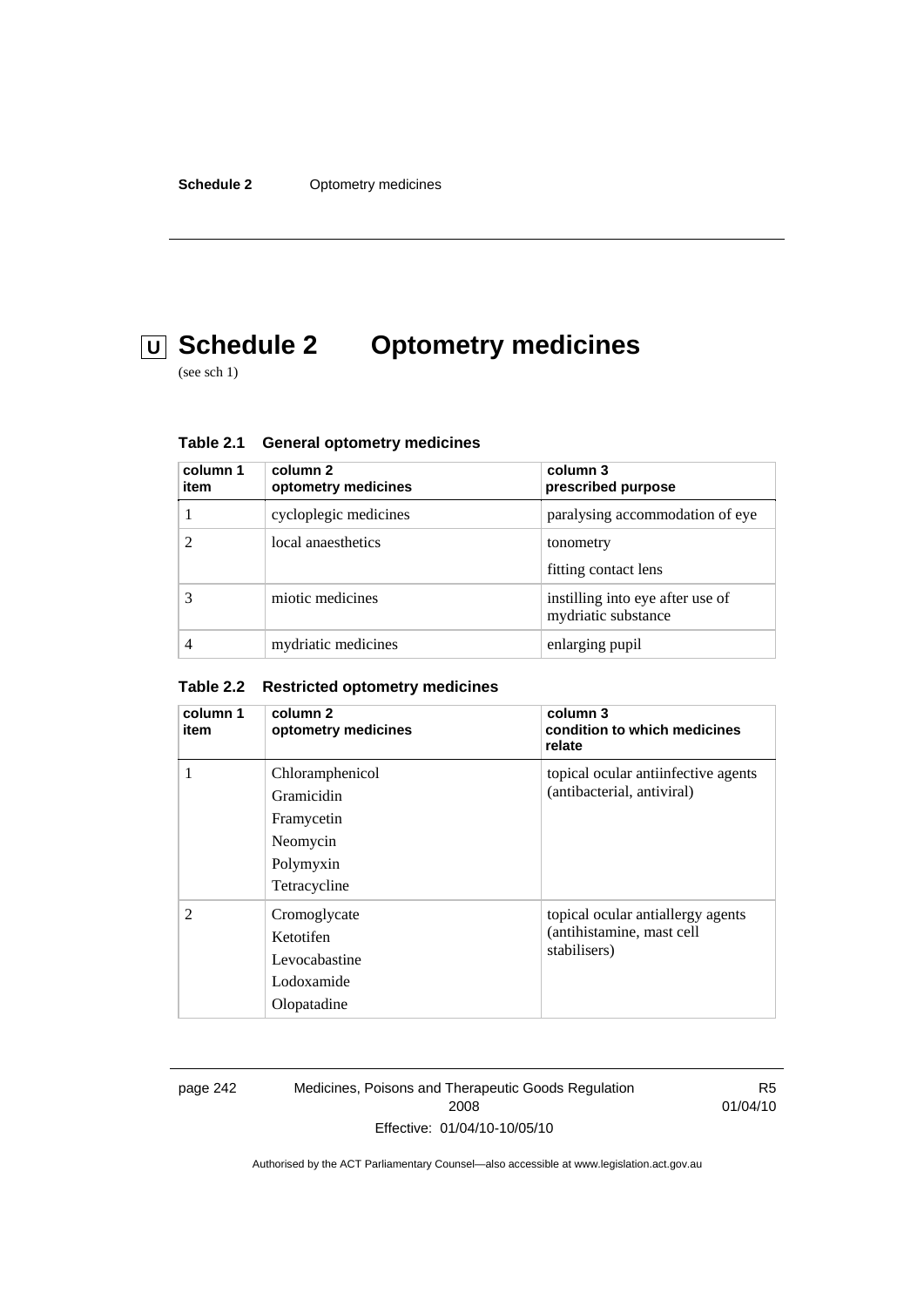| column 1<br>item | column <sub>2</sub><br>optometry medicines                                                                                                                                                                     | column 3<br>condition to which medicines<br>relate                                                                                                                                                                                                                                                                         |
|------------------|----------------------------------------------------------------------------------------------------------------------------------------------------------------------------------------------------------------|----------------------------------------------------------------------------------------------------------------------------------------------------------------------------------------------------------------------------------------------------------------------------------------------------------------------------|
| 3                | Diclofenac<br>Flurbiprofen<br>Ketorolac                                                                                                                                                                        | topical ocular non-steroidal<br>antiinflammatory agents (NSAIDS)                                                                                                                                                                                                                                                           |
| $\overline{4}$   | Fluorometholone<br>Hydrocortisone                                                                                                                                                                              | topical ocular steroid preparations                                                                                                                                                                                                                                                                                        |
| 5                | Apraclonidine<br><b>Betaxolol</b><br>Bimatoprost<br><b>Brimonidine</b><br><b>Brinzolamide</b><br>Carbachol<br>Dipivefrine<br>Dorzolamide<br>Latanoprost<br>Levobunolol<br>Pilocarpine<br>Timolol<br>Travoprost | topical glaucoma preparations in<br>accordance with shared care model<br>between Optometrists Registration<br>Board under Optometrists Act 2002<br>(NSW), Australian and New<br>Zealand College of<br>Ophthalmologists and School of<br>Vision Science, University of New<br>South Wales, as in force from time<br>to time |
| 6                | Atropine<br>Cyclopentolate<br>Homatropine<br>Phenylephrine<br>Tropicamide                                                                                                                                      | mydriatics and cycloplegics                                                                                                                                                                                                                                                                                                |
| 7                | Amethocaine<br>Oxybuprocaine<br>Proxymetacaine                                                                                                                                                                 | topical local anaesthetics                                                                                                                                                                                                                                                                                                 |

R5 01/04/10 Medicines, Poisons and Therapeutic Goods Regulation 2008 Effective: 01/04/10-10/05/10

page 243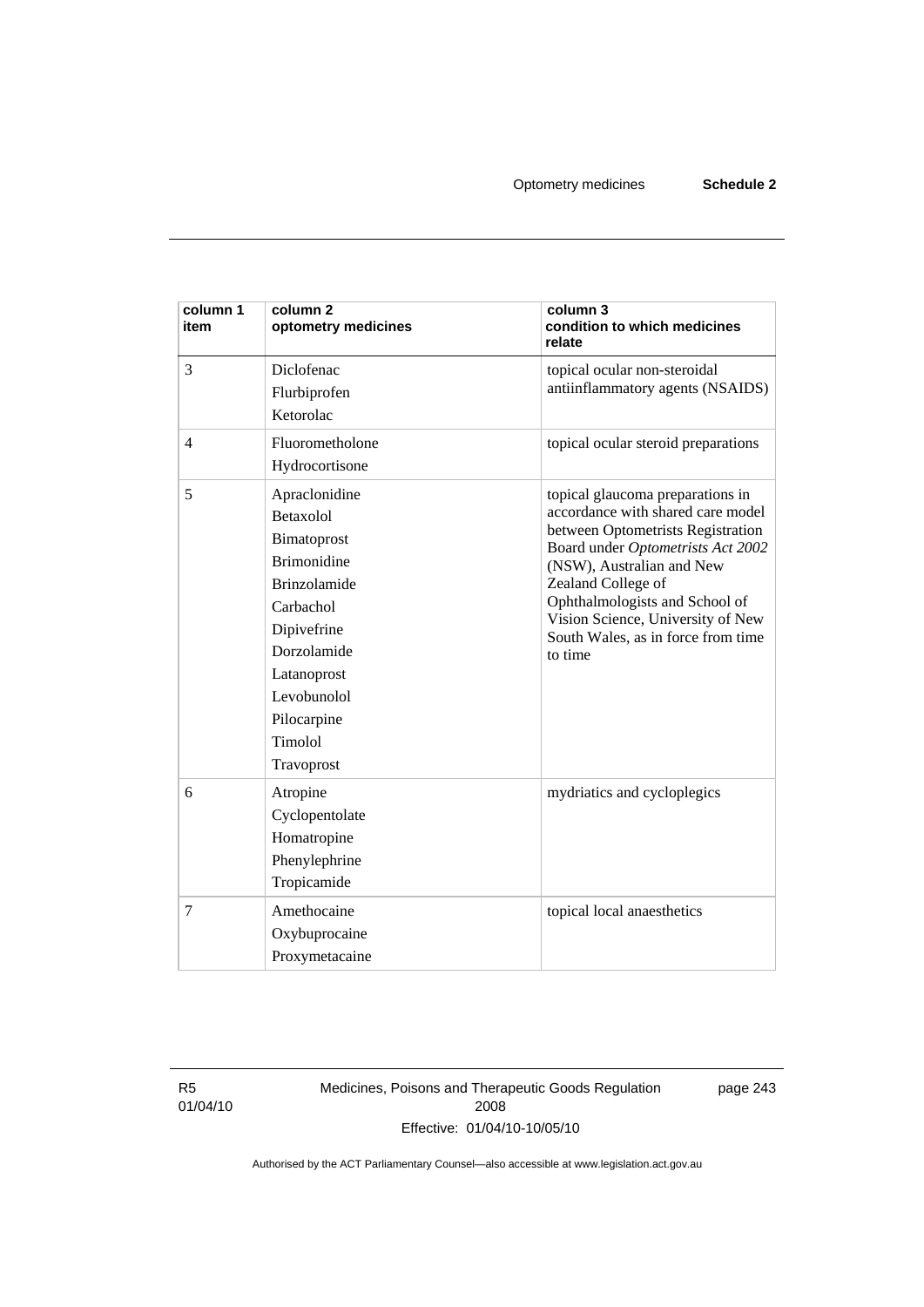# **Schedule 3 Designated appendix D medicines—standing approvals**

(see s 31, s 33, s 41, s 160, s 591, s 592 and s 593)

### **Part 3.1 Approval conditions**

### **3.1 Definitions—sch 3**

In this schedule:

*condition 1*, for a doctor prescribing or supplying a designated appendix D medicine to a woman of child-bearing age, means the doctor must ensure that the possibility of pregnancy by the woman has been excluded prior to commencement of treatment.

*condition 2*, for a doctor prescribing or supplying a designated appendix D medicine to a woman of child-bearing age, means the doctor must advise the woman to avoid becoming pregnant during, or for a period of 1 month after the completion of, treatment.

*condition 3*, for a doctor prescribing or supplying a designated appendix D medicine to a woman of child-bearing age, means the doctor must advise the woman to avoid becoming pregnant during, or for a period of 3 months after the completion of, treatment.

*condition 4*, for a doctor prescribing or supplying a designated appendix D medicine to a woman of child-bearing age, means the doctor must advise the woman to avoid becoming pregnant during, or for a period of 24 months after the completion of, treatment.

R5 01/04/10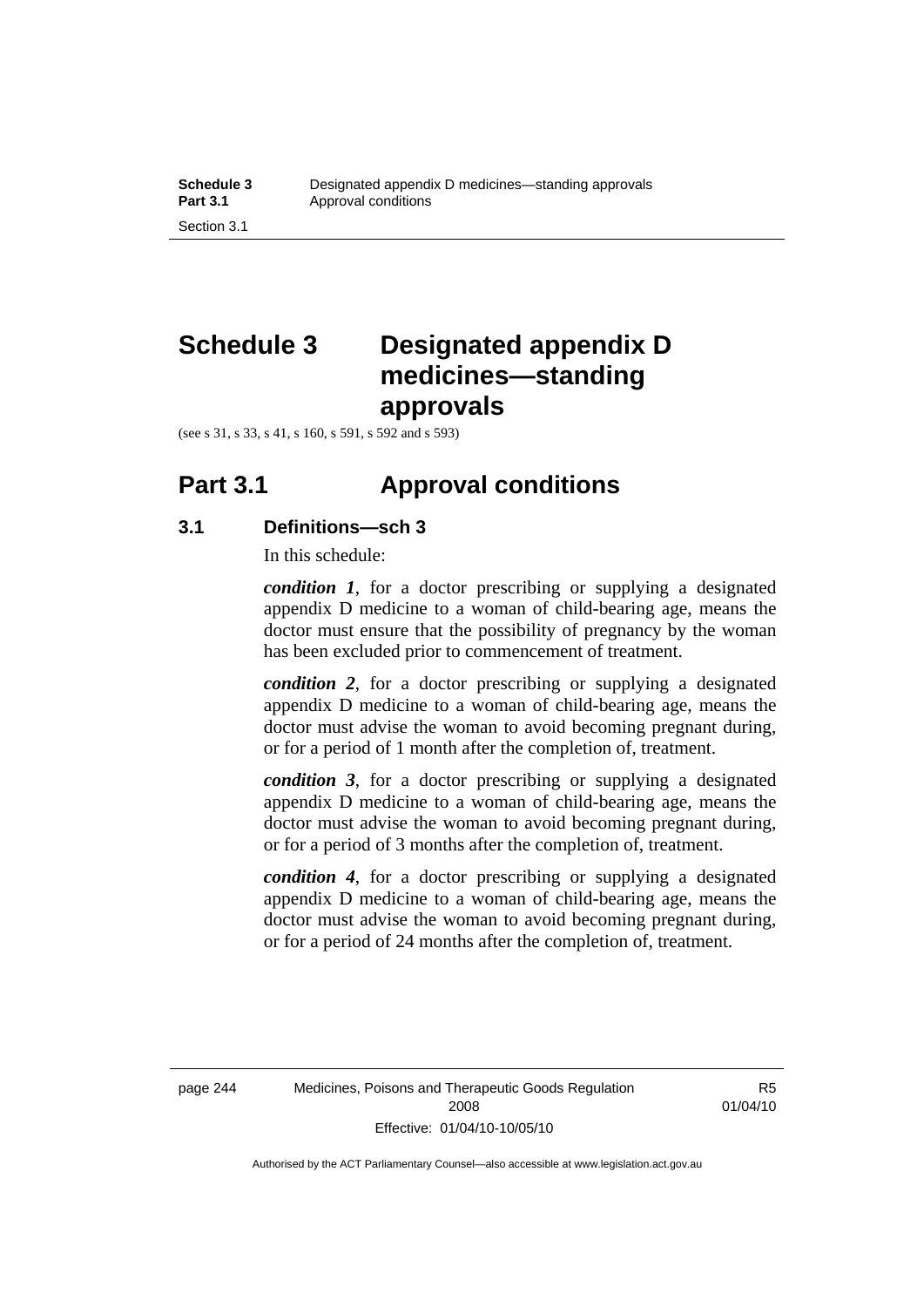# **Part 3.2 Standing approvals for designated appendix D medicines**

| column 1                                                                | column 2                                                                               | column 3                                                                              | column 4            |
|-------------------------------------------------------------------------|----------------------------------------------------------------------------------------|---------------------------------------------------------------------------------------|---------------------|
| item                                                                    | doctor                                                                                 | medicine                                                                              | conditions (if any) |
| 1                                                                       | specialist practising<br>in specialist area of<br>dermatology                          | acitretin for human use                                                               | conditions 1 and 4  |
|                                                                         |                                                                                        | alefacept for human use                                                               |                     |
|                                                                         |                                                                                        | bexarotene for human use                                                              | conditions 1 and 2  |
|                                                                         |                                                                                        | etretinate for human use                                                              | conditions 1 and 4  |
|                                                                         |                                                                                        | isotretinoin for human oral use                                                       | conditions 1 and 2  |
|                                                                         |                                                                                        | thalidomide for human use                                                             | conditions 1 and 2  |
| 2                                                                       | specialist practising                                                                  | clomiphene for human use                                                              |                     |
| in specialist area of<br>endocrinology,<br>gynaecology or<br>obstetrics | cyclofenil for human use                                                               |                                                                                       |                     |
|                                                                         | dinoprost for human use                                                                |                                                                                       |                     |
|                                                                         | dinoprostone for human use                                                             |                                                                                       |                     |
|                                                                         | follitropin alpha (recombinant human<br>follicle-stimulating hormone) for<br>human use |                                                                                       |                     |
|                                                                         |                                                                                        | follitropin beta (recombinant human<br>follicle-stimulating hormone) for<br>human use |                     |
|                                                                         |                                                                                        | luteinising hormone for human use                                                     |                     |
|                                                                         |                                                                                        | urofollitropin (human<br>follicle-stimulating hormone) for<br>human use               |                     |

R5 01/04/10 Medicines, Poisons and Therapeutic Goods Regulation 2008 Effective: 01/04/10-10/05/10

page 245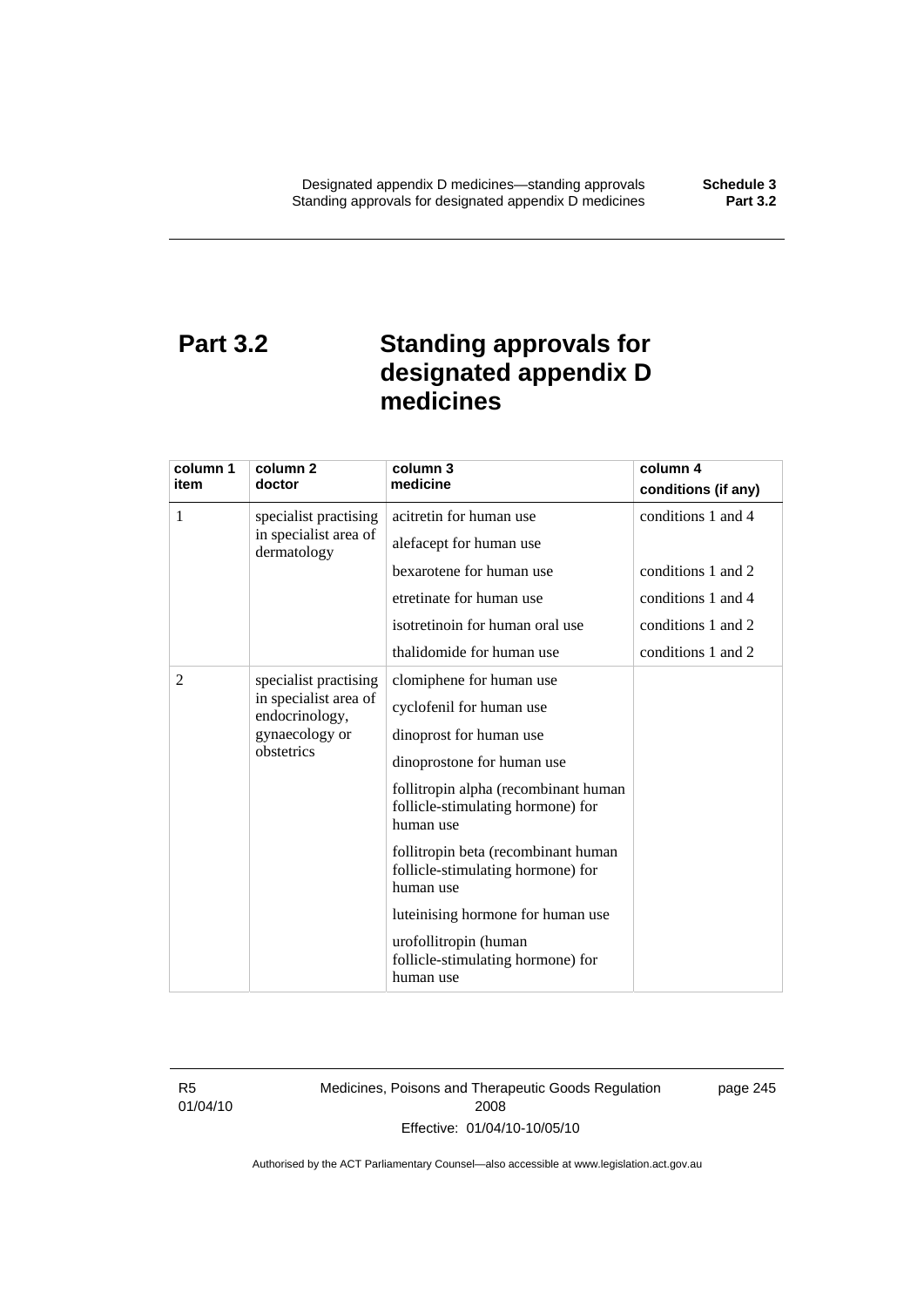#### **Schedule 3 Designated appendix D medicines—standing approvals**<br>**Part 3.2 Standing approvals for designated appendix D medicine** Standing approvals for designated appendix D medicines

| column 1<br>item | column 2<br>doctor                                                                                                                                             | column 3<br>medicine            | column 4<br>conditions (if any) |
|------------------|----------------------------------------------------------------------------------------------------------------------------------------------------------------|---------------------------------|---------------------------------|
| 3                | specialist practising<br>in specialist area of<br>mental health                                                                                                | clozapine for human use         |                                 |
|                  | doctor employed by<br>Territory and<br>working under<br>supervision of chief<br>psychiatrist under<br><b>Mental Health</b><br>(Treatment and<br>Care) Act 1994 |                                 |                                 |
| $\overline{4}$   | specialist physician                                                                                                                                           | acitretin for human use         | conditions 1 and 4              |
|                  |                                                                                                                                                                | etretinate for human use        | conditions 1 and 4              |
|                  |                                                                                                                                                                | bexarotene for human use        | conditions 1 and 2              |
|                  |                                                                                                                                                                | bosentan for human use          | conditions 1 and 3              |
|                  |                                                                                                                                                                | isotretinoin for human oral use | conditions 1 and 2              |
|                  |                                                                                                                                                                | teriparatide for human use      |                                 |
|                  |                                                                                                                                                                | thalidomide for human use       | conditions 1 and 2              |
|                  |                                                                                                                                                                | tretinoin for human oral use    | conditions 1 and 2              |

*Note Specialist* includes a doctor training in a specialist area—see the dictionary.

page 246 Medicines, Poisons and Therapeutic Goods Regulation 2008 Effective: 01/04/10-10/05/10

R5 01/04/10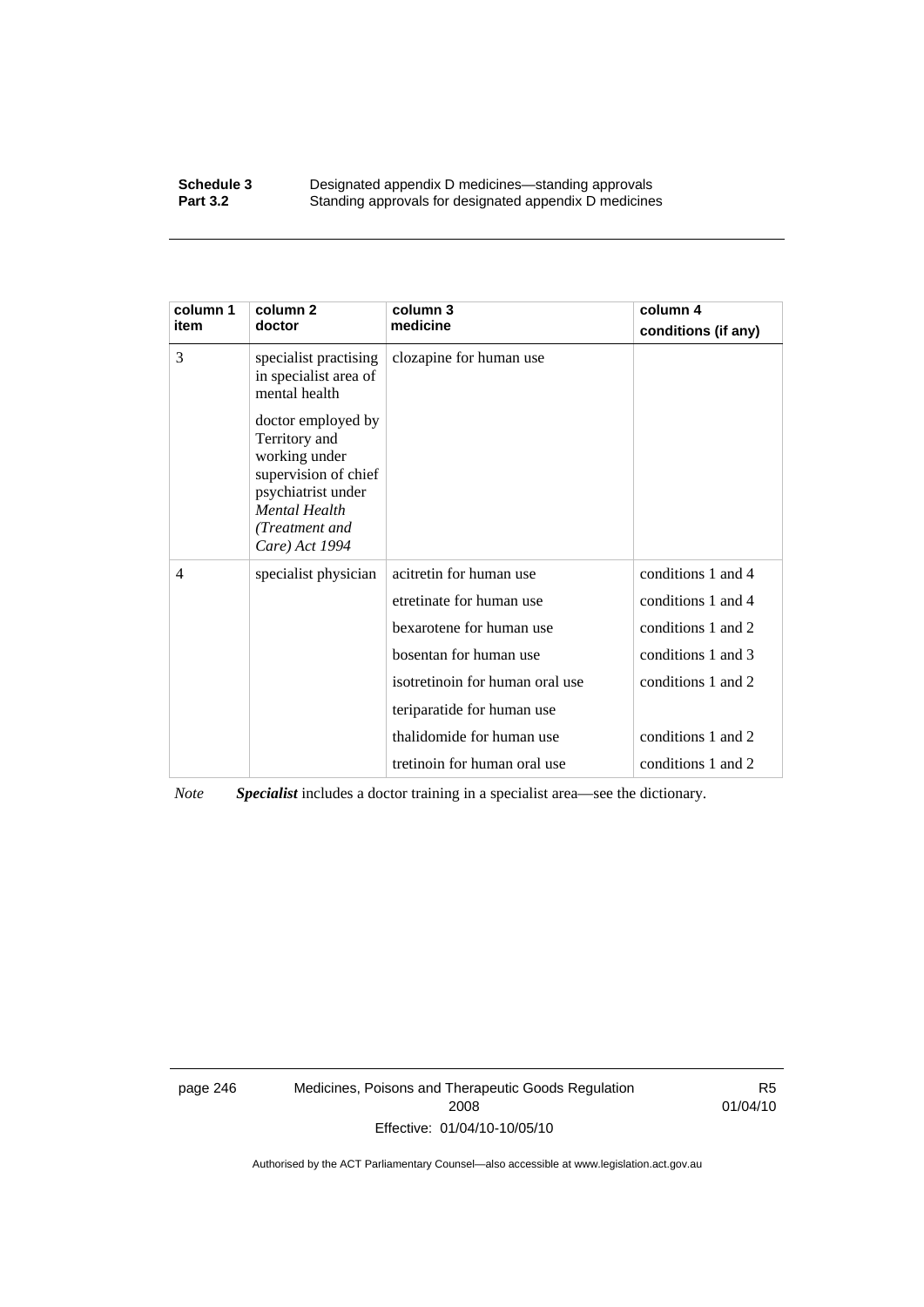page 247

# **Schedule 4 Dangerous poisons manufacturing etc authorisations**

(see s 690)

| column 1<br>item | column <sub>2</sub><br>people                                             | column 3<br>dangerous poison | column 4<br>prescribed purpose                                         |
|------------------|---------------------------------------------------------------------------|------------------------------|------------------------------------------------------------------------|
| 1                | manufacturers of glass                                                    | arsenic                      | manufacturing glass                                                    |
|                  | metallurgists                                                             |                              | manufacturing alloys                                                   |
| 2                | manufacturers of dyes or<br>pharmaceuticals                               | benzene                      | manufacturing dyes or<br>pharmaceuticals                               |
|                  | manufacturers of lacquers,<br>linoleum, protective cloths<br>or varnishes |                              | manufacturing lacquers,<br>linoleum, protective<br>cloths or varnishes |
| 3                | manufacturers of<br>chemicals or<br>pharmaceuticals                       | carbon tetrachloride         | manufacturing<br>chemicals or<br>pharmaceuticals                       |
|                  | manufacturers of lacquers,<br>paints or varnishes                         |                              | manufacturing lacquers,<br>paints or varnishes                         |
| $\overline{4}$   | managers of swimming<br>pools, other than domestic<br>swimming pools      | chlorine                     | purifying water in pools                                               |
|                  | manufacturers of<br>chemicals, plastics or<br>synthetic rubber            |                              | manufacturing<br>chemicals, plastics or<br>synthetic rubber            |
|                  | metallurgists                                                             |                              | cleaning metals                                                        |
|                  | people working at sewage<br>treatment centres                             |                              | treating sewage at<br>treatment centres                                |
|                  | people working at water<br>treatment centres                              |                              | purifying water at<br>treatment centres                                |

R5 01/04/10 Medicines, Poisons and Therapeutic Goods Regulation 2008 Effective: 01/04/10-10/05/10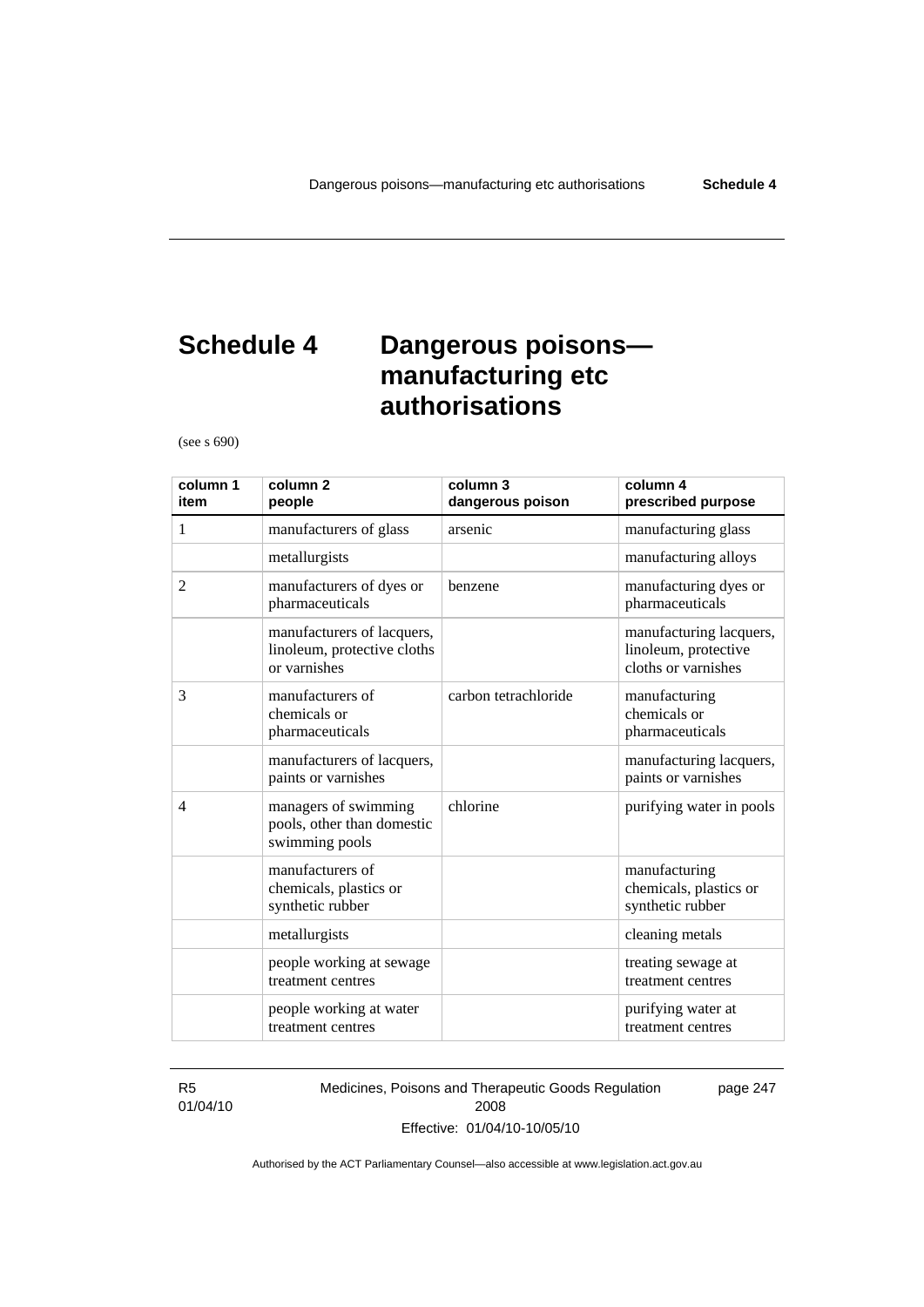| column 1<br>item | column <sub>2</sub><br>people                                   | column 3<br>dangerous poison                      | column 4<br>prescribed purpose                                  |
|------------------|-----------------------------------------------------------------|---------------------------------------------------|-----------------------------------------------------------------|
| 5                | electroplaters                                                  | cyanides                                          | electroplating                                                  |
|                  | jewellers                                                       |                                                   | manufacturing gold<br>jewellery                                 |
|                  | miners                                                          |                                                   | extracting or processing<br>gold                                |
| 6                | manufacturers of lacquers,<br>paints or varnishes               | epichlorohydrin                                   | manufacturing lacquers,<br>paints or varnishes                  |
| 7                | manufacturers of<br>chemicals or detergents                     | ethylene oxide                                    | manufacturing<br>chemicals or detergents                        |
|                  | sterilising technologists                                       |                                                   | sterilising surgical<br>instruments                             |
| 8                | glass workers                                                   | hydrofluoric acid                                 | etching glass                                                   |
|                  | masons                                                          |                                                   | cleaning building<br>materials                                  |
|                  | metal workers                                                   |                                                   | cleaning or etching<br>metals                                   |
|                  | miners                                                          |                                                   | extracting or processing<br>gold                                |
|                  | potters                                                         |                                                   | cleaning ceramics                                               |
| 9                | manufacturers of lamps,<br>mirrors or scientific<br>instruments | mercury                                           | manufacturing of lamps,<br>mirrors or scientific<br>instruments |
|                  | manufacturers of mercury<br>salts or organic<br>compounds       |                                                   | manufacturing mercury<br>salts or organic<br>compounds          |
|                  | miners                                                          |                                                   | extracting metals from<br>ores                                  |
| 10               | manufacturers of plastics                                       | 4, 4'-methylenebis<br>[2-chloroaniline]<br>(MOCA) | manufacturing plastics                                          |

page 248 Medicines, Poisons and Therapeutic Goods Regulation 2008 Effective: 01/04/10-10/05/10

R5 01/04/10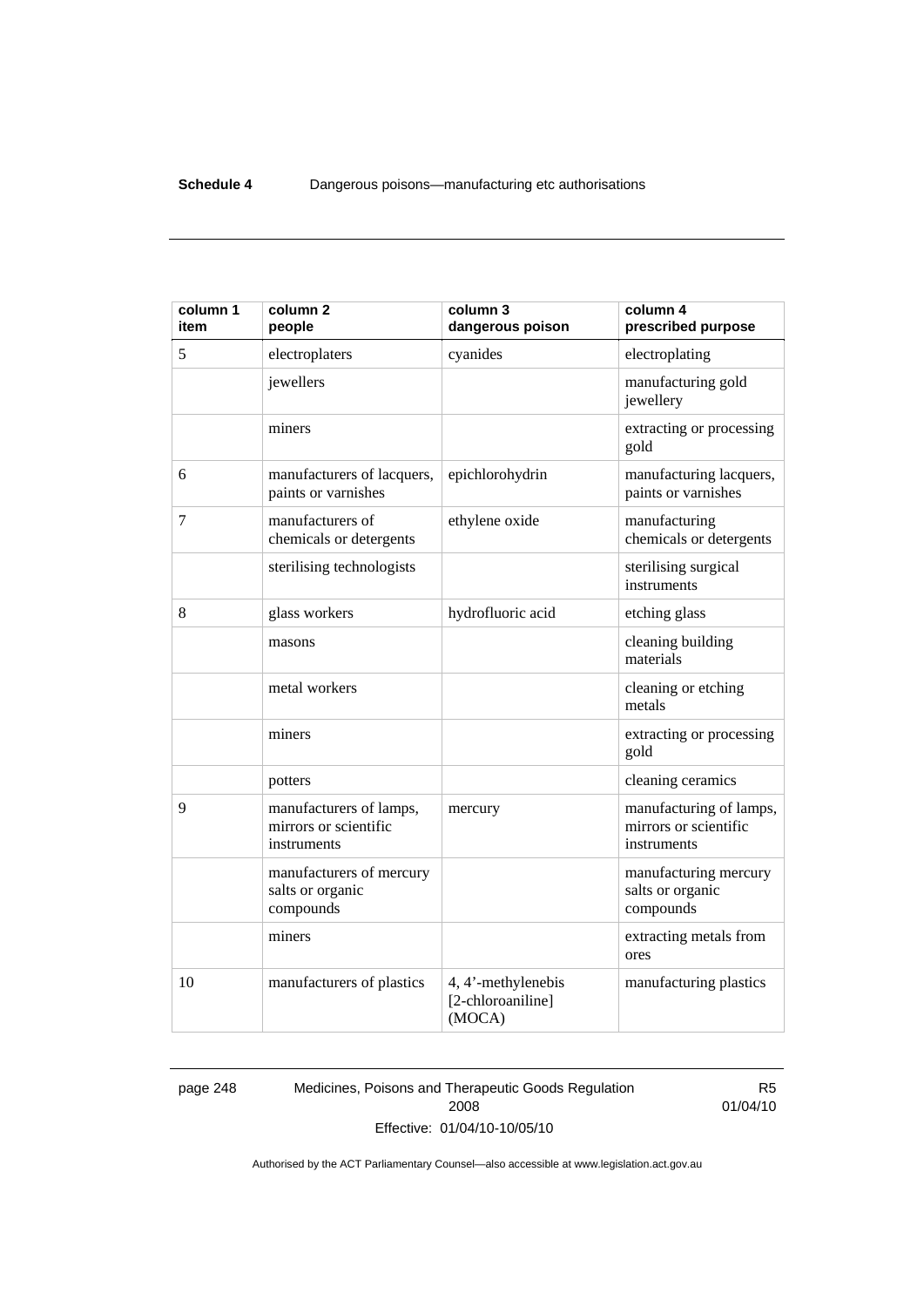| column 1<br>item | column <sub>2</sub><br>people                                                        | column 3<br>dangerous poison | column 4<br>prescribed purpose                                                    |
|------------------|--------------------------------------------------------------------------------------|------------------------------|-----------------------------------------------------------------------------------|
| 11               | manufacturers of<br>detergents, lubricants or<br>organic compounds                   | propylene oxide              | manufacturing<br>detergents, lubricants or<br>organic compounds                   |
| 12               | manufacturers of organic<br>compounds, paints, rust<br>removers or varnishes         | tetrachloroethane            | manufacturing organic<br>compounds, paints, rust<br>removers or varnishes         |
| 13               | manufacturers of dyes                                                                | ortho-tolidine               | manufacturing dyes                                                                |
| 14               | manufacturers of<br>disinfectants, household<br>cleaners or industrial<br>deodorants | trichloroisocyanuric acid    | manufacturing<br>disinfectants, household<br>cleaners or industrial<br>deodorants |

R5 01/04/10 Medicines, Poisons and Therapeutic Goods Regulation 2008 Effective: 01/04/10-10/05/10

page 249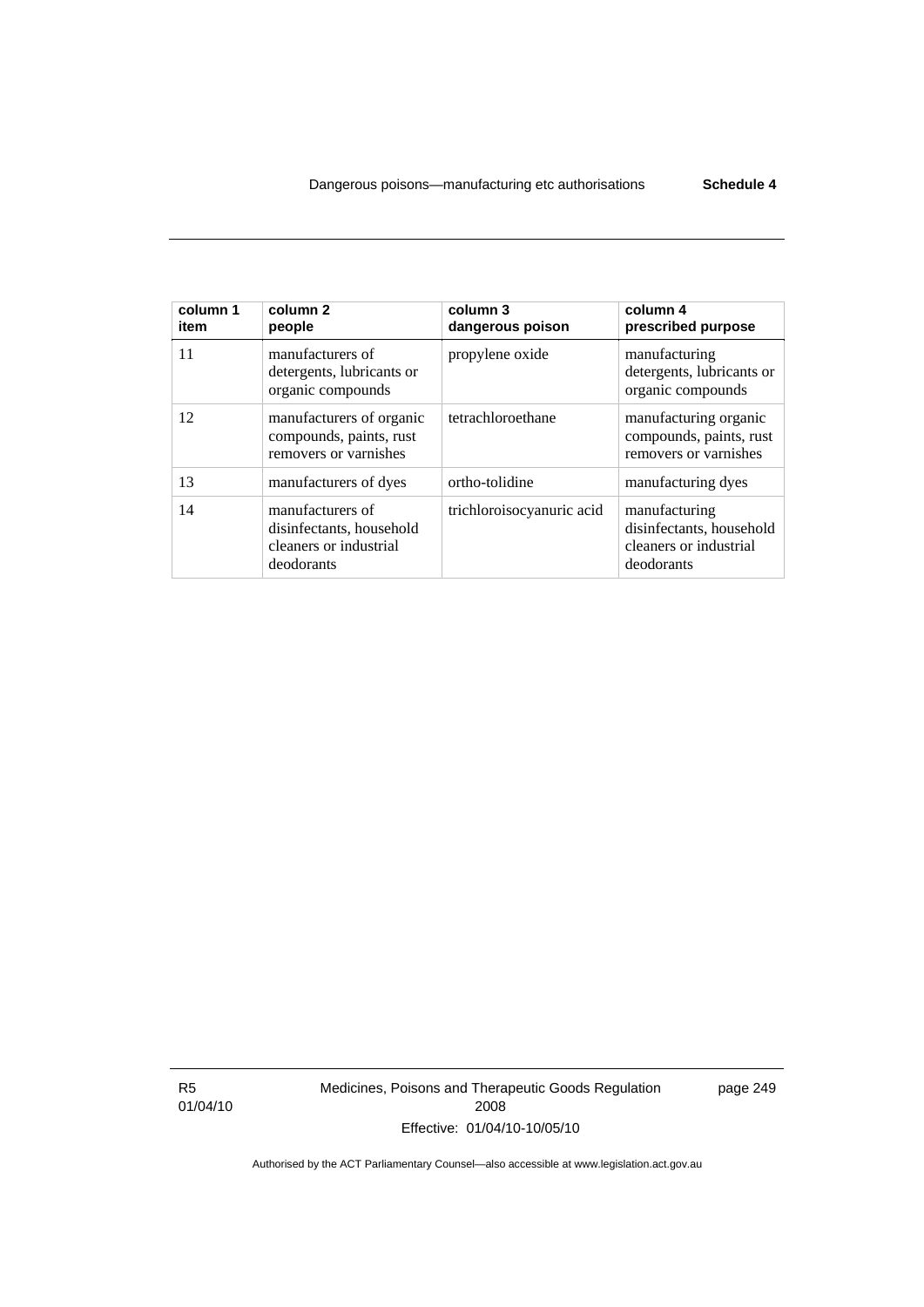# **Schedule 5 Requirements for storage receptacles**

(see s 531 and s 533)

### **Part 5.1 Medicines cabinets**

### **5.1 Medicines cabinets—general requirements**

A medicines cabinet must be constructed to prevent ready access to the cabinet's contents by cutting, sawing or unbolting.

### **5.2 Medicines cabinets—body requirements**

- (1) The body of a medicines cabinet must be constructed of a single layer of black mild steel plate at least 10mm thick and with continuous welding of all joints.
- (2) The body must have, for installation—
	- (a) 4 suitably sized holes in the cabinet's back plate; or
	- (b) 2 suitably sized holes in the back plate and 2 suitably sized holes in the cabinet's base.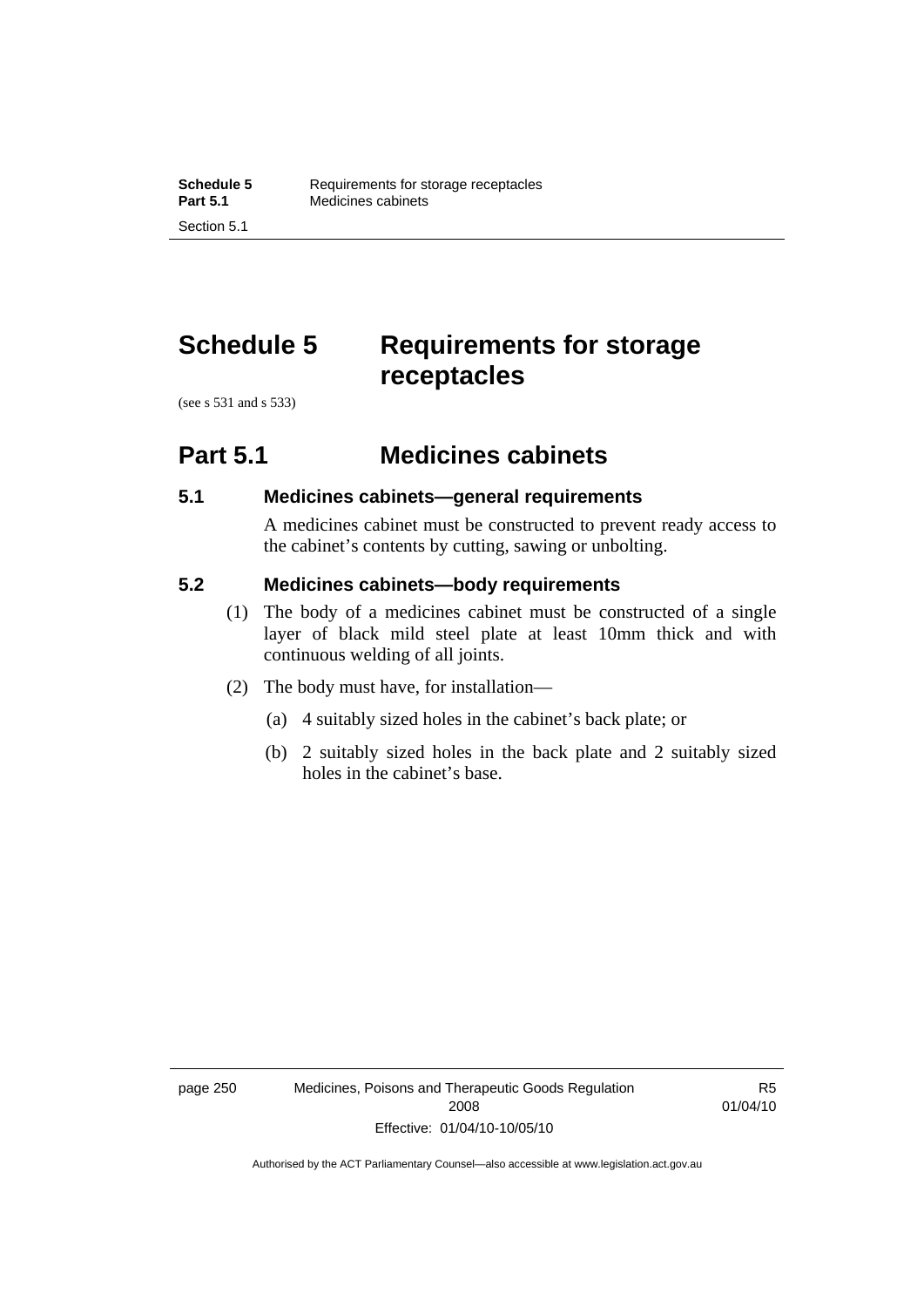### **5.3 Medicines cabinets—door requirements**

- (1) The door of a medicines cabinet must be constructed of black mild steel plate at least 10mm thick.
- (2) When the medicines cabinet door is closed, the door must—
	- (a) fit flush with the cabinet; and
	- (b) have a clearance around the door of not more than 1.5mm.
- (3) The door must be fitted with a fixed locking bar, welded to the inside face of the door near the hinge edge, that engages in a rebate in the cabinet when closed.
- (4) The hinges on the door must be—
	- (a) constructed of heavy duty steel; and
	- (b) continuous welded to the door and body of the cabinet.

### **5.4 Medicines cabinets—lock requirements**

- (1) A medicines cabinet lock must be—
	- (a) a 6-lever pick-proof lock; or
	- (b) a lock mechanism of a level of security equal to, or greater than, a 6-lever pick-proof lock.
- (2) The lock must be securely attached to the inside face of the door.

page 251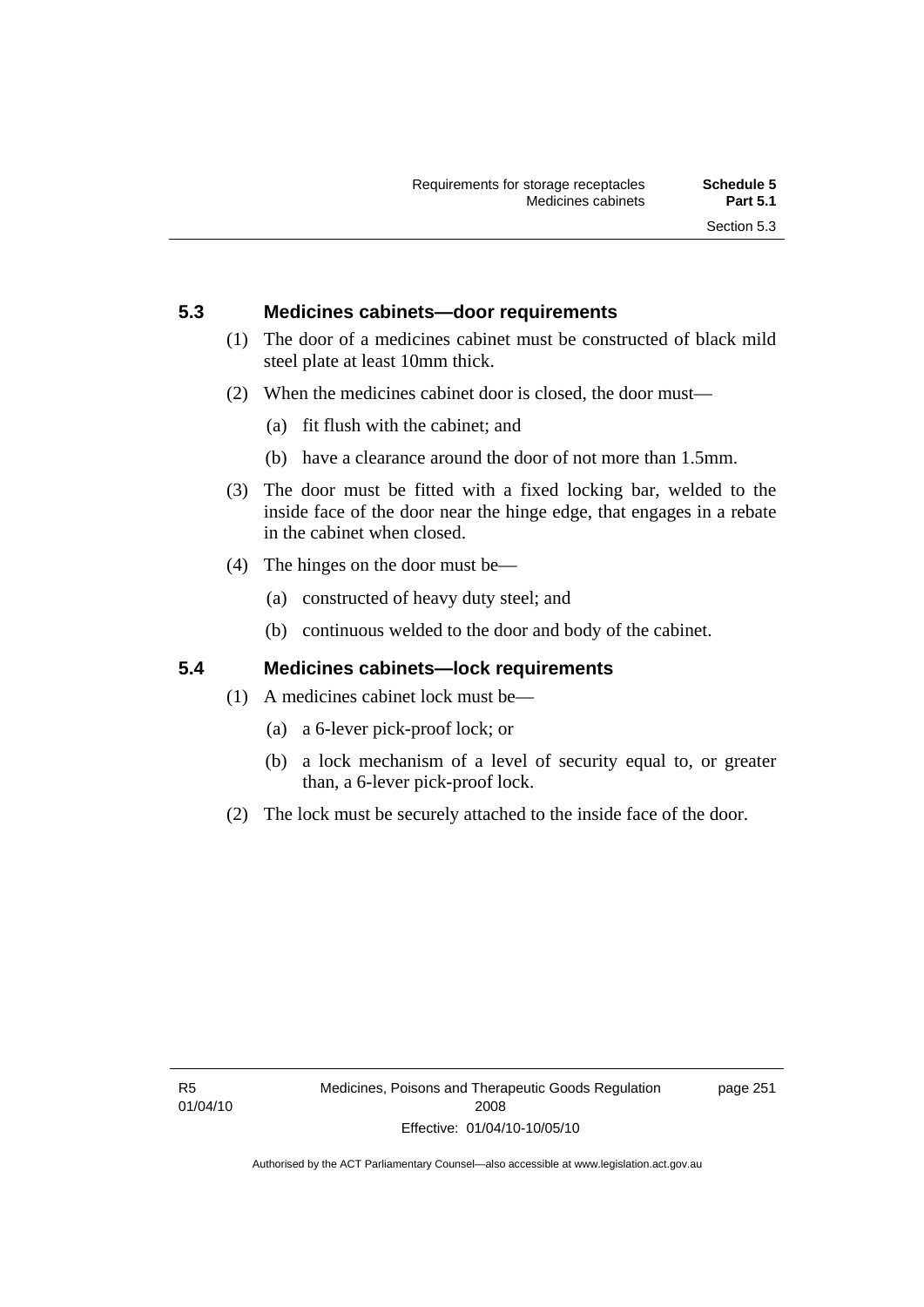### **5.5 Medicines cabinets—mounting requirements**

- (1) A medicines cabinet must be—
	- (a) embedded in a floor of reinforced concrete of at least 10mpa compressive strength; or
	- (b) securely fixed to a wall or floor (or both) in accordance with this section.
- (2) If the wall and floor are brick or concrete, the medicines cabinet must be fixed to the wall or floor (or both) by at least 4 expanding bolts.
- (3) If the wall is timber, but the floor is brick or concrete, the medicines cabinet must be fixed—
	- (a) to the floor by at least 4 expanding bolts; and
	- (b) to the wall by at least 2 coach screws into the studs as close to the top of the wall face as is possible.
- (4) If the wall and floor are timber, the medicines cabinet must be fixed to the timber frame of the wall or floor in a way that will ensure that the cabinet cannot be removed from the floor or wall within 30 minutes.
- (5) The bolts and coach screws must be at least 10mm in diameter.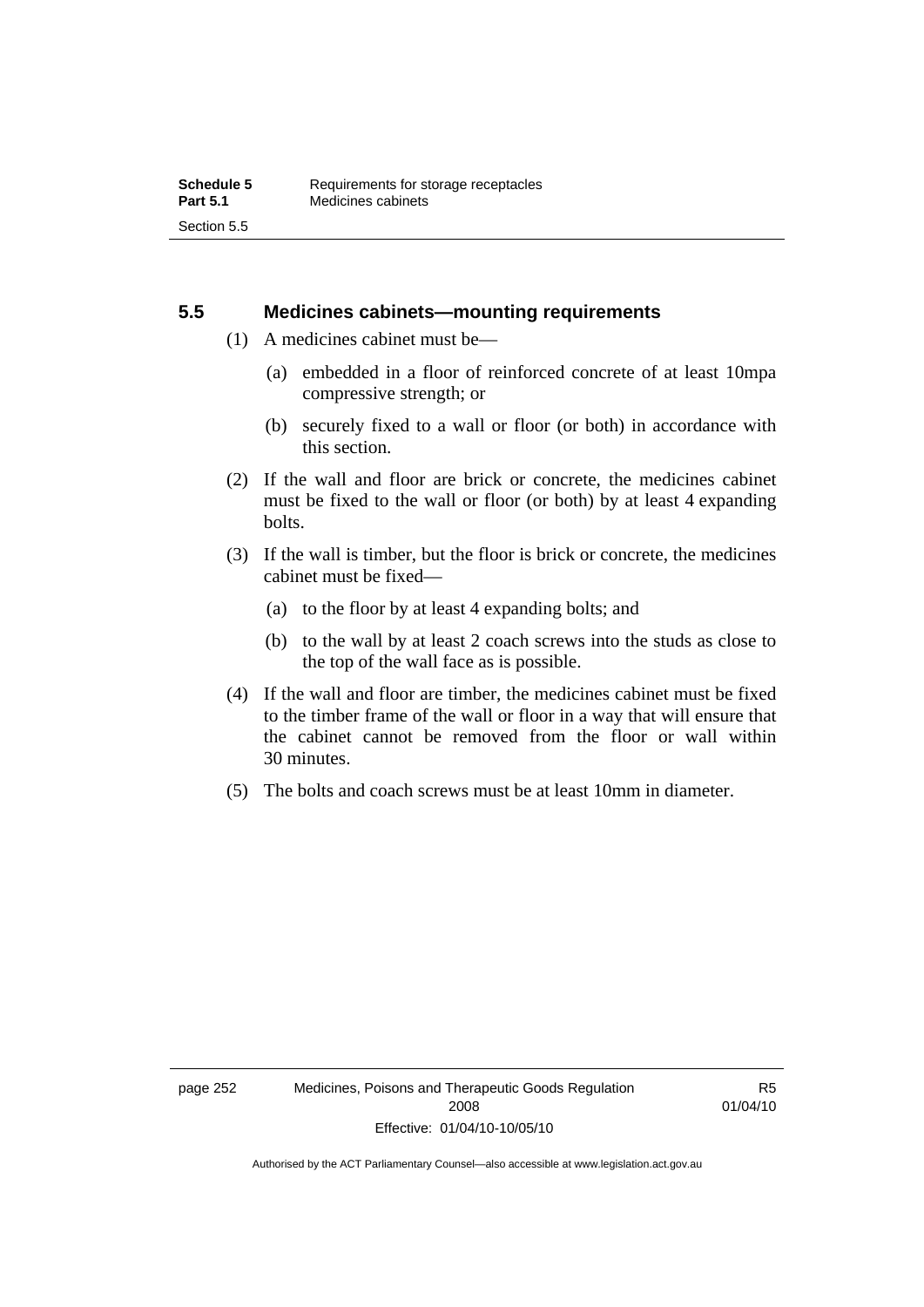page 253

### **Part 5.2 Safes, strong rooms and vaults**

### **5.6 Requirements for safes**

- (1) A safe must be constructed to prevent ready access to the safe's contents by cutting, sawing or unbolting.
- (2) When locked, a safe must reasonably be expected to resist attempts to gain entry by tools, torch or explosives for at least 30 minutes.
- $(3)$  A safe-
	- (a) may be freestanding if it weighs more than 350kg; or
	- (b) must be securely attached to, or embedded in, a concrete floor or a concrete or brick wall in a way that will ensure that the cabinet cannot be removed from the floor or wall within 30 minutes.

### **5.7 Requirements for strong rooms**

- (1) The walls, floor and ceiling of a strong room must be brick or concrete.
- (2) The strong room must be fitted with a door.
- (3) When locked, the strong room must reasonably be expected to resist attempts to gain entry by tools, torch or explosives for at least 1 hour.

#### **5.8 Requirements for vaults**

- (1) The walls, floor and ceiling of a vault must be reinforced concrete.
- (2) The vault must be fitted with a door.
- (3) When locked, the vault must reasonably be expected to resist attempts to gain entry by tools, torch or explosives for at least 1 hour.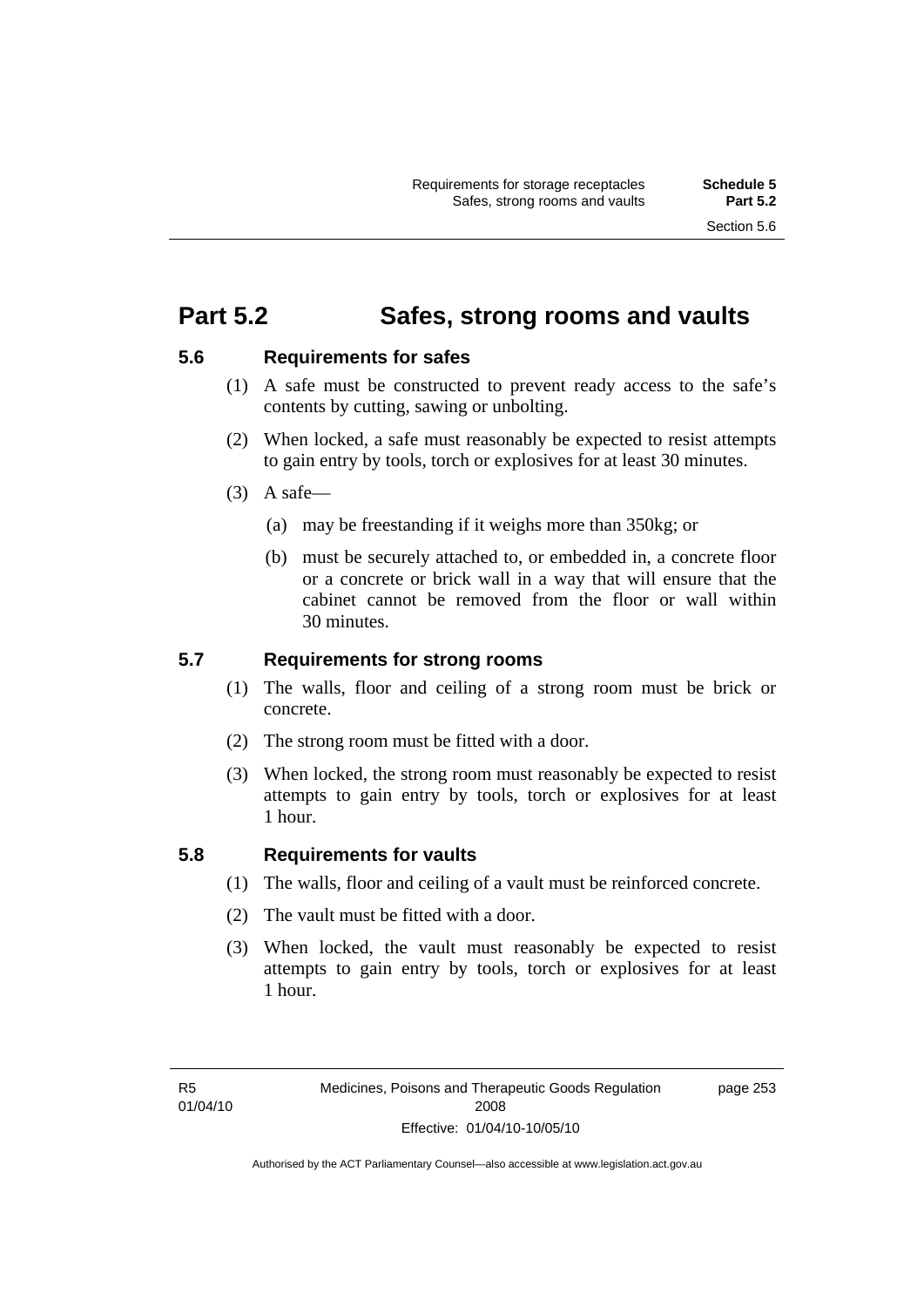**Schedule 10** Modification—Crimes Act 1900

Modification [10.1]

# **Schedule 10 Modification—Crimes Act 1900**

(see s 1100)

### **[10.1] Section 170**

*substitute* 

### **170 Meaning of** *anabolic steroid*

In this part:

*anabolic steroid* includes—

- (a) a substance mentioned in schedule 1 and any—
	- (i) salt, active principle or derivative of the substance; or
	- (ii) stereoisomer of the substance; or
	- (iii) preparation or admixture containing any proportion of the substance; and
- (b) a salt of an active principle or derivative of a substance mentioned in schedule 1; and
- (c) a salt of a stereoisomer of a substance mentioned in schedule 1.

### **[10.2] New schedule 1**

*insert* 

### **Schedule 1 Anabolic steroids**

(see s 170)

| column 1 | column 2       |
|----------|----------------|
| item     | substance      |
|          | Androisoxazole |

page 254 Medicines, Poisons and Therapeutic Goods Regulation 2008 Effective: 01/04/10-10/05/10

R5 01/04/10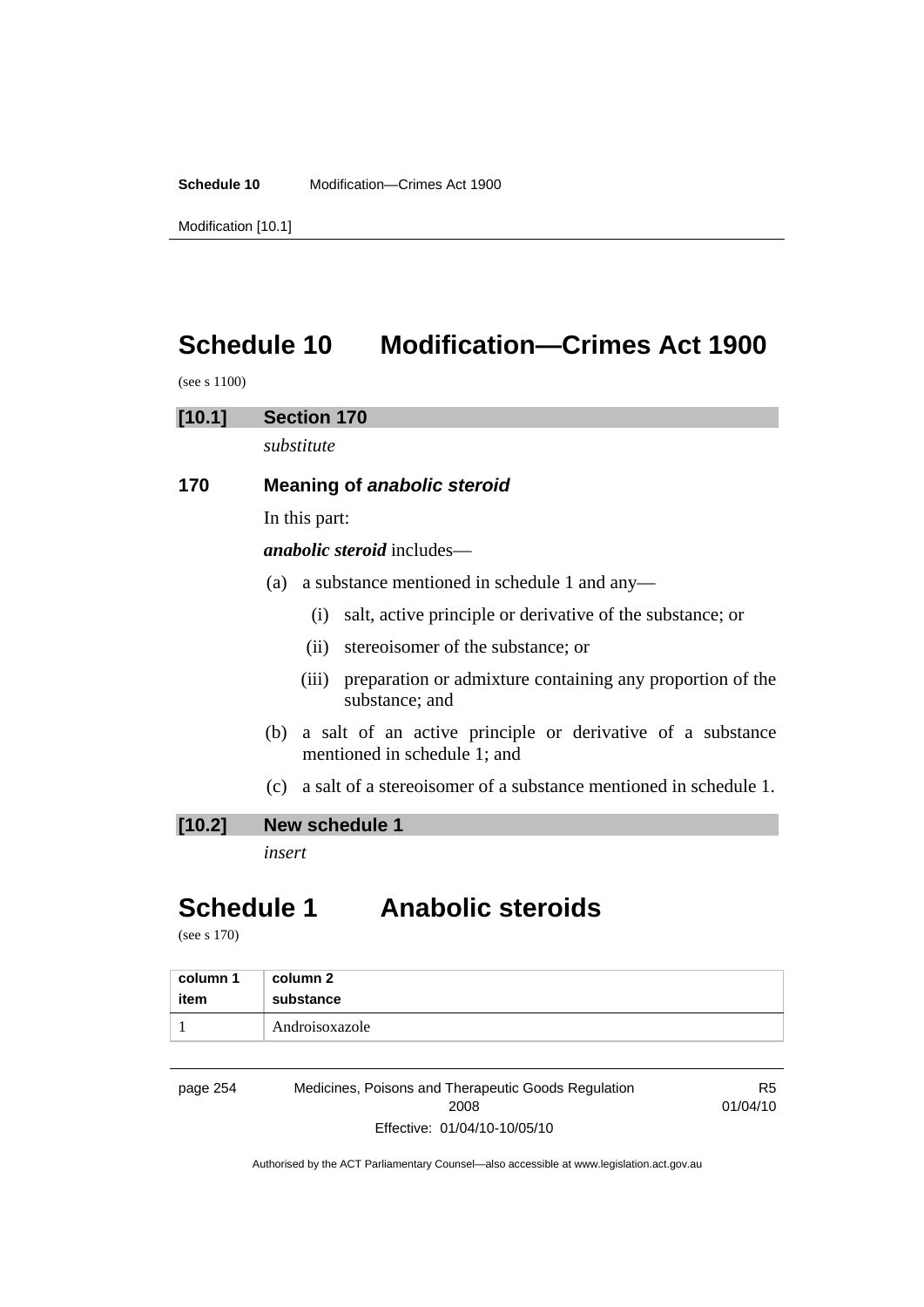#### Modification—Crimes Act 1900 **Schedule 10**

Modification [10.2]

| column 1       | column <sub>2</sub>                                 |
|----------------|-----------------------------------------------------|
| item           | substance                                           |
| $\overline{2}$ | Androsterone                                        |
| 3              | Atamestane                                          |
| $\overline{4}$ | Bolandiol                                           |
| 5              | Bolasterone                                         |
| 6              | <b>Bolazine</b>                                     |
| $\overline{7}$ | Boldenone                                           |
| 8              | Bolenol                                             |
| 9              | Bolmantalate                                        |
| 10             | Calusterone                                         |
| 11             | Chlorandrostenolone                                 |
| 12             | 4-Chloromethandienone                               |
| 13             | Chloroxydienone                                     |
| 14             | Chloroxymesterone (dehydrochloromethyltestosterone) |
| 15             | Clostebol                                           |
| 16             | Danazol                                             |
| 17             | Dihydrolone                                         |
| 18             | Dimethandrostanolone                                |
| 19             | Dimethazine                                         |
| 20             | Drostanolone                                        |
| 21             | Enestebol                                           |
| 22             | Epitiostanol                                        |
| 23             | Ethisterone                                         |
| 24             | Ethyldienolone                                      |
| 25             | Ethyloestrenol                                      |
| 26             | Fluoxymesterone                                     |

#### R5 01/04/10

Medicines, Poisons and Therapeutic Goods Regulation 2008 Effective: 01/04/10-10/05/10 page 255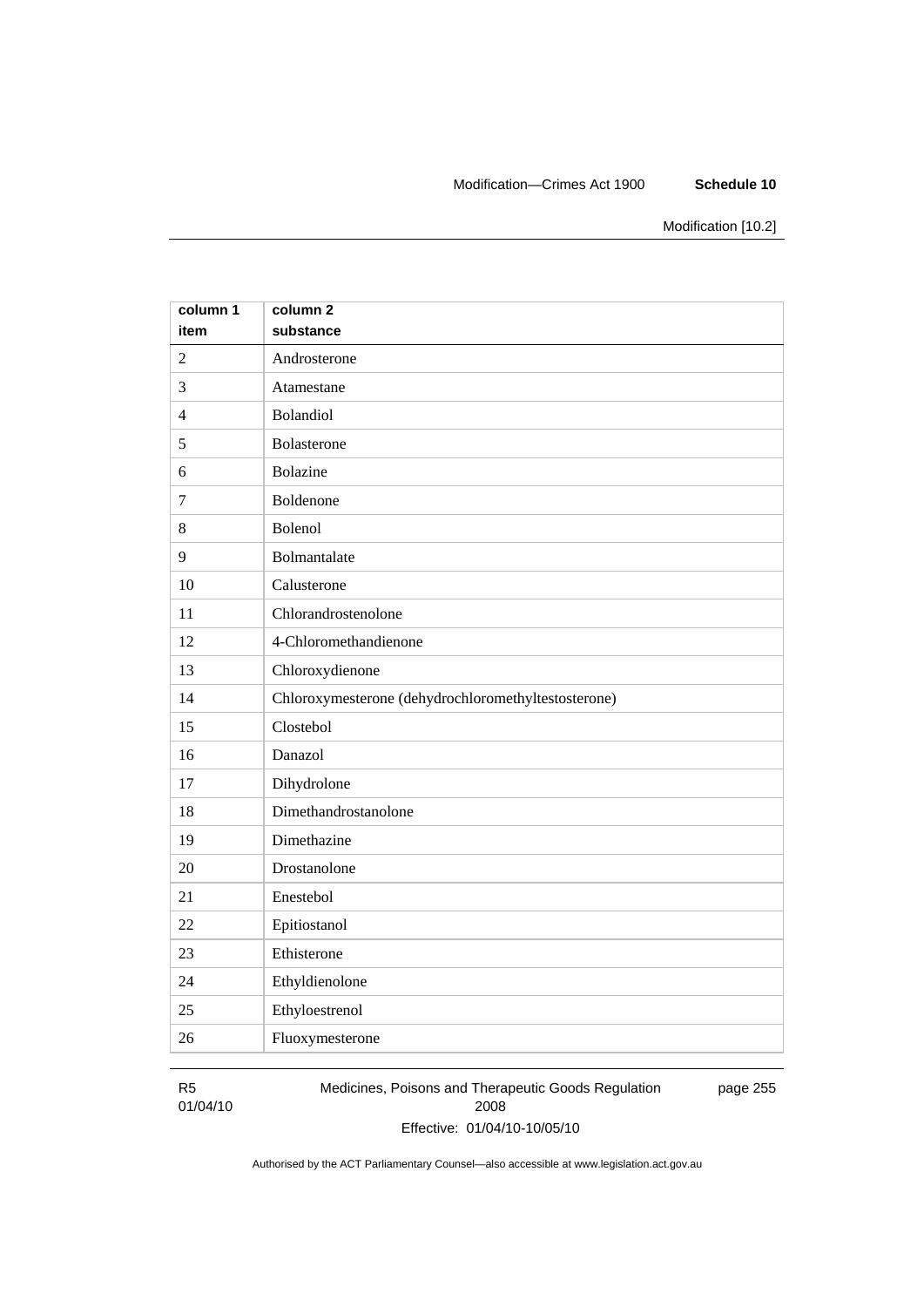#### **Schedule 10** Modification—Crimes Act 1900

Modification [10.2]

| column 1 | column <sub>2</sub>          |
|----------|------------------------------|
| item     | substance                    |
| 27       | Formebolone                  |
| 28       | Furazabol                    |
| 29       | Gestrinone                   |
| 30       | Hydroxystenozol              |
| 31       | Mebolazine                   |
| 32       | Mepitiostane                 |
| 33       | Mesabolone                   |
| 34       | Mestanolone (androstanolone) |
| 35       | Mesterolone                  |
| 36       | Methandienone                |
| 37       | Methandriol                  |
| 38       | Methandrostenolone           |
| 39       | Methenolone                  |
| 40       | Methylclostebol              |
| 41       | Methyltestosterone           |
| 42       | Methyltrienolone             |
| 43       | Metribolone                  |
| 44       | Mibolerone                   |
| 45       | Nandrolone                   |
| 46       | Norandrostenolone            |
| 47       | Norbolethone                 |
| 48       | Norclostebol                 |
| 49       | Norethandrolone              |
| 50       | Normethandrone               |
| 51       | Ovandrotone                  |

page 256 Medicines, Poisons and Therapeutic Goods Regulation 2008 Effective: 01/04/10-10/05/10

R5 01/04/10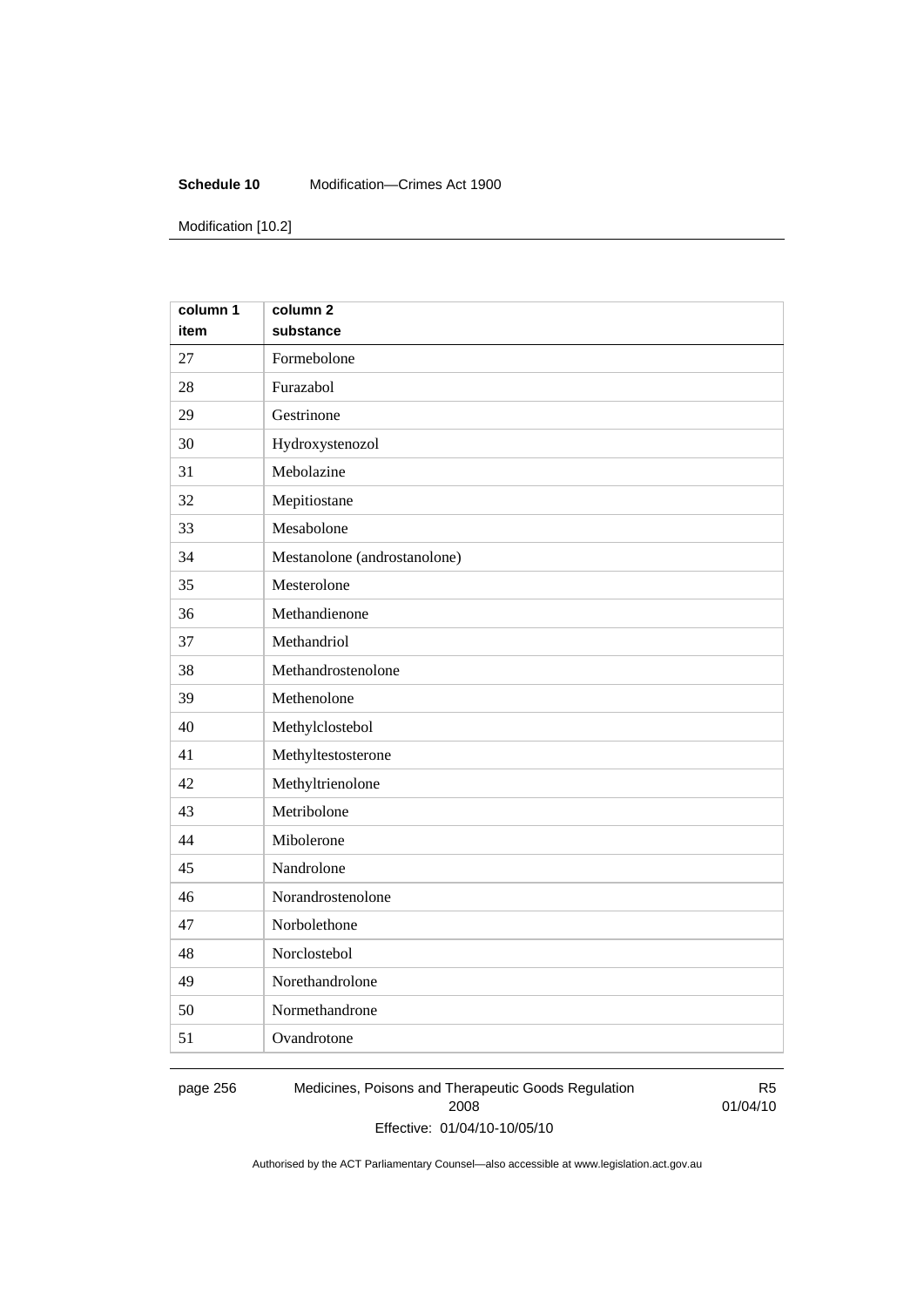#### Modification—Crimes Act 1900 **Schedule 10**

Modification [10.2]

| column 1<br>item | column <sub>2</sub><br>substance                                                     |
|------------------|--------------------------------------------------------------------------------------|
| 52               | Oxabolone                                                                            |
| 53               | Oxandrolone                                                                          |
| 54               | Oxymesterone                                                                         |
| 55               | Oxymetholone                                                                         |
| 56               | Prasterone                                                                           |
| 57               | Propetandrol                                                                         |
| 58               | Quinbolone                                                                           |
| 59               | Roxibolone                                                                           |
| 60               | Silandrone                                                                           |
| 61               | Stanolone                                                                            |
| 62               | Stanozolol                                                                           |
| 63               | Stenbolone                                                                           |
| 64               | Testolactone                                                                         |
| 65               | Testosterone                                                                         |
| 66               | Thiomesterone                                                                        |
| 67               | Trenbolone                                                                           |
| 68               | Trestolone                                                                           |
| 69               | Anabolic and androgenic steroidal agents not mentioned elsewhere in this<br>schedule |

R5 01/04/10 Medicines, Poisons and Therapeutic Goods Regulation 2008 Effective: 01/04/10-10/05/10

page 257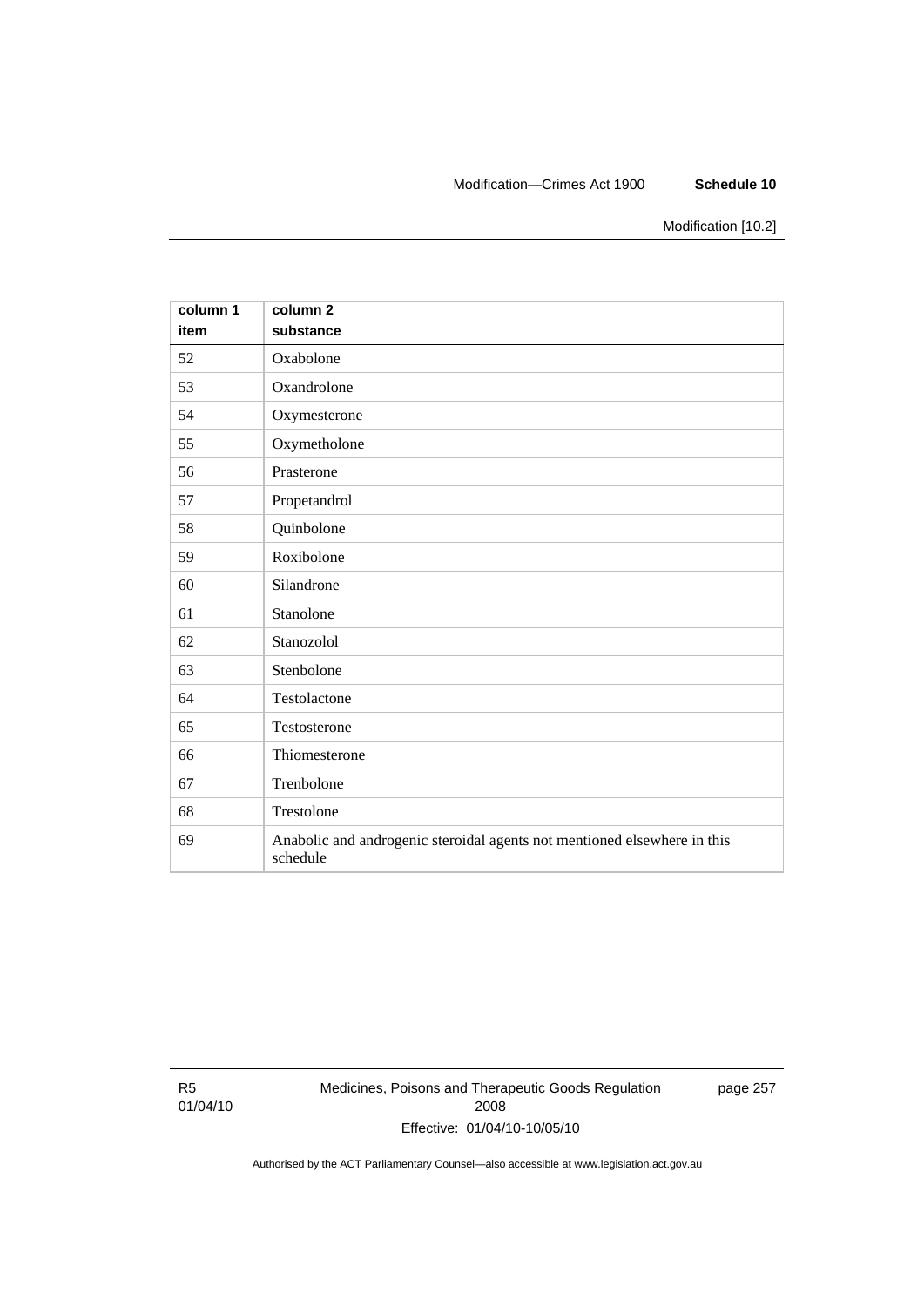# **U Dictionary**

(see s 3)

- *Note 1* The Legislation Act contains definitions and other provisions relevant to this regulation.
- *Note 2* For example, the Legislation Act, dict, pt 1, defines the following terms:
	- child
		- correctional centre
	- doctor
	- home address
	- nurse
	- nurse practitioner
	- optometrist
	- public employee
	- reviewable decision notice.

*Note 3* Terms used in this regulation have the same meaning that they have in the *Medicines, Poisons and Therapeutic Goods Act 2008* (see Legislation Act, s 148). For example, the following terms are defined in the *Medicines, Poisons and Therapeutic Goods Act 2008*, dictionary:

- controlled medicine (see s 11)
- dangerous poison (see s 12)
- deals, with a regulated substance (see s 19)
- deals, with a regulated therapeutic good (see s 21)
- hospital
- *institution*
- medicines and poisons standard (see s 15)
- prescription only medicine (see s 11)
- prohibited substance (see s 13)
- purchase order
- regulated substance (see s 10)
- residential aged care facility

page 258 Medicines, Poisons and Therapeutic Goods Regulation 2008 Effective: 01/04/10-10/05/10

R5 01/04/10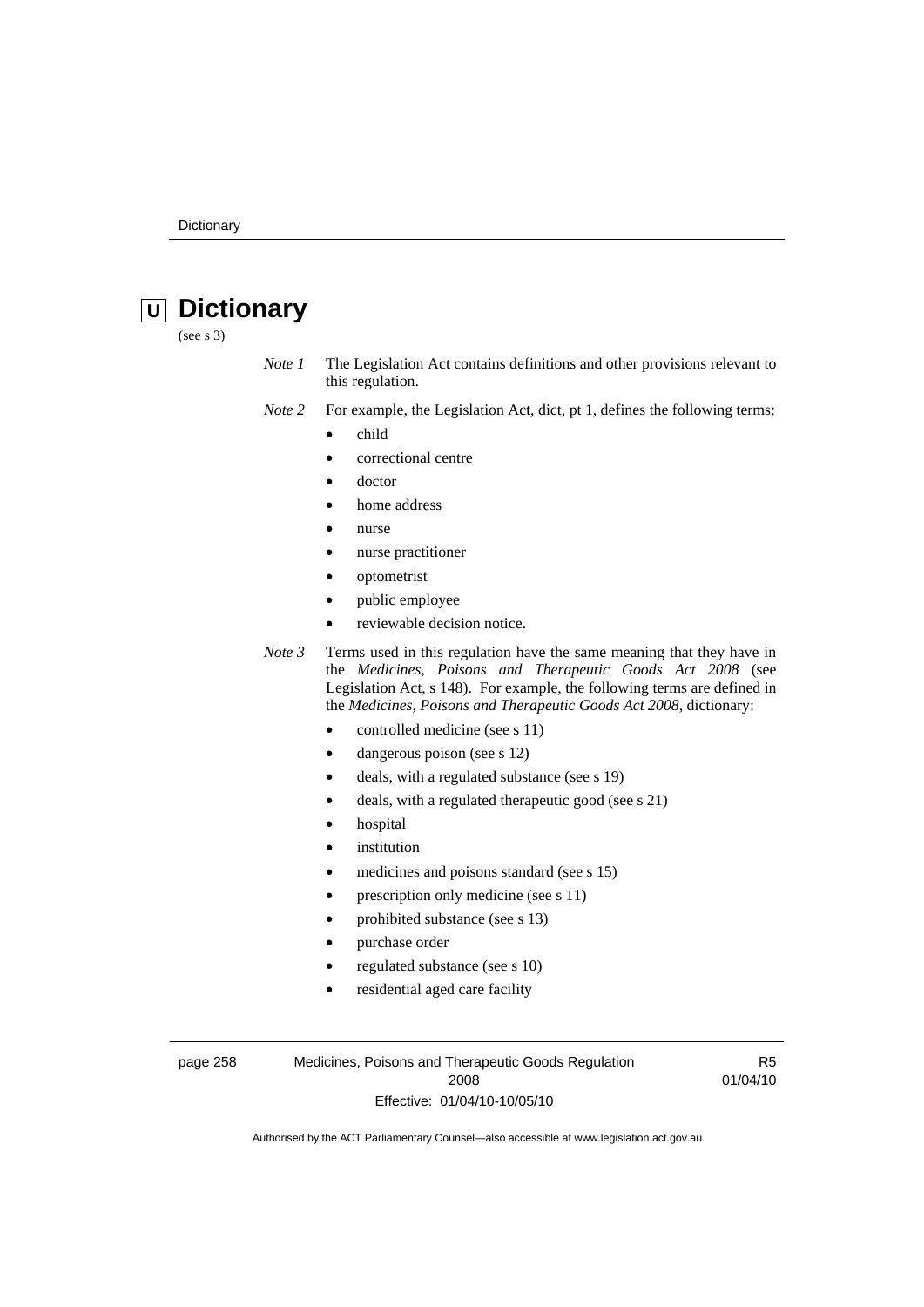- signs
- supply (see s 24)
- supply authority (see s 23)
- ward
- written.

*appendix D medicines approval*—see section 590.

*approved analyst* means—

- (a) an analyst appointed under the *Public Health Act 1997*, section 15 who is authorised under that Act to exercise a function under the Act; or
- (b) an analyst appointed or authorised under another territory law or a law of the Commonwealth, a State or another Territory.

*Australian code of good wholesaling practice for therapeutic goods for human use* means the *Australian Code of Good Wholesaling Practice for Therapeutic Goods for Human Use*  prepared by the National Coordinating Committee on Therapeutic Goods, as in force from time to time.

*Note* The code is accessible at www.tga.gov.au.

*bioequivalent*—a form of a substance is the *bioequivalent* of another form of the substance if the forms are physiologically equivalent in their clinical effect.

*CHO* means chief health officer.

*community pharmacy* means a pharmacy at a place other than an institution.

*complying purchase order* means—

- (a) for a medicine—a purchase order that complies with section 62; or
- (b) for a dangerous poison—a purchase order that complies with section 721; or

Medicines, Poisons and Therapeutic Goods Regulation 2008 Effective: 01/04/10-10/05/10 page 259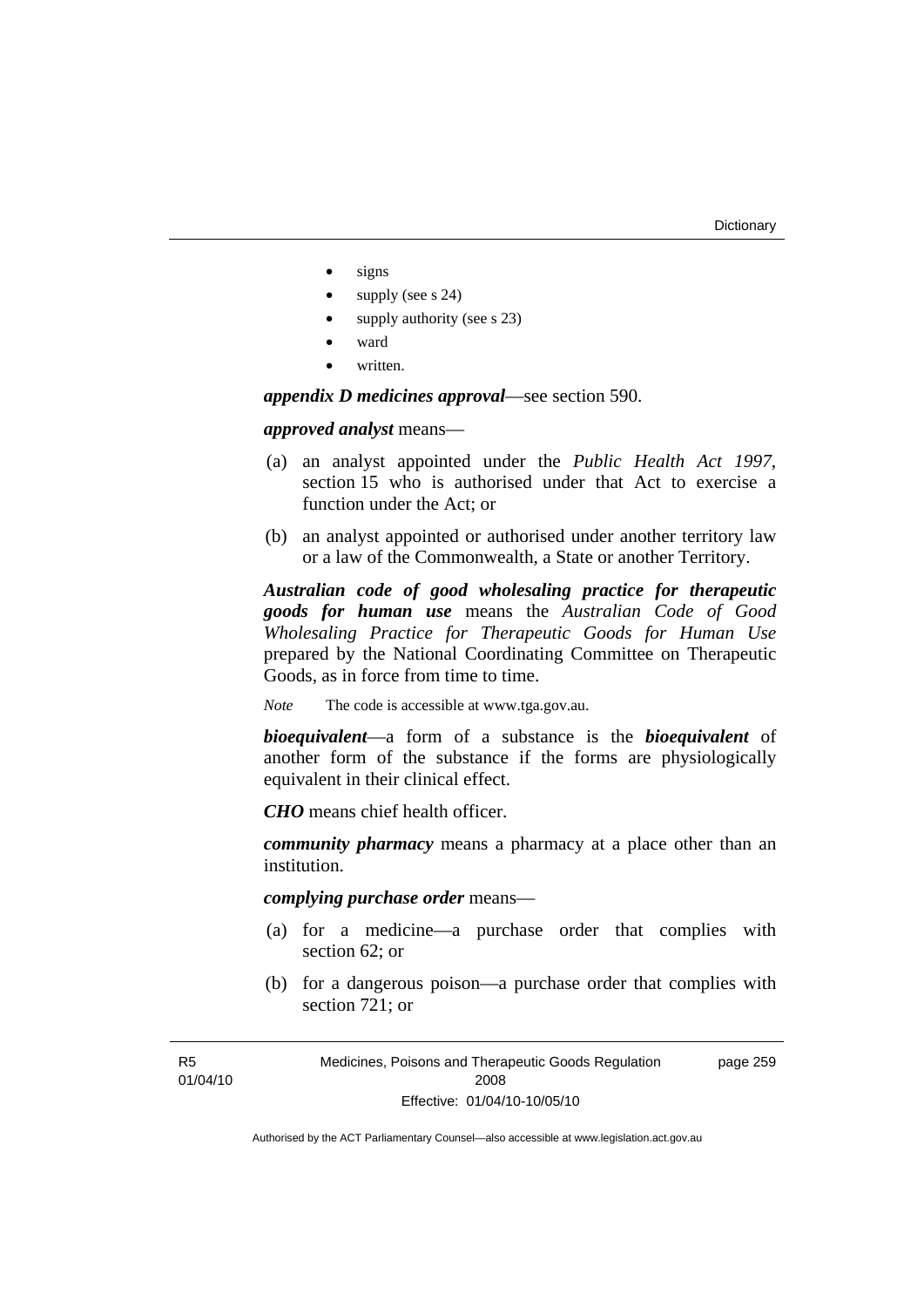(c) for an appendix C substance or prohibited substance—see section 772.

*condition 1*, for a doctor prescribing or supplying a designated appendix D medicine to a woman of child-bearing age, for schedule 3 (Designated appendix D medicines—standing approvals)—see schedule 3, section 3.1.

*condition 2*, for a doctor prescribing or supplying a designated appendix D medicine to a woman of child-bearing age, for schedule 3—see schedule 3, section 3.1.

*condition 3*, for a doctor prescribing or supplying a designated appendix D medicine to a woman of child-bearing age, for schedule 3—see schedule 3, section 3.1.

*condition 4*, for a doctor prescribing or supplying a designated appendix D medicine to a woman of child-bearing age, for schedule 3—see schedule 3, section 3.1.

*controlled medicines approval*—see section 550.

*controlled medicines register* means a register for controlled medicines.

*controlled medicines research and education program licence* see section 600.

*custodian*, of an animal, means—

- (a) an adult who has lawful custody of the animal; or
- (b) if the animal is owned by a child or a person with a guardian a parent or guardian of the child or person.

*CYP authorised person*—see the *Children and Young People Act 2008*, dictionary, definition of *authorised person*.

*CYP detention place* means a detention place under the *Children and Young People Act 2008*.

*dangerous poisons manufacturers licence*—see section 700.

| page 260 | Medicines, Poisons and Therapeutic Goods Regulation | R5       |
|----------|-----------------------------------------------------|----------|
|          | 2008                                                | 01/04/10 |
|          | Effective: 01/04/10-10/05/10                        |          |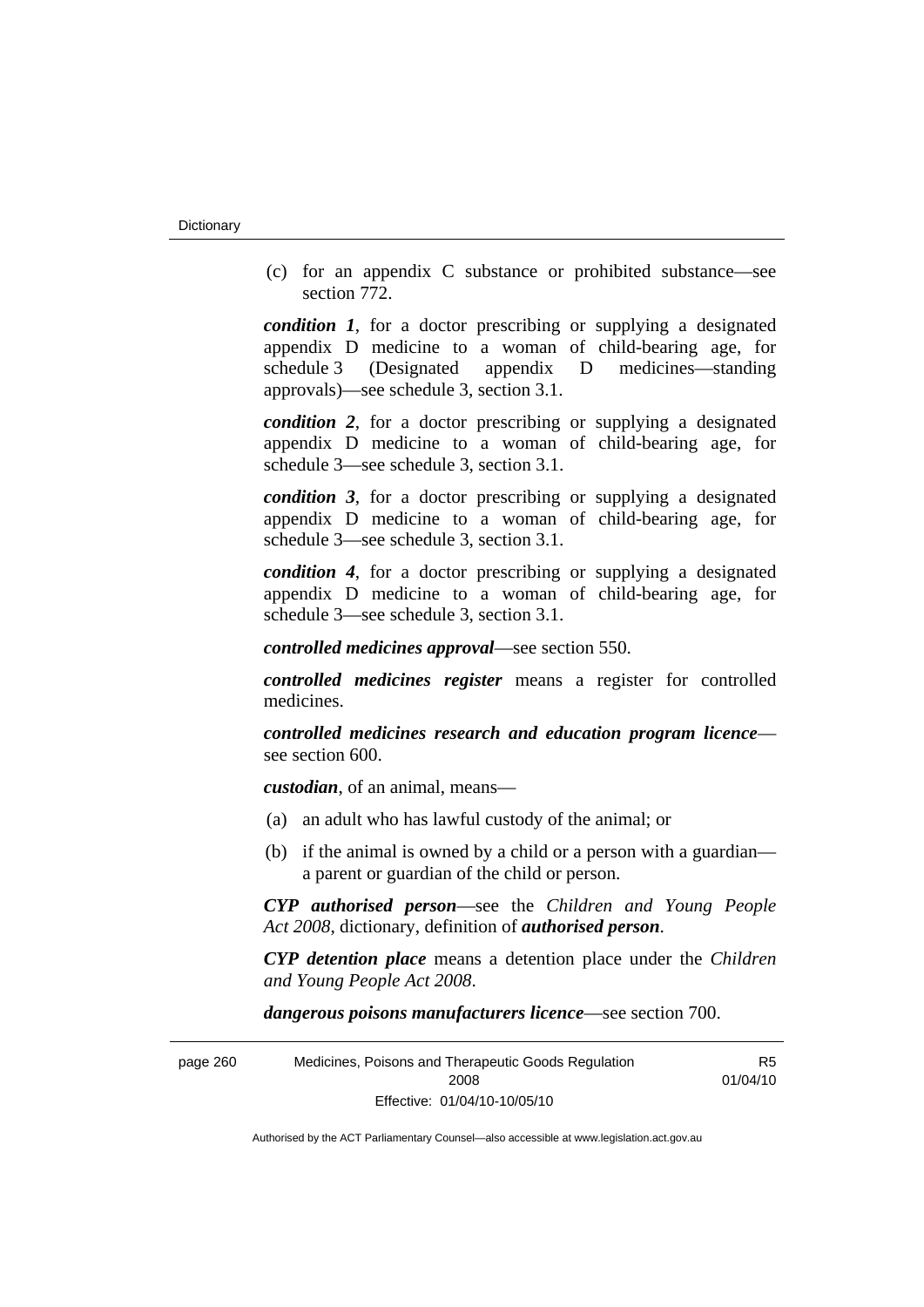*dangerous poisons register* means a register for dangerous poisons.

*dangerous poisons research and education program licence*—see section 700.

*dangerous poisons suppliers licence*—see section 700.

*day hospital* means a facility where a person is admitted for surgical or medical treatment and discharged on the same day.

*dentist* does not include a trainee dentist.

*Note* See the definition of *trainee*.

*designated appendix D medicine* means a medicine listed in schedule 3, (Designated appendix D medicines—standing approvals), part 3.2, column 3.

*Note* The medicines are included in the medicines and poisons standard, appendix D.

*designated prescriber*, for part 13.1 (Controlled medicines approvals)—see section 551.

*designated prescription only medicine*, for part 4.3 (Authorisation to supply without prescription in emergencies)—see section 250.

*detainee*—see the *Corrections Management Act 2007*, section 6.

*disability care* means care that is provided to a person with a disability in a residential facility in which the person is also provided with accommodation that includes—

- (a) appropriate staff to meet the nursing and personal care needs of the person; and
- (b) meals and cleaning services; and
- (c) furnishings, furniture and equipment for the provision of the care and accommodation.

*doctor* does not include an intern doctor.

*Note* See the definition of *intern*.

| R5       | Medicines, Poisons and Therapeutic Goods Regulation | page 261 |
|----------|-----------------------------------------------------|----------|
| 01/04/10 | 2008                                                |          |
|          | Effective: 01/04/10-10/05/10                        |          |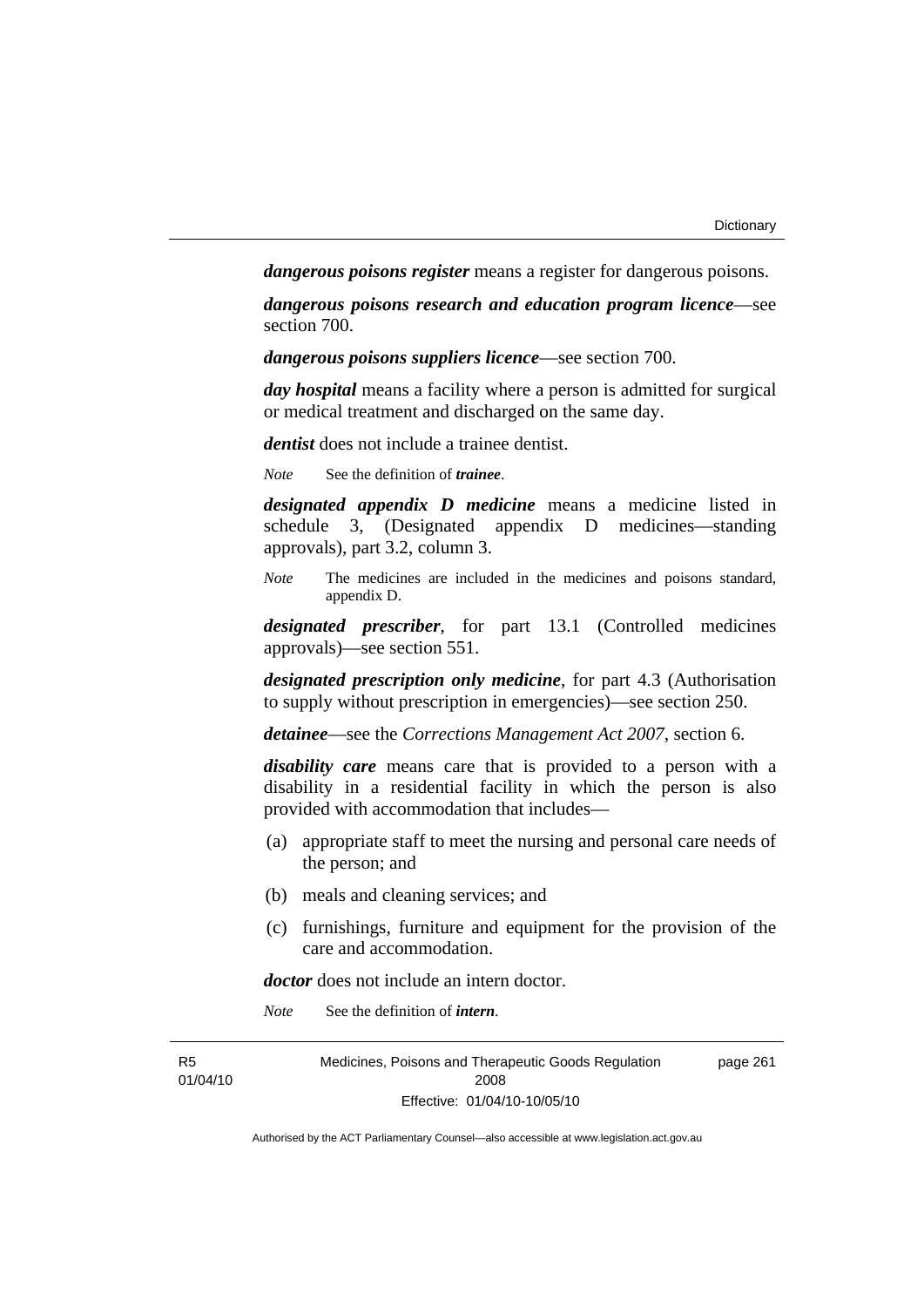*endorsement*, for division 13.1.4 (Endorsements to treat drug-dependency)—see section 580.

*enrolled nurse* includes an enrolled nurse (medications).

*enrolled nurse (medications)* means an enrolled nurse who is registered under the *Health Professionals Act 2004* in the specialist area of enrolled nurse (medications).

### *environmental authorisation* means—

- (a) an environmental authorisation under the *Environment Protection Act 1997*; or
- (b) an authorisation (however described) under a Commonwealth or State law that corresponds to the environmental authorisation mentioned in paragraph (a).

*first-aid kit* includes a portable bag or container of medicines and other medical supplies kept by a person for health care or emergency treatment.

*first-aid kit licence*—see section 600.

*health profession*—see the *Health Professionals Act 2004*, dictionary.

*health professional* means a person who is registered under the *Health Professionals Act 2004*.

*in-patient*, at an institution, includes—

- (a) a patient being treated at an emergency department of the institution; and
- (b) for a correctional centre—a detainee; and
- (c) for a CYP detention place—a young detainee.
- *Note* A correctional centre and a CYP detention place is an institution (see s 652).

R5 01/04/10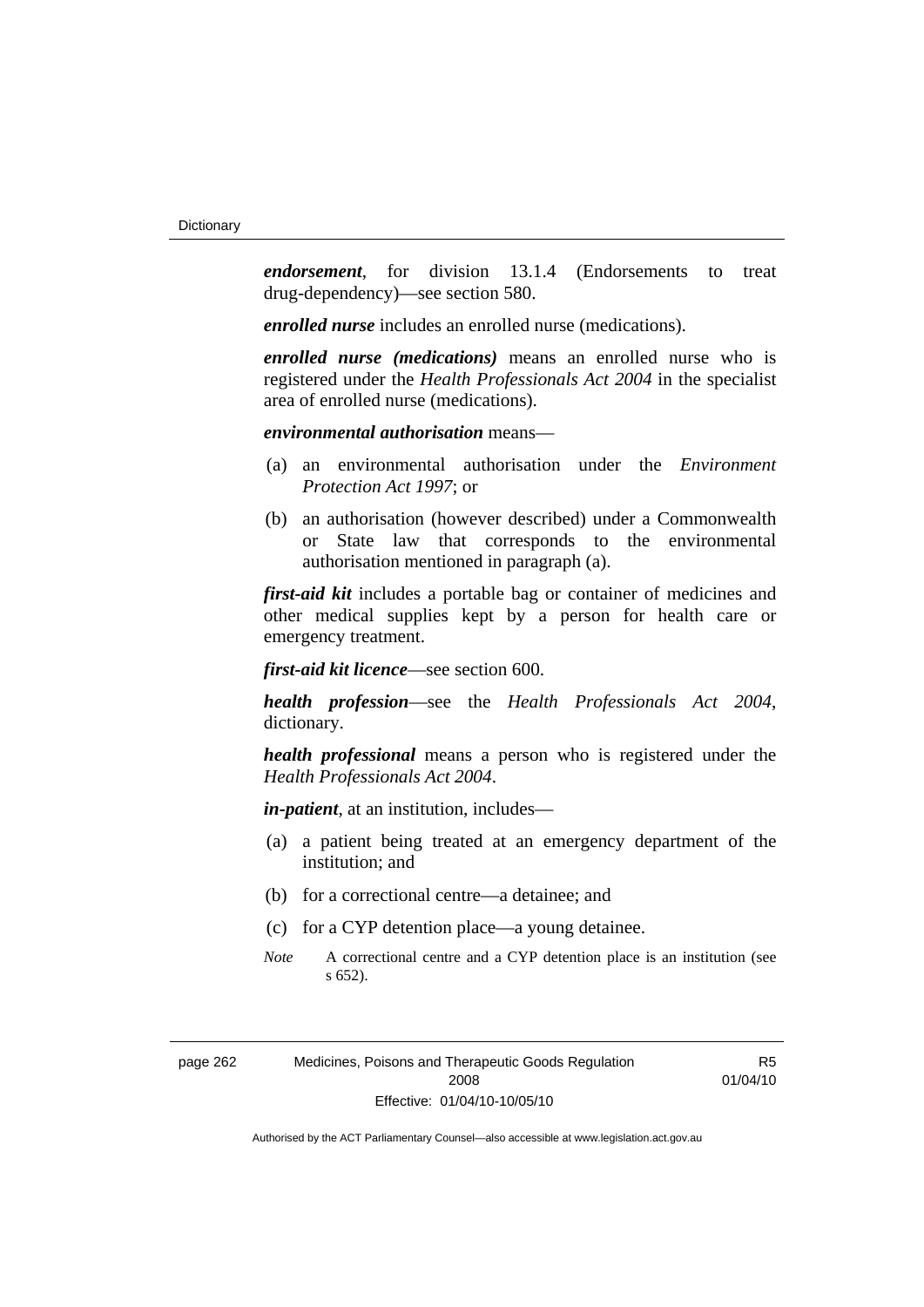*intern*, in relation to a doctor or pharmacist, means—

- (a) for a doctor—a person who is conditionally registered as a medical practitioner under the *Health Professionals Act 2004* because the person would be entitled to apply for unconditional registration if the person had completed a period of supervised training that the person has started; and
- (b) for a pharmacist—a person who is undertaking a period of supervised practice or course of training, or both, to allow the person to be registered to practice without supervision.

*key*, for chapter 11 (Storage of medicines)—see section 511.

*manufacturer's pack* means a primary pack for a medicine that is supplied by a manufacturer.

*Note* See the definition of *primary pack*.

*medical records* includes—

- (a) for a person at an institution—the person's clinical records and a medication chart for the person at the institution; and
- (b) for a person who is not at an institution and is being treated by a prescriber—any record the prescriber keeps about the person.

*medicines Australia code of conduct* means the *Medicines Australia Code of Conduct*, authorised by the Australian Competition and Consumer Commission, as in force from time to time.

*Note* The code is accessible at www.medicinesaustralia.com.au.

*medicines wholesalers licence*—see section 600.

*opioid dependency treatment guidelines* means the guidelines approved under section 630 (Guidelines for treatment of opioid dependency).

*opioid dependency treatment licence*—see section 600.

*optical device*, for chapter 22 (Therapeutic goods)—see section 800.

R5 01/04/10 Medicines, Poisons and Therapeutic Goods Regulation 2008 Effective: 01/04/10-10/05/10 page 263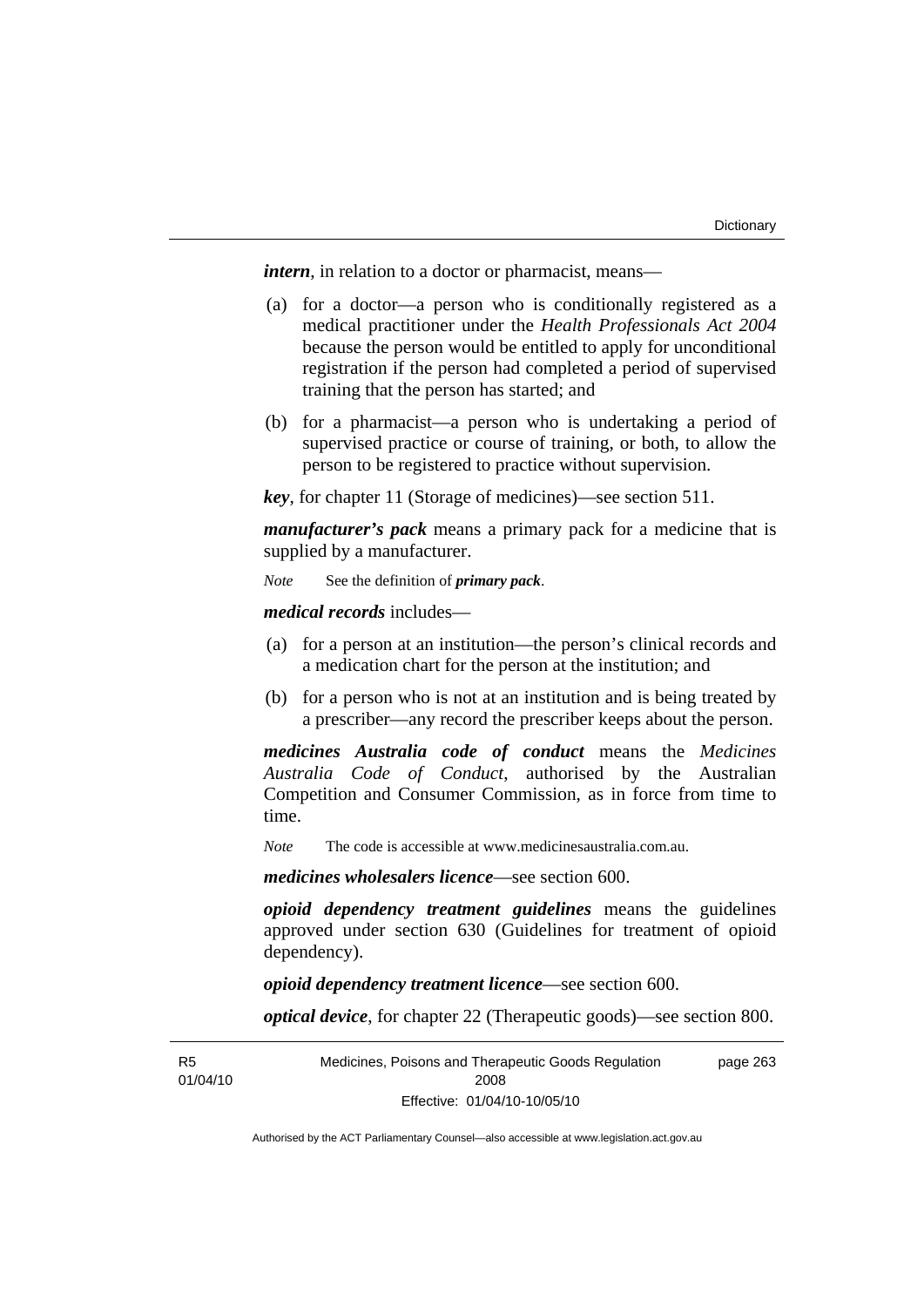*personal custody*, of a key by a person, for part 11.4 (Additional storage requirements for controlled medicines)—see section 530.

*pharmacist* does not include an intern pharmacist.

*Note* See the definition of *intern*.

*pharmacy medicines rural communities licence*—see section 600.

*prescribed person*, for chapter 11 (Storage of medicines)—see section 510.

*prescriber*, in relation to a medicine, means a person in relation to whom prescribing the medicine is included in schedule 1, column 3 in relation to the person.

*prescription*, in relation to an optical device, for chapter 22 (Therapeutic Goods)—see section 800.

*Note Prescription*, in relation to a medicine—see the Act, dictionary.

*primary pack* means the pack in which a regulated substance and its immediate container or immediate wrapper or measure pack are presented for sale or supply.

*Note* This is the same as the definition in the medicines and poisons standard, par 1 (l), and is included because of its relationship to the meaning of *manufacturer's pack*. Other terms defined in the standard have the same meaning in this regulation, see the Act, s 16 (1).

*prohibited substance*, for chapter 21 (Prohibited and appendix C substances)—see section 760.

*prohibited substances register* means a register for prohibited substances.

*prohibited substances research and education program licence* see section 761.

R<sub>5</sub> 01/04/10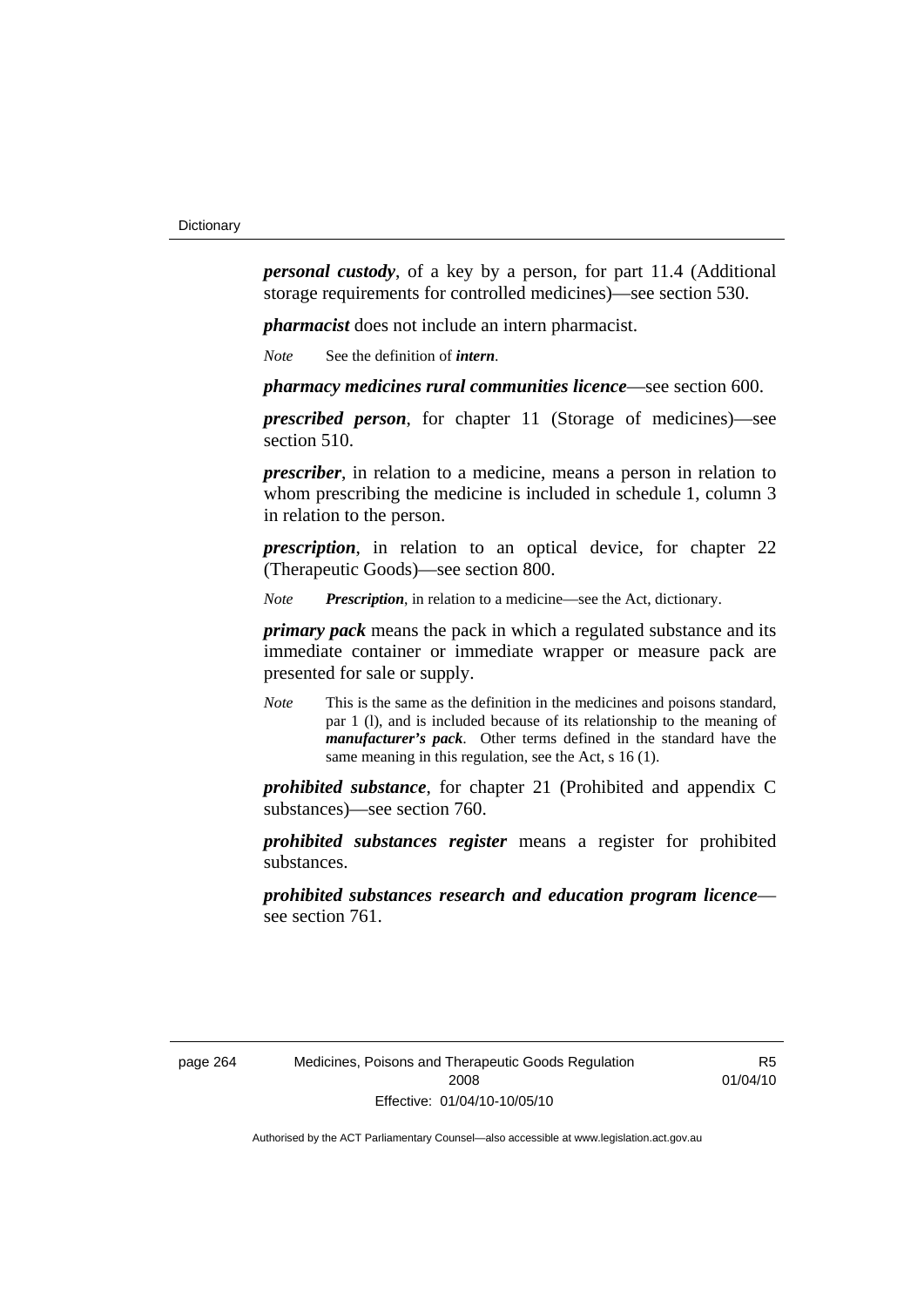*pseudoephedrine record*—see section 171 (c).

*recognised research institution*—see the Act, section 20 (5).

*relevant expiry date*, for a medicine, means—

- (a) if the medicine is from 1 batch—the expiry date for the batch; or
- (b) if the medicine is from more than 1 batch—the expiry date that is closest to the date of dispensing.

## *relevant law*—

- (a) for chapter 16 (Low and moderate harm poisons)—see section 660; and
- (b) for part 19.3 (Packaging and labelling of dangerous poisons) see section 730.

*requisition* includes issue a requisition.

*reviewable decision*, for chapter 23 (Notification and review of decisions)—see section 850.

*retail sale*, for division 4.2.7 (Selling pseudoephedrine by retail) see section 170.

*schedule 1*—a reference to *schedule 1* includes a reference to a provision of the schedule.

*scientifically qualified person* means—

- (a) a dentist, doctor, pharmacist, or veterinary surgeon; or
- (b) a person who has been awarded a doctorate for scientific studies by the person.
- *Note Dentist*, *doctor*, *pharmacist* and *veterinary surgeon* does not include an intern or trainee (see defs of these terms).

*scope of employment* includes scope of engagement as a contractor.

R5 01/04/10 Medicines, Poisons and Therapeutic Goods Regulation 2008 Effective: 01/04/10-10/05/10

page 265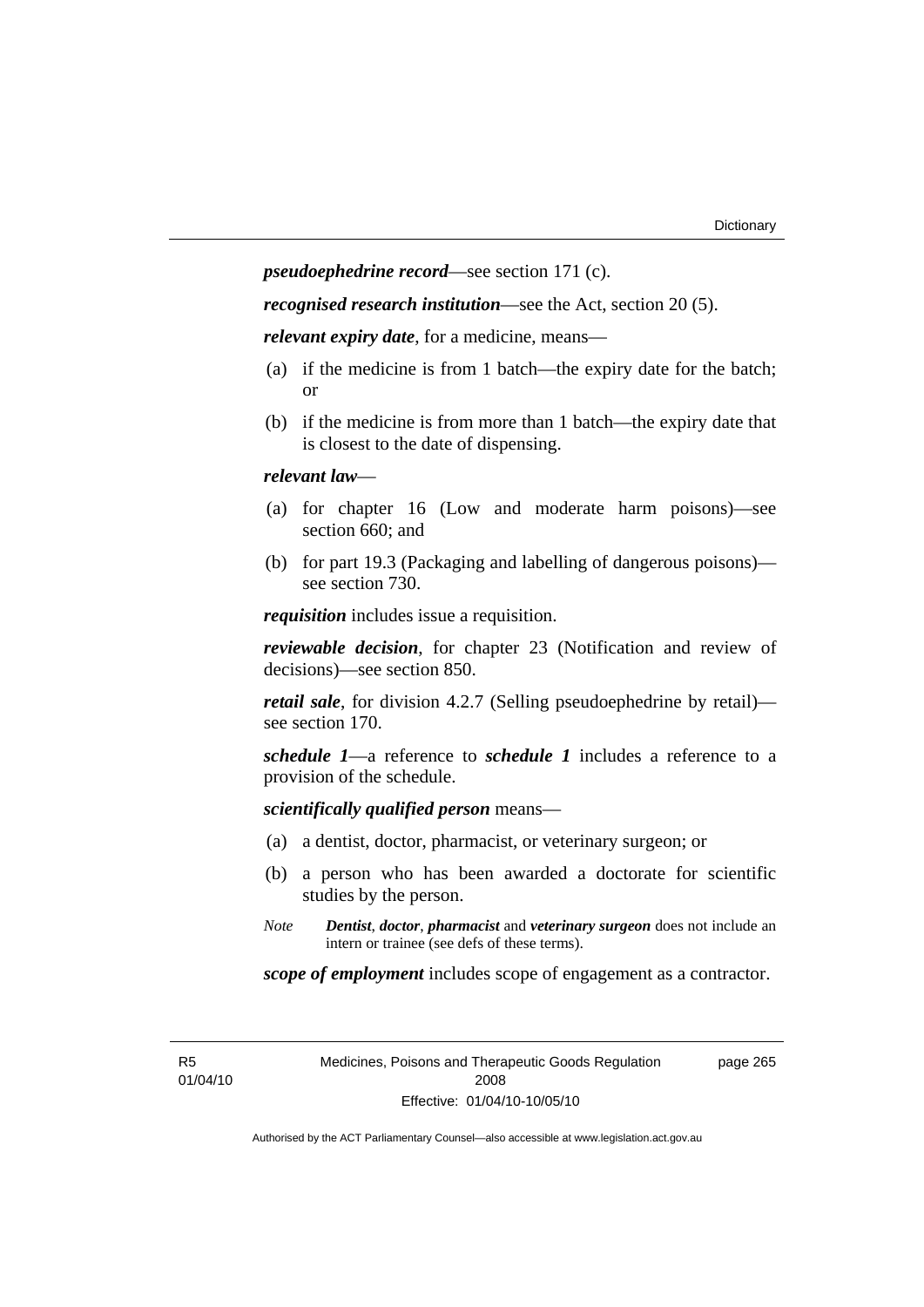*specialist* means—

- (a) a doctor admitted to a specialist area of a health profession; or
- (b) a doctor who is undergoing a course of training under the supervision of a person mentioned in paragraph (a), the successful completion of which will qualify the person to be admitted to a specialist area.

*specialist area*, for a health profession—see the *Health Professionals Regulation 2004*, dictionary.

*terminal illness*—a person has a *terminal illness* if a specialist diagnoses the person as having a terminal illness and estimates the person's life expectancy to be less than 1 year.

*Note Specialist* includes a doctor training in a specialist area (see def *specialist*).

*trainee*, in relation to a health professional (other than a doctor or pharmacist) means a person who is conditionally registered as a health professional to allow the person to undertake a period of supervised practice or course of training or both to allow the person to become registered to practice without supervision.

#### **Examples—references to trainee**

trainee dentist, trainee nurse and trainee veterinary surgeon

- *Note 1* For doctors and pharmacists, see the definition of *intern*.
- *Note 2* An example is part of the regulation, is not exhaustive and may extend, but does not limit, the meaning of the provision in which it appears (see Legislation Act, s 126 and s 132).

*veterinary surgeon* does not include a trainee veterinary surgeon.

*Note* See the definition of *trainee*.

*walk-in centre* means a non-residential facility operated by the Territory for the treatment and care for people with minor illness or injury.

page 266 Medicines, Poisons and Therapeutic Goods Regulation 2008 Effective: 01/04/10-10/05/10

R<sub>5</sub> 01/04/10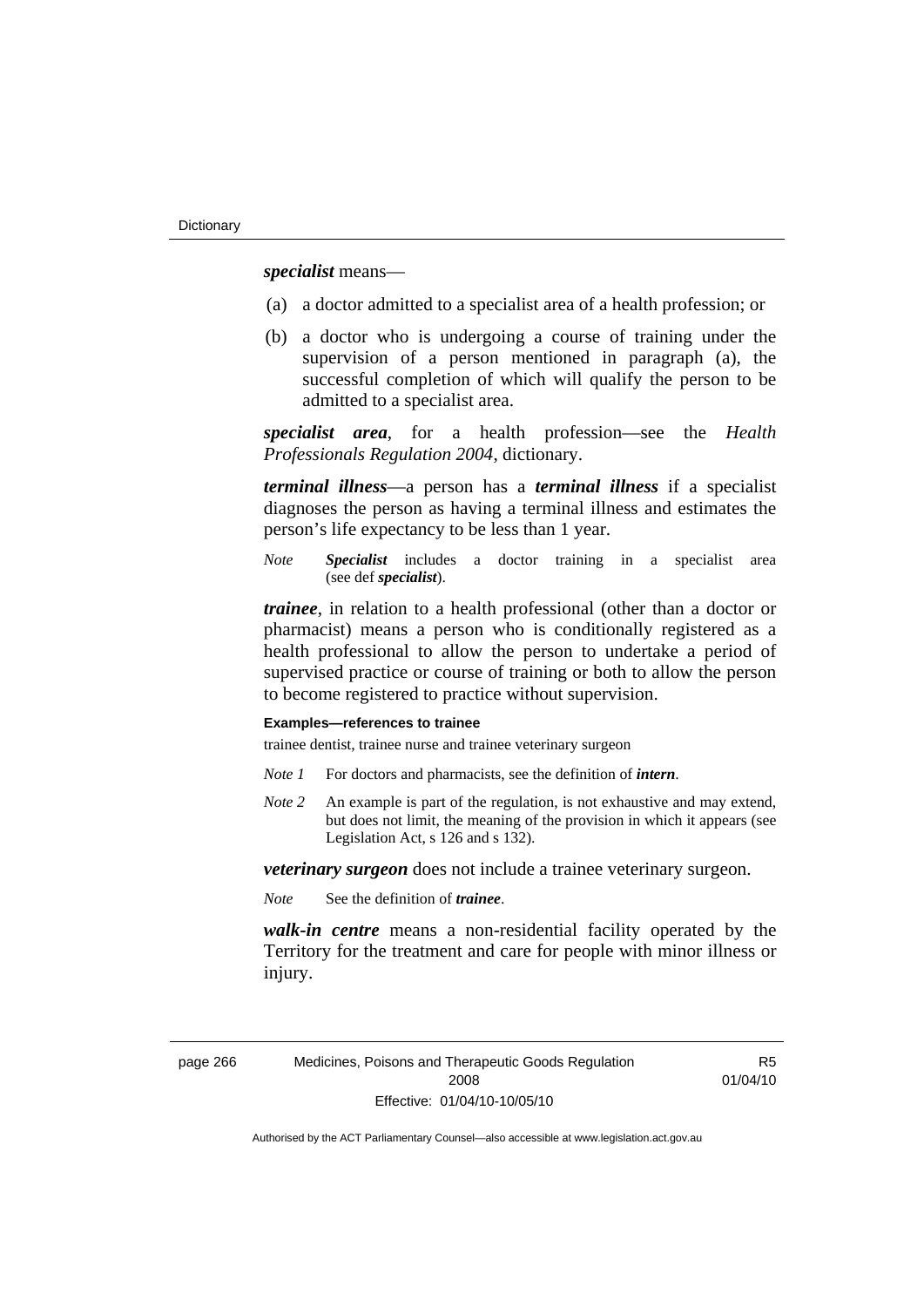*young detainee*—see the *Children and Young People Act 2008*, section 95.

R5 01/04/10 Medicines, Poisons and Therapeutic Goods Regulation 2008 Effective: 01/04/10-10/05/10

page 267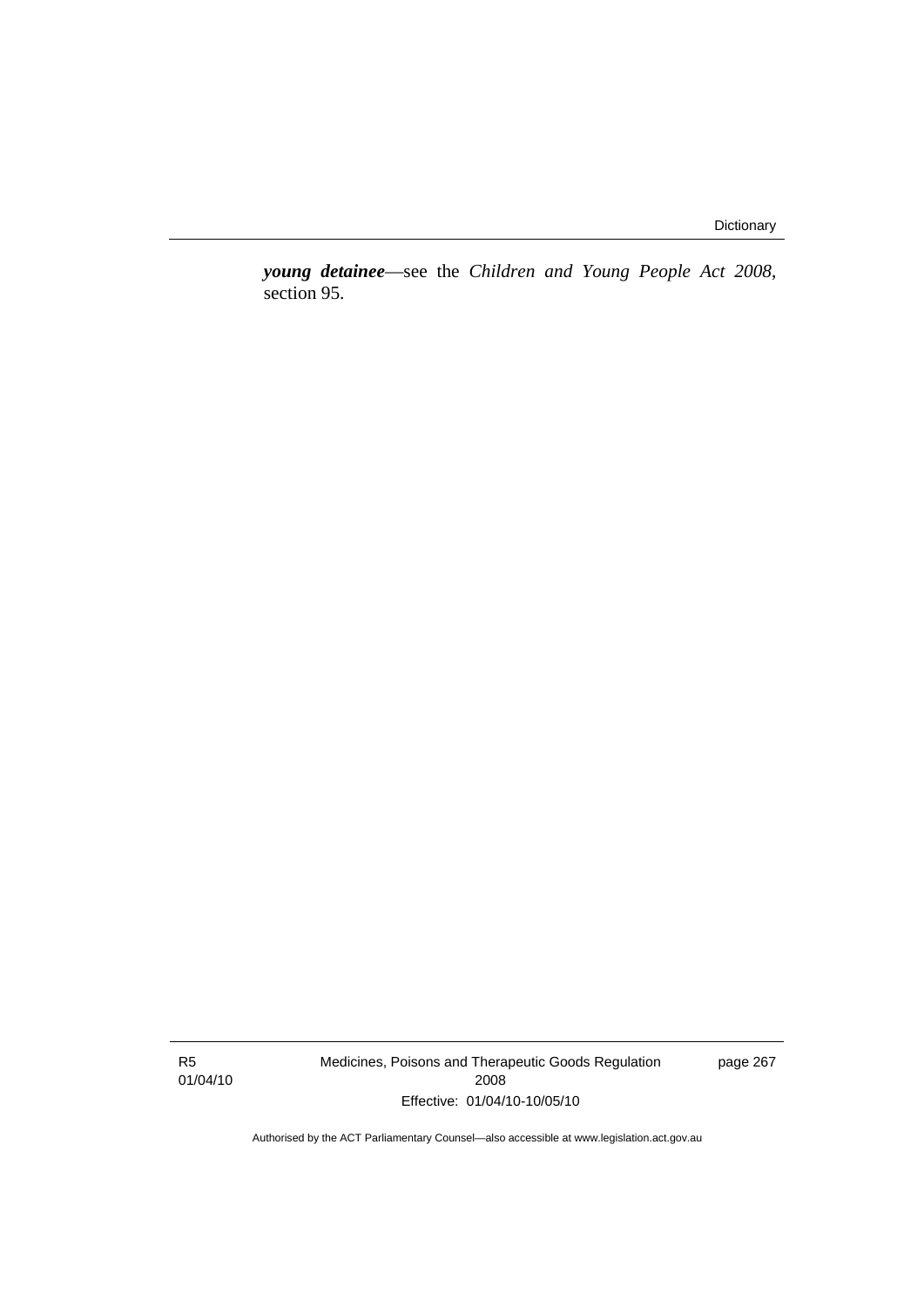1 About the endnotes

# **Endnotes**

# **1 About the endnotes**

Amending and modifying laws are annotated in the legislation history and the amendment history. Current modifications are not included in the republished law but are set out in the endnotes.

Not all editorial amendments made under the *Legislation Act 2001*, part 11.3 are annotated in the amendment history. Full details of any amendments can be obtained from the Parliamentary Counsel's Office.

Uncommenced amending laws and expiries are listed in the legislation history and the amendment history. These details are underlined. Uncommenced provisions and amendments are not included in the republished law but are set out in the last endnote.

If all the provisions of the law have been renumbered, a table of renumbered provisions gives details of previous and current numbering.

The endnotes also include a table of earlier republications.

| $am = amended$                               | $ord = ordinance$                         |
|----------------------------------------------|-------------------------------------------|
| $amdt = amendment$                           | $orig = original$                         |
| $ch = chapter$                               | $par = paragraph/subparagraph$            |
| $def = definition$                           | $pres = present$                          |
| $dict = dictionary$                          | $prev = previous$                         |
| $disallowed = disallowed by the Legislative$ | $(\text{prev}) = \text{previously}$       |
| Assembly                                     | $pt = part$                               |
| $div = division$                             | $r = rule/subrule$                        |
| $exp = expires/expired$                      | $remum = renumbered$                      |
| $Gaz = gazette$                              | $reloc = relocated$                       |
| $hdg =$ heading                              | $R[X]$ = Republication No                 |
| $IA = Interpretation Act 1967$               | $RI = reissue$                            |
| $ins = inserted/added$                       | $s = section/subsection$                  |
| $LA =$ Legislation Act 2001                  | $sch = schedule$                          |
| $LR =$ legislation register                  | $sdiv = subdivision$                      |
| $LRA =$ Legislation (Republication) Act 1996 | $sub =$ substituted                       |
| $mod = modified/modification$                | $SL = Subordinate$ Law                    |
| $o = order$                                  | underlining = whole or part not commenced |
| $om = omitted/repealed$                      | or to be expired                          |

# **2 Abbreviation key**

page 268 Medicines, Poisons and Therapeutic Goods Regulation 2008 Effective: 01/04/10-10/05/10

R5 01/04/10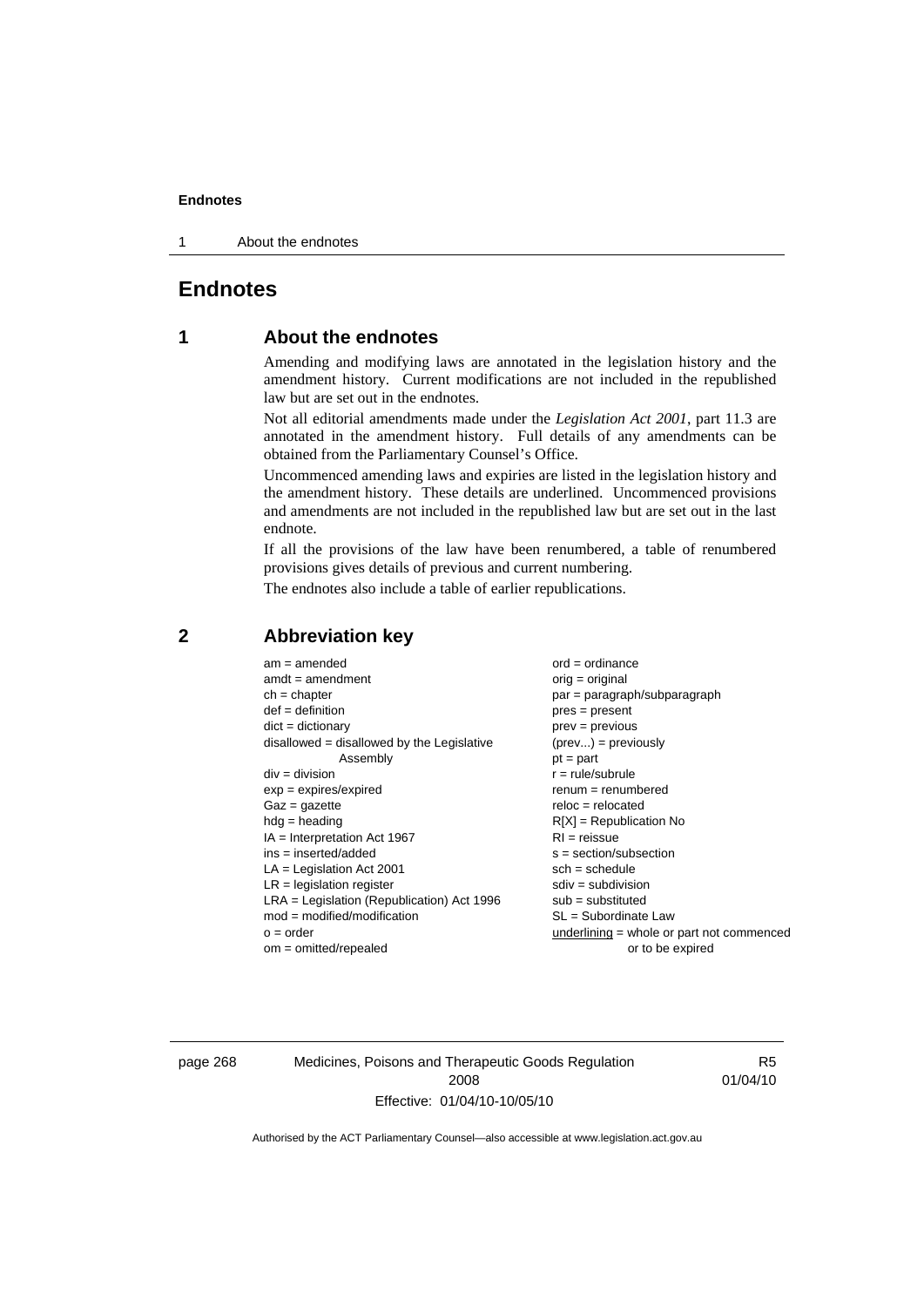## **3 Legislation history**

#### **Medicines, Poisons and Therapeutic Goods Regulation 2008 SL2008-42**

notified LR 15 September 2008

s 1, s 2 commenced 15 September 2008 (LA s 75 (1)) remainder commenced 14 February 2009 (s 2 and see Medicines, Poisons and Therapeutic Goods Act 2008 A2008-26, s 2 and LA s 79)

as amended by

### **Medicines, Poisons and Therapeutic Goods Amendment Regulation 2009 (No 1) SL2009-27**

notified LR 5 June 2009 s 1, s 2 commenced 5 June 2009 (LA s 75 (1)) remainder commenced 6 June 2009 (s 2)

#### **Statute Law Amendment Act 2009 (No 2) A2009-49 sch 3 pt 3.51**  notified LR 26 November 2009

s 1, s 2 commenced 26 November 2009 (LA s 75 (1)) sch 3 pt 3.51 commenced 17 December 2009 (s 2)

#### **Medicines, Poisons and Therapeutic Goods Amendment Regulation 2010 (No 1) SL2010-1**

notified LR 21 January 2010 s 1, s 2 commenced 21 January 2010 (LA s 75 (1)) remainder commenced 22 January 2010 (s 2)

## **Medicines, Poisons and Therapeutic Goods Amendment Regulation 2010 (No 2) SL2010-2**

notified LR 21 January 2010 s 1, s 2 commenced 21 January 2010 (LA s 75 (1)) remainder commenced 22 January 2010 (s 2)

#### **Health Practitioner Regulation National Law (ACT) Act 2010 A2010-10 sch 2 pt 2.15**

notified LR 31 March 2010 s 1, s 2 commenced 31 March 2010 (LA s 75 (1)) sch 2 pt 2.15 commences on 1 July 2010 or, if before 1 July 2010 a commencement notice fixes another day, the day fixed (not later than 1 July 2011) (s 2 (1))

R5 01/04/10 Medicines, Poisons and Therapeutic Goods Regulation 2008 Effective: 01/04/10-10/05/10 page 269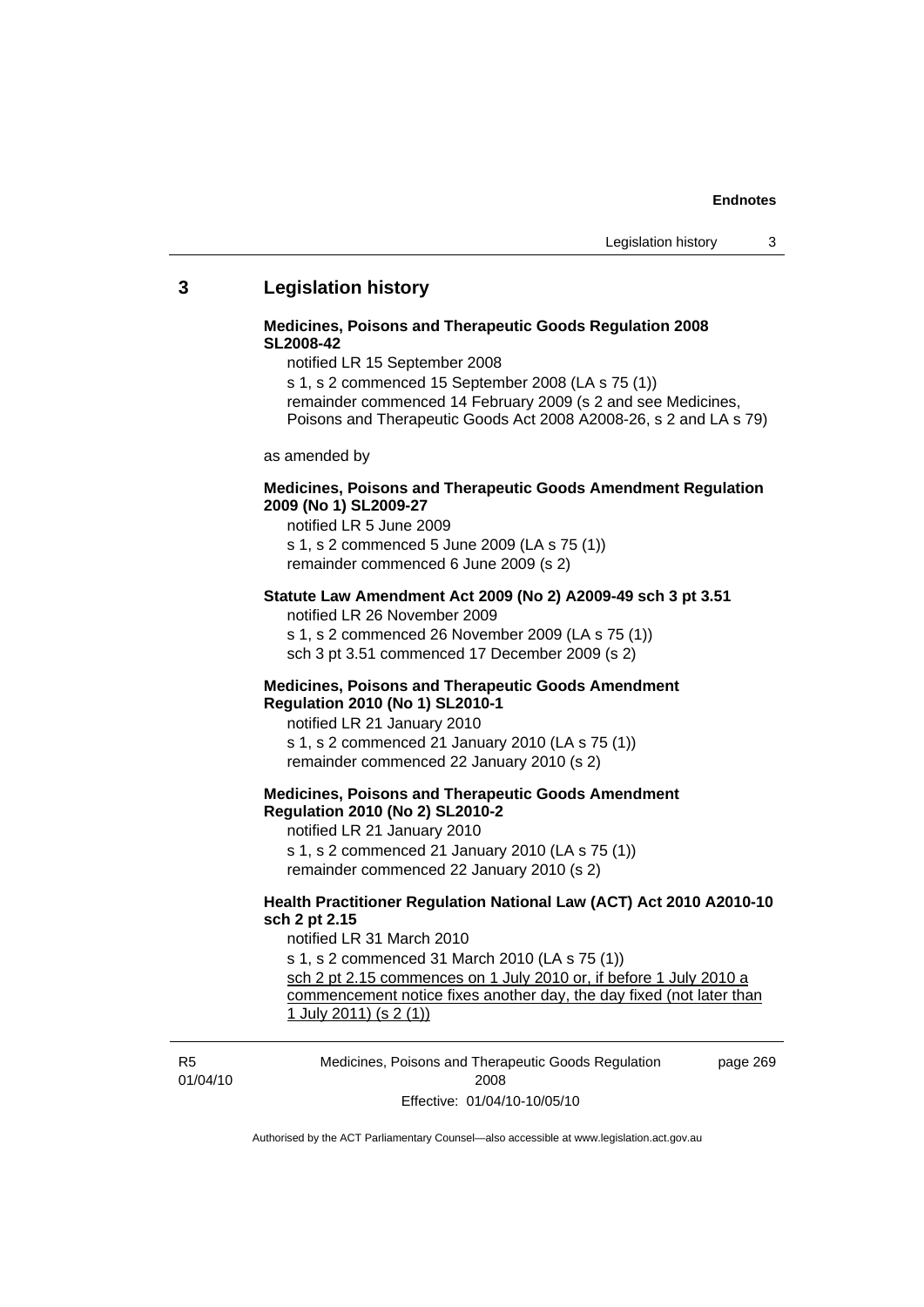| Amendment history<br>4 |  |
|------------------------|--|
|------------------------|--|

## **4 Amendment history**

**Commencement**  s 2 om LA s 89 (4) **General overview of authorisations for medicines**  s 10 am A2010-10 amdt 2.85 **Overview of medicines authorisations under this regulation**  s 11 am SL2010-2 s 4; pars renum R4 LA **Relationship with registration laws** pt 2.2 hdg sub A2010-10 amdt 2.86 **Medicines authorisations subject to Health Practitioner Regulation National Law (ACT) restrictions** s 20 sub A2010-10 amdt 2.86

**Medicines authorisations subject to Health Professionals Act restrictions** s 21 ins A2010-10 amdt 2.86

**Particulars for prescriptions**  s 41 am SL2010-1 s 4

**Standing orders for walk-in centre div 3.4.3 hdg ins SL2010-2 s 5** ins SL2010-2 s 5

**Authorisation of CHO to issue standing orders for supply and administration of medicines at walk-in centre—Act, s 42 (b)**  s 77 ins SL2010-2 s 5

**Particulars for CHO standing orders for supply and administration of medicines at walk-in centre**  s 78 ins SL2010-2 s 5

**Authorisation under sch 1 to supply medicines—Act, s 26 (1) (b) and (2) (b)**  s 110 am A2010-10 amdt 2.87

**How medicines are dispensed**  s 121 am A2010-10 amdt 2.88, amdt 2.89

**Authorisations to deliver medicines under supply authorities—Act, s 26 (1) (b), (2) (b), s 35 (1) (b), (2) (b) and s 36 (b)**  s 400 am A2010-10 amdts 2.90-2.92

**When pharmacy medicines and pharmacist only medicines to be supplied in manufacturer's packs—Act, s 59 (1) (c) (i) and (2) (c) (i)**  s 500 am A2010-10 amdt 2.93

page 270 Medicines, Poisons and Therapeutic Goods Regulation 2008 Effective: 01/04/10-10/05/10

R5 01/04/10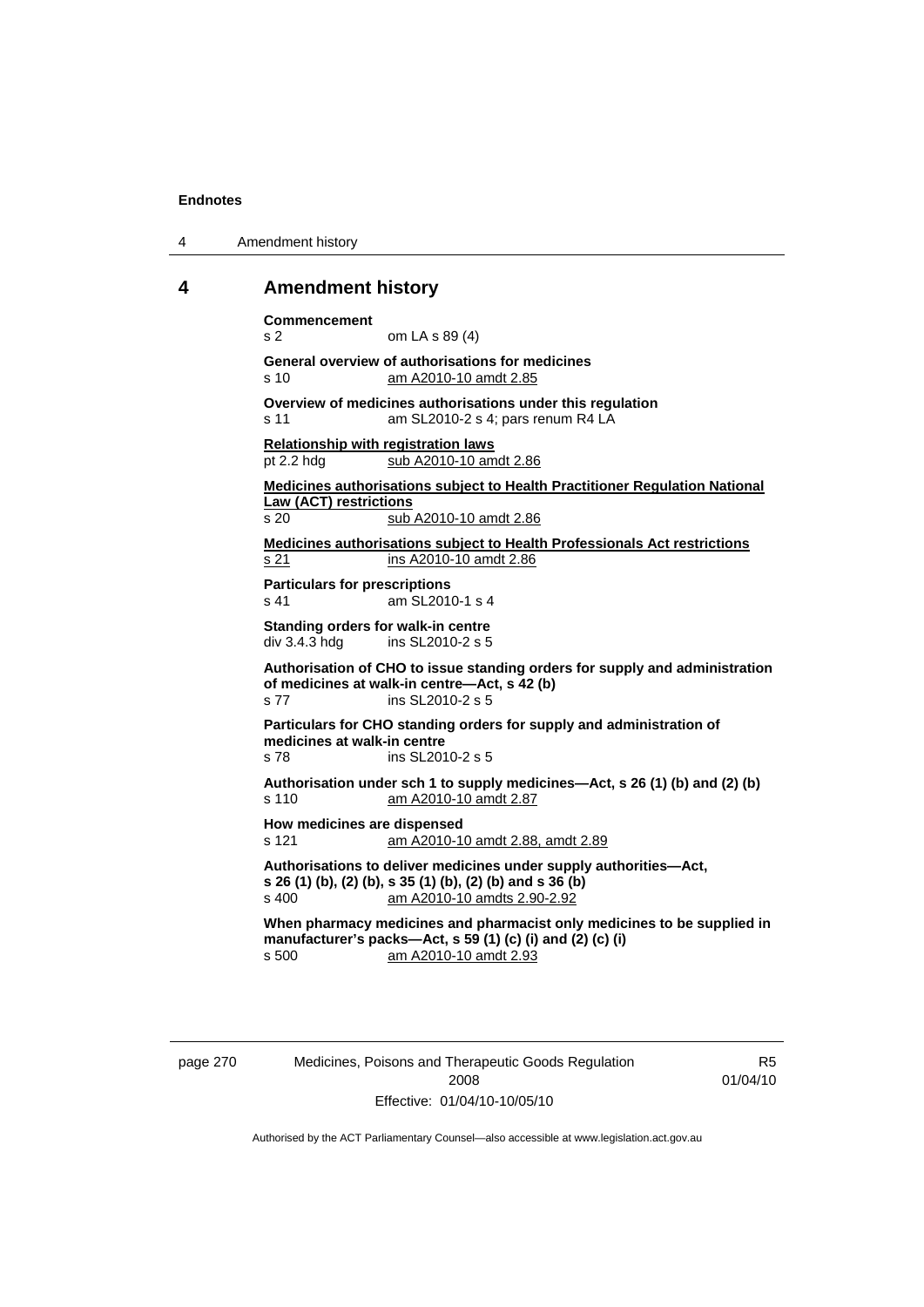**Standing interim approval to prescribe buprenorphine and methadone for patients of certain institutions**  s 557 hdg sub SL2010-1 s 5 s 557 am SL2010-1 s 6; pars renum R4 LA **Restrictions on CHO power to approve applications for approvals**  s 563 am SL2010-1 s 7 **First-aid kit licences**  pt 14.3 note am A2010-10 amdt 2.104 **Additional information for first-aid kit licences—Act, s 88 (1) (k)**  s 612 am A2009-49 amdt 3.121 **Meaning of** *reviewable decision—***ch 23**  s 850 am SL2009-27 s 4 **Reviewable decision notices**  s 851 sub SL2009-27 s 5 **Applications for review**  s 852 sub SL2009-27 s 5 **Legislation amended—sch 6**<br>s 864 om LA s 89 om LA s 89 (3) **Transitional**  ch 30 hdg exp 31 March 2010 (s 1008) **Definitions—ch 30**  exp 31 March 2010 (s 1008) def *DODA* exp 31 March 2010 (s 1008) def *PADA* exp 31 March 2010 (s 1008) **DODA wholesaler's licences—Act, s 520 (2)**  s 1001 exp 31 March 2010 (s 1008) **Poisons Act licences—Act, s 520 (2)**  s 1002 exp 31 March 2010 (s 1008) **PADA licences—Act, s 520 (2)**  s 1003 exp 31 March 2010 (s 1008) **DODA authorisations—Act, s 522 (2)**  s 1004 exp 31 March 2010 (s 1008) **PADA authorisations—Act, s 522 (2)**  s 1005 exp 31 March 2010 (s 1008) **Public Health (Prohibited Drugs) Act authorisations—Act, s 522 (2)**  s 1006 exp 31 March 2010 (s 1008)

R5 01/04/10 Medicines, Poisons and Therapeutic Goods Regulation 2008 Effective: 01/04/10-10/05/10

page 271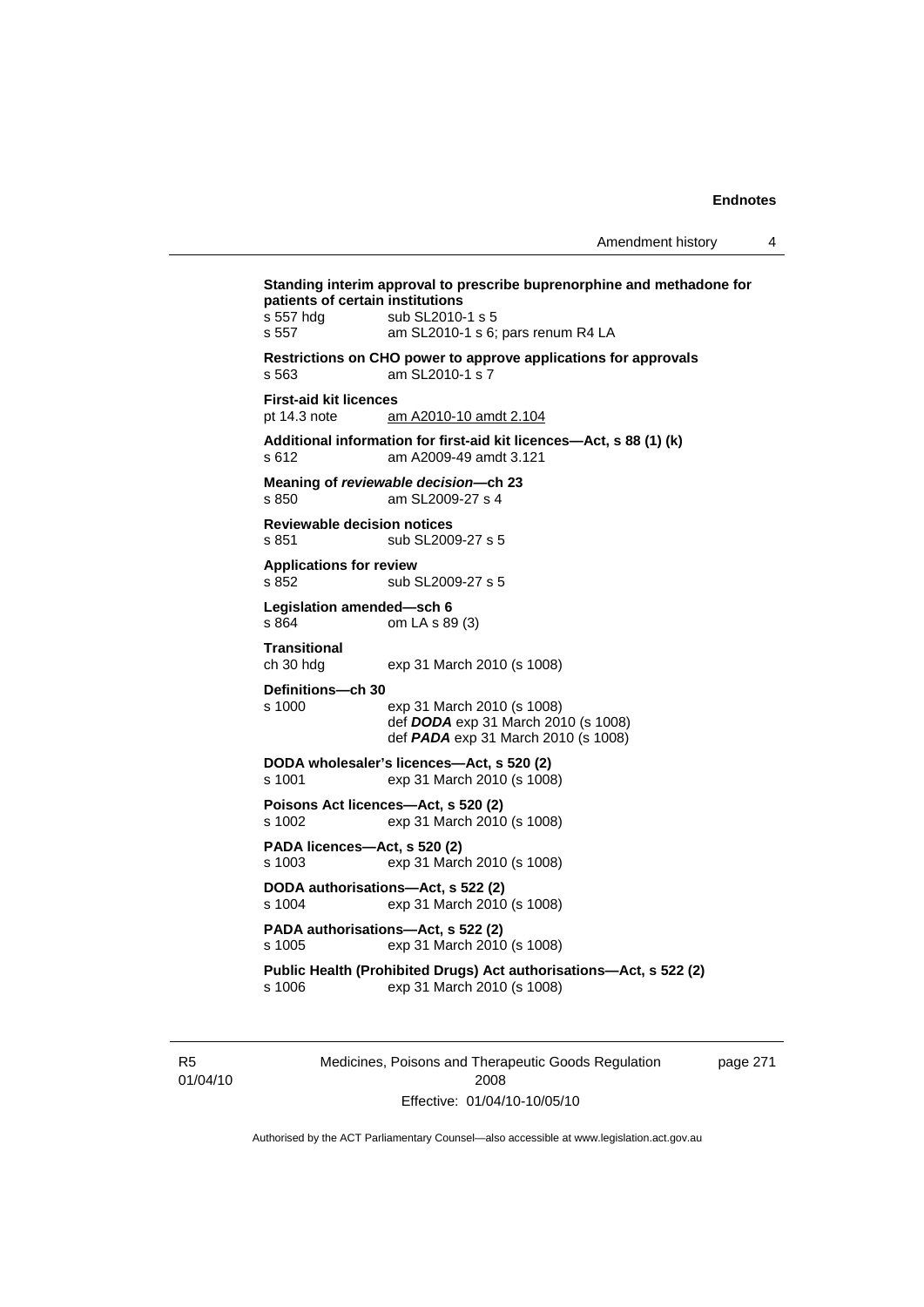4 Amendment history

**DODA approvals to prescribe drugs of dependence—Act, s 531 (2)**  s 1007 exp 31 March 2010 (s 1008) **Expiry—ch 30**  exp 31 March 2010 (s 1008) **Modification of Act** ch 31 hdg ins SL2009-27 s 6 exp 14 February 2011 (s 1110 and see A2008-26 s 503) **Modification of Act, ch 14—Act, s 501 (2)**  s 1100 ins SL2009-27 s 6 exp 14 February 2011 (s 1110 and see A2008-26 s 503) **Expiry—ch 31**  s 1110 ins SL2009-27 s 6 exp 14 February 2011 (s 1110 and see A2008-26 s 503) **Dentists, dental hygienists and dental therapists**  sch 1 pt 1.2 am A2010-10 amdt 2.104 **Doctors**  sch 1 pt 1.3 am A2010-10 amdt 2.104 **Health practitioners and health professionals at institutions** sch 1 pt 1.4 sub A2010-10 amdt 2.94 **Midwives**  sch 1 pt 1.5 am A2010-10 amdt 2.104 **Nurses**  sch 1 pt 1.6 am A2010-10 amdt 2.104 **Opioid dependency treatment centres operated by Territory**  sch 1 pt 1.7 am A2010-10 amdt 2.104 **Optometrists**  sch 1 pt 1.8 am A2010-10 amdt 2.95 **Residential care facilities**  sch 1 pt 1.11 am A2010-10 amdt 2.104 **Optometry medicines**  sch 2 am A2010-10 amdt 2.96 **Health Professionals Regulation 2004**  sch 6 om LA s 89 (3) **Modification—Crimes Act 1900**  sch 10 ins SL2009-27 s 7 exp 14 February 2011 (s 1110 and see A2008-26 s 503)

page 272 Medicines, Poisons and Therapeutic Goods Regulation 2008 Effective: 01/04/10-10/05/10

R5 01/04/10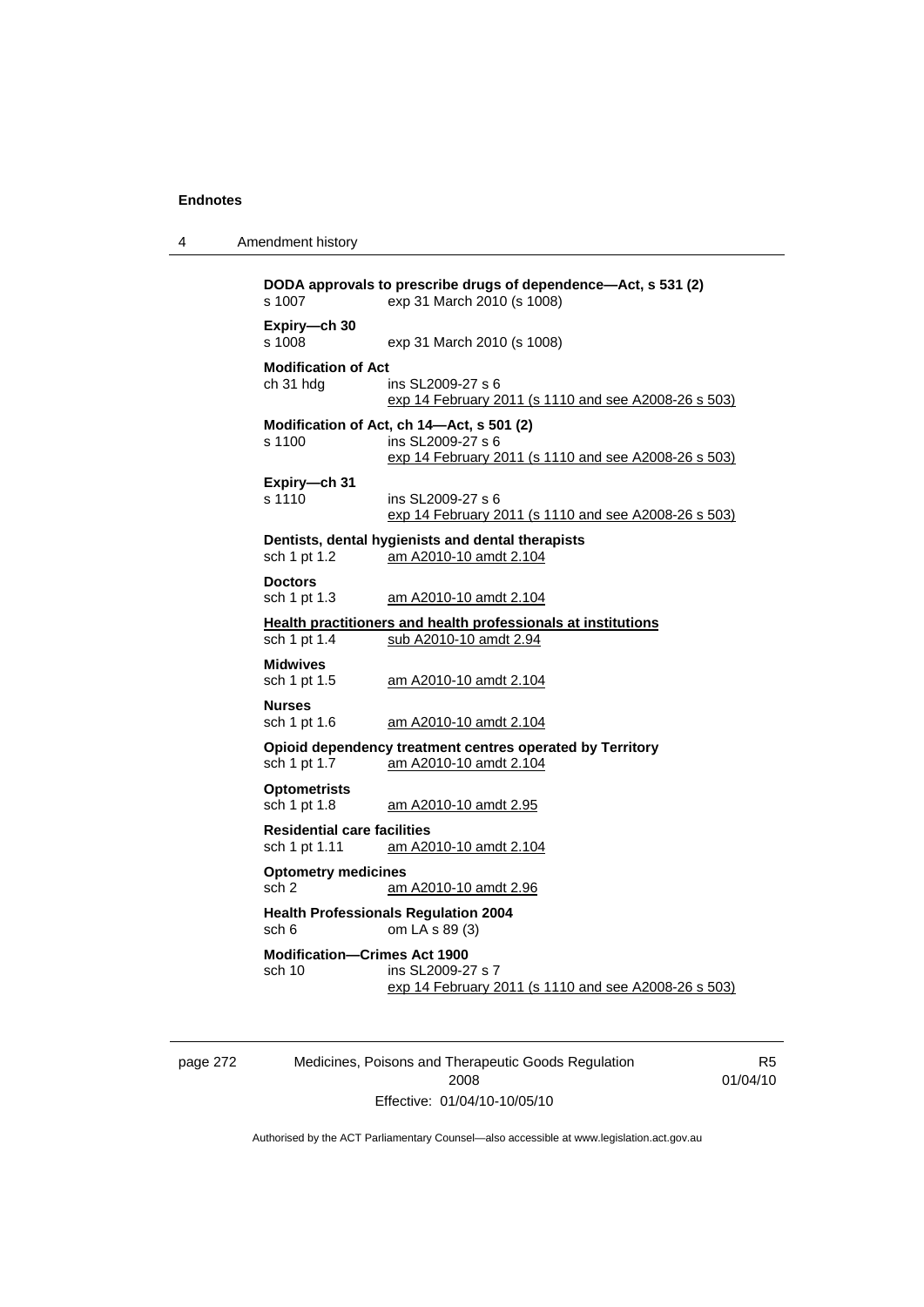Earlier republications 5

# **Dictionary**

am SL2009-27 s 8; A2009-49 amdt 3.122; A2010-10 amdt 2.97, amdt 2.98 def *enrolled nurse (medications)* sub A2010-10 amdt 2.99 def *health profession* sub A2010-10 amdt 2.100 def *intern* sub A2010-10 amdt 2.101 def *specialist* sub A2010-10 amdt 2.102 def *specialist area* sub A2010-10 amdt 2.102 def *trainee* am A2010-10 amdt 2.103 def *walk-in centre* ins SL2010-2 s 6

# **5 Earlier republications**

Some earlier republications were not numbered. The number in column 1 refers to the publication order.

Since 12 September 2001 every authorised republication has been published in electronic pdf format on the ACT legislation register. A selection of authorised republications have also been published in printed format. These republications are marked with an asterisk  $(*)$  in column 1. Electronic and printed versions of an authorised republication are identical.

| <b>Republication</b><br>No and date | <b>Effective</b>            | Last<br>amendment<br>made by | <b>Republication</b><br>for               |
|-------------------------------------|-----------------------------|------------------------------|-------------------------------------------|
| R1<br>14 Feb 2009                   | 14 Feb 2009-<br>5 June 2009 | not amended                  | new regulation                            |
| R <sub>2</sub><br>6 June 2009       | 6 June 2009-<br>16 Dec 2009 | SL2009-27                    | amendments by<br>SL2009-27                |
| R <sub>3</sub><br>17 Dec 2009       | 17 Dec 2009-<br>21 Jan 2010 | A2009-49                     | amendments by<br>A2009-49                 |
| R4<br>22 Jan 2010                   | 22 Jan 2010-<br>31 Mar 2010 | SL2010-2                     | amendments by<br>SL2010-1 and<br>SL2010-2 |

R5 01/04/10 Medicines, Poisons and Therapeutic Goods Regulation 2008 Effective: 01/04/10-10/05/10

page 273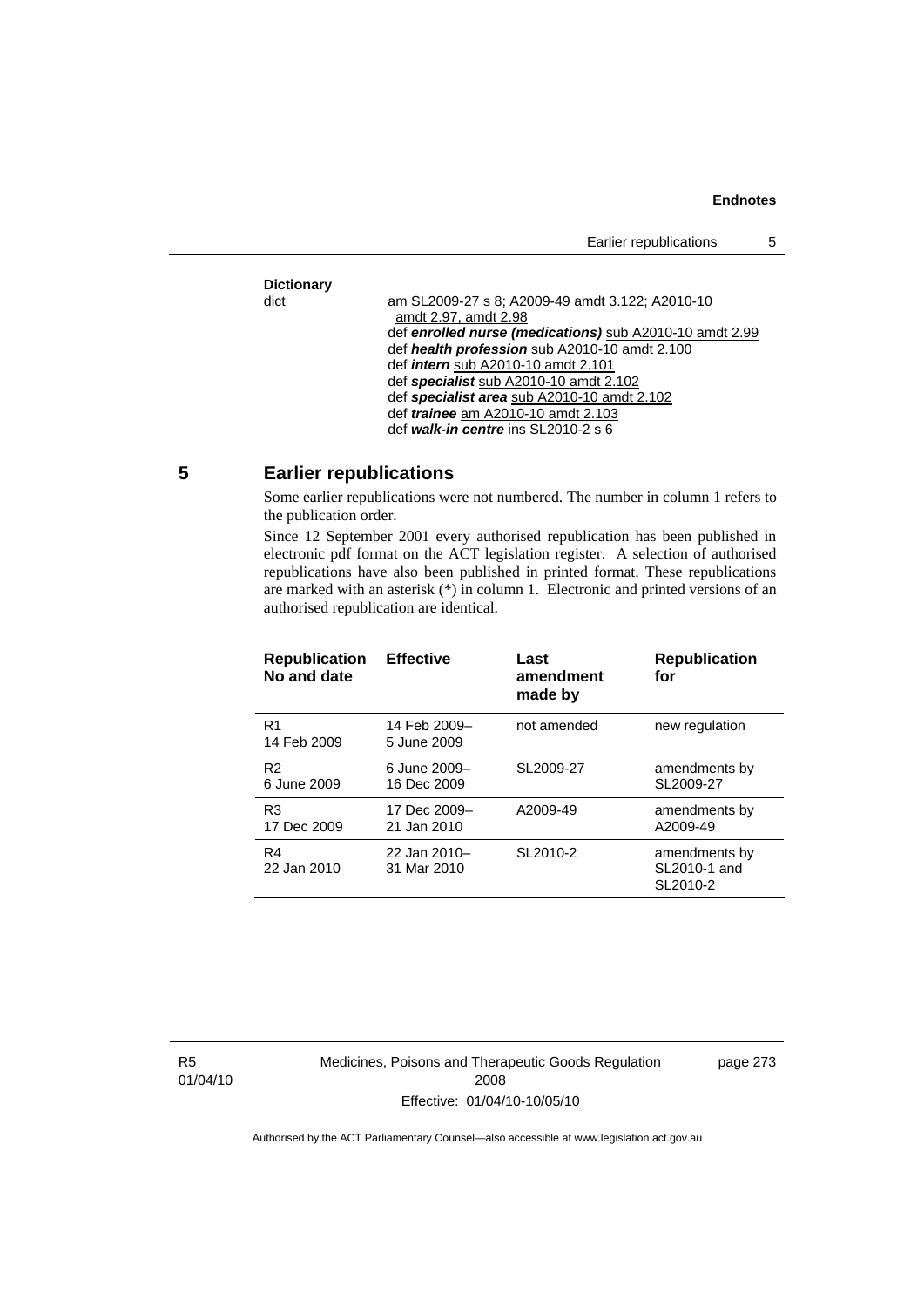6 Uncommenced amendments

# **6 Uncommenced amendments**

The following amendments have not been included in this republication because they were uncommenced at the republication date:

 **Health Practitioner Regulation National Law (ACT) Act 2010 A2010-10 sch 2 pt 2.15** 

# **Part 2.15 Medicines, Poisons and Therapeutic Goods Regulation 2008**

## **[2.85] Section 10 (4), example 1**

## *substitute*

1 a health practitioner's authorisation is subject to any condition or restriction to which the health practitioner is subject to under the *Health Practitioner Regulation National Law (ACT)* (see s 20)

## **[2.86] Part 2.2**

*substitute* 

# **Part 2.2 Relationship with registration laws**

# **20 Medicines authorisations subject to Health Practitioner Regulation National Law (ACT) restrictions**

 (1) A health practitioner's authorisation under the Act to deal with a medicine is subject to any condition or other restriction to which the health practitioner is subject under the *Health Practitioner Regulation National Law (ACT)*.

page 274 Medicines, Poisons and Therapeutic Goods Regulation 2008 Effective: 01/04/10-10/05/10

R5 01/04/10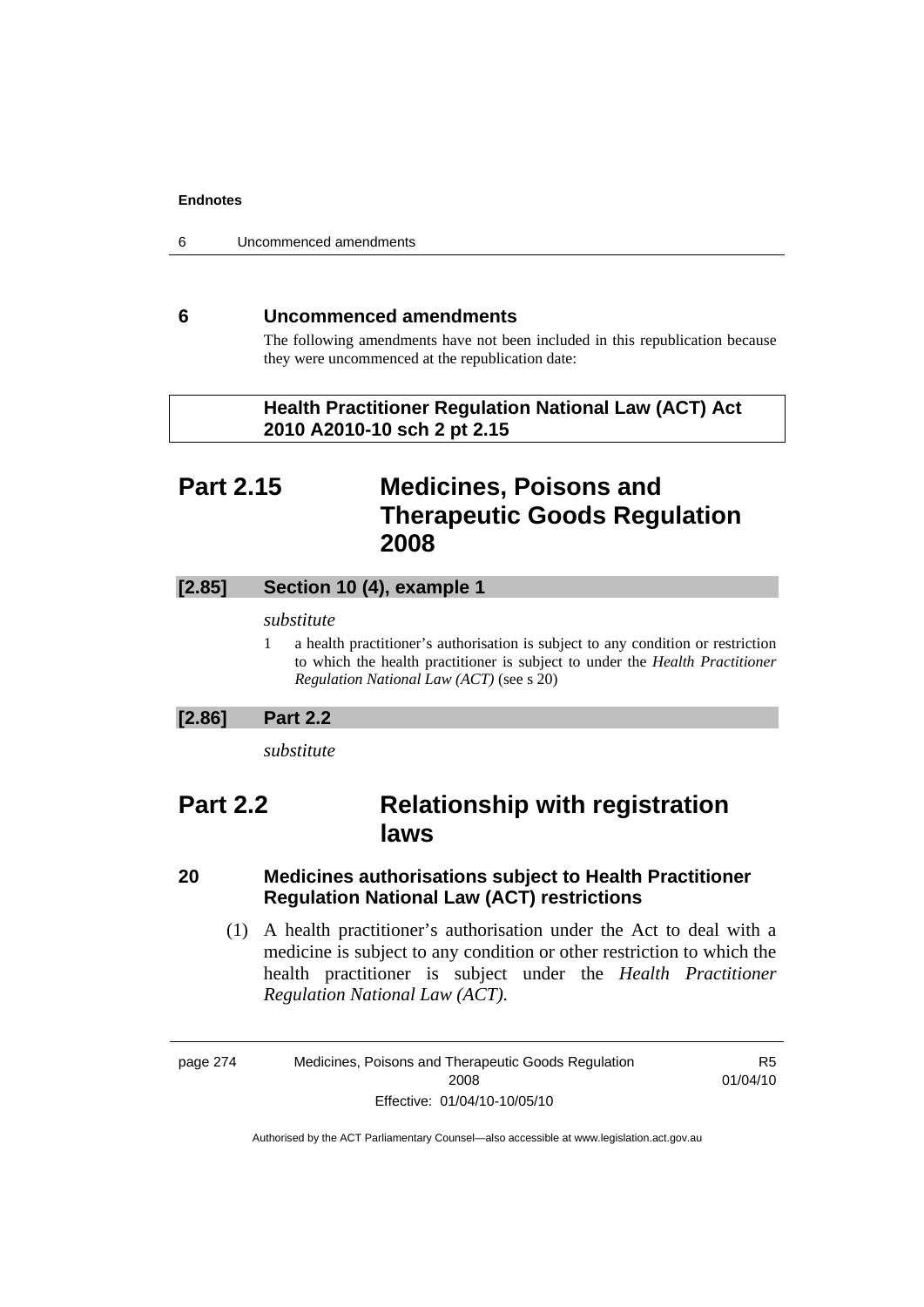## **Example**

Section 31 places conditions on the prescribing of medicines by a health practitioner authorised to prescribe the medicines. If a particular health practitioner's registration under the *Health Practitioner Regulation National Law (ACT)* is subject to the condition or restriction that the person may not prescribe certain medicines, the health practitioner's authorisation under the *Medicines, Poisons and Therapeutic Goods Act 2008* to prescribe medicines is also subject to that condition or restriction.

- *Note 1* A reference to an Act includes a reference to the statutory instruments made or in force under the Act, including any regulation (see Legislation Act, s 104).
- *Note 2* An example is part of the regulation, is not exhaustive and may extend, but does not limit, the meaning of the provision in which it appears (see Legislation Act, s 126 and s 132).
- (2) A health professional's authorisation under the Act to deal with a medicine is subject to any condition or other restriction to which the health professional is subject under the *Health Professionals Act 2004*.

## **21 Medicines authorisations subject to Health Professionals Act restrictions**

A health professional's authorisation under the Act to deal with a medicine is subject to any condition or other restriction to which the health professional is subject under the *Health Professionals Act 2004*.

## **[2.87] New section 110 (2)**

*before the note, insert* 

- (2) However, a pharmacist is not authorised under schedule 1 to supply a medicine if—
	- (a) the pharmacist is working for, or providing services to, a corporation when supplying the medicine; and
	- (b) the corporation is not—

| R5       | Medicines, Poisons and Therapeutic Goods Regulation | page 275 |
|----------|-----------------------------------------------------|----------|
| 01/04/10 | 2008                                                |          |
|          | Effective: 01/04/10-10/05/10                        |          |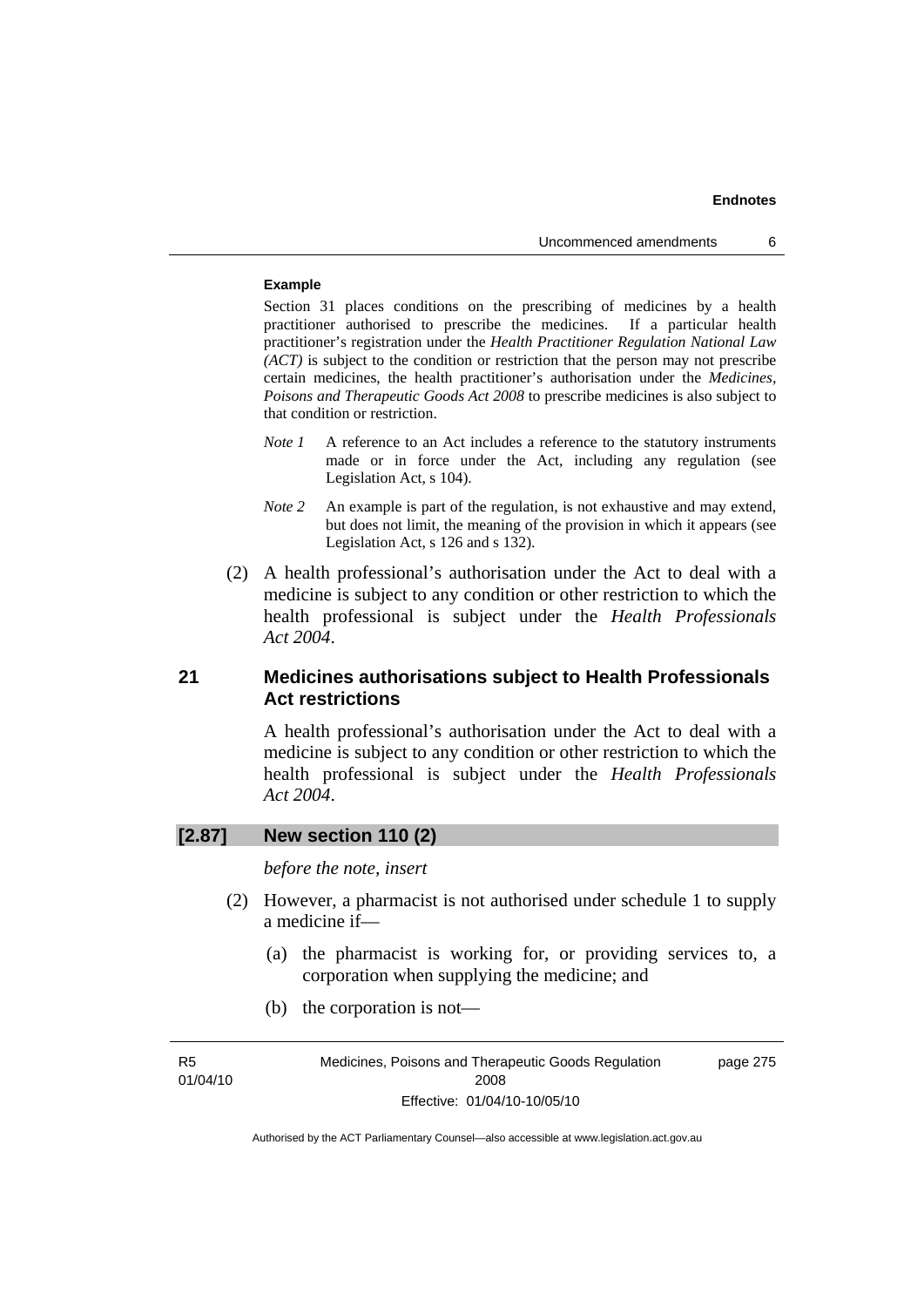6 Uncommenced amendments

- (i) a pharmacist; or
- (ii) a complying pharmacy corporation under the *Health Act 1993*, part 9 (Pharmacists and pharmacy premises).

## **[2.88] Section 121 (3), definition of** *authorised prescriber*

#### *substitute*

*authorised prescriber*, in relation to a prescription, means—

- (a) for a medicine other than a controlled medicine—a person who is authorised to issue the prescription under the Act or another territory law; and
- (b) for a controlled medicine—a person who is authorised to issue the prescription under part 13.1 (Controlled medicines approvals).

## **[2.89] Section 121, note 1**

*omit* 

## **[2.90] Section 400 (1)**

*omit everything before paragraph (a), substitute* 

 (1) This section applies to an adult (the *delivery person*), other than a health practitioner, or health professional, at an institution, who is—

| Section 400 (1), note | [2.91] |  |  |  |  |
|-----------------------|--------|--|--|--|--|
|-----------------------|--------|--|--|--|--|

### *substitute*

*Note* For health practitioners and health professionals at institutions, see sch 1, pt 1.4.

### **[2.92] Section 400, example 1**

### *substitute*

1 a hospital employee who is not a health practitioner or health professional

| page 276 | Medicines, Poisons and Therapeutic Goods Regulation | R5       |
|----------|-----------------------------------------------------|----------|
|          | 2008                                                | 01/04/10 |
|          | Effective: 01/04/10-10/05/10                        |          |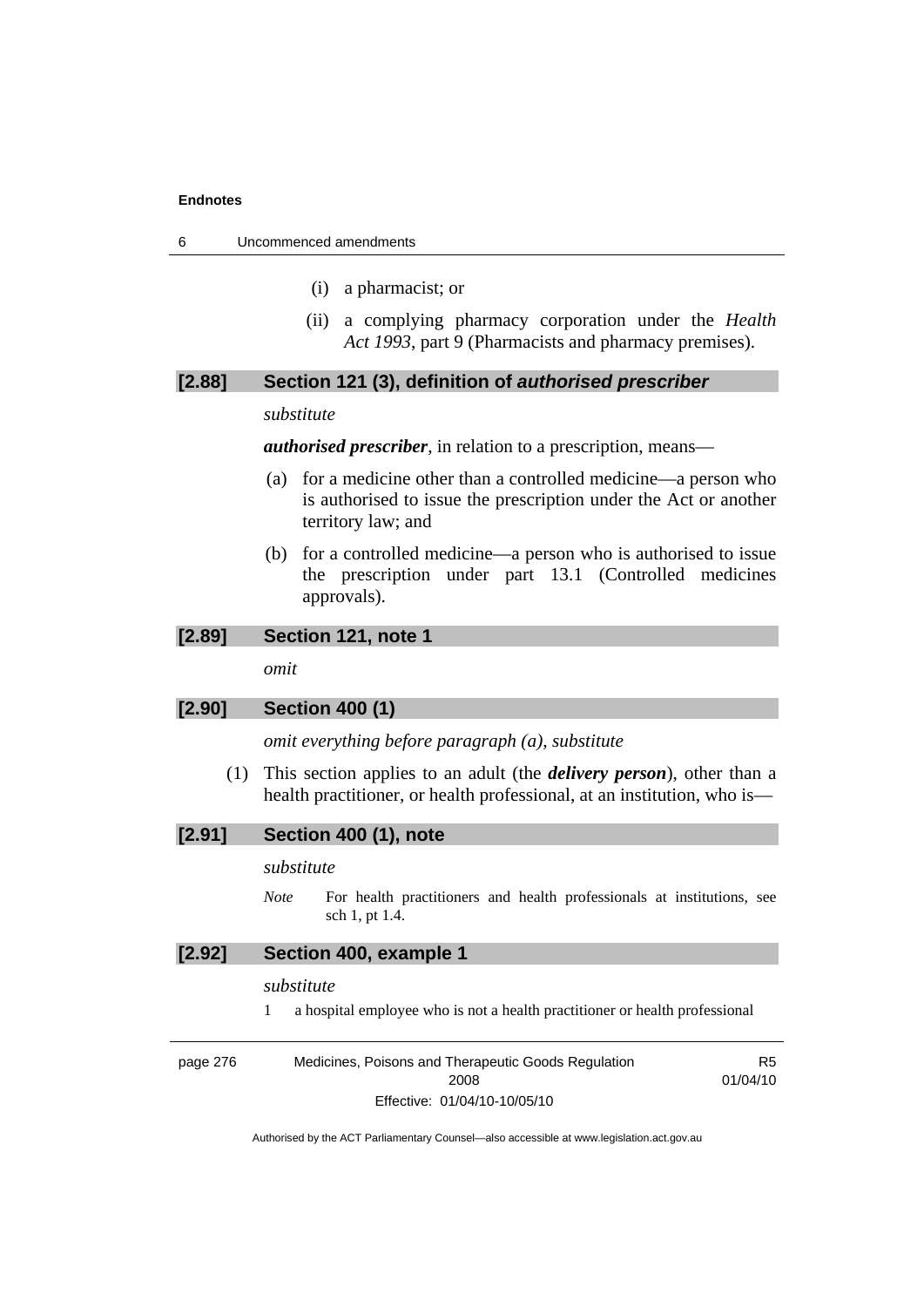## **[2.93] Section 500 (1) and (2)**

*substitute* 

(1) In this section:

*health practitioner* does not include—

- (a) a pharmacist, or intern pharmacist, at a hospital; or
- (b) a prescriber who supplies a medicine during a consultation.

*health professional* does not include a prescriber who supplies a medicine during a consultation.

*supply* does not include dispense.

 (2) A health practitioner, health professional or employee acting under the direction of a health practitioner or professional, must supply a pharmacy medicine or pharmacist only medicine in a whole manufacturer's pack of the medicine.

page 277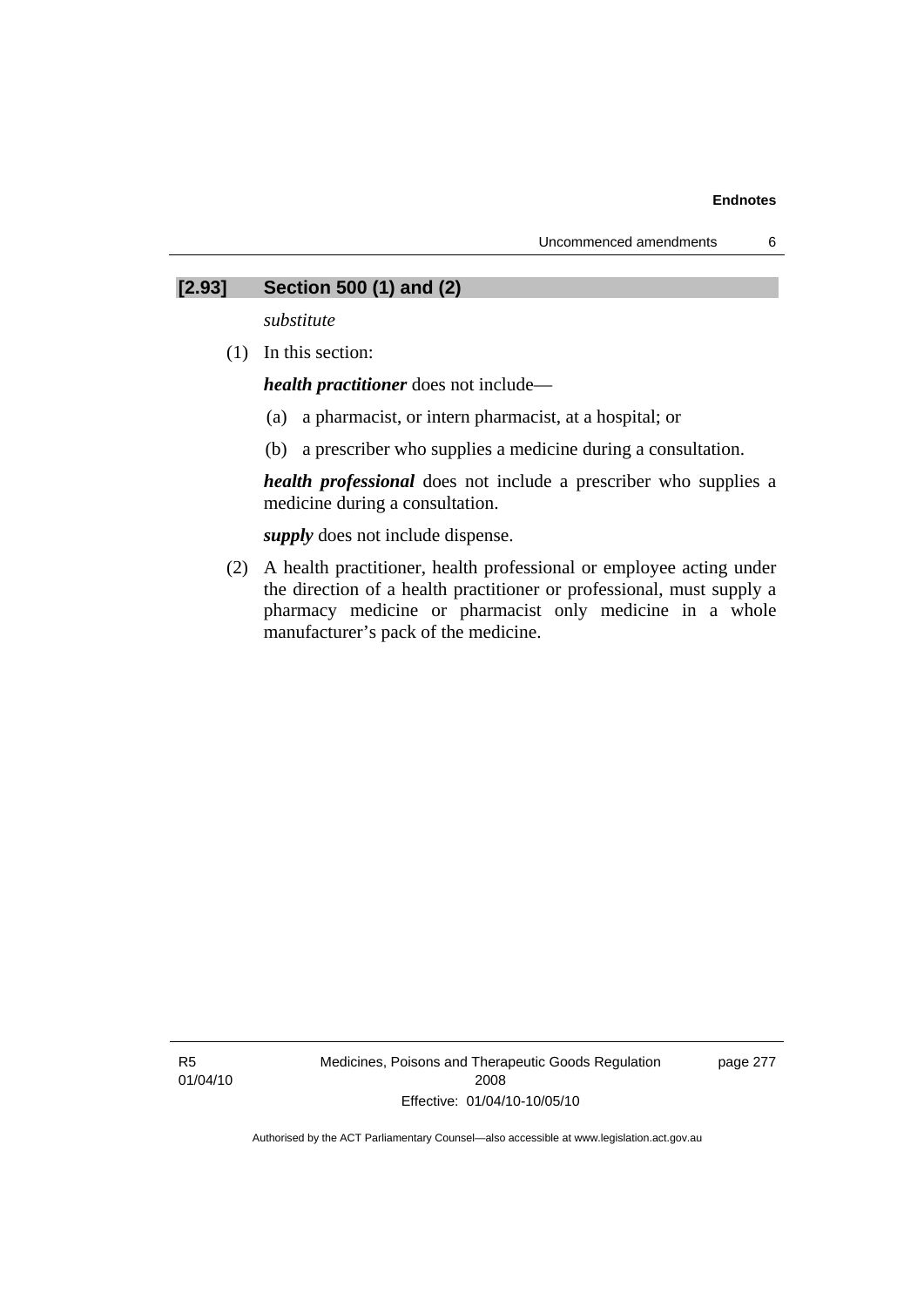6 Uncommenced amendments

## **[2.94] Schedule 1, part 1.4**

*substitute* 

# **Part 1.4 Health practitioners and health professionals at institutions**

| column 1<br>item | column <sub>2</sub><br>person authorised                                 | column 3<br>authorisation                                                                                                                                                                                    |
|------------------|--------------------------------------------------------------------------|--------------------------------------------------------------------------------------------------------------------------------------------------------------------------------------------------------------|
|                  | health practitioner or health<br>professional employed at<br>institution | within the scope of employment, do any of<br>the following for the delivery of medicines<br>within the institution to a health practitioner<br>or health professional authorised to obtain<br>the medicines: |
|                  |                                                                          | obtain the medicines;<br>(a)                                                                                                                                                                                 |
|                  |                                                                          | (b)<br>possess the medicines;                                                                                                                                                                                |
|                  |                                                                          | supply the medicines.<br>(c)                                                                                                                                                                                 |

# **[2.95] Schedule 1, part 1.8, item 1, column 3, paragraph (b)**

*omit* 

under *Health Professionals Regulation 2004*, sch 11

*substitute* 

issued by Optometry Board of Australia

# **[2.96] Schedule 2, part 2.2, item 5, column 3**

*omit everything after* 

shared care model

*substitute* 

endorsed by the Optometry Board of Australia

page 278 Medicines, Poisons and Therapeutic Goods Regulation 2008 Effective: 01/04/10-10/05/10

R5 01/04/10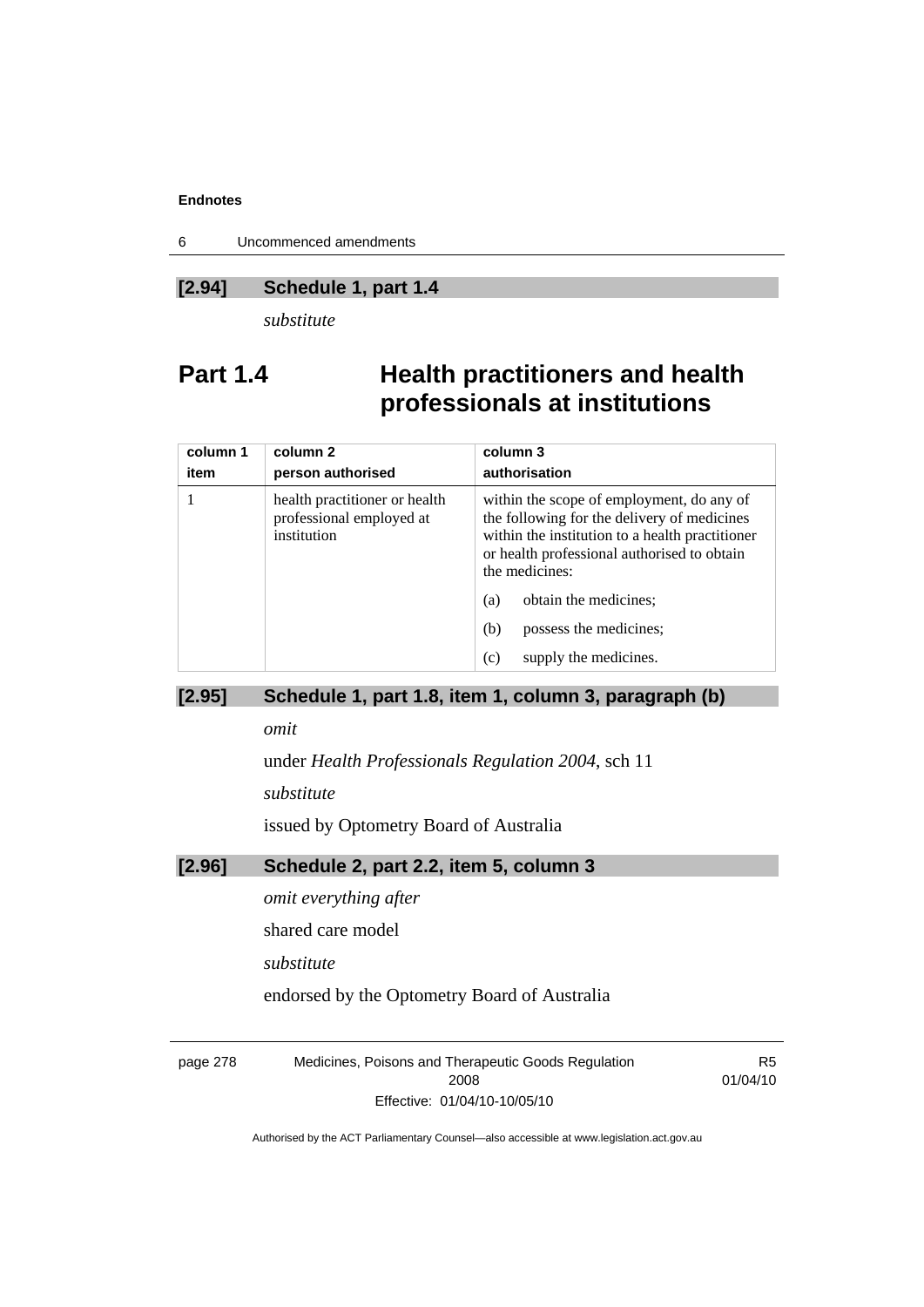## **[2.97] Dictionary, note 2**

*insert* 

• enrolled nurse

# **[2.98] Dictionary, note 3**

*insert* 

• health practitioner

### **[2.99] Dictionary, definition of** *enrolled nurse (medications)*

#### *substitute*

*enrolled nurse (medications)* means an enrolled nurse whose registration is endorsed under the *Health Practitioner Regulation National Law (ACT)*, section 94 (Endorsement for scheduled medicines).

## **[2.100] Dictionary, definition of** *health profession*

*substitute* 

#### *health profession* means—

- (a) a health profession under the *Health Practitioner Regulation National Law (ACT)*, section 5 (Definitions); and
- (b) includes a health profession under the *Health Professionals Act 2004*, dictionary.

## **[2.101] Dictionary, definition of** *intern*

## *substitute*

*intern*, in relation to a doctor or pharmacist, means—

 (a) for a doctor—a person holding limited or provisional registration to practise in the medical profession under the *Health Practitioner Regulation National Law (ACT)*, for the

R5 01/04/10 Medicines, Poisons and Therapeutic Goods Regulation 2008 Effective: 01/04/10-10/05/10 page 279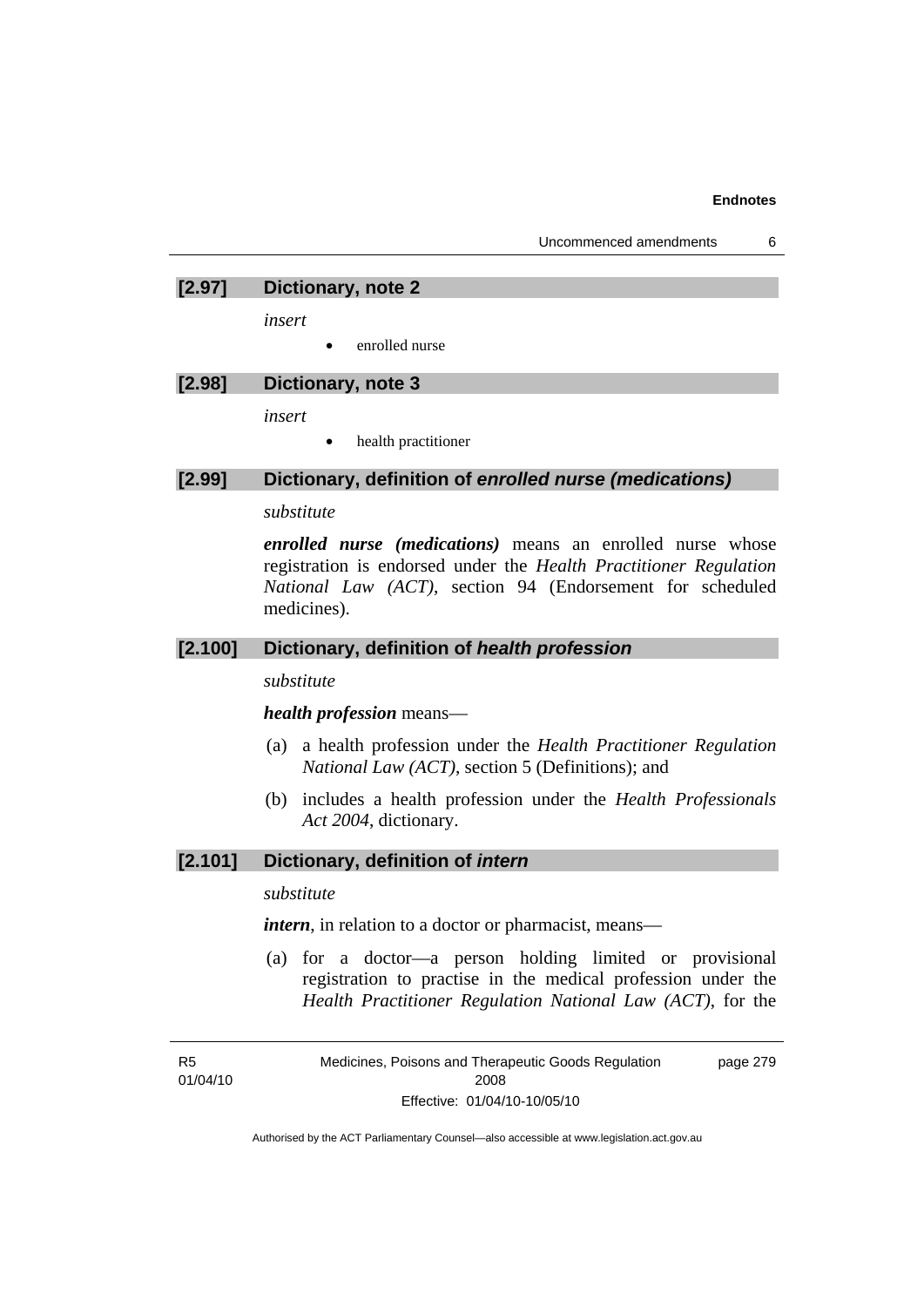6 Uncommenced amendments

purpose of undertaking a period of supervised practice that the person has started; and

 (b) for a pharmacist—a person holding limited or provisional registration to practise in the pharmacy profession under the *Health Practitioner Regulation National Law (ACT)*, for the purpose of undertaking a period of supervised practice or course of training, or both, to allow the person to be registered to practice without supervision.

## **[2.102] Dictionary, definitions of** *specialist* **and** *specialist area*

*substitute* 

*specialist* means—

- (a) a person holding specialist registration to practise in the medical profession under the *Health Practitioner Regulation National Law (ACT)*; or
- (b) a person holding limited or provisional registration to practise in the medical profession under the *Health Practitioner Regulation National Law (ACT)*, for the purpose of undertaking a period of supervised practice under the supervision of a person mentioned in paragraph (a), the successful completion of which means that the person is eligible for specialist registration under that Law.

*specialist area*, for a health profession, means—

- (a) a recognised speciality under the *Health Practitioner Regulation National Law (ACT)*; or
- (b) a specialist area under the *Health Professionals Regulation 2004*.